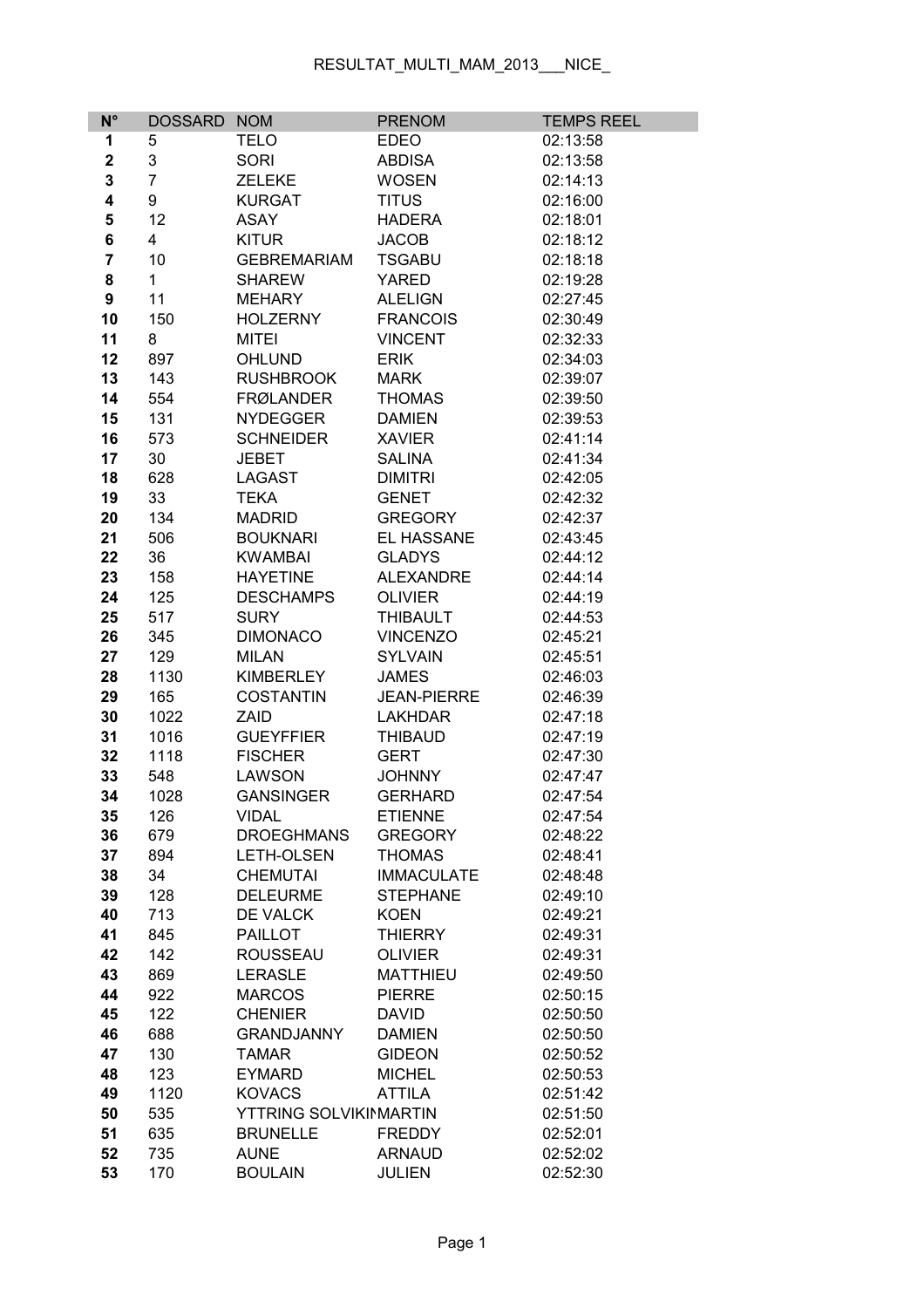| 54       | 962         | <b>REKER</b>                     | BART                          | 02:52:36             |
|----------|-------------|----------------------------------|-------------------------------|----------------------|
| 55       | 119         | <b>SALINGUE</b>                  | <b>ETIENNE</b>                | 02:52:40             |
| 56       | 801         | <b>PEREZ</b>                     | <b>CYRILLE</b>                | 02:52:45             |
| 57       | 822         | <b>ANDERSON</b>                  | <b>IAN</b>                    | 02:52:45             |
| 58       | 1008        | <b>HUEBER</b>                    | <b>BORIS</b>                  | 02:52:46             |
| 59       | 149         | <b>HERZET</b>                    | <b>DOMINIQUE</b>              | 02:52:52             |
| 60       | 8497        | <b>BATON</b>                     | <b>CHRISTOPHE</b>             | 02:52:58             |
| 61       | 736         | <b>GUILLAUD</b>                  | <b>SÉBASTIEN</b>              | 02:53:05             |
| 62       | 974         | <b>THOMASSIN</b>                 | <b>MATHIAS</b>                | 02:53:06             |
| 63       | 525         | <b>URBAIN</b>                    | <b>ALEXANDRE</b>              | 02:53:06             |
| 64       | 35          | <b>JEPCHIRCHIR</b>               | <b>MATILDA</b>                | 02:53:13             |
| 65       | 504         | <b>ARMAND</b>                    | <b>MIKAEL</b>                 | 02:53:14             |
| 66       | 531         | <b>CURRIT</b>                    | <b>JEAN CHRISTOPHE</b>        | 02:53:42             |
| 67       | 1121        | <b>BOUSREZ</b>                   | <b>CÉLINE</b>                 | 02:53:43             |
| 68       | 124         | <b>SPINOSA</b>                   | <b>JEAN-MARC</b>              | 02:53:48             |
| 69       | 661         | <b>PODOBA</b>                    | <b>JACEK</b>                  | 02:53:49             |
| 70       | 663         | <b>BELSKI</b>                    | <b>MACIEJ</b>                 | 02:53:51             |
| 71       | 528         | <b>AMEY</b>                      | <b>PHILIPPE</b>               | 02:53:58             |
| 72       | 669         | <b>REGNERIE</b>                  | <b>PASCAL</b>                 | 02:54:14             |
| 73       | 768         | <b>SANTSCHI</b>                  | <b>PHILIPPE</b>               | 02:54:24             |
| 74       | 427         | <b>CHEVROLLIER</b>               | <b>SEBASTIEN</b>              | 02:54:26             |
| 75       | 977         | <b>SOLVIGNON</b>                 | JÉRÔME                        | 02:54:33             |
| 76       | 710         | <b>BRUNET</b>                    | <b>DANIEL</b>                 | 02:54:36             |
| 77       | 516         | <b>ROBIN</b>                     | <b>HUGO</b>                   | 02:54:42             |
| 78       | 460         | LE HEGARAT                       | <b>YANNICK</b>                | 02:54:42             |
| 79       | 117         | <b>OBERHOLZER</b>                | <b>JORDAN</b>                 | 02:54:45             |
| 80       | 1040        | <b>PIRKSAAR</b>                  | <b>MARGUS</b>                 | 02:54:49             |
| 81       | 156         | <b>PLESSIS</b>                   | <b>HUGUES</b>                 | 02:54:49             |
| 82       | 477         | <b>MENANTEAU</b>                 | YOHANN                        | 02:54:53             |
| 83       | 101         | <b>JOHNSTON</b>                  | <b>SCOTT</b>                  | 02:54:55             |
| 84       | 664         | <b>LEWANDOWSKI</b>               | <b>JACEK</b>                  | 02:54:55             |
| 85       | 110         | PETITJEAN                        | <b>GREGORY</b>                | 02:54:58             |
| 86       | 760         | <b>SEGARD</b>                    | <b>CHARLES</b>                | 02:55:00             |
| 87       | 645         | <b>PAUR</b>                      | <b>REGIS</b>                  | 02:55:08             |
| 88       | 1009        | <b>BESSAA</b>                    | <b>MEBAREK</b>                | 02:55:34             |
|          |             |                                  |                               |                      |
| 89<br>90 | 1047<br>827 | LALA                             | <b>REGIS</b><br><b>DIDIER</b> | 02:55:35             |
| 91       | 600         | <b>DEHOVE</b><br><b>BETOURET</b> | <b>SEBASTIEN</b>              | 02:55:39<br>02:55:49 |
| 92       | 1065        | <b>TOURNIER</b>                  | <b>PHILIPPE</b>               | 02:55:50             |
| 93       | 167         | <b>NIGAUD</b>                    | <b>DAVID</b>                  | 02:55:51             |
| 94       | 945         | <b>LEBRET</b>                    | <b>SYLVAIN</b>                | 02:55:52             |
|          | 1084        | <b>BACCHELLI</b>                 | <b>LORENZO</b>                | 02:55:59             |
| 95<br>96 |             | <b>PETTIGREW</b>                 | <b>JEAN-MARC</b>              |                      |
|          | 730         | <b>FERREIRA</b>                  | <b>RUI ANTONIO</b>            | 02:56:14             |
| 97       | 107         |                                  |                               | 02:56:27             |
| 98       | 154         | <b>MARTIN</b>                    | <b>PATRICE</b>                | 02:56:32             |
| 99       | 519         | <b>BEVACQUA</b>                  | <b>JOSEPH</b>                 | 02:56:34             |
| 100      | 1018        | <b>BARELLI</b>                   | <b>YANN</b>                   | 02:56:38             |
| 101      | 637         | <b>EDELBORG</b>                  | <b>THONY</b>                  | 02:56:40             |
| 102      | 1103        | <b>BURG</b>                      | <b>JEAN MARC</b>              | 02:56:59             |
| 103      | 725         | <b>DE BRUYNE</b>                 | <b>JULIEN</b>                 | 02:57:00             |
| 104      | 981         | <b>DENIS</b>                     | <b>BRUNO</b>                  | 02:57:24             |
| 105      | 492         | <b>THOMPSON</b>                  | <b>JACK</b>                   | 02:57:29             |
| 106      | 514         | COIC                             | <b>ALAIN</b>                  | 02:57:31             |
| 107      | 816         | <b>BEAUCHARD</b>                 | <b>DIMITRI</b>                | 02:57:39             |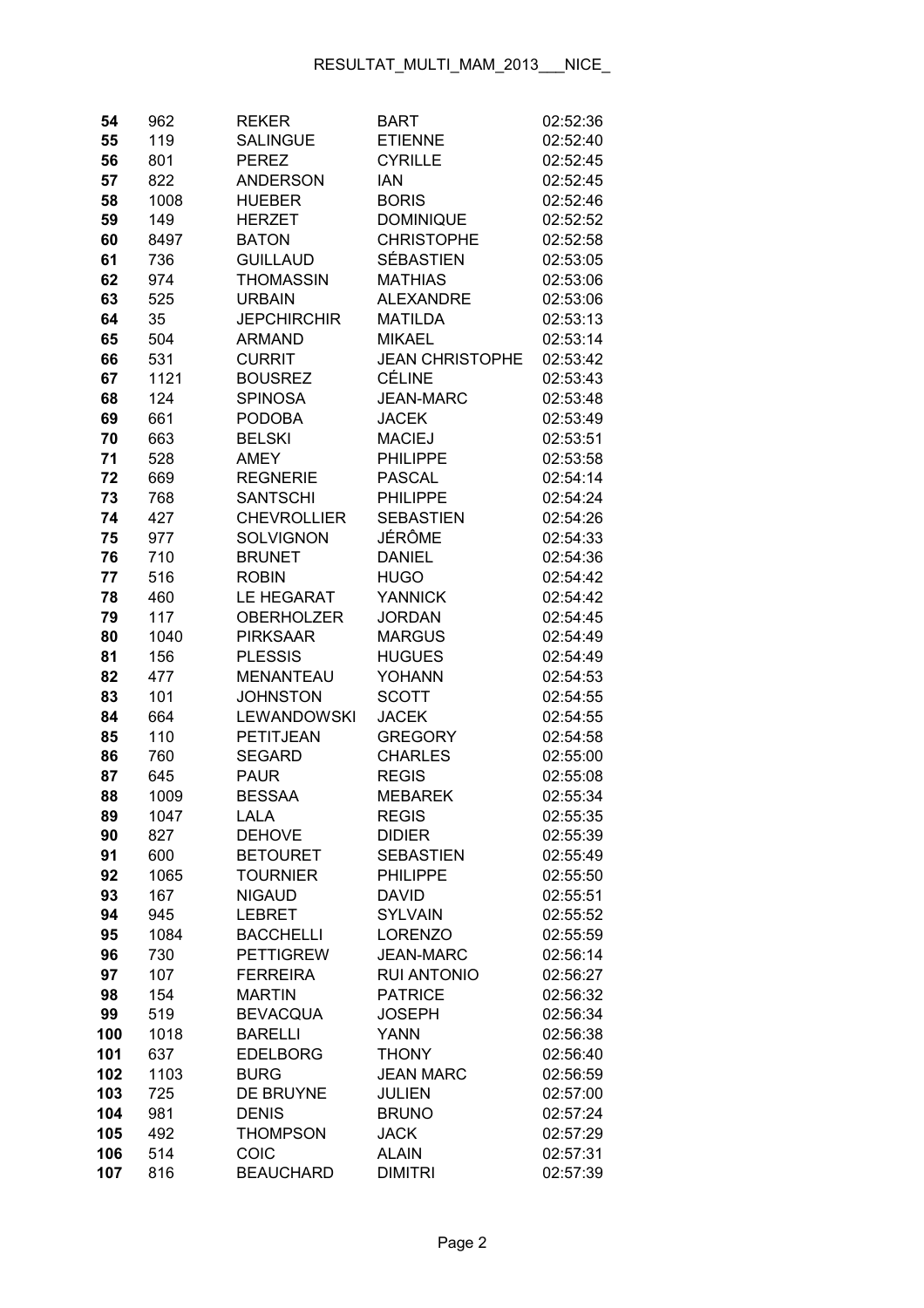| 108        | 10597        | QUITTOT                                  | <b>SYLVIE</b>      | 02:57:43             |
|------------|--------------|------------------------------------------|--------------------|----------------------|
| 109        | 571          | <b>BIZET</b>                             | <b>IVAN</b>        | 02:57:47             |
| 110        | 785          | <b>RIGUET</b>                            | <b>FABIEN</b>      | 02:57:47             |
| 111        | 942          | <b>HELTOFT THOMSEJAN</b>                 |                    | 02:57:47             |
| 112        | 721          | <b>CHAUFRIASSE</b>                       | <b>JEAN LUC</b>    | 02:57:49             |
| 113        | 113          | <b>ARMSTRONG</b>                         | <b>JOHN</b>        | 02:57:51             |
| 114        | 139          | <b>PENNORS</b>                           | <b>FRANCK</b>      | 02:57:59             |
| 115        | 1048         | <b>PURANEN</b>                           | <b>TIINA</b>       | 02:58:06             |
| 116        | 503          | <b>SOFRONOV</b>                          | <b>YURIY</b>       | 02:58:06             |
| 117        | 759          | LABERDESQUE                              | <b>JOEL</b>        | 02:58:09             |
| 118        | 402          | <b>CONTE</b>                             | <b>GRÉGORY</b>     | 02:58:09             |
| 119        | 677          | <b>HOGUET</b>                            | <b>VINCENT</b>     | 02:58:14             |
| 120        | 657          | <b>GREEN</b>                             | <b>NICKY</b>       | 02:58:16             |
| 121        | 1067         | <b>GAIDO</b>                             | <b>DANIELE</b>     | 02:58:32             |
| 122        | 1072         | <b>LECANU</b>                            | <b>ANCELOT</b>     | 02:58:32             |
| 123        | 627          | <b>WEBSTER</b>                           | <b>RICHARD</b>     | 02:58:33             |
| 124        | 513          | <b>FOUQUET</b>                           | <b>BRUNO</b>       | 02:58:35             |
| 125        | 127          | <b>WRIGHT</b>                            | <b>STUART</b>      | 02:58:38             |
| 126        | 116          | <b>SUSAN</b>                             | <b>PATRICK</b>     | 02:58:43             |
| 127        | 737          | <b>RICHLE</b>                            | <b>ALEXANDRE</b>   | 02:58:45             |
| 128        | 1090         | <b>DESIDERI</b>                          | <b>LAURENT</b>     | 02:58:48             |
| 129        | 1035         | <b>ZIERINGER</b>                         | <b>GERHARD</b>     | 02:58:54             |
| 130        | 932          | <b>ASCHEHOUG</b>                         | <b>MARC</b>        | 02:58:59             |
| 131        | 102          | <b>VILTROUVE</b>                         | <b>EMMANUEL</b>    | 02:59:03             |
| 132        | 743          | <b>ALLAVENA</b>                          | <b>FREDERIC</b>    | 02:59:06             |
| 133        | 106          | <b>AUDOUY</b>                            | <b>VINCENT</b>     | 02:59:10             |
| 134        | 425          | <b>LHOMMEDET</b>                         | <b>DAVID</b>       | 02:59:12             |
| 135        | 498          | <b>ARNAUDO</b>                           | <b>ALESSANDRO</b>  | 02:59:12             |
| 136        | 961          | <b>CHAPEAUBLANC</b>                      | <b>NICOLAS</b>     | 02:59:15             |
| 137        | 901          | <b>BEDIER</b>                            | <b>ARNAUD</b>      | 02:59:20             |
| 138        | 1012         | <b>BONNAFY</b>                           | <b>GUILLAUME</b>   | 02:59:20             |
| 139        | 559          | <b>MELIZZA</b>                           | <b>ALESSANDRO</b>  | 02:59:23             |
| 140        | 1605         | JUNNILA                                  | <b>ELINA</b>       | 02:59:23             |
| 141        | 751          | <b>KERHAMON</b>                          | <b>PATRICK</b>     | 02:59:24             |
| 142        | 676          | <b>MANNION</b>                           | <b>KARL</b>        | 02:59:25             |
| 143        | 135          | <b>BRETON</b>                            | ANTHONY            | 02:59:26             |
| 144        | 138          | <b>CARRETERO</b>                         | <b>STANN</b>       | 02:59:28             |
| 145        | 899          | <b>VARINOT</b>                           | JULIEN             | 02:59:29             |
| 146        | 1115         | <b>LOPERGOLO</b>                         | <b>INGRID</b>      | 02:59:31             |
| 147        | 1017         | <b>ERIKSSON</b>                          | <b>TOMAS</b>       | 02:59:33             |
| 148        | 1556         | <b>ROCHE</b>                             | <b>IAN</b>         | 02:59:34             |
| 149        | 108          | <b>BRUN</b><br><b>WATERMAN-EVANLOUIS</b> | <b>JEAN-PIERRE</b> | 02:59:34             |
| 150<br>151 | 1978<br>1762 | DAVID                                    | <b>MITCH</b>       | 02:59:37             |
| 152        | 459          | <b>LOHIER</b>                            | <b>CHRISTOPHE</b>  | 02:59:39<br>02:59:39 |
| 153        | 109          | <b>BOULANGER</b>                         | <b>GERALD</b>      | 02:59:42             |
| 154        | 153          | <b>ANTOINE</b>                           | <b>DAVID</b>       | 02:59:50             |
| 155        | 1092         | <b>COTTER</b>                            | <b>GUY</b>         | 02:59:51             |
| 156        | 407          | <b>HUBACHER</b>                          | <b>ERIC</b>        | 03:00:07             |
| 157        | 115          | <b>BRECHBIEL</b>                         | <b>CHRISTIAN</b>   | 03:00:09             |
| 158        | 960          | <b>MENNESON</b>                          | <b>MATTHIEU</b>    | 03:00:09             |
| 159        | 575          | <b>HAGSTEDT</b>                          | <b>VICTOR</b>      | 03:00:10             |
| 160        | 121          | <b>COSTENTIN</b>                         | <b>FABIEN</b>      | 03:00:11             |
| 161        | 161          | <b>CLARES</b>                            | <b>YANNICK</b>     | 03:00:24             |
|            |              |                                          |                    |                      |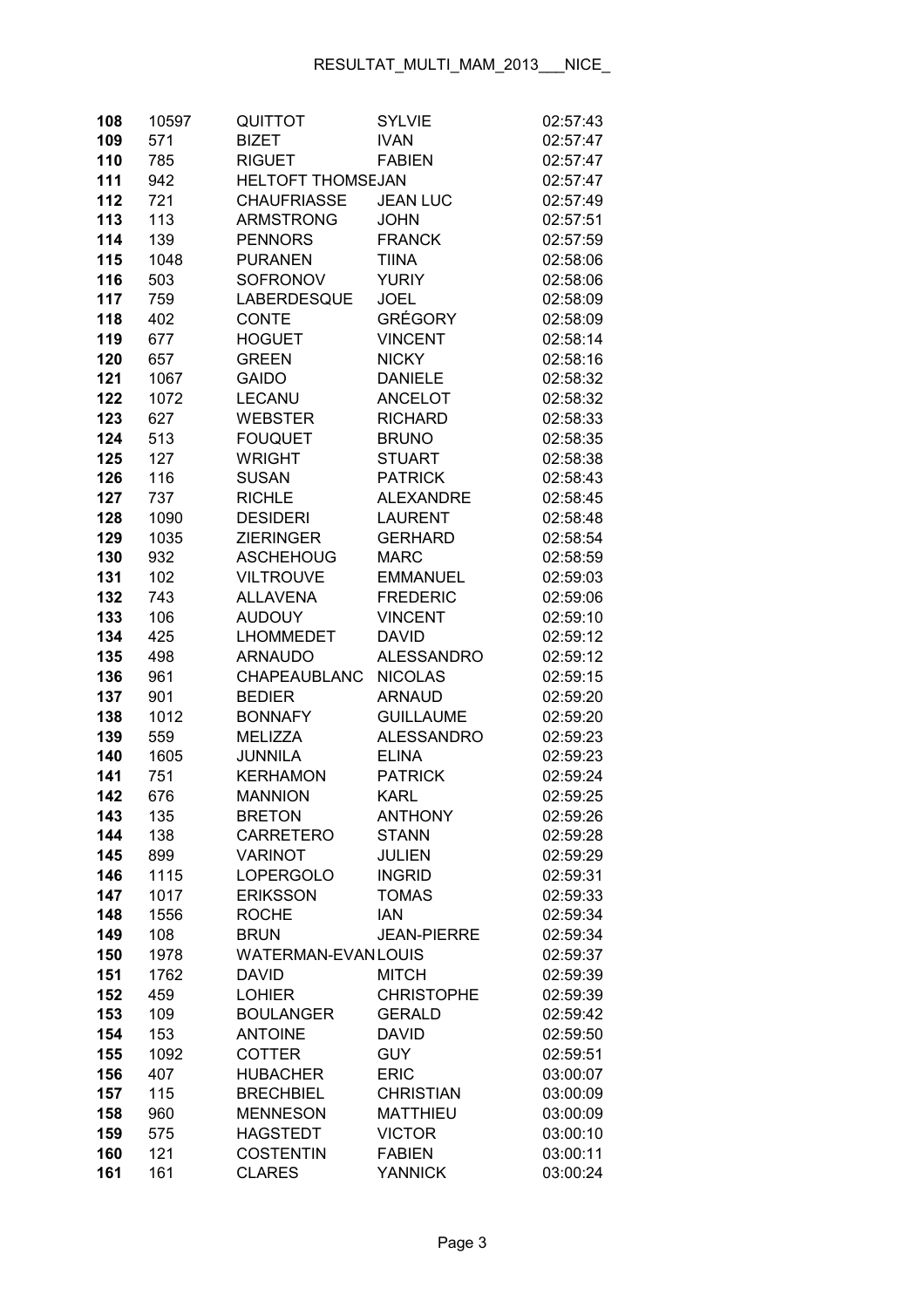| 162        | 157         | <b>BOULACHEB</b>                    | <b>FARID</b>               | 03:00:25             |
|------------|-------------|-------------------------------------|----------------------------|----------------------|
| 163        | 694         | <b>HEDGER</b>                       | <b>GRAHAM</b>              | 03:00:36             |
| 164        | 689         | <b>STEENSELS</b>                    | <b>MICHIEL</b>             | 03:00:36             |
| 165        | 862         | <b>KLAES</b>                        | <b>VINCENT</b>             | 03:00:37             |
| 166        | 155         | <b>CLERC</b>                        | <b>SERGE</b>               | 03:00:38             |
| 167        | 824         | <b>GERARD</b>                       | <b>FRANCK</b>              | 03:00:41             |
| 168        | 1021        | <b>GARNIER</b>                      | <b>FABRICE</b>             | 03:00:42             |
| 169        | 1137        | <b>GIULIANO</b>                     | <b>DANIEL</b>              | 03:00:44             |
| 170        | 8654        | <b>BROUSSARD</b>                    | <b>BRUNO</b>               | 03:00:45             |
| 171        | 757         | <b>SCHMITT</b>                      | <b>FABRICE</b>             | 03:00:47             |
| 172        | 717         | <b>POIVET</b>                       | <b>PATRICK</b>             | 03:00:52             |
| 173        | 708         | <b>ROSSI</b>                        | <b>MARCO</b>               | 03:01:14             |
| 174        | 442         | <b>GAGNE</b>                        | <b>FRÉDÉRIC</b>            | 03:01:21             |
| 175        | 826         | <b>LELUC</b>                        | <b>OLIVIER</b>             | 03:01:21             |
| 176        | 830         | <b>HUCY</b>                         | <b>GILLES</b>              | 03:01:24             |
| 177        | 727         | <b>GUSTAVSSON</b>                   | <b>PATRIK</b>              | 03:01:35             |
| 178        | 911         | DALL'OVO                            | <b>MAURIZIO</b>            | 03:01:39             |
| 179        | 880         | <b>POLIZZI</b>                      | <b>BERNARD</b>             | 03:01:42             |
| 180        | 1962        | <b>FAURIE</b>                       | <b>GEOFFROY</b>            | 03:02:05             |
| 181        | 586         | <b>SUCHAIRE</b>                     | <b>YANNICK</b>             | 03:02:06             |
| 182        | 996         | <b>CHOUVY</b>                       | <b>ERIC</b>                | 03:02:07             |
| 183        | 3328        | <b>MIGLAVS</b>                      | <b>DANIEL</b>              | 03:02:11             |
| 184        | 476         | <b>LEGENDRE</b>                     | <b>BRUNO</b>               | 03:02:14             |
| 185        | 877         | <b>STUMPF</b>                       | <b>NICOLAS</b>             | 03:02:16             |
| 186        | 971         | <b>VICIDOMINI</b>                   | <b>LAURENT</b>             | 03:02:18             |
| 187        | 410         | <b>THALMENCY</b>                    | <b>JEAN-DANIEL</b>         | 03:02:19             |
| 188        | 878         | <b>POTEL</b>                        | <b>FRANCOIS</b>            | 03:02:34             |
| 189        | 856         | <b>BOUCHARD</b>                     | <b>LIONEL</b>              | 03:02:47             |
| 190        | 1001        | <b>LEGAY</b>                        | <b>YANNICK</b>             | 03:02:52             |
| 191        | 1123        | <b>URNEL</b>                        | <b>JULIEN</b>              | 03:03:01             |
| 192        | 1985        | <b>BRANA</b>                        | <b>FLORIAN</b>             | 03:03:04             |
| 193        | 936         | <b>BAZIN</b>                        | <b>CEDRIC</b>              | 03:03:06             |
| 194        | 618         | <b>GRARE</b>                        | <b>FRÉDÉRIC</b>            | 03:03:07             |
| 195        | 756         | <b>TORSTENSSON</b>                  | NILS-ALLAN                 | 03:03:17             |
| 196        | 913         | <b>CARRARA</b>                      | <b>PIETRO</b>              | 03:03:19             |
| 197        | 2157        | <b>MAILLARD</b>                     | PIERRE-ANDRÉ               | 03:03:20             |
| 198        | 1108        | <b>JEHU</b>                         | <b>LEO</b>                 | 03:03:21             |
| 199        | 1050        | <b>VIASSONE</b>                     | <b>SERGE</b>               | 03:03:26             |
| 200        | 1159        | <b>BAUZA</b>                        | <b>FABRICE</b>             | 03:03:29             |
| 201        | 3044        | <b>RAIMONT</b>                      | <b>YANN</b>                | 03:03:32             |
| 202        | 986         | <b>CORDEIRO</b><br><b>CHELLES</b>   | <b>FRANCISCO</b>           | 03:03:33             |
| 203        | 419         |                                     | <b>JEAN-PASCAL</b><br>KAIT | 03:03:36             |
| 204<br>205 | 938<br>1086 | <b>VAHTER</b><br><b>MANOUELIDES</b> | <b>CHRISTOPHE</b>          | 03:03:45<br>03:03:48 |
| 206        | 8502        | <b>DUCLOS</b>                       | <b>MICHAEL</b>             | 03:03:52             |
| 207        | 555         | <b>BELTRAMINO</b>                   | <b>OSVALDO</b>             | 03:03:59             |
| 208        | 474         | <b>BROVIDA</b>                      | <b>BENOIT</b>              | 03:03:59             |
| 209        | 1129        | <b>WEIDNER</b>                      | <b>INGO</b>                | 03:04:02             |
| 210        | 9773        | <b>VACCA</b>                        | <b>LEONARDO</b>            | 03:04:03             |
| 211        | 3324        | <b>BARRÉ</b>                        | <b>JULIEN</b>              | 03:04:06             |
| 212        | 432         | <b>MALFATTI</b>                     | <b>JEAN-BAPTISTE</b>       | 03:04:06             |
| 213        | 947         | <b>CARTIER</b>                      | <b>GILBERT</b>             | 03:04:12             |
| 214        | 1003        | <b>POLITI</b>                       | <b>JEAN-MARC</b>           | 03:04:19             |
| 215        | 1057        | <b>BARRET</b>                       | <b>PHILIPPE</b>            | 03:04:19             |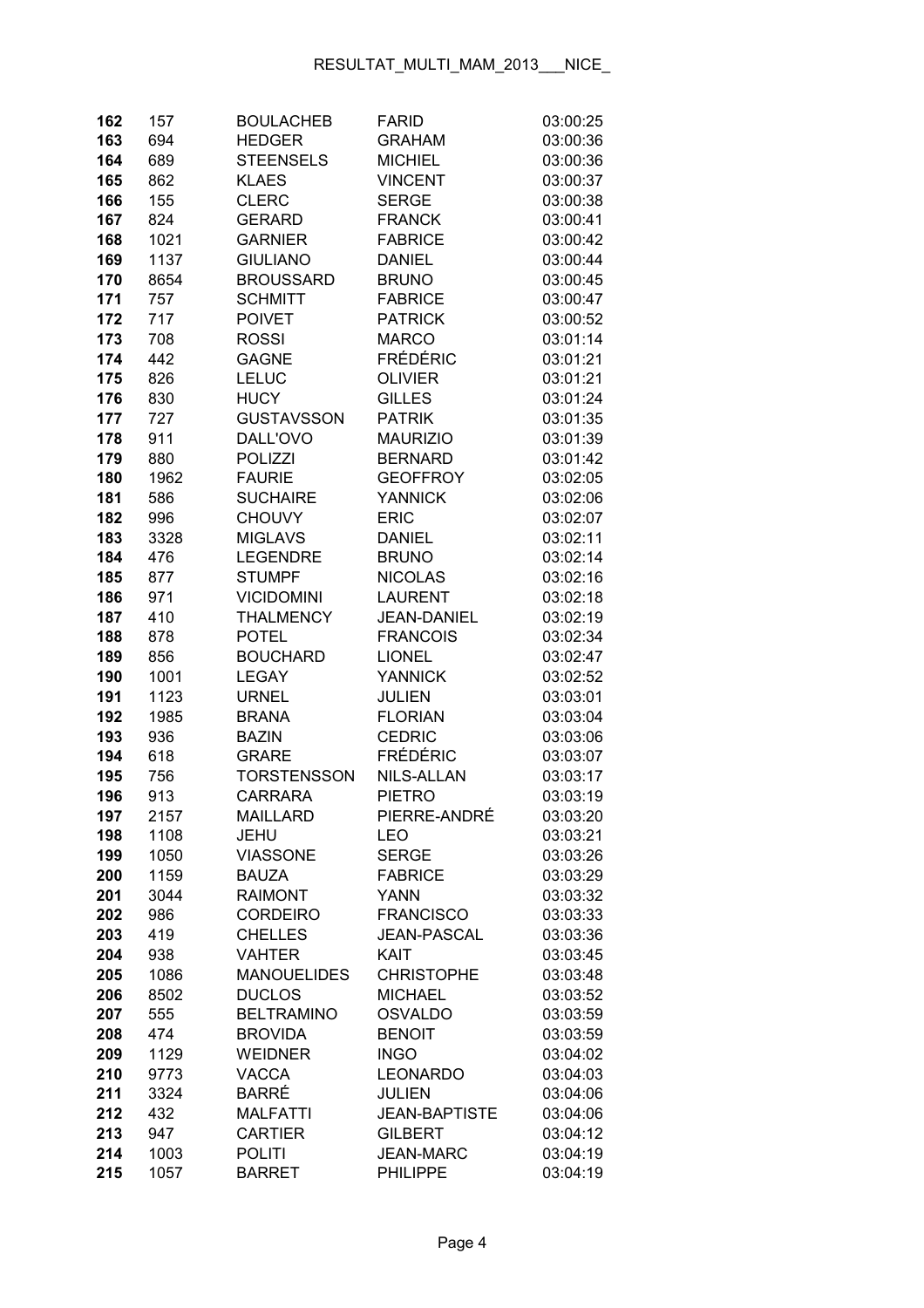| 216 | 940  | <b>SMYTH</b>      | <b>COLIN</b>        | 03:04:20 |
|-----|------|-------------------|---------------------|----------|
| 217 | 993  | <b>COLOGNESE</b>  | <b>GIAN LUCA</b>    | 03:04:27 |
| 218 | 952  | <b>BRUAND</b>     | <b>BASTIEN</b>      | 03:04:27 |
| 219 | 764  | <b>BONNAZ</b>     | <b>RAPHAEL</b>      | 03:04:31 |
| 220 | 867  | <b>ALBERINK</b>   | JOS                 | 03:04:33 |
| 221 | 1061 | <b>CAPPONI</b>    | <b>CYRILLE</b>      | 03:04:33 |
| 222 | 779  | <b>MROUEH</b>     | <b>HUSSEIN</b>      | 03:04:34 |
| 223 | 771  | <b>JOERGENSEN</b> | <b>KIM BAGDONAS</b> | 03:04:36 |
| 224 | 776  | <b>WAHLBERG</b>   | <b>THOR</b>         | 03:04:38 |
| 225 | 488  | <b>CORSO</b>      | GÉRARD              | 03:04:41 |
| 226 | 1568 | <b>SECLET</b>     | <b>DOMINIQUE</b>    | 03:04:42 |
| 227 | 1102 | <b>KARSENTY</b>   | <b>PASCAL</b>       | 03:04:47 |
| 228 | 114  | <b>SARTORIUS</b>  | <b>MATTHIEU</b>     | 03:05:02 |
| 229 | 842  | <b>GEORGE</b>     | <b>MOBBS</b>        | 03:05:05 |
| 230 | 2003 | <b>MORRIS</b>     | <b>JOHN</b>         | 03:05:06 |
| 231 | 994  | <b>MAREAU</b>     | <b>SAMUEL</b>       | 03:05:08 |
| 232 | 541  | <b>CULLIER</b>    | <b>ANTOINE</b>      | 03:05:18 |
| 233 | 6503 | <b>SAY</b>        | <b>CHRISTOPHER</b>  | 03:05:19 |
| 234 | 997  | <b>REGHEM</b>     | <b>FRANCOIS</b>     | 03:05:20 |
| 235 | 2100 | <b>BOYER</b>      | <b>CHRISTOPHE</b>   | 03:05:22 |
| 236 | 864  | <b>ERIKSEN</b>    | <b>FRANK</b>        | 03:05:22 |
| 237 | 1933 | <b>PRADEAU</b>    | <b>GREGORY</b>      | 03:05:29 |
| 238 | 1053 | <b>PARSIEGLA</b>  | <b>KARSTA</b>       | 03:05:40 |
| 239 | 1566 | <b>VOISIN</b>     | <b>MARTIAL</b>      | 03:05:40 |
| 240 | 493  | <b>GIRARD</b>     | <b>FRÉDÉRIC</b>     | 03:05:42 |
| 241 | 544  | <b>BERNARDON</b>  | <b>JEAN-MICHEL</b>  | 03:05:42 |
| 242 | 958  | <b>MERCIER</b>    | <b>MATTHIEU</b>     | 03:05:44 |
| 243 | 4196 | <b>POIRIER</b>    | <b>FREDERIC</b>     | 03:05:49 |
| 244 | 490  | <b>GAYRAUD</b>    | <b>ROMAIN</b>       | 03:05:49 |
| 245 | 2028 | <b>FLEMING</b>    | <b>DAMIEN</b>       | 03:05:54 |
| 246 | 4009 | <b>GROSS</b>      | <b>JUERGEN</b>      | 03:05:57 |
| 247 | 1025 | <b>BONNET</b>     | <b>OLIVIER</b>      | 03:06:00 |
| 248 | 1004 | <b>KISELEV</b>    | <b>PLATON</b>       | 03:06:01 |
| 249 | 701  | PIERREJEAN        | <b>AURELIEN</b>     | 03:06:05 |
| 250 | 631  | <b>ALBERTINI</b>  | <b>ERIC</b>         | 03:06:12 |
| 251 | 777  | <b>BIGOUNDOU</b>  | MICHEL              | 03:06:13 |
| 252 | 879  | <b>BETTINI</b>    | <b>ARMEL</b>        | 03:06:15 |
| 253 | 437  | CARTIER-LANGE     | <b>BRICE</b>        | 03:06:26 |
| 254 | 860  | <b>OSHEA</b>      | <b>JAMES</b>        | 03:06:30 |
| 255 | 838  | <b>JONES</b>      | <b>SEBASTIAN</b>    | 03:06:31 |
| 256 | 1973 | <b>PETILLON</b>   | <b>PHILIPPE</b>     | 03:06:40 |
| 257 | 1997 | <b>MARQUANT</b>   | <b>PHILIPPE</b>     | 03:06:41 |
| 258 | 753  | <b>MARCHIENNE</b> | <b>LAURENT</b>      | 03:06:45 |
| 259 | 990  | <b>AICHHOLZER</b> | <b>MARTIN</b>       | 03:06:47 |
| 260 | 2038 | <b>ARMINEN</b>    | <b>JOHANNES</b>     | 03:06:49 |
| 261 | 1144 | <b>CLEMENT</b>    | <b>GAUTHIER</b>     | 03:06:52 |
| 262 | 569  | <b>ROSENSTEIN</b> | FRÉDÉRIC            | 03:06:52 |
| 263 | 795  | YAZDI             | <b>MEHDI</b>        | 03:06:55 |
| 264 | 549  | <b>BROCHARD</b>   | <b>LAURENT</b>      | 03:06:55 |
| 265 | 166  | <b>BONIZZI</b>    | <b>LUCIANO</b>      | 03:06:56 |
| 266 | 146  | <b>HOUARA</b>     | <b>STEPHANE</b>     | 03:06:57 |
| 267 | 4032 | <b>ROUYER</b>     | <b>SYLVAIN</b>      | 03:07:02 |
| 268 | 817  | <b>CALLEGARI</b>  | <b>PAOLO</b>        | 03:07:05 |
| 269 | 893  | <b>JOUFFROY</b>   | JÉRÉMIE             | 03:07:09 |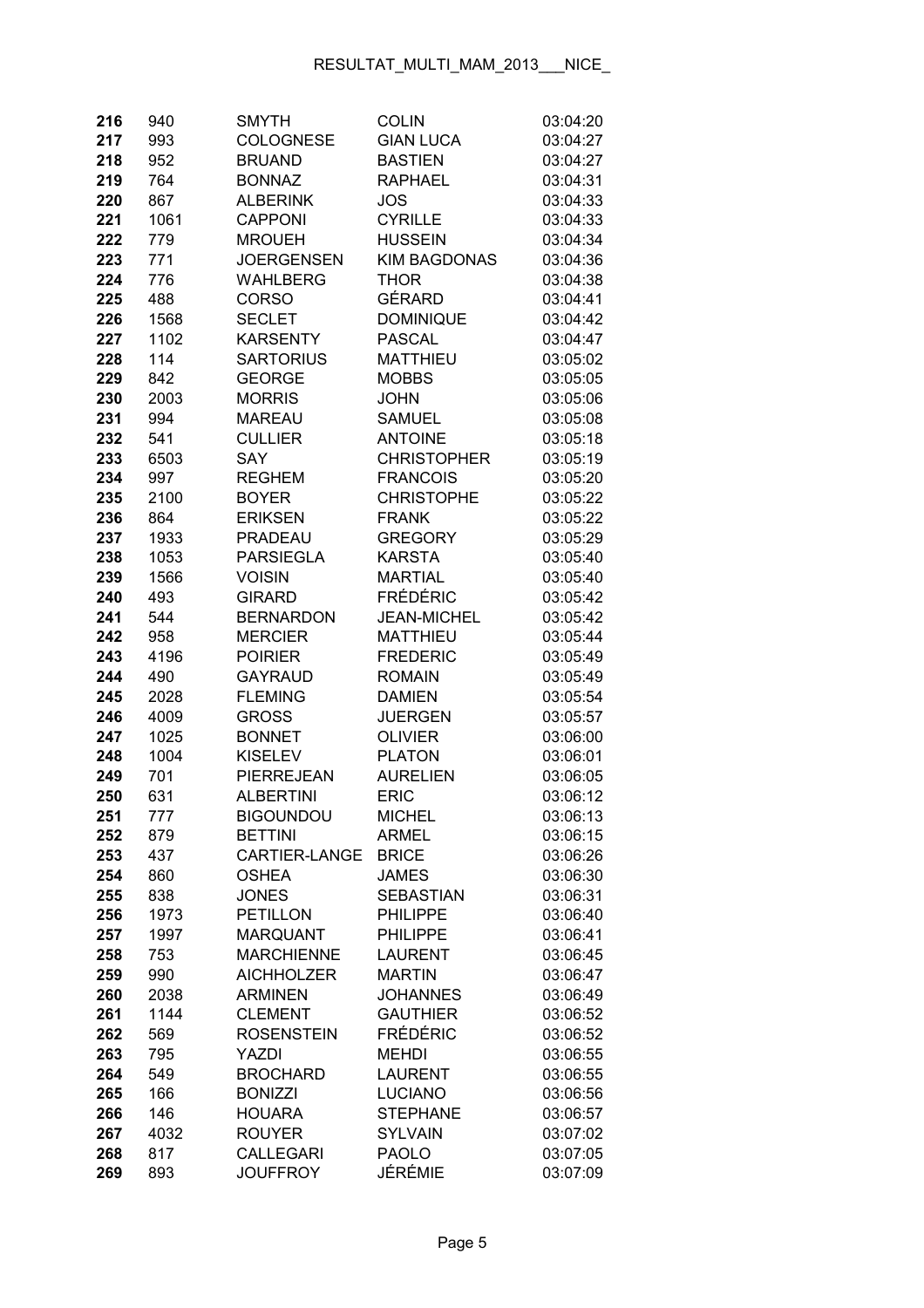| 270 | 818  | TOY               | <b>MATTHEW</b>        | 03:07:11 |
|-----|------|-------------------|-----------------------|----------|
| 271 | 486  | <b>LANDRA</b>     | <b>FREDERIC</b>       | 03:07:13 |
| 272 | 9745 | <b>ROBERT</b>     | <b>ANAIS</b>          | 03:07:15 |
| 273 | 5644 | <b>FILIPOWSKI</b> | <b>DARIUSZ</b>        | 03:07:16 |
| 274 | 1052 | <b>COLIN</b>      | <b>THIERRY</b>        | 03:07:18 |
| 275 | 840  | <b>ORLHAC</b>     | <b>THIERRY</b>        | 03:07:21 |
| 276 | 772  | <b>LINDBJERG</b>  | <b>CLAUS</b>          | 03:07:24 |
| 277 | 487  | <b>BERRY</b>      | <b>GORDON</b>         | 03:07:27 |
| 278 | 812  | <b>NIELSEN</b>    | <b>THOMAS</b>         | 03:07:29 |
| 279 | 2163 | <b>CAILLET</b>    | <b>ALEXIS</b>         | 03:07:33 |
| 280 | 895  | <b>CHATEL</b>     | <b>JEAN-CLAUDE</b>    | 03:07:33 |
| 281 | 1019 | <b>DIDELON</b>    | <b>EMMANUEL</b>       | 03:07:38 |
| 282 | 454  | <b>ACTINS</b>     | <b>JANIS</b>          | 03:07:44 |
| 283 | 417  | <b>THIETARD</b>   | <b>LAURENT</b>        | 03:07:45 |
| 284 | 939  | <b>BETTARELLI</b> | <b>STEFANO</b>        | 03:07:54 |
| 285 | 955  | <b>HUSIAUX</b>    | <b>SEBASTIEN</b>      | 03:07:59 |
| 286 | 1958 | <b>ABED</b>       | <b>MOHRAD</b>         | 03:08:01 |
| 287 | 2199 | <b>ZADITH</b>     | <b>XAVIER</b>         | 03:08:03 |
| 288 | 773  | TOMASSINI         | <b>GIOVANNI</b>       | 03:08:04 |
| 289 | 1055 | <b>DANTIN</b>     | <b>STEPHANE</b>       | 03:08:04 |
| 290 | 551  | <b>BREUX</b>      | <b>DIDIER</b>         | 03:08:06 |
| 291 | 1014 | <b>LEFEBVRE</b>   | <b>SERGE</b>          | 03:08:07 |
| 292 | 421  | <b>IBANEZ</b>     | THIERRY               | 03:08:08 |
| 293 | 670  | <b>FERNANDES</b>  | <b>DINIS</b>          | 03:08:12 |
| 294 | 1098 | <b>STEPHENSON</b> | <b>MICHAEL</b>        | 03:08:12 |
| 295 | 415  | <b>MARESCOT</b>   | <b>PATRICK</b>        | 03:08:19 |
| 296 | 3550 | <b>HAZOUARD</b>   | <b>ERIC</b>           | 03:08:27 |
| 297 | 748  | <b>REBUFFEL</b>   | <b>FRED</b>           | 03:08:27 |
| 298 | 1099 | <b>VIRTANEN</b>   | <b>TAPANI</b>         | 03:08:29 |
| 299 | 2140 | <b>BAY</b>        | <b>ULRIK TINGSTED</b> | 03:08:33 |
| 300 | 1007 | <b>BOUDIN</b>     | <b>CHRISTOPHE</b>     | 03:08:36 |
| 301 | 1905 | <b>MUIDEBLED</b>  | <b>VINCENT</b>        | 03:08:43 |
| 302 | 834  | <b>GARNIER</b>    | <b>PATRICK</b>        | 03:08:44 |
| 303 | 833  | <b>DORSAZ</b>     | <b>ALAIN</b>          | 03:08:50 |
| 304 | 916  | <b>AQUILANI</b>   | <b>LUCA</b>           | 03:08:52 |
| 305 | 925  | <b>DOHMEN</b>     | <b>CHRISTOPHE</b>     | 03:08:55 |
| 306 | 144  | <b>MAEGHT</b>     | <b>RICHARD</b>        | 03:08:56 |
| 307 | 475  | <b>OGEZ</b>       | <b>KARINE</b>         | 03:08:58 |
| 308 | 1850 | <b>CURTAT</b>     | <b>ERIC</b>           | 03:09:03 |
| 309 | 718  | <b>DEMUNCK</b>    | <b>PASCAL</b>         | 03:09:12 |
| 310 | 593  | <b>LEISTER</b>    | <b>MICHAEL</b>        | 03:09:21 |
| 311 | 448  | <b>BRIDI</b>      | <b>HAMID</b>          | 03:09:29 |
| 312 | 532  | <b>GOISET</b>     | <b>BENOÎT</b>         | 03:09:31 |
| 313 | 814  | <b>FOUILLOUD</b>  | SÉBASTIEN             | 03:09:40 |
| 314 | 752  | <b>BROUTIN</b>    | <b>ETIENNE</b>        | 03:09:40 |
| 315 | 1085 | LO CONTE          | <b>ANTONIO</b>        | 03:09:41 |
| 316 | 622  | <b>TANGUY</b>     | <b>ROLAND</b>         | 03:09:42 |
| 317 | 103  | <b>DEMAGNY</b>    | <b>EMMANUEL</b>       | 03:09:44 |
| 318 | 431  | <b>LECERF</b>     | <b>GUILLAUME</b>      | 03:09:44 |
| 319 | 2062 | <b>GOETZ</b>      | <b>BO</b>             | 03:09:49 |
| 320 | 831  | <b>ASPERTI</b>    | <b>DIEGO</b>          | 03:09:49 |
| 321 | 629  | <b>MARTINIE</b>   | <b>BRUNO</b>          | 03:09:56 |
| 322 | 582  | <b>CARITA</b>     | <b>PHILIPPE</b>       | 03:10:02 |
| 323 | 1105 | <b>DURAND</b>     | <b>FREDERIC</b>       | 03:10:03 |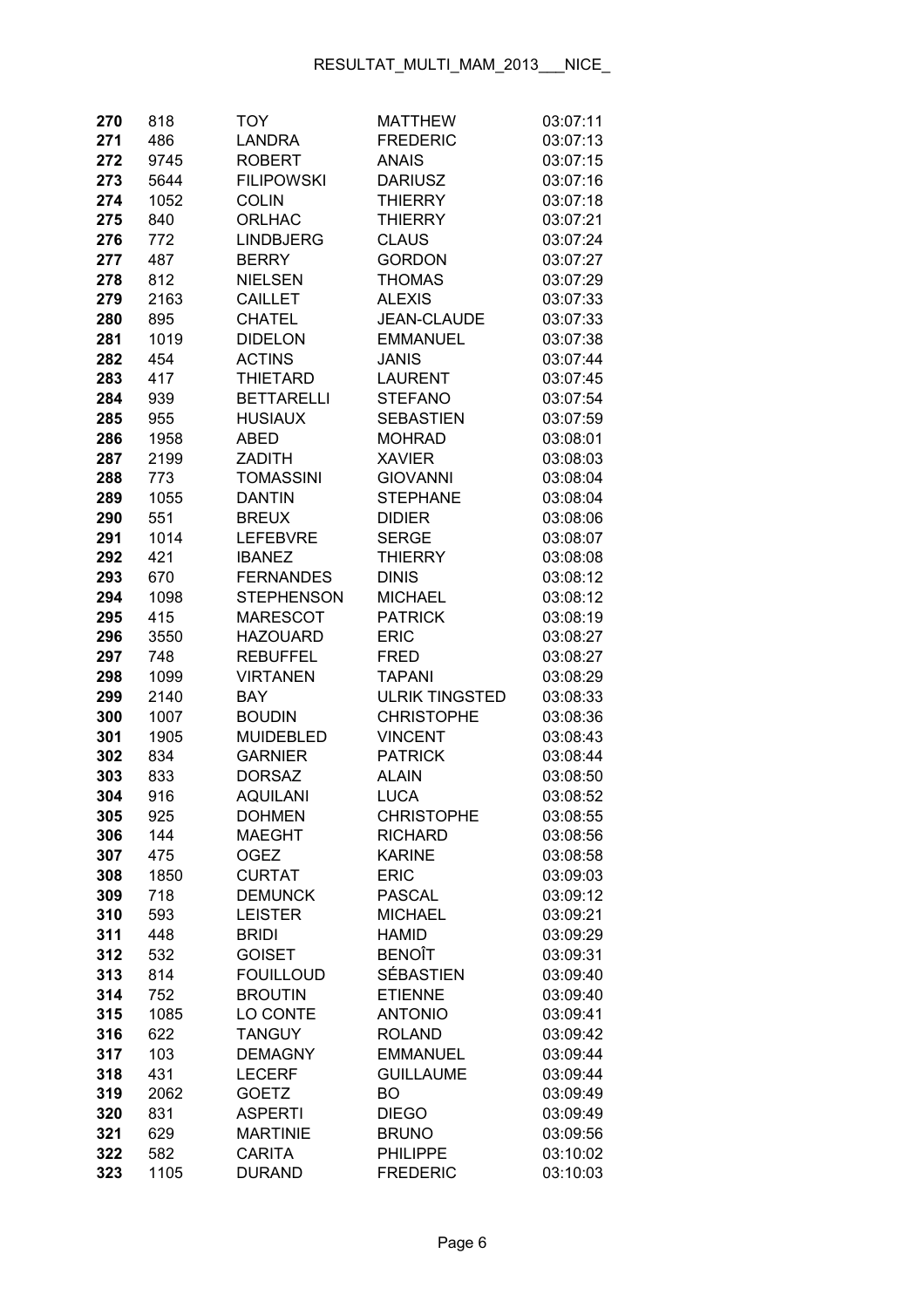| 324 | 909  | <b>BOEHM</b>                | <b>STEPHANE</b>        | 03:10:06 |
|-----|------|-----------------------------|------------------------|----------|
| 325 | 1000 | <b>PAPA</b>                 | <b>ALEXANDRE</b>       | 03:10:09 |
| 326 | 1131 | <b>BERNE</b>                | <b>PIERRE</b>          | 03:10:10 |
| 327 | 655  | <b>ORLANDI</b>              | <b>CHRISTIAN</b>       | 03:10:11 |
| 328 | 1707 | <b>DJELID</b>               | <b>FARID</b>           | 03:10:12 |
| 329 | 803  | <b>LECOMTE</b>              | <b>HERVE</b>           | 03:10:15 |
| 330 | 705  | <b>PERRIN</b>               | <b>GREGORY</b>         | 03:10:20 |
| 331 | 2181 | <b>PAWLIK</b>               | <b>MARIO</b>           | 03:10:21 |
| 332 | 636  | SALOU                       | <b>MARC</b>            | 03:10:26 |
| 333 | 692  | <b>MICHAUD</b>              | <b>BENOIT</b>          | 03:10:30 |
| 334 | 944  | <b>RIPOLL</b>               | <b>JEAN BLAISE</b>     | 03:10:30 |
| 335 | 8274 | <b>TOSTAIN</b>              | <b>YANNICK</b>         | 03:10:32 |
| 336 | 1710 | LANGENBRONN                 | <b>JEAN-CLAUDE</b>     | 03:10:32 |
| 337 | 1038 | ÁRMANNSSON                  | <b>GUNNAR</b>          | 03:10:33 |
| 338 | 439  | <b>TERNOY</b>               | <b>SYLVAIN</b>         | 03:10:33 |
| 339 | 2009 | <b>CEBE</b>                 | <b>OLIVIER</b>         | 03:10:34 |
| 340 | 1732 | <b>MORELLI</b>              | <b>LIONEL</b>          | 03:10:36 |
| 341 | 1117 | <b>FLAMENT</b>              | <b>JEAN CHRISTOPHE</b> | 03:10:36 |
| 342 | 811  | <b>POMMELET</b>             | <b>ALEXANDRE</b>       | 03:10:39 |
| 343 | 1063 | <b>GUIOCHET</b>             | <b>GILLES</b>          | 03:10:39 |
| 344 | 1033 | <b>PRASKOVIN</b>            | <b>VIKTOR</b>          | 03:10:40 |
| 345 | 1032 | <b>PRASKOVIN</b>            | <b>NIKOLAI</b>         | 03:10:40 |
| 346 | 949  | <b>VALLAS</b>               | <b>MARC</b>            | 03:10:41 |
| 347 | 890  | <b>OSBORN</b>               | <b>NICK</b>            | 03:10:41 |
| 348 | 1793 | <b>FACON</b>                | <b>FRED</b>            | 03:10:45 |
| 349 | 562  | <b>MARTICELLA GAR(JOSEP</b> |                        | 03:10:49 |
| 350 | 2205 | <b>CHARLEVOIX</b>           | <b>DORIAN</b>          | 03:10:50 |
| 351 | 1714 | <b>DUBOIS</b>               | <b>JULIEN</b>          | 03:10:52 |
| 352 | 873  | LANZA                       | <b>DANIELE</b>         | 03:10:53 |
| 353 | 1575 | <b>VULLIEZ</b>              | <b>STEPHANE</b>        | 03:10:55 |
| 354 | 612  | <b>VAUSSIER</b>             | JÉRÔME                 | 03:10:55 |
| 355 | 1565 | <b>DOS SANTOS</b>           | <b>CARLOS</b>          | 03:10:56 |
| 356 | 605  | <b>LOCHEY</b>               | <b>DAVID</b>           | 03:10:58 |
| 357 | 620  | <b>SASS</b>                 | <b>ALEXANDER</b>       | 03:11:00 |
| 358 | 545  | <b>POINT</b>                | MICKAËL                | 03:11:01 |
| 359 | 162  | <b>LISNARD</b>              | <b>DAVID</b>           | 03:11:03 |
| 360 | 1138 | <b>GOUNY</b>                | <b>PASCAL</b>          | 03:11:03 |
| 361 | 466  | <b>FAYOLLE</b>              | <b>MARC</b>            | 03:11:12 |
| 362 | 882  | <b>DUCLOUX</b>              | <b>JULIEN</b>          | 03:11:16 |
| 363 | 1058 | <b>BAUDY</b>                | <b>THIERRY</b>         | 03:11:17 |
| 364 | 1005 | <b>BARRENECHEA</b>          | <b>ITZIAR</b>          | 03:11:18 |
| 365 | 892  | <b>FLORIMOND</b>            | <b>ALEXANDRE</b>       | 03:11:19 |
| 366 | 1831 | <b>VARRIN</b>               | SÉBASTIEN              | 03:11:24 |
| 367 | 1109 | <b>VOLTIGE</b>              | <b>AXO</b>             | 03:11:25 |
| 368 | 3849 | <b>CALMES</b>               | <b>ANTOINE</b>         | 03:11:28 |
| 369 | 1145 | <b>CORVASCE</b>             | <b>TONY</b>            | 03:11:30 |
| 370 | 443  | <b>KOTKOV</b>               | <b>DMITRY</b>          | 03:11:46 |
| 371 | 755  | <b>LOPEZ</b>                | <b>PEDRO</b>           | 03:11:47 |
| 372 | 1851 | <b>BARTHELOT</b>            | <b>PHILIPPE</b>        | 03:11:49 |
| 373 | 568  | <b>DRAGUIEV</b>             | <b>DIDIER</b>          | 03:12:09 |
| 374 | 426  | <b>ANTON</b>                | <b>ARNAUD</b>          | 03:12:10 |
| 375 | 1127 | <b>TYSMANS</b>              | <b>HARRY</b>           | 03:12:11 |
| 376 | 1006 | <b>GIOFFRED</b>             | <b>SEBASTIEN</b>       | 03:12:12 |
| 377 | 472  | <b>GUNTHER</b>              | <b>MATHIEU</b>         | 03:12:13 |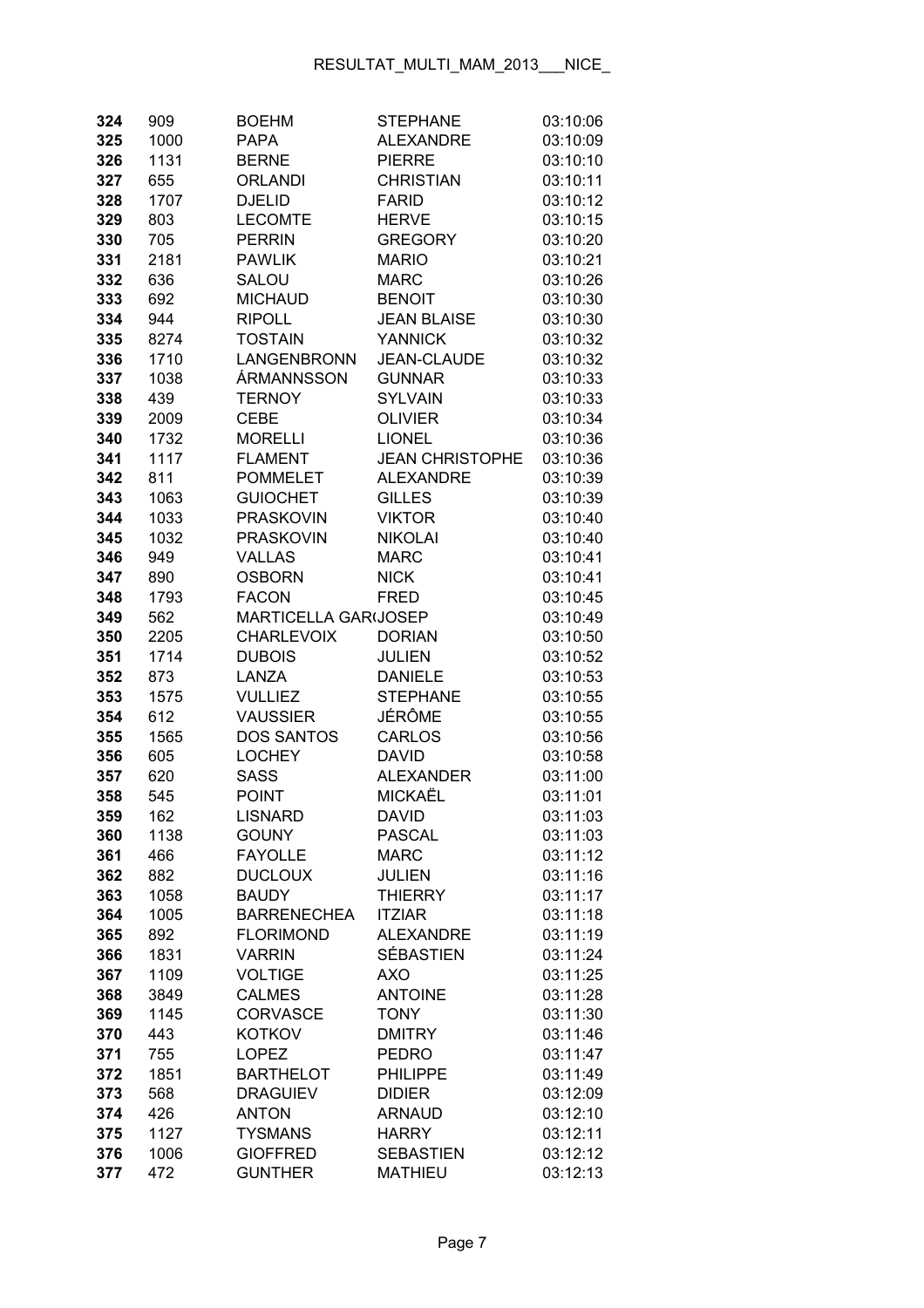| 378 | 1536  | <b>DROGOUL</b>      | <b>DORIAN</b>       | 03:12:14 |
|-----|-------|---------------------|---------------------|----------|
| 379 | 3769  | <b>LINCKER</b>      | <b>MARC</b>         | 03:12:16 |
| 380 | 2393  | <b>CUOMO</b>        | <b>FABRIZIO</b>     | 03:12:17 |
| 381 | 871   | <b>DUCOS</b>        | <b>JEROME</b>       | 03:12:25 |
| 382 | 1791  | <b>MUZHETSKY</b>    | <b>NIKOLAY</b>      | 03:12:26 |
| 383 | 1128  | <b>FECI</b>         | <b>LUCA</b>         | 03:12:28 |
| 384 | 1540  | <b>ROY</b>          | <b>RAPHAEL</b>      | 03:12:30 |
| 385 | 558   | <b>COUCHMAN</b>     | <b>SIMON</b>        | 03:12:30 |
| 386 | 1943  | <b>LAURENT</b>      | <b>PASCAL</b>       | 03:12:32 |
| 387 | 1593  | <b>FOURNIER</b>     | <b>MARC</b>         | 03:12:35 |
| 388 | 10194 | <b>DELAN</b>        | <b>MICHEL</b>       | 03:12:37 |
| 389 | 497   | <b>PAJOT</b>        | <b>VALENTIN</b>     | 03:12:39 |
| 390 | 1126  | <b>MAGISANO</b>     | HERVÉ               | 03:12:41 |
| 391 | 1071  | <b>VOUTCHKOV</b>    | <b>NIKOLAY</b>      | 03:12:42 |
| 392 | 951   | <b>MONTERO LEON</b> | <b>RAUL</b>         | 03:12:44 |
| 393 | 1803  | <b>LABORN</b>       | <b>KARSTEN</b>      | 03:12:46 |
| 394 | 956   | <b>FORTIN</b>       | <b>BERTRAND</b>     | 03:12:47 |
| 395 | 3754  | <b>TOURETTE</b>     | <b>LAURENT</b>      | 03:12:49 |
| 396 | 731   | <b>HERIN</b>        | <b>HUGO</b>         | 03:12:49 |
| 397 | 906   | GOMEZ RASCADCJOSÉ   |                     | 03:12:50 |
| 398 | 546   | <b>FLACH</b>        | <b>YANNICK</b>      | 03:12:50 |
| 399 | 552   | <b>HAMEL</b>        | <b>VINCENT</b>      | 03:12:52 |
| 400 | 927   | <b>ROHMER</b>       | <b>DAVID</b>        | 03:12:53 |
| 401 | 405   | <b>LAPORTE</b>      | <b>JEAN-MARC</b>    | 03:12:54 |
| 402 | 1713  | <b>BRIGHTWELL</b>   | <b>SIMON</b>        | 03:12:58 |
| 403 | 2180  | <b>TALIANO</b>      | <b>DOMENICO</b>     | 03:13:00 |
| 404 | 1031  | <b>GERVAIS</b>      | <b>J-FRED</b>       | 03:13:02 |
| 405 | 744   | <b>DEAUBONNE</b>    | <b>ALEXANDRE</b>    | 03:13:02 |
| 406 | 964   | <b>BIONDI</b>       | <b>PATRIZIO</b>     | 03:13:04 |
| 407 | 1872  | <b>COTIN</b>        | <b>JEAN-XAVIER</b>  | 03:13:06 |
| 408 | 697   | <b>COLARAS</b>      | <b>YAN</b>          | 03:13:09 |
| 409 | 1733  | <b>MONCHI</b>       | <b>ELIE</b>         | 03:13:09 |
| 410 | 2156  | <b>FERRIER</b>      | <b>STEPHANE</b>     | 03:13:10 |
| 411 | 430   | <b>NIANG</b>        | <b>AHMED MAKANE</b> | 03:13:10 |
| 412 | 1987  | <b>DURY</b>         | <b>DAVID</b>        | 03:13:13 |
| 413 | 576   | <b>MENDES</b>       | SEBASTIEN           | 03:13:15 |
| 414 | 658   | <b>MESUREUX</b>     | <b>THIERRY</b>      | 03:13:17 |
| 415 | 512   | <b>MERLIOT</b>      | <b>OLIVIER</b>      | 03:13:19 |
| 416 | 1940  | <b>DUGALD</b>       | <b>WALLACE</b>      | 03:13:20 |
| 417 | 865   | <b>GERDIN</b>       | <b>MAGNUS</b>       | 03:13:20 |
| 418 | 1547  | <b>CLOAREC</b>      | <b>PATRICE</b>      | 03:13:23 |
| 419 | 1928  | <b>DEZITTER</b>     | <b>ARNAUD</b>       | 03:13:23 |
| 420 | 9501  | <b>LANTREE</b>      | <b>TOM</b>          | 03:13:25 |
| 421 | 1808  | <b>RAIS</b>         | <b>OLIVIER</b>      | 03:13:25 |
| 422 | 654   | <b>GONDOUIN</b>     | <b>PASCAL</b>       | 03:13:28 |
| 423 | 457   | <b>SAMSON</b>       | <b>CHRISTOPHE</b>   | 03:13:28 |
| 424 | 2112  | <b>CARTOUX</b>      | <b>SYLVIE</b>       | 03:13:29 |
| 425 | 420   | THOMAS-BILLOT       | <b>YANNICK</b>      | 03:13:30 |
| 426 | 1771  | <b>MOKHTARI</b>     | <b>LATIFA</b>       | 03:13:32 |
| 427 | 690   | <b>CHABAUD</b>      | <b>JEAN-MARC</b>    | 03:13:34 |
| 428 | 1095  | <b>GELONI</b>       | <b>CHRISTOPHE</b>   | 03:13:35 |
| 429 | 704   | <b>LEGO</b>         | <b>STAN</b>         | 03:13:36 |
| 430 | 6208  | <b>GUNTHER</b>      | JEAN-FRANÇOIS       | 03:13:40 |
| 431 | 1087  | <b>HAYETINE</b>     | <b>DENIS</b>        | 03:13:41 |
|     |       |                     |                     |          |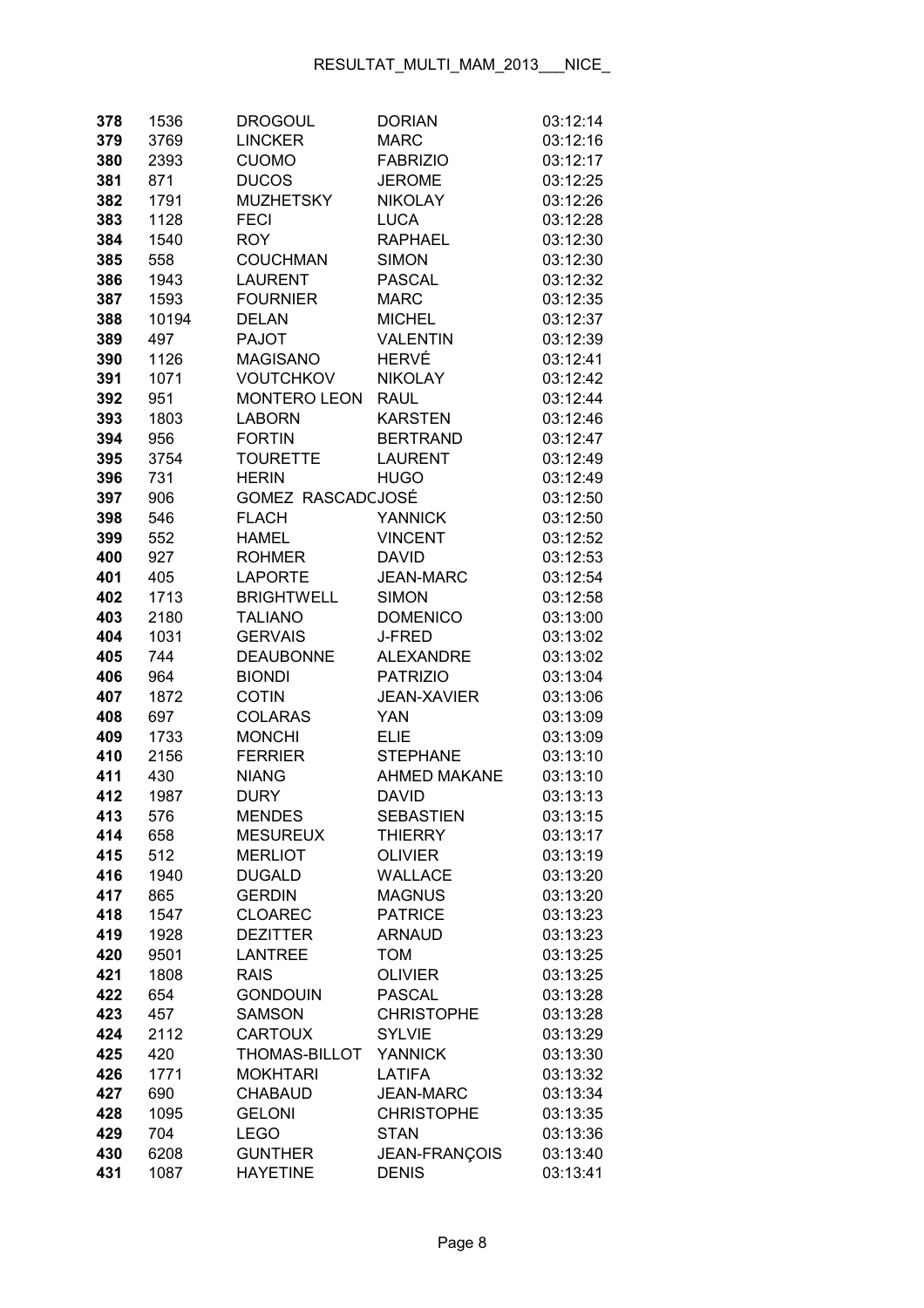| 432 | 1975  | <b>MAISSE</b>      | <b>EMMANUEL</b>        | 03:13:42 |
|-----|-------|--------------------|------------------------|----------|
| 433 | 835   | <b>RONDEPIERRE</b> | <b>JACQUES</b>         | 03:13:42 |
| 434 | 3867  | <b>COSTE</b>       | <b>LAURENT</b>         | 03:13:43 |
| 435 | 1586  | <b>RINNE</b>       | <b>TIMO</b>            | 03:13:43 |
| 436 | 908   | <b>FULCINI</b>     | <b>MICHELE</b>         | 03:13:44 |
| 437 | 1819  | <b>LAJOUS</b>      | <b>MARC</b>            | 03:13:44 |
| 438 | 1867  | <b>VRBICAN</b>     | <b>PETER</b>           | 03:13:45 |
| 439 | 2004  | <b>PAITIER</b>     | <b>FRANCOIS</b>        | 03:13:46 |
| 440 | 3889  | <b>FULVIO</b>      | <b>GIUDICI</b>         | 03:13:46 |
| 441 | 111   | <b>MAHAMANE</b>    | ABDOUL-KARIM           | 03:13:46 |
| 442 | 2218  | <b>CECCARELLI</b>  | <b>GERARD</b>          | 03:13:47 |
| 443 | 2162  | <b>ANTIPINSKIY</b> | <b>ANDREY</b>          | 03:13:50 |
| 444 | 8697  | <b>PACIFICI</b>    | <b>ANDREA</b>          | 03:13:50 |
| 445 | 741   | <b>NICHOLLS</b>    | <b>RICHARD</b>         | 03:13:52 |
| 446 | 467   | <b>RINNE</b>       | <b>MATIAS</b>          | 03:13:52 |
| 447 | 2222  | <b>MADDENS</b>     | <b>OLIVIER</b>         | 03:13:52 |
| 448 | 823   | <b>AMAMRI</b>      | <b>ABLA</b>            | 03:13:53 |
| 449 | 1854  | <b>VERHULST</b>    | <b>JEAN-CHRISTOPHE</b> | 03:13:55 |
| 450 | 1513  | <b>FOULQUIER</b>   | <b>JULIEN</b>          | 03:13:57 |
| 451 | 6217  | <b>RANTZ</b>       | LOUIS-OLIVIER          | 03:13:57 |
| 452 | 639   | <b>DI CIANNO</b>   | <b>MARIO</b>           | 03:14:00 |
| 453 | 1507  | <b>BALLIEU</b>     | <b>ERIC</b>            | 03:14:03 |
| 454 | 401   | <b>CHEVRIER</b>    | <b>FRANCK</b>          | 03:14:03 |
| 455 | 1517  | <b>NIQUET</b>      | <b>NICOLAS</b>         | 03:14:04 |
| 456 | 449   | <b>PRIMAUX</b>     | <b>THIERRY</b>         | 03:14:05 |
| 457 | 2225  | <b>CIAUDANO</b>    | <b>CARLA</b>           | 03:14:05 |
| 458 | 1970  | <b>GAYGI</b>       | <b>KARL</b>            | 03:14:06 |
| 459 | 10767 | <b>REGNAULT</b>    | <b>ALAIN</b>           | 03:14:07 |
| 460 | 2169  | <b>CAMPANA</b>     | <b>CEDRIC</b>          | 03:14:08 |
| 461 | 527   | LAMB               | <b>NICHOLAS</b>        | 03:14:08 |
| 462 | 4017  | <b>LARGILLIER</b>  | <b>JEAN-LUC</b>        | 03:14:10 |
| 463 | 1660  | <b>LAFAURIE</b>    | <b>FRÉDÉRIC</b>        | 03:14:11 |
| 464 | 1679  | <b>SEREXHE</b>     | <b>HUGUES</b>          | 03:14:13 |
| 465 | 1562  | <b>KHALOUA</b>     | <b>YOUCEF</b>          | 03:14:13 |
| 466 | 1064  | <b>DAVID</b>       | <b>ROMAIN</b>          | 03:14:14 |
| 467 | 3951  | <b>LACOUR</b>      | <b>THIBAUD</b>         | 03:14:14 |
| 468 | 1705  | <b>THANDRAYEN</b>  | <b>YANA</b>            | 03:14:14 |
| 469 | 642   | <b>FOLLÉAS</b>     | <b>CHRISTIAN JOËL</b>  | 03:14:16 |
| 470 | 805   | <b>DUQUENOY</b>    | <b>REGIS</b>           | 03:14:16 |
| 471 | 1955  | <b>BATTAGLIA</b>   | <b>FRANCK</b>          | 03:14:16 |
| 472 | 758   | <b>CALLERI</b>     | <b>STEPHANE</b>        | 03:14:21 |
| 473 | 1503  | <b>DALLAN</b>      | <b>FABRICE</b>         | 03:14:22 |
| 474 | 2268  | <b>BRAZIER</b>     | <b>FRANCK</b>          | 03:14:22 |
| 475 | 2801  | <b>FRULEUX</b>     | <b>THIERRY</b>         | 03:14:25 |
| 476 | 1069  | <b>BUJON</b>       | <b>DIDIER</b>          | 03:14:27 |
| 477 | 1677  | <b>KHATIMI</b>     | <b>NADIA</b>           | 03:14:29 |
| 478 | 1778  | <b>EXPERT</b>      | <b>LIONEL</b>          | 03:14:30 |
| 479 | 1704  | <b>BECUWE</b>      | <b>AUDRIC</b>          | 03:14:31 |
| 480 | 1626  | <b>BOUGHANEMI</b>  | <b>RALM</b>            | 03:14:31 |
| 481 | 480   | <b>READING</b>     | <b>STEVEN</b>          | 03:14:32 |
| 482 | 494   | <b>NYGAARD</b>     | <b>OLE KRISTIAN</b>    | 03:14:33 |
| 483 | 1013  | <b>ZANDOTTI</b>    | <b>PHILIPPE</b>        | 03:14:35 |
| 484 | 687   | <b>FLEURET</b>     | <b>LAURENT</b>         | 03:14:36 |
| 485 | 754   | <b>JARJAYES</b>    | <b>OLIVIER</b>         | 03:14:38 |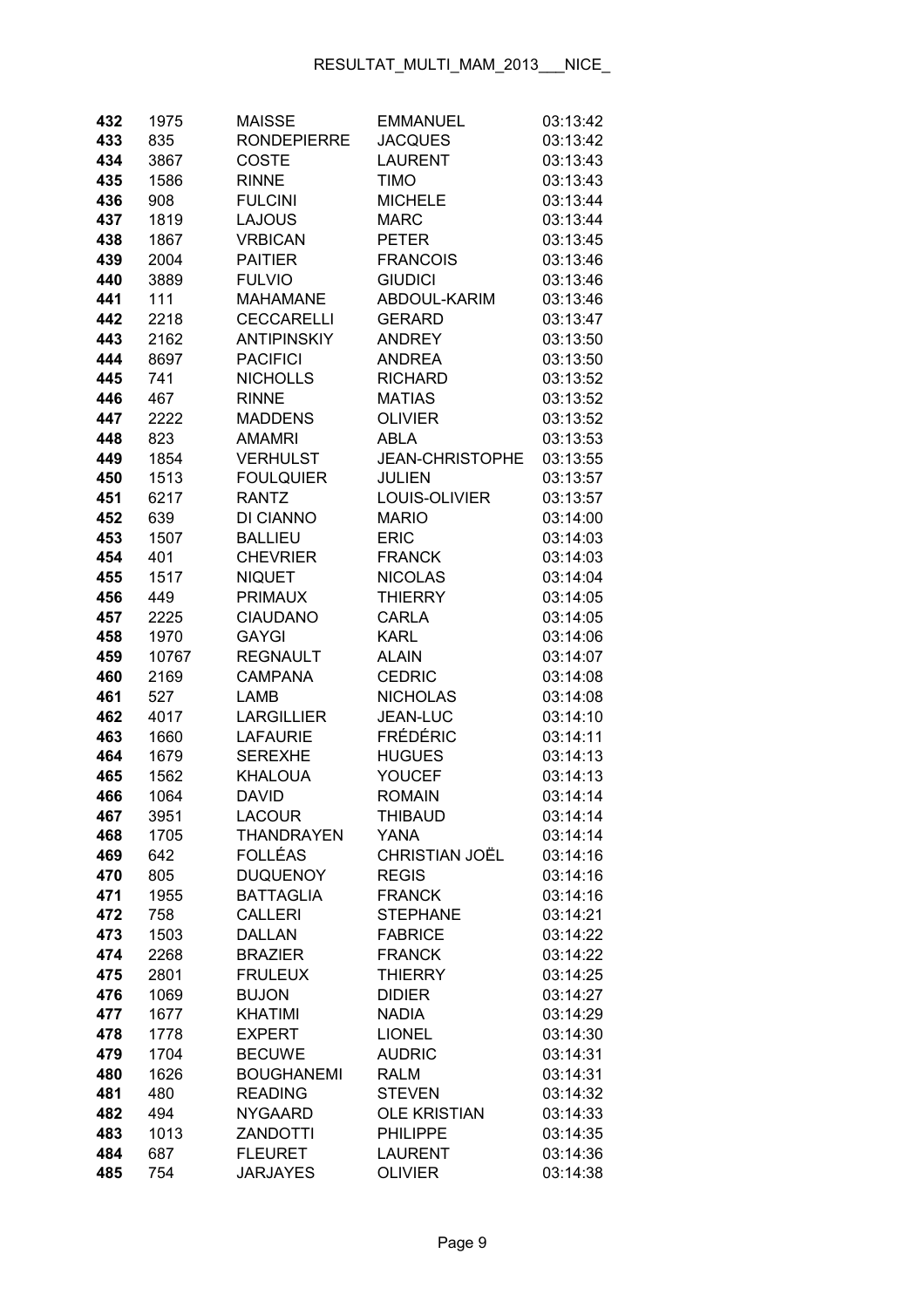| 486 | 1914 | <b>FILLAUD</b>          | <b>THOMAS</b>         | 03:14:41 |
|-----|------|-------------------------|-----------------------|----------|
| 487 | 2115 | <b>ALEXANDERSEN</b>     | <b>HENRIK</b>         | 03:14:41 |
| 488 | 152  | <b>REDO</b>             | <b>FRANCK</b>         | 03:14:41 |
| 489 | 1788 | <b>MAYMARD</b>          | <b>NICOLAS</b>        | 03:14:42 |
| 490 | 804  | <b>BOUVARD</b>          | <b>MICHEL</b>         | 03:14:42 |
| 491 | 1592 | <b>WALLART</b>          | <b>DAVID</b>          | 03:14:44 |
| 492 | 2220 | <b>GUILLERMON</b>       | <b>GREGORY</b>        | 03:14:47 |
| 493 | 2145 | <b>GESLIN</b>           | <b>YVES</b>           | 03:14:48 |
| 494 | 732  | LEAU                    | <b>ERIC</b>           | 03:14:53 |
| 495 | 1802 | <b>PONS</b>             | <b>JEAN CHRISTIAN</b> | 03:15:02 |
| 496 | 1834 | <b>BRUN</b>             | <b>PATRICE</b>        | 03:15:06 |
| 497 | 921  | <b>RUSSO</b>            | <b>JEAN-PIERRE</b>    | 03:15:06 |
| 498 | 2192 | ZANKO                   | GÉRARD                | 03:15:07 |
| 499 | 1550 | <b>DEY</b>              | <b>GREGOIRE</b>       | 03:15:08 |
| 500 | 98   | <b>KIPKETER</b>         | <b>WILSON</b>         | 03:15:08 |
| 501 | 1101 | <b>CHEHIBA</b>          | <b>RHALAK</b>         | 03:15:24 |
| 502 | 678  | <b>GROUSSET</b>         | <b>LAURENT</b>        | 03:15:24 |
| 503 | 2277 | <b>GIULIANI</b>         | <b>SIMONA</b>         | 03:15:26 |
| 504 | 931  | VOLENSKÝ                | <b>MARTIN</b>         | 03:15:28 |
|     | 675  | <b>MÜNTER</b>           | <b>LARS</b>           | 03:15:29 |
| 505 |      | <b>GUILBAUD</b>         | <b>JEROME</b>         | 03:15:30 |
| 506 | 1916 | <b>HERVOUET</b>         | <b>YOANN</b>          |          |
| 507 | 3305 |                         |                       | 03:15:34 |
| 508 | 815  | <b>LARDAN</b>           | <b>ALBERT ACHILLE</b> | 03:15:39 |
| 509 | 1564 | <b>ARNAL</b>            | <b>LUDOVIC</b>        | 03:15:42 |
| 510 | 1082 | <b>SENATORE</b>         | <b>LUCA</b>           | 03:15:43 |
| 511 | 723  | <b>VERRETH</b>          | <b>DAVID</b>          | 03:15:46 |
| 512 | 3984 | LANZA                   | <b>STEFANO</b>        | 03:15:48 |
| 513 | 852  | <b>BERMOND</b>          | <b>STÉPHANE</b>       | 03:15:55 |
| 514 | 765  | <b>VOJNIK</b>           | <b>MAREK</b>          | 03:15:55 |
| 515 | 1948 | <b>MARIAGE</b>          | <b>CHRISTIAN</b>      | 03:15:56 |
| 516 | 1681 | <b>GUERET</b>           | <b>PASCAL</b>         | 03:15:57 |
| 517 | 1034 | <b>KOPP</b>             | <b>HERBERT</b>        | 03:15:57 |
| 518 | 3165 | <b>LEGENTIL</b>         | PIERRE-HENRI          | 03:15:58 |
| 519 | 1695 | <b>GROS</b>             | <b>FREDERIC</b>       | 03:16:02 |
| 520 | 1757 | <b>STRÖMQUIST</b>       | <b>THOMAS</b>         | 03:16:05 |
| 521 | 1169 | DARET                   | LAURENT               | 03:16:12 |
| 522 | 120  | <b>BOESEN</b>           | <b>MADS</b>           | 03:16:14 |
| 523 | 1639 | <b>DE RYCKE</b>         | <b>PHILIPPE</b>       | 03:16:16 |
| 524 | 1869 | <b>DUFOUR</b>           | <b>JEROME</b>         | 03:16:18 |
| 525 | 1686 | <b>BIRGEL</b>           | <b>PHILIPPE</b>       | 03:16:18 |
| 526 | 1558 | VISSÉ                   | <b>EMMANUEL</b>       | 03:16:22 |
| 527 | 891  | ZAMMOUT                 | <b>CHRISTOPHE</b>     | 03:16:23 |
| 528 | 3871 | <b>MACCARI</b>          | <b>MARC</b>           | 03:16:23 |
| 529 | 136  | <b>AIRIAU</b>           | <b>CHRISTOPHE</b>     | 03:16:23 |
| 530 | 6178 | <b>SOERENSEN</b>        | <b>SIMON RUD</b>      | 03:16:27 |
| 531 | 987  | <b>TABOURET</b>         | <b>FLORENT</b>        | 03:16:28 |
| 532 | 435  | <b>SCHEIP</b>           | <b>THOMAS</b>         | 03:16:30 |
| 533 | 1752 | <b>WILLIAM</b>          | <b>STENNER</b>        | 03:16:31 |
| 534 | 1560 | <b>BALDI</b>            | <b>JEAN-PAUL</b>      | 03:16:32 |
| 535 | 1949 | <b>MONSERRAT</b>        | <b>STÉPHANE</b>       | 03:16:37 |
| 536 | 703  | VAN DEN BOOGERMARGARETH |                       | 03:16:39 |
| 537 | 2390 | <b>STECCHI</b>          | <b>ADRIENNE</b>       | 03:16:41 |
| 538 | 933  | <b>BENEDETTI</b>        | <b>ALESSANDRO</b>     | 03:16:43 |
| 539 | 2127 | <b>BERGERON</b>         | <b>GILLES</b>         | 03:16:44 |
|     |      |                         |                       |          |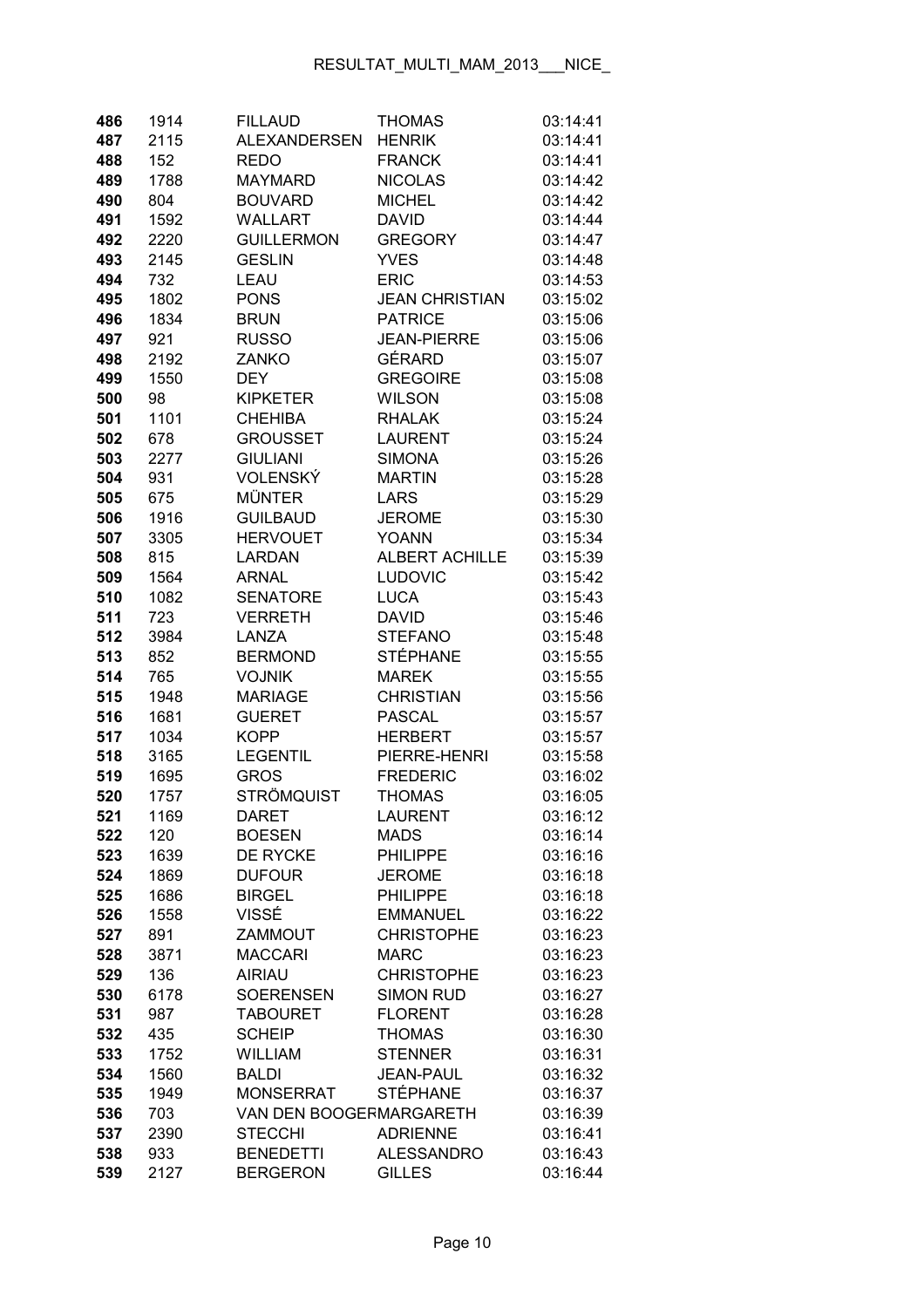| 540 | 954  | <b>FRANCO</b>       | <b>JEAN-MICHEL</b>     | 03:16:44 |
|-----|------|---------------------|------------------------|----------|
| 541 | 2149 | <b>GING</b>         | <b>PAUL</b>            | 03:16:46 |
| 542 | 769  | <b>MULLER</b>       | <b>PASCAL</b>          | 03:16:50 |
| 543 | 436  | <b>CLUZEL</b>       | <b>REGIS</b>           | 03:16:54 |
| 544 | 141  | <b>CHAPIN</b>       | <b>PASCAL</b>          | 03:16:57 |
| 545 | 2164 | <b>WEISS</b>        | <b>STÉPHANE</b>        | 03:16:57 |
| 546 | 588  | <b>KONRATH</b>      | <b>JEAN-CHRISTOPHE</b> | 03:16:57 |
| 547 | 1077 | <b>OTA</b>          | <b>SYLVAIN</b>         | 03:16:59 |
| 548 | 5059 | <b>FOUSSE</b>       | <b>THIERRY</b>         | 03:17:00 |
| 549 | 4138 | <b>MISIACZYK</b>    | <b>SYLVAIN</b>         | 03:17:00 |
| 550 | 1644 | <b>LUTTMANN</b>     | <b>MICHEL</b>          | 03:17:03 |
| 551 | 726  | <b>ALM</b>          | <b>TOBIAS</b>          | 03:17:04 |
| 552 | 2033 | <b>BATISTA</b>      | <b>AMILCAR</b>         | 03:17:05 |
| 553 | 970  | ALLEN               | <b>CEDRIC</b>          | 03:17:05 |
| 554 | 2210 | <b>BLIER</b>        | <b>ERIC</b>            | 03:17:08 |
| 555 | 1766 | <b>PERRET</b>       | <b>SYLVAIN</b>         | 03:17:08 |
| 556 | 540  | <b>COUTURIER</b>    | <b>JEAN-LOUIS</b>      | 03:17:09 |
| 557 | 918  | <b>SAKHI</b>        | <b>AZEDDINE</b>        | 03:17:09 |
| 558 | 885  | <b>CHAMPION</b>     | <b>JULIET</b>          | 03:17:11 |
| 559 | 534  | <b>SABONNADIERE</b> | <b>CYRIL</b>           | 03:17:12 |
| 560 | 5810 | <b>RIBEIRO</b>      | <b>DOMINIQUE</b>       | 03:17:12 |
| 561 | 2166 | <b>JANSEN</b>       | <b>ANDREAS</b>         | 03:17:13 |
| 562 | 1528 | <b>MEIER</b>        | <b>THOMAS</b>          | 03:17:14 |
| 563 | 1091 | <b>PREVIDI</b>      | <b>FEDERICO</b>        | 03:17:18 |
| 564 | 1505 | <b>GAILLARD</b>     | <b>THIERRY</b>         | 03:17:18 |
| 565 | 1119 | AHLER               | <b>MICHAEL</b>         | 03:17:21 |
| 566 | 930  | <b>MERLINO</b>      | <b>ALBERT</b>          | 03:17:24 |
| 567 | 1895 | <b>BILLOD</b>       | <b>JEAN-CHARLES</b>    | 03:17:24 |
| 568 | 1146 | <b>LANTERI</b>      | <b>ERIC</b>            | 03:17:24 |
| 569 | 863  | <b>HEGGLI</b>       | <b>PIUS</b>            | 03:17:25 |
| 570 | 2039 | <b>KANERVA</b>      | <b>PETRI</b>           | 03:17:29 |
| 571 | 3110 | <b>HENRY</b>        | <b>JACQUES</b>         | 03:17:29 |
| 572 | 3163 | <b>PASSLER</b>      | <b>CHRISTIAN</b>       | 03:17:31 |
| 573 | 1698 | <b>ANTROPE</b>      | <b>ERIC</b>            | 03:17:33 |
| 574 | 1549 | <b>RIVET</b>        | <b>BRUNO</b>           | 03:17:40 |
| 575 | 2389 | <b>PINTUS</b>       | <b>ALAIN</b>           | 03:17:40 |
| 576 | 3840 | <b>TEROL</b>        | <b>OLIVIER</b>         | 03:17:42 |
| 577 | 1066 | <b>MAHIEUX</b>      | <b>FRÉDÉRIC</b>        | 03:17:44 |
| 578 | 2147 | <b>SZENTPETERI</b>  | <b>DIANA</b>           | 03:17:45 |
| 579 | 1056 | <b>DESMET</b>       | <b>JULIEN</b>          | 03:17:45 |
| 580 | 1659 | <b>GUIZOUARN</b>    | <b>EMMANUEL</b>        | 03:17:46 |
| 581 | 1935 | <b>MATHON</b>       | <b>FRANK</b>           | 03:17:53 |
| 582 | 458  | <b>GUILLAUMIN</b>   | <b>ROGER</b>           | 03:17:55 |
| 583 | 1758 | <b>BOISSEAU</b>     | <b>CYRIL</b>           | 03:17:56 |
| 584 | 564  | <b>GENDRON</b>      | <b>JEAN LUC</b>        | 03:17:57 |
| 585 | 2027 | <b>POULLAIN</b>     | <b>FRANCK</b>          | 03:17:58 |
| 586 | 5715 | <b>EWERS</b>        | <b>HELGE</b>           | 03:18:00 |
| 587 | 1876 | BITROU-GAILLARDANNE |                        | 03:18:02 |
| 588 | 1083 | <b>GREGORY</b>      | <b>STUART</b>          | 03:18:03 |
| 589 | 3644 | <b>WERNER</b>       | JÜRGEN                 | 03:18:03 |
| 590 | 2132 | <b>COMBE</b>        | <b>NICOLAS</b>         | 03:18:03 |
| 591 | 1917 | <b>DUBROCA</b>      | <b>PATRICK</b>         | 03:18:05 |
| 592 | 1986 | <b>SCHOEFFTER</b>   | <b>ETIENNE</b>         | 03:18:05 |
| 593 | 2011 | <b>STUMPF</b>       | <b>MICHAEL</b>         | 03:18:06 |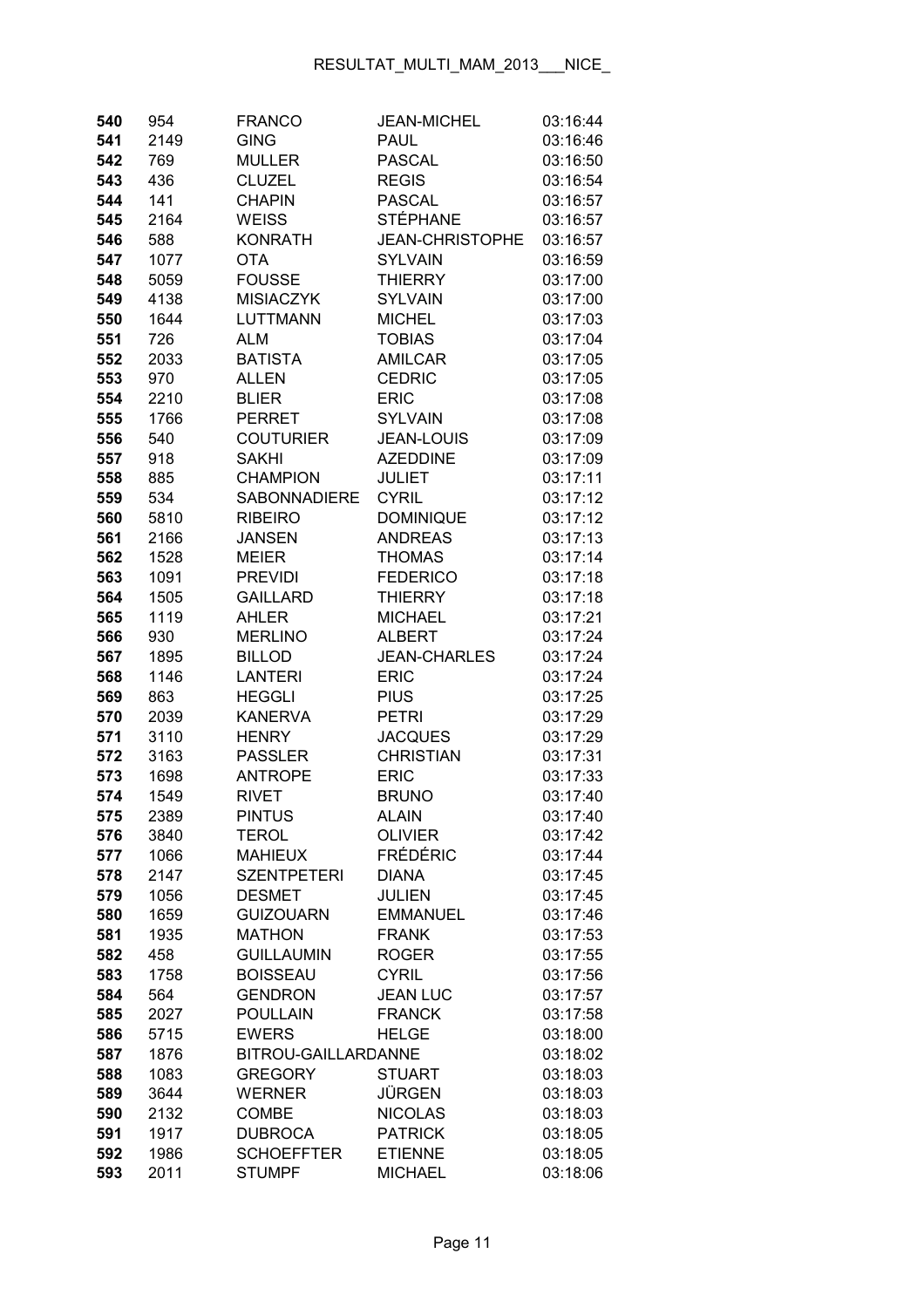| 594        | 8523         | <b>ADAMOVIC</b>                 | <b>DEJEAN</b>                    | 03:18:07             |
|------------|--------------|---------------------------------|----------------------------------|----------------------|
| 595        | 1777         | LAIDIÉ                          | <b>PATRICK</b>                   | 03:18:11             |
| 596        | 2834         | <b>DI SANDRO</b>                | <b>FREDERICK</b>                 | 03:18:12             |
| 597        | 444          | <b>CORBUCCI</b>                 | <b>SERGE</b>                     | 03:18:15             |
| 598        | 1939         | <b>MEYER</b>                    | <b>FABIEN</b>                    | 03:18:16             |
| 599        | 881          | <b>VINEL</b>                    | <b>SEBASTIEN</b>                 | 03:18:24             |
| 600        | 1002         | <b>EXBRAYAT</b>                 | PIERRE-JEAN                      | 03:18:26             |
| 601        | 3226         | <b>BLOGOWSKI</b>                | <b>IVAN</b>                      | 03:18:26             |
| 602        | 2119         | <b>SCHNEGG</b>                  | <b>SERGE</b>                     | 03:18:28             |
| 603        | 2171         | <b>DELOZIER</b>                 | <b>THIERRY</b>                   | 03:18:30             |
| 604        | 589          | <b>KLEINPETER</b>               | <b>ERIC</b>                      | 03:18:30             |
| 605        | 3164         | <b>HUBER</b>                    | <b>STEPHANE</b>                  | 03:18:37             |
| 606        | 2315         | <b>DALMASSO</b>                 | <b>GIAN PIERO</b>                | 03:18:38             |
| 607        | 709          | <b>PRETI</b>                    | <b>ENZO</b>                      | 03:18:42             |
| 608        | 3300         | <b>HIROUX</b>                   | <b>SYLVAIN</b>                   | 03:18:44             |
| 609        | 411          | <b>MARZAC</b>                   | <b>ANDRE</b>                     | 03:18:45             |
| 610        | 2861         | <b>WEMAËRE</b>                  | <b>ALBERT</b>                    | 03:18:46             |
| 611        | 3439         | <b>CRISCI</b>                   | <b>FREDERIC</b>                  | 03:18:49             |
| 612        | 518          | <b>HURSTEL</b>                  | <b>OLIVIER</b>                   | 03:18:50             |
| 613        | 1966         | <b>CHAVES</b>                   | <b>CARLOS</b>                    | 03:18:50             |
| 614        | 550          | <b>LE GUEN</b>                  | <b>JACQUES</b>                   | 03:18:54             |
| 615        | 2294         | <b>JURRIAANS</b>                | <b>SASKIA</b>                    | 03:18:55             |
| 616        | 1745         | <b>VAN CAPPELLEN</b>            | <b>BRUNO</b>                     | 03:18:55             |
| 617        | 1682         | <b>DELGARDE</b>                 | <b>PHILIPPE</b>                  | 03:18:56             |
| 618        | 1956         | <b>GILLES</b>                   | <b>CHRISTOPHE</b>                | 03:18:56             |
| 619        | 5190         | <b>PARRY</b>                    | <b>NEIL</b>                      | 03:18:56             |
| 620        | 3219         | <b>MOREAUD</b>                  | <b>NICOLAS</b>                   | 03:18:59             |
| 621        | 980          | <b>FIOL</b>                     | <b>OLIVIER</b>                   | 03:19:03             |
| 622        | 1776         | <b>FRANTZ</b>                   | <b>EMMANUEL</b>                  | 03:19:08             |
| 623        | 7562         | <b>GUILBERT</b>                 | <b>MICKAEL</b>                   | 03:19:08             |
| 624        | 2153         | <b>TALATO</b>                   | <b>MARCO</b>                     | 03:19:09             |
| 625        | 6155         | LAVAL                           | <b>RENAUD</b>                    | 03:19:10             |
| 626        | 1816         | <b>LAGARDE</b>                  | <b>DANY</b>                      | 03:19:14             |
| 627        |              | <b>WATTRELOT</b>                | <b>DOMINIQUE</b>                 | 03:19:14             |
| 628        | 1621<br>2976 | <b>MAC DOUGALL</b>              | <b>CAMERON JAMES</b>             | 03:19:16             |
|            |              |                                 |                                  |                      |
| 629        | 2159         | STENLUND<br><b>FUGLEBERG</b>    | OLA<br><b>KENT</b>               | 03:19:18<br>03:19:20 |
| 630        | 2106<br>1602 | <b>HJELMELAND</b>               | <b>ROY</b>                       |                      |
| 631<br>632 | 809          | <b>FICHET</b>                   | <b>PHILIPPE</b>                  | 03:19:29<br>03:19:31 |
| 633        | 1673         | <b>VELLA</b>                    | <b>LAURENT</b>                   | 03:19:31             |
| 634        | 924          | <b>CONTESSO</b>                 | <b>LAURENT</b>                   | 03:19:32             |
|            | 2007         | <b>ALONSO</b>                   | <b>PIERRE</b>                    | 03:19:34             |
| 635<br>636 | 406          | <b>FAURE</b>                    | <b>HUGUES</b>                    | 03:19:37             |
|            | 1890         | <b>CHARLOT</b>                  | <b>DOMINIQUE</b>                 | 03:19:37             |
| 637        |              |                                 | <b>ANTOINE</b>                   | 03:19:38             |
| 638<br>639 | 802<br>2226  | <b>SILLAC</b><br><b>DOM</b>     | <b>ELKE</b>                      |                      |
|            |              |                                 |                                  | 03:19:42             |
| 640        | 1921         | <b>GRAVE</b><br><b>BERNARD</b>  | <b>OLIVIER</b><br><b>OLIVIER</b> | 03:19:42             |
| 641        | 1678         |                                 | <b>JEAN CLAUDE</b>               | 03:19:42             |
| 642<br>643 | 1676         | <b>PORTELA</b><br><b>PRIMKE</b> | <b>MARTIN</b>                    | 03:19:44             |
| 644        | 734          | <b>FONTAINE</b>                 | <b>LUDOVIC</b>                   | 03:19:45<br>03:19:49 |
|            | 3452         | <b>FONTAINE</b>                 | <b>CLAIRE</b>                    | 03:19:49             |
| 645        | 3453         |                                 |                                  |                      |
| 646        | 1652         | <b>NYGÅRDS</b>                  | <b>MATTIAS</b>                   | 03:19:53             |
| 647        | 1037         | <b>BRANDL</b>                   | SONJA                            | 03:19:53             |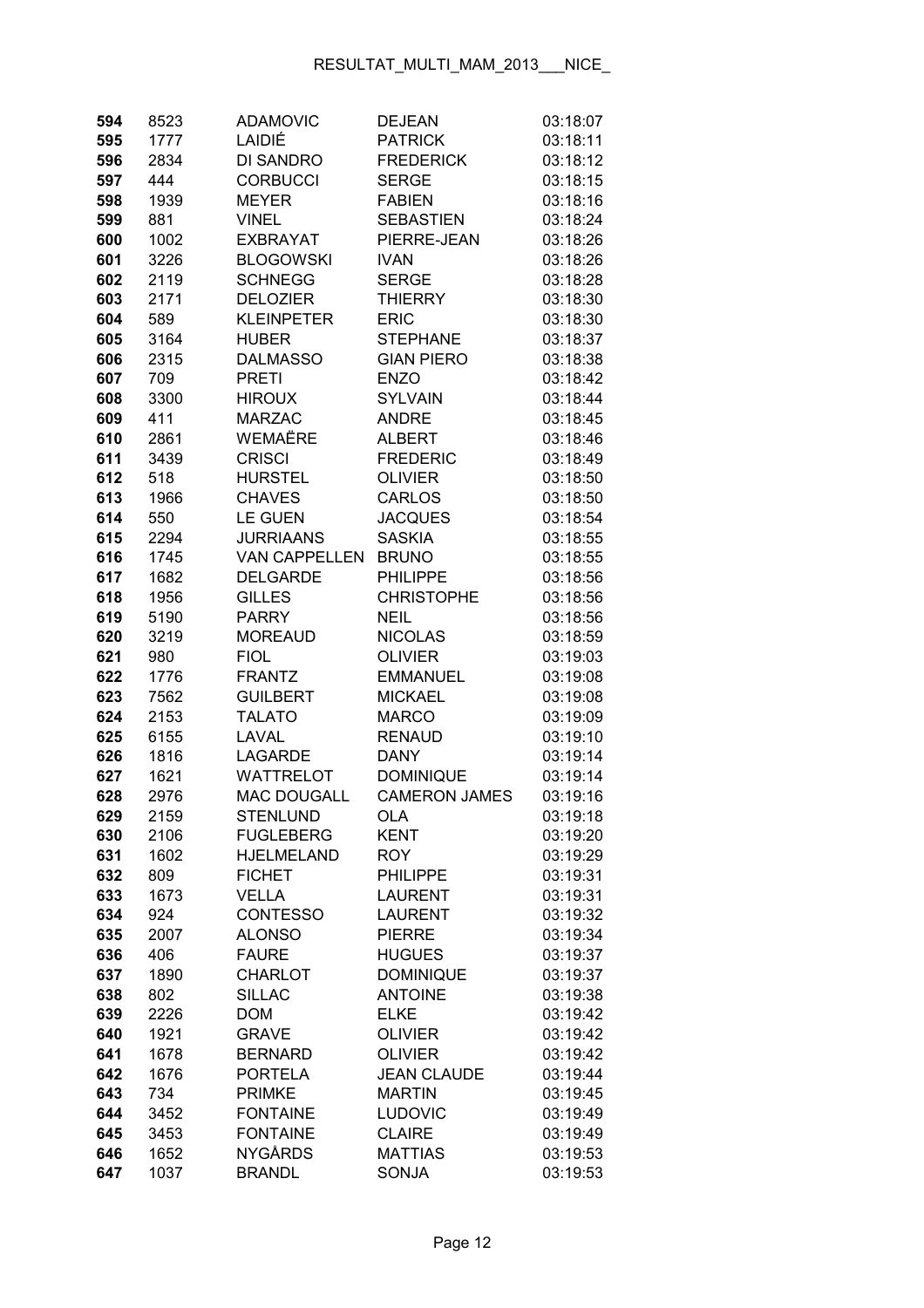| 648        | 672          | <b>BOUACHA</b>                 | <b>FARID</b>                 | 03:19:53             |
|------------|--------------|--------------------------------|------------------------------|----------------------|
| 649        | 429          | <b>BEUF</b>                    | <b>GERARD</b>                | 03:19:55             |
| 650        | 625          | <b>BERNARD</b>                 | <b>IVAN</b>                  | 03:20:00             |
| 651        | 1619         | <b>HEINRICH</b>                | <b>UWE</b>                   | 03:20:05             |
| 652        | 1900         | <b>PAUSA</b>                   | <b>ROBERTO</b>               | 03:20:08             |
| 653        | 3736         | <b>DOMINSKI</b>                | <b>FABIEN</b>                | 03:20:13             |
| 654        | 2989         | HENOCQ-LASCAR/CHRISTOPHE       |                              | 03:20:16             |
| 655        | 3458         | <b>LEVY</b>                    | <b>PIERRE</b>                | 03:20:17             |
| 656        | 763          | <b>DUBROCA</b>                 | <b>BENOIT</b>                | 03:20:25             |
| 657        | 646          | <b>BLANCHARD</b>               | <b>KEVIN</b>                 | 03:20:26             |
| 658        | 983          | <b>ASTRUC</b>                  | <b>DENIS</b>                 | 03:20:27             |
| 659        | 2178         | <b>AMELLA</b>                  | <b>DENIS</b>                 | 03:20:31             |
| 660        | 2044         | <b>DELATTRE</b>                | <b>SYLVAIN</b>               | 03:20:31             |
| 661        | 1945         | <b>FIORI</b>                   | <b>GIANNI</b>                | 03:20:32             |
| 662        | 3531         | <b>COURTEILLE</b>              | RÉMI                         | 03:20:32             |
| 663        | 681          | <b>BALET</b>                   | <b>MICHEL</b>                | 03:20:33             |
| 664        | 3509         | <b>BRAMMING</b>                | <b>BENTE</b>                 | 03:20:36             |
| 665        | 6127         | <b>BUNCLE</b>                  | <b>DAVE</b>                  | 03:20:37             |
| 666        | 4085         | <b>HAETTEL</b>                 | <b>ROMAIN</b>                | 03:20:37             |
| 667        | 1755         | <b>JUSTEK</b>                  | <b>LAURENT</b>               | 03:20:39             |
| 668        | 1856         | <b>RENAHY</b>                  | <b>PIERRE</b>                | 03:20:40             |
| 669        | 2283         | <b>PORTELA</b>                 | <b>MIGUEL</b>                | 03:20:42             |
| 670        | 6506         | <b>ZAOUI</b>                   | <b>LEILA</b>                 | 03:20:45             |
| 671        | 3398         | <b>BOUVIER</b>                 | <b>GUY</b>                   | 03:20:45             |
| 672        | 2077         | <b>DUCLOUX</b>                 | <b>RICHARD</b>               | 03:20:46             |
| 673        | 1582         | <b>LESPAGNARD</b>              | <b>DAVID</b>                 | 03:20:46             |
| 674        | 3448         | <b>FALCH</b>                   | <b>BRUNO</b>                 | 03:20:48             |
| 675        | 1139         | <b>SERRAT</b>                  | <b>FREDERIC</b>              | 03:20:48             |
| 676        | 820          | <b>ANDERSEN</b>                | <b>PETER</b>                 | 03:20:49             |
| 677        | 1780         | <b>BEATTIE</b>                 | <b>ANDREW</b>                | 03:20:50             |
| 678        | 1622         | <b>PEROTTI</b>                 | <b>CHRISTOPHE</b>            | 03:20:55             |
| 679        | 1125         | ALLOU                          | <b>DIDIER</b>                | 03:20:59             |
| 680        | 1569         | <b>MAILLY</b>                  | <b>JEAN-FRANCOIS</b>         | 03:21:05             |
| 681        | 700          | <b>PARENT</b>                  | <b>JEROME</b>                | 03:21:11             |
| 682        | 1787         | <b>GIANNINI</b>                | <b>STÉPHANE</b>              | 03:21:14             |
| 683        | 749          | PIZZARDINI                     | EDDY                         | 03:21:22             |
| 684        | 2052         | <b>GUIGNAUD</b>                | <b>PASCAL</b>                | 03:21:26             |
| 685        | 2279         | <b>ASCONE</b>                  | <b>FRÉDÉRIC</b>              | 03:21:27             |
| 686        | 587          | DABÉE                          | <b>CHRISTOPHE</b>            | 03:21:27             |
| 687        | 1060         | <b>BAUDY</b>                   | <b>CHRISTOPHE</b>            | 03:21:29             |
| 688        | 2076         | <b>MACAGNO</b>                 | <b>CYRIL</b>                 | 03:21:30             |
| 689        | 1843         | SAMOYEAU                       | <b>DIDIER</b>                | 03:21:33             |
| 690        | 2313         | <b>PUIG GUITART</b>            | <b>DANIEL</b>                | 03:21:35             |
| 691        | 1561         | <b>DESCHAMPS</b>               | <b>PASCAL</b><br><b>JOHN</b> | 03:21:36             |
| 692<br>693 | 2183<br>1609 | <b>CLANCY</b><br><b>SCHATZ</b> | MARIE-CHRISTINE              | 03:21:38<br>03:21:39 |
| 694        | 2182         | <b>BRIAL</b>                   | <b>GILLIAN</b>               | 03:21:40             |
| 695        | 2141         | <b>SOERENSEN</b>               | <b>KURT DALSGAARD</b>        | 03:21:46             |
| 696        | 1923         | <b>NAHMIAS</b>                 | <b>PHILIPPE</b>              | 03:21:48             |
| 697        | 1809         | <b>KISTE</b>                   | <b>KRISTOFER</b>             | 03:21:49             |
| 698        | 699          | <b>BOCHE</b>                   | <b>PHILIPPE</b>              | 03:21:51             |
| 699        | 3353         | <b>ROSSI</b>                   | <b>ROMAIN</b>                | 03:21:52             |
| 700        | 441          | <b>GARRIC</b>                  | <b>CHRISTOPHE</b>            | 03:21:53             |
| 701        | 5795         | <b>GARNIER</b>                 | <b>ARNAUD</b>                | 03:21:54             |
|            |              |                                |                              |                      |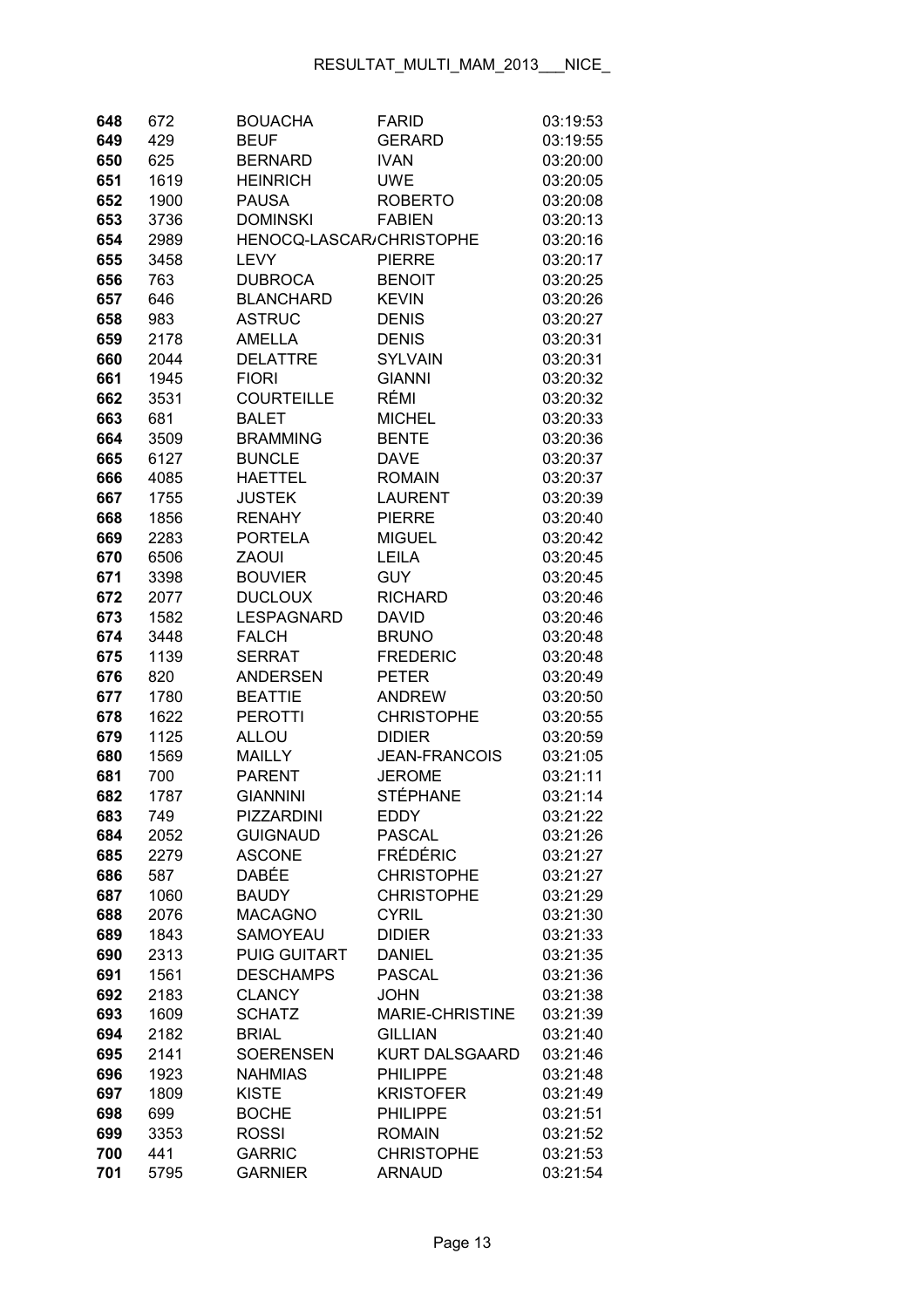| 702 | 1839  | <b>NARBOUX</b>        | <b>LAURENT</b>     | 03:21:56 |
|-----|-------|-----------------------|--------------------|----------|
| 703 | 2072  | <b>SACHET</b>         | <b>YANNICK</b>     | 03:21:57 |
| 704 | 799   | <b>SINISI</b>         | <b>GIANLUCA</b>    | 03:21:58 |
| 705 | 2333  | <b>FACCENDA</b>       | <b>LIONEL</b>      | 03:22:02 |
| 706 | 2204  | <b>DAVAL</b>          | <b>OLIVIER</b>     | 03:22:02 |
| 707 | 926   | <b>MONACO</b>         | <b>PATRICK</b>     | 03:22:03 |
| 708 | 2711  | <b>PAMELLE</b>        | <b>YOHANN</b>      | 03:22:03 |
| 709 | 2058  | <b>BERARD</b>         | <b>NICOLAS</b>     | 03:22:05 |
| 710 | 2088  | <b>BERTRAND</b>       | <b>PIERRE</b>      | 03:22:06 |
| 711 | 794   | RAUX                  | <b>PHILIPPE</b>    | 03:22:08 |
| 712 | 789   | <b>LADEIRA</b>        | <b>TONY</b>        | 03:22:10 |
| 713 | 1887  | <b>PICHOT</b>         | <b>SEBASTIEN</b>   | 03:22:14 |
| 714 | 800   | VAN DER MEIJ          | <b>JORIS</b>       | 03:22:15 |
| 715 | 3811  | <b>BELAYGUE</b>       | <b>DIDIER</b>      | 03:22:18 |
| 716 | 3617  | <b>PELLISSIER</b>     | <b>BASTIEN</b>     | 03:22:21 |
| 717 | 1577  | <b>DUPUTEL</b>        | <b>ERIC</b>        | 03:22:21 |
| 718 | 798   | <b>GARNIER</b>        | <b>PATRICE</b>     | 03:22:23 |
| 719 | 1897  | <b>BRUNQUET</b>       | <b>ERIC</b>        | 03:22:24 |
| 720 | 3594  | <b>RUTSKAYA</b>       | <b>AKSANA</b>      | 03:22:25 |
| 721 | 659   | <b>BRUNOT</b>         | <b>LAURENT</b>     | 03:22:26 |
| 722 | 3787  | ALEXANDROWICZ LAURENT |                    | 03:22:27 |
| 723 | 2917  | <b>MAS</b>            | <b>CLOVIS</b>      | 03:22:27 |
| 724 | 1607  | <b>STRAZZABOSCO</b>   | <b>PHILIPPE</b>    | 03:22:28 |
| 725 | 1502  | <b>ROYET</b>          | <b>ALAIN</b>       | 03:22:29 |
| 726 | 1880  | <b>VON MANDACH</b>    | <b>JEAN CONRAD</b> | 03:22:30 |
| 727 | 2125  | <b>MAHLER</b>         | <b>MICHAËL</b>     | 03:22:31 |
| 728 | 2251  | <b>LANTERI</b>        | <b>ALAIN</b>       | 03:22:31 |
| 729 | 3963  | <b>CAHILL</b>         | <b>CHRISTY</b>     | 03:22:31 |
| 730 | 1906  | <b>WILTZIUS</b>       | <b>FRÉDÉRIC</b>    | 03:22:36 |
| 731 | 2104  | <b>BONAVITA</b>       | <b>NUNZIO</b>      | 03:22:37 |
| 732 | 1929  | <b>SCHUTZ</b>         | <b>EMMANUEL</b>    | 03:22:39 |
| 733 | 2017  | <b>GHADIMINEJAD</b>   | <b>EMILE</b>       | 03:22:40 |
| 734 | 1675  | <b>HAMMARLUND</b>     | <b>HENRIK</b>      | 03:22:40 |
| 735 | 1959  | <b>DAL</b>            | <b>JOAKIM</b>      | 03:22:43 |
| 736 | 2200  | <b>MORON</b>          | <b>PASC</b>        | 03:22:43 |
| 737 | 641   | COURT                 | THIBAUT            | 03:22:44 |
| 738 | 1600  | <b>PETROFF</b>        | <b>NICOLAS</b>     | 03:22:49 |
| 739 | 438   | <b>RALITE</b>         | <b>MICHEL</b>      | 03:22:50 |
| 740 | 2177  | <b>BOUKANDOURA</b>    | <b>THOMAS</b>      | 03:22:50 |
| 741 | 445   | <b>LAGONIE</b>        | <b>SÉBASTIEN</b>   | 03:22:52 |
| 742 | 10465 | <b>MAUBANT</b>        | <b>DOMINIQUE</b>   | 03:22:57 |
| 743 | 4031  | <b>FISSORE</b>        | <b>ALESSANDRA</b>  | 03:22:59 |
| 744 | 452   | <b>GEOFFROY</b>       | <b>FLORENCE</b>    | 03:23:00 |
| 745 | 1062  | <b>PLUMER</b>         | <b>JULIEN</b>      | 03:23:01 |
| 746 | 3994  | <b>MERIVALJA</b>      | <b>MARGUS</b>      | 03:23:02 |
| 747 | 660   | <b>CORRE</b>          | <b>DOMINIQUE</b>   | 03:23:03 |
| 748 | 1555  | ABRAHAM               | <b>LUC</b>         | 03:23:04 |
| 749 | 4139  | <b>GATTO</b>          | <b>THOMAS</b>      | 03:23:05 |
| 750 | 1717  | <b>MOTTE</b>          | <b>BERANGERE</b>   | 03:23:05 |
| 751 | 6110  | <b>AGNERAY</b>        | <b>MATTHIEU</b>    | 03:23:06 |
| 752 | 2130  | <b>RUIZ</b>           | JÉRÉMY             | 03:23:07 |
| 753 | 808   | <b>GUILLUY</b>        | <b>ALEXANDRE</b>   | 03:23:13 |
| 754 | 1669  | <b>FIORIO</b>         | <b>DANIEL</b>      | 03:23:16 |
| 755 | 1751  | <b>LACHAUD</b>        | <b>BENOIT</b>      | 03:23:17 |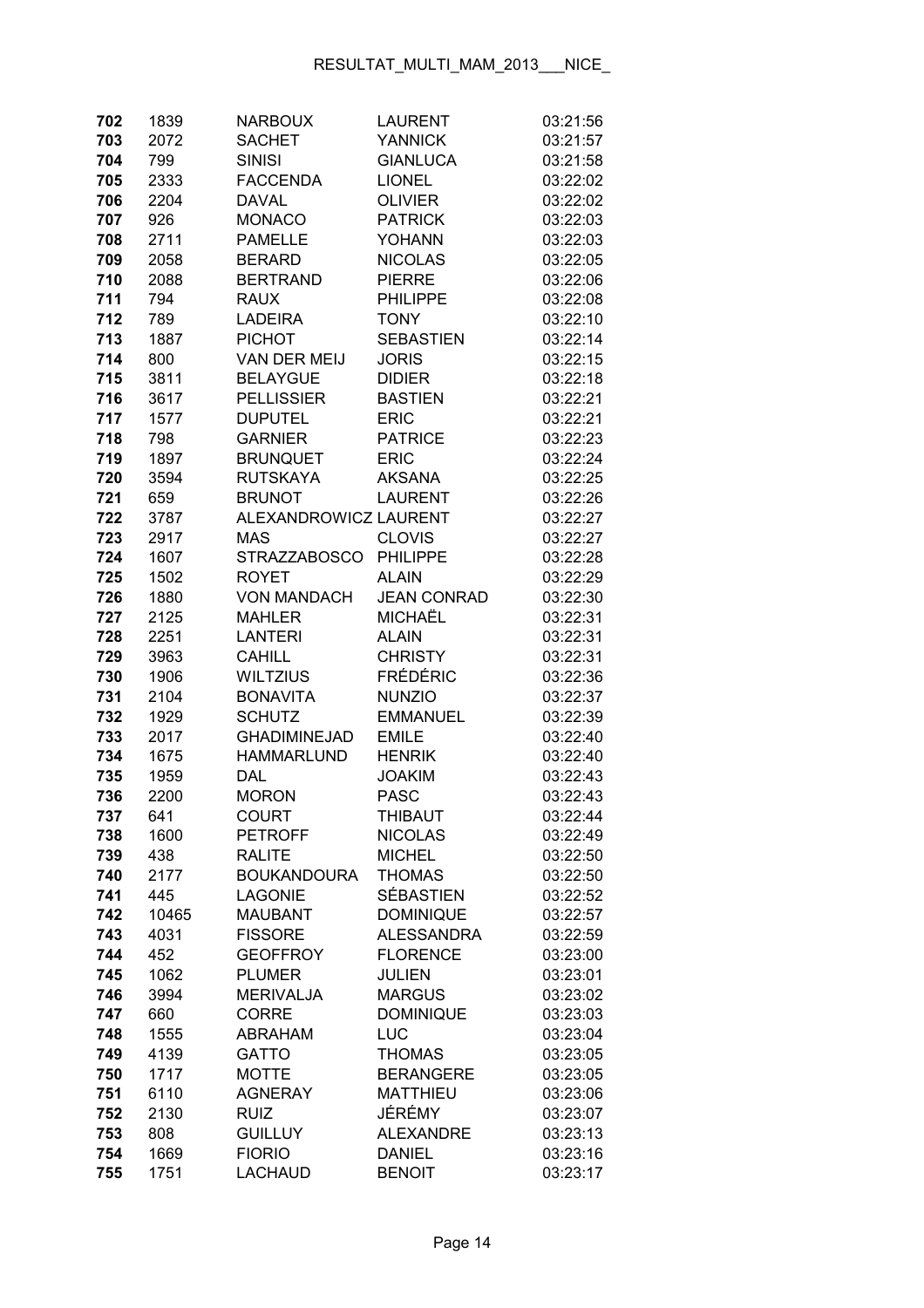| 756        | 1532        | <b>RICHARD</b>                      | <b>JEAN PIERRE</b>          | 03:23:20             |
|------------|-------------|-------------------------------------|-----------------------------|----------------------|
| 757        | 2068        | DABIN                               | <b>FABRICE</b>              | 03:23:21             |
| 758        | 888         | <b>LACHUER</b>                      | <b>LUDOVIC</b>              | 03:23:23             |
| 759        | 3276        | <b>CHARLET</b>                      | <b>JEAN ROBERT</b>          | 03:23:24             |
| 760        | 3449        | <b>MOHIER</b>                       | <b>FRED</b>                 | 03:23:29             |
| 761        | 133         | <b>HANSEN</b>                       | <b>JAN TRANE</b>            | 03:23:30             |
| 762        | 8239        | <b>VESTERGAARD</b>                  | <b>MICHAEL</b>              | 03:23:31             |
| 763        | 2253        | <b>TORRAS</b>                       | <b>JEAN MANUEL</b>          | 03:23:31             |
| 764        | 181         | <b>DEFRIEUX</b>                     | <b>FREDERIC</b>             | 03:23:33             |
| 765        | 2051        | <b>FERRY</b>                        | <b>FABRICE</b>              | 03:23:34             |
| 766        | 1630        | <b>SEITE</b>                        | <b>THIERRY</b>              | 03:23:34             |
| 767        | 3379        | <b>BENETTI</b>                      | <b>MASSIMO</b>              | 03:23:36             |
| 768        | 3815        | <b>BORGHETTI</b>                    | <b>GABRIELE</b>             | 03:23:38             |
| 769        | 1860        | <b>PITEUX</b>                       | <b>MAURICE</b>              | 03:23:40             |
| 770        | 2136        | <b>KANEBOG</b>                      | <b>RAGNVALD</b>             | 03:23:40             |
| 771        | 1509        | <b>DELAN</b>                        | <b>CHRISTOPHE</b>           | 03:23:44             |
| 772        | 1983        | <b>FIRSCHING</b>                    | <b>CORNELIA</b>             | 03:23:44             |
| 773        | 3034        | <b>BOSELLI</b>                      | <b>SEBASTIEN</b>            | 03:23:45             |
| 774        | 5053        | <b>POUJADE</b>                      | <b>LAURENT</b>              | 03:23:47             |
| 775        | 1772        | <b>SIMONS</b>                       | <b>THIERRY</b>              | 03:23:48             |
| 776        | 1512        | <b>BOULBEN</b>                      | <b>ROMAIN</b>               | 03:23:48             |
| 777        | 6468        | <b>BESCHE</b>                       | <b>CYRILLE</b>              | 03:23:50             |
| 778        | 3542        | <b>SAGUIN</b>                       | <b>MARC</b>                 | 03:23:52             |
| 779        | 2282        | <b>MOERSCHEL</b>                    | <b>OLIVIER</b>              | 03:23:53             |
| 780        | 547         | <b>PAQUIER</b>                      | <b>PATRICK</b>              | 03:23:55             |
| 781        | 2209        | GOUT                                | <b>GUILLAUME</b>            | 03:23:56             |
| 782        | 1761        | <b>DEVOUCOUX</b>                    | LOULOU                      | 03:23:58             |
| 783        | 2900        | <b>GALLAND</b>                      | <b>STÉPHANE</b>             | 03:23:59             |
| 784        | 1668        | <b>MIKOLAJCZAK</b>                  | <b>BRUNO</b>                | 03:24:00             |
| 785        | 2274        | <b>HUXHAM</b>                       | <b>CHARLENE</b>             | 03:24:02             |
| 786        | 2002        | <b>NIEUWENSTEIN</b>                 | <b>RONALD</b>               | 03:24:03             |
| 787        | 1715        | <b>CINIER</b>                       | <b>REGIS</b>                | 03:24:04             |
| 788        | 2101        | <b>ENNASR</b>                       | JAMAL                       | 03:24:07             |
| 789        | 2122        | <b>SEMPRINI</b>                     | <b>NICOLA</b>               | 03:24:08             |
| 790        | 3511        | <b>CLARKE</b>                       | <b>TONI</b>                 | 03:24:09             |
| 791        | 1089        | <b>CECCARELLI</b>                   | <b>CHRISTOPHE</b>           | 03:24:12             |
| 792        | 797         | <b>HENRIQUES</b>                    | <b>LUIS</b>                 | 03:24:14             |
| 793        | 2079        | <b>MIGLIORATI</b>                   | <b>FRANCK</b>               | 03:24:15             |
| 794        | 2305        | <b>METZLER</b>                      | <b>VALENTINE</b>            | 03:24:15             |
| 795        | 1969        | <b>PRETERRE</b><br><b>DEROUBAIX</b> | <b>CHRISTOPHE</b>           | 03:24:16             |
| 796<br>797 | 1088<br>887 | <b>PORCHERON</b>                    | <b>HERVE</b><br><b>ERIC</b> | 03:24:17<br>03:24:17 |
| 798        | 2248        | <b>LUDVIKSSON</b>                   | <b>BJORN</b>                | 03:24:18             |
| 799        | 2228        | <b>AMMIRATA</b>                     | <b>MAURIZIO</b>             | 03:24:18             |
| 800        | 509         | <b>MIGNARD</b>                      | <b>JEROME</b>               | 03:24:19             |
| 801        | 653         | <b>LEROUX</b>                       | <b>PASCAL</b>               | 03:24:21             |
| 802        | 1136        | <b>LANOY</b>                        | LUC                         | 03:24:23             |
| 803        | 1671        | <b>BOSCAINI</b>                     | <b>MASSIMO</b>              | 03:24:23             |
| 804        | 3831        | <b>MAFFONI</b>                      | <b>MARCO</b>                | 03:24:25             |
| 805        | 1946        | <b>BENTATA</b>                      | <b>JONATHAN</b>             | 03:24:27             |
| 806        | 1835        | DE ROMÉMONT                         | <b>GABRIEL</b>              | 03:24:27             |
| 807        | 3019        | <b>OLIVIERO</b>                     | <b>MARIO</b>                | 03:24:28             |
| 808        | 1828        | DE HERTOGH                          | <b>EDDY</b>                 | 03:24:28             |
| 809        | 1665        | <b>SCHMITT</b>                      | <b>ERIC</b>                 | 03:24:28             |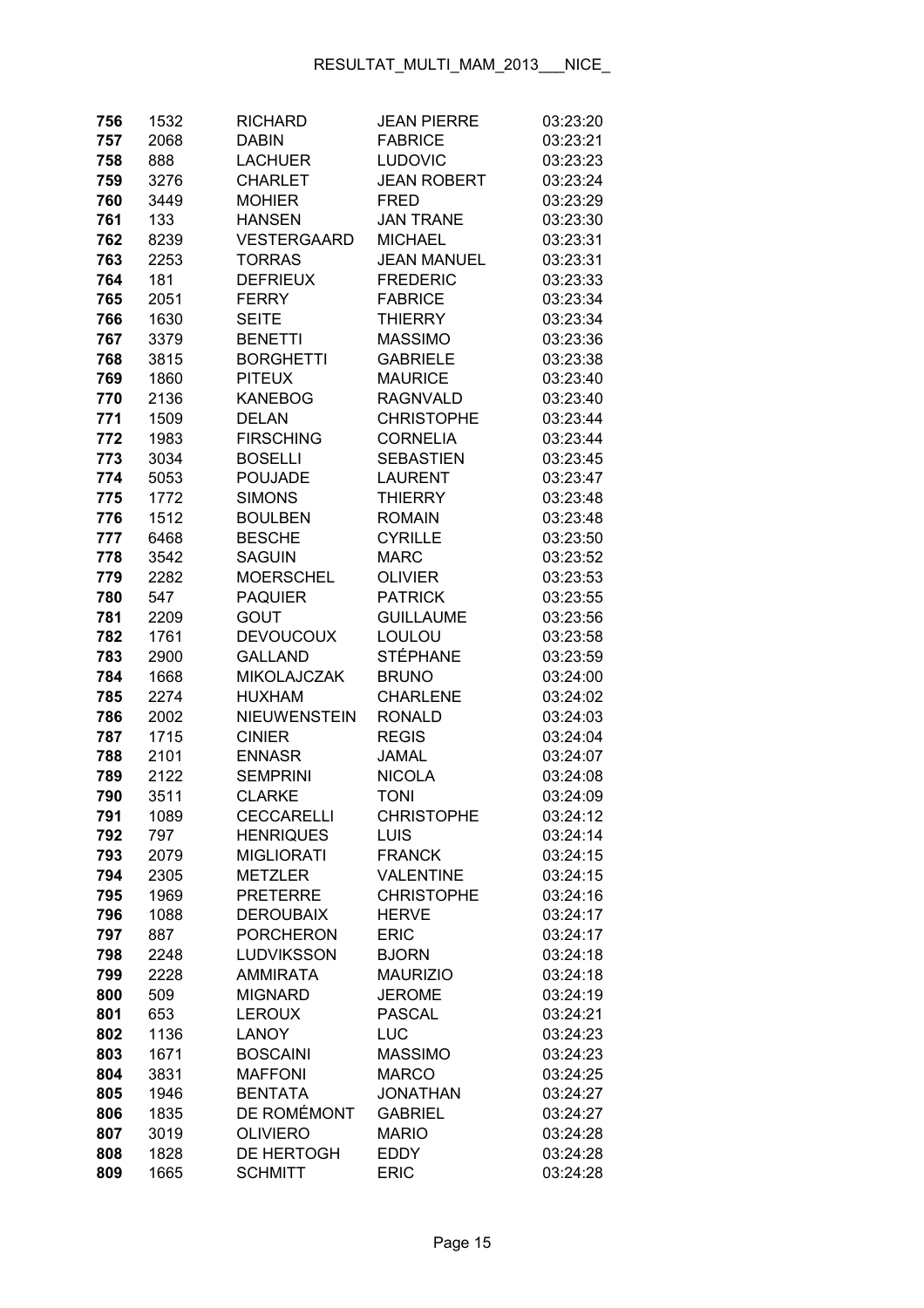| 810        | 1501         | <b>HAKOYAMA</b>                | <b>KOSUKE</b>                       | 03:24:29             |
|------------|--------------|--------------------------------|-------------------------------------|----------------------|
| 811        | 2285         | <b>ARCAMONE</b>                | <b>GEORGES</b>                      | 03:24:30             |
| 812        | 2131         | <b>GORA</b>                    | <b>DANIEL</b>                       | 03:24:32             |
| 813        | 1725         | <b>BOUDET GARRIL</b>           | <b>LIONEL</b>                       | 03:24:34             |
| 814        | 1010         | <b>MARTY</b>                   | <b>BENOIT</b>                       | 03:24:35             |
| 815        | 163          | <b>BLANC</b>                   | <b>ALEXANDRE</b>                    | 03:24:35             |
| 816        | 3040         | <b>PELSEZ</b>                  | <b>FREDERIC</b>                     | 03:24:35             |
| 817        | 4152         | <b>XERRI</b>                   | <b>PATRICK</b>                      | 03:24:36             |
| 818        | 4169         | <b>BERTHIER</b>                | <b>LUDOVIC</b>                      | 03:24:36             |
| 819        | 3844         | <b>LIGONNIERE</b>              | <b>MICHAEL</b>                      | 03:24:39             |
| 820        | 1618         | <b>VIUM</b>                    | <b>FRANK</b>                        | 03:24:39             |
| 821        | 2275         | <b>ALEXANDRE</b>               | <b>STEVEN</b>                       | 03:24:41             |
| 822        | 7302         | <b>RAMONDOU</b>                | <b>PATRICK</b>                      | 03:24:42             |
| 823        | 1579         | <b>INGRAND</b>                 | <b>GRÉGORY</b>                      | 03:24:46             |
| 824        | 3217         | <b>PEDRON</b>                  | <b>JULIEN</b>                       | 03:24:46             |
| 825        | 810          | <b>CHAVES</b>                  | <b>JOSE</b>                         | 03:24:48             |
| 826        | 6479         | DE BEIR                        | <b>PAUL EMMANUEL</b>                | 03:24:51             |
| 827        | 2759         | <b>HARIS</b>                   | <b>ROMAIN</b>                       | 03:24:52             |
| 828        | 4147         | <b>BOUETTE</b>                 | <b>PHILIPPE</b>                     | 03:24:53             |
| 829        | 1506         | <b>HAY</b>                     | <b>CHRISTEL</b>                     | 03:24:55             |
| 830        | 1892         | <b>DE REVIERE</b>              | <b>BENOIT</b>                       | 03:24:56             |
| 831        | 2838         | <b>OVERTON</b>                 | <b>ANDREW</b>                       | 03:24:57             |
| 832        | 3189         | <b>VIRTANEN</b>                | <b>TEIJO</b>                        | 03:24:58             |
| 833        | 2716         | <b>VINCENT</b>                 | <b>ISABELLE</b>                     | 03:25:00             |
| 834        | 4182         | <b>MARTIN</b>                  | <b>MICHAEL</b>                      | 03:25:00             |
| 835        | 5228         | <b>EHRY</b>                    | <b>DAMIEN</b>                       | 03:25:01             |
| 836        | 957          | <b>JURADO</b>                  | <b>DAMIEN</b>                       | 03:25:01             |
| 837        | 5430         | <b>NESTTUN</b>                 | <b>CHRISTER</b>                     | 03:25:02             |
| 838        | 4117         | <b>NOURDDINE</b>               | YOUSSOUF                            | 03:25:03             |
| 839        | 2233         | <b>GENTY</b>                   | <b>PHILIPPE</b>                     | 03:25:04             |
| 840        | 3547         | <b>PEPIN</b>                   | <b>CHRISTOPHE</b>                   | 03:25:05             |
| 841        | 2237         | <b>GEENS</b>                   | <b>THIERRY</b>                      | 03:25:06             |
| 842        | 4159         | <b>STROYKOV</b>                | <b>LARION</b>                       | 03:25:11             |
| 843        | 2096         | <b>RAIMONDO</b>                | <b>THOMAS</b>                       | 03:25:12             |
| 844        | 5671         | <b>MAZEREAU</b>                | <b>OLIVIER</b>                      | 03:25:14             |
| 845        | 1510         | <b>GERARD</b>                  | <b>FREDERIC</b>                     | 03:25:15             |
| 846        | 1936         | <b>LAMBERT</b>                 | <b>RÉGIS</b>                        | 03:25:16             |
| 847        | 2287         | <b>DELAY</b>                   | <b>SOPHIE</b>                       | 03:25:17             |
| 848        | 3565         | <b>CALECA</b>                  | <b>CEDRIC</b>                       | 03:25:18             |
| 849        | 673          | <b>BARBUTTI</b>                | <b>JACQUES</b>                      | 03:25:18             |
| 850        | 3843         | <b>MUSELLA</b>                 | <b>ALESSANDRO</b>                   | 03:25:18             |
| 851        | 1672         | <b>MATARD</b>                  | <b>LEANDRE</b>                      | 03:25:19             |
| 852        | 965          | <b>BERTIN</b>                  | <b>OLIVIER</b>                      | 03:25:20             |
| 853        | 4003         | <b>LEINO</b>                   | <b>PEEP</b>                         | 03:25:22             |
| 854        | 3037         | <b>BOYER</b>                   | <b>JEAN - MICHEL</b>                | 03:25:22             |
| 855        | 3898         | <b>BENTLEY</b>                 | <b>ALEX</b>                         | 03:25:23             |
| 856        | 3706         | <b>JUSTE</b><br><b>PEIRONE</b> | <b>FREDERIC</b><br><b>GUILLAUME</b> | 03:25:24             |
| 857        | 1625         | <b>GEHIN</b>                   | <b>JEAN-PHILIPPE</b>                | 03:25:25             |
| 858<br>859 | 1124<br>3562 | <b>DUBOIS</b>                  | <b>GUILLAUME</b>                    | 03:25:27<br>03:25:28 |
| 860        | 1756         | <b>TACCONI</b>                 | <b>LAURENT</b>                      | 03:25:29             |
| 861        | 1655         | PEZAKU                         | <b>GEZIM</b>                        | 03:25:30             |
| 862        | 920          | <b>CODRON</b>                  | <b>LAURENT</b>                      | 03:25:30             |
| 863        | 592          | <b>WEBB</b>                    | <b>MARTIN</b>                       | 03:25:32             |
|            |              |                                |                                     |                      |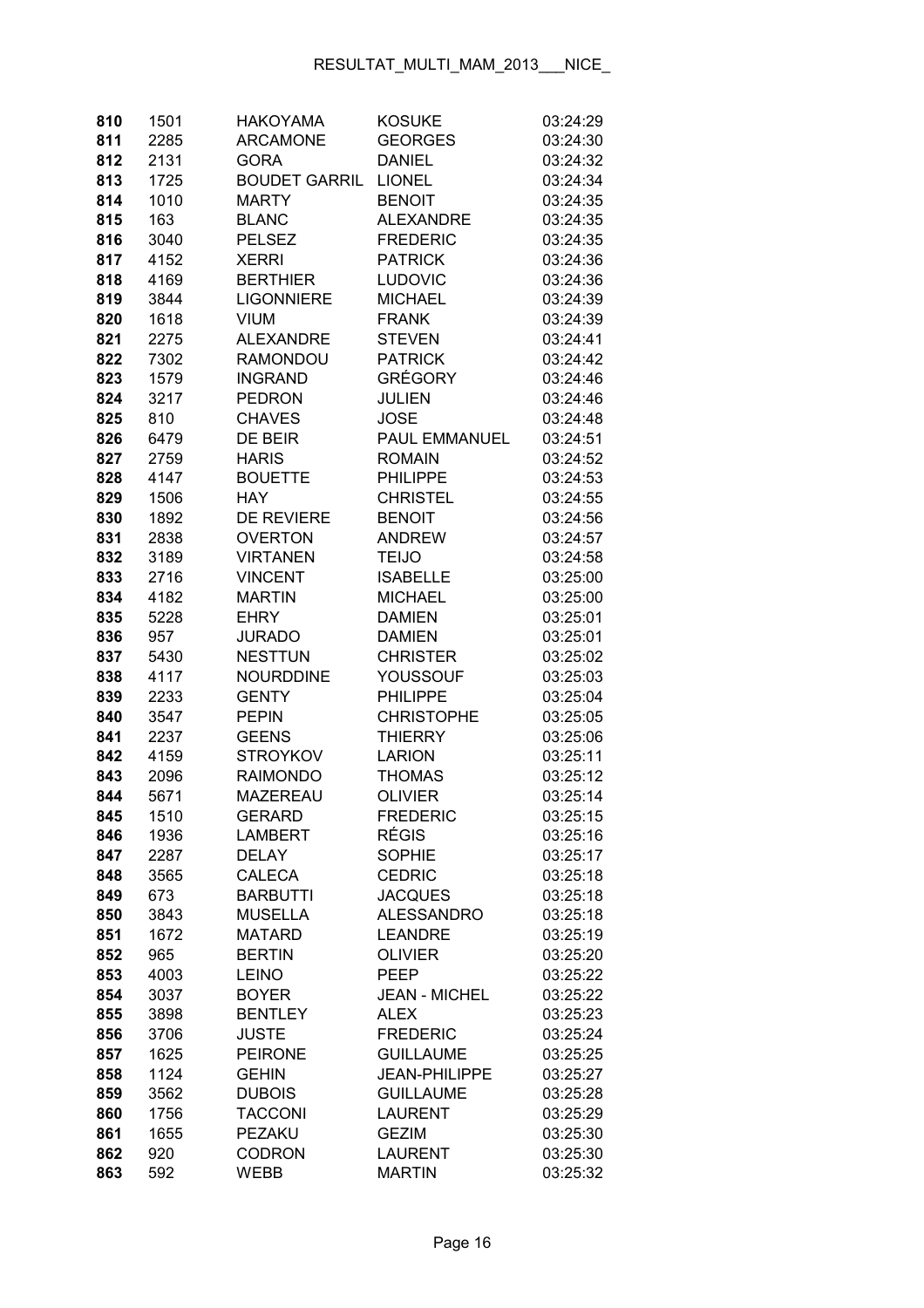| 864 | 591  | <b>ASLIN</b>       | <b>JAMES</b>        | 03:25:32 |
|-----|------|--------------------|---------------------|----------|
| 865 | 3661 | <b>TOINON</b>      | <b>DANIEL</b>       | 03:25:32 |
| 866 | 985  | <b>FOURNIER</b>    | <b>STÉPHANE</b>     | 03:25:34 |
| 867 | 3208 | <b>SERIEYS</b>     | <b>OLIVIER</b>      | 03:25:35 |
| 868 | 2831 | <b>SALESSE</b>     | <b>PIERRE</b>       | 03:25:35 |
| 869 | 714  | <b>ZAOUI</b>       | <b>HADJ</b>         | 03:25:36 |
| 870 | 1649 | <b>SMYTH</b>       | <b>HAZEL</b>        | 03:25:38 |
| 871 | 4135 | <b>LUMENS</b>      | <b>JEFF</b>         | 03:25:41 |
| 872 | 1142 | <b>KELLE</b>       | <b>DAVID BRUNO</b>  | 03:25:41 |
| 873 | 3308 | VANHOLZAETS        | <b>PASCAL</b>       | 03:25:42 |
| 874 | 791  | <b>TARRACH</b>     | ZOE                 | 03:25:42 |
| 875 | 3145 | <b>GUILLER</b>     | <b>REMY</b>         | 03:25:42 |
| 876 | 2293 | <b>TUULA</b>       | <b>REEDA</b>        | 03:25:42 |
| 877 | 2229 | <b>BASSO</b>       | <b>CLAUDE</b>       | 03:25:45 |
| 878 | 1711 | POUSSE CHRISTIATOM |                     | 03:25:48 |
| 879 | 3329 | <b>AUROY</b>       | <b>RICHARD</b>      | 03:25:48 |
| 880 | 609  | <b>RICHEZ</b>      | <b>STÉPHANE</b>     | 03:25:50 |
| 881 | 1702 | <b>HEDLUND</b>     | <b>JONAS</b>        | 03:25:52 |
| 882 | 738  | <b>ROUCHON</b>     | <b>DENIS</b>        | 03:25:54 |
| 883 | 418  | <b>DUSSART</b>     | <b>DANY</b>         | 03:25:54 |
| 884 | 590  | <b>PROTHEROE</b>   | <b>HUW</b>          | 03:25:54 |
| 885 | 2292 | <b>ROOKS</b>       | <b>PILLE</b>        | 03:25:56 |
| 886 | 2737 | <b>RIMBERT</b>     | <b>YANNICK</b>      | 03:25:56 |
| 887 | 1859 | <b>BISGAARD</b>    | <b>JENS</b>         | 03:25:57 |
| 888 | 3577 | <b>VINCENT</b>     | <b>FRANCK</b>       | 03:25:57 |
| 889 | 3269 | <b>GEREKE</b>      | <b>CARSTEN</b>      | 03:25:58 |
| 890 | 1588 | <b>SVIRIDOVA</b>   | <b>TATIANA</b>      | 03:25:58 |
| 891 | 976  | <b>MUTRYN</b>      | <b>VINCENT</b>      | 03:26:00 |
| 892 | 6103 | <b>JOHANSSON</b>   | <b>ANDERS</b>       | 03:26:01 |
| 893 | 3409 | <b>ROGULSKI</b>    | <b>STEPHANE</b>     | 03:26:02 |
| 894 | 1580 | <b>SAULIG</b>      | <b>DANIEL</b>       | 03:26:03 |
| 895 | 2223 | <b>QUINTAS</b>     | <b>JOSE</b>         | 03:26:03 |
| 896 | 3416 | <b>DESFONTAINE</b> | <b>NICOLAS</b>      | 03:26:04 |
| 897 | 3245 | <b>VIRTA</b>       | <b>JYRI</b>         | 03:26:07 |
| 898 | 1693 | <b>GUITTON</b>     | <b>BRUNO</b>        | 03:26:11 |
| 899 | 747  | <b>HELBECQUE</b>   | LAURENT             | 03:26:11 |
| 900 | 1157 | <b>KISELOSKI</b>   | <b>LUBEN</b>        | 03:26:12 |
| 901 | 2042 | CATEAU             | <b>JEAN-PAUL</b>    | 03:26:12 |
| 902 | 2273 | <b>GIANFRANCO</b>  | <b>GABRIELLI</b>    | 03:26:12 |
| 903 | 5554 | <b>FORGUES</b>     | <b>WILFRID</b>      | 03:26:15 |
| 904 | 7053 | <b>DUFFY</b>       | <b>MICHAEL</b>      | 03:26:15 |
| 905 | 2137 | <b>LARSEN</b>      | <b>CHRISTIAN</b>    | 03:26:18 |
| 906 | 489  | <b>BROADLEY</b>    | <b>MICHAEL</b>      | 03:26:19 |
| 907 | 1857 | <b>VERHEUGEN</b>   | <b>HENNY</b>        | 03:26:19 |
| 908 | 583  | <b>JENSEN</b>      | <b>DAN</b>          | 03:26:20 |
| 909 | 1080 | <b>HAGENBUCHER</b> | <b>DETLEV</b>       | 03:26:21 |
| 910 | 3881 | <b>BERNARD</b>     | <b>ALEX</b>         | 03:26:21 |
| 911 | 1926 | <b>GIOVANNETTI</b> | <b>ERNESTO</b>      | 03:26:21 |
| 912 | 3556 | <b>RIPOLLI</b>     | <b>SERGE</b>        | 03:26:22 |
| 913 | 2108 | <b>LERMYTTE</b>    | <b>MARC</b>         | 03:26:23 |
| 914 | 615  | <b>DELPOUY</b>     | <b>JEAN-JACQUES</b> | 03:26:25 |
| 915 | 1690 | <b>KARST</b>       | <b>LAURENT</b>      | 03:26:25 |
| 916 | 450  | <b>MARINIER</b>    | <b>BRUNO</b>        | 03:26:26 |
| 917 | 1015 | <b>HJALTASON</b>   | <b>UNNAR</b>        | 03:26:28 |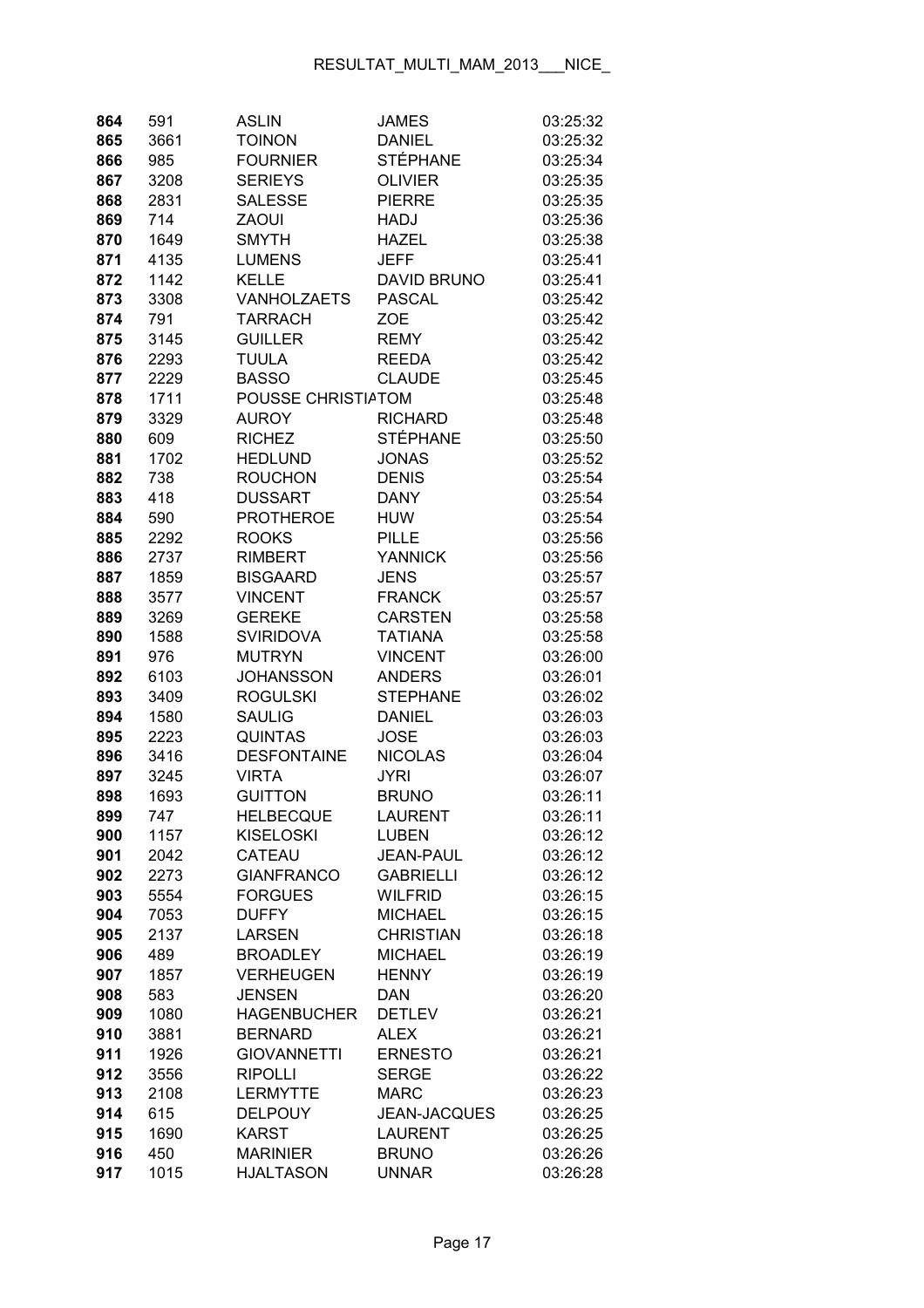| 918 | 3183 | VANDECAVEZ              | <b>ARNAUD</b>          | 03:26:29 |
|-----|------|-------------------------|------------------------|----------|
| 919 | 3790 | <b>COILLAND</b>         | <b>THOMAS</b>          | 03:26:29 |
| 920 | 786  | <b>MARIJON</b>          | <b>NICOLAS</b>         | 03:26:29 |
| 921 | 3538 | <b>FAYOLLE</b>          | <b>LAURENT</b>         | 03:26:31 |
| 922 | 1907 | <b>BOSIO</b>            | <b>GEORGES</b>         | 03:26:36 |
| 923 | 2158 | <b>RITTER</b>           | <b>MARKUS</b>          | 03:26:42 |
| 924 | 3512 | <b>RASTELLO</b>         | <b>THIERRY</b>         | 03:26:42 |
| 925 | 3642 | <b>MIET</b>             | <b>FRANÇOIS</b>        | 03:26:47 |
| 926 | 788  | <b>DEBRUILLE</b>        | <b>FRÉDÉRIC</b>        | 03:26:47 |
| 927 | 1070 | MONGO SOM               | <b>DAVID</b>           | 03:26:48 |
| 928 | 7896 | <b>PONOMAREV</b>        | <b>DMITRY</b>          | 03:26:48 |
| 929 | 874  | <b>ODJINKEM</b>         | <b>NGARALBAYE</b>      | 03:26:49 |
| 930 | 3767 | <b>SEILLIER</b>         | <b>GILLES</b>          | 03:26:49 |
| 931 | 1811 | <b>ELIASSON</b>         | LARS                   | 03:26:50 |
| 932 | 1741 | <b>BRUNEEL</b>          | <b>KOEN</b>            | 03:26:50 |
| 933 | 2069 | <b>NGUYEN VAN</b>       | <b>SEBASTIEN</b>       | 03:26:51 |
| 934 | 4061 | <b>FUENTE</b>           | <b>DAVID</b>           | 03:26:53 |
| 935 | 1848 | PLISSONNEAU             | <b>JEAN</b>            | 03:26:53 |
| 936 | 414  | <b>BRUYNE</b>           | <b>JEAN CHRISTOPHE</b> | 03:26:54 |
| 937 | 1143 | <b>GANDEL</b>           | <b>FRANCK</b>          | 03:26:56 |
| 938 | 2067 | <b>THOUVENOT</b>        | <b>JEAN-JACQUES</b>    | 03:26:57 |
| 939 | 1107 | <b>DANIELSEN</b>        | STÅLE                  | 03:26:57 |
| 940 | 2185 | <b>ROUKALA</b>          | <b>MARKUS</b>          | 03:27:00 |
| 941 | 1020 | <b>SIFFROI</b>          | <b>DAMIEN</b>          | 03:27:01 |
| 942 | 3852 | <b>TUXEN</b>            | <b>CHRISTIAN</b>       | 03:27:08 |
| 943 | 3884 | <b>GARNIER</b>          | <b>AMBROISE</b>        | 03:27:09 |
| 944 | 4130 | <b>CLEMENT</b>          | <b>EVELYNE</b>         | 03:27:11 |
| 945 | 3198 | <b>OBERHOLZER</b>       | <b>STEPHANIE</b>       | 03:27:11 |
| 946 | 1023 | <b>FERNANDEZ</b>        | <b>FREDERIC</b>        | 03:27:12 |
| 947 | 1624 | <b>PICHON</b>           | <b>CHRISTOPHE</b>      | 03:27:12 |
| 948 | 3656 | <b>LEJOUX</b>           | <b>LUDOVIC</b>         | 03:27:13 |
| 949 | 3254 | <b>ROUX</b>             | <b>FRÉDÉRIC</b>        | 03:27:13 |
| 950 | 2731 | <b>RIQUARD</b>          | <b>OLIVIER</b>         | 03:27:16 |
| 951 | 1024 | SIFFROI-FERNANDSANDRINE |                        | 03:27:17 |
| 952 | 3540 | <b>BAFFIE</b>           | <b>FABIEN</b>          | 03:27:18 |
| 953 | 2377 | <b>DEROUBAIX</b>        | <b>ANTOINE</b>         | 03:27:23 |
| 954 | 5323 | <b>POMIES</b>           | <b>ARNAUD</b>          | 03:27:25 |
| 955 | 1691 | <b>CROMBECQUE</b>       | <b>CHRISTOPHE</b>      | 03:27:25 |
| 956 | 1533 | <b>PLOUVIEZ</b>         | <b>THIERRY</b>         | 03:27:26 |
| 957 | 1551 | <b>GALLOT</b>           | <b>THOMAS</b>          | 03:27:31 |
| 958 | 1576 | <b>AGUILAR</b>          | <b>FELIX</b>           | 03:27:36 |
| 959 | 9726 | <b>MORISSET</b>         | <b>BRUNO</b>           | 03:27:37 |
| 960 | 3614 | <b>PIOT</b>             | <b>SÉBASTIEN</b>       | 03:27:38 |
| 961 | 530  | <b>DENIEL</b>           | <b>PASCAL</b>          | 03:27:39 |
| 962 | 2118 | <b>ROBERT</b>           | <b>PHILIPPE</b>        | 03:27:39 |
| 963 | 3230 | <b>DUPUIS</b>           | <b>DIDIER</b>          | 03:27:40 |
| 964 | 8507 | <b>GARDAN</b>           | <b>JEAN YVES</b>       | 03:27:40 |
| 965 | 8554 | <b>BIERMANS</b>         | <b>JEAN MARC</b>       | 03:27:41 |
| 966 | 2254 | <b>LEFEBVRE</b>         | <b>MICHELE</b>         | 03:27:42 |
| 967 | 1893 | <b>HAFROSY</b>          | <b>CHRISTIAN</b>       | 03:27:42 |
| 968 | 4184 | <b>SYLVESTRE</b>        | <b>HERVE</b>           | 03:27:45 |
| 969 | 851  | <b>ISMANI</b>           | <b>BAKI</b>            | 03:27:46 |
| 970 | 6364 | <b>BOSC</b>             | <b>GUILHEM</b>         | 03:27:46 |
| 971 | 3391 | <b>SCHLEGEL</b>         | <b>JACKY</b>           | 03:27:51 |
|     |      |                         |                        |          |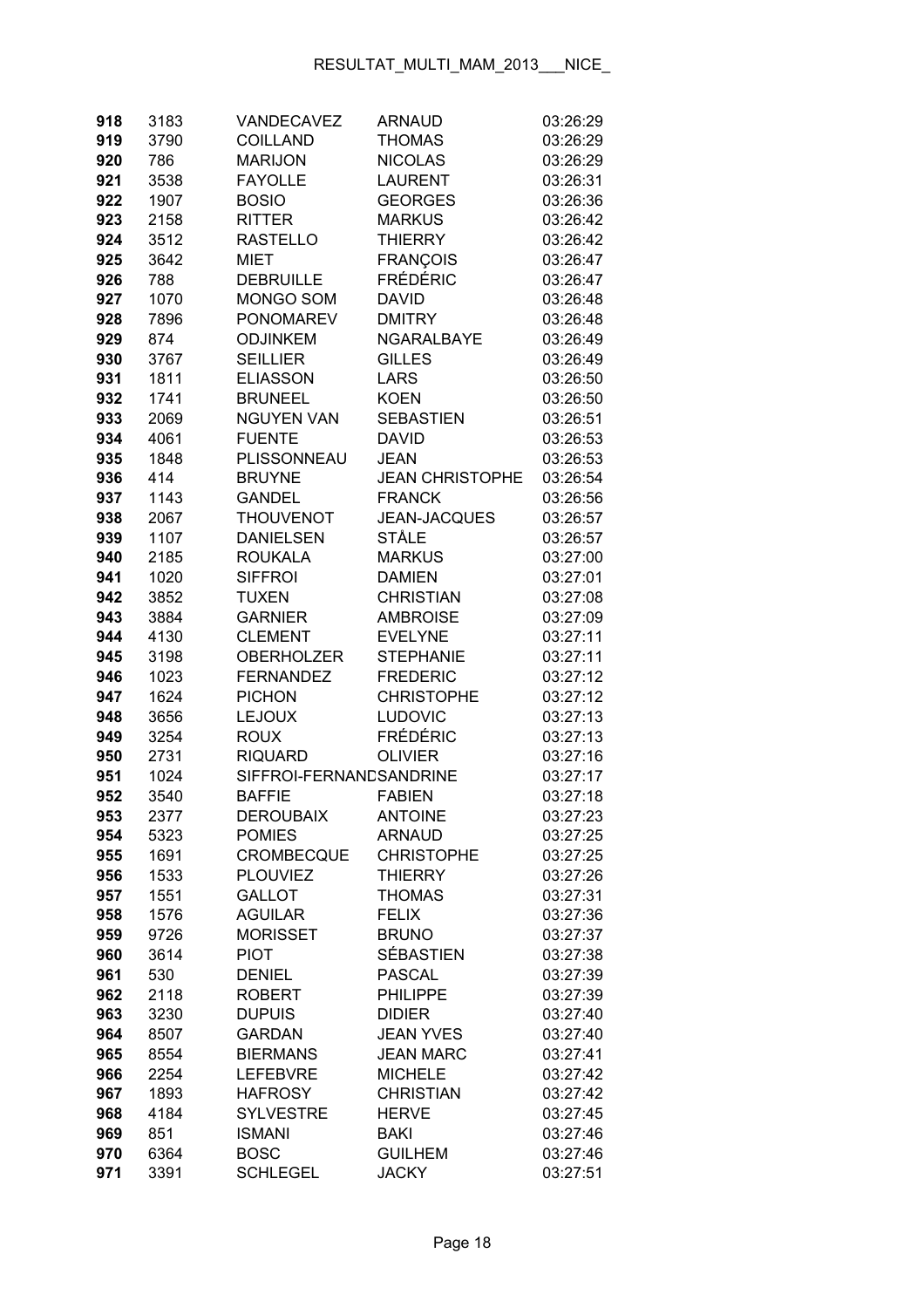| 972          | 1965         | <b>LESAGE</b>                  | <b>PHILIPPE</b>               | 03:27:54             |
|--------------|--------------|--------------------------------|-------------------------------|----------------------|
| 973          | 1904         | <b>LARSEN</b>                  | <b>BRIAN</b>                  | 03:27:54             |
| 974          | 1882         | <b>GILBERT</b>                 | <b>EMMANUEL</b>               | 03:27:54             |
| 975          | 2071         | <b>ZAMZAMI</b>                 | <b>SAMAD</b>                  | 03:27:55             |
| 976          | 2397         | <b>OLIVIER</b>                 | <b>HEINRICH</b>               | 03:27:55             |
| 977          | 2398         | <b>KOHLER</b>                  | <b>HANNES</b>                 | 03:27:55             |
| 978          | 3039         | <b>NUCCI</b>                   | <b>ALAIN</b>                  | 03:27:56             |
| 979          | 3412         | <b>SEIGNARD</b>                | JEAN-FRANÇOIS                 | 03:27:58             |
| 980          | 1688         | <b>SALOMON</b>                 | <b>MARC</b>                   | 03:28:00             |
| 981          | 423          | <b>BAUVINEAU</b>               | <b>LAURENT</b>                | 03:28:00             |
| 982          | 1743         | <b>LALITTE</b>                 | <b>JEAN-PHILIPPE</b>          | 03:28:00             |
| 983          | 1862         | <b>ALLADIO</b>                 | <b>HUGUES</b>                 | 03:28:01             |
| 984          | 2779         | MULLER                         | <b>VINCENT</b>                | 03:28:01             |
| 985          | 4178         | SOLON                          | <b>LAURENT</b>                | 03:28:02             |
| 986          | 3172         | <b>DE NICOLA</b>               | <b>ROBERTO</b>                | 03:28:02             |
| 987          | 1748         | <b>RABOUDOT</b>                | <b>THIERRY</b>                | 03:28:03             |
| 988          | 1511         | <b>WALSCHOTS</b>               | <b>THIERRY</b>                | 03:28:05             |
| 989          | 10732        | LUNDING-SOERENKLAVS            |                               | 03:28:07             |
| 990          | 2055         | <b>PIM</b>                     | <b>BRIAN</b>                  | 03:28:07             |
| 991          | 1666         | <b>GALLOIS</b>                 | <b>FRANCK</b>                 | 03:28:12             |
| 992          | 872          | <b>ROUSSET</b>                 | <b>OLIVIER</b>                | 03:28:12             |
| 993          | 2143         | <b>BOJTOR</b>                  | <b>LASZLO TIVADAR</b>         | 03:28:12             |
| 994          | 1750         | <b>FAURE</b>                   | <b>BENOIT</b>                 | 03:28:12             |
| 995          | 912          | <b>BALDINI</b>                 | <b>PAOLO</b>                  | 03:28:13             |
| 996          | 424          | <b>DELAHOUSSE</b>              | <b>LIONEL</b>                 | 03:28:14             |
| 997          | 1081         | <b>DEBARNOT</b>                | <b>ERIC</b>                   | 03:28:16             |
| 998          | 3431         | <b>LONG</b>                    | <b>ADRIAN</b>                 | 03:28:16             |
| 999          | 3106         | CARRANZA                       | MIGUEL JUSTO                  | 03:28:17             |
| 1000         | 1889         | <b>MOSBACH</b>                 | <b>JOSEPH</b>                 | 03:28:20             |
| 1001         | 3265         | <b>OBRE</b>                    | <b>EMMANUEL</b>               | 03:28:20             |
| 1002         | 1554         | <b>BRUNET</b>                  | GÉRARD                        | 03:28:21             |
| 1003         | 1842         | COUTANT                        | <b>FRANCOIS</b>               | 03:28:22             |
| 1004         | 6520         | POGGI JUNIOR                   | <b>OSWALDO</b>                | 03:28:22             |
| 1005         | 4016         | <b>DIZET</b>                   | <b>PHILIPPE</b>               | 03:28:23             |
| 1006         | 3393         | <b>CARRO</b>                   | <b>DAMIEN</b>                 | 03:28:26             |
| 1007         | 6205         | PROUTEAU                       | OLIVIER                       | 03:28:26             |
| 1008         | 3232         | <b>KHAZANEHDARI</b>            | <b>JAMSHID</b>                | 03:28:27             |
| 1009         | 3528         | <b>PETIT</b>                   | <b>FRANCOIS</b>               | 03:28:27             |
| 1010         | 7658         | <b>DUBINSKII</b>               | <b>ALEKSANDR</b>              | 03:28:30             |
| 1011         | 5067         | <b>MAUDINET</b>                | <b>XAVIER</b>                 | 03:28:32             |
| 1012         | 10795        | LAJE-DAVILA                    | <b>VIRGINIA</b>               | 03:28:32             |
| 1013         | 3486         | <b>COURTET</b>                 | <b>NICOLAS</b>                | 03:28:33             |
| 1014         | 6367         | <b>BUISSON</b>                 | <b>OLIVIER</b>                | 03:28:34             |
| 1015         | 8126         | <b>GROS</b>                    | <b>ALEXANDRE</b>              | 03:28:34             |
| 1016         | 3086         | <b>HENRY</b>                   | <b>JACQUES</b>                | 03:28:36             |
| 1017         | 4115         | <b>MENON</b>                   | <b>ERIC</b>                   | 03:28:36             |
| 1018         | 2197         | <b>SOULA</b>                   | <b>MARLENE</b>                | 03:28:37             |
| 1019         | 5213         | <b>OUATELI</b>                 | <b>ISMAÏL</b>                 | 03:28:38             |
| 1020         | 5603         | <b>LIBERATI</b>                | <b>MASSIMO</b>                | 03:28:39             |
| 1021<br>1022 | 1827<br>1557 | <b>BLAISE</b><br><b>CRAMON</b> | <b>BRICE</b><br><b>JESPER</b> | 03:28:39<br>03:28:39 |
| 1023         | 2244         | <b>HENRY</b>                   | <b>PASCAL</b>                 | 03:28:40             |
| 1024         | 2211         | LAZZARONI                      | <b>ALFONSO</b>                | 03:28:40             |
| 1025         | 507          | <b>BOSVIEUX</b>                | <b>SÉBASTIEN</b>              | 03:28:42             |
|              |              |                                |                               |                      |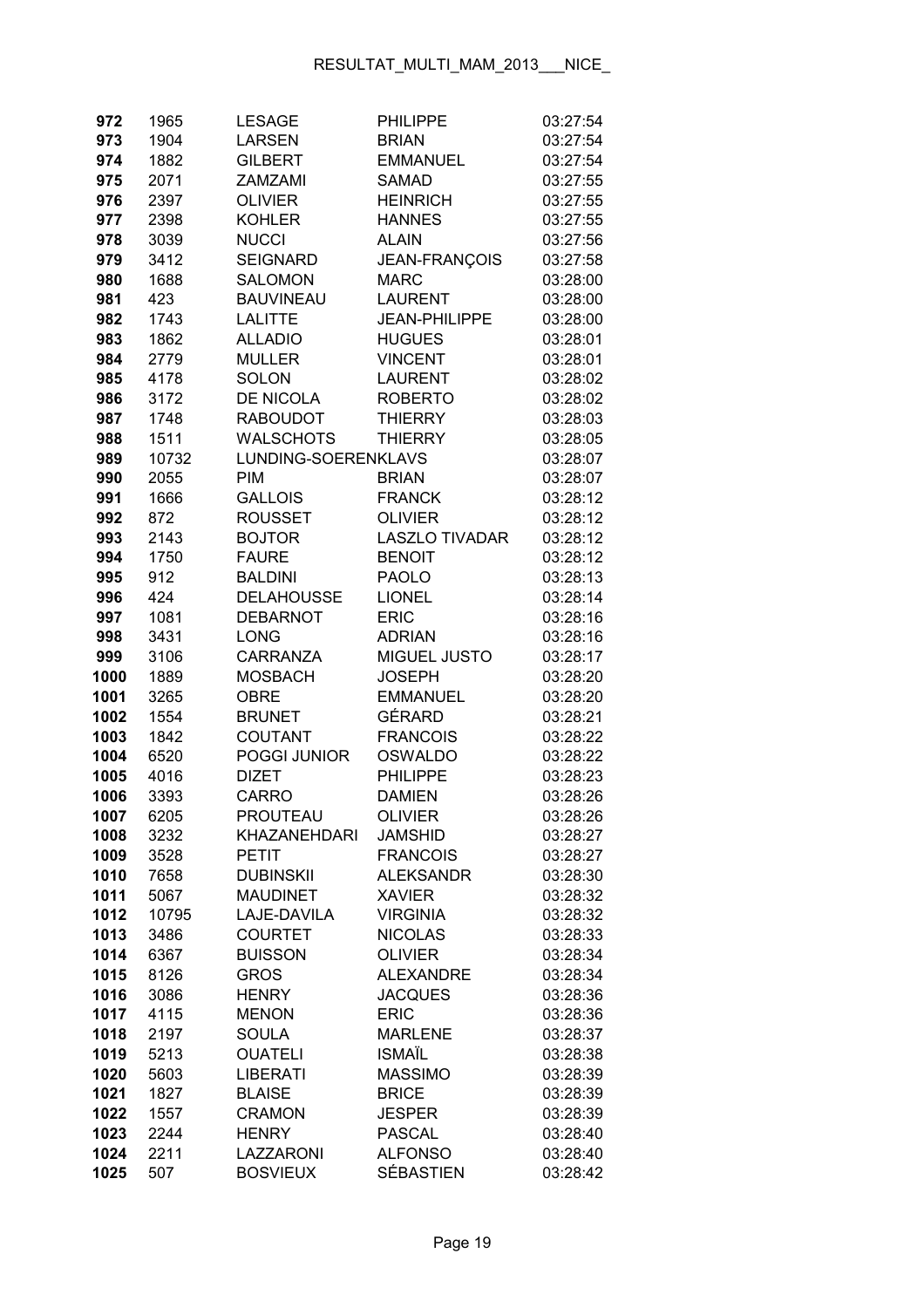| 1026         | 2992         | <b>BOSVIEUX</b>                 | <b>ESTELLE</b>                  | 03:28:43             |
|--------------|--------------|---------------------------------|---------------------------------|----------------------|
| 1027         | 3544         | <b>MARCILLE</b>                 | LOÏC                            | 03:28:44             |
| 1028         | 3704         | <b>JEANNIN</b>                  | <b>FREDERIC</b>                 | 03:28:44             |
| 1029         | 3629         | <b>ANSELME</b>                  | <b>OLIVIER</b>                  | 03:28:46             |
| 1030         | 2955         | <b>BASTELLO</b>                 | <b>DANIEL</b>                   | 03:28:47             |
| 1031         | 6354         | <b>FERNANDEZ</b>                | <b>ERIC</b>                     | 03:28:48             |
| 1032         | 1814         | <b>FIRLA</b>                    | <b>IAN</b>                      | 03:28:49             |
| 1033         | 599          | <b>GOUTTERATEL</b>              | <b>PASCAL</b>                   | 03:28:49             |
| 1034         | 1845         | <b>LAPORTE</b>                  | HERVÉ                           | 03:28:49             |
| 1035         | 4042         | <b>SEREN</b>                    | <b>ALESSANDRO</b>               | 03:28:49             |
| 1036         | 3813         | <b>LUND</b>                     | <b>LARS CHRISTIAN</b>           | 03:28:49             |
| 1037         | 2186         | <b>ROHDE</b>                    | <b>JENS</b>                     | 03:28:49             |
| 1038         | 3764         | <b>COUCHOUX</b>                 | <b>STÉPHANE</b>                 | 03:28:50             |
| 1039         | 3839         | <b>FIAMMENGHI</b>               | <b>FRANCO</b>                   | 03:28:51             |
| 1040         | 2366         | <b>DORI</b>                     | <b>DINO</b>                     | 03:28:51             |
| 1041         | 5526         | <b>HELLOCO</b>                  | <b>CHRISTOPHE</b>               | 03:28:53             |
| 1042         | 5985         | <b>ASQUIEDGE</b>                | <b>FREDERIC</b>                 | 03:28:54             |
| 1043         | 3997         | <b>TOLL</b>                     | <b>MARKO</b>                    | 03:28:55             |
| 1044         | 1783         | <b>DUDOIT</b>                   | <b>SYLVAIN</b>                  | 03:28:55             |
| 1045         | 1931         | <b>NAVARRO</b>                  | <b>MURIEL</b>                   | 03:28:56             |
| 1046         | 3700         | <b>BINET</b>                    | <b>GUILLAUME</b>                | 03:28:59             |
| 1047         | 468          | <b>THOMAS</b>                   | <b>LAURENT</b>                  | 03:28:59             |
| 1048         | 3522         | <b>DAEL</b>                     | <b>MICHEL</b>                   | 03:29:00             |
| 1049         | 1877         | <b>TAVANO</b>                   | <b>ERIC</b>                     | 03:29:00             |
| 1050         | 2049         | <b>MEKHANEG</b>                 | <b>SAMET</b>                    | 03:29:02             |
| 1051         | 1991         | <b>GAMMETER UTZINMONIKA</b>     |                                 | 03:29:04             |
| 1052         | 2126         | PALLUAULT                       | <b>FLORENT</b>                  | 03:29:04             |
| 1053         | 691          | <b>BAROIN</b>                   | <b>PASCAL</b>                   | 03:29:05             |
| 1054         | 539          | <b>TOMASZ</b>                   | <b>KRASOWSKI</b>                | 03:29:06             |
| 1055         | 1168         | <b>BOURBIER</b>                 | <b>CHRISTOPHE</b>               | 03:29:08             |
| 1056         | 647          | <b>STEHLIN</b>                  | <b>CLEMENT</b>                  | 03:29:09             |
| 1057         | 1045         | <b>MALLET</b>                   | <b>CHRISTOPHE</b>               | 03:29:09             |
| 1058         | 1870         | <b>GARCIA</b>                   | <b>MAXIME</b>                   | 03:29:09             |
| 1059         | 1885         | <b>ABRATIS</b>                  | <b>ANJA</b>                     | 03:29:09             |
| 1060         | 3400         | <b>BOBILLIER</b>                | <b>PASCAL</b>                   | 03:29:10             |
| 1061         | 5982         | GASTINE                         | JEAN MARC                       | 03:29:10             |
| 1062         | 3665         | AL AABQARY                      | <b>AYOUB</b>                    | 03:29:11             |
| 1063         | 1604         | <b>BASU</b>                     | <b>SUBHASHIS</b>                | 03:29:11             |
| 1064         | 8185         | <b>JORQUERA</b>                 | LOÏC                            | 03:29:11             |
| 1065         | 501          | <b>LIONNETON</b>                | <b>OLIVIA</b>                   | 03:29:12             |
| 1066         | 1972         | <b>GOUAN</b>                    | <b>JEROME</b>                   | 03:29:13             |
| 1067         | 3257         | <b>BONNETON</b>                 | <b>PASCAL</b>                   | 03:29:15             |
| 1068         | 7107         | <b>LIXON</b>                    | <b>MARC</b>                     | 03:29:15             |
| 1069         | 1861         | <b>JEGOUX</b>                   | <b>GAETAN</b>                   | 03:29:16             |
| 1070         | 3641         | <b>SCOLARI</b><br><b>MORIN</b>  | <b>RICCARDO</b>                 | 03:29:16             |
| 1071         | 2725         |                                 | <b>PATRICK</b><br><b>ROMAIN</b> | 03:29:17             |
| 1072<br>1073 | 3770<br>1824 | <b>GILLET</b><br><b>ZIOUANE</b> | <b>MABROUK</b>                  | 03:29:18<br>03:29:18 |
|              | 7408         | <b>HOARAU</b>                   | <b>STEPHANE</b>                 | 03:29:19             |
| 1074<br>1075 | 3212         | <b>GOUYETTE</b>                 | <b>CYRILLE</b>                  | 03:29:21             |
| 1076         | 2113         | DANDRÉ                          | <b>NICOLAS</b>                  | 03:29:21             |
| 1077         | 2195         | <b>BENHAIJ</b>                  | <b>NABIL</b>                    | 03:29:22             |
| 1078         | 1110         | <b>MONG THIONG</b>              | <b>GILLES</b>                   | 03:29:23             |
| 1079         | 3701         | <b>BOUILLON</b>                 | <b>PIERRE</b>                   | 03:29:23             |
|              |              |                                 |                                 |                      |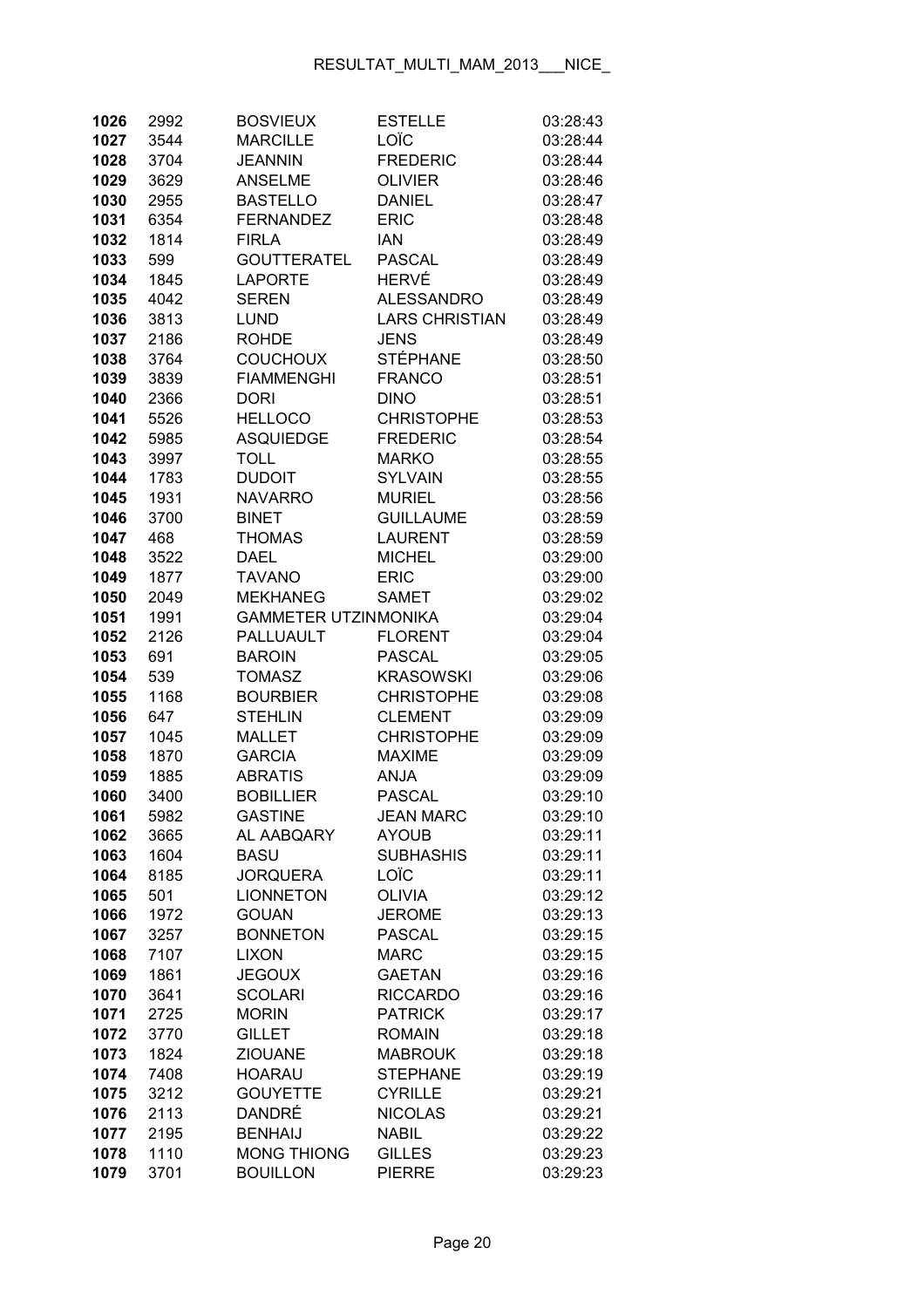| 1080         | 1657         | SAUGNEAUT                     | <b>STEPHANE</b>                | 03:29:25             |
|--------------|--------------|-------------------------------|--------------------------------|----------------------|
| 1081         | 3430         | <b>UYTTENHOVE</b>             | <b>BERT</b>                    | 03:29:25             |
| 1082         | 746          | <b>BRUNELET</b>               | <b>FLORIAN</b>                 | 03:29:27             |
| 1083         | 4086         | <b>BARTIN</b>                 | PIERRE YVES                    | 03:29:29             |
| 1084         | 1100         | <b>MEJRI</b>                  | <b>MICHEL</b>                  | 03:29:32             |
| 1085         | 2124         | <b>PELLIAT</b>                | <b>ERIC</b>                    | 03:29:32             |
| 1086         | 469          | <b>GABORIAU</b>               | <b>VINCENT</b>                 | 03:29:32             |
| 1087         | 6539         | <b>MASPERI</b>                | CHICO FRANCO                   | 03:29:36             |
| 1088         | 7605         | <b>CHAVANE</b>                | <b>FLORENT</b>                 | 03:29:37             |
| 1089         | 2170         | <b>BLUSTAIN</b>               | YOASH                          | 03:29:37             |
| 1090         | 3927         | <b>FRANZONI</b>               | <b>MARCO</b>                   | 03:29:37             |
| 1091         | 3051         | <b>GOULOT</b>                 | <b>FABRICE</b>                 | 03:29:38             |
| 1092         | 903          | <b>CAROMEL</b>                | <b>DENIS</b>                   | 03:29:39             |
| 1093         | 3975         | <b>CABIOCH</b>                | <b>LAURENT</b>                 | 03:29:39             |
| 1094         | 7644         | <b>JAQUE</b>                  | <b>MICHAEL</b>                 | 03:29:39             |
| 1095         | 9707         | <b>BEUTELS</b>                | <b>MICHIEL</b>                 | 03:29:40             |
| 1096         | 1068         | <b>DYJA DENIS</b>             | <b>DYJA</b>                    | 03:29:41             |
| 1097         | 5241         | <b>KEENLEYSIDE</b>            | <b>PIERS</b>                   | 03:29:42             |
| 1098         | 4141         | <b>POULET</b>                 | <b>BENOIT</b>                  | 03:29:44             |
| 1099         | 2172         | <b>MAYER</b>                  | <b>MANUEL</b>                  | 03:29:45             |
| 1100         | 2908         | <b>DELEFOSSE</b>              | <b>PATRICK</b>                 | 03:29:47             |
| 1101         | 1653         | <b>MICHEL</b>                 | <b>PHILIPPE</b>                | 03:29:48             |
| 1102         | 4039         | <b>LUPO GUESTIN</b>           | <b>TEDDY</b>                   | 03:29:49             |
| 1103         | 3664         | <b>CHOUCROUN</b>              | <b>ALEXIS</b>                  | 03:29:49             |
| 1104         | 2795         | VAILLANT                      | <b>PHILIPPE</b>                | 03:29:50             |
| 1105         | 2712         | <b>KOK</b>                    | <b>JORIS</b>                   | 03:29:50             |
| 1106         | 1525         | <b>DUFLOT</b>                 | <b>STEPHANE</b>                | 03:29:51             |
| 1107         | 4146         | <b>ATTIA</b>                  | <b>EZZEDDINE</b>               | 03:29:53             |
| 1108         | 4154         | <b>NEWMAN</b>                 | <b>RICHARD</b>                 | 03:29:53             |
| 1109         | 2878         | <b>GAUCI</b>                  | <b>LAURENT</b>                 | 03:29:53             |
| 1110         | 3404         | <b>BONNET</b>                 | <b>GERARD</b>                  | 03:29:54             |
| 1111         | 6426         | <b>COLACICCO</b>              | <b>VINCENZO</b>                | 03:29:54             |
| 1112         | 902          | <b>BETTINI</b>                | <b>FLORENT</b>                 | 03:29:54             |
| 1113         | 3455         | <b>DECLERCQ</b>               | <b>JULIE</b>                   | 03:29:56             |
| 1114         | 2866         | <b>KALEN</b>                  | <b>MARKUS</b>                  | 03:29:56             |
| 1115         | 3033         | <b>TRICOT</b>                 | <b>BENJAMIN</b>                | 03:29:56             |
| 1116         | 6258         | <b>FABRI</b>                  | <b>SÉBASTIEN</b>               | 03:29:56             |
| 1117         | 3229         | <b>SMEYERS</b>                | <b>MICHAEL</b>                 | 03:29:56             |
| 1118         | 5738         | <b>TOSOLINI</b>               | <b>MICHEL</b>                  | 03:29:57             |
| 1119         | 3761         | <b>ROTUREAU</b>               | <b>XAVIER</b>                  | 03:29:58             |
| 1120         | 3289         | <b>BUCCIOLI</b>               | <b>MARCO</b>                   | 03:29:59             |
| 1121         | 3499         | <b>NIELSEN</b>                | <b>CARSTEN</b>                 | 03:30:01             |
| 1122         | 2745         | DE MAIO                       | <b>REMY</b>                    | 03:30:02             |
| 1123         | 3905         | <b>DECONINCK</b>              | <b>GRÉGORY</b>                 | 03:30:03             |
| 1124         | 6385         | <b>VINCE</b>                  | <b>ANTHONY</b>                 | 03:30:03             |
| 1125         | 4051         | <b>JOSEPH</b>                 | <b>VINCENT</b>                 | 03:30:04             |
| 1126<br>1127 | 3362         | <b>SERRANI</b>                | <b>ELENA</b><br><b>THIERRY</b> | 03:30:06<br>03:30:06 |
|              | 7552         | <b>BRODU</b><br><b>SIKSIK</b> | <b>WILLIAM</b>                 |                      |
| 1128<br>1129 | 2379<br>4131 | <b>PLEULER</b>                | <b>MARKUS</b>                  | 03:30:08<br>03:30:10 |
| 1130         | 2173         | <b>FOURNIER</b>               | <b>ERIC</b>                    | 03:30:10             |
| 1131         | 3182         | <b>HACH</b>                   | <b>SÉBASTIEN</b>               | 03:30:16             |
| 1132         | 2877         | <b>DEGELDER</b>               | <b>BORIS</b>                   | 03:30:17             |
| 1133         | 2994         | <b>HUMBERDOT</b>              | <b>FLORENT</b>                 | 03:30:17             |
|              |              |                               |                                |                      |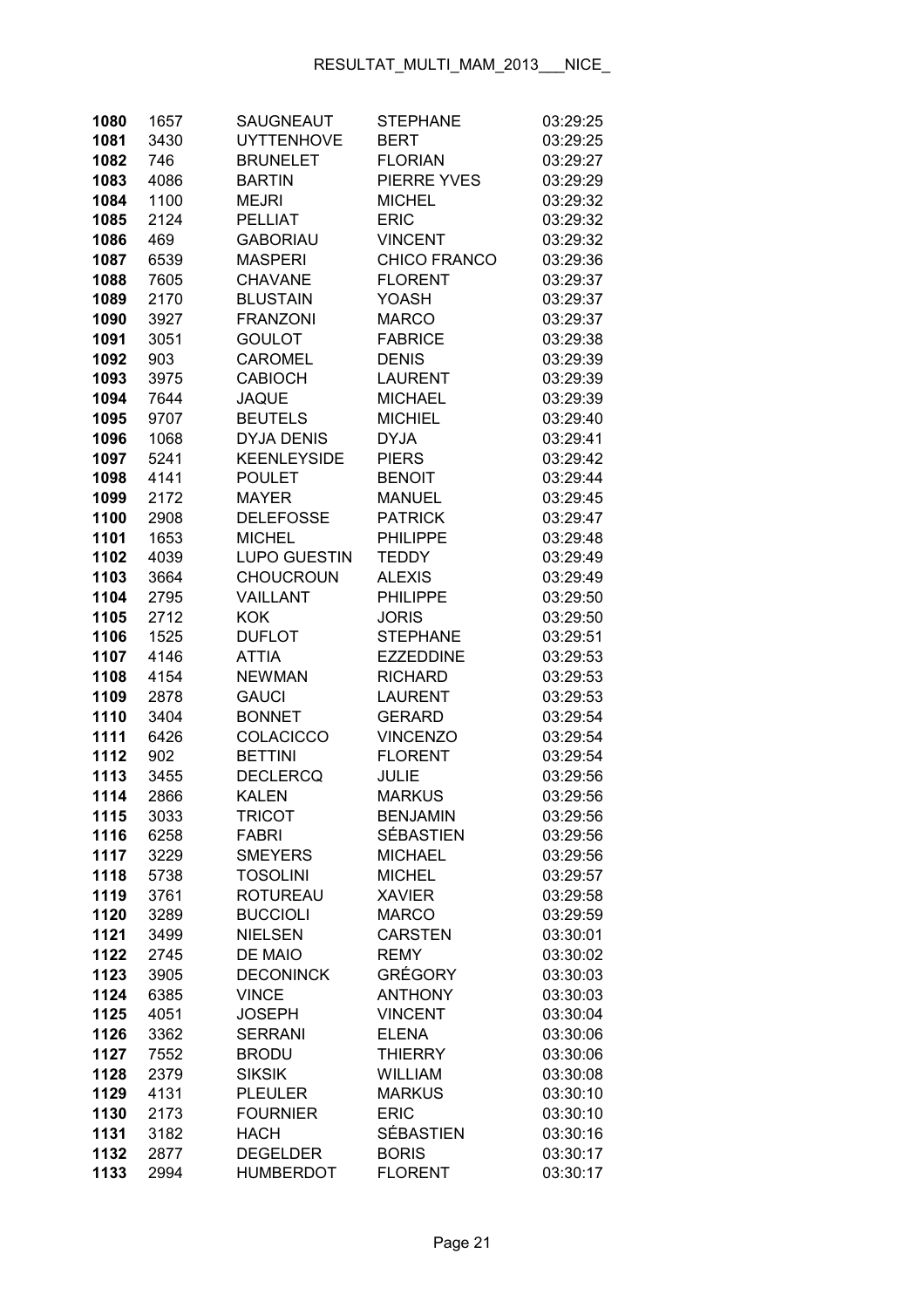| 1134         | 3992         | <b>HALBEHER</b>              | <b>CYRIL</b>                  | 03:30:19             |
|--------------|--------------|------------------------------|-------------------------------|----------------------|
| 1135         | 4110         | <b>CECCARELLI</b>            | <b>FREDDY</b>                 | 03:30:20             |
| 1136         | 1918         | <b>VICENZI</b>               | <b>JEAN LOUIS</b>             | 03:30:20             |
| 1137         | 3612         | <b>TOCI</b>                  | <b>MICHAEL</b>                | 03:30:21             |
| 1138         | 5782         | <b>KRZESZOWSKI</b>           | <b>MACIEJ</b>                 | 03:30:22             |
| 1139         | 1628         | <b>MONTOYA</b>               | <b>CATHERINE</b>              | 03:30:23             |
| 1140         | 6374         | <b>BATTINI</b>               | <b>GUILLAUME</b>              | 03:30:24             |
| 1141         | 2316         | <b>JONSSON</b>               | <b>ERIK</b>                   | 03:30:24             |
| 1142         | 4100         | <b>MARTIN</b>                | <b>THIERRY</b>                | 03:30:25             |
| 1143         | 2216         | <b>VEZZONI</b>               | <b>HENRI</b>                  | 03:30:25             |
| 1144         | 6232         | <b>KOBOR</b>                 | <b>AURÉLIA</b>                | 03:30:26             |
| 1145         | 3476         | <b>KIELBOWICZ</b>            | <b>RÉGIS</b>                  | 03:30:27             |
| 1146         | 3916         | <b>FLAJSZAKER</b>            | <b>OLIVIER</b>                | 03:30:27             |
| 1147         | 3597         | <b>BEKAERT</b>               | <b>NICOLAS</b>                | 03:30:28             |
| 1148         | 2872         | <b>TARKIAINEN</b>            | <b>JUKKA</b>                  | 03:30:28             |
| 1149         | 3508         | <b>MOLINARI</b>              | <b>FABIO</b>                  | 03:30:28             |
| 1150         | 2879         | <b>GAUDILLIER</b>            | <b>CHRISTOPHE</b>             | 03:30:30             |
| 1151         | 3726         | <b>DOBSON</b>                | <b>MIKE</b>                   | 03:30:31             |
| 1152         | 6185         | <b>MALARD</b>                | JEAN-LUC                      | 03:30:32             |
| 1153         | 3374         | <b>LORIN</b>                 | <b>JEAN</b>                   | 03:30:32             |
| 1154         | 3004         | <b>DENIS</b>                 | <b>FRANCOIS</b>               | 03:30:32             |
| 1155         | 4119         | <b>MASTROBERARDIIGERARDO</b> |                               | 03:30:32             |
| 1156         | 5767         | <b>SMOLENSKI</b>             | <b>PIOTR</b>                  | 03:30:33             |
| 1157         | 4123         | <b>MEYER</b>                 | <b>REGIS</b>                  | 03:30:34             |
| 1158         | 2959         | <b>SILVESTRI</b>             | <b>FRANCOIS</b>               | 03:30:34             |
| 1159         | 5872         | <b>MILESI</b>                | <b>AMEDEO</b>                 | 03:30:36             |
| 1160         | 1782         | <b>LOQUIN</b>                | <b>PATRICE</b>                | 03:30:37             |
| 1161         | 3167         | GONTERO-PHILIS MÉLISSA       |                               | 03:30:37             |
| 1162         | 2176         | <b>COPPA</b>                 | <b>ENRICO</b>                 | 03:30:38             |
| 1163         | 1662         | <b>SZYSZKA</b>               | <b>SEBASTIAN</b>              | 03:30:38             |
| 1164         | 1744         | <b>SOUSA</b>                 | LUÍS                          | 03:30:38             |
| 1165         | 1574         | <b>NADEAU</b>                | <b>FABRICE</b>                | 03:30:39             |
| 1166         | 5886         | DAUGAARD JACOELENA           |                               | 03:30:39             |
| 1167         | 2947         | <b>TOGNONI</b>               | LUCIO                         | 03:30:39             |
| 1168         | 998          | <b>BOUHLEL</b>               | <b>RAMZI</b>                  | 03:30:40             |
| 1169         | 2361         | <b>HEINDRICHS</b>            | ANGÉLIQUE                     | 03:30:42             |
| 1170         | 3828         | <b>GARCIA</b>                | <b>ERIC</b>                   | 03:30:42             |
| 1171         | 2024         | <b>POZ</b>                   | <b>JULIEN</b>                 | 03:30:42             |
| 1172         | 7293         | <b>PRÉVOST</b>               | <b>GRÉGORY</b>                | 03:30:43             |
| 1173         | 740          | <b>BEAUCOURT</b>             | <b>MATHIEU</b>                | 03:30:43             |
| 1174         | 3482         | <b>BENOIT</b>                | <b>FREDERIC</b>               | 03:30:43             |
| 1175         | 3465         | DE LA RÜE                    | <b>FRANCK</b>                 | 03:30:44             |
| 1176         | 2963         | LE CALVEZ                    | <b>BASTIEN</b>                | 03:30:44             |
| 1177         | 5551         | <b>FISSON</b>                | <b>SÉBASTIEN</b>              | 03:30:45             |
| 1178         | 1920         | <b>ERIKSSON</b>              | <b>TOMAS</b>                  | 03:30:46             |
| 1179         | 10898        | <b>DEVIVI</b>                | <b>LAURENT</b>                | 03:30:46             |
| 1180         | 3290         | <b>GIORDANO</b>              | <b>DAVID</b><br><b>MAXIME</b> | 03:30:46             |
| 1181         | 2000         | <b>AKIR</b>                  |                               | 03:30:47             |
| 1182<br>1183 | 2770<br>2385 | <b>LEFEBVRE</b><br>ZSARKÓ    | <b>NICOLAS</b><br>LÁSZLÓ      | 03:30:47<br>03:30:48 |
| 1184         | 3543         | <b>BEN MOKHTAR</b>           | <b>MANSOUR</b>                | 03:30:52             |
| 1185         | 3741         | <b>GHIBERTI</b>              | <b>OLIVIER</b>                | 03:30:54             |
| 1186         | 462          | <b>MAILLOT</b>               | <b>PATRICE</b>                | 03:30:55             |
| 1187         | 1531         | <b>FORTAS</b>                | <b>REZA</b>                   | 03:30:55             |
|              |              |                              |                               |                      |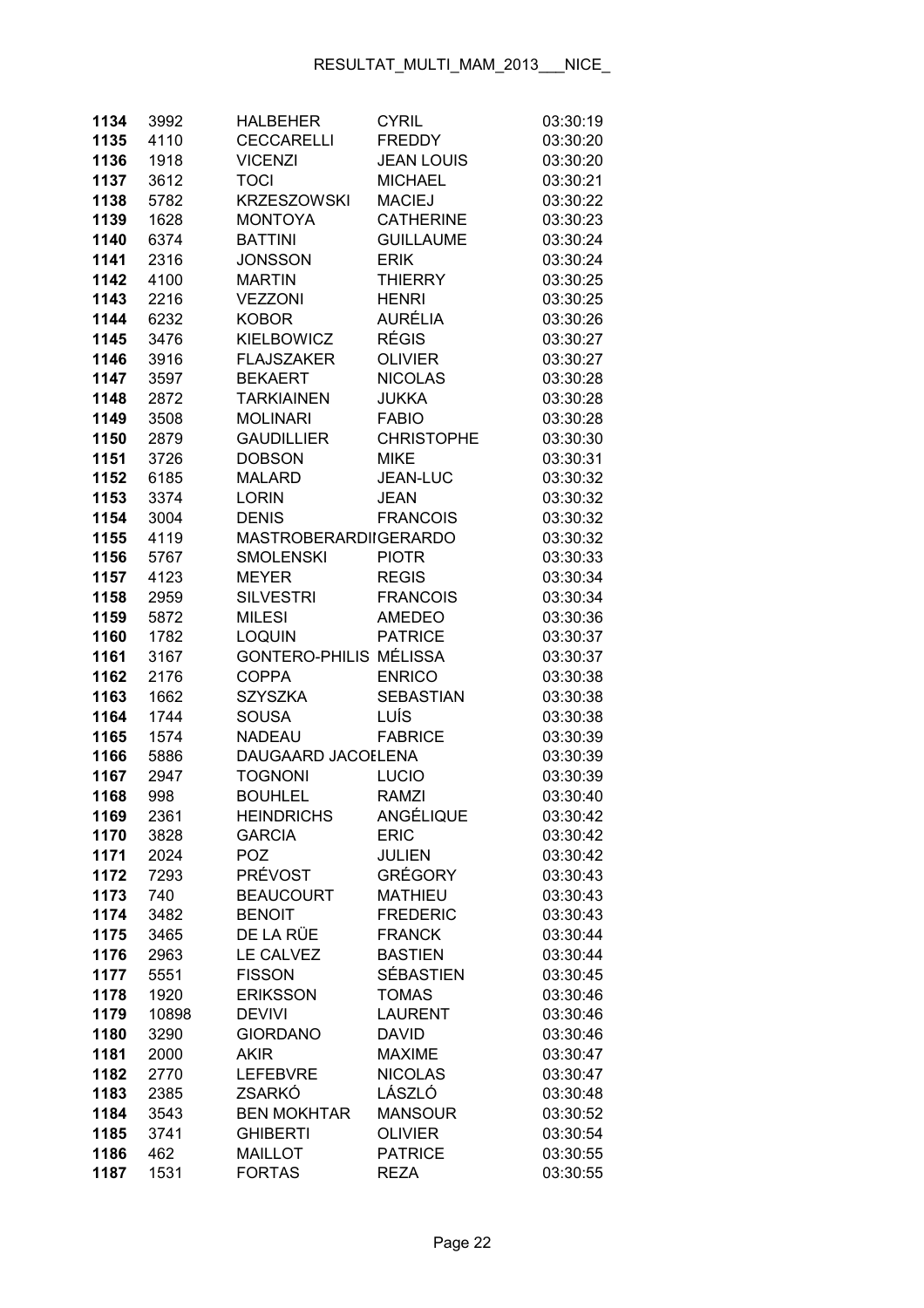| 1188         | 2099         | SENDOU                                 | <b>CHRISTOPHE</b>                | 03:30:56             |
|--------------|--------------|----------------------------------------|----------------------------------|----------------------|
| 1189         | 6247         | <b>ROBIC</b>                           | <b>VICTOR</b>                    | 03:30:57             |
| 1190         | 3121         | <b>TURBLIN</b>                         | <b>ROLAND</b>                    | 03:30:57             |
| 1191         | 6198         | <b>GIRY</b>                            | <b>ALEXIS</b>                    | 03:30:58             |
| 1192         | 665          | <b>PUJOL</b>                           | <b>JEAN-YVES</b>                 | 03:30:58             |
| 1193         | 4177         | <b>WIDEHEM</b>                         | <b>FREDERIC</b>                  | 03:30:58             |
| 1194         | 3968         | <b>SORO</b>                            | <b>LUCA</b>                      | 03:30:59             |
| 1195         | 2179         | <b>GIULIANO</b>                        | <b>PIERRE</b>                    | 03:31:00             |
| 1196         | 3913         | PEU                                    | <b>ANAEL</b>                     | 03:31:00             |
| 1197         | 1534         | <b>THOMPSON</b>                        | <b>PAUL</b>                      | 03:31:02             |
| 1198         | 8004         | <b>GAZEAU</b>                          | <b>DENIS</b>                     | 03:31:03             |
| 1199         | 762          | <b>ROBLEZ</b>                          | <b>CLAUDE</b>                    | 03:31:03             |
| 1200         | 2727         | <b>COPPOLA</b>                         | <b>LAURENT</b>                   | 03:31:03             |
| 1201         | 3295         | <b>DESENS</b>                          | <b>JEAN-CHRISTOPHE</b>           | 03:31:04             |
| 1202         | 2804         | <b>SEGATO</b>                          | <b>GIOVANNI</b>                  | 03:31:05             |
| 1203         | 6304         | <b>BUSON</b>                           | <b>DANIELE</b>                   | 03:31:05             |
| 1204         | 2138         | <b>DE ROSSI</b>                        | <b>DAMIEN</b>                    | 03:31:07             |
| 1205         | 4084         | <b>MOLINES</b>                         | <b>JEAN CHRISTOPHE</b>           | 03:31:08             |
| 1206         | 2827         | <b>PLAVCAN</b>                         | <b>JURAJ</b>                     | 03:31:09             |
| 1207         | 5510         | <b>GOTTIFREDI</b>                      | <b>MATTEO</b>                    | 03:31:11             |
| 1208         | 3461         | <b>CAPON</b>                           | <b>RAPHAEL</b>                   | 03:31:11             |
| 1209         | 9084         | <b>COMIZA</b>                          | <b>DANIEL</b>                    | 03:31:12             |
| 1210         | 3160         | <b>LELONG</b>                          | <b>FRANCK</b>                    | 03:31:13             |
| 1211         | 3779         | <b>DEL GAUDIO</b>                      | <b>HERVE</b>                     | 03:31:13             |
| 1212         | 1823         | <b>BIBAUT</b>                          | <b>NICOLAS</b>                   | 03:31:14             |
| 1213         | 3977         | <b>AUBRY</b>                           | <b>RAPHAEL</b>                   | 03:31:15             |
| 1214         | 403          | <b>LAVROV</b>                          | <b>PHILIPPE</b>                  | 03:31:15             |
| 1215         | 3259         | <b>FERMAUT</b>                         | <b>CHRISTOPHE</b>                | 03:31:16             |
| 1216         | 2120         | <b>SANDBERG</b>                        | <b>CURT</b>                      | 03:31:17             |
| 1217         | 3321         | <b>WILLIAMS</b>                        | <b>JOE</b>                       | 03:31:17             |
| 1218         | 3077         | <b>AURIOL</b>                          | <b>THIERRY</b>                   | 03:31:17             |
| 1219         | 2290         | <b>AMREIN</b>                          | DAVID P.                         | 03:31:18             |
| 1220         | 7390         | <b>BRUN</b>                            | <b>DENIS</b>                     | 03:31:19             |
| 1221         | 4129         | VERGÉ                                  | <b>NICO</b>                      | 03:31:20             |
| 1222         | 3415         | <b>SPAHR</b>                           | <b>THOMAS</b>                    | 03:31:20             |
| 1223         | 3434         | <b>DECONYNCK</b>                       | <b>FRANCK</b>                    | 03:31:20             |
| 1224         | 1571         | <b>PRUVOT</b>                          | <b>VALERIE</b>                   | 03:31:23             |
| 1225         | 3237         | <b>CHEVALLIER</b>                      | <b>LAURENT</b>                   | 03:31:23             |
| 1226         | 5453         | <b>BRUN</b>                            | <b>DAVID</b>                     | 03:31:23             |
| 1227         | 4160         | <b>GANZ</b>                            | <b>CHRISTOPHE</b>                | 03:31:23             |
| 1228         | 2765         | <b>REGHEM</b>                          | <b>BRUNO</b>                     | 03:31:24             |
| 1229         | 3899         | <b>MESLEARD</b>                        | <b>FRANÇOIS</b>                  | 03:31:25             |
| 1230         | 837          | <b>PREDOT</b>                          | <b>MICKAEL</b>                   | 03:31:26             |
| 1231         | 3507         | <b>MARESU</b>                          | <b>DAVID</b>                     | 03:31:27             |
| 1232         | 5745         | <b>TRAP-JENSEN</b><br><b>AKHLESTIN</b> | <b>LARS</b>                      | 03:31:27<br>03:31:28 |
| 1233         | 8400         | <b>DEL BENE</b>                        | <b>ALEXEY</b><br><b>RICCARDO</b> | 03:31:28             |
| 1234<br>1235 | 3803<br>2865 | FAXÉN                                  | <b>JONAS</b>                     | 03:31:29             |
| 1236         | 1197         | <b>FRATICOLA</b>                       | <b>DANIEL</b>                    | 03:31:30             |
| 1237         | 2769         | <b>FIORI</b>                           | <b>YVAN</b>                      | 03:31:30             |
| 1238         | 1794         | CROLY LABOURDEPASCAL                   |                                  | 03:31:31             |
| 1239         | 4059         | <b>NOTARPIETRO</b>                     | <b>RICCARDO</b>                  | 03:31:31             |
| 1240         | 4172         | <b>JOHANSSON</b>                       | <b>ANNE KRISTINE</b>             | 03:31:32             |
| 1241         | 3630         | PETITJEAN                              | <b>ROBERT</b>                    | 03:31:32             |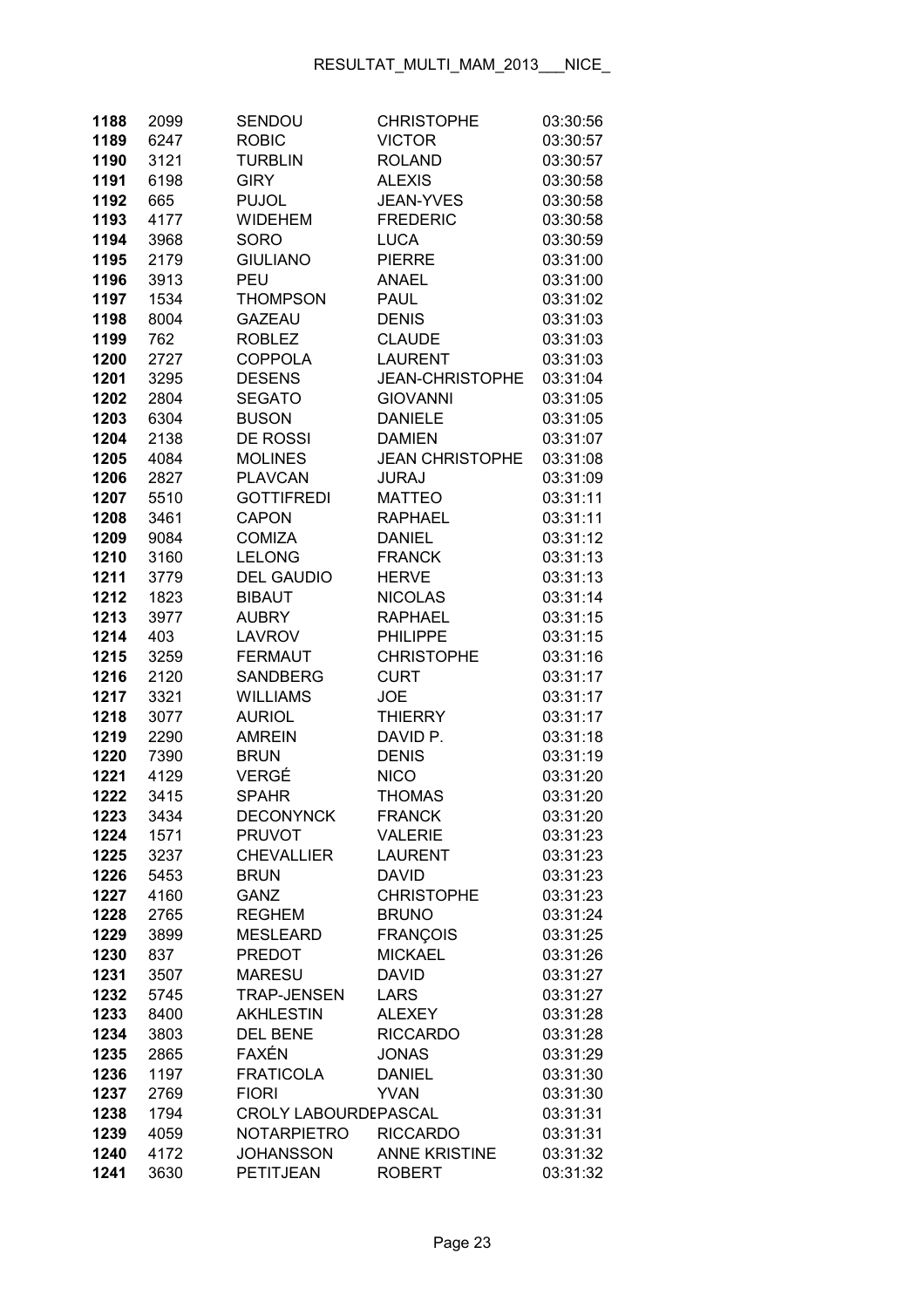| 1242         | 1589        | <b>KOROTKOV</b>                    | <b>ALEXANDER</b>                   | 03:31:33             |
|--------------|-------------|------------------------------------|------------------------------------|----------------------|
| 1243         | 5112        | DI GUISTO                          | <b>ADRIANA MARIA</b>               | 03:31:34             |
| 1244         | 3865        | <b>VIBET</b>                       | <b>NICOLAS</b>                     | 03:31:34             |
| 1245         | 3054        | <b>ROPERO</b>                      | <b>CHRISTOPHE</b>                  | 03:31:34             |
| 1246         | 3681        | <b>CORNE</b>                       | <b>CHRISTOPHE</b>                  | 03:31:34             |
| 1247         | 3472        | <b>BAYLE</b>                       | <b>OLIVIER</b>                     | 03:31:35             |
| 1248         | 7631        | <b>SZOT</b>                        | <b>JAROSLAW</b>                    | 03:31:35             |
| 1249         | 7347        | <b>ZOUNON</b>                      | <b>ROMUALD</b>                     | 03:31:35             |
| 1250         | 9205        | <b>DURAND</b>                      | <b>YVONNICK</b>                    | 03:31:35             |
| 1251         | 3427        | <b>HELLQUIST</b>                   | <b>HÅKAN</b>                       | 03:31:36             |
| 1252         | 3554        | <b>FUCHS</b>                       | <b>FABIEN</b>                      | 03:31:37             |
| 1253         | 5049        | <b>KRAEMER</b>                     | <b>JEAN-PHILIPPE</b>               | 03:31:37             |
| 1254         | 7205        | <b>HANSCHELL</b>                   | <b>MICHAEL</b>                     | 03:31:37             |
| 1255         | 4197        | <b>PICCHIARINI</b>                 | <b>FREDERIC</b>                    | 03:31:37             |
| 1256         | 884         | <b>LEOUZON</b>                     | <b>MICHAEL</b>                     | 03:31:37             |
| 1257         | 2384        | <b>BOSSI</b>                       | <b>ANTONIO</b>                     | 03:31:37             |
| 1258         | 2050        | <b>JOHANSSON</b>                   | <b>JOHAN</b>                       | 03:31:38             |
| 1259         | 1853        | <b>CODRON</b>                      | <b>MARC</b>                        | 03:31:38             |
| 1260         | 5601        | <b>BAUGET</b>                      | <b>ROMAIN</b>                      | 03:31:39             |
| 1261         | 1909        | <b>DOUZON</b>                      | <b>CHRISTOPHE</b>                  | 03:31:41             |
| 1262         | 3902        | <b>BINET</b>                       | <b>DAVID</b>                       | 03:31:41             |
| 1263         | 2942        | <b>LEFORT</b>                      | <b>ARNAUD</b>                      | 03:31:42             |
| 1264         | 2110        | <b>PIERINI</b>                     | <b>PATRICK</b>                     | 03:31:44             |
| 1265         | 1585        | <b>RIOS MARQUES</b>                | <b>PAULA</b>                       | 03:31:44             |
| 1266         | 1786        | <b>MARTINEZ</b>                    | <b>JEAN-PIERRE</b>                 | 03:31:45             |
| 1267         | 3734        | <b>SOULHOL</b>                     | <b>BENOÎT</b>                      | 03:31:46             |
| 1268         | 3197        | <b>FEVRE</b>                       | <b>PHILIPPE</b>                    | 03:31:47             |
| 1269         | 2116        | <b>GOHL</b>                        | <b>KIRSTEN</b>                     | 03:31:48             |
| 1270         | 1612        | <b>ROSSI</b>                       | <b>JEREMIE</b>                     | 03:31:48             |
| 1271         | 2263        | SIMONNEAU                          | <b>PHILIPPE</b>                    | 03:31:48             |
| 1272         | 1784        | <b>LANOE</b>                       | PIERRE-HENRI                       | 03:31:48             |
| 1273         | 1996        | <b>ROUGE</b>                       | <b>GERALD</b>                      | 03:31:49             |
| 1274         | 5579        | <b>CHARLOTEAUX</b>                 | <b>STEPHANE</b>                    | 03:31:49             |
| 1275         | 2266        | <b>MARRAS</b>                      | <b>MAURIZIO</b>                    | 03:31:50             |
| 1276         | 8603        | <b>BOURRIEZ</b>                    | <b>PATRICE</b>                     | 03:31:52             |
| 1277         | 3460        | <b>LANSIAUX</b>                    | <b>FABRICE</b>                     | 03:31:54             |
| 1278         | 151         | <b>PRUVOST</b>                     | <b>MICHELLE</b>                    | 03:31:56             |
| 1279         | 1683        | <b>VANIER</b>                      | <b>YANNICK</b>                     | 03:31:56             |
| 1280         | 784         | <b>FERNANDEZ</b>                   | <b>YANNICK</b>                     | 03:31:57             |
| 1281         | 451         | <b>BAPTISTE</b>                    | <b>BENJAMIN</b>                    | 03:31:57             |
| 1282         | 463         | <b>BAPTISTE</b>                    | <b>BENOIT</b>                      | 03:31:57             |
| 1283         | 2280        | <b>VOLLE</b>                       | <b>RICHARD</b>                     | 03:31:58             |
| 1284         | 3204        | <b>SUNDOE</b>                      | <b>MIKKEL</b>                      | 03:31:58             |
| 1285         | 8577        | <b>MANNIC</b>                      | CÉLINE                             | 03:31:58             |
| 1286         | 1716        | <b>ISSARTEL</b>                    | <b>RAYMOND</b>                     | 03:32:00             |
| 1287         | 1810        | DE HOUWER                          | <b>BART</b>                        | 03:32:00             |
| 1288         | 3925        | <b>NIEMINEN</b><br><b>GIROUDON</b> | <b>TOMMI</b>                       | 03:32:00             |
| 1289<br>1290 | 969         | <b>LAUTAUD</b>                     | <b>GHISLAIN</b><br><b>EMMANUEL</b> | 03:32:00             |
| 1291         | 3288<br>889 | <b>KRISTIANSEN</b>                 | <b>KIM</b>                         | 03:32:02<br>03:32:03 |
| 1292         | 928         | <b>DEMICHELIS</b>                  | <b>ALEX</b>                        | 03:32:03             |
| 1293         | 1134        | <b>LOPEZ</b>                       | <b>MAGALI</b>                      | 03:32:04             |
| 1294         | 3258        | <b>EIDO</b>                        | <b>VERONIKA</b>                    | 03:32:04             |
| 1295         | 533         | <b>VERGER</b>                      | <b>GAYLORD</b>                     | 03:32:04             |
|              |             |                                    |                                    |                      |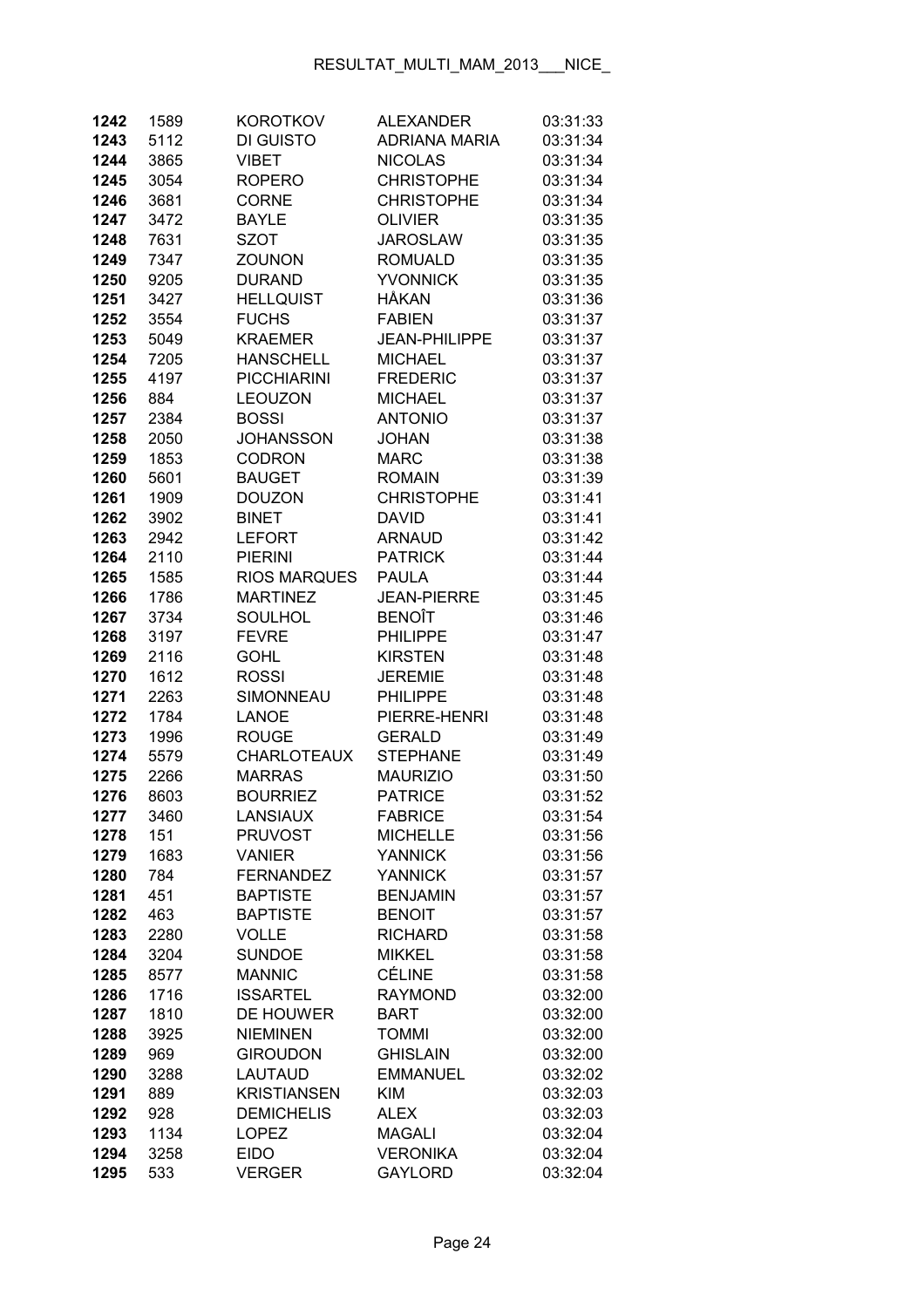| 1296 | 479   | <b>VIALE</b>          | <b>LUCIEN</b>       | 03:32:04 |
|------|-------|-----------------------|---------------------|----------|
| 1297 | 580   | <b>FAUVERGUE</b>      | <b>LAURENT</b>      | 03:32:04 |
| 1298 | 1829  | <b>DION</b>           | <b>PASCAL</b>       | 03:32:05 |
| 1299 | 671   | <b>GUIOT</b>          | <b>MICHEL</b>       | 03:32:06 |
| 1300 | 2236  | <b>MARTINELLO</b>     | <b>PASCAL</b>       | 03:32:06 |
| 1301 | 3539  | <b>SEBIA</b>          | <b>KAMEL</b>        | 03:32:07 |
| 1302 | 2165  | <b>FALCHETTI</b>      | <b>EMANUELE</b>     | 03:32:08 |
| 1303 | 1076  | <b>MONTMASSON</b>     | <b>MARC</b>         | 03:32:08 |
| 1304 | 2744  | <b>MEIER</b>          | <b>SABINE</b>       | 03:32:09 |
| 1305 | 1796  | <b>MARTINEZ</b>       | <b>CHRISTIAN</b>    | 03:32:10 |
| 1306 | 1770  | <b>ALOVISI</b>        | <b>MANUEL</b>       | 03:32:13 |
| 1307 | 3928  | LOZANO                | <b>ERIC</b>         | 03:32:13 |
| 1308 | 3836  | GALLO                 | <b>GIUSEPPE</b>     | 03:32:14 |
| 1309 | 2260  | <b>VUAILLAT</b>       | <b>FRANCK</b>       | 03:32:14 |
| 1310 | 6010  | EL BARAKA             | <b>FARID</b>        | 03:32:15 |
| 1311 | 8284  | <b>FORGET</b>         | <b>ANTOINE</b>      | 03:32:15 |
| 1312 | 7522  | <b>FREJD</b>          | <b>ANDERS</b>       | 03:32:15 |
| 1313 | 3652  | <b>PERRIER</b>        | <b>GILLES</b>       | 03:32:16 |
| 1314 | 2023  | <b>PUIG</b>           | <b>FRANCIS</b>      | 03:32:17 |
| 1315 | 3083  | <b>BELTRAMELLI</b>    | <b>PIERRE</b>       | 03:32:17 |
| 1316 | 2144  | <b>KLICK</b>          | <b>MICHAEL</b>      | 03:32:17 |
| 1317 | 5898  | <b>CAUVY</b>          | GÉRARD              | 03:32:18 |
| 1318 | 2799  | <b>CORBIN</b>         | <b>JEAN-CHARLES</b> | 03:32:18 |
| 1319 | 3683  | <b>KIROUBAS</b>       | <b>SIVA</b>         | 03:32:18 |
| 1320 | 2705  | <b>PARENT</b>         | <b>FREDERIC</b>     | 03:32:19 |
| 1321 | 3070  | <b>LALEVEE</b>        | GÉRALD              | 03:32:20 |
| 1322 | 6209  | <b>MAILLOT</b>        | <b>JOHANN</b>       | 03:32:20 |
| 1323 | 5817  | LECONTE JACAMCNICOLAS |                     | 03:32:21 |
| 1324 | 2873  | <b>WANGEL</b>         | <b>TIINA</b>        | 03:32:23 |
| 1325 | 3025  | <b>PERREY</b>         | <b>CHRISTOPHE</b>   | 03:32:23 |
| 1326 | 440   | <b>BELLE</b>          | <b>ADRIEN</b>       | 03:32:25 |
| 1327 | 2016  | <b>REID</b>           | <b>ROB</b>          | 03:32:26 |
| 1328 | 3268  | <b>EDER</b>           | <b>STEPHAN</b>      | 03:32:28 |
| 1329 | 1634  | <b>ALAMARGOT</b>      | <b>FRANÇOIS</b>     | 03:32:32 |
| 1330 | 3978  | GAY                   | <b>LAURENT</b>      | 03:32:32 |
| 1331 | 10385 | <b>ROUX</b>           | <b>ANDRE</b>        | 03:32:32 |
| 1332 | 1712  | <b>LAPOUBLE</b>       | <b>JULIEN</b>       | 03:32:34 |
| 1333 | 6164  | <b>BEZIAEV</b>        | <b>DMITRII</b>      | 03:32:34 |
| 1334 | 6495  | <b>GHEZALI</b>        | <b>PHILIPPE</b>     | 03:32:35 |
| 1335 | 1629  | <b>MARKMILLER</b>     | <b>MATTHIAS</b>     | 03:32:35 |
| 1336 | 3011  | <b>GUICHET</b>        | <b>CHRISTOPHE</b>   | 03:32:36 |
| 1337 | 2284  | <b>SOLER</b>          | <b>MARC</b>         | 03:32:38 |
| 1338 | 3285  | <b>KANKKUNEN</b>      | <b>JUHA</b>         | 03:32:38 |
| 1339 | 10045 | <b>FAHEM</b>          | <b>AHMED</b>        | 03:32:39 |
| 1340 | 7430  | <b>BLANC</b>          | <b>STEPHANE</b>     | 03:32:41 |
| 1341 | 1646  | <b>SOFFI</b>          | <b>FARID</b>        | 03:32:42 |
| 1342 | 2190  | <b>BRUNEL</b>         | <b>FABRICE</b>      | 03:32:43 |
| 1343 | 2194  | <b>LEOTARD</b>        | <b>FRANCOISE</b>    | 03:32:43 |
| 1344 | 2820  | <b>HUBERT</b>         | <b>GILLES</b>       | 03:32:48 |
| 1345 | 3956  | <b>CHAPELLE</b>       | <b>CHRISTOPHE</b>   | 03:32:49 |
| 1346 | 9775  | <b>LIBERTINI</b>      | <b>ORLANDO</b>      | 03:32:49 |
| 1347 | 3310  | <b>GRAND</b>          | <b>THIERRY</b>      | 03:32:51 |
| 1348 | 5099  | <b>GUILLOUF</b>       | <b>PHILIPPE</b>     | 03:32:51 |
| 1349 | 1891  | <b>EVENEPOEL</b>      | <b>SEBASTIEN</b>    | 03:32:55 |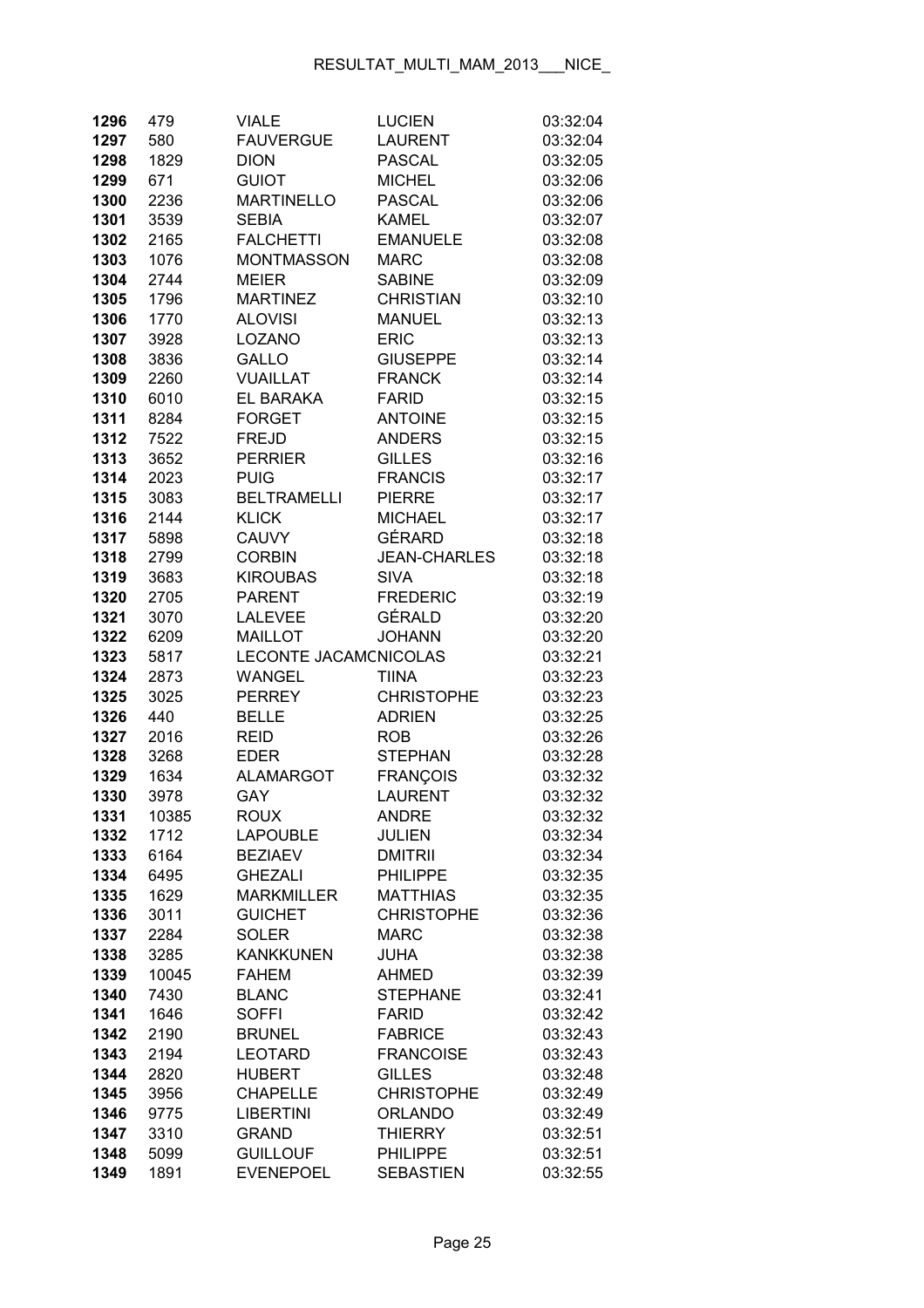| 1350         | 6452         | <b>SCHNEIDER</b>              | <b>MAX</b>                      | 03:32:57             |
|--------------|--------------|-------------------------------|---------------------------------|----------------------|
| 1351         | 5900         | <b>BERTHELOT</b>              | <b>NICOLAS</b>                  | 03:32:58             |
| 1352         | 5977         | <b>LAINE</b>                  | <b>PIERRE</b>                   | 03:32:59             |
| 1353         | 959          | <b>HENRY</b>                  | <b>SYLVAIN</b>                  | 03:33:00             |
| 1354         | 634          | <b>VIGET</b>                  | <b>BENJAMIN</b>                 | 03:33:00             |
| 1355         | 3326         | <b>RAIMBAULT</b>              | <b>ARNAUD</b>                   | 03:33:01             |
| 1356         | 3488         | <b>ANGLARD</b>                | <b>PATRICE</b>                  | 03:33:02             |
| 1357         | 898          | <b>L'HERMITTE</b>             | <b>BERTRAND</b>                 | 03:33:02             |
| 1358         | 1982         | <b>BAILEY</b>                 | <b>ANTHONY</b>                  | 03:33:03             |
| 1359         | 2766         | <b>CAZAUX</b>                 | <b>PHILIPPE</b>                 | 03:33:04             |
| 1360         | 1627         | DE BOCK                       | <b>JOHAN</b>                    | 03:33:04             |
| 1361         | 1927         | <b>BOUDJEMILA</b>             | <b>SMAINE</b>                   | 03:33:05             |
| 1362         | 5570         | DA COSTA                      | <b>REYNALD</b>                  | 03:33:05             |
| 1363         | 2862         | <b>SIHVER</b>                 | <b>KEN</b>                      | 03:33:07             |
| 1364         | 3284         | <b>MARECHALLE</b>             | <b>GABRIEL</b>                  | 03:33:08             |
| 1365         | 4167         | <b>DORMAN</b>                 | <b>TIM</b>                      | 03:33:09             |
| 1366         | 1524         | <b>CULUS</b>                  | <b>LAURENT</b>                  | 03:33:09             |
| 1367         | 3274         | <b>CANCILLERI</b>             | <b>FILIPPO</b>                  | 03:33:09             |
| 1368         | 3855         | <b>JATON</b>                  | <b>MIREILLE</b>                 | 03:33:09             |
| 1369         | 1518         | <b>VACARELLO</b>              | <b>LIBERTINO</b>                | 03:33:10             |
| 1370         | 1689         | <b>SOLLIER</b>                | <b>SERGE</b>                    | 03:33:13             |
| 1371         | 2371         | <b>HARDY</b>                  | <b>GODEFROY</b>                 | 03:33:13             |
| 1372         | 2267         | <b>FORLI</b>                  | <b>DAVID</b>                    | 03:33:13             |
| 1373         | 4020         | <b>CUNIN</b>                  | HÉLÈNE                          | 03:33:14             |
| 1374         | 3568         | <b>REGIS</b>                  | <b>HUGUES</b>                   | 03:33:16             |
| 1375         | 2772         | <b>LAFFONT</b>                | <b>KARINE</b>                   | 03:33:17             |
| 1376         | 2719         | <b>GRACE</b>                  | <b>TIM</b>                      | 03:33:18             |
| 1377         | 2973         | <b>EKIERT</b>                 | <b>MARIUSZ</b>                  | 03:33:19             |
| 1378         | 6316         | <b>PICAND</b>                 | <b>SEBASTIEN</b>                | 03:33:19             |
| 1379         | 3690         | <b>LUNATTI</b>                | <b>GILLES</b>                   | 03:33:20             |
| 1380         | 3325         | <b>GROISARD</b>               | <b>NOEL</b>                     | 03:33:21             |
| 1381         | 3256         | <b>HAREL</b>                  | <b>DOMINIQUE</b>                | 03:33:22             |
| 1382         | 3015         | <b>SERGEANT</b>               | <b>CHRISTOPHE</b>               | 03:33:23             |
| 1383         | 1942         | <b>BLONDET</b>                | <b>FABIEN</b>                   | 03:33:23             |
| 1384         | 3545         | <b>RABOUIN</b>                | <b>BRUNO</b>                    | 03:33:24             |
| 1385         | 3264         | <b>BOIS</b>                   | <b>PATRICE</b>                  | 03:33:26             |
| 1386         | 2152         | <b>TROTTA</b>                 | <b>LEONARDO</b>                 | 03:33:32             |
| 1387         | 3306         | <b>JOPSON</b>                 | <b>ANDREW</b>                   | 03:33:33             |
| 1388         | 2388         | <b>CALMATUI</b>               | <b>VASILE</b>                   | 03:33:36             |
| 1389         | 5683         | <b>DUBOIS</b>                 | <b>LAURENT</b>                  | 03:33:36             |
| 1390         | 3625         | <b>ACCOLLA</b>                | <b>CHIARA</b>                   | 03:33:36             |
| 1391         | 2750         | <b>VERGUA</b>                 | <b>PHILIPPE</b>                 | 03:33:38             |
| 1392         | 1116         | <b>TESTI</b>                  | <b>LAURENT</b>                  | 03:33:39             |
| 1393         | 2982         | CAILLEAU                      | <b>BERTRAND</b>                 | 03:33:40             |
| 1394         | 4175         | <b>KRAVCHENKO</b>             | <b>OLEG</b>                     | 03:33:40             |
| 1395         | 3515         | <b>BARTHELEMY</b>             | <b>PIERRE</b>                   | 03:33:41             |
| 1396         | 1746         | <b>DE FRENNE</b>              | <b>PHILIPPE</b>                 | 03:33:43             |
| 1397         | 7258         | <b>NITO</b>                   | LOÏC                            | 03:33:44             |
| 1398         | 3932         | <b>BLASCO</b>                 | <b>ISAAC</b>                    | 03:33:45             |
| 1399<br>1400 | 1113<br>4018 | <b>MARRADI</b><br><b>LAMY</b> | <b>RICHARD</b><br><b>DANIEL</b> | 03:33:47<br>03:33:48 |
| 1401         | 3611         | <b>JAMANN</b>                 | <b>CHRISTOPHE</b>               | 03:33:49             |
| 1402         | 3583         | D'AURELLE DE PAICHARLOTTE     |                                 | 03:33:51             |
| 1403         | 8625         | <b>SHILYAEV</b>               | <b>ARTEM</b>                    | 03:33:51             |
|              |              |                               |                                 |                      |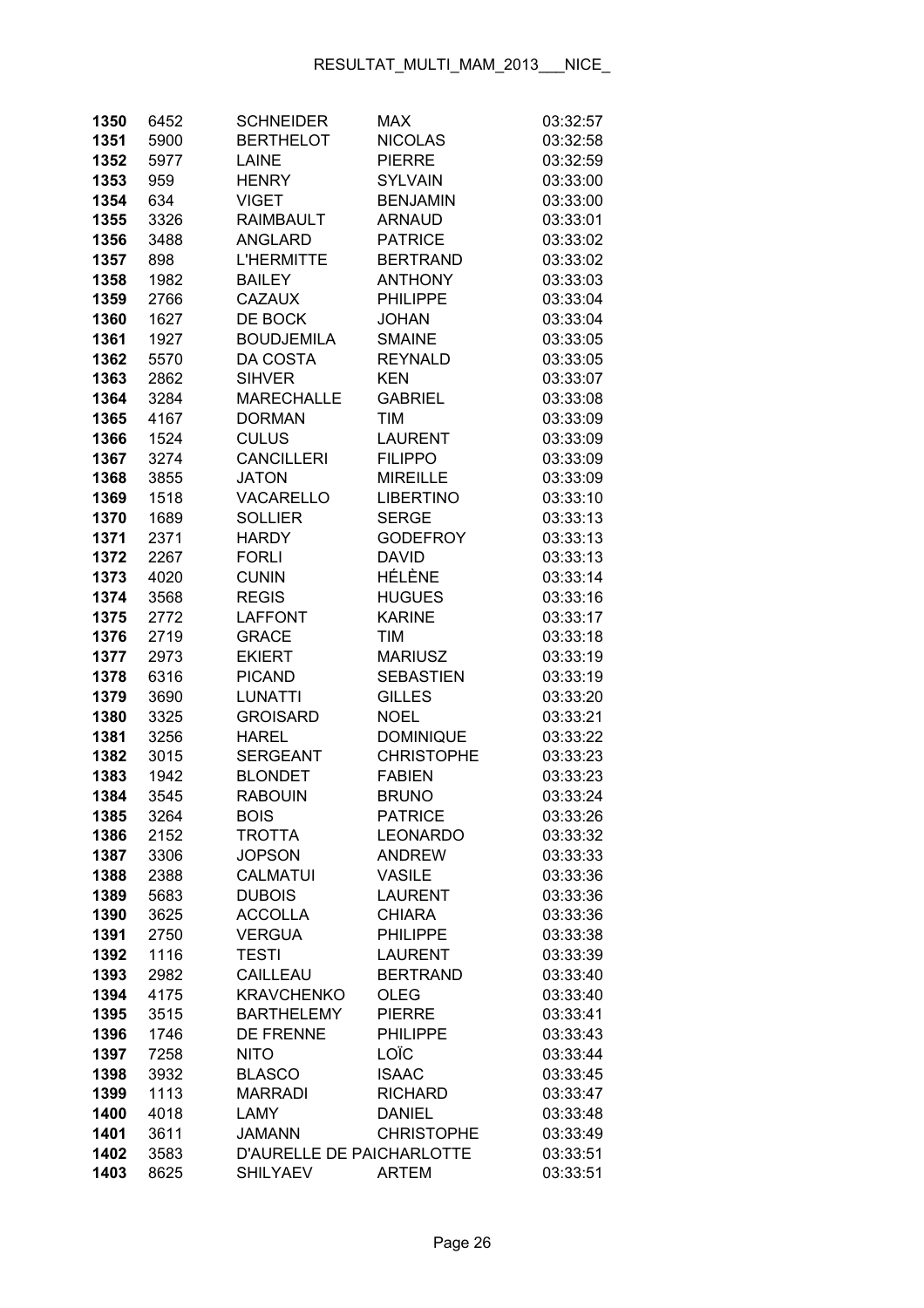| 1404 | 1553  | <b>SELBY</b>       | <b>STEVEN</b>         | 03:33:51 |
|------|-------|--------------------|-----------------------|----------|
| 1405 | 780   | <b>DEMUYTER</b>    | <b>DAVID</b>          | 03:33:52 |
| 1406 | 3220  | <b>PHULPIN</b>     | <b>PAULINE</b>        | 03:33:52 |
| 1407 | 684   | <b>DERDAR</b>      | <b>NASSIM</b>         | 03:33:54 |
| 1408 | 3873  | <b>MADSEN</b>      | <b>NIELS ROHLIN</b>   | 03:33:56 |
| 1409 | 2040  | <b>DERSY</b>       | <b>BENJAMIN</b>       | 03:33:59 |
| 1410 | 6201  | <b>OLANIE</b>      | <b>NICOLAS</b>        | 03:33:59 |
| 1411 | 595   | <b>ROBERT</b>      | <b>JIMMY</b>          | 03:34:00 |
| 1412 | 1519  | <b>FISNÉ</b>       | GÉRARD                | 03:34:03 |
| 1413 | 601   | <b>PAVAGEAU</b>    | <b>SYLVAIN</b>        | 03:34:04 |
| 1414 | 3436  | <b>GOUMOT</b>      | <b>FREDERIC</b>       | 03:34:05 |
| 1415 | 7954  | <b>SMITH</b>       | <b>JAMES</b>          | 03:34:05 |
| 1416 | 3262  | <b>CARTIER</b>     | <b>BRUNO</b>          | 03:34:07 |
| 1417 | 3551  | <b>VIOLI</b>       | <b>MARIO</b>          | 03:34:07 |
| 1418 | 3546  | <b>PRAUD</b>       | <b>CHRISTOPHE</b>     | 03:34:08 |
| 1419 | 1648  | <b>PEREIRA</b>     | <b>RAMON</b>          | 03:34:10 |
| 1420 | 3205  | <b>SKJODT</b>      | <b>LOTTE</b>          | 03:34:11 |
| 1421 | 8657  | <b>CHARBONNIER</b> | <b>VICTOR</b>         | 03:34:11 |
| 1422 | 3635  | <b>TENDRON</b>     | <b>GERALD</b>         | 03:34:12 |
| 1423 | 1825  | <b>BENECH</b>      | <b>HERVE</b>          | 03:34:14 |
| 1424 | 1830  | <b>COUPLAN</b>     | <b>GAEL</b>           | 03:34:14 |
| 1425 | 5010  | <b>MRAZ</b>        | <b>JAN</b>            | 03:34:16 |
| 1426 | 923   | <b>BRETON</b>      | <b>ERIC</b>           | 03:34:17 |
| 1427 | 6424  | <b>JACQUEMIN</b>   | <b>DAVID</b>          | 03:34:19 |
| 1428 | 537   | <b>COCHET</b>      | <b>HERVÉ</b>          | 03:34:19 |
| 1429 | 3317  | <b>BODSON</b>      | <b>PASCAL</b>         | 03:34:20 |
| 1430 | 2717  | <b>PAROLA</b>      | <b>JULIEN</b>         | 03:34:20 |
| 1431 | 3062  | <b>BUCZAK</b>      | ANDRZEJ               | 03:34:25 |
| 1432 | 349   | <b>JEGOU</b>       | <b>ISABELLE</b>       | 03:34:25 |
| 1433 | 2940  | <b>PEDERSEN</b>    | <b>MOGENS</b>         | 03:34:25 |
| 1434 | 2729  | <b>RAVOUX</b>      | <b>XAVIER</b>         | 03:34:26 |
| 1435 | 3494  | <b>CALLEGARI</b>   | <b>JEAN-MARIE</b>     | 03:34:26 |
| 1436 | 2092  | <b>FONTEIX</b>     | <b>THIERRY</b>        | 03:34:27 |
| 1437 | 5865  | <b>ORLANDINI</b>   | <b>JEROME</b>         | 03:34:30 |
| 1438 | 4170  | <b>GÖDEKE</b>      | KAI                   | 03:34:30 |
| 1439 | 3487  | LE ROUX            | <b>KRISTOF</b>        | 03:34:32 |
| 1440 | 2312  | <b>ALOI</b>        | <b>ROBERTO</b>        | 03:34:32 |
| 1441 | 1643  | LOTH               | <b>VINCENT</b>        | 03:34:33 |
| 1442 | 2089  | <b>MURATI</b>      | PHIL                  | 03:34:33 |
| 1443 | 482   | <b>BELIN</b>       | <b>SÉBASTIEN</b>      | 03:34:33 |
| 1444 | 3791  | <b>SAUTRON</b>     | <b>ALEXANDRE</b>      | 03:34:34 |
| 1445 | 3080  | <b>STEUX</b>       | <b>FREDERIC</b>       | 03:34:36 |
| 1446 | 3358  | <b>DUBRULLE</b>    | <b>FRANCK</b>         | 03:34:37 |
| 1447 | 782   | <b>NEMRI</b>       | <b>ALILO</b>          | 03:34:37 |
| 1448 | 3883  | <b>BLONDE</b>      | <b>FRÉDÉRIC</b>       | 03:34:38 |
| 1449 | 1654  | <b>HUYGHE</b>      | <b>JACKY</b>          | 03:34:39 |
| 1450 | 4125  | <b>NONQUE</b>      | <b>JEAN-SÉBASTIEN</b> | 03:34:41 |
| 1451 | 6362  | <b>REIGO</b>       | <b>ERKO</b>           | 03:34:41 |
| 1452 | 6548  | <b>GIBAULT</b>     | <b>STÉPHANE</b>       | 03:34:42 |
| 1453 | 10154 | <b>TUFFIGO</b>     | <b>STEPHANE</b>       | 03:34:43 |
| 1454 | 3215  | <b>TIXADOR</b>     | <b>ERIC</b>           | 03:34:43 |
| 1455 | 8183  | <b>DEVESSE</b>     | <b>STEPHANE</b>       | 03:34:44 |
| 1456 | 5926  | <b>LEONARDI</b>    | <b>ALAIN</b>          | 03:34:48 |
| 1457 | 2743  | <b>MILLION</b>     | <b>ANNE</b>           | 03:34:49 |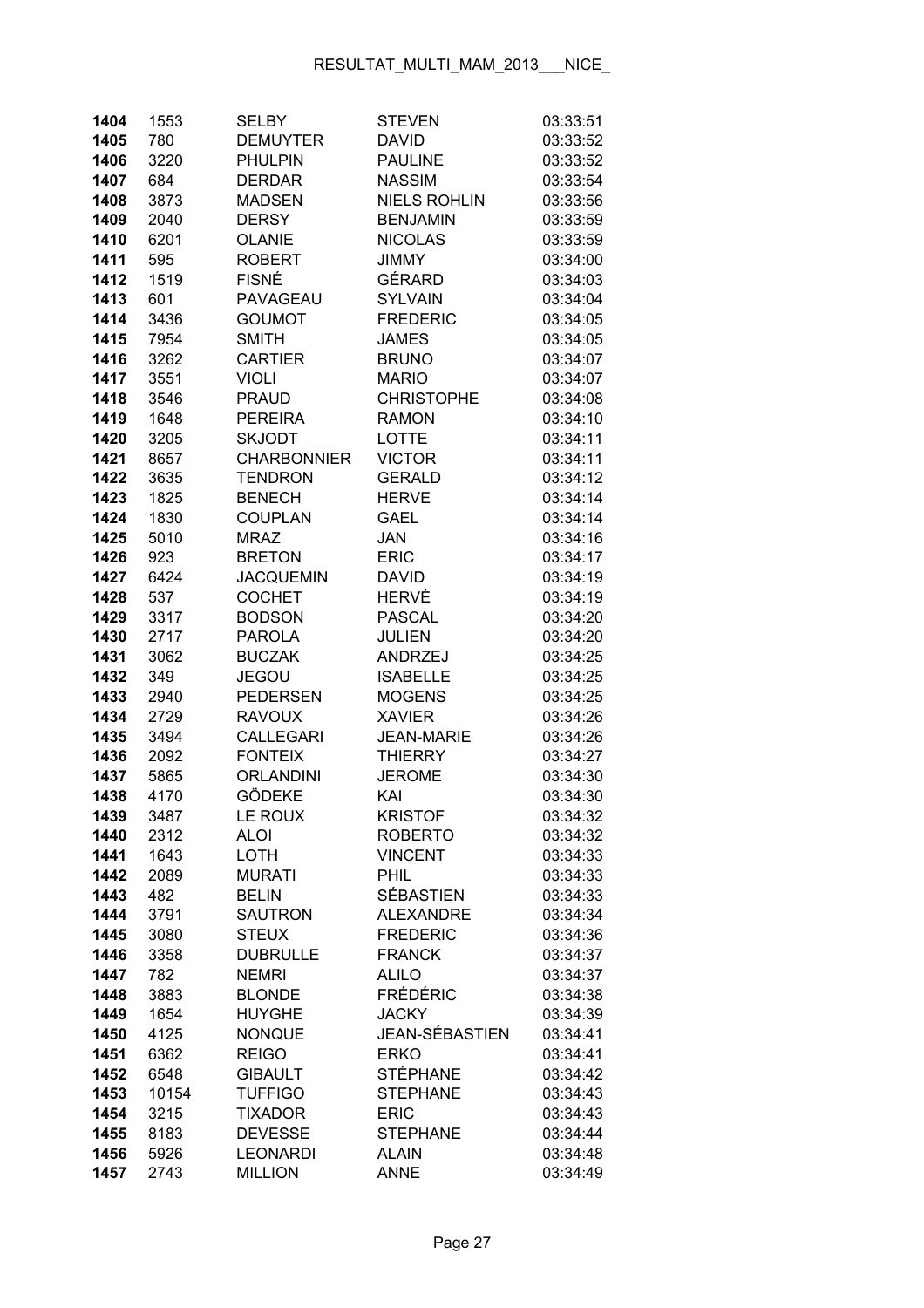| 1458         | 2310         | <b>FAUCHAIT</b>                  | <b>ALBAN</b>               | 03:34:49             |
|--------------|--------------|----------------------------------|----------------------------|----------------------|
| 1459         | 1537         | <b>MEYERS</b>                    | PIERRE-EMMANUEL            | 03:34:49             |
| 1460         | 3677         | DE VILLENEUVE                    | <b>JEAN-LUC</b>            | 03:34:50             |
| 1461         | 774          | <b>DELMAS</b>                    | <b>STÉPHANE</b>            | 03:34:51             |
| 1462         | 5226         | <b>CANONNE</b>                   | <b>CHRISTOPHE</b>          | 03:34:52             |
| 1463         | 2822         | <b>NIEL</b>                      | <b>MICHEL</b>              | 03:34:52             |
| 1464         | 5469         | <b>PALOMBELLI</b>                | <b>FAUSTA</b>              | 03:34:53             |
| 1465         | 3772         | UJHELYI DR                       | JÁNOS                      | 03:34:53             |
| 1466         | 1559         | <b>DURANDEAU</b>                 | <b>MATHIEU</b>             | 03:34:54             |
| 1467         | 3983         | <b>BODIN</b>                     | <b>FRANCK</b>              | 03:34:55             |
| 1468         | 5042         | <b>WILLIAMS</b>                  | <b>JANET</b>               | 03:34:58             |
| 1469         | 3500         | <b>BLIN</b>                      | <b>MICKAËL</b>             | 03:34:58             |
| 1470         | 7307         | <b>TEDCASTLE</b>                 | <b>KATHY</b>               | 03:35:00             |
| 1471         | 7303         | <b>TEDCASTLE</b>                 | <b>MARTIN</b>              | 03:35:00             |
| 1472         | 520          | <b>GIMENEZ</b>                   | <b>DOMINIQUE</b>           | 03:35:01             |
| 1473         | 3728         | CACHAU                           | <b>CHRISTOPHE</b>          | 03:35:01             |
| 1474         | 1195         | <b>POULIOT</b>                   | <b>JAMES</b>               | 03:35:02             |
| 1475         | 8388         | <b>GOMEZ</b>                     | <b>YOAN</b>                | 03:35:02             |
| 1476         | 2250         | <b>LEMIEUX</b>                   | <b>NAT</b>                 | 03:35:02             |
| 1477         | 2097         | <b>ERMOLAEV</b>                  | <b>ANDREY</b>              | 03:35:03             |
| 1478         | 2098         | <b>KIRIKOV</b>                   | <b>ANDREY</b>              | 03:35:03             |
| 1479         | 3817         | <b>FLOT</b>                      | <b>JEROME</b>              | 03:35:07             |
| 1480         | 1181         | <b>SIEWE</b>                     | <b>WILFRIED</b>            | 03:35:10             |
| 1481         | 3364         | <b>TALBOT</b>                    | <b>OLIVIER</b>             | 03:35:12             |
| 1482         | 1041         | <b>LITOVSKY</b>                  | <b>IGOR</b>                | 03:35:13             |
| 1483         | 1737         | <b>SOLLARIS</b>                  | <b>DANIEL</b>              | 03:35:14             |
| 1484         | 7577         | <b>LEUKFELDT</b>                 | <b>RUTGER</b>              | 03:35:14             |
| 1485         | 1687         | <b>MOREL</b>                     | <b>JEROME</b>              | 03:35:14             |
| 1486         | 886          | <b>HALLIFAX</b>                  | <b>DANIEL</b>              | 03:35:16             |
| 1487         | 1804         | <b>LEPINE</b>                    | <b>PATRICK</b>             | 03:35:16             |
| 1488         | 3647         | <b>BERGER</b>                    | <b>ERIC</b>                | 03:35:19             |
| 1489         | 1846         | <b>ELOY</b>                      | <b>JEROME</b>              | 03:35:20             |
| 1490         | 2048         | <b>KERYBIN</b>                   | <b>JEAN-YVES</b>           | 03:35:21             |
| 1491         | 1039         | <b>TIGANIK</b>                   | <b>LAURI</b>               | 03:35:22             |
| 1492         | 2001         | <b>PICARD</b>                    | <b>JEROME</b>              | 03:35:22             |
| 1493         | 1647         | <b>OMNES</b>                     | <b>OLIVIER</b>             | 03:35:23             |
| 1494         | 9770         | <b>LECCE</b>                     | <b>MICHELE</b>             | 03:35:24             |
| 1495         | 7730         | <b>KOIVISTO</b>                  | <b>JESSE</b>               | 03:35:24             |
| 1496         | 4071         | <b>BOUCHOUX</b>                  | <b>JACQUES</b>             | 03:35:25             |
| 1497         | 2103         | <b>MUNIER</b>                    | <b>YOHANN</b>              | 03:35:25             |
| 1498         | 3774         | <b>TROUILLER</b>                 | JÉRÔME                     | 03:35:26             |
| 1499         | 3657         | <b>SIGRIST</b>                   | <b>JOERG</b>               | 03:35:26             |
| 1500         | 10907        | <b>TEODORESCU</b>                | <b>CORA</b><br><b>MARC</b> | 03:35:26             |
| 1501         | 5581         | <b>TOULIS</b><br><b>PRZYGODA</b> | <b>NICOLAS</b>             | 03:35:27<br>03:35:27 |
| 1502<br>1503 | 2025<br>3273 | <b>PAOLUCCI</b>                  | <b>MAURIZIO</b>            | 03:35:27             |
| 1504         | 6091         | <b>SZYMANOWSKI</b>               | <b>GRZEGORZ</b>            | 03:35:27             |
| 1505         | 3806         | <b>COCHAND</b>                   | <b>STEPHANE</b>            | 03:35:28             |
| 1506         | 2091         | JOUBERT-GAUTHIISÉBASTIEN         |                            | 03:35:28             |
| 1507         | 137          | <b>MORVAN</b>                    | <b>ERIC</b>                | 03:35:29             |
| 1508         | 4046         | <b>TORA</b>                      | <b>PHILIPPE</b>            | 03:35:30             |
| 1509         | 1674         | <b>MUGNIER</b>                   | <b>PHILIPPE</b>            | 03:35:31             |
| 1510         | 666          | <b>DUBE</b>                      | <b>THANDO</b>              | 03:35:32             |
| 1511         | 7061         | <b>SAULIG</b>                    | <b>STÉPHANE</b>            | 03:35:36             |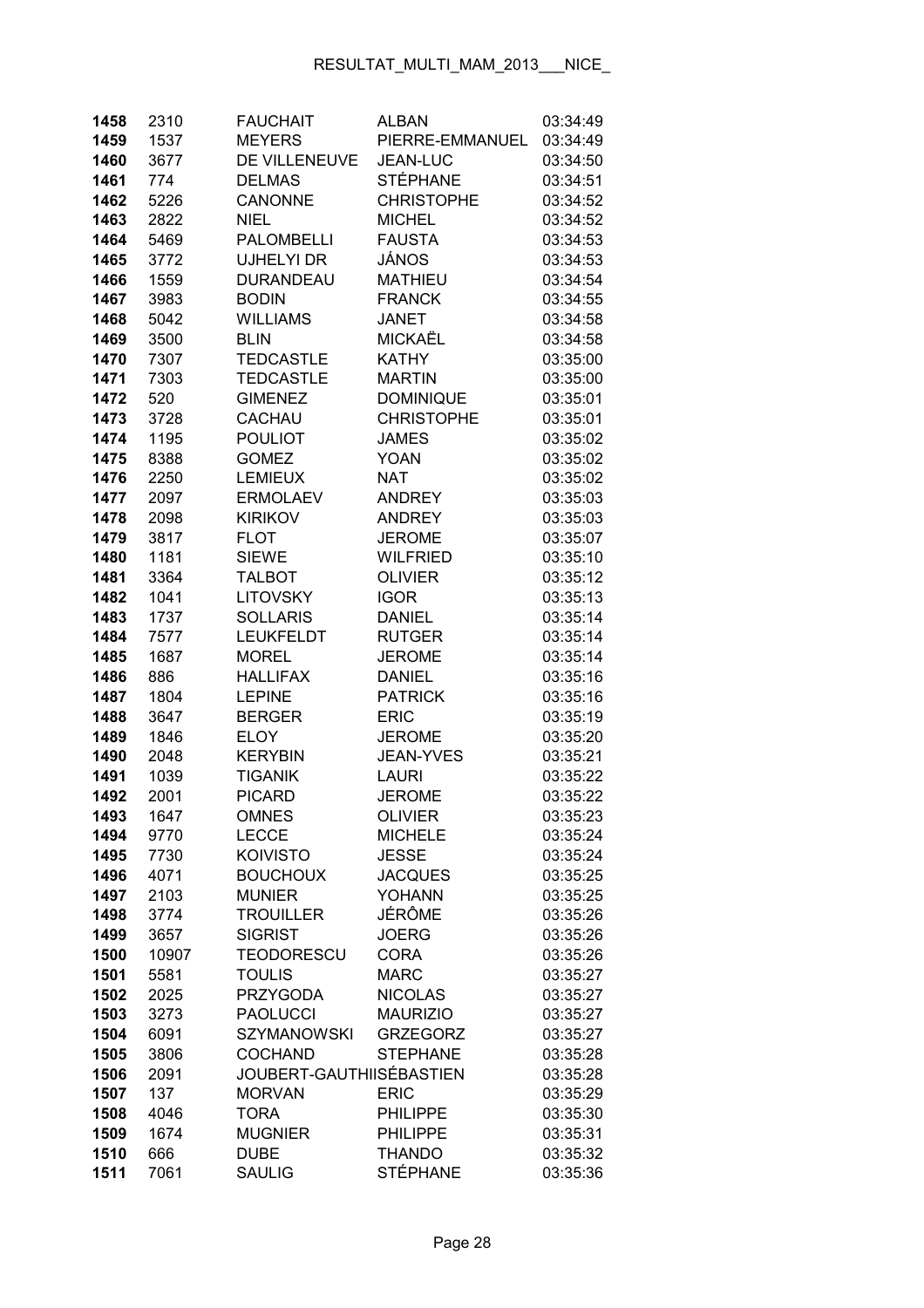| 1512         | 3729         | <b>MAUDIEU</b>                 | <b>PASCAL</b>                            | 03:35:37             |
|--------------|--------------|--------------------------------|------------------------------------------|----------------------|
| 1513         | 3814         | <b>CHAUVE</b>                  | <b>MICHAEL</b>                           | 03:35:37             |
| 1514         | 3580         | LONGEAUD                       | <b>SYLVIE</b>                            | 03:35:37             |
| 1515         | 7704         | <b>UNTERSTOCK</b>              | STÉPHANE                                 | 03:35:37             |
| 1516         | 4001         | <b>FUMAGALLI</b>               | <b>PIETRO</b>                            | 03:35:38             |
| 1517         | 3092         | <b>LORENZO</b>                 | <b>GOLA</b>                              | 03:35:39             |
| 1518         | 3162         | <b>PHILIPPS</b>                | <b>DAVID</b>                             | 03:35:39             |
| 1519         | 2175         | <b>ELOY</b>                    | <b>SEBASTIEN</b>                         | 03:35:40             |
| 1520         | 3981         | <b>MAASIK</b>                  | <b>KADRI</b>                             | 03:35:41             |
| 1521         | 3777         | <b>COGNON</b>                  | <b>JACQUES</b>                           | 03:35:41             |
| 1522         | 7918         | <b>MICHEL</b>                  | <b>JEAN-PIERRE</b>                       | 03:35:44             |
| 1523         | 7226         | <b>LESIEUX</b>                 | <b>JEROME</b>                            | 03:35:44             |
| 1524         | 7762         | <b>TORRICELLI</b>              | <b>WERTHER</b>                           | 03:35:44             |
| 1525         | 3593         | <b>FAIZANT</b>                 | <b>DENIS</b>                             | 03:35:46             |
| 1526         | 5109         | <b>BRENAS</b>                  | <b>CLAUDIE</b>                           | 03:35:47             |
| 1527         | 3894         | <b>BRILL</b>                   | <b>MARCUS</b>                            | 03:35:47             |
| 1528         | 3299         | <b>COCHARD</b>                 | <b>THIBAUT</b>                           | 03:35:48             |
| 1529         | 2720         | <b>SPOHN</b>                   | <b>MICHAEL</b>                           | 03:35:49             |
| 1530         | 6328         | <b>FABUEL</b>                  | <b>LAURENT</b>                           | 03:35:50             |
| 1531         | 5175         | <b>COLLURA</b>                 | <b>MICHEL</b>                            | 03:35:50             |
| 1532         | 1740         | <b>PINHEIRO</b>                | <b>PAULO</b>                             | 03:35:51             |
| 1533         | 2057         | <b>STAROSSE</b>                | <b>JEAN LUC</b>                          | 03:35:52             |
| 1534         | 3605         | <b>TAUTZ</b>                   | <b>SUZANNE</b>                           | 03:35:53             |
| 1535         | 1073         | <b>MAITENAZ</b>                | <b>STEPHANE</b>                          | 03:35:53             |
| 1536         | 3137         | <b>BOUAZZAOUI</b>              | LUC                                      | 03:35:53             |
| 1537         | 3876         | <b>PAULIN</b>                  | <b>JEAN-MARC</b>                         | 03:35:53             |
| 1538         | 2859         | DE AZEVEDO                     | <b>EULALIE</b>                           | 03:35:53             |
| 1539         | 1731         | JOUY                           | <b>BRUNO</b>                             | 03:35:53             |
| 1540         | 2231         | <b>HUMBERT</b>                 | <b>STEPHANE</b>                          | 03:35:54             |
| 1541         | 2372         | <b>VAGLID</b>                  | <b>INGUN</b>                             | 03:35:54             |
| 1542         | 4176         | <b>HAINDL</b>                  | <b>GEORG</b>                             | 03:35:55             |
| 1543         | 3707         | <b>LEVAIN</b>                  | <b>MARC</b>                              | 03:35:55             |
| 1544         | 3569         | <b>BAUMANN</b>                 | <b>ERIC</b>                              | 03:35:55             |
| 1545         | 3879         | WOLFF-PETERSENJACOB            |                                          | 03:35:56             |
| 1546         | 3885         | <b>CHIAPPARINI</b>             | <b>IVO</b>                               | 03:35:58             |
| 1547         | 5766         | <b>KILIANSKI</b>               | <b>RAFAL</b>                             | 03:36:00             |
| 1548         | 4161         | <b>RAPP</b>                    | <b>HOLGER</b>                            | 03:36:00             |
| 1549         | 1718         | <b>LE MAGUER</b>               | <b>RICHARD</b>                           | 03:36:01             |
| 1550         | 2054         | <b>JULIAN</b>                  | <b>PIERRE</b>                            | 03:36:01             |
| 1551         | 2240         | LE GROM DE MARIOLIVIER         |                                          | 03:36:03             |
| 1552         | 1667         | <b>FOUQUET</b>                 | <b>DENIS</b>                             | 03:36:04             |
| 1553         | 2392         | <b>FORNERIS</b>                | <b>EMANUELE</b>                          | 03:36:05             |
| 1554         | 3714         | <b>BENIGNI</b>                 | <b>ADRIANO</b>                           | 03:36:06             |
| 1555         | 854          | <b>ROSE</b>                    | <b>JEAN CHRISTOPHE</b><br><b>OLIVIER</b> | 03:36:06<br>03:36:06 |
| 1556<br>1557 | 7332<br>2378 | <b>DELAET</b><br><b>RIGAUD</b> | <b>ANTHONIN</b>                          | 03:36:08             |
| 1558         | 3826         | <b>ANIFANTAKIS</b>             | <b>MARIYA</b>                            | 03:36:09             |
| 1559         | 6230         | <b>BARSNES</b>                 | <b>ANDREAS</b>                           | 03:36:11             |
| 1560         | 2400         | <b>SIMONE</b>                  | <b>DAVIDE</b>                            | 03:36:11             |
| 1561         | 5923         | <b>REMARS</b>                  | <b>JEROME</b>                            | 03:36:13             |
| 1562         | 3497         | COSSEC                         | <b>BERNARD</b>                           | 03:36:15             |
| 1563         | 3196         | <b>ANDRE</b>                   | <b>NICOLAS</b>                           | 03:36:15             |
| 1564         | 3498         | <b>DURAND</b>                  | <b>NICOLAS</b>                           | 03:36:19             |
| 1565         | 1919         | <b>KLAPKA</b>                  | <b>UWE</b>                               | 03:36:22             |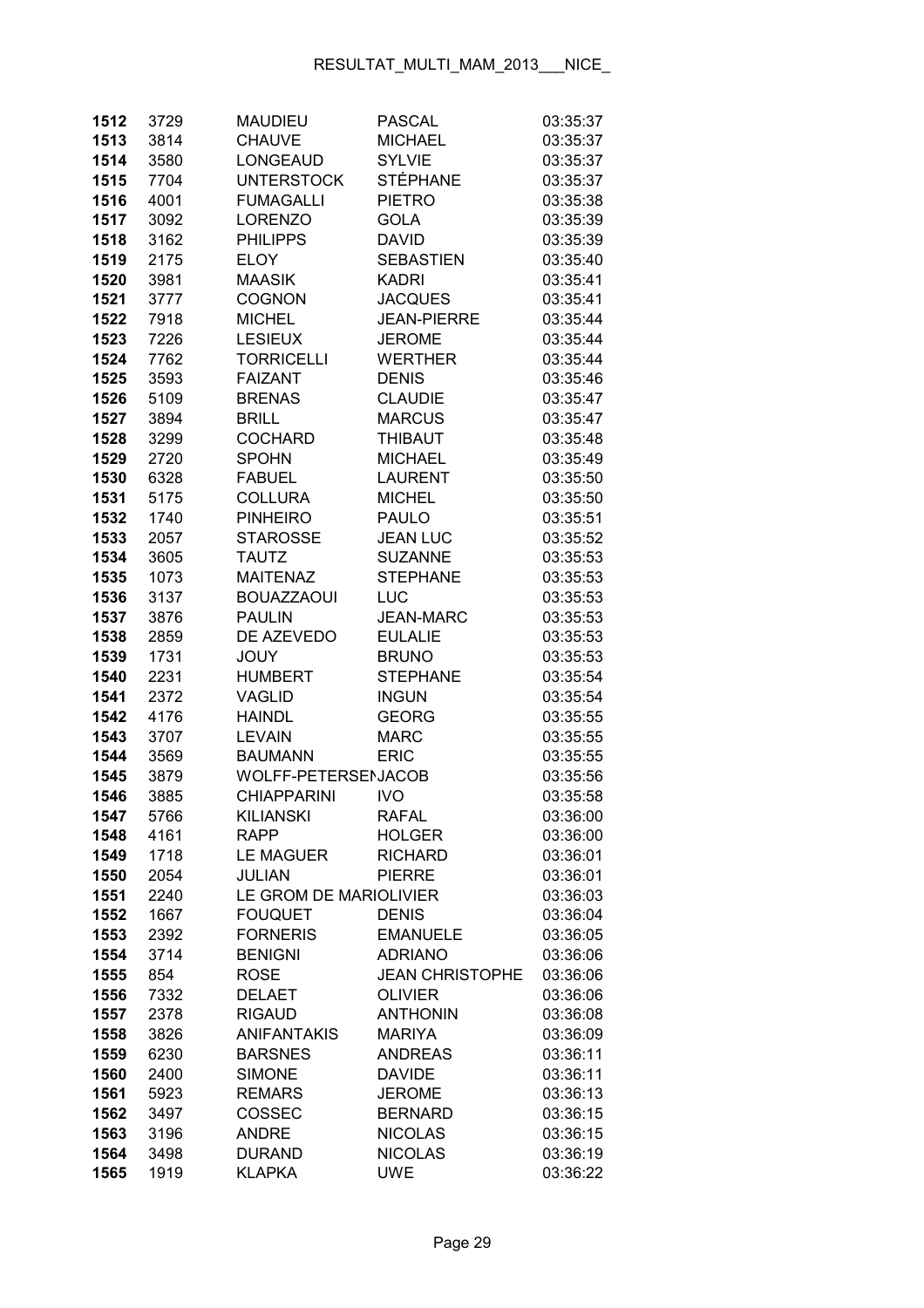| 1566 | 8563 | <b>PEREIRA</b>        | WILLIALM               | 03:36:22 |
|------|------|-----------------------|------------------------|----------|
| 1567 | 4127 | <b>JULIEN</b>         | <b>YVES</b>            | 03:36:24 |
| 1568 | 3634 | <b>PERRIER</b>        | <b>NICOLAS</b>         | 03:36:24 |
| 1569 | 3854 | RAHI                  | <b>INDREK</b>          | 03:36:27 |
| 1570 | 5693 | <b>ROCHE</b>          | <b>OLIVIER</b>         | 03:36:28 |
| 1571 | 3361 | <b>LEBRETON</b>       | <b>HERVE</b>           | 03:36:30 |
| 1572 | 3989 | <b>NIETO</b>          | <b>CAMILLE</b>         | 03:36:31 |
| 1573 | 1527 | <b>VAN KOLEN</b>      | <b>JOEL</b>            | 03:36:32 |
| 1574 | 3356 | <b>BROUILLARD</b>     | <b>VINCENT</b>         | 03:36:32 |
| 1575 | 3120 | <b>BROWN</b>          | <b>DAVID</b>           | 03:36:34 |
| 1576 | 1701 | <b>GRAGLIA</b>        | <b>VINCENZO</b>        | 03:36:34 |
| 1577 | 3444 | <b>CIBELLI</b>        | <b>VALENTINA</b>       | 03:36:35 |
| 1578 | 2085 | <b>SEEMANN</b>        | <b>THIERRY</b>         | 03:36:36 |
| 1579 | 739  | <b>PICARD</b>         | <b>PIERRE</b>          | 03:36:36 |
| 1580 | 4000 | <b>STEUDEL</b>        | <b>KLAUS</b>           | 03:36:37 |
| 1581 | 2709 | <b>BEHETS</b>         | <b>MARC</b>            | 03:36:38 |
| 1582 | 8501 | <b>CARDINAL</b>       | <b>GAEL</b>            | 03:36:38 |
| 1583 | 3906 | <b>MUTSCHLER</b>      | <b>YVES</b>            | 03:36:39 |
| 1584 | 6302 | <b>GRAY</b>           | <b>KEVIN</b>           | 03:36:40 |
| 1585 | 6398 | <b>FABRE</b>          | <b>CHRISTIAN</b>       | 03:36:41 |
| 1586 | 5918 | <b>SUE</b>            | <b>JEAN-PHILIPPE</b>   | 03:36:41 |
| 1587 | 2800 | <b>BELFONTAINE</b>    | <b>PHILIPPE</b>        | 03:36:42 |
| 1588 | 3763 | <b>LAVRENTEV</b>      | <b>DMITRII</b>         | 03:36:43 |
| 1589 | 3331 | VAN CAUDENBER(PATRICK |                        | 03:36:45 |
| 1590 | 2784 | <b>OJEDA</b>          | <b>PHILIPPE</b>        | 03:36:45 |
| 1591 | 3018 | <b>VOLL</b>           | <b>OLE</b>             | 03:36:46 |
| 1592 | 3267 | <b>LE GUEVEL</b>      | <b>BRUNO</b>           | 03:36:47 |
| 1593 | 5622 | <b>BELOUARD</b>       | <b>HOCINE</b>          | 03:36:49 |
| 1594 | 3375 | <b>FAUCAN</b>         | <b>TOM</b>             | 03:36:49 |
| 1595 | 3712 | <b>MATHIEU</b>        | <b>DAVID</b>           | 03:36:53 |
| 1596 | 3043 | LUST                  | <b>PATRICK</b>         | 03:36:53 |
| 1597 | 3600 | <b>BJORNAGER</b>      | <b>JAKOB</b>           | 03:36:53 |
| 1598 | 5562 | <b>CAPON</b>          | <b>ETIENNE</b>         | 03:36:54 |
| 1599 | 2012 | <b>GREGOIRE</b>       | <b>PHILIPPE</b>        | 03:36:56 |
| 1600 | 1799 | <b>LEBRUN</b>         | <b>DAVID</b>           | 03:36:56 |
| 1601 | 3193 | <b>BIOLLAY</b>        | SEBASTIEN              | 03:36:57 |
| 1602 | 3525 | <b>LAVAINE</b>        | <b>BERTRAND</b>        | 03:36:58 |
| 1603 | 1709 | SOLANO                | <b>PATRICK</b>         | 03:36:59 |
| 1604 | 3225 | <b>CHATEL</b>         | <b>BENOÎT</b>          | 03:36:59 |
| 1605 | 1696 | <b>BARTIER</b>        | <b>DOMINIQUE</b>       | 03:37:00 |
| 1606 | 3388 | <b>BASTIEN</b>        | VALÉRIE                | 03:37:00 |
| 1607 | 2918 | <b>SURRAULT</b>       | <b>JEAN-CHRISTOPHE</b> | 03:37:02 |
| 1608 | 7838 | <b>LARSEN</b>         | <b>JETTE</b>           | 03:37:02 |
| 1609 | 9563 | <b>ZONCA</b>          | <b>FREDERIC</b>        | 03:37:03 |
| 1610 | 496  | <b>DENIS</b>          | <b>BRUNO</b>           | 03:37:06 |
| 1611 | 2984 | <b>HARREAU</b>        | JEAN-GUY               | 03:37:07 |
| 1612 | 4149 | <b>ALLIANA</b>        | <b>CYRILL</b>          | 03:37:08 |
| 1613 | 5592 | <b>BALANCA</b>        | <b>ERICK</b>           | 03:37:09 |
| 1614 | 8324 | <b>ETIENNE</b>        | <b>JOANE</b>           | 03:37:10 |
| 1615 | 4028 | <b>JANESE</b>         | <b>MARIA</b>           | 03:37:10 |
| 1616 | 1608 | <b>TASTENOYE</b>      | <b>BART</b>            | 03:37:10 |
| 1617 | 1631 | <b>KAOSAAR</b>        | <b>KALEV</b>           | 03:37:10 |
| 1618 | 4052 | <b>BALLESTRA</b>      | <b>YANN</b>            | 03:37:11 |
| 1619 | 2776 | <b>BATOUL</b>         | <b>DAVID</b>           | 03:37:11 |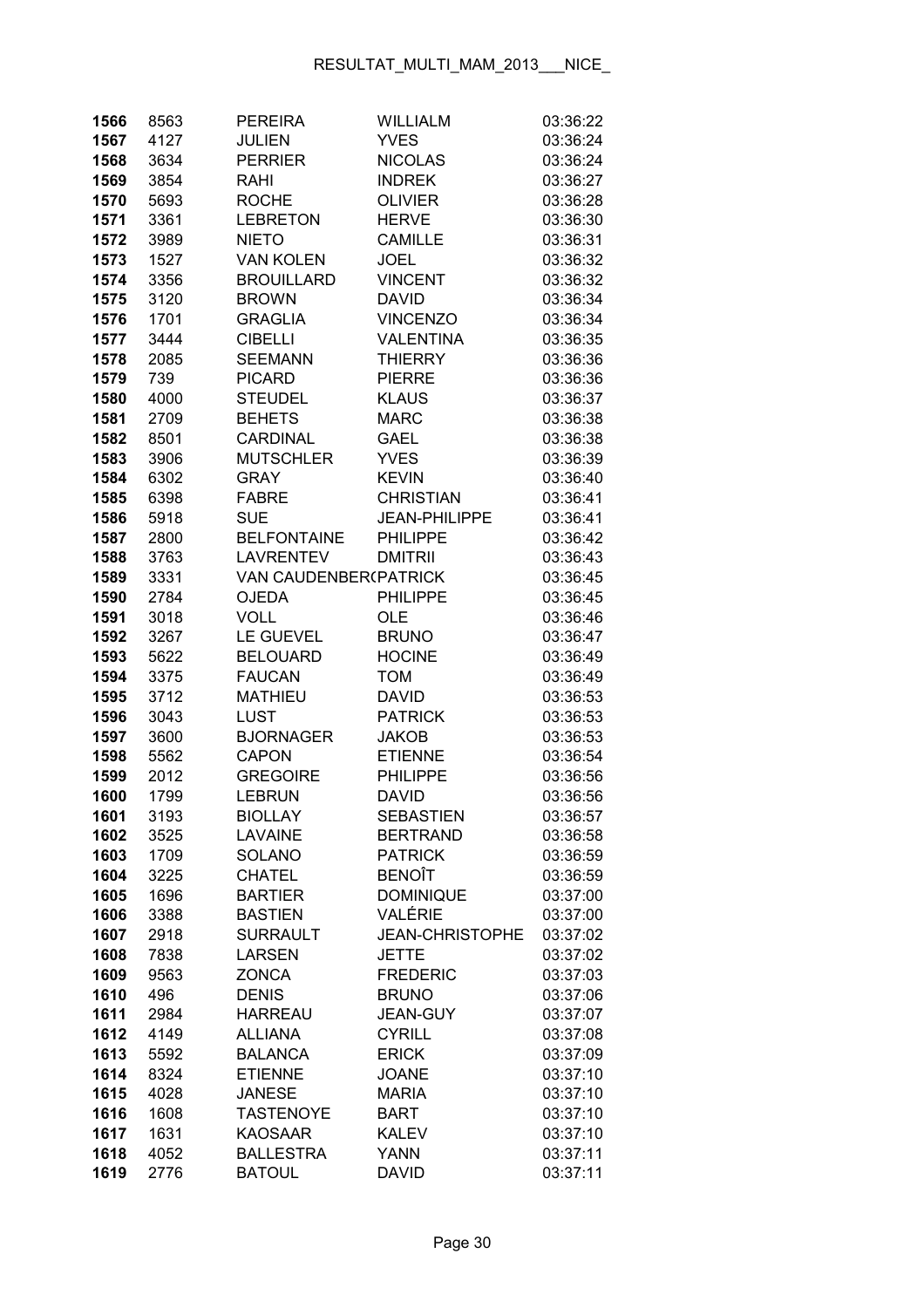| 1620         | 6171         | <b>POINT</b>                     | <b>JEROME</b>                   | 03:37:12             |
|--------------|--------------|----------------------------------|---------------------------------|----------------------|
| 1621         | 3969         | CHAPEAU                          | <b>YVES</b>                     | 03:37:13             |
| 1622         | 6095         | <b>MIRAT</b>                     | <b>RENAUD</b>                   | 03:37:13             |
| 1623         | 6187         | <b>BÍRÓ</b>                      | GÉZA                            | 03:37:13             |
| 1624         | 1664         | <b>THEBAULT</b>                  | <b>JEAN YVES</b>                | 03:37:13             |
| 1625         | 3716         | <b>JARVINEN</b>                  | <b>JUSSI</b>                    | 03:37:20             |
| 1626         | 3962         | <b>HEMERY</b>                    | <b>REJANE</b>                   | 03:37:21             |
| 1627         | 1941         | <b>WARINGHEM</b>                 | <b>PHILIPPE</b>                 | 03:37:21             |
| 1628         | 7386         | <b>GALLET</b>                    | <b>PHILIPPE</b>                 | 03:37:21             |
| 1629         | 1812         | <b>STEINMANN</b>                 | <b>RAPHAEL</b>                  | 03:37:21             |
| 1630         | 2167         | <b>KUUSIK</b>                    | <b>MAIE</b>                     | 03:37:23             |
| 1631         | 1976         | <b>MATZINGER</b>                 | <b>PIERRE</b>                   | 03:37:27             |
| 1632         | 2798         | <b>TONINI</b>                    | MARC                            | 03:37:28             |
| 1633         | 3214         | <b>SZTEJNBERG</b>                | <b>ERIC</b>                     | 03:37:29             |
| 1634         | 434          | VAN HOOREWEGFDAAN                |                                 | 03:37:30             |
| 1635         | 5728         | <b>TORRICELLI</b>                | <b>SILVIA</b>                   | 03:37:31             |
| 1636         | 3549         | <b>RODIER</b>                    | <b>MICHEL</b>                   | 03:37:32             |
| 1637         | 3178         | <b>GALUS</b>                     | <b>RENÉ</b>                     | 03:37:33             |
| 1638         | 5022         | <b>MARKIN</b>                    | <b>ANATOLY</b>                  | 03:37:35             |
| 1639         | 5608         | <b>CHALLIER</b>                  | <b>JEF</b>                      | 03:37:35             |
| 1640         | 3394         | <b>BOYAVAL</b>                   | <b>LAURENT</b>                  | 03:37:36             |
| 1641         | 536          | <b>ARLON</b>                     | <b>JEAN-CHRISTOPHE</b>          | 03:37:37             |
| 1642         | 5983         | <b>FAGUET</b>                    | <b>GILLES</b>                   | 03:37:38             |
| 1643         | 5191         | <b>HESTBECH</b>                  | <b>ANDERS</b>                   | 03:37:39             |
| 1644         | 972          | <b>BEDIER</b>                    | <b>YOHANN</b>                   | 03:37:39             |
| 1645         | 3715         | <b>ROTH</b>                      | <b>MICHAEL</b>                  | 03:37:40             |
| 1646         | 4045         | <b>RAVN</b>                      | <b>JACOB</b>                    | 03:37:41             |
| 1647         | 813          | RABEMANANJARA FRANCOIS           |                                 | 03:37:42             |
| 1648         | 2065         | <b>GOUJON</b>                    | <b>FREDERIC</b>                 | 03:37:42             |
| 1649         | 1901         | <b>LOUGEE</b>                    | <b>RUPERT</b>                   | 03:37:43             |
| 1650         | 6252         | <b>MIELKE</b>                    | <b>CHRISTINE</b>                | 03:37:43             |
| 1651         | 2848         | <b>FERREC</b>                    | <b>JEAN FRANCOIS</b>            | 03:37:46             |
| 1652         | 5301         | <b>BORGIS</b>                    | <b>FABIEN</b>                   | 03:37:47             |
| 1653         | 3990         | <b>MESHCHERYAKOVARTEM</b>        |                                 | 03:37:47             |
| 1654         | 3606         | <b>BORDYCH</b>                   | <b>JACEK</b>                    | 03:37:47             |
| 1655         | 6542         | MOCCI                            | CARLO                           | 03:37:47             |
| 1656         | 100          | <b>LEBEGUE</b>                   | <b>EMMANUEL</b><br><b>PETER</b> | 03:37:47             |
| 1657         | 2249         | <b>NEUBAUER</b><br><b>AGNESE</b> | <b>MANUELA</b>                  | 03:37:48<br>03:37:49 |
| 1658<br>1659 | 3369<br>3187 | <b>BRUYERE</b>                   | <b>CHRISTIAN</b>                | 03:37:49             |
| 1660         | 5149         | <b>CONSTANT</b>                  | <b>THIERRY</b>                  | 03:37:50             |
| 1661         | 3674         | <b>JOLY</b>                      | <b>MARIA</b>                    | 03:37:51             |
| 1662         | 3744         | <b>MIELLOT</b>                   | <b>RICHARD</b>                  | 03:37:51             |
| 1663         | 2845         | <b>PEEST</b>                     | <b>DIETRICH</b>                 | 03:37:51             |
| 1664         | 910          | <b>BOZZINI</b>                   | <b>LUCA</b>                     | 03:37:53             |
| 1665         | 2045         | <b>SLETTENHAAR</b>               | JAN                             | 03:37:53             |
| 1666         | 3688         | <b>DURIEZ</b>                    | <b>OLIVIER</b>                  | 03:37:53             |
| 1667         | 1875         | <b>HARRIES</b>                   | <b>MARY</b>                     | 03:37:53             |
| 1668         | 6313         | <b>KIRILOV</b>                   | <b>MIROSLAV</b>                 | 03:37:53             |
| 1669         | 3125         | <b>DAMIER</b>                    | <b>FRANCOIS</b>                 | 03:37:53             |
| 1670         | 3173         | <b>RIBOLDI</b>                   | <b>ENRICO</b>                   | 03:37:53             |
| 1671         | 1910         | <b>NEWBURY</b>                   | <b>DUNCAN</b>                   | 03:37:55             |
| 1672         | 1661         | <b>FLANDRIN</b>                  | <b>THIERRY</b>                  | 03:37:56             |
| 1673         | 2297         | <b>DECLERCQ</b>                  | <b>DIDIER</b>                   | 03:37:56             |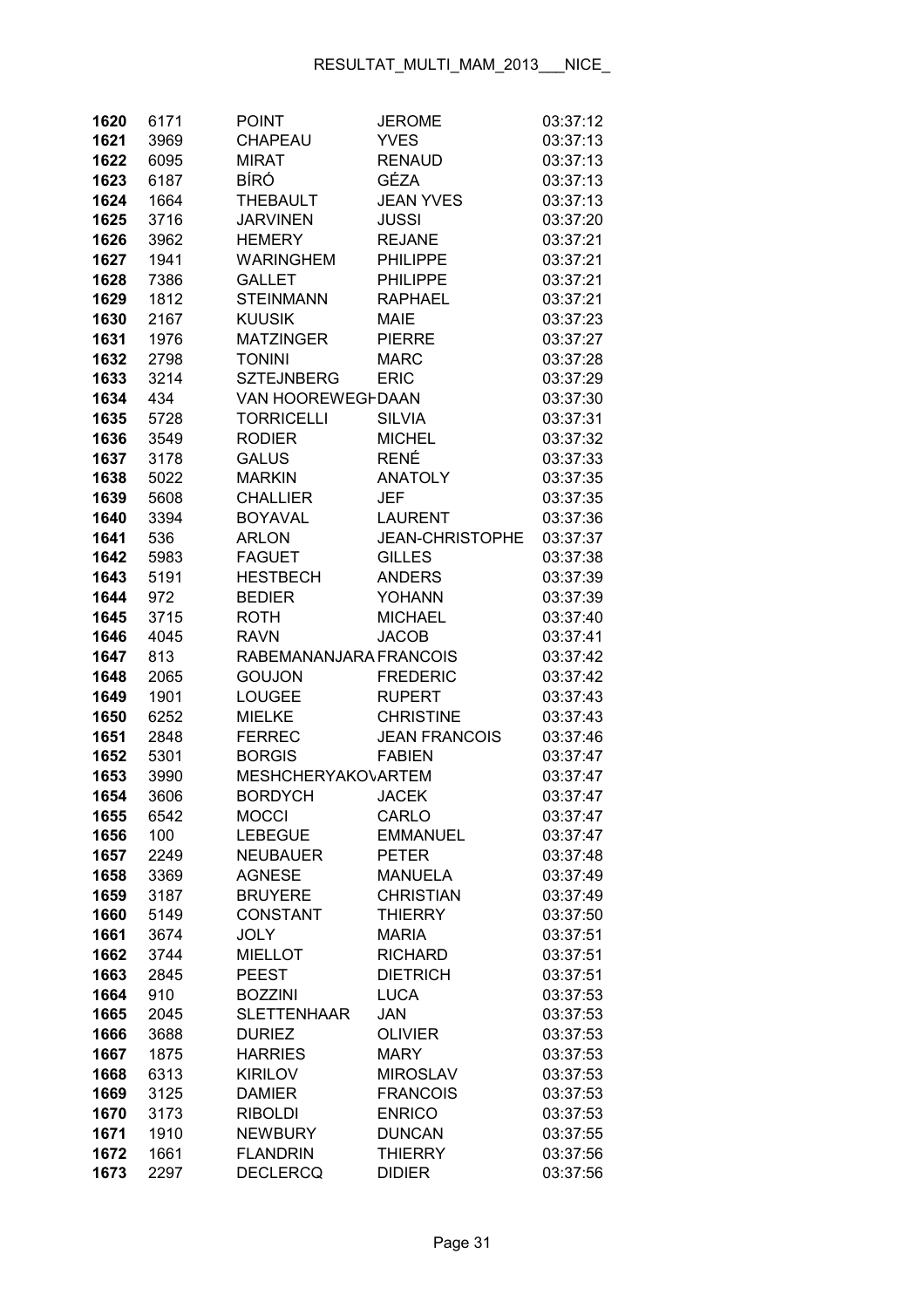| 1674         | 3917         | <b>EASTCOTT</b>                  | <b>CHRISTOPHER</b>             | 03:37:57             |
|--------------|--------------|----------------------------------|--------------------------------|----------------------|
| 1675         | 8629         | <b>PAWLIV</b>                    | <b>MICHAEL</b>                 | 03:37:57             |
| 1676         | 1954         | <b>KAPPLER</b>                   | <b>ASTRIDE</b>                 | 03:37:58             |
| 1677         | 3467         | <b>NYSTROM</b>                   | <b>MATTI</b>                   | 03:38:00             |
| 1678         | 3979         | <b>RAFFAELA</b>                  | SQUILLANTE                     | 03:38:04             |
| 1679         | 1721         | <b>BONNAUD</b>                   | <b>YVES</b>                    | 03:38:04             |
| 1680         | 4101         | <b>BOUGON</b>                    | HERVÉ                          | 03:38:04             |
| 1681         | 8500         | <b>LOUASIL</b>                   | <b>MIKAEL</b>                  | 03:38:04             |
| 1682         | 6282         | <b>PONNELLE</b>                  | <b>ALBERT</b>                  | 03:38:04             |
| 1683         | 3117         | <b>ROUZAIRE</b>                  | <b>VINCENT</b>                 | 03:38:05             |
| 1684         | 5643         | <b>BALANDRAUD</b>                | <b>THIERRY</b>                 | 03:38:08             |
| 1685         | 2010         | <b>ARNOULT</b>                   | <b>PATRICK</b>                 | 03:38:10             |
| 1686         | 5466         | <b>EIDSHEIM</b>                  | <b>ERIK</b>                    | 03:38:10             |
| 1687         | 1684         | <b>DA SILVA</b>                  | <b>STEPHANE</b>                | 03:38:10             |
| 1688         | 2013         | <b>BELLANGER</b>                 | <b>GILLES</b>                  | 03:38:10             |
| 1689         | 3567         | VALBJORN                         | <b>JESPER</b>                  | 03:38:10             |
| 1690         | 5342         | <b>FRUTZ</b>                     | <b>THIERRY</b>                 | 03:38:12             |
| 1691         | 5451         | DE JOUX                          | <b>ALBAN</b>                   | 03:38:12             |
| 1692         | 1873         | <b>LEPRETRE</b>                  | <b>JOHAN</b>                   | 03:38:15             |
| 1693         | 1874         | <b>PELLETIER</b>                 | <b>STEPHANE</b>                | 03:38:15             |
| 1694         | 456          | <b>DUPONT</b>                    | <b>PHILIPPE</b>                | 03:38:15             |
| 1695         | 2780         | <b>MOILANEN</b>                  | <b>MARTTI</b>                  | 03:38:16             |
| 1696         | 1884         | <b>SMEDFORS</b>                  | <b>DANIEL</b>                  | 03:38:17             |
| 1697         | 3060         | <b>ERDOS</b>                     | <b>TAMÁS</b>                   | 03:38:18             |
| 1698         | 1952         | <b>LIEBMANN</b>                  | JÖRG                           | 03:38:18             |
| 1699         | 5871         | <b>PASSIATORE</b>                | <b>MAURO</b>                   | 03:38:18             |
| 1700         | 1596         | <b>BAUDET</b>                    | <b>DAVID</b>                   | 03:38:18             |
| 1701         | 4137         | <b>DANJAUME</b>                  | <b>ALAIN</b>                   | 03:38:19             |
| 1702         | 2837         | <b>VOYER</b>                     | <b>NICOLE</b>                  | 03:38:19             |
| 1703         | 8395         | <b>GENET</b>                     | <b>EMILIEN</b>                 | 03:38:21             |
| 1704         | 6296         | <b>LUPPI</b>                     | <b>CLAUDIO</b>                 | 03:38:21             |
| 1705         | 5507         | <b>KRYVI</b>                     | SOPHIE DEDEKAM                 | 03:38:23             |
| 1706         | 4036         | <b>CASAMIAN</b>                  | <b>MICHEL</b>                  | 03:38:26             |
| 1707         | 5086         | <b>COQUARD</b>                   | <b>JEROME</b>                  | 03:38:27             |
| 1708         | 6444         | <b>BURLOT</b>                    | <b>JOSEPH</b>                  | 03:38:28             |
| 1709         | 3050         | <b>PHILIPPE</b>                  | <b>NICOLAS</b>                 | 03:38:28             |
| 1710         | 2070         | <b>BRUNEAU</b>                   | <b>CHRISTIAN</b>               | 03:38:28             |
| 1711         | 3938         | <b>TVETER</b>                    | <b>HENRIK</b>                  | 03:38:28             |
| 1712<br>1713 | 3615         | <b>CHRISTOPHE</b><br><b>KOPF</b> | <b>MICHAEL</b><br><b>ALAIN</b> | 03:38:28             |
| 1714         | 2808<br>1888 | <b>LAPORTE</b>                   | <b>FRANCK</b>                  | 03:38:29             |
| 1715         | 2121         | <b>SCHLEGEL</b>                  | <b>JEROME</b>                  | 03:38:31<br>03:38:32 |
| 1716         | 1934         | <b>MANADIN</b>                   | <b>SEBASTIEN</b>               | 03:38:36             |
| 1717         | 3387         | <b>LEONARDELLI</b>               | <b>LAURENT</b>                 | 03:38:37             |
| 1718         | 6340         | <b>EHO</b>                       | <b>PERTTI</b>                  | 03:38:40             |
| 1719         | 3413         | <b>PAGE</b>                      | <b>BENOIT</b>                  | 03:38:41             |
| 1720         | 464          | <b>COLL</b>                      | <b>MICHEL</b>                  | 03:38:41             |
| 1721         | 3757         | <b>ROZIERE</b>                   | <b>ALAIN</b>                   | 03:38:44             |
| 1722         | 8246         | HISOJO ZAMUDIO MIGUEL ANGEL      |                                | 03:38:45             |
| 1723         | 3703         | <b>JEFFREY</b>                   | <b>LESLEY</b>                  | 03:38:45             |
| 1724         | 2876         | <b>MICHEL</b>                    | <b>CORINNE</b>                 | 03:38:46             |
| 1725         | 5421         | <b>PARADISO</b>                  | <b>CLAUDE</b>                  | 03:38:46             |
| 1726         | 3941         | <b>DEMOULIN</b>                  | <b>BENOÎT</b>                  | 03:38:47             |
| 1727         | 4023         | <b>RICCARDI</b>                  | <b>KLAUS</b>                   | 03:38:49             |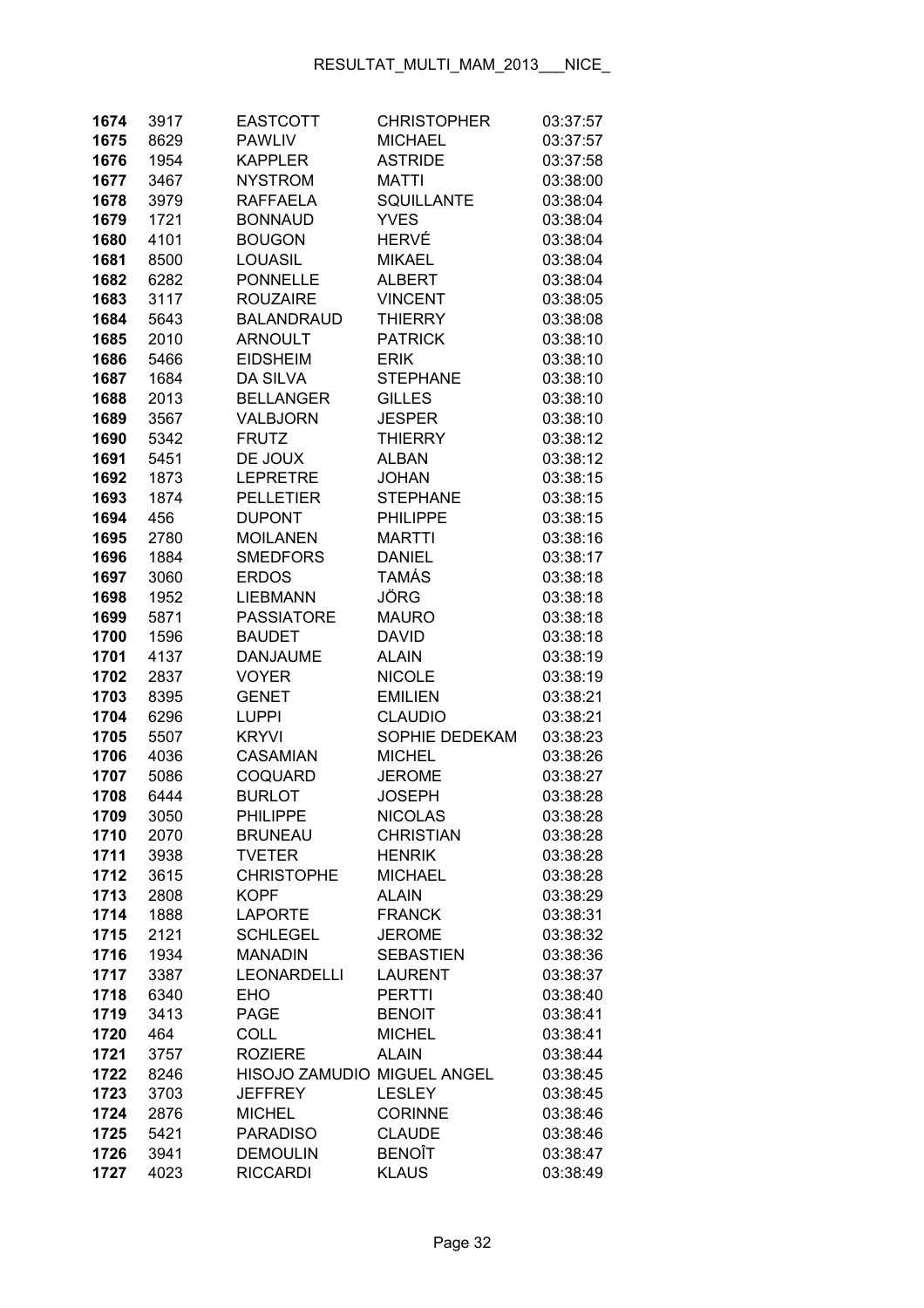| 1728 | 3075 | <b>PANERO</b>            | <b>EZIO</b>         | 03:38:50 |
|------|------|--------------------------|---------------------|----------|
| 1729 | 5660 | <b>STEINMANN</b>         | <b>JEAN</b>         | 03:38:52 |
| 1730 | 715  | JOUANNAUD                | <b>SYLVAIN</b>      | 03:38:53 |
| 1731 | 3386 | <b>MANZOTTI</b>          | <b>EMMANUEL</b>     | 03:38:54 |
| 1732 | 711  | <b>JOUANNAUD</b>         | <b>BENJAMIN</b>     | 03:38:54 |
| 1733 | 3718 | <b>GENET</b>             | <b>SERGE</b>        | 03:38:55 |
| 1734 | 5367 | <b>AITTAHAR</b>          | SID ALI             | 03:38:55 |
| 1735 | 5958 | <b>ETTER</b>             | <b>MATHIEU</b>      | 03:38:56 |
| 1736 | 2155 | <b>CHEVALIER</b>         | <b>ERIC</b>         | 03:38:56 |
| 1737 | 3382 | <b>BOUCHER</b>           | <b>ADELINE</b>      | 03:38:58 |
| 1738 | 3089 | <b>JOURDAIN</b>          | <b>JACQUES</b>      | 03:38:59 |
| 1739 | 3999 | <b>SCHOENPASS</b>        | <b>KLAUS</b>        | 03:39:02 |
| 1740 | 8379 | CANONICO                 | <b>MICHEL</b>       | 03:39:03 |
| 1741 | 5531 | <b>HELLOCO</b>           | <b>VICTOR</b>       | 03:39:06 |
| 1742 | 5583 | <b>SWINFORD</b>          | <b>RICHARD</b>      | 03:39:07 |
| 1743 | 3961 | <b>CLERICI</b>           | <b>MAURIZIO</b>     | 03:39:07 |
| 1744 | 3945 | <b>DELSAUT</b>           | <b>JEAN PIERRE</b>  | 03:39:09 |
| 1745 | 6143 | <b>PETERSEN</b>          | <b>HELLE</b>        | 03:39:11 |
| 1746 | 3724 | <b>SAMPAIO</b>           | <b>DAVID</b>        | 03:39:11 |
| 1747 | 3689 | <b>LECOMTE</b>           | <b>FLORENT</b>      | 03:39:11 |
| 1748 | 3399 | <b>VALERO</b>            | <b>MARC</b>         | 03:39:12 |
| 1749 | 1708 | <b>LECARPENTIER</b>      | <b>SAMUEL</b>       | 03:39:12 |
| 1750 | 1642 | <b>ASPERTI</b>           | <b>STEFANO</b>      | 03:39:14 |
| 1751 | 5179 | <b>GASTIN</b>            | JULIEN              | 03:39:15 |
| 1752 | 3669 | <b>LOPEZ</b>             | <b>SHELLEY</b>      | 03:39:16 |
| 1753 | 3848 | <b>CROMIEN</b>           | <b>ANDREW</b>       | 03:39:17 |
| 1754 | 3318 | <b>FRANCISCONO</b>       | PIER FRANCO         | 03:39:18 |
| 1755 | 3699 | <b>JOHANNESSEN</b>       | <b>JAN</b>          | 03:39:19 |
| 1756 | 5470 | <b>OESTVIK</b>           | <b>IVAN</b>         | 03:39:20 |
| 1757 | 2123 | <b>AMANZIO</b>           | <b>STEFANO</b>      | 03:39:20 |
| 1758 | 8484 | <b>BRUN</b>              | <b>YVES</b>         | 03:39:21 |
| 1759 | 6225 | <b>FORSBERG</b>          | <b>PER</b>          | 03:39:21 |
| 1760 | 3447 | <b>GEORGET</b>           | <b>FRÉDÉRIC</b>     | 03:39:22 |
| 1761 | 3727 | <b>MOGENSEN</b>          | NIELS M.            | 03:39:22 |
| 1762 | 2810 | <b>MEYER</b>             | <b>SERGE</b>        | 03:39:22 |
| 1763 | 3829 | DE ZEEUW                 | <b>KEES</b>         | 03:39:24 |
| 1764 | 2968 | GOUMOT-LABESSICHRISTOPHE |                     | 03:39:25 |
| 1765 | 2213 | <b>FERRARI</b>           | <b>GIOVANNI</b>     | 03:39:25 |
| 1766 | 1979 | <b>KERSHAW</b>           | <b>JAMES</b>        | 03:39:26 |
| 1767 | 5866 | <b>GRETTEN</b>           | <b>CORINNE</b>      | 03:39:29 |
| 1768 | 3985 | <b>DUPONT</b>            | <b>ERIC</b>         | 03:39:30 |
| 1769 | 3190 | <b>MARCHAUD</b>          | <b>THIERRY</b>      | 03:39:31 |
| 1770 | 3732 | <b>PETERSEN</b>          | <b>OLE</b>          | 03:39:32 |
| 1771 | 3471 | <b>FONTAINE</b>          | <b>FRÉDÉRIC</b>     | 03:39:32 |
| 1772 | 3771 | <b>ETMAN</b>             | <b>ROGIER</b>       | 03:39:33 |
| 1773 | 5359 | <b>BIRDSALL</b>          | <b>MARK</b>         | 03:39:34 |
| 1774 | 5002 | <b>LONERGAN</b>          | <b>MICHAEL</b>      | 03:39:35 |
| 1775 | 6128 | <b>BENASSU</b>           | <b>PIERRE</b>       | 03:39:36 |
| 1776 | 5860 | <b>NYSTROM</b>           | <b>MARIE</b>        | 03:39:37 |
| 1777 | 6342 | <b>SIMPSON</b>           | <b>PASCOE</b>       | 03:39:37 |
| 1778 | 6007 | <b>OLENEV</b>            | <b>SERGEI</b>       | 03:39:38 |
| 1779 | 1805 | <b>IALLONARDO</b>        | <b>PIETRO</b>       | 03:39:39 |
| 1780 | 1685 | <b>BABINEAU</b>          | <b>JAMES</b>        | 03:39:40 |
| 1781 | 2133 | <b>HABBAL</b>            | <b>ABDERRAHMANE</b> | 03:39:40 |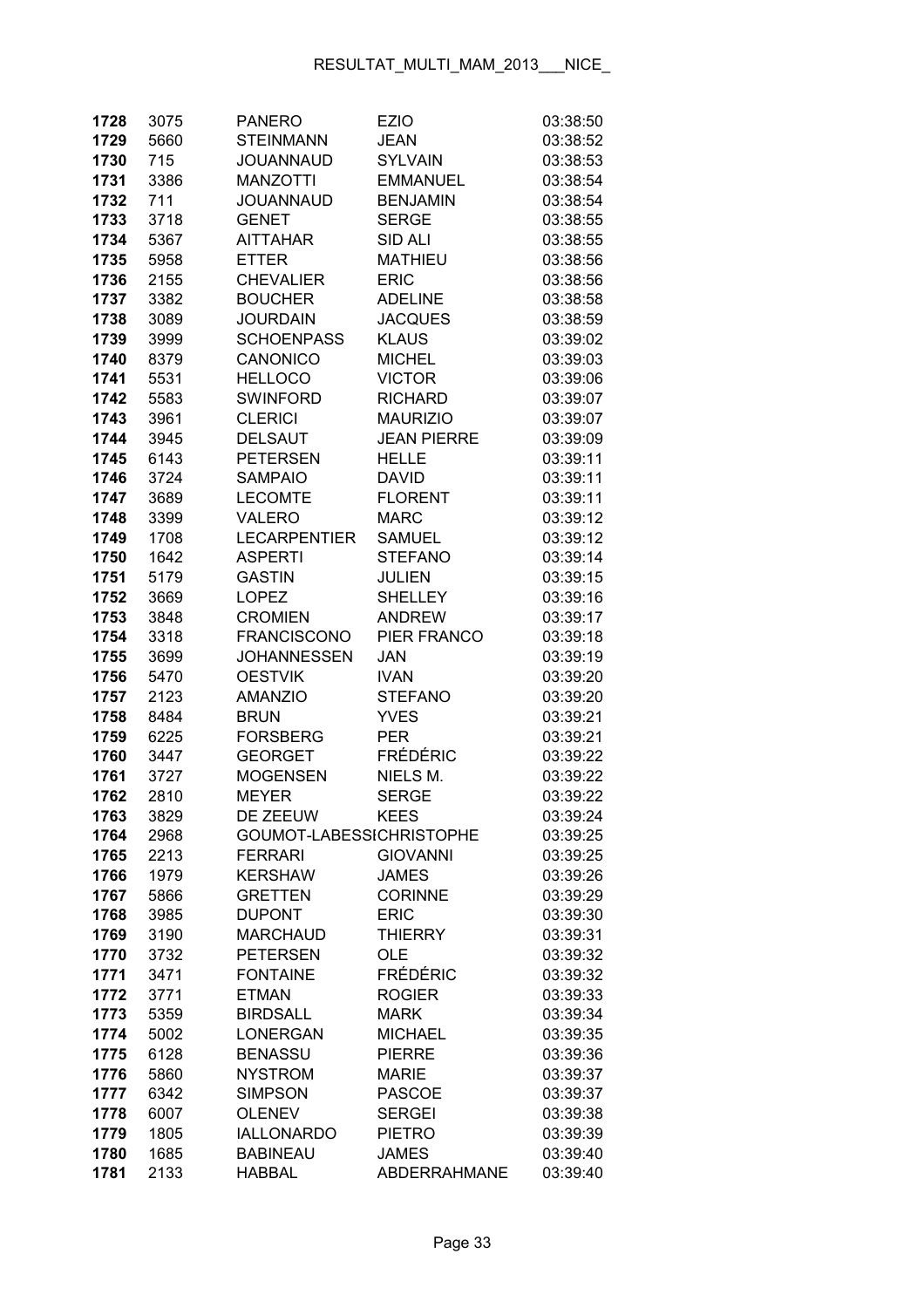| 1782         | 5778        | <b>SANNA</b>                   | <b>FABRICE</b>                     | 03:39:41             |
|--------------|-------------|--------------------------------|------------------------------------|----------------------|
| 1783         | 1798        | <b>LAUNEY</b>                  | <b>PATRICK</b>                     | 03:39:41             |
| 1784         | 6129        | <b>VEILLEROY</b>               | <b>JONATHAN</b>                    | 03:39:43             |
| 1785         | 5949        | <b>MATHIEU</b>                 | <b>BENEDICTE</b>                   | 03:39:44             |
| 1786         | 2803        | <b>BOUCHIER</b>                | <b>CHRISTOPHE</b>                  | 03:39:45             |
| 1787         | 3618        | <b>DENIS</b>                   | <b>JEAN-YVES</b>                   | 03:39:46             |
| 1788         | 3320        | CARÉ                           | <b>ALEXANDRE</b>                   | 03:39:48             |
| 1789         | 5785        | <b>ALMLI</b>                   | MARIANNE STRAUME 03:39:50          |                      |
| 1790         | 148         | <b>SWART</b>                   | <b>MARCEL</b>                      | 03:39:50             |
| 1791         | 6467        | <b>SWART</b>                   | <b>EDWIN</b>                       | 03:39:50             |
| 1792         | 4093        | <b>FILLOLS</b>                 | <b>RICHARD</b>                     | 03:39:51             |
| 1793         | 5961        | <b>LEGRAND</b>                 | <b>ADRIEN</b>                      | 03:39:51             |
| 1794         | 4058        | <b>BAYEUX</b>                  | <b>PATRICK</b>                     | 03:39:51             |
| 1795         | 982         | <b>LINKE</b>                   | <b>SARAH</b>                       | 03:39:52             |
| 1796         | 667         | <b>HALLUIN</b>                 | <b>CHRISTOPHE</b>                  | 03:39:52             |
| 1797         | 3067        | <b>BRAMBERG</b>                | <b>JOHAN</b>                       | 03:39:53             |
| 1798         | 2295        | <b>DECAUDAIN</b>               | <b>MATHIEU</b>                     | 03:39:54             |
| 1799         | 767         | <b>LLADO</b>                   | <b>JOAN</b>                        | 03:39:54             |
| 1800         | 4118        | <b>BOUTINON</b>                | <b>RENAUD</b>                      | 03:39:54             |
| 1801         | 7389        | <b>SPICKER</b>                 | <b>THOMAS</b>                      | 03:39:54             |
| 1802         | 2083        | <b>FAYOLLE</b>                 | <b>FABRICE</b>                     | 03:39:55             |
| 1803         | 2202        | <b>HERITIER</b>                | <b>PATRICK</b>                     | 03:39:55             |
| 1804         | 6142        | <b>PARIS</b>                   | <b>EMMANUEL</b>                    | 03:39:58             |
| 1805         | 5456        | <b>ANRYS</b>                   | <b>DOUGLAS</b>                     | 03:39:58             |
| 1806         | 8636        | <b>LUDWIG</b>                  | <b>KATARZYNA</b>                   | 03:40:00             |
| 1807         | 4112        | <b>ANZIANI</b>                 | <b>FELIX</b>                       | 03:40:01             |
| 1808         | 2863        | <b>GRANICZNY</b>               | <b>CHRISTOPHE</b>                  | 03:40:02             |
| 1809         | 5181        | <b>BUFFET</b>                  | <b>FRÉDÉRIQUE</b>                  | 03:40:02             |
| 1810         | 5023        | <b>BLITZ</b>                   | <b>CÉLINE</b>                      | 03:40:03             |
| 1811         | 3469        | <b>MARESU</b>                  | HERVÉ                              | 03:40:05             |
| 1812         | 1908        | <b>BOSIO</b>                   | <b>CLAUDINE</b>                    | 03:40:05             |
| 1813         | 2956        | <b>MOUGIN</b>                  | <b>GREGORY</b>                     | 03:40:06             |
| 1814         | 6377        | <b>KUBICEK</b>                 | <b>MILAN</b>                       | 03:40:06             |
| 1815         | 7890        | <b>VASSEUR</b>                 | <b>PHILIPPE</b>                    | 03:40:06             |
| 1816         | 1530        | <b>COTTRELLE</b>               | <b>DOMINIQUE</b>                   | 03:40:07             |
| 1817         | 8396        | <b>CUNIN</b>                   | ELISABETH                          | 03:40:08             |
| 1818         | 2726        | <b>VIGNON</b>                  | <b>FRANÇOIS-RÉGIS</b>              | 03:40:09             |
| 1819         | 2817        | <b>BRICHARD</b>                | <b>FREDERIC</b>                    | 03:40:09             |
| 1820         | 5164        | <b>THAON</b>                   | <b>JEAN LUC</b>                    | 03:40:12             |
| 1821         | 5972        | <b>KING</b>                    | <b>CAMILLE</b>                     | 03:40:15             |
| 1822         | 6331        | <b>MOCZULSKI</b>               | <b>MARCIN</b>                      | 03:40:16             |
| 1823         | 2264        | <b>BENISTAND</b>               | <b>JEAN - PIERRE</b>               | 03:40:20             |
| 1824         | 2844        | CANU                           | <b>RICHARD</b>                     | 03:40:20             |
| 1825         | 2852        | <b>PERON</b>                   | JEAN-GUILLAUME                     | 03:40:20             |
| 1826         | 3502        | <b>GIRARD</b>                  | <b>WILLIAM</b>                     | 03:40:21             |
| 1827         | 6586        | <b>DOULY</b>                   | <b>AMELIE</b>                      | 03:40:22             |
| 1828         | 1898        | <b>GIMENO</b><br><b>GOUNET</b> | <b>STEPHANE</b><br><b>GEOFFREY</b> | 03:40:22             |
| 1829         | 6160        | <b>WAWRZYNIAK</b>              | <b>STÉPHANE</b>                    | 03:40:23             |
| 1830<br>1831 | 792<br>6535 | <b>LOUCHENI</b>                | <b>LAMARA</b>                      | 03:40:25<br>03:40:25 |
| 1832         | 5195        | <b>THIRION</b>                 | <b>BENJAMIN</b>                    | 03:40:25             |
| 1833         | 3008        | <b>NEGRO</b>                   | JÉRÔME                             | 03:40:25             |
| 1834         | 471         | <b>FRISON</b>                  | <b>RINALDO</b>                     | 03:40:29             |
| 1835         | 7268        | NORLYK GOULDINBENTE            |                                    | 03:40:30             |
|              |             |                                |                                    |                      |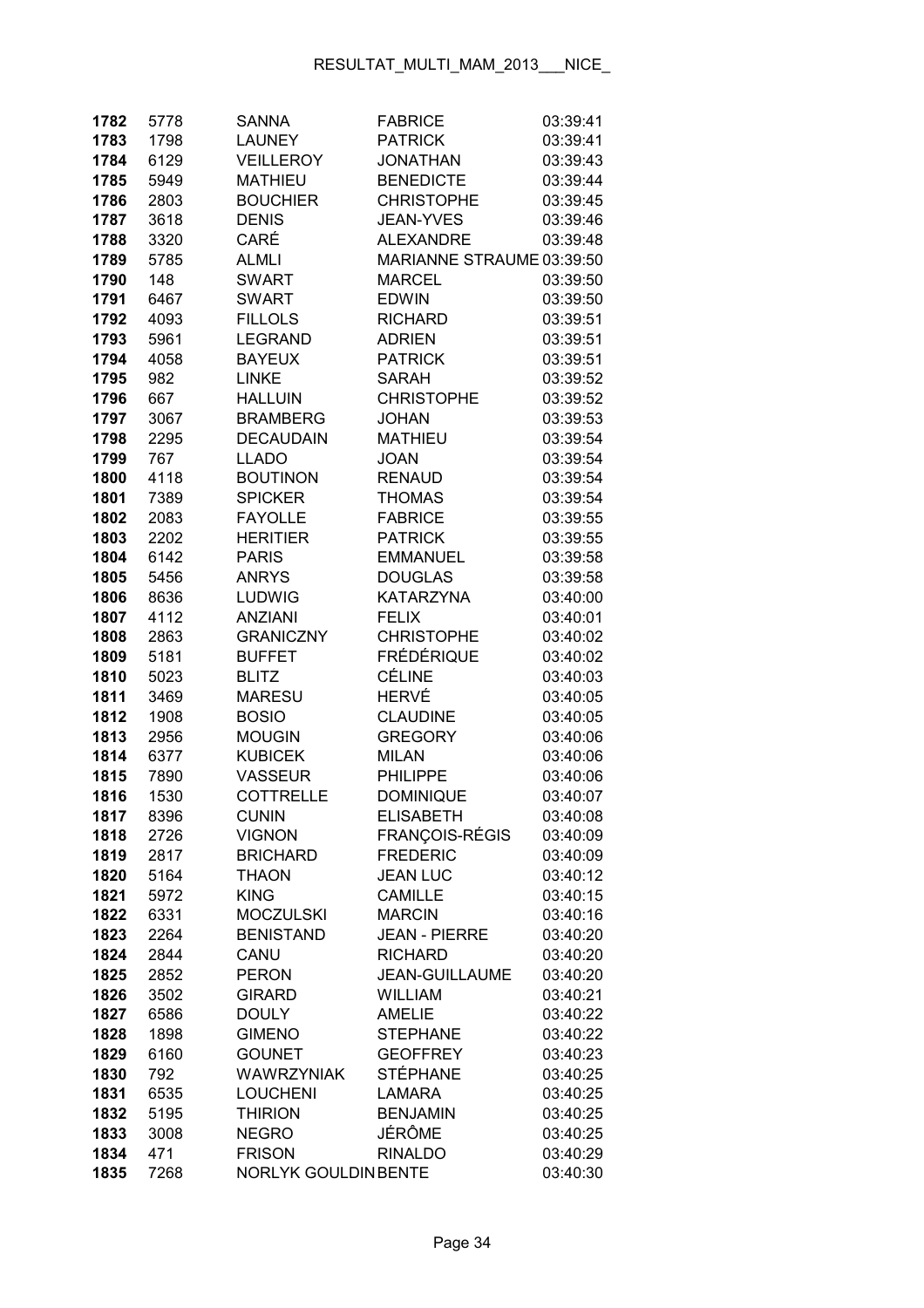| 1836         | 1641         | <b>HUGONNET</b>                   | <b>PATRICK</b>                      | 03:40:32             |
|--------------|--------------|-----------------------------------|-------------------------------------|----------------------|
| 1837         | 3982         | <b>ASMUSSEN</b>                   | <b>BJARNE</b>                       | 03:40:32             |
| 1838         | 6025         | HOGG                              | <b>JOE</b>                          | 03:40:33             |
| 1839         | 1526         | <b>GIRARD</b>                     | <b>LAURENT</b>                      | 03:40:33             |
| 1840         | 3088         | <b>BUVAT</b>                      | <b>STÉPHANE</b>                     | 03:40:33             |
| 1841         | 1925         | <b>JOONASSON</b>                  | <b>RAUL</b>                         | 03:40:33             |
| 1842         | 1764         | <b>LUNGARINI</b>                  | <b>MARCO</b>                        | 03:40:34             |
| 1843         | 2066         | <b>MARTINEZ</b>                   | <b>LAURENT</b>                      | 03:40:35             |
| 1844         | 1881         | <b>BRENDLER</b>                   | <b>DIRK</b>                         | 03:40:37             |
| 1845         | 5003         | <b>RONOT BARAS</b>                | <b>MARIANNE</b>                     | 03:40:38             |
| 1846         | 5783         | <b>ALMLI</b>                      | <b>BJØRNAR</b>                      | 03:40:38             |
| 1847         | 3247         | <b>FOUCAUD</b>                    | <b>FRANCK</b>                       | 03:40:40             |
| 1848         | 2962         | <b>GONON</b>                      | <b>THIERRY</b>                      | 03:40:40             |
| 1849         | 3971         | <b>BALDO</b>                      | <b>STEFANO</b>                      | 03:40:40             |
| 1850         | 7682         | <b>HOBDEN</b>                     | <b>JOHN</b>                         | 03:40:40             |
| 1851         | 1879         | PERRUQUON                         | <b>DIDIER</b>                       | 03:40:41             |
| 1852         | 3169         | <b>POUILLAUDE</b>                 | <b>ERIC</b>                         | 03:40:41             |
| 1853         | 3485         | <b>BAFFREAU</b>                   | <b>PHILIPPE</b>                     | 03:40:43             |
| 1854         | 1522         | <b>GLEVINSKY</b>                  | <b>ANDRE</b>                        | 03:40:45             |
| 1855         | 1656         | <b>KAES</b>                       | <b>JEAN PHILIPPE</b>                | 03:40:45             |
| 1856         | 3006         | <b>DAVIES</b>                     | <b>MARK</b>                         | 03:40:48             |
| 1857         | 3253         | <b>STEFFAN</b>                    | <b>JOHANNES</b>                     | 03:40:50             |
| 1858         | 6508         | PAU                               | <b>JEAN-MARIE</b>                   | 03:40:50             |
| 1859         | 1866         | <b>PETIT</b>                      | <b>JEAN-PHILIPPE</b>                | 03:40:51             |
| 1860         | 2395         | <b>BARBIERI</b>                   | <b>CESARE</b>                       | 03:40:52             |
| 1861         | 3010         | <b>EL MAHRATI</b>                 | <b>HASSAN</b>                       | 03:40:55             |
| 1862         | 6360         | <b>BAUDOUX</b>                    | <b>JEAN-CHRISTOPHE</b>              | 03:40:56             |
| 1863         | 2270         | <b>MENOUD</b>                     | <b>BERTRAND</b>                     | 03:41:00             |
| 1864         | 3794         | <b>GIORDANO</b>                   | <b>GILLES</b>                       | 03:41:03             |
| 1865         | 1645         | <b>PERBOST</b>                    | <b>GILLES</b>                       | 03:41:04             |
| 1866         | 4108         | <b>GONET</b>                      | <b>EMILE</b>                        | 03:41:04             |
| 1867         | 3344         | QU                                | LEI                                 | 03:41:04             |
| 1868         | 1760         | <b>SMYTH</b>                      | <b>SUSAN</b>                        | 03:41:04             |
| 1869         | 1912         | <b>GIMENEZ</b>                    | <b>YANNICK</b>                      | 03:41:05             |
| 1870         | 2201         | <b>PARODI</b>                     | <b>GILLES</b>                       | 03:41:05             |
| 1871         | 7292         | <b>SOUANEF</b>                    | <b>AHSEN</b>                        | 03:41:06             |
| 1872         | 2146         | NORMAN-HANSEN JARLE               |                                     | 03:41:07             |
| 1873         | 2708         | <b>MIRETTI</b>                    | <b>POLO</b>                         | 03:41:08             |
| 1874         | 2970         | <b>DEBRET</b>                     | GIL                                 | 03:41:10             |
| 1875         | 5327         | <b>BISIAU</b>                     | <b>SEBASTIEN</b>                    | 03:41:11             |
| 1876         | 2993         | <b>BOISSIER</b>                   | <b>THIERRY</b>                      | 03:41:11             |
| 1877         | 2373         | <b>BRAZZALE</b>                   | <b>MASSIMO</b>                      | 03:41:11             |
| 1878         | 4013         | <b>ASCHIERI</b>                   | <b>PATRICK</b>                      | 03:41:13             |
| 1879         | 3733         | <b>MELZI</b>                      | <b>RAFIK</b>                        | 03:41:16             |
| 1880         | 3330         | <b>DELEBECQUE</b>                 | <b>ANTONIE</b>                      | 03:41:16             |
| 1881         | 3910         | <b>GIUSEPPE</b>                   | <b>GRUPICO</b><br><b>CHRISTOPHE</b> | 03:41:17             |
| 1882<br>1883 | 3201<br>2724 | <b>PIQUET</b><br><b>WALSCHOTS</b> | <b>CATH</b>                         | 03:41:17<br>03:41:19 |
| 1884         | 8469         | <b>DEVEUVE</b>                    | <b>YANN</b>                         | 03:41:21             |
| 1885         | 2129         | <b>VAN DEN AKKER</b>              | <b>ERIK</b>                         | 03:41:23             |
| 1886         | 6307         | <b>PICAND</b>                     | RÉMI                                | 03:41:28             |
| 1887         | 6056         | <b>FORLANI</b>                    | <b>ROBERTA</b>                      | 03:41:29             |
| 1888         | 5001         | <b>SCHNEIDER</b>                  | <b>ERIC</b>                         | 03:41:29             |
| 1889         | 7051         | <b>KAUFMANN</b>                   | <b>BENJAMIN</b>                     | 03:41:29             |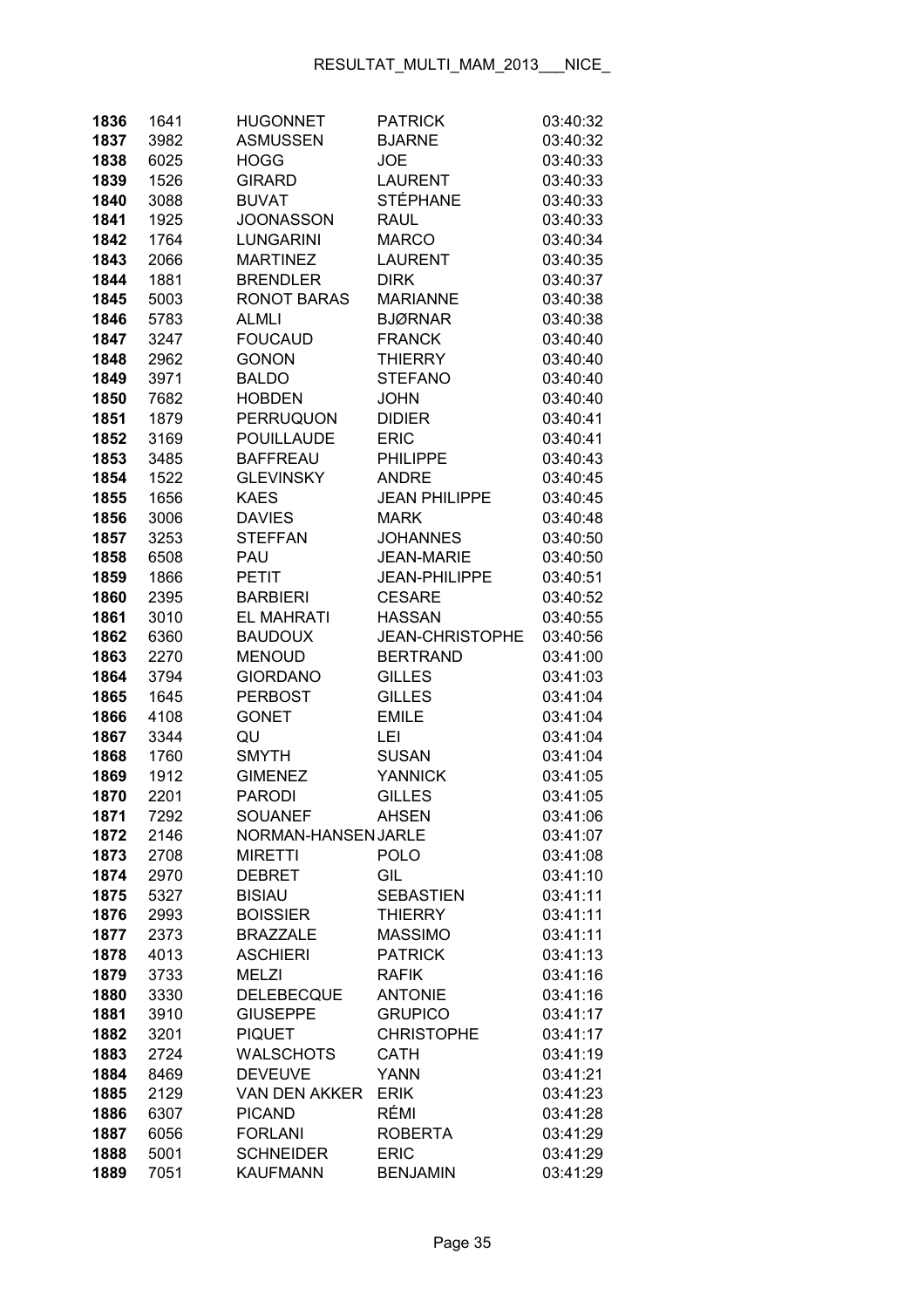| 1890         | 5437         | <b>BREMM</b>                      | <b>STEFAN</b>                 | 03:41:30             |
|--------------|--------------|-----------------------------------|-------------------------------|----------------------|
| 1891         | 9119         | <b>ROCHE</b>                      | <b>NIK</b>                    | 03:41:32             |
| 1892         | 3433         | <b>CIVIDIN</b>                    | <b>OLIVIER</b>                | 03:41:34             |
| 1893         | 5856         | <b>MOISSON</b>                    | <b>LIONEL</b>                 | 03:41:34             |
| 1894         | 4107         | <b>CICCULI</b>                    | <b>VALERIE</b>                | 03:41:35             |
| 1895         | 5593         | <b>HOLMGREN</b>                   | <b>DANIEL</b>                 | 03:41:37             |
| 1896         | 7189         | <b>FINET</b>                      | <b>FRANÇOIS</b>               | 03:41:38             |
| 1897         | 9787         | <b>VAN GOETHEM</b>                | <b>ROMAIN</b>                 | 03:41:38             |
| 1898         | 3475         | <b>KAN</b>                        | <b>PETER</b>                  | 03:41:39             |
| 1899         | 3875         | <b>DURAND</b>                     | <b>RICHARD</b>                | 03:41:40             |
| 1900         | 5748         | <b>MORY</b>                       | <b>NICOLAS</b>                | 03:41:40             |
| 1901         | 3368         | <b>TRICHET</b>                    | <b>PIERRE</b>                 | 03:41:41             |
| 1902         | 3768         | <b>MESTERMAN</b>                  | <b>NIR</b>                    | 03:41:42             |
| 1903         | 6139         | <b>SENEOR</b>                     | <b>BENI</b>                   | 03:41:42             |
| 1904         | 5946         | <b>SCHWIERING</b>                 | <b>STEFAN</b>                 | 03:41:42             |
| 1905         | 3038         | COUCHELLOU                        | <b>LAURENT</b>                | 03:41:43             |
| 1906         | 3924         | <b>BRUNOL</b>                     | <b>ALAIN</b>                  | 03:41:45             |
| 1907         | 1792         | <b>AVENET</b>                     | <b>PHILIPPE</b>               | 03:41:45             |
| 1908         | 3323         | <b>FRANCOU</b>                    | <b>RODOLPHE</b>               | 03:41:47             |
| 1909         | 3115         | <b>FOULON</b>                     | <b>BERTRAND</b>               | 03:41:47             |
| 1910         | 3130         | <b>GODON</b>                      | <b>RONAN</b>                  | 03:41:48             |
| 1911         | 3279         | <b>SEUGE</b>                      | <b>DOMINIQUE</b>              | 03:41:49             |
| 1912         | 1722         | <b>DIZGLIVEIRA</b>                | <b>MANUEL</b>                 | 03:41:50             |
| 1913         | 5183         | <b>MOUTON</b>                     | <b>FRANCOIS</b>               | 03:41:50             |
| 1914         | 3466         | <b>PUZIN</b>                      | <b>FREDERIC</b>               | 03:41:51             |
| 1915         | 7458         | <b>CUCCUREDDU</b>                 | <b>ERIC</b>                   | 03:41:52             |
| 1916         | 979          | <b>BRUN</b>                       | <b>PHILIPPE</b>               | 03:41:52             |
| 1917         | 6285         | <b>OPISSO</b>                     | <b>VALENTINA</b>              | 03:41:53             |
| 1918         | 9373         | <b>PATEL</b>                      | <b>VERONICA</b>               | 03:41:56             |
| 1919         | 1597         | <b>CADERHOUSSIN</b>               | <b>ANTHONY</b>                | 03:41:56             |
| 1920         | 8305         | ZERAIG                            | <b>NOUREDINE</b>              | 03:41:56             |
| 1921         | 3810         | <b>WAELCHLI</b>                   | <b>CHRISTOPHE</b>             | 03:41:57             |
| 1922         | 3991         | <b>BESANA</b>                     | <b>FILIPPO</b>                | 03:41:58             |
| 1923         | 8318         | <b>BOILEAU</b>                    | <b>YOHANN</b>                 | 03:41:58             |
| 1924         | 2855         | <b>PIERRON</b>                    | <b>NATHALIE</b>               | 03:41:59             |
| 1925         | 2905         | <b>MEUNIER</b>                    | QUENTIN                       | 03:41:59             |
| 1926         | 3650         | LORY                              | <b>ALEX</b>                   | 03:41:59             |
| 1927         | 3313         | <b>JALLAGEAS</b>                  | <b>LAURENCE</b>               | 03:42:00             |
| 1928         | 4054         | <b>LE GORJU</b>                   | <b>LAURENT</b>                | 03:42:01             |
| 1929         | 7708         | <b>SCHLIENGER</b>                 | <b>PIERRE</b>                 | 03:42:01             |
| 1930         | 8154<br>6303 | <b>BARINA</b>                     | <b>ERICA</b>                  | 03:42:04             |
| 1931         |              | <b>FOSSATI</b><br><b>TAKAYUKI</b> | <b>MARCO</b><br><b>SEGAWA</b> | 03:42:04<br>03:42:04 |
| 1932<br>1933 | 7991<br>624  | <b>CHADERAT</b>                   | <b>ALEXANDRE</b>              | 03:42:04             |
| 1934         | 2086         | <b>LORIAU</b>                     | <b>ERIC</b>                   | 03:42:04             |
| 1935         | 1818         | PI                                | VALÉRIE                       | 03:42:04             |
| 1936         | 3598         | <b>DEBRUYNE</b>                   | <b>PATRICK</b>                | 03:42:04             |
| 1937         | 3640         | <b>LECREQ</b>                     | <b>MARINA</b>                 | 03:42:06             |
| 1938         | 2375         | <b>JAVOY</b>                      | <b>STÉPHANE</b>               | 03:42:06             |
| 1939         | 1122         | <b>MILOT</b>                      | <b>JEAN-CHARLES</b>           | 03:42:07             |
| 1940         | 5220         | <b>PRIETO</b>                     | <b>CHRISTOPHE</b>             | 03:42:08             |
| 1941         | 6524         | <b>NICOLAS</b>                    | <b>LAURENT</b>                | 03:42:09             |
| 1942         | 6428         | <b>MOREL</b>                      | <b>ERIC</b>                   | 03:42:11             |
| 1943         | 4121         | <b>RINALDI</b>                    | <b>MARIO</b>                  | 03:42:12             |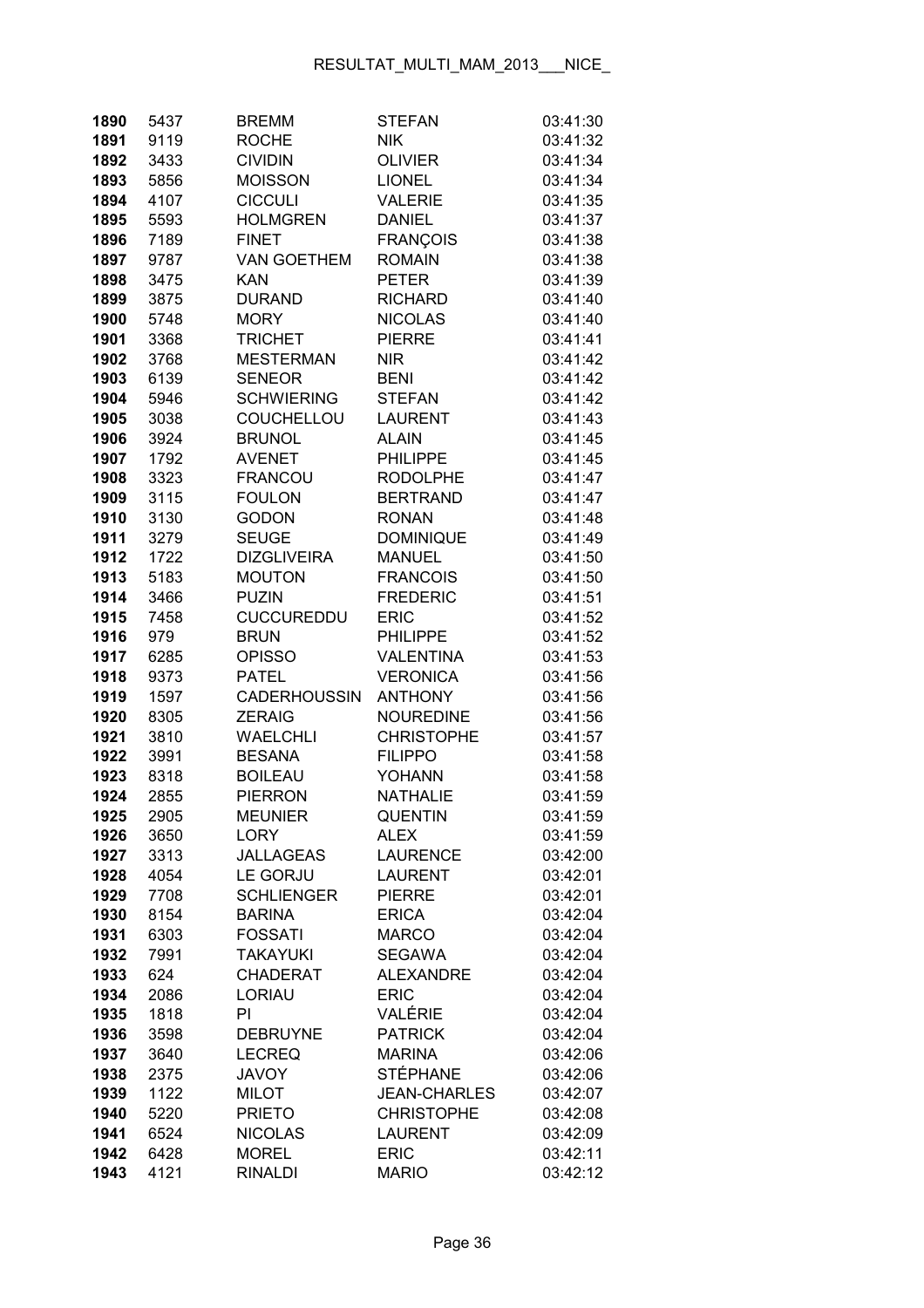| 1944         | 2773         | <b>TOIVIO</b>              | KAJ                            | 03:42:12             |
|--------------|--------------|----------------------------|--------------------------------|----------------------|
| 1945         | 2763         | <b>BLANCHARD</b>           | <b>GUILLAUME</b>               | 03:42:13             |
| 1946         | 1736         | <b>GILLIERON</b>           | <b>PHILIPPE</b>                | 03:42:13             |
| 1947         | 5599         | <b>GUBELMANN</b>           | PIERRE-ALAIN                   | 03:42:13             |
| 1948         | 2996         | <b>HADDJERI</b>            | <b>MORAD</b>                   | 03:42:14             |
| 1949         | 6055         | <b>TAVERNA</b>             | <b>LAURA</b>                   | 03:42:14             |
| 1950         | 3563         | <b>GORTAIS</b>             | <b>GERARD</b>                  | 03:42:15             |
| 1951         | 6288         | <b>LEGOURD</b>             | <b>CLAUDE</b>                  | 03:42:16             |
| 1952         | 5005         | <b>ZOTO</b>                | <b>JEAN CLAUDE</b>             | 03:42:16             |
| 1953         | 3872         | <b>WOLNY</b>               | <b>BARTOSZ</b>                 | 03:42:16             |
| 1954         | 6279         | LE SAUX                    | <b>SANDRINE</b>                | 03:42:17             |
| 1955         | 7005         | <b>BEN ABDELOUAHELEILA</b> |                                | 03:42:18             |
| 1956         | 5975         | <b>GURYANOV</b>            | <b>ALEXANDER</b>               | 03:42:19             |
| 1957         | 3784         | <b>KYNDT</b>               | <b>XAVIER</b>                  | 03:42:19             |
| 1958         | 5046         | <b>TERVER</b>              | <b>OLIVIER</b>                 | 03:42:20             |
| 1959         | 5321         | <b>BEAUDUIN</b>            | AXEL                           | 03:42:22             |
| 1960         | 5004         | <b>PALOMBA</b>             | <b>SERGE</b>                   | 03:42:22             |
| 1961         | 6383         | <b>PETIT</b>               | <b>ANTOINE</b>                 | 03:42:22             |
| 1962         | 2265         | <b>BORDE</b>               | <b>CHARLES</b>                 | 03:42:23             |
| 1963         | 5302         | <b>RAPENDY</b>             | <b>EMMANUEL</b>                | 03:42:23             |
| 1964         | 3955         | <b>VIALTER</b>             | <b>MURIEL</b>                  | 03:42:24             |
| 1965         | 5427         | <b>TOUZET</b>              | <b>BEATRICE</b>                | 03:42:25             |
| 1966         | 3751         | <b>CASAVECCHI</b>          | <b>ERIC</b>                    | 03:42:26             |
| 1967         | 5910         | <b>GIGANTE</b>             | <b>ANTHONY</b>                 | 03:42:27             |
| 1968         | 7457         | <b>EL FAHMI</b>            | <b>KADER</b>                   | 03:42:28             |
| 1969         | 2735         | VALLEE                     | <b>STEPHANE</b>                | 03:42:28             |
| 1970         | 2869         | <b>SOULET</b>              | <b>MARTIAL</b>                 | 03:42:28             |
| 1971         | 5381         | <b>ERRE</b>                | <b>CLAUDE</b>                  | 03:42:30             |
| 1972         | 6388         | VALBRUN                    | <b>DOUGLAS</b>                 | 03:42:31             |
| 1973         | 1858         | <b>ROUSSELIN</b>           | <b>ANTOINE</b>                 | 03:42:31             |
| 1974         | 1768         | <b>KIEFFER</b>             | <b>JEROME</b>                  | 03:42:32             |
| 1975         | 6183         | <b>CONDEVAUX</b>           | <b>CYRIL</b>                   | 03:42:33             |
| 1976         | 3868         | <b>GAUDIN</b>              | <b>JEREMY</b>                  | 03:42:34             |
| 1977         | 3223         | <b>FAVEY</b>               | <b>THIERRY</b>                 | 03:42:34             |
| 1978         | 3646         | <b>KRAETZIG</b>            | <b>BERND</b>                   | 03:42:35             |
| 1979         | 7248         | <b>DYOMIN</b>              | <b>ANDREI</b>                  | 03:42:35             |
| 1980         | 2969         | <b>JAILLET</b>             | <b>ANTOINE</b>                 | 03:42:36             |
| 1981         | 3492         | <b>NIELSEN</b>             | <b>JACOB</b>                   | 03:42:37             |
| 1982         | 3242         | <b>BOUDET</b>              | <b>NICOLAS</b>                 | 03:42:37             |
| 1983         | 6462         | <b>GARAMPON</b>            | <b>OLIVIER</b>                 | 03:42:38             |
| 1984         | 2850         | <b>PIZZITOLA</b>           | <b>ANTHONY DINO</b>            | 03:42:38             |
| 1985         | 6456         | <b>GARAMPON</b>            | <b>PIERRE</b>                  | 03:42:40             |
| 1986         | 6384         | <b>CHOSSON</b>             | <b>PASCAL</b>                  | 03:42:40             |
| 1987         | 5605         | <b>SMITH</b>               | <b>WILLIAM</b>                 | 03:42:40             |
| 1988         | 8029         | <b>BERGONDI</b>            | <b>ANOUCK</b>                  | 03:42:41             |
| 1989         | 3516         | <b>LIPKA</b>               | <b>XAVIER</b><br><b>NIKLAS</b> | 03:42:41             |
| 1990<br>1991 | 8061<br>4083 | <b>HOLZ</b><br>CHAMAILLARD | <b>MARYLIN</b>                 | 03:42:42<br>03:42:43 |
| 1992         | 4153         | LAZAAR                     | <b>JAMAL</b>                   | 03:42:43             |
| 1993         | 6529         | <b>MORRONE</b>             | <b>DAVIDE</b>                  | 03:42:44             |
| 1994         | 3240         | <b>AMACKER</b>             | <b>HUGO</b>                    | 03:42:44             |
| 1995         | 3856         | <b>GAYOT</b>               | <b>ISABELLE</b>                | 03:42:44             |
| 1996         | 2206         | GIL                        | <b>STEPHANE</b>                | 03:42:46             |
| 1997         | 6470         | <b>RENUCCI</b>             | <b>OLIVIER</b>                 | 03:42:46             |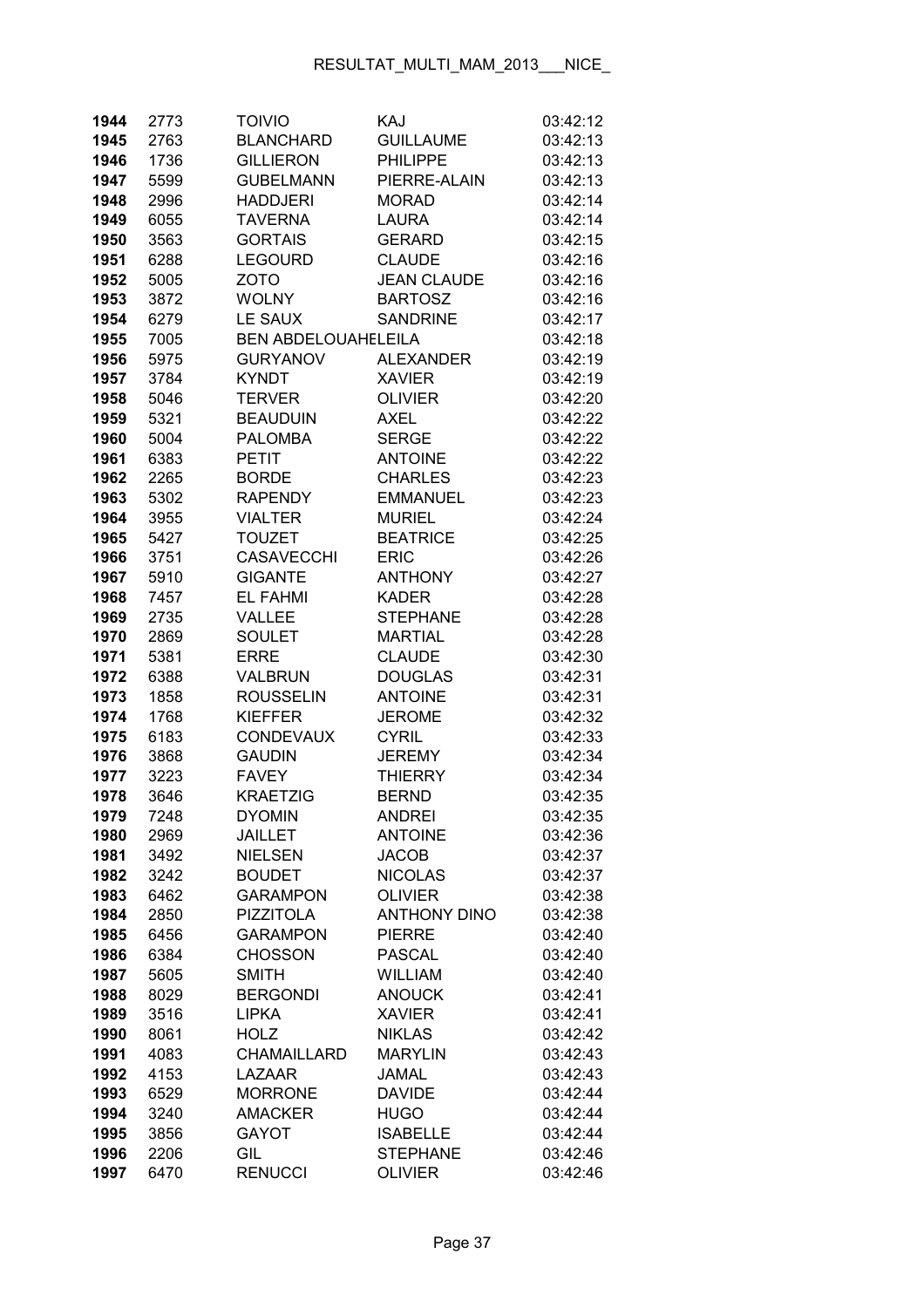| 1998 | 5524  | <b>RHEE</b>        | <b>SUSIE</b>         | 03:42:47 |
|------|-------|--------------------|----------------------|----------|
| 1999 | 3530  | <b>LE GUYADER</b>  | <b>YVES</b>          | 03:42:48 |
| 2000 | 6323  | <b>MAILLARD</b>    | <b>RUTH</b>          | 03:42:48 |
| 2001 | 8517  | <b>JUSKIVENSKI</b> | <b>THIERRY</b>       | 03:42:48 |
| 2002 | 2281  | <b>BODEREAU</b>    | <b>MARC</b>          | 03:42:50 |
| 2003 | 10563 | <b>LEROUX</b>      | <b>PHILIPPE</b>      | 03:42:52 |
| 2004 | 3861  | <b>DUMAS</b>       | <b>ERIC</b>          | 03:42:53 |
| 2005 | 7655  | <b>ANSTEY</b>      | <b>VICKI</b>         | 03:42:55 |
| 2006 | 7270  | LASSILA            | <b>SANNA</b>         | 03:42:55 |
| 2007 | 3441  | <b>TAMS</b>        | <b>PAULINE</b>       | 03:42:55 |
| 2008 | 6063  | <b>NEVEU</b>       | <b>CÉDRIC</b>        | 03:42:55 |
| 2009 | 5509  | <b>LUND</b>        | <b>SVEIN ERIK</b>    | 03:42:56 |
| 2010 | 6280  | <b>CLERISSI</b>    | <b>FABRICE</b>       | 03:42:57 |
| 2011 | 5124  | <b>MILLOT</b>      | <b>NADIA</b>         | 03:42:57 |
| 2012 | 652   | <b>WRIGHT</b>      | <b>EDWARD</b>        | 03:42:57 |
| 2013 | 6002  | <b>FOURCADE</b>    | <b>GRÉGOIRE</b>      | 03:42:59 |
| 2014 | 6003  | <b>GREGOIRE</b>    | <b>TONY</b>          | 03:42:59 |
| 2015 | 3591  | <b>RIGHINI</b>     | <b>DAVIDE</b>        | 03:42:59 |
| 2016 | 3850  | <b>SANTONI</b>     | <b>JACQUES</b>       | 03:42:59 |
| 2017 | 5425  | <b>CLOIX</b>       | <b>ISABELLE</b>      | 03:43:00 |
| 2018 | 5019  | <b>SAWYERS</b>     | <b>JUDITH</b>        | 03:43:01 |
| 2019 | 5169  | <b>DESBRE</b>      | <b>FRANCK</b>        | 03:43:01 |
| 2020 | 3093  | <b>ECHENOZ</b>     | JOËL                 | 03:43:01 |
| 2021 | 6266  | <b>COSTE</b>       | <b>PASCAL</b>        | 03:43:02 |
| 2022 | 3909  | <b>CLAUDEL</b>     | GÈRARD               | 03:43:03 |
| 2023 | 868   | <b>GENOUX</b>      | <b>FLORENT</b>       | 03:43:03 |
| 2024 | 6450  | <b>MANRIQUE</b>    | <b>NICOLAS</b>       | 03:43:03 |
| 2025 | 6429  | <b>BRAGLIA</b>     | <b>MATTEO</b>        | 03:43:05 |
| 2026 | 3972  | <b>MESSORI</b>     | <b>STEFANO</b>       | 03:43:07 |
| 2027 | 5221  | <b>BRUNIALTI</b>   | <b>THOMAS</b>        | 03:43:07 |
| 2028 | 3041  | <b>VOUTAT</b>      | <b>ERIC</b>          | 03:43:08 |
| 2029 | 6569  | <b>MAITREHENRY</b> | <b>ALEXIS</b>        | 03:43:08 |
| 2030 | 5096  | <b>PERRIER</b>     | <b>LUDOVIC</b>       | 03:43:08 |
| 2031 | 4191  | <b>BELLONE</b>     | <b>PHILIPPE</b>      | 03:43:09 |
| 2032 | 5646  | <b>SCHWOB</b>      | <b>BENOIT</b>        | 03:43:09 |
| 2033 | 6448  | <b>ALDRICH</b>     | <b>CHRISTIAN</b>     | 03:43:10 |
| 2034 | 6297  | <b>BANFI</b>       | <b>PAOLO</b>         | 03:43:10 |
| 2035 | 9299  | <b>JONES</b>       | CARL                 | 03:43:10 |
| 2036 | 2910  | <b>LHOTE</b>       | <b>JEAN-BAPTISTE</b> | 03:43:12 |
| 2037 | 6408  | <b>MIGUEL</b>      | <b>CHRISTOPHE</b>    | 03:43:14 |
| 2038 | 3662  | <b>REMBERT</b>     | <b>FRANCK</b>        | 03:43:15 |
| 2039 | 455   | <b>SIAMA</b>       | <b>CHRISTOPHE</b>    | 03:43:15 |
| 2040 | 6494  | <b>FORMA</b>       | <b>JEAN-CLAUDE</b>   | 03:43:15 |
| 2041 | 5600  | <b>CASALI</b>      | <b>SILVIA</b>        | 03:43:15 |
| 2042 | 1781  | <b>ROURE</b>       | <b>PHILIPPE</b>      | 03:43:15 |
| 2043 | 3064  | <b>OGER</b>        | <b>PEGGY</b>         | 03:43:16 |
| 2044 | 2756  | <b>GONZALEZ</b>    | <b>THOMAS</b>        | 03:43:16 |
| 2045 | 8638  | <b>ARMBRUSTER</b>  | <b>BERND</b>         | 03:43:18 |
| 2046 | 5267  | <b>BELCASTRO</b>   | <b>JEAN</b>          | 03:43:18 |
| 2047 | 5484  | <b>MICHEL</b>      | <b>LAURENT</b>       | 03:43:19 |
| 2048 | 3926  | <b>BRINCK</b>      | <b>METTE</b>         | 03:43:19 |
| 2049 | 2732  | <b>LORE</b>        | <b>MICHEL</b>        | 03:43:20 |
| 2050 | 5984  | <b>LEPRIVEY</b>    | <b>JEAN MARC</b>     | 03:43:20 |
| 2051 | 6047  | HOSSENBACCUS HUGO  |                      | 03:43:21 |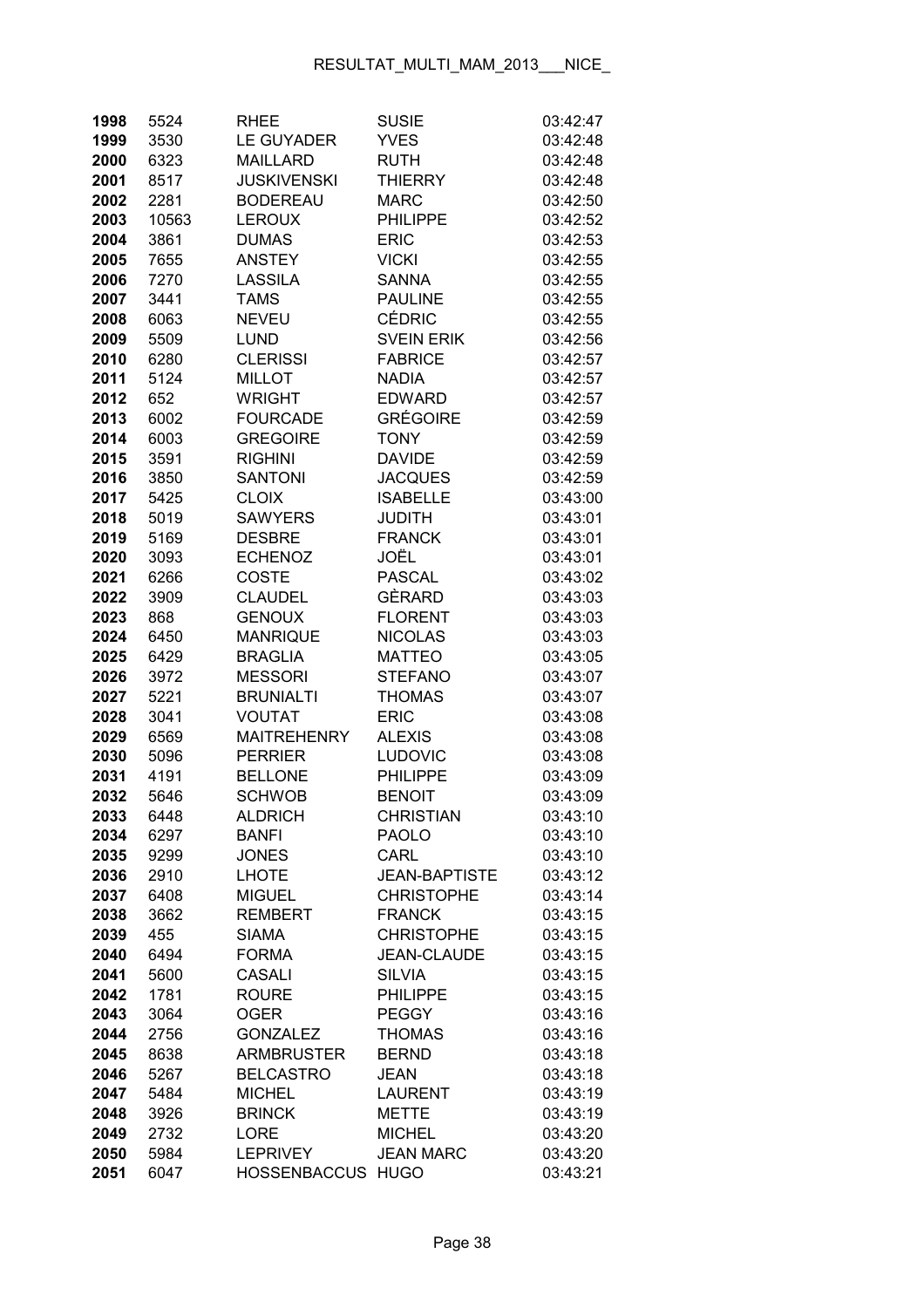| 2052         | 6081         | <b>THOMAS</b>                   | <b>RICHARD</b>                   | 03:43:24             |
|--------------|--------------|---------------------------------|----------------------------------|----------------------|
| 2053         | 5152         | LOW                             | <b>BJARNE</b>                    | 03:43:24             |
| 2054         | 5905         | LODGE-MASSON                    | <b>CHARMAINE</b>                 | 03:43:25             |
| 2055         | 5831         | PETITJEAN                       | <b>DAVID</b>                     | 03:43:26             |
| 2056         | 2087         | <b>WAROUX</b>                   | <b>PHILIPPE</b>                  | 03:43:26             |
| 2057         | 5680         | <b>DARCEL</b>                   | OLIVIER                          | 03:43:26             |
| 2058         | 3263         | <b>PIANI</b>                    | <b>MICHEL</b>                    | 03:43:27             |
| 2059         | 5065         | <b>FEVRIER</b>                  | <b>GUY</b>                       | 03:43:27             |
| 2060         | 5063         | <b>VERHAEGHE</b>                | <b>JORIS</b>                     | 03:43:27             |
| 2061         | 6261         | <b>BODNYA</b>                   | <b>ALEXANDER</b>                 | 03:43:27             |
| 2062         | 9076         | <b>BOULAY</b>                   | <b>OLIVIER</b>                   | 03:43:27             |
| 2063         | 2995         | <b>FUSSLER</b>                  | <b>MARIUS</b>                    | 03:43:28             |
| 2064         | 5863         | <b>BARBARET</b>                 | <b>CLAIRE</b>                    | 03:43:28             |
| 2065         | 3890         | <b>SALTARIN</b>                 | <b>VINCENT</b>                   | 03:43:28             |
| 2066         | 3111         | <b>BERGER DUQUEN FABRICE</b>    |                                  | 03:43:29             |
| 2067         | 6277         | <b>BOUCHAKEL</b>                | <b>GERARD</b>                    | 03:43:29             |
| 2068         | 5512         | <b>CHENU</b>                    | <b>GUILLAUME</b>                 | 03:43:29             |
| 2069         | 5565         | <b>DUNIAGUE</b>                 | <b>JULIEN</b>                    | 03:43:29             |
| 2070         | 7902         | <b>NAREJO</b>                   | JÉRÔME                           | 03:43:31             |
| 2071         | 4194         | <b>PERRIN</b>                   | <b>ALEXANDRE</b>                 | 03:43:31             |
| 2072         | 6240         | <b>USCHER</b>                   | <b>SÉBASTIEN</b>                 | 03:43:31             |
| 2073         | 4174         | <b>AUMILLER</b>                 | LUDWIG                           | 03:43:31             |
| 2074         | 3407         | <b>CAILLEREZ</b>                | <b>FRÉDÉRIC</b>                  | 03:43:31             |
| 2075         | 5172         | <b>MOREAU</b>                   | <b>FABIENNE</b>                  | 03:43:31             |
| 2076         | 720          | <b>TAFFIN</b>                   | <b>THIBAULT</b>                  | 03:43:34             |
| 2077         | 1504         | <b>CABAY</b>                    | <b>ALAIN</b>                     | 03:43:34             |
| 2078         | 3950         | <b>BADER</b>                    | <b>OLIVER</b>                    | 03:43:35             |
| 2079         | 5844         | <b>SUZANNE</b>                  | <b>ALAIN</b>                     | 03:43:36             |
| 2080         | 1735         | <b>LAPOUBLE</b>                 | LOUIS                            | 03:43:36             |
| 2081         | 3846         | <b>DANCHE</b>                   | <b>JEAN-JACQUES</b>              | 03:43:37             |
| 2082         | 5726         | <b>SECCO</b>                    | <b>PATRICK</b>                   | 03:43:38             |
| 2083         | 2109         | <b>FORNAY</b>                   | <b>GEORGES</b>                   | 03:43:38             |
| 2084         | 6583         | <b>SAVORY</b>                   | <b>STEPHEN</b>                   | 03:43:39             |
| 2085         | 843          | <b>DELGADILLO</b>               | <b>ROBERTO</b>                   | 03:43:39             |
| 2086         | 1833         | CHRISTODOULOU PHILIPPE          |                                  | 03:43:39             |
| 2087         | 5720         | <b>BOULME</b>                   | <b>CYRIL</b>                     | 03:43:40             |
| 2088         | 6284         | <b>HARTMANN</b>                 | <b>LISA</b>                      | 03:43:41             |
| 2089         | 859          | <b>JOHANNES</b>                 | <b>MICHAEL</b>                   | 03:43:41             |
| 2090         | 4132         | <b>BAUWENS</b>                  | <b>GEERT</b>                     | 03:43:41             |
| 2091         | 2864         | <b>MARECHAL</b>                 | GÉRALD                           | 03:43:42             |
| 2092         | 6242         | <b>ABRAN</b>                    | <b>GRÉGORY</b>                   | 03:43:42             |
| 2093         | 6314         | <b>TOPSENT</b>                  | <b>OLIVIER</b>                   | 03:43:42             |
| 2094         | 5970         | <b>MÖCKLI</b>                   | VÉRONIQUE                        | 03:43:43             |
| 2095         | 4155         | <b>PISANESCHI</b>               | <b>ROLAND</b>                    | 03:43:44             |
| 2096         | 160          | <b>GUETTIER</b>                 | <b>DENIS</b>                     | 03:43:44             |
| 2097         | 5889         | <b>DESLANDES</b>                | MARIE-CLAUDE                     | 03:43:45             |
| 2098         | 6236         | <b>GORJUX</b>                   | <b>NICOLAS</b>                   | 03:43:45             |
| 2099         | 3587         | <b>PROUX</b>                    | <b>RODOLPHE</b>                  | 03:43:45             |
| 2100<br>2101 | 5919         | <b>HARO</b><br><b>CHUMILLAS</b> | <b>MARTINE</b><br><b>ANTONIO</b> | 03:43:45<br>03:43:46 |
| 2102         | 5147<br>1763 | <b>GORGONE</b>                  | <b>SALVATORE</b>                 | 03:43:46             |
| 2103         | 1852         | <b>DEDE</b>                     | <b>ARMAND</b>                    | 03:43:46             |
| 2104         | 1563         | <b>TIMBRELL</b>                 | <b>JEROME</b>                    | 03:43:46             |
| 2105         | 5477         | <b>WILDIKAN</b>                 | <b>HANOCH</b>                    | 03:43:47             |
|              |              |                                 |                                  |                      |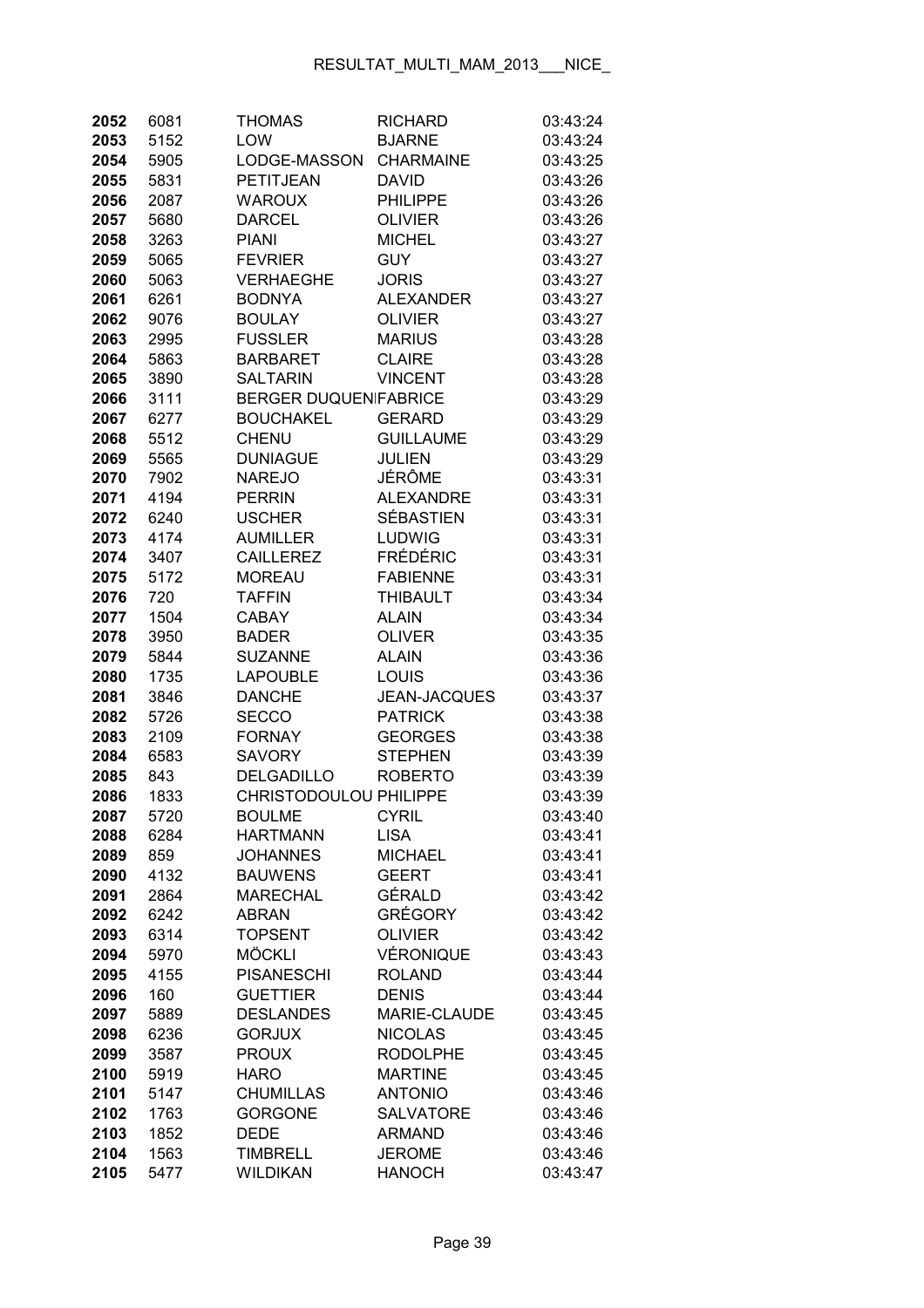| 2106         | 6405         | <b>PAYET</b>                     | <b>FLORIAN</b>                   | 03:43:47             |
|--------------|--------------|----------------------------------|----------------------------------|----------------------|
| 2107         | 6513         | <b>BECART</b>                    | <b>BERNARD</b>                   | 03:43:47             |
| 2108         | 3622         | <b>PUPIN</b>                     | PHILIPPE                         | 03:43:48             |
| 2109         | 5476         | <b>WILDIKAN</b>                  | ORI                              | 03:43:48             |
| 2110         | 3908         | <b>ZAGO</b>                      | <b>NICOLAS</b>                   | 03:43:48             |
| 2111         | 8515         | <b>DAVID</b>                     | <b>LAURENT</b>                   | 03:43:48             |
| 2112         | 5950         | <b>AMBROSINO</b>                 | <b>FRANK</b>                     | 03:43:49             |
| 2113         | 8120         | <b>PARIENTE</b>                  | <b>THOMAS</b>                    | 03:43:50             |
| 2114         | 1769         | COYAC                            | <b>LAURENT</b>                   | 03:43:51             |
| 2115         | 5249         | <b>SIMAGIN</b>                   | <b>RUSLAN</b>                    | 03:43:51             |
| 2116         | 2326         | <b>CARRE</b>                     | <b>BRUNO</b>                     | 03:43:51             |
| 2117         | 2257         | <b>MARTINEU</b>                  | <b>EMMANUEL</b>                  | 03:43:53             |
| 2118         | 3322         | LE FOURN                         | ANDRÉ                            | 03:43:54             |
| 2119         | 3957         | <b>LAFFILAY</b>                  | DAVID                            | 03:43:54             |
| 2120         | 2758         | <b>GONZALEZ</b>                  | <b>JACQUES</b>                   | 03:43:54             |
| 2121         | 8296         | <b>GIMENEZ</b>                   | <b>NOELLE</b>                    | 03:43:55             |
| 2122         | 1606         | <b>PYNE</b>                      | <b>STEVEN</b>                    | 03:43:55             |
| 2123         | 3135         | <b>ALLOUCHE</b>                  | <b>FRANCIS</b>                   | 03:43:55             |
| 2124         | 2286         | <b>DUCREUX</b>                   | <b>DAVID</b>                     | 03:43:55             |
| 2125         | 6481         | <b>ADJALI</b>                    | <b>ALAIN</b>                     | 03:43:56             |
| 2126         | 2221         | STASZEWSKA-ZATANNA               |                                  | 03:43:57             |
| 2127         | 2944         | <b>CHOIX</b>                     | HERVÉ                            | 03:43:58             |
| 2128         | 5081         | <b>COQUARD</b>                   | <b>GERALD</b>                    | 03:43:58             |
| 2129         | 4080         | <b>CASTALDO</b>                  | <b>ANTOINE</b>                   | 03:43:58             |
| 2130         | 1520         | DELEAU                           | <b>HERVÉ</b>                     | 03:43:59             |
| 2131         | 5971         | <b>KING</b>                      | <b>ROB</b>                       | 03:43:59             |
| 2132         | 3722         | <b>GICQUEL</b>                   | <b>JEREMIE</b>                   | 03:43:59             |
| 2133         | 3725         | <b>GICQUEL</b>                   | <b>STEPHANIE</b>                 | 03:43:59             |
| 2134         | 3520         | <b>MENZIN</b>                    | <b>CLAUDE</b>                    | 03:44:00             |
| 2135         | 3490         | <b>BILLAULT</b>                  | <b>FRANCK</b>                    | 03:44:01             |
| 2136         | 4056         | <b>BIDAULT</b>                   | <b>PHILIPPE</b>                  | 03:44:01             |
| 2137         | 3949         | <b>DUMOULIN</b>                  | <b>XAVIER</b>                    | 03:44:01             |
| 2138         | 2364         | <b>RUGGIERO</b>                  | <b>LACERENZA</b>                 | 03:44:01             |
| 2139         | 3072         | LONGOBARDI                       | CONSTANTINO                      | 03:44:02             |
| 2140         | 5097         | <b>KOLAR</b>                     | <b>RENATA</b>                    | 03:44:04             |
| 2141         | 1951         | ASTRUC                           | JEAN-PHILIPPE<br><b>FRÉDÉRIC</b> | 03:44:04             |
| 2142<br>2143 | 2714<br>2367 | <b>BARAS</b>                     | <b>PAOLO</b>                     | 03:44:05             |
| 2144         | 3058         | <b>PIAZZI</b><br><b>DELHOUME</b> | <b>CEDRIC</b>                    | 03:44:06<br>03:44:07 |
| 2145         | 2777         | <b>SELLIER</b>                   | JÉRÔME                           | 03:44:07             |
| 2146         | 2730         | <b>TACK</b>                      | <b>GREGORY</b>                   | 03:44:07             |
| 2147         | 3648         | <b>FORVEILLE</b>                 | <b>MARC</b>                      | 03:44:07             |
| 2148         | 3776         | <b>FANGET</b>                    | <b>MIKAEL</b>                    | 03:44:09             |
| 2149         | 2064         | <b>CRAVEA</b>                    | <b>CHRISTOPHE</b>                | 03:44:09             |
| 2150         | 975          | <b>SALORT</b>                    | <b>PATRICK</b>                   | 03:44:10             |
| 2151         | 2308         | <b>RICHARZ</b>                   | <b>JAN</b>                       | 03:44:10             |
| 2152         | 2318         | <b>RICHARZ</b>                   | <b>VOLKER</b>                    | 03:44:10             |
| 2153         | 3031         | <b>BARBIEUX</b>                  | <b>ALAIN</b>                     | 03:44:10             |
| 2154         | 3477         | <b>SARTORI</b>                   | <b>CLAUDIO</b>                   | 03:44:11             |
| 2155         | 3837         | <b>DUCLUZAUX</b>                 | <b>BRUNO</b>                     | 03:44:11             |
| 2156         | 1178         | <b>CALMELS</b>                   | <b>CHRISTOPHE</b>                | 03:44:12             |
| 2157         | 2252         | <b>KERT</b>                      | <b>ALEXANDER</b>                 | 03:44:12             |
| 2158         | 6373         | <b>MONGEOT</b>                   | <b>ERICK</b>                     | 03:44:12             |
| 2159         | 2946         | <b>VIENNE</b>                    | <b>FRANÇOIS</b>                  | 03:44:12             |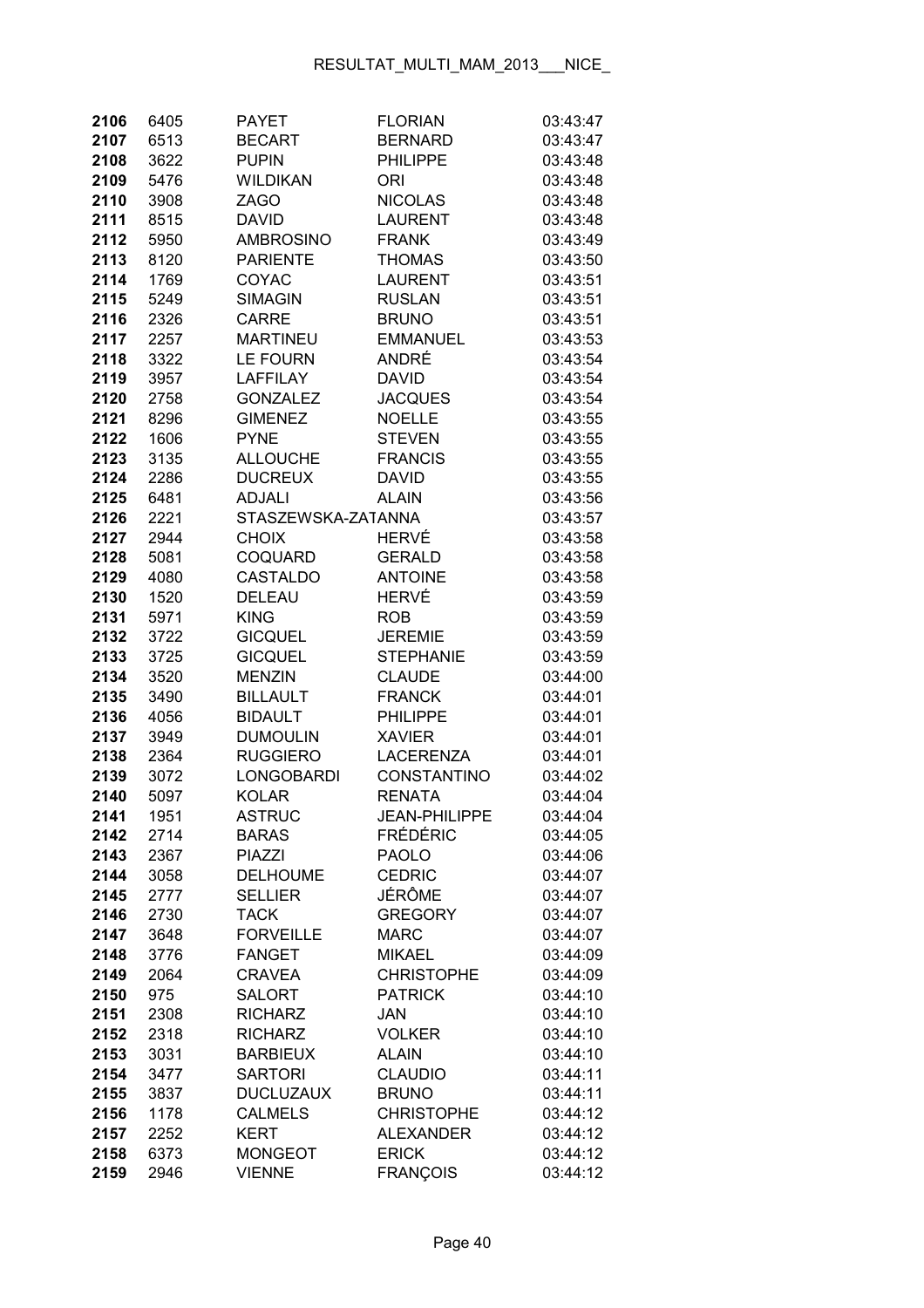| 2160 | 3298  | <b>DUBOIS</b>        | <b>ARNAUD</b>      | 03:44:13 |
|------|-------|----------------------|--------------------|----------|
| 2161 | 5752  | <b>KAT</b>           | <b>TRICIA</b>      | 03:44:13 |
| 2162 | 4179  | <b>BAYET</b>         | <b>CHRISTIAN</b>   | 03:44:13 |
| 2163 | 3888  | POLISANO             | <b>FRANCK</b>      | 03:44:14 |
| 2164 | 6368  | <b>CASAGRANDE</b>    | <b>SYLVAIN</b>     | 03:44:16 |
| 2165 | 6299  | <b>BOUGRINE</b>      | <b>MOURAD</b>      | 03:44:16 |
| 2166 | 3132  | <b>PENCHINAT</b>     | <b>THIBAUT</b>     | 03:44:17 |
| 2167 | 2105  | <b>FATIGATI</b>      | <b>DAVIDE</b>      | 03:44:17 |
| 2168 | 3346  | <b>BLUMENFELD</b>    | <b>STÉPHANE</b>    | 03:44:17 |
| 2169 | 2102  | <b>AGLIATA</b>       | <b>STEPHANE</b>    | 03:44:17 |
| 2170 | 6532  | <b>GHIDINI</b>       | <b>PATRIZIA</b>    | 03:44:20 |
| 2171 | 1773  | <b>SCHUSTER</b>      | <b>THIERRY</b>     | 03:44:20 |
| 2172 | 3686  | <b>SPYRAKIS</b>      | <b>DIMITRIOS</b>   | 03:44:21 |
| 2173 | 2362  | <b>MAYET</b>         | <b>SYLVAIN</b>     | 03:44:21 |
| 2174 | 8678  | <b>IUREA</b>         | <b>ARNAUD</b>      | 03:44:21 |
| 2175 | 6483  | <b>BEDDOWS</b>       | <b>MARIE</b>       | 03:44:24 |
| 2176 | 2930  | <b>BESANCON</b>      | <b>LAURENT</b>     | 03:44:25 |
| 2177 | 9300  | <b>GRIFFITHS</b>     | <b>BARRY</b>       | 03:44:25 |
| 2178 | 5976  | <b>LUNARDON</b>      | <b>ROBERTO</b>     | 03:44:26 |
| 2179 | 5635  | <b>BOULLET</b>       | <b>LUDOVIC</b>     | 03:44:26 |
| 2180 | 3524  | <b>ROVERATO</b>      | <b>RAOUL</b>       | 03:44:26 |
| 2181 | 5588  | <b>APPLEYARD</b>     | <b>BILL</b>        | 03:44:26 |
| 2182 | 3059  | <b>PLANCHOT</b>      | <b>NICOLAS</b>     | 03:44:26 |
| 2183 | 3816  | <b>GINET</b>         | <b>JEAN PAUL</b>   | 03:44:26 |
| 2184 | 7911  | <b>ELENA</b>         | <b>MARCOTTI</b>    | 03:44:27 |
| 2185 | 1570  | <b>SPORTIELLO</b>    | <b>LUIGI</b>       | 03:44:27 |
| 2186 | 3709  | <b>GAVAZZONI</b>     | <b>FEDERICO</b>    | 03:44:28 |
| 2187 | 883   | <b>MACCARIO</b>      | <b>SERGE</b>       | 03:44:28 |
| 2188 | 4133  | <b>LORENZI</b>       | <b>DAVID</b>       | 03:44:29 |
| 2189 | 461   | <b>MERIC</b>         | <b>PHILIPPE</b>    | 03:44:30 |
| 2190 | 2128  | FEIT                 | <b>NICOLAS</b>     | 03:44:31 |
| 2191 | 3620  | <b>ZIMMERMANN</b>    | <b>YANNICK</b>     | 03:44:31 |
| 2192 | 2832  | <b>LAHOUSSINE</b>    | <b>LUDOVIC</b>     | 03:44:31 |
| 2193 | 3228  | <b>THIERREE</b>      | JÉRÔME             | 03:44:33 |
| 2194 | 761   | <b>TORDEUX</b>       | <b>CHRISTOPHE</b>  | 03:44:33 |
| 2195 | 2985  | TREMOLIERES          | <b>CHRISTOPHE</b>  | 03:44:33 |
| 2196 | 10565 | <b>JENSEN</b>        | <b>JAKOB STEEN</b> | 03:44:33 |
| 2197 | 5747  | <b>BENMOULAÏ</b>     | <b>ISMAÏL</b>      | 03:44:35 |
| 2198 | 3347  | <b>GUICHOU</b>       | <b>JEAN-NOEL</b>   | 03:44:35 |
| 2199 | 4012  | <b>PAOLO</b>         | <b>VIGANO'</b>     | 03:44:36 |
| 2200 | 6292  | <b>FILIPPINI</b>     | <b>FREDERIC</b>    | 03:44:37 |
| 2201 | 3042  | <b>MARTINELLI</b>    | <b>ANDREA</b>      | 03:44:38 |
| 2202 | 4077  | <b>LAURENTI</b>      | <b>CHRISTOPHE</b>  | 03:44:38 |
| 2203 | 2380  | <b>VITA</b>          | <b>CHRISTOPHE</b>  | 03:44:40 |
| 2204 | 2986  | <b>MOREAU</b>        | <b>CHRISTOPHE</b>  | 03:44:43 |
| 2205 | 5781  | <b>STRAUME</b>       | EVA AMANDA         | 03:44:43 |
| 2206 | 2988  | <b>MAIQUEZ</b>       | <b>SERGE</b>       | 03:44:43 |
| 2207 | 1610  | <b>ROSSI</b>         | <b>NICOLAS</b>     | 03:44:43 |
| 2208 | 3408  | GUEDON-IMBERTEBENOÎT |                    | 03:44:44 |
| 2209 | 3091  | <b>CORLOSQUET</b>    | <b>MIKAEL</b>      | 03:44:44 |
| 2210 | 3827  | <b>DODDS</b>         | <b>SIMON</b>       | 03:44:45 |
| 2211 | 7986  | <b>SOENEN</b>        | <b>BENJAMIN</b>    | 03:44:46 |
| 2212 | 3464  | <b>MANTI</b>         | <b>JULIEN</b>      | 03:44:48 |
| 2213 | 3739  | <b>VEDRINE</b>       | PIERRE OLIVIER     | 03:44:48 |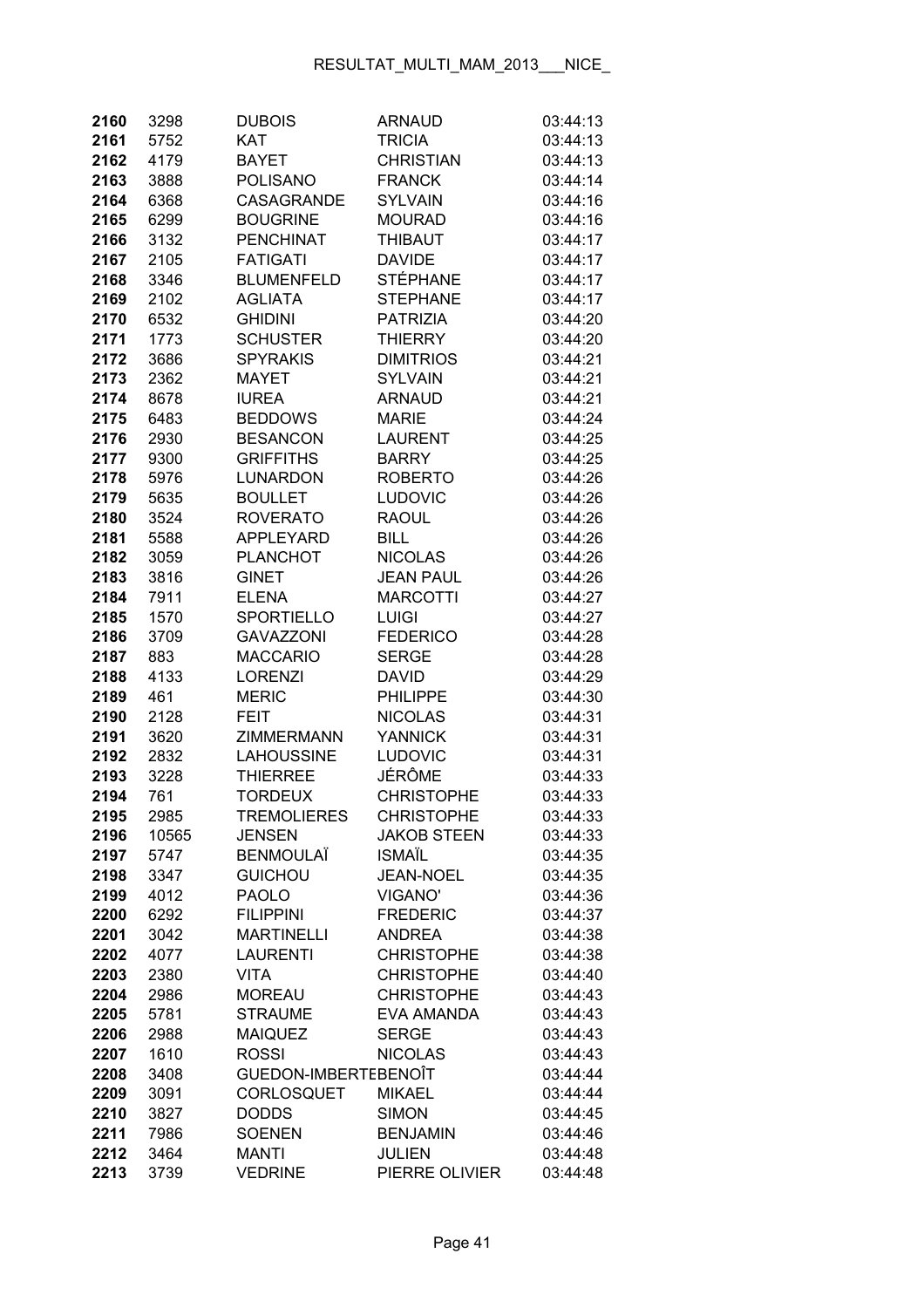| 2214         | 3623        | <b>BAKER</b>                | <b>RODNEY</b>                     | 03:44:50             |
|--------------|-------------|-----------------------------|-----------------------------------|----------------------|
| 2215         | 8431        | <b>REYNAUD</b>              | <b>PASCAL</b>                     | 03:44:53             |
| 2216         | 6509        | <b>MOULIN</b>               | <b>CHRISTOPHE</b>                 | 03:44:53             |
| 2217         | 6565        | <b>SHARP</b>                | <b>FRASER</b>                     | 03:44:53             |
| 2218         | 5054        | <b>DARWESH</b>              | <b>SHIREEN</b>                    | 03:44:53             |
| 2219         | 5056        | <b>PETRIKOWSKI</b>          | <b>OLIVER</b>                     | 03:44:54             |
| 2220         | 5284        | <b>MASSIP</b>               | <b>NICOLAS</b>                    | 03:44:58             |
| 2221         | 6182        | VALLERAN                    | <b>SYLVIE</b>                     | 03:44:58             |
| 2222         | 1054        | <b>BELLOUTI</b>             | <b>MARWAN</b>                     | 03:44:58             |
| 2223         | 8368        | <b>LARIVIERE</b>            | <b>BENJAMIN</b>                   | 03:44:59             |
| 2224         | 7514        | <b>FALLAI</b>               | <b>SANDRINE</b>                   | 03:45:00             |
| 2225         | 6227        | <b>VIGLIENO</b>             | <b>GREGORI</b>                    | 03:45:00             |
| 2226         | 6174        | <b>SUAREZ</b>               | <b>PASCAL</b>                     | 03:45:02             |
| 2227         | 2227        | <b>DRINNHAUSEN</b>          | <b>JOHANN</b>                     | 03:45:03             |
| 2228         | 6090        | <b>PIGEON</b>               | <b>MAXIME</b>                     | 03:45:05             |
| 2229         | 2391        | <b>STECCHI</b>              | <b>MICHAEL</b>                    | 03:45:05             |
| 2230         | 8399        | ABRIL                       | <b>JAIRO</b>                      | 03:45:06             |
| 2231         | 6336        | <b>SMEETS</b>               | JAN                               | 03:45:06             |
| 2232         | 1598        | <b>SHARP</b>                | <b>TOM</b>                        | 03:45:07             |
| 2233         | 6305        | <b>BEERNAERT</b>            | <b>VEERLE</b>                     | 03:45:07             |
| 2234         | 5566        | <b>ROBERT</b>               | <b>GUILLAUME</b>                  | 03:45:07             |
| 2235         | 6058        | <b>GOMEZ SANCHEZ RAUL</b>   |                                   | 03:45:07             |
| 2236         | 6244        | JUAREZ MONTES OSCAR         |                                   | 03:45:07             |
| 2237         | 3338        | <b>MAGNI</b>                | <b>HUBERT</b>                     | 03:45:08             |
| 2238         | 5602        | <b>DUKEN</b>                | <b>JAN</b>                        | 03:45:08             |
| 2239         | 1182        | <b>GIANGUALANO</b>          | <b>LUDOVIC</b>                    | 03:45:12             |
| 2240         | 6053        | <b>BAYLE</b>                | <b>ANTOINE</b>                    | 03:45:12             |
| 2241         | 1840        | <b>GARCIA</b>               | <b>PIERRE</b>                     | 03:45:15             |
| 2242         | 1932        | <b>BOGART</b>               | <b>BRUNO</b>                      | 03:45:16             |
| 2243         | 2813        | <b>MOREL</b>                | <b>PABLO</b>                      | 03:45:17             |
| 2244         | 8231        | <b>DUBOUT</b>               | <b>VERONIQUE</b>                  | 03:45:18             |
| 2245         | 3026        | <b>DUCLAU</b>               | <b>RODOLPHE</b>                   | 03:45:18             |
| 2246         | 5141        | <b>FRISTOT</b>              | <b>DOMINIQUE</b>                  | 03:45:19             |
| 2247         | 3373        | <b>PEIFFER</b>              | <b>ROLANDE</b>                    | 03:45:22             |
| 2248         | 3422        | <b>HJELM</b>                | <b>ROBERT</b>                     | 03:45:24             |
| 2249         | 3360        | <b>BIANCO</b>               | FRANCESCA CONCET03:45:26          |                      |
| 2250         | 696         | <b>BUSETTO</b>              | <b>ADRIANO</b>                    | 03:45:26             |
| 2251         | 3601        | <b>LARCHER</b>              | <b>JEAN-PIERRE</b>                | 03:45:28             |
| 2252         | 3118        | <b>FIELD</b>                | <b>DAVID</b>                      | 03:45:29             |
| 2253         | 6578        | <b>JANNIN</b>               | <b>PATRICE</b>                    | 03:45:30             |
| 2254         | 2746        | <b>OEKLAND</b>              | <b>OEYSTEIN</b>                   | 03:45:30             |
| 2255         | 3835        | <b>MALDONATO</b>            | <b>GREGORIO</b><br><b>ANTHONY</b> | 03:45:33             |
| 2256<br>2257 | 3022<br>413 | LOCTEAU<br><b>WACRENIER</b> | <b>GONZAGUE</b>                   | 03:45:33<br>03:45:34 |
| 2258         | 2925        | <b>HEAD</b>                 | <b>STEPHEN</b>                    | 03:45:35             |
| 2259         | 7921        | <b>CHUDY</b>                | <b>ALINE</b>                      | 03:45:36             |
| 2260         | 2349        | <b>PALERMO</b>              | <b>GIULIO</b>                     | 03:45:37             |
| 2261         | 3859        | <b>ROLFE</b>                | <b>BEN</b>                        | 03:45:37             |
| 2262         | 3819        | <b>MAIDA JR</b>             | <b>JOSE LUIS</b>                  | 03:45:38             |
| 2263         | 1658        | <b>MONACO</b>               | <b>XAVIER</b>                     | 03:45:38             |
| 2264         | 2383        | ALMI                        | <b>CHAMAL</b>                     | 03:45:40             |
| 2265         | 7234        | <b>GRUMIAUX</b>             | <b>EUGENIE</b>                    | 03:45:42             |
| 2266         | 5934        | <b>PATEAU</b>               | <b>MICHAEL</b>                    | 03:45:42             |
| 2267         | 8366        | <b>BERNOUSSI</b>            | <b>ENGUERRAND</b>                 | 03:45:42             |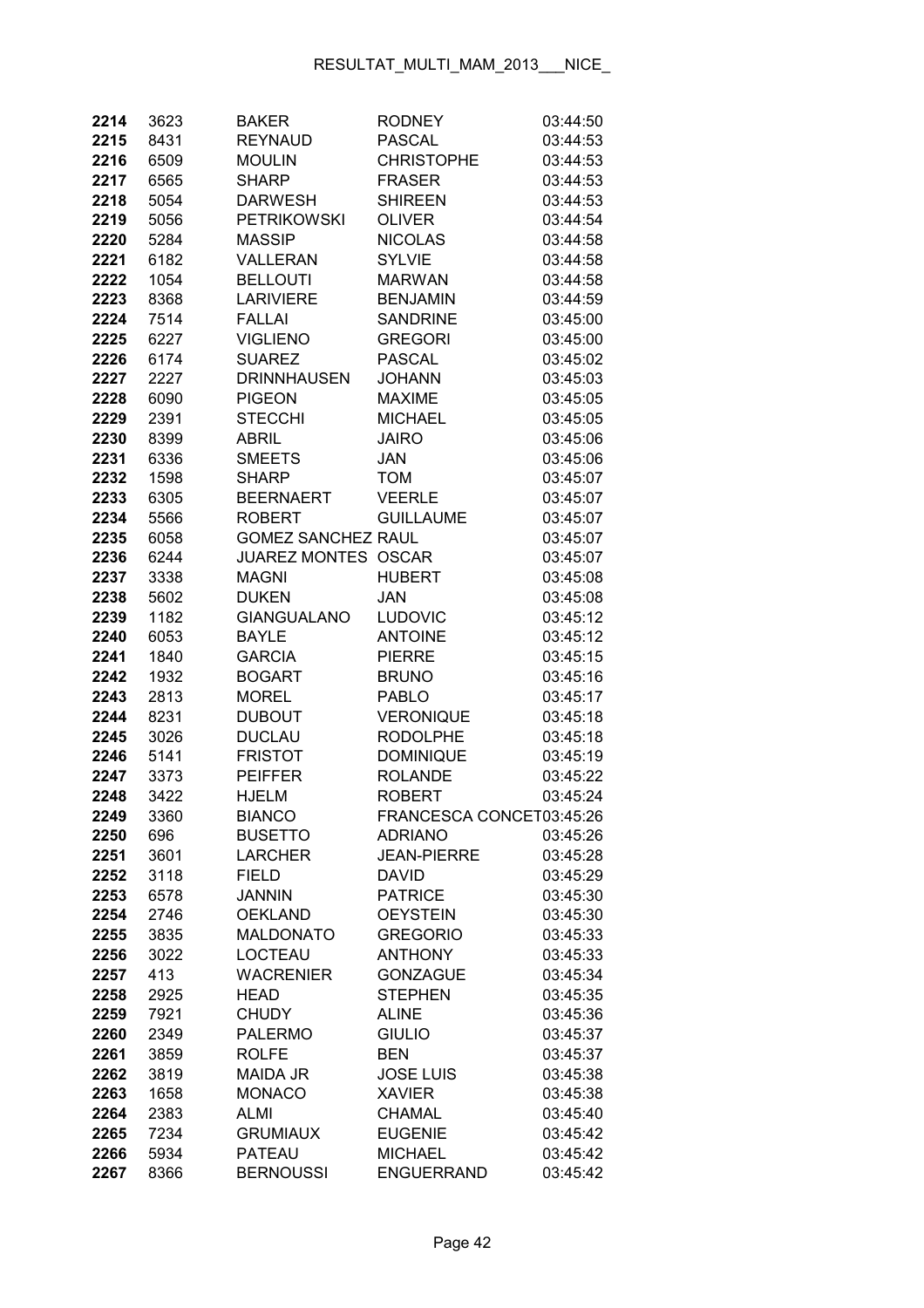| 2268         | 2029         | <b>PONCET</b>                | <b>ELIE</b>                 | 03:45:43             |
|--------------|--------------|------------------------------|-----------------------------|----------------------|
| 2269         | 6008         | <b>MOSMANS</b>               | <b>SUSANNE</b>              | 03:45:47             |
| 2270         | 2386         | <b>TENEGGI</b>               | <b>GIOVANNI</b>             | 03:45:48             |
| 2271         | 5658         | <b>SCHLAIER</b>              | <b>JOACHIM</b>              | 03:45:51             |
| 2272         | 3619         | <b>OVCHINNIKOVA</b>          | <b>NADEZDA</b>              | 03:45:51             |
| 2273         | 5332         | <b>FIQUET</b>                | LUDÉRIC                     | 03:45:51             |
| 2274         | 5543         | <b>FIQUET</b>                | <b>JEAN-CLAUDE</b>          | 03:45:51             |
| 2275         | 5481         | <b>FOOKS</b>                 | <b>HEATHER</b>              | 03:45:53             |
| 2276         | 5665         | <b>EILERTSEN</b>             | <b>JESPER</b>               | 03:45:53             |
| 2277         | 6387         | <b>MOURGUES</b>              | <b>AURÉLIEN</b>             | 03:45:54             |
| 2278         | 8197         | <b>BOTTEIN</b>               | <b>PASCAL</b>               | 03:45:54             |
| 2279         | 6066         | <b>DUCAT</b>                 | <b>ERIC</b>                 | 03:45:56             |
| 2280         | 4140         | WADBLED                      | <b>CHRISTOPHE</b>           | 03:45:56             |
| 2281         | 4043         | <b>RICHET</b>                | <b>JEAN-DENIS</b>           | 03:45:57             |
| 2282         | 6134         | <b>SAIBENE</b>               | <b>JULIEN</b>               | 03:45:57             |
| 2283         | 5757         | <b>CHEVALIER</b>             | <b>PHILIPPE</b>             | 03:45:59             |
| 2284         | 5285         | <b>QUIEL</b>                 | <b>PHILIPP</b>              | 03:46:01             |
| 2285         | 6119         | <b>BIDAULT</b>               | <b>FLORIAN</b>              | 03:46:01             |
| 2286         | 4136         | <b>GIOUX</b>                 | <b>JEAN-FRANCOIS</b>        | 03:46:04             |
| 2287         | 4143         | <b>POULIN</b>                | <b>MARIE-SOPHIE</b>         | 03:46:06             |
| 2288         | 6582         | <b>LAPEYRE</b>               | <b>MATTHIEU</b>             | 03:46:07             |
| 2289         | 3248         | <b>PETRIAT</b>               | <b>GUILLAUME</b>            | 03:46:09             |
| 2290         | 3974         | <b>BRÜCHLE KODAL</b>         | <b>SUSANNE</b>              | 03:46:10             |
| 2291         | 9058         | <b>BRUGNOT</b>               | <b>JENNIE</b>               | 03:46:11             |
| 2292         | 5999         | <b>HJÄLMERED</b>             | <b>LINDA</b>                | 03:46:11             |
| 2293         | 8098         | <b>DUCHER</b>                | GAËLE                       | 03:46:12             |
| 2294         | 7456         | QUATTRONE                    | <b>VINCENT</b>              | 03:46:13             |
| 2295         | 3595         | <b>GENOVESI</b>              | <b>DANIELE</b>              | 03:46:13             |
| 2296         | 2885         | <b>SUBITTE</b>               | <b>DAVID</b>                | 03:46:13             |
| 2297         | 5631         | <b>HANNAERT</b>              | <b>OLIVIER</b>              | 03:46:15             |
| 2298         | 1079         | <b>PEVERINI</b>              | <b>STEPHANE</b>             | 03:46:15             |
| 2299         | 1581         | <b>WERNER</b>                | <b>THOMAS</b>               | 03:46:17             |
| 2300         | 1759         | <b>CHAPMAN</b>               | <b>ADRIAN</b>               | 03:46:17             |
| 2301         | 5776         | <b>SOUBERBIELLE</b>          | <b>JEAN BERNARD</b>         | 03:46:18             |
| 2302         | 3175         | <b>CAERELS</b>               | JAN                         | 03:46:19             |
| 2303         | 2811         | <b>GERACI</b>                | <b>CHISTOPHE</b>            | 03:46:23             |
| 2304         | 5177         | <b>DUCROCQ</b>               | <b>GABRIEL</b>              | 03:46:24             |
| 2305         | 3337         | <b>LEBREQUIER</b>            | <b>SONIA</b>                | 03:46:25             |
| 2306         | 4187         | <b>AUGROS</b>                | <b>BENJAMIN</b><br>LÉO-PAUL | 03:46:28             |
| 2307         | 1616         | <b>KARLE</b><br><b>RUNCO</b> | <b>MARIO</b>                | 03:46:29             |
| 2308<br>2309 | 3074<br>8302 | <b>BATEMAN</b>               | <b>JOHN</b>                 | 03:46:30<br>03:46:30 |
| 2310         | 3354         | <b>DROZDIAK</b>              | <b>NICK</b>                 | 03:46:33             |
| 2311         | 7534         | <b>AUDOUARD</b>              | <b>YANN</b>                 | 03:46:34             |
| 2312         | 3877         | <b>RAINAUDO</b>              | <b>GUY</b>                  | 03:46:34             |
| 2313         | 1727         | <b>MULLER</b>                | <b>PATRICE</b>              | 03:46:37             |
| 2314         | 4089         | <b>FREIFER</b>               | <b>DJILLOUL</b>             | 03:46:38             |
| 2315         | 6527         | <b>WUILQUE</b>               | <b>FREDERIC</b>             | 03:46:40             |
| 2316         | 1807         | <b>BAUER</b>                 | <b>PASCAL</b>               | 03:46:40             |
| 2317         | 1896         | <b>MYXA</b>                  | <b>PASCAL</b>               | 03:46:40             |
| 2318         | 7104         | <b>LIMOUSIN</b>              | <b>EDDY</b>                 | 03:46:41             |
| 2319         | 5533         | <b>BUELENS</b>               | <b>GUIDO</b>                | 03:46:41             |
| 2320         | 5650         | <b>SCHOENEBECK</b>           | <b>GRETHE</b>               | 03:46:42             |
| 2321         | 1546         | CAYLA                        | <b>THIERRY</b>              | 03:46:42             |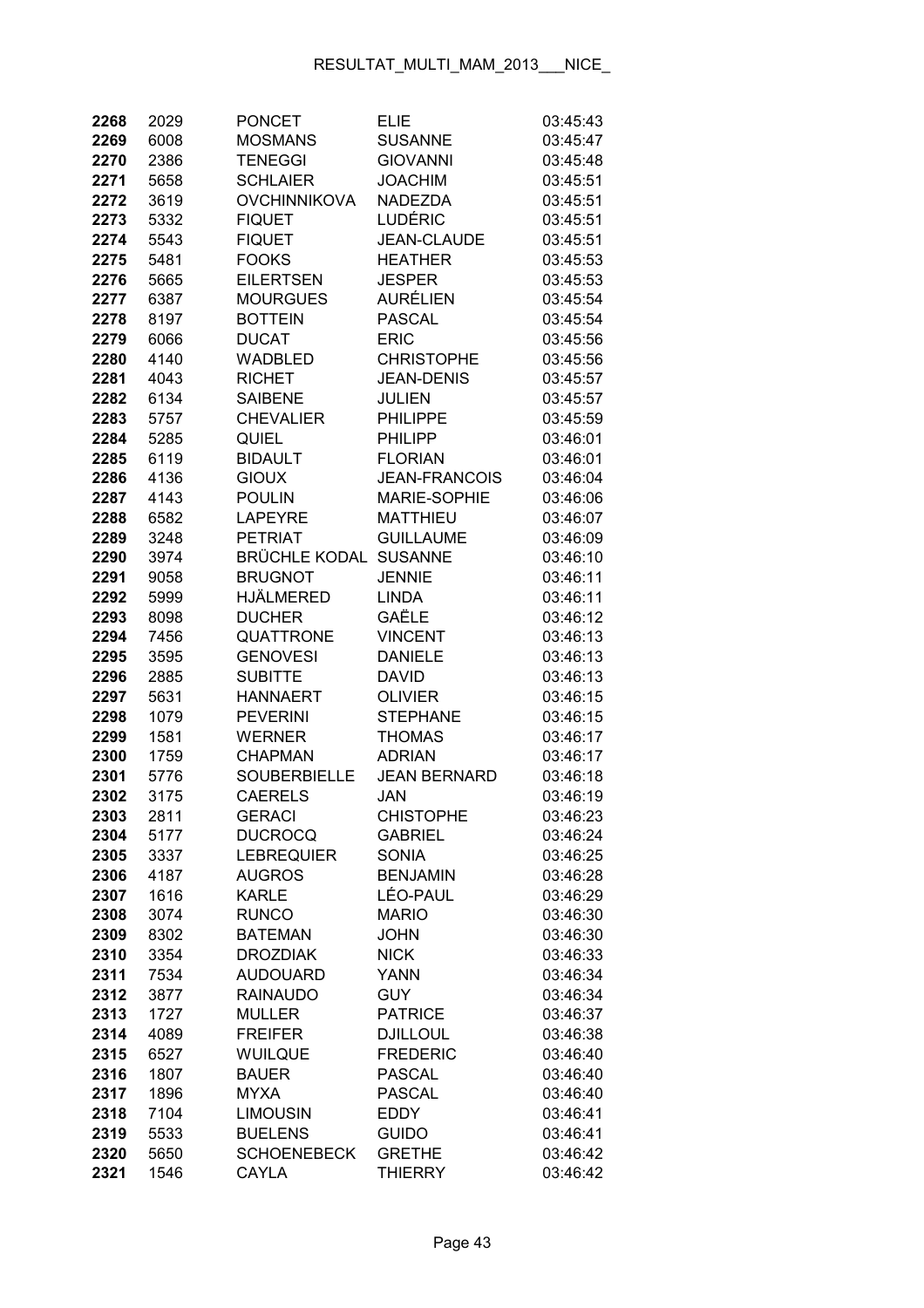| 2322 | 7222 | <b>LUGNIER</b>          | <b>ABTOINE</b>       | 03:46:42 |
|------|------|-------------------------|----------------------|----------|
| 2323 | 3610 | <b>KIRTLEY</b>          | <b>ANNE</b>          | 03:46:44 |
| 2324 | 5130 | <b>RIVOALLAN</b>        | <b>MICKAEL</b>       | 03:46:46 |
| 2325 | 6587 | <b>PLONER</b>           | <b>LUIGI</b>         | 03:46:46 |
| 2326 | 2871 | <b>LOQUET</b>           | <b>KARINE</b>        | 03:46:47 |
| 2327 | 5594 | <b>ANDRIAU</b>          | <b>LAURE</b>         | 03:46:47 |
| 2328 | 118  | <b>HAUSTRATE</b>        | <b>FRED</b>          | 03:46:47 |
| 2329 | 5450 | <b>BAILLEUL</b>         | <b>THOMAS</b>        | 03:46:48 |
| 2330 | 3953 | <b>JAGLIN</b>           | <b>MARIE ANNICK</b>  | 03:46:49 |
| 2331 | 5836 | <b>TRAGLIA</b>          | <b>FRANCK</b>        | 03:46:49 |
| 2332 | 3437 | <b>DIMARELLIS</b>       | <b>SERGE</b>         | 03:46:50 |
| 2333 | 7202 | <b>LEWIS</b>            | <b>GREG</b>          | 03:46:50 |
| 2334 | 3820 | <b>MICHELE</b>          | <b>GALLO</b>         | 03:46:54 |
| 2335 | 3931 | <b>GOUILLART</b>        | <b>SYLVAIN</b>       | 03:46:56 |
| 2336 | 7460 | <b>COENYE</b>           | CHLOÉ                | 03:46:56 |
| 2337 | 7856 | <b>CARTOUX</b>          | JEAN-FRANÇOIS        | 03:46:57 |
| 2338 | 1200 | <b>GACEM</b>            | <b>FARID</b>         | 03:47:02 |
| 2339 | 4134 | <b>RUBADO</b>           | <b>DANIELE</b>       | 03:47:03 |
| 2340 | 4171 | <b>SEGUIN</b>           | <b>MAUREEN</b>       | 03:47:04 |
| 2341 | 3351 | <b>DIONISI</b>          | <b>GIUSEPPE</b>      | 03:47:06 |
| 2342 | 5310 | <b>REGNER</b>           | <b>ARNAUD</b>        | 03:47:07 |
| 2343 | 3628 | <b>BERNARD</b>          | <b>DANIEL</b>        | 03:47:08 |
| 2344 | 1670 | <b>DREJER</b>           | <b>SYS</b>           | 03:47:08 |
| 2345 | 5706 | <b>ARTERO</b>           | <b>MICHAEL</b>       | 03:47:10 |
| 2346 | 2987 | <b>BARRETEAU</b>        | <b>ALAIN</b>         | 03:47:10 |
| 2347 | 3454 | <b>SIMART</b>           | <b>JACQUES</b>       | 03:47:10 |
| 2348 | 2998 | <b>BARRETEAU</b>        | <b>SYLVIAN</b>       | 03:47:11 |
| 2349 | 8358 | <b>LACAPELLE</b>        | <b>CAROLINE</b>      | 03:47:11 |
| 2350 | 8690 | <b>BIZZOTTO</b>         | <b>MARIANO</b>       | 03:47:12 |
| 2351 | 6048 | <b>DAMONVILLE</b>       | <b>CYRIL</b>         | 03:47:15 |
| 2352 | 3737 | <b>COCHINI</b>          | <b>SANDRA</b>        | 03:47:16 |
| 2353 | 5505 | <b>DENJEAN</b>          | <b>JEAN-MICHEL</b>   | 03:47:17 |
| 2354 | 4105 | <b>DUCLOT</b>           | <b>FREDERIQUE</b>    | 03:47:18 |
| 2355 | 3584 | GUBBIOTTI-GAIGNJOCELYNE |                      | 03:47:18 |
| 2356 | 848  | <b>CORTESE</b>          | <b>CLAUDIO</b>       | 03:47:19 |
| 2357 | 6399 | <b>BRUN</b>             | <b>FABIEN</b>        | 03:47:20 |
| 2358 | 6019 | <b>PFISTER</b>          | <b>MATTHIAS</b>      | 03:47:20 |
| 2359 | 2262 | <b>CLANET</b>           | PIERRE-ANTOINE       | 03:47:21 |
| 2360 | 2706 | <b>CHATRY</b>           | <b>PHILIPPE</b>      | 03:47:21 |
| 2361 | 5286 | <b>RENAUD</b>           | <b>JOHANN</b>        | 03:47:21 |
| 2362 | 3933 | <b>LAURENT</b>          | <b>ERICK</b>         | 03:47:22 |
| 2363 | 3014 | <b>BERNARD</b>          | <b>JEAN PIERRE</b>   | 03:47:23 |
| 2364 | 7622 | <b>KUNTZ</b>            | <b>MICHAEL</b>       | 03:47:24 |
| 2365 | 5344 | <b>GRATTARD</b>         | <b>FREDERIC</b>      | 03:47:26 |
| 2366 | 5749 | <b>CARIN</b>            | <b>YANN</b>          | 03:47:27 |
| 2367 | 5536 | <b>BOULLE</b>           | <b>SEBASTIEN</b>     | 03:47:28 |
| 2368 | 2702 | <b>CHATI</b>            | ZUKAÏ                | 03:47:31 |
| 2369 | 5488 | <b>CHAUVEL</b>          | <b>ERWAN</b>         | 03:47:34 |
| 2370 | 2824 | <b>NOEL</b>             | <b>BERTRAND</b>      | 03:47:37 |
| 2371 | 8671 | <b>CALIXTE</b>          | <b>JEAN PHILIPPE</b> | 03:47:38 |
| 2372 | 5339 | <b>THIVEL</b>           | <b>ELODIE</b>        | 03:47:40 |
| 2373 | 6572 | <b>MERIENNE</b>         | <b>FRÉDÉRIC</b>      | 03:47:40 |
| 2374 | 6262 | <b>KALABIN</b>          | <b>ARTEM</b>         | 03:47:40 |
| 2375 | 8527 | <b>DEL AGUILA</b>       | PIERRE-ANDRE         | 03:47:42 |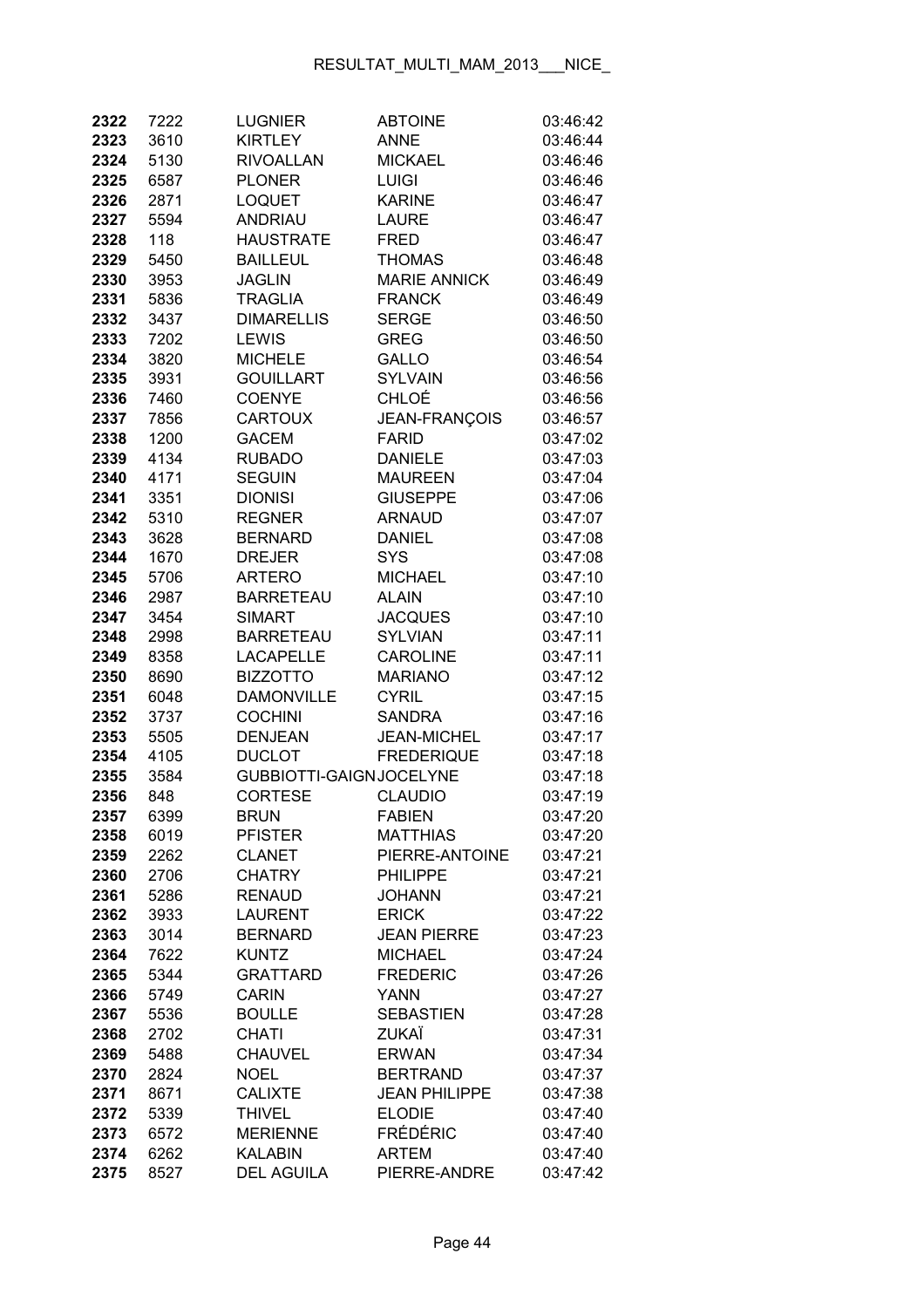| 2376         | 3870         | COTTET                            | <b>COLETTE</b>               | 03:47:43             |
|--------------|--------------|-----------------------------------|------------------------------|----------------------|
| 2377         | 1051         | <b>CUNHA</b>                      | <b>GILLES</b>                | 03:47:45             |
| 2378         | 3296         | <b>MARSHALL</b>                   | <b>JAMES</b>                 | 03:47:45             |
| 2379         | 6418         | <b>PALERMO</b>                    | <b>THOMAS</b>                | 03:47:45             |
| 2380         | 4033         | WASIELEWSKI                       | <b>TOMASZ</b>                | 03:47:45             |
| 2381         | 5548         | <b>MOTTE</b>                      | <b>LUC OLIVIER</b>           | 03:47:46             |
| 2382         | 3119         | <b>MART</b>                       | <b>PETRONELA</b>             | 03:47:46             |
| 2383         | 8043         | <b>BACK</b>                       | <b>CHRISTINA</b>             | 03:47:48             |
| 2384         | 2916         | <b>DUGGAL</b>                     | <b>HANS</b>                  | 03:47:48             |
| 2385         | 7845         | <b>BOUMAZA</b>                    | <b>NADINE</b>                | 03:47:49             |
| 2386         | 5480         | <b>AUDOLY</b>                     | <b>DENIS</b>                 | 03:47:50             |
| 2387         | 6131         | <b>JANSSON</b>                    | HÅKAN                        | 03:47:51             |
| 2388         | 5890         | MONTOYA ROLDAIPAU                 |                              | 03:47:51             |
| 2389         | 6352         | <b>SAKKEUS</b>                    | JÜRI                         | 03:47:55             |
| 2390         | 5852         | <b>CRETET</b>                     | <b>JEAN-MARC</b>             | 03:47:56             |
| 2391         | 6132         | JANSSON                           | <b>JESSICA</b>               | 03:47:58             |
| 2392         | 2184         | <b>VALJAKKA</b>                   | <b>SUSANNA</b>               | 03:47:58             |
| 2393         | 1613         | <b>ALME</b>                       | <b>SVANHILD</b>              | 03:48:01             |
| 2394         | 5713         | <b>COLLOMP</b>                    | <b>JEAN LUC</b>              | 03:48:02             |
| 2395         | 3823         | <b>MULLER</b>                     | <b>GERALD</b>                | 03:48:03             |
| 2396         | 316          | <b>JOHNSTON</b>                   | <b>ALEXANDRE</b>             | 03:48:04             |
| 2397         | 1915         | <b>MEHOUACHI</b>                  | <b>TAREK</b>                 | 03:48:04             |
| 2398         | 3853         | <b>DAVIES</b>                     | <b>NICK</b>                  | 03:48:04             |
| 2399         | 3609         | <b>LIGHTFOOT</b>                  | <b>TERRY</b>                 | 03:48:06             |
| 2400         | 3608         | <b>LIGHTFOOT</b>                  | <b>RACHEL</b>                | 03:48:07             |
| 2401         | 5413         | <b>COLINOT</b>                    | <b>YVES</b>                  | 03:48:07             |
| 2402         | 8692         | <b>MALLAMACE</b>                  | <b>MARC</b>                  | 03:48:07             |
| 2403         | 3185         | <b>GAUTHIER</b>                   | NADÈGE                       | 03:48:09             |
| 2404         | 5408         | <b>DENIS</b>                      | <b>FLORENT</b>               | 03:48:10             |
| 2405         | 3954         | <b>RASMUSSEN</b>                  | <b>ANNE STORM</b>            | 03:48:10             |
| 2406         | 3965         | <b>FOWLER</b>                     | <b>CLAIRE</b>                | 03:48:11             |
| 2407         | 9761         | <b>BOUDET</b>                     | <b>THIERRY</b>               | 03:48:11             |
| 2408         | 5620         | <b>GILDE</b>                      | <b>PATRICIA</b>              | 03:48:12             |
| 2409         | 5629         | <b>BOULLET</b>                    | LAËTITIA                     | 03:48:15             |
| 2410         | 6212         | <b>JENSEN</b>                     | <b>LARS EJNAR</b>            | 03:48:16             |
| 2411         | 6229         | <b>STEINMETZER</b>                | <b>ROBERT</b>                | 03:48:16             |
| 2412         | 7143         | <b>HARO GARCIA</b>                | <b>YVES</b>                  | 03:48:17             |
| 2413         | 3670         | <b>ASPDEN</b>                     | <b>JOHN</b>                  | 03:48:17             |
| 2414         | 7139         | <b>PLEYNET</b>                    | <b>BENOIT</b>                | 03:48:17             |
| 2415         | 3504         | <b>NELKE</b>                      | <b>MATTHIAS</b>              | 03:48:19             |
| 2416         | 2370         | <b>DUPUY</b>                      | <b>THOMAS</b>                | 03:48:21             |
| 2417         | 3832         | <b>DANDRE</b>                     | <b>OLIVIER</b>               | 03:48:21             |
| 2418         | 9721         | <b>CORDARA</b>                    | PIERANGELO                   | 03:48:22             |
| 2419         | 6059         | <b>REYNOLDS</b>                   | <b>JOHN</b>                  | 03:48:23             |
| 2420         | 9748         | <b>RIGONI</b>                     | <b>SILVIA</b>                | 03:48:23             |
| 2421         | 3420         | <b>APCHER</b>                     | <b>GILLES</b>                | 03:48:23             |
| 2422         | 9760         | <b>BETTEGA</b><br><b>AHLQVIST</b> | <b>STEFANO</b>               | 03:48:23             |
| 2423         | 8407         | <b>KÜTTIS</b>                     | <b>SAULI</b><br><b>RADEK</b> | 03:48:24             |
| 2424<br>2425 | 3663<br>5009 | COSTA-BACCANI                     | <b>ERIC</b>                  | 03:48:27<br>03:48:27 |
| 2426         | 6469         | <b>DELAYE</b>                     | <b>JEAN-CHRISTOPHE</b>       | 03:48:28             |
| 2427         | 7313         | <b>DIEUSAERT</b>                  | <b>PATRICK</b>               | 03:48:28             |
| 2428         | 5684         | <b>GLADNEY</b>                    | <b>HANNE</b>                 | 03:48:28             |
| 2429         | 6567         | <b>PIERSON</b>                    | <b>LAURENT</b>               | 03:48:28             |
|              |              |                                   |                              |                      |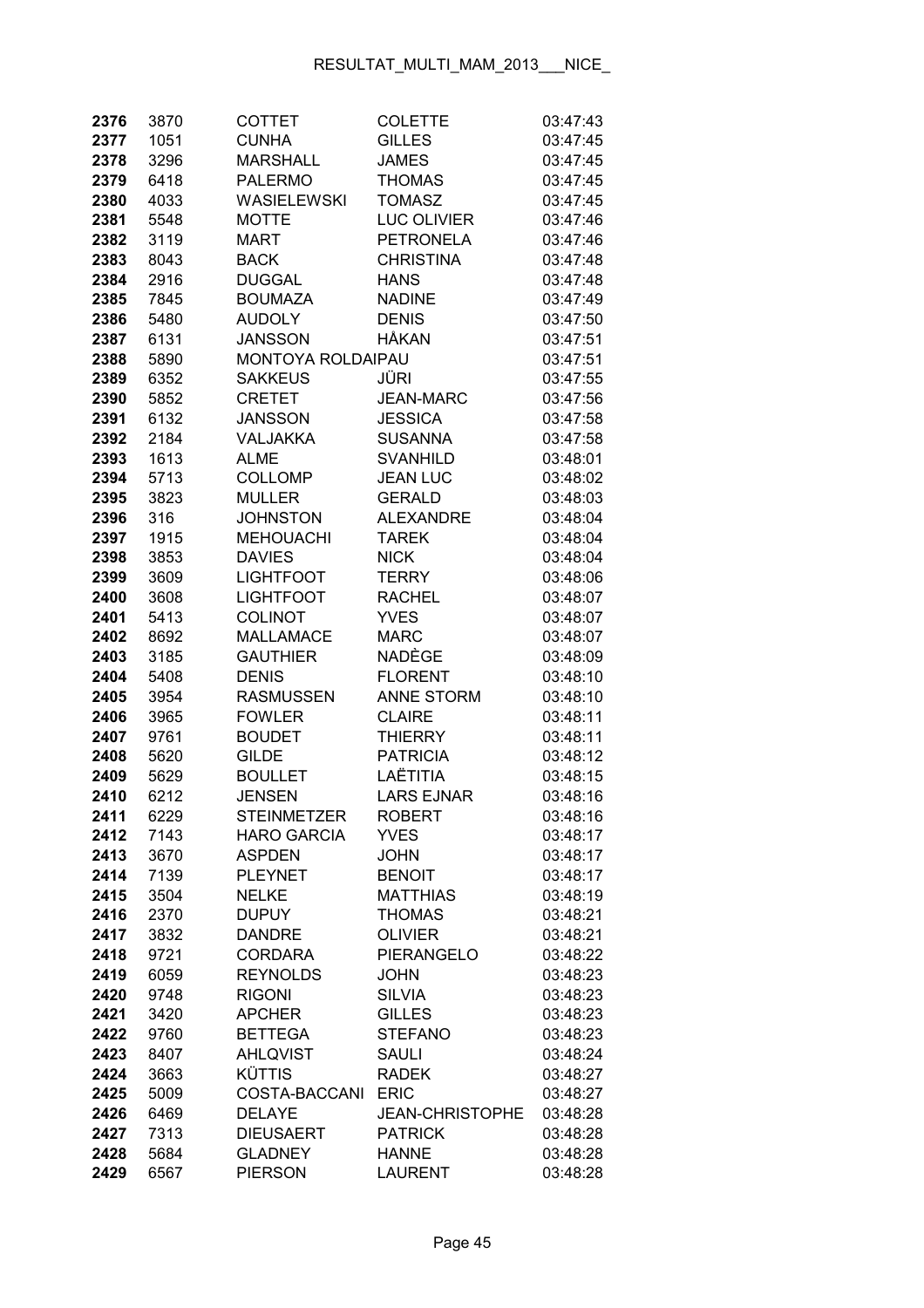| 2430         | 3349         | <b>BONNIN</b>            | <b>FREDERIC</b>                | 03:48:28             |
|--------------|--------------|--------------------------|--------------------------------|----------------------|
| 2431         | 3158         | POUZERATTE               | <b>PASCAL</b>                  | 03:48:29             |
| 2432         | 3159         | VERCHERY                 | <b>CHRISTOPHE</b>              | 03:48:29             |
| 2433         | 8677         | <b>TICKLE</b>            | <b>MARTIN</b>                  | 03:48:30             |
| 2434         | 2053         | <b>GRUBER</b>            | <b>MARKUS</b>                  | 03:48:30             |
| 2435         | 6162         | <b>FUCHS</b>             | <b>CYRILLE</b>                 | 03:48:32             |
| 2436         | 3996         | <b>VALLASTE</b>          | <b>KRISTEL</b>                 | 03:48:33             |
| 2437         | 2198         | LAVAU                    | <b>ANTOINE</b>                 | 03:48:33             |
| 2438         | 7832         | <b>RADIER</b>            | <b>PHILIPPE</b>                | 03:48:34             |
| 2439         | 5475         | LYNTON-JONES             | <b>TANIA</b>                   | 03:48:37             |
| 2440         | 3651         | <b>PULICE</b>            | <b>MAX</b>                     | 03:48:38             |
| 2441         | 224          | <b>ROBYR</b>             | ALEXANDRE                      | 03:48:38             |
| 2442         | 3862         | DE DAVIDE                | <b>GIOVANNI</b>                | 03:48:39             |
| 2443         | 2952         | <b>NOVAK</b>             | <b>ROSTISLAV</b>               | 03:48:40             |
| 2444         | 3078         | <b>LEROY</b>             | <b>OLIVIER</b>                 | 03:48:40             |
| 2445         | 6338         | <b>HELSON</b>            | <b>HERVE</b>                   | 03:48:43             |
| 2446         | 5095         | <b>ROUGER</b>            | <b>YANN</b>                    | 03:48:44             |
| 2447         | 2707         | <b>TEPE</b>              | <b>MICHEL</b>                  | 03:48:45             |
| 2448         | 5618         | <b>BORGOO</b>            | <b>MAXIME</b>                  | 03:48:46             |
| 2449         | 5158         | <b>BUTTERFIELD</b>       | <b>THOMAS</b>                  | 03:48:47             |
| 2450         | 3976         | MAZET                    | <b>FRÉDÉRIC</b>                | 03:48:49             |
| 2451         | 3012         | <b>FEVRE</b>             | VÉRONIQUE                      | 03:48:49             |
| 2452         | 5840         | LE BECHEC                | <b>ARNAUD</b>                  | 03:48:50             |
| 2453         | 5552         | <b>BUURSMA</b>           | <b>KORNELIS</b>                | 03:48:50             |
| 2454         | 3363         | <b>SØRENSEN</b>          | <b>JESPER</b>                  | 03:48:50             |
| 2455         | 1961         | <b>LIND</b>              | <b>JESPER</b>                  | 03:48:51             |
| 2456         | 3249         | <b>CHINAZZO</b>          | PIERRE-LOUIS                   | 03:48:51             |
| 2457         | 5921         | <b>BENEDETTI</b>         | <b>ELISABETH</b>               | 03:48:52             |
| 2458         | 6269         | <b>POLLIO</b>            | <b>MANUEL</b>                  | 03:48:52             |
| 2459         | 6173         | <b>THUET</b>             | <b>ELODIE</b>                  | 03:48:53             |
| 2460         | 1183         | <b>MARGOWSKI</b>         | <b>ALEXIS</b>                  | 03:48:53             |
| 2461         | 2160         | <b>CODUTTI</b>           | <b>EMILIANO</b>                | 03:48:53             |
| 2462         | 6562         | <b>MARI</b>              | <b>CHRISTIAN</b>               | 03:48:53             |
| 2463         | 5612         | <b>KOSTRZEWA</b>         | <b>JULIEN</b>                  | 03:48:54             |
| 2464         | 3947         | <b>COLOMBO</b>           | <b>MICHEL</b>                  | 03:48:57             |
| 2465         | 7908         | <b>MARIO</b>             | <b>GAUDINO</b>                 | 03:48:58             |
| 2466         | 6536         | <b>SNIJDERS</b>          | <b>PATRICK</b>                 | 03:48:59             |
| 2467         | 5846         | MAN                      | WARNA                          | 03:48:59             |
| 2468         | 2306         | <b>LOHMUS</b>            | <b>MARGIT</b>                  | 03:49:00             |
| 2469         | 5291         | <b>SEURT</b>             | <b>STÉPHANE</b>                | 03:49:01             |
| 2470         | 5297         | <b>PATUCCA</b>           | <b>PHILIPPE</b>                | 03:49:02             |
| 2471         | 3000         | DE CASAL                 | <b>FABRICE</b>                 | 03:49:02             |
| 2472         | 3730         | <b>LANCEL</b>            | <b>FRANCOIS</b>                | 03:49:02             |
| 2473         | 8115         | PETITEAU<br><b>LENNE</b> | <b>REMI</b><br><b>FREDRIKA</b> | 03:49:02             |
| 2474<br>2475 | 5438<br>7573 | WALLENBERG               | ÅSA                            | 03:49:05<br>03:49:05 |
| 2476         | 2851         | <b>CHARLES</b>           | <b>SARAH</b>                   | 03:49:05             |
| 2477         | 3874         | <b>MIGNOT</b>            | HERVÉ                          | 03:49:06             |
| 2478         | 10078        | <b>FRANZEN</b>           | <b>LISA</b>                    | 03:49:06             |
| 2479         | 3717         | <b>THUN</b>              | <b>TOMMY</b>                   | 03:49:07             |
| 2480         | 2752         | <b>SMITH</b>             | <b>DANIEL</b>                  | 03:49:09             |
| 2481         | 8504         | <b>BOULAY</b>            | <b>MICHEL</b>                  | 03:49:13             |
| 2482         | 2754         | <b>MARSEGLIA</b>         | <b>PASCAL</b>                  | 03:49:14             |
| 2483         | 6445         | CROTAL                   | <b>JEAN-CHRISTOPHE</b>         | 03:49:14             |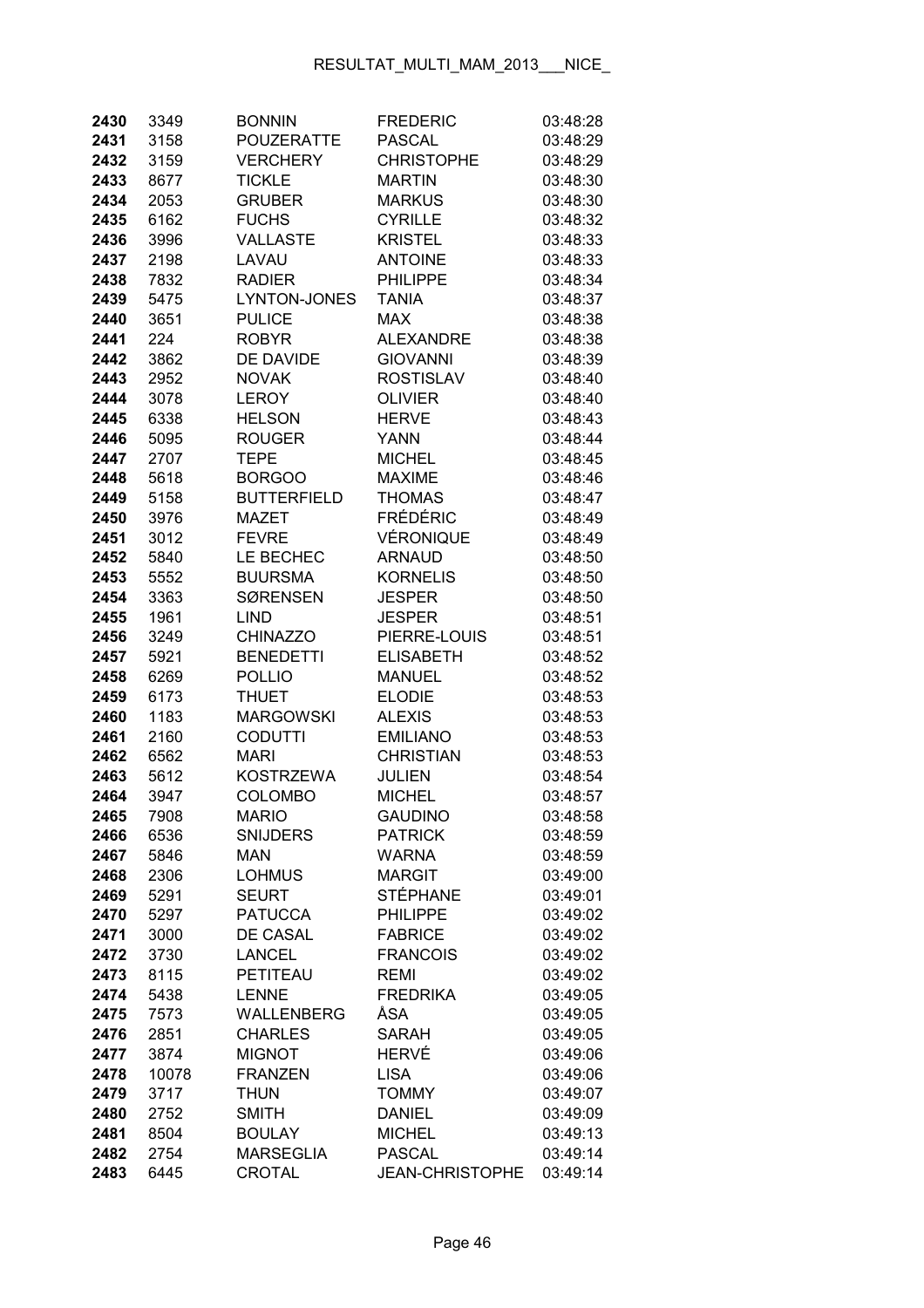| 2484         | 4069         | <b>DESMYTER</b>                   | <b>ISABELLE</b>                  | 03:49:16             |
|--------------|--------------|-----------------------------------|----------------------------------|----------------------|
| 2485         | 6268         | <b>LATTUCHELLA</b>                | <b>VALERIO</b>                   | 03:49:18             |
| 2486         | 3575         | <b>LECORVAISIER</b>               | <b>JEAN-PIERRE</b>               | 03:49:19             |
| 2487         | 7133         | <b>VERHULST</b>                   | JAN                              | 03:49:19             |
| 2488         | 3793         | <b>MADELAINE</b>                  | <b>DAVID</b>                     | 03:49:21             |
| 2489         | 10245        | <b>CASULA</b>                     | <b>AMEDEO</b>                    | 03:49:21             |
| 2490         | 6345         | DE PAOLI                          | <b>MAURO</b>                     | 03:49:21             |
| 2491         | 2359         | <b>MARIN</b>                      | <b>CHRISTOPHE</b>                | 03:49:21             |
| 2492         | 4068         | <b>WINDSOR</b>                    | <b>ROBERT</b>                    | 03:49:22             |
| 2493         | 6545         | <b>JOLISSAINT</b>                 | <b>GERARD</b>                    | 03:49:23             |
| 2494         | 3560         | <b>WEGENER</b>                    | <b>UWE</b>                       | 03:49:23             |
| 2495         | 5217         | <b>JOHANSSON</b>                  | <b>MARIA</b>                     | 03:49:25             |
| 2496         | 7683         | <b>KELLY</b>                      | <b>SAMANTHA</b>                  | 03:49:26             |
| 2497         | 3283         | SOUQUET                           | <b>MICHEL</b>                    | 03:49:26             |
| 2498         | 6422         | <b>BRERO</b>                      | <b>OLIVIER</b>                   | 03:49:26             |
| 2499         | 5624         | <b>MACCHI</b>                     | <b>ARNAUD</b>                    | 03:49:28             |
| 2500         | 5953         | <b>HERMITTE</b>                   | <b>CYRILLE</b>                   | 03:49:29             |
| 2501         | 5178         | <b>VERNEZ</b>                     | <b>LAURENT</b>                   | 03:49:29             |
| 2502         | 6099         | <b>SEREIN</b>                     | <b>FRÉDÉRIC</b>                  | 03:49:29             |
| 2503         | 6526         | <b>KARKZOU</b>                    | <b>MOHAMED</b>                   | 03:49:29             |
| 2504         | 6551         | <b>EDER</b>                       | <b>GOTTFRIED</b>                 | 03:49:30             |
| 2505         | 5575         | <b>PUCCI</b>                      | <b>NICOLAS</b>                   | 03:49:31             |
| 2506         | 3021         | <b>PERONA</b>                     | <b>EDOUARD</b>                   | 03:49:31             |
| 2507         | 3206         | <b>SCHARFF</b>                    | <b>JAKOB</b>                     | 03:49:32             |
| 2508         | 5957         | <b>ESQUIROL</b>                   | <b>JEAN PIERRE</b>               | 03:49:35             |
| 2509         | 6574         | <b>TROADEC</b>                    | HERVÉ                            | 03:49:35             |
| 2510         | 5482         | <b>WURTZ</b>                      | <b>BERTRAND</b>                  | 03:49:36             |
| 2511         | 5888         | <b>TOMASSINI</b>                  | <b>SARA</b>                      | 03:49:37             |
| 2512         | 5814         | <b>SPACEK</b>                     | <b>MARTIN</b>                    | 03:49:38             |
| 2513         | 7570         | <b>PRAT</b>                       | <b>OLIVIER</b>                   | 03:49:39             |
| 2514         | 5821         | <b>ROCHARD</b>                    | <b>OLIVIER</b>                   | 03:49:40             |
| 2515         | 3442         | <b>COURTOIS</b>                   | <b>PATRICK</b>                   | 03:49:40             |
| 2516         | 3191         | <b>RICAUD</b>                     | <b>CEDRIC</b>                    | 03:49:40             |
| 2517         | 6194         | <b>JENSEN</b>                     | <b>INGELISE</b>                  | 03:49:41             |
| 2518         | 5399         | <b>BLUMENFELD</b>                 | <b>FRANCK</b>                    | 03:49:41             |
| 2519         | 8195         | <b>MALVESTITI</b>                 | <b>CAMILLA</b>                   | 03:49:42             |
| 2520         | 905          | <b>SANCHEZ</b>                    | <b>MICKAEL</b>                   | 03:49:43             |
| 2521         | 5743         | <b>ELSUM</b>                      | <b>TRAVIS</b>                    | 03:49:43             |
| 2522         | 1027         | <b>MAGRINELLI</b>                 | <b>ELIA</b><br><b>FRANCOIS</b>   | 03:49:45             |
| 2523         | 6221         | <b>DEVAUX</b>                     |                                  | 03:49:45             |
| 2524         | 8473<br>4034 | <b>ACHARD</b><br><b>SHIRAISHI</b> | <b>CAROLINE</b><br><b>MASARU</b> | 03:49:45<br>03:49:46 |
| 2525<br>2526 | 10220        | <b>MACHEDA</b>                    | <b>FLORENT</b>                   | 03:49:49             |
| 2527         | 3425         | <b>SORLIN</b>                     | <b>STEPHANE</b>                  | 03:49:51             |
| 2528         | 3742         | <b>LISIECKI</b>                   | <b>TOMASZ</b>                    | 03:49:51             |
| 2529         | 5513         | <b>GIBIER</b>                     | <b>JEAN-LUC</b>                  | 03:49:52             |
| 2530         | 8317         | <b>TEUSCHER</b>                   | <b>PHILIPPE</b>                  | 03:49:53             |
| 2531         | 3887         | <b>KNAPP</b>                      | PIERRE-MICHEL                    | 03:49:53             |
| 2532         | 3432         | <b>TATINCLAUX</b>                 | <b>LUDOVIC</b>                   | 03:49:53             |
| 2533         | 4165         | <b>NGUYEN TUONG</b>               | <b>OLIVIER</b>                   | 03:49:54             |
| 2534         | 1944         | <b>HIRTZ</b>                      | <b>BERNARD</b>                   | 03:49:54             |
| 2535         | 3203         | <b>PEDERSEN</b>                   | <b>SØREN</b>                     | 03:49:55             |
| 2536         | 5859         | <b>CASSAGNES</b>                  | <b>CHARLES</b>                   | 03:49:55             |
| 2537         | 1821         | <b>MARCK</b>                      | <b>AURELIEN</b>                  | 03:49:55             |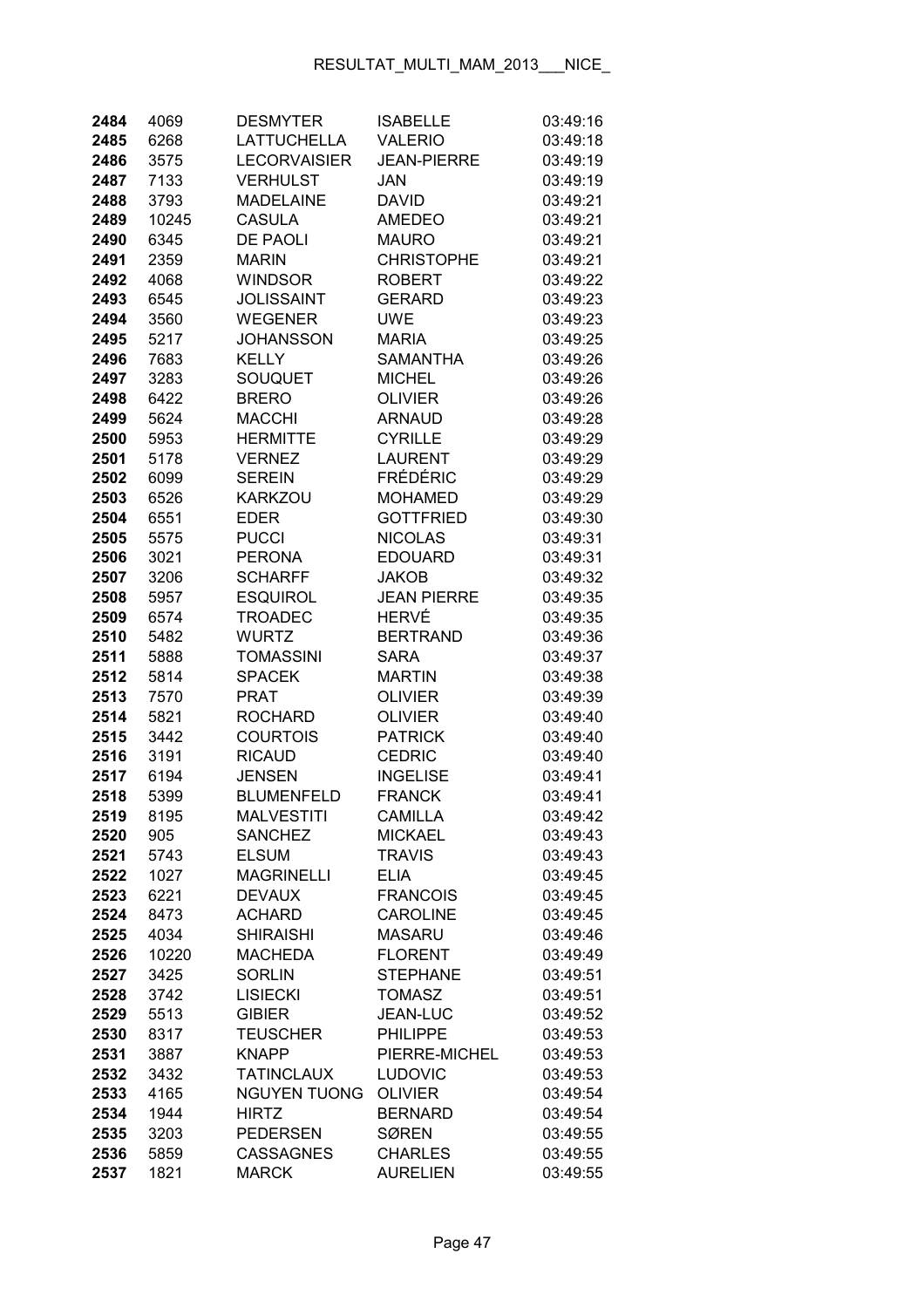| 2538         | 1820         | <b>MARCK</b>                           | <b>QUENTIN</b>                        | 03:49:55             |
|--------------|--------------|----------------------------------------|---------------------------------------|----------------------|
| 2539         | 5610         | <b>MEICHTRY</b>                        | <b>GRAHAM</b>                         | 03:49:55             |
| 2540         | 2911         | <b>PAIN</b>                            | <b>LAURENT</b>                        | 03:49:55             |
| 2541         | 7558         | <b>GARREAU</b>                         | <b>JEAN-LOUIS</b>                     | 03:49:56             |
| 2542         | 7798         | <b>FEDOSEEV</b>                        | <b>ALEXEY</b>                         | 03:49:59             |
| 2543         | 2936         | <b>PERSONNE</b>                        | <b>ERIC</b>                           | 03:49:59             |
| 2544         | 5186         | <b>PAYEN</b>                           | <b>ARNAUD</b>                         | 03:49:59             |
| 2545         | 3030         | <b>AUBRY</b>                           | <b>GAUTIER</b>                        | 03:50:00             |
| 2546         | 1133         | <b>TROUVEL</b>                         | <b>DIDIER</b>                         | 03:50:01             |
| 2547         | 5993         | WIINSTEDT TSCHERASMUS                  |                                       | 03:50:02             |
| 2548         | 3319         | <b>FLIPO</b>                           | PIERRE-ALEXIS                         | 03:50:02             |
| 2549         | 6566         | <b>HADDOCK</b>                         | <b>CLAIRE</b>                         | 03:50:03             |
| 2550         | 3419         | <b>GUILBAUD</b>                        | <b>HUBERT</b>                         | 03:50:03             |
| 2551         | 3376         | <b>BOYER</b>                           | <b>JEAN-CHRISTOPHE</b>                | 03:50:03             |
| 2552         | 6064         | <b>BUCHEL</b>                          | <b>THIERRY</b>                        | 03:50:04             |
| 2553         | 5459         | <b>GRYMONPREZ</b>                      | <b>SEBASTIEN</b>                      | 03:50:07             |
| 2554         | 3401         | <b>MILLET</b>                          | <b>BRICE</b>                          | 03:50:08             |
| 2555         | 7216         | <b>OLSSON</b>                          | <b>JONAS</b>                          | 03:50:08             |
| 2556         | 9254         | <b>POURCEL</b>                         | <b>FLORENT</b>                        | 03:50:08             |
| 2557         | 4067         | <b>MARCHANT</b>                        | <b>TRISTAN</b>                        | 03:50:09             |
| 2558         | 4073         | <b>RESTELLI</b>                        | <b>SAMUEL</b>                         | 03:50:09             |
| 2559         | 4035         | <b>STRIMITZER</b>                      | <b>DIETMAR</b>                        | 03:50:09             |
| 2560         | 3355         | <b>BOUAINANE</b>                       | ABDELHAQ                              | 03:50:09             |
| 2561         | 5525         | <b>VAN EENOO</b>                       | <b>CATHERINE</b>                      | 03:50:10             |
| 2562         | 5596         | <b>FRUTTERO</b>                        | <b>JOSE</b>                           | 03:50:10             |
| 2563         | 5636         | <b>CYS</b>                             | <b>DAVID</b>                          | 03:50:13             |
| 2564         | 807          | <b>GUILLUY</b>                         | <b>THIBAUT</b>                        | 03:50:16             |
| 2565         | 8010         | <b>FOLGALVEZ</b>                       | <b>BORIS</b>                          | 03:50:17             |
| 2566         | 2906         | <b>BESSARD</b>                         | <b>BRIAN</b>                          | 03:50:17             |
| 2567         | 4142         | <b>MARTIN</b>                          | <b>PAUL</b>                           | 03:50:17             |
| 2568         | 3638         | <b>NICOLAS</b>                         | <b>ALEXANDRE</b>                      | 03:50:18             |
| 2569         | 1599         | <b>ETHERINGTON</b>                     | <b>LOUISA</b>                         | 03:50:22             |
| 2570         | 8255         | <b>DIERICKX</b>                        | <b>FABIEN</b>                         | 03:50:22             |
| 2571         | 3170         | <b>MISCHLER</b>                        | <b>LAURENT</b>                        | 03:50:23             |
| 2572         | 3946         | <b>MEDARD</b>                          | <b>SEB</b>                            | 03:50:23             |
| 2573         | 6121         | <b>JEFFREY</b>                         | <b>NEIL</b>                           | 03:50:23             |
| 2574         | 3633         | <b>GASIOREK</b>                        | <b>TOMASZ</b>                         | 03:50:24             |
| 2575         | 5847         | <b>MARZAN</b>                          | <b>MATTEO MARCO</b>                   | 03:50:25             |
| 2576         | 5473         | <b>FLAIG</b>                           | <b>BEATRICE</b>                       | 03:50:26             |
| 2577         | 4047         | <b>CAMP</b>                            | <b>THOMAS</b>                         | 03:50:27             |
| 2578         | 5471         | <b>LANGLOIS</b>                        | <b>XAVIER</b>                         | 03:50:29             |
| 2579         | 8505         | <b>RESONET</b>                         | <b>GUY</b>                            | 03:50:30             |
| 2580         | 7736         | <b>DORNEVAL</b>                        | <b>VINCENT</b>                        | 03:50:30             |
| 2581         | 6393         | <b>AUSELLO</b>                         | <b>ALAIN</b>                          | 03:50:31             |
| 2582         | 3643         | LABBE                                  | <b>OLIVIER</b>                        | 03:50:31             |
| 2583         | 9380         | <b>GONZALEZ</b>                        | <b>DANIEL</b>                         | 03:50:31             |
| 2584         | 3397         | <b>TOURNADRE</b>                       | MARIE-CLAUDE<br><b>HEGE LANGELAND</b> | 03:50:33             |
| 2585         | 9206         | <b>SANDVIK</b>                         |                                       | 03:50:34             |
| 2586<br>2587 | 5792<br>5299 | <b>SABLAYROLLES</b><br><b>BATTAINI</b> | JEAN-FRANÇOIS<br><b>GIUSEPPE</b>      | 03:50:34<br>03:50:35 |
| 2588         | 499          | <b>KHERIJI</b>                         | <b>WALID</b>                          | 03:50:35             |
| 2589         | 1868         | <b>MARKOVSKI</b>                       | <b>KIRE</b>                           | 03:50:36             |
| 2590         | 470          | <b>ORGEBIN</b>                         | <b>STEPHANE</b>                       | 03:50:37             |
| 2591         | 832          | <b>ORLANDI</b>                         | <b>DIDIER</b>                         | 03:50:39             |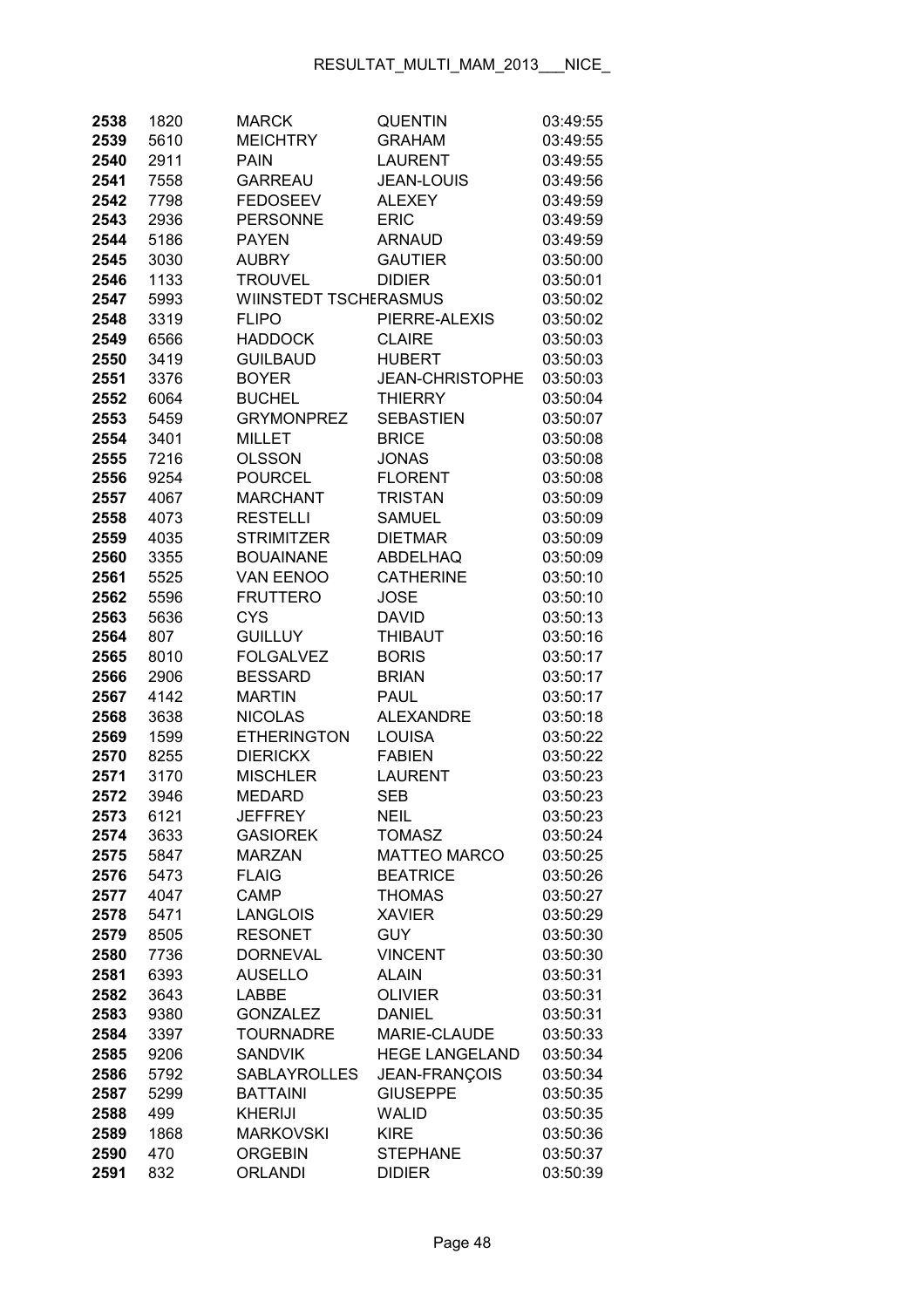| 2592         | 7778         | <b>CARRE</b>                 | <b>FABIENNE</b>                    | 03:50:39             |
|--------------|--------------|------------------------------|------------------------------------|----------------------|
| 2593         | 6290         | <b>CANIVET</b>               | <b>PHILIPPE</b>                    | 03:50:39             |
| 2594         | 6200         | <b>RAMAUGE</b>               | <b>LUDOVIC</b>                     | 03:50:39             |
| 2595         | 3523         | <b>DAUVOIS</b>               | <b>HUGAULT</b>                     | 03:50:40             |
| 2596         | 5682         | <b>WAGEBORN</b>              | <b>CHRISTINE</b>                   | 03:50:41             |
| 2597         | 5800         | <b>JEANNIN</b>               | <b>SAMIA</b>                       | 03:50:41             |
| 2598         | 5242         | <b>GOUIN BASTID</b>          | <b>ELISABETH</b>                   | 03:50:42             |
| 2599         | 5827         | <b>NIELSEN</b>               | <b>ELISABETH LINDE</b>             | 03:50:42             |
| 2600         | 5842         | <b>MYARA</b>                 | <b>STEPHANE</b>                    | 03:50:43             |
| 2601         | 5995         | <b>FIGUEIREDO GAM/DARIO</b>  |                                    | 03:50:46             |
| 2602         | 6537         | <b>NATKANIEC</b>             | <b>REGINA</b>                      | 03:50:46             |
| 2603         | 5247         | <b>HILLI</b>                 | <b>SARI</b>                        | 03:50:47             |
| 2604         | 5125         | <b>LISLE</b>                 | <b>DIDIER</b>                      | 03:50:50             |
| 2605         | 3696         | <b>DE MICHELI</b>            | <b>PAUL</b>                        | 03:50:51             |
| 2606         | 2812         | <b>AGUADO PEREZ</b>          | <b>GLORIA</b>                      | 03:50:54             |
| 2607         | 6410         | <b>NAVEILHAN</b>             | <b>FRANCOIS</b>                    | 03:50:54             |
| 2608         | 6343         | <b>TIERFOINS</b>             | <b>PATRICK</b>                     | 03:50:55             |
| 2609         | 2914         | <b>AUBERT</b>                | <b>GUILLAUME</b>                   | 03:50:55             |
| 2610         | 6286         | <b>DELAUNAY</b>              | <b>DOMINIQUE</b>                   | 03:50:56             |
| 2611         | 5407         | ÅHLUND                       | <b>MARIA</b>                       | 03:50:56             |
| 2612         | 5578         | <b>SVENSSON</b>              | <b>MARIANNE</b>                    | 03:50:56             |
| 2613         | 9126         | AMATO-CORDONNSEVERINE        |                                    | 03:50:57             |
| 2614         | 3440         | <b>COSTA</b>                 | <b>FREDERIC</b>                    | 03:50:57             |
| 2615         | 6294         | <b>SIENA</b>                 | <b>LUIGI</b>                       | 03:50:58             |
| 2616         | 5902         | <b>BERTHELOT</b>             | <b>ERIC</b>                        | 03:50:59             |
| 2617         | 1984         | <b>BIGOT</b>                 | <b>LIONEL</b>                      | 03:50:59             |
| 2618         | 1789         | <b>BESNARD</b>               | <b>CHRISTOPHE</b>                  | 03:50:59             |
| 2619         | 4081         | <b>AURIOL</b>                | <b>CYRIL</b>                       | 03:50:59             |
| 2620         | 8228         | <b>HOSTERT</b>               | <b>CHRISTIAN</b>                   | 03:51:00             |
| 2621         | 3847         | <b>BONNERY</b>               | RÉMY                               | 03:51:01             |
| 2622         | 5733         | <b>LAVESSIERE</b>            | <b>CHRISTIAN</b>                   | 03:51:01             |
| 2623         | 4144         | <b>ACQUAVIVA</b>             | <b>PASCAL</b>                      | 03:51:01             |
| 2624         | 5497         | <b>LE PENN</b>               | <b>THOMAS</b>                      | 03:51:02             |
| 2625         | 5627         | <b>CATCHPOLE</b>             | <b>SARAH</b>                       | 03:51:05             |
| 2626         | 5725         | <b>SECCO</b>                 | <b>LUCIENNE</b>                    | 03:51:05             |
| 2627         | 6564         | <b>GHEZZI</b>                | <b>GIAMPIERO</b>                   | 03:51:06             |
| 2628         | 3693         | <b>LANTERI</b>               | <b>LUCA</b>                        | 03:51:06             |
| 2629         | 6102         | <b>DUGAST</b>                | <b>CELINE</b>                      | 03:51:06             |
| 2630         | 5372         | <b>SOLERIEU</b>              | <b>LIONEL</b>                      | 03:51:07             |
| 2631         | 7485         | <b>PEROTTI</b>               | <b>NICOLAS</b>                     | 03:51:08             |
| 2632         | 7265         | <b>BOUSQUET</b>              | <b>RONUALD</b>                     | 03:51:11             |
| 2633         | 3527         | <b>LAVOINE</b>               | <b>JEAN-MICHEL</b>                 | 03:51:12             |
| 2634         | 3930         | COCITO                       | <b>STEFANO</b>                     | 03:51:13             |
| 2635         | 5340         | <b>BATEMAN</b>               | ED                                 | 03:51:13             |
| 2636         | 2757         | <b>DURAND</b>                | <b>SOPHIE</b>                      | 03:51:13             |
| 2637         | 3863         | SONNENSCHEIN                 | <b>HANS ERIK</b>                   | 03:51:13             |
| 2638         | 6241         | <b>VALSANIA</b>              | CARLO                              | 03:51:14             |
| 2639         | 2041         | <b>GAUDIN</b>                | <b>CHRISTOPHE</b>                  | 03:51:14             |
| 2640<br>2641 | 2394         | <b>CECCARDI</b><br>VIEIL     | <b>VANNI</b><br><b>JEAN PIERRE</b> | 03:51:15<br>03:51:15 |
| 2642         | 4190<br>6522 | <b>BOUDARA</b>               | <b>JOSEPH</b>                      | 03:51:15             |
| 2643         | 3236         | <b>BATISTA SANCHESMANUEL</b> |                                    | 03:51:15             |
| 2644         | 7977         | <b>RIPOLL</b>                | <b>BRUNO</b>                       | 03:51:15             |
| 2645         | 3234         | ANGELARD                     | <b>DOMINIQUE</b>                   | 03:51:15             |
|              |              |                              |                                    |                      |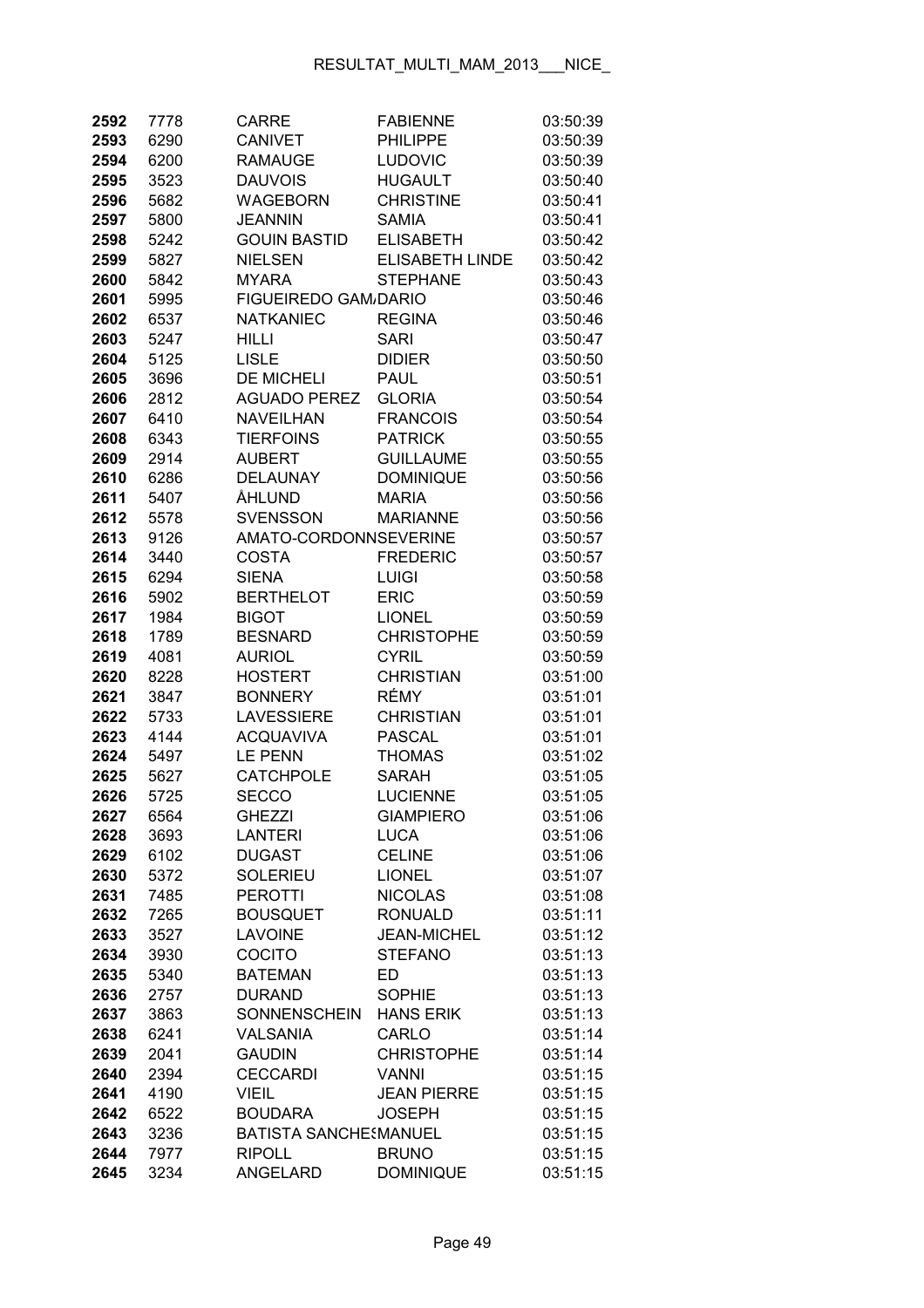| 2646         | 5174        | <b>MOULINEC</b>                   | <b>BERTRAND</b>                    | 03:51:18             |
|--------------|-------------|-----------------------------------|------------------------------------|----------------------|
| 2647         | 2948        | MOREL-MELIKOFF CHRISTIAN          |                                    | 03:51:18             |
| 2648         | 7215        | <b>HEDLUND</b>                    | <b>FREDRIC</b>                     | 03:51:19             |
| 2649         | 5240        | <b>RENARD</b>                     | <b>EMMANUEL</b>                    | 03:51:20             |
| 2650         | 2853        | <b>LINGUA</b>                     | <b>GIANFRANCO</b>                  | 03:51:21             |
| 2651         | 8283        | <b>FORGET</b>                     | <b>PHILIPPE</b>                    | 03:51:22             |
| 2652         | 8499        | <b>PARIS</b>                      | <b>XAVIER</b>                      | 03:51:22             |
| 2653         | 7125        | <b>DOS SANTOS</b>                 | <b>PHILIPPE</b>                    | 03:51:23             |
| 2654         | 4024        | <b>ITIER</b>                      | <b>STEPHANE</b>                    | 03:51:24             |
| 2655         | 5245        | <b>VIGLIECCA</b>                  | <b>FERNAND</b>                     | 03:51:25             |
| 2656         | 5243        | <b>ROULAND</b>                    | <b>JEAN FRANÇOIS</b>               | 03:51:25             |
| 2657         | 8273        | <b>GIRARD</b>                     | <b>STEPH</b>                       | 03:51:26             |
| 2658         | 3766        | <b>WIENCEK</b>                    | <b>XAVIER</b>                      | 03:51:26             |
| 2659         | 3804        | <b>REMEDIA</b>                    | <b>DANIELE</b>                     | 03:51:27             |
| 2660         | 5626        | <b>HOWARD</b>                     | JULIETTE                           | 03:51:28             |
| 2661         | 5182        | <b>FISCHER</b>                    | <b>KATJA</b>                       | 03:51:29             |
| 2662         | 7716        | <b>BOUGUETOCH</b>                 | <b>SAID</b>                        | 03:51:30             |
| 2663         | 9617        | <b>SEGUIN</b>                     | <b>DENIS</b>                       | 03:51:30             |
| 2664         | 5947        | <b>LEFEVRE</b>                    | <b>PASCAL</b>                      | 03:51:33             |
| 2665         | 5754        | <b>GULKOWSKI</b>                  | <b>WOJCIECH</b>                    | 03:51:34             |
| 2666         | 5609        | <b>BENHAIM</b>                    | <b>MARC</b>                        | 03:51:34             |
| 2667         | 3023        | <b>LINDER</b>                     | <b>FREDRIK</b>                     | 03:51:35             |
| 2668         | 5203        | <b>TRIGG</b>                      | <b>MICHELLE</b>                    | 03:51:35             |
| 2669         | 7639        | <b>PEREZ</b>                      | <b>DAMIEN</b>                      | 03:51:35             |
| 2670         | 6397        | <b>KREDLER</b>                    | <b>BETTINA</b>                     | 03:51:36             |
| 2671         | 5412        | PYLVÄNÄINEN                       | <b>JARI</b>                        | 03:51:37             |
| 2672         | 5454        | <b>JOUY</b>                       | <b>FATIMA</b>                      | 03:51:38             |
| 2673         | 7917        | <b>BESSETTES</b>                  | <b>MATHIAS</b>                     | 03:51:41             |
| 2674         | 7085        | <b>MASERA</b>                     | <b>CHRISTIAN</b>                   | 03:51:42             |
| 2675         | 7799        | <b>CULULEJEVIC</b>                | <b>DUSICA</b>                      | 03:51:44             |
| 2676         | 5202        | <b>GROSIEUX</b>                   | <b>SYLVAIN</b>                     | 03:51:44             |
| 2677         | 8483        | <b>BILLOIS</b>                    | <b>OLIVIER</b>                     | 03:51:44             |
| 2678         | 3332        | <b>RICHARDS</b>                   | <b>PAUL</b>                        | 03:51:45             |
| 2679         | 7039        | <b>NIGON</b>                      | <b>CEDRIC</b>                      | 03:51:46             |
| 2680         | 2368        | <b>ANTONIOLI</b>                  | <b>ALBERTO ATTILIO</b>             | 03:51:46             |
| 2681         | 8686        | <b>NEYRINCK</b>                   | <b>AURÉLIE</b>                     | 03:51:46             |
| 2682         | 3780        | CANOLLE                           | <b>CLAUDE</b>                      | 03:51:48             |
| 2683         | 6315        | <b>BERTRAND</b>                   | <b>GUILLAUME</b>                   | 03:51:51             |
| 2684         | 2035        | VASCHALDE                         | <b>JULIEN</b>                      | 03:51:54             |
| 2685         | 3756        | <b>CHAUDET</b>                    | <b>CEDRIC</b>                      | 03:51:54             |
| 2686         | 1637        | <b>CARNOVALE</b>                  | <b>LIONEL</b>                      | 03:51:57<br>03:51:57 |
| 2687         | 5055        | <b>ANGIN</b>                      | <b>JEAN-CLAUDE</b><br><b>JUKKA</b> |                      |
| 2688<br>2689 | 9527<br>408 | <b>POHJOLA</b><br><b>GONTHIER</b> | <b>SAMUEL</b>                      | 03:51:58<br>03:51:59 |
| 2690         | 7026        | <b>SAUVETRE</b>                   | <b>DAMIEN</b>                      | 03:51:59             |
| 2691         | 7301        | <b>SAUVETRE</b>                   | <b>STEPHANE</b>                    | 03:51:59             |
| 2692         | 6557        | <b>BARDOUX</b>                    | <b>SEBASTIEN</b>                   | 03:51:59             |
| 2693         | 5613        | <b>FAYEAUX</b>                    | <b>ALAIN</b>                       | 03:51:59             |
| 2694         | 2839        | <b>BRETON</b>                     | <b>MAURICE</b>                     | 03:52:00             |
| 2695         | 5246        | <b>DALLIER</b>                    | <b>STÉPHANE</b>                    | 03:52:03             |
| 2696         | 8416        | <b>GUESSAB</b>                    | <b>SYLVIE</b>                      | 03:52:04             |
| 2697         | 5479        | <b>KRLIN</b>                      | <b>ERIC</b>                        | 03:52:06             |
| 2698         | 3678        | <b>HERBERT</b>                    | <b>RORY</b>                        | 03:52:06             |
| 2699         | 5214        | <b>LAWTON</b>                     | <b>LISA</b>                        | 03:52:06             |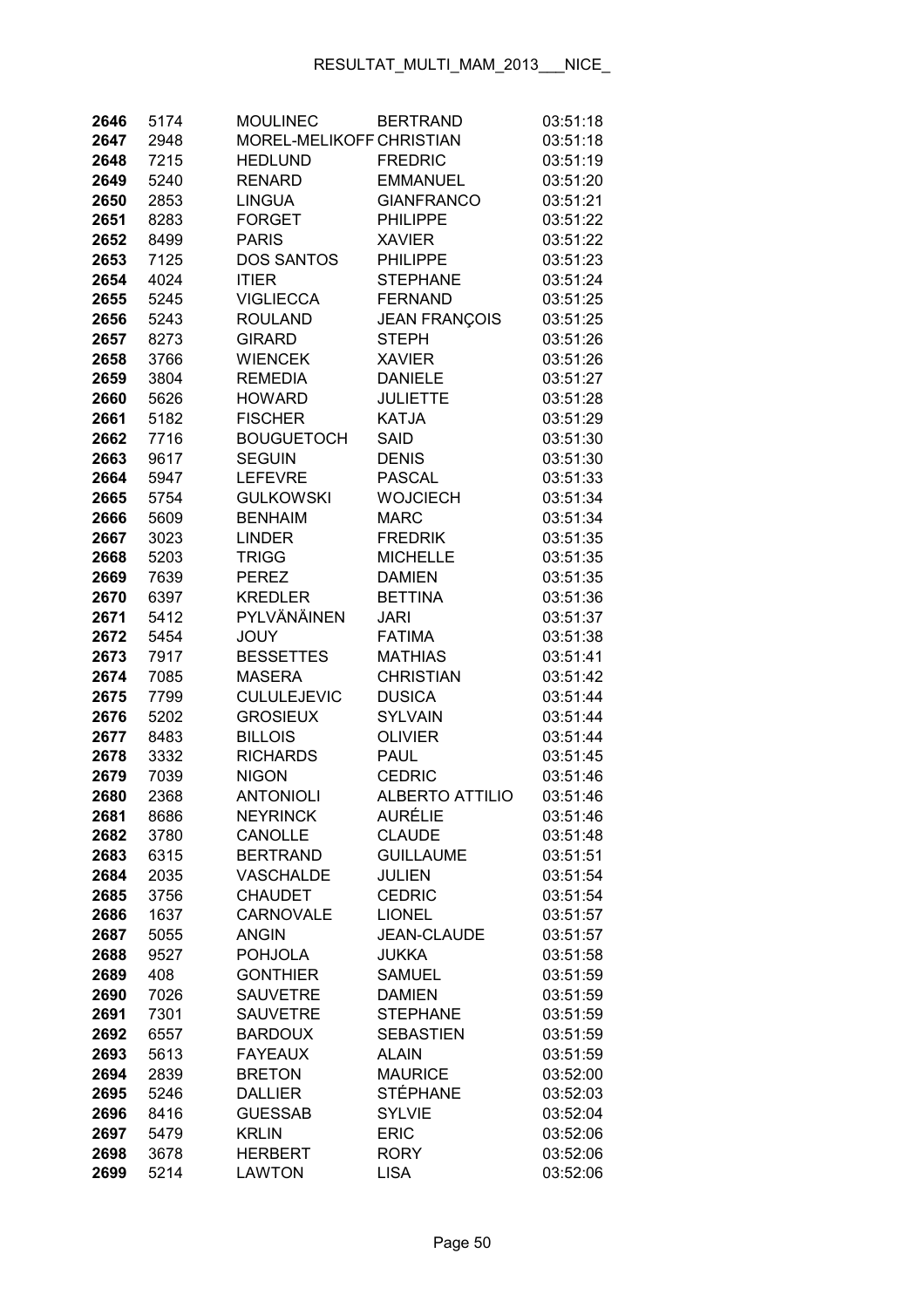| 2700         | 3582         | <b>PAPOT</b>                    | <b>VINCENT</b>                    | 03:52:07             |
|--------------|--------------|---------------------------------|-----------------------------------|----------------------|
| 2701         | 3537         | <b>PEAUDECERF</b>               | <b>JEAN-PIERRE</b>                | 03:52:07             |
| 2702         | 5845         | <b>ROULLEAU</b>                 | <b>STÉPHANE</b>                   | 03:52:08             |
| 2703         | 3406         | <b>JOLY</b>                     | <b>ELODIE</b>                     | 03:52:08             |
| 2704         | 3333         | <b>FAYET</b>                    | <b>SIMON</b>                      | 03:52:09             |
| 2705         | 8588         | <b>DIAZ</b>                     | <b>JOHN</b>                       | 03:52:12             |
| 2706         | 3142         | <b>MOREL</b>                    | <b>DOMINIQUE</b>                  | 03:52:12             |
| 2707         | 8417         | <b>INNOCENTI</b>                | <b>STEPHANE</b>                   | 03:52:14             |
| 2708         | 5941         | <b>JOHNSEN</b>                  | <b>MIA MOERKEBY</b>               | 03:52:14             |
| 2709         | 4164         | DOMMART COLOGCORINNE            |                                   | 03:52:14             |
| 2710         | 6466         | <b>BLOCH</b>                    | <b>JEAN PHILIPPE</b>              | 03:52:15             |
| 2711         | 9185         | KAJANOJA                        | <b>KARI</b>                       | 03:52:18             |
| 2712         | 4128         | <b>CALLEA</b>                   | <b>LAURENT</b>                    | 03:52:20             |
| 2713         | 3001         | <b>LHUISSIER</b>                | <b>JEROME</b>                     | 03:52:21             |
| 2714         | 6421         | <b>AUGIS</b>                    | <b>MONA</b>                       | 03:52:22             |
| 2715         | 2846         | <b>LOGER</b>                    | <b>VINCENT</b>                    | 03:52:22             |
| 2716         | 5236         | <b>LHERMITTE</b>                | <b>CHRISTOPHE</b>                 | 03:52:22             |
| 2717         | 5989         | <b>BLANC-FERAUD</b>             | <b>LAURE</b>                      | 03:52:22             |
| 2718         | 3046         | <b>MOLLEDA</b>                  | <b>GUILLAUME</b>                  | 03:52:24             |
| 2719         | 6593         | <b>VLACHOS</b>                  | <b>IOANNIS</b>                    | 03:52:25             |
| 2720         | 3818         | <b>ALTWEGG</b>                  | <b>ERIC</b>                       | 03:52:26             |
| 2721         | 8380         | <b>REBOUL</b>                   | JEAN-LUC                          | 03:52:27             |
| 2722         | 6051         | <b>BELVEYRE</b>                 | <b>BRICE</b>                      | 03:52:27             |
| 2723         | 5804         | <b>MACDUFF</b>                  | <b>HEATHER</b>                    | 03:52:27             |
| 2724         | 2991         | <b>VIDAL</b>                    | <b>CHRISTOPHE</b>                 | 03:52:28             |
| 2725         | 2782         | <b>BISSON</b>                   | <b>MICHEL</b>                     | 03:52:28             |
| 2726         | 978          | <b>SEVENNEC</b>                 | <b>YANN</b>                       | 03:52:28             |
| 2727         | 6238         | <b>HUGUES</b>                   | <b>THIERRY</b>                    | 03:52:28             |
| 2728         | 7256         | LE NY                           | <b>BENJAMIN</b>                   | 03:52:30             |
| 2729         | 2966         | <b>SAMPAIO</b>                  | <b>GABRIEL</b>                    | 03:52:30             |
| 2730         | 3385         | <b>ESTEVE</b>                   | <b>ERIC</b>                       | 03:52:31             |
| 2731         | 3112         | <b>PROVENCHÈRE</b>              | <b>JOHN</b>                       | 03:52:33             |
| 2732         | 5768         | <b>KOHRS</b>                    | <b>SILKE</b>                      | 03:52:34             |
| 2733         | 7124         | <b>PRIEZ</b>                    | <b>CAROLINE</b>                   | 03:52:35             |
| 2734         | 4088         | VASSALLO                        | <b>FABIEN</b>                     | 03:52:36             |
| 2735         | 6114         | <b>GAREL</b>                    | <b>JEAN EMMANUEL</b>              | 03:52:36             |
| 2736         | 3519         | <b>QUERUEL</b>                  | <b>CHRISTOPHE</b>                 | 03:52:37             |
| 2737         | 9595         | <b>HEBSGAARD NIEL:CARSTEN</b>   |                                   | 03:52:37             |
| 2738         | 5069         | <b>CARLETTI</b>                 | <b>DANIEL</b>                     | 03:52:38             |
| 2739         | 5448         | <b>BOUKROUCHE</b>               | <b>MOHAMED</b>                    | 03:52:39             |
| 2740         | 8415         | <b>PESEUX</b>                   | <b>JEAN-MICHEL</b>                | 03:52:41             |
| 2741         | 4044         | <b>PUAUX</b>                    | <b>CHARLES HENRI</b>              | 03:52:41             |
| 2742         | 6009         | <b>BALAINE</b>                  | <b>MICHEL</b>                     | 03:52:43             |
| 2743         | 5048         | <b>CHAPEY</b>                   | <b>CYRIL</b>                      | 03:52:44             |
| 2744         | 6528         | <b>GERMAIN</b>                  | <b>GUILLAUME</b>                  | 03:52:45<br>03:52:46 |
| 2745         | 5029         | MEHRENBERGER THIBAULT           |                                   |                      |
| 2746<br>2747 | 5113<br>2843 | <b>CHEMSI</b><br><b>FOUCART</b> | <b>RHITA</b><br><b>CHRISTOPHE</b> | 03:52:46<br>03:52:46 |
| 2748         | 9452         | <b>BORI</b>                     | <b>YVON</b>                       | 03:52:47             |
| 2749         | 3627         | <b>GUINE</b>                    | <b>SEBASTIEN</b>                  | 03:52:51             |
| 2750         | 3636         | <b>BRICHAUX</b>                 | <b>YANNICK</b>                    | 03:52:51             |
| 2751         | 5632         | DE MALEFETTE                    | <b>HENRI</b>                      | 03:52:54             |
| 2752         | 1837         | <b>GEOFFROY</b>                 | <b>VINCENT</b>                    | 03:52:56             |
| 2753         | 3719         | <b>MENON</b>                    | <b>THOMAS</b>                     | 03:52:57             |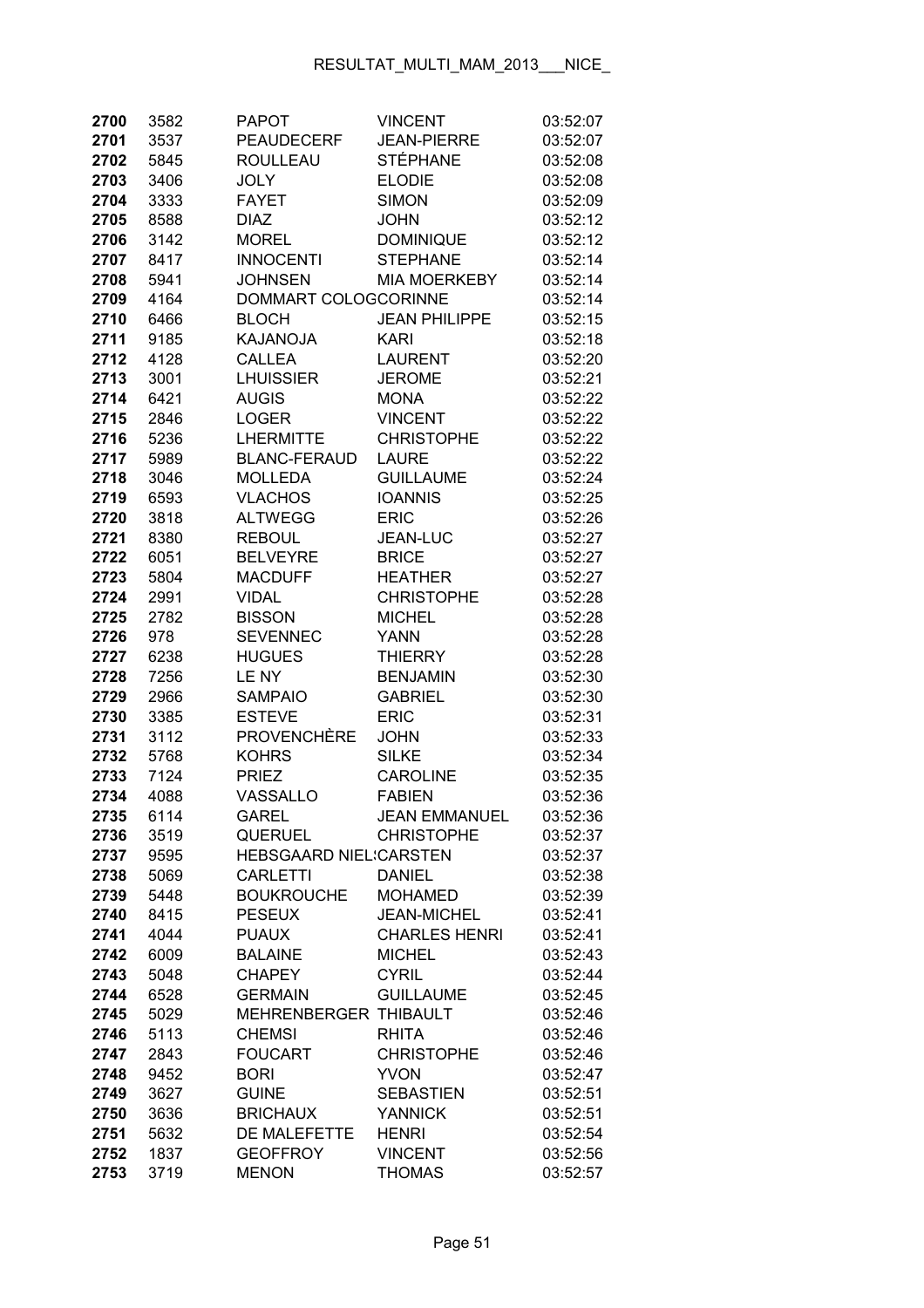| 2754 | 5638 | <b>NOEL</b>          | <b>MATTHIEU</b>      | 03:52:58 |
|------|------|----------------------|----------------------|----------|
| 2755 | 5261 | <b>JAULENT</b>       | <b>ELISABETH</b>     | 03:53:00 |
| 2756 | 3342 | <b>CHABAUD</b>       | <b>OLIVIER</b>       | 03:53:01 |
| 2757 | 5319 | <b>MOLSE</b>         | <b>CAROLINA</b>      | 03:53:02 |
| 2758 | 5464 | <b>MARTY</b>         | <b>JEROME</b>        | 03:53:03 |
| 2759 | 5669 | <b>BLASCHETTE</b>    | <b>DAVID</b>         | 03:53:03 |
| 2760 | 2150 | <b>CARREZ</b>        | <b>PATRICE</b>       | 03:53:07 |
| 2761 | 2835 | <b>VOYER</b>         | <b>JEAN-FRANCOIS</b> | 03:53:07 |
| 2762 | 3282 | <b>JANOT</b>         | <b>LIONEL</b>        | 03:53:07 |
| 2763 | 6195 | <b>MOSSAZ</b>        | <b>ROBERT</b>        | 03:53:09 |
| 2764 | 7006 | VASSEL               | <b>SANDRINE</b>      | 03:53:10 |
| 2765 | 7588 | HAHN                 | <b>KLAUS</b>         | 03:53:11 |
| 2766 | 5139 | <b>DELAPORTE</b>     | <b>BRUNO</b>         | 03:53:12 |
| 2767 | 2895 | <b>GARCIA</b>        | <b>JEROME</b>        | 03:53:13 |
| 2768 | 3645 | <b>HANSEN</b>        | <b>MADS SKOVBY</b>   | 03:53:13 |
| 2769 | 6580 | <b>DUGERT</b>        | <b>ERIC</b>          | 03:53:14 |
| 2770 | 6096 | <b>BLONDEAU</b>      | LOÏC                 | 03:53:14 |
| 2771 | 1516 | <b>BASSI</b>         | <b>JEAN MARC</b>     | 03:53:15 |
| 2772 | 6116 | <b>CHALON</b>        | <b>SAMUEL</b>        | 03:53:16 |
| 2773 | 3576 | <b>ROZALSKI</b>      | <b>CATHERINE</b>     | 03:53:17 |
| 2774 | 5386 | <b>FORNASARI</b>     | <b>GINO</b>          | 03:53:17 |
| 2775 | 5281 | <b>VEZIEN</b>        | <b>CAROLE</b>        | 03:53:17 |
| 2776 | 7790 | LE RUMEUR            | <b>JEAN-YVES</b>     | 03:53:18 |
| 2777 | 251  | <b>AZIZI</b>         | <b>SEDIK</b>         | 03:53:21 |
| 2778 | 6203 | <b>HARJU</b>         | <b>JUKKA</b>         | 03:53:22 |
| 2779 | 6394 | <b>SEYKO</b>         | <b>SERGEY</b>        | 03:53:22 |
| 2780 | 3405 | <b>LORITTE</b>       | <b>YANN</b>          | 03:53:22 |
| 2781 | 4099 | LEPETITCOLLIN        | <b>ERIC</b>          | 03:53:22 |
| 2782 | 5325 | <b>LEMAITRE</b>      | <b>BENOÎT</b>        | 03:53:24 |
| 2783 | 5539 | <b>WATSON-USHER</b>  | <b>ALEXANDRA</b>     | 03:53:24 |
| 2784 | 3181 | ARFI                 | <b>STEPHANE</b>      | 03:53:25 |
| 2785 | 2990 | <b>AUPIN</b>         | <b>MICHEL</b>        | 03:53:26 |
| 2786 | 8326 | <b>POHL</b>          | <b>CHRISTIAN</b>     | 03:53:26 |
| 2787 | 6389 | <b>VERMEERSCH</b>    | <b>STEVEN</b>        | 03:53:27 |
| 2788 | 3003 | CAVAN                | PIERRE-YVES          | 03:53:27 |
| 2789 | 7915 | CAVAN                | LÉO                  | 03:53:28 |
| 2790 | 7454 | PIFFETEAU            | <b>PHILIPPE</b>      | 03:53:29 |
| 2791 | 9670 | <b>MORENO</b>        | <b>JUAN FELIPE</b>   | 03:53:29 |
| 2792 | 5862 | <b>ADAM</b>          | <b>FRANCIS</b>       | 03:53:30 |
| 2793 | 538  | KAROL                | <b>ZIEMINSKI</b>     | 03:53:30 |
| 2794 | 8359 | <b>JOLY</b>          | <b>LIONEL</b>        | 03:53:30 |
| 2795 | 3277 | <b>DEL SETTE</b>     | <b>RAIMONDO</b>      | 03:53:31 |
| 2796 | 8369 | <b>MORNICO</b>       | <b>ALESSIA</b>       | 03:53:33 |
| 2797 | 2760 | <b>BRUN</b>          | <b>ALAIN</b>         | 03:53:34 |
| 2798 | 3939 | <b>TARASOVA</b>      | <b>VLADA</b>         | 03:53:34 |
| 2799 | 6592 | <b>RITTER</b>        | <b>ERIC</b>          | 03:53:35 |
| 2800 | 3557 | <b>FAUCON</b>        | <b>BEATRICE</b>      | 03:53:35 |
| 2801 | 6291 | <b>HLATKY</b>        | <b>JEAN MARCEL</b>   | 03:53:35 |
| 2802 | 5058 | LUTEN                | <b>RICHARD</b>       | 03:53:36 |
| 2803 | 3631 | PAPAZIAN             | <b>GERARD</b>        | 03:53:36 |
| 2804 | 8073 | <b>LELUC CAPELLE</b> | <b>MARIANNE</b>      | 03:53:37 |
| 2805 | 3581 | <b>DERDEVET</b>      | <b>MARTINE</b>       | 03:53:37 |
| 2806 | 3192 | <b>DOMART</b>        | <b>PIERRE</b>        | 03:53:38 |
| 2807 | 4156 | <b>SARRAZIN</b>      | <b>JACKY</b>         | 03:53:38 |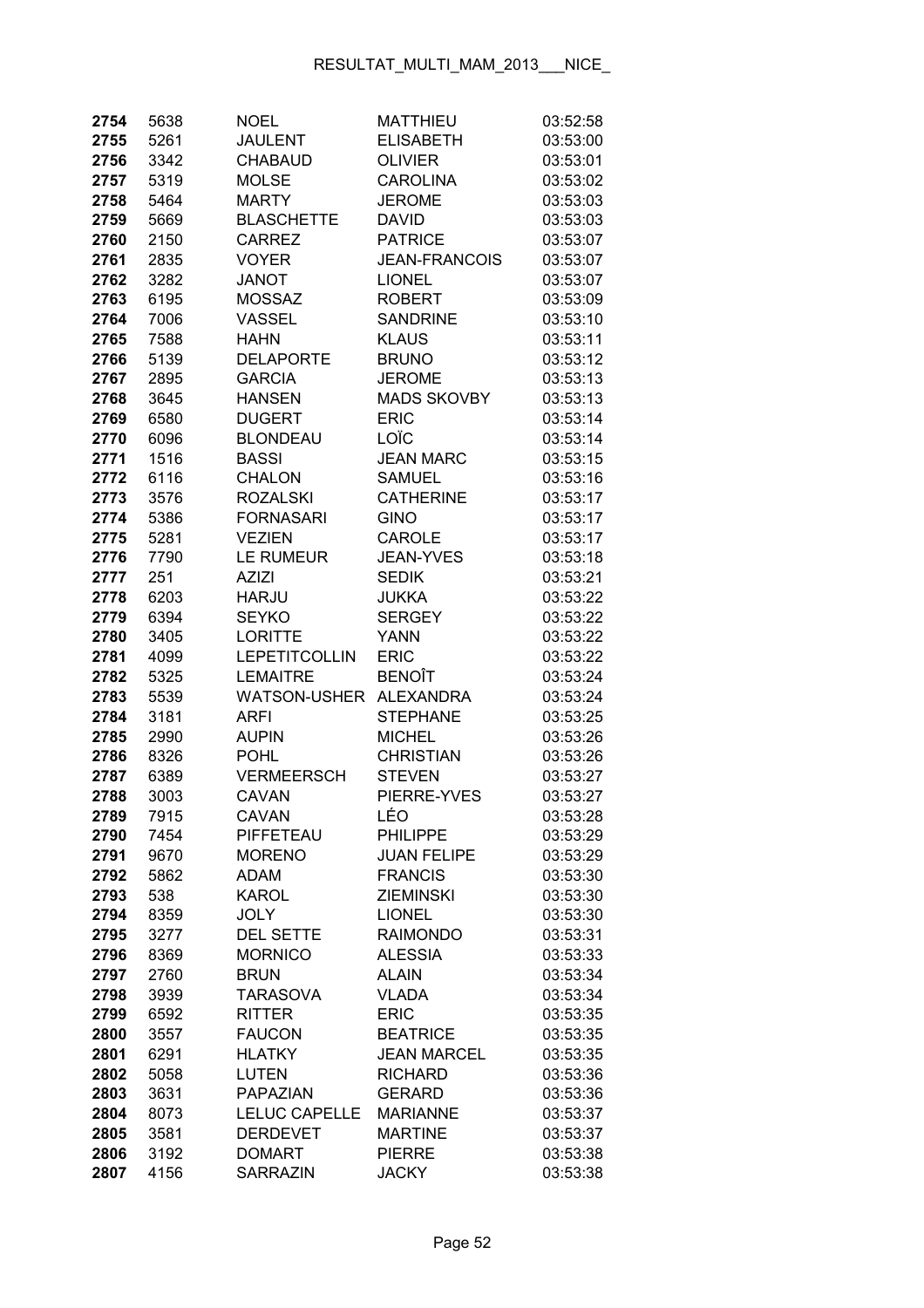| 2808         | 6050         | <b>ARENTSEN</b>                | <b>LENE</b>                     | 03:53:38             |
|--------------|--------------|--------------------------------|---------------------------------|----------------------|
| 2809         | 8439         | <b>GAVIOLI</b>                 | <b>STEFANO</b>                  | 03:53:39             |
| 2810         | 3134         | <b>DENIS</b>                   | <b>FRANCK</b>                   | 03:53:40             |
| 2811         | 7491         | <b>PUKK</b>                    | <b>ANDRE</b>                    | 03:53:41             |
| 2812         | 7141         | <b>CRONIER</b>                 | <b>STÉPHANE</b>                 | 03:53:42             |
| 2813         | 2111         | LOUIS                          | <b>BRUNO</b>                    | 03:53:42             |
| 2814         | 5201         | <b>SCHOENEWALD</b>             | <b>RENÉ</b>                     | 03:53:43             |
| 2815         | 5223         | <b>MARTINO</b>                 | <b>ERIC</b>                     | 03:53:44             |
| 2816         | 3694         | <b>SACCO</b>                   | <b>FEDERICA</b>                 | 03:53:44             |
| 2817         | 3340         | <b>MAAS</b>                    | <b>ELMER</b>                    | 03:53:45             |
| 2818         | 5707         | <b>ANFINSET</b>                | <b>NILS</b>                     | 03:53:45             |
| 2819         | 5756         | <b>RENAUDIN</b>                | <b>GHISLAIN</b>                 | 03:53:47             |
| 2820         | 5192         | <b>GENBERG</b>                 | <b>DANIEL</b>                   | 03:53:48             |
| 2821         | 5637         | <b>CASTRE</b>                  | <b>JULIE</b>                    | 03:53:48             |
| 2822         | 6018         | SILVÉN MOELLER LEO             |                                 | 03:53:53             |
| 2823         | 3429         | <b>CUTHBERT</b>                | <b>STEPHEN</b>                  | 03:53:53             |
| 2824         | 5035         | <b>OLIVERI</b>                 | <b>GIORGIO</b>                  | 03:53:53             |
| 2825         | 7812         | <b>SAVAGE</b>                  | <b>DEREK</b>                    | 03:53:53             |
| 2826         | 3341         | <b>KITS</b>                    | <b>RAGNAR</b>                   | 03:53:53             |
| 2827         | 3680         | <b>SOYER</b>                   | <b>JEAN MARIE</b>               | 03:53:53             |
| 2828         | 6017         | <b>FLINTULL</b>                | <b>KRISTINA</b>                 | 03:53:54             |
| 2829         | 6029         | <b>ANDERSON</b>                | <b>LYNNE</b>                    | 03:53:54             |
| 2830         | 3055         | <b>DESTI</b>                   | <b>JEAN-PHILIPPE</b>            | 03:53:55             |
| 2831         | 5103         | <b>BIGOT</b>                   | <b>CÉLINE</b>                   | 03:53:56             |
| 2832         | 6438         | <b>GASNIER</b>                 | <b>FRANCK</b>                   | 03:53:56             |
| 2833         | 1694         | <b>ROUBAUDY</b>                | <b>GERARD</b>                   | 03:53:56             |
| 2834         | 6080         | <b>BEVALET</b>                 | <b>CLAIRE</b>                   | 03:53:56             |
| 2835         | 8363         | <b>PIERDICCHI</b>              | <b>CRISTINA</b>                 | 03:53:57             |
| 2836         | 5606         | <b>PIGEARD</b>                 | CARL                            | 03:53:57             |
| 2837         | 5796         | DAVID                          | <b>GUY</b>                      | 03:53:58             |
| 2838         | 8316         | <b>BOUNOUA</b>                 | LAÏD                            | 03:53:59             |
| 2839         | 914          | <b>RANDIN</b>                  | <b>JONAS</b>                    | 03:54:00             |
| 2840         | 8205         | <b>KASPERSKI</b>               | <b>TATIANA</b>                  | 03:54:01             |
| 2841         | 6404         | <b>GARNIER</b>                 | <b>PHILIPPE</b>                 | 03:54:02             |
| 2842         | 992          | <b>CLAUZADE</b>                | <b>STÉPHANE</b>                 | 03:54:02             |
| 2843         | 7378         | SABATIER                       | <b>LAURENT</b>                  | 03:54:04             |
| 2844         | 9641         | PANOZZO KUBLERELISA            |                                 | 03:54:06             |
| 2845         | 8100         | <b>BALAVOINE</b>               | <b>CECILE</b>                   | 03:54:06             |
| 2846         | 8057         | <b>DAURAT</b>                  | <b>ALAIN</b>                    | 03:54:07             |
| 2847         | 2945         | <b>DEQUATRE</b>                | <b>SÉBASTIEN</b><br><b>SIDY</b> | 03:54:07             |
| 2848         | 698          | <b>DIALLO</b><br><b>DELMAS</b> | <b>PATRICK</b>                  | 03:54:07             |
| 2849<br>2850 | 8403<br>5569 | <b>BOURDAUD</b>                | <b>VINCENT</b>                  | 03:54:09<br>03:54:10 |
| 2851         | 1938         | <b>GONZALEZ</b>                | <b>JOEL</b>                     | 03:54:11             |
| 2852         | 5940         | <b>PEVELING</b>                | <b>THOMAS</b>                   | 03:54:11             |
| 2853         | 5598         | <b>ECOLLAN</b>                 | CAROLE                          | 03:54:12             |
| 2854         | 7074         | <b>LAMY</b>                    | <b>FABIEN</b>                   | 03:54:12             |
| 2855         | 6097         | DI GIACOMO                     | <b>DAVID</b>                    | 03:54:13             |
| 2856         | 3216         | <b>BETSCH</b>                  | <b>DIDIER</b>                   | 03:54:13             |
| 2857         | 4019         | <b>WERTHEIMER</b>              | <b>PIA</b>                      | 03:54:13             |
| 2858         | 2061         | <b>LAFFITTE</b>                | <b>ROMAIN</b>                   | 03:54:15             |
| 2859         | 8032         | <b>HOGERBRUGGE</b>             | <b>PAUL</b>                     | 03:54:15             |
| 2860         | 6144         | <b>FEDOZZI</b>                 | <b>MATTIA</b>                   | 03:54:16             |
| 2861         | 8451         | <b>BOSMAN</b>                  | <b>STEVEN</b>                   | 03:54:16             |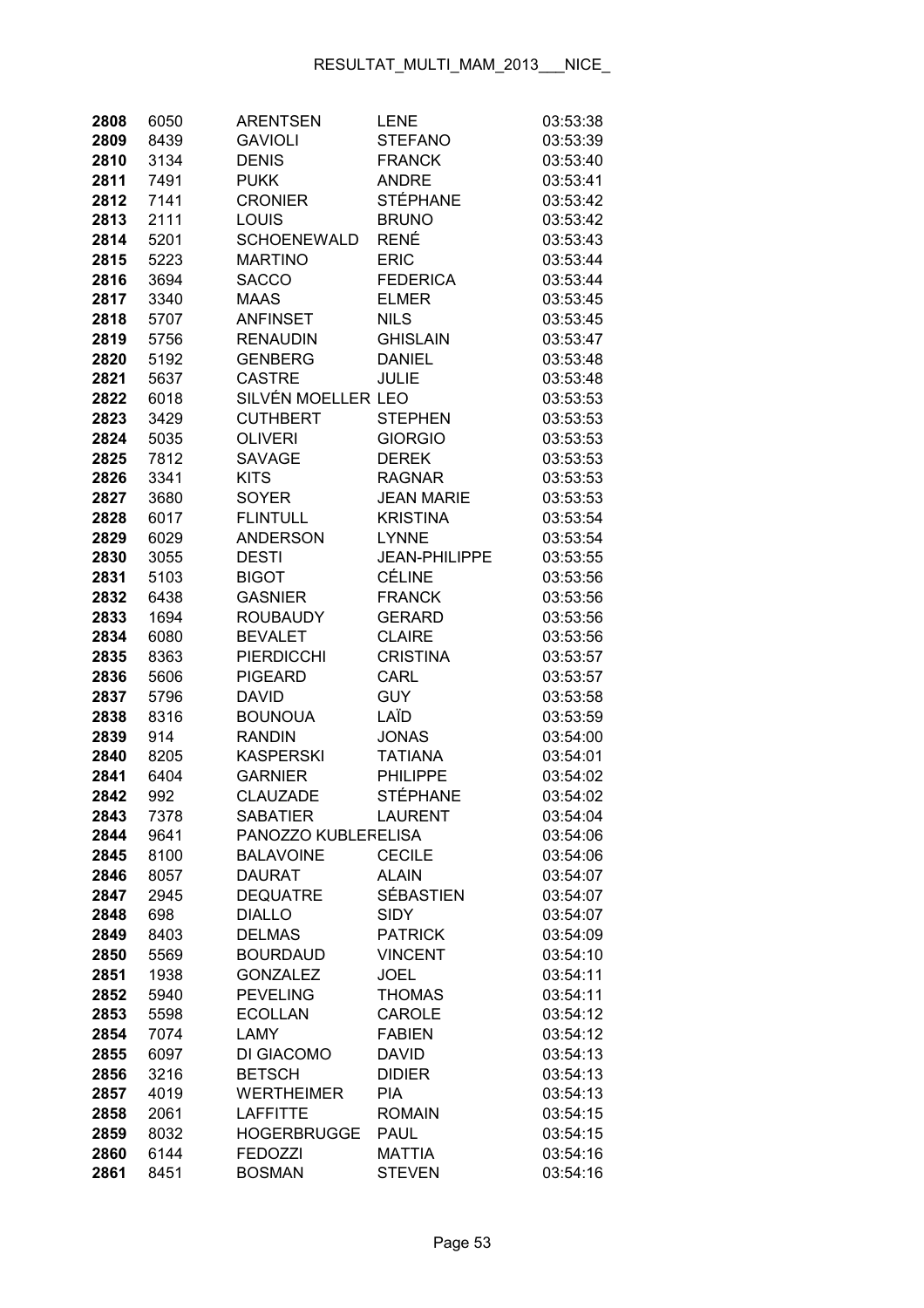| 2862         | 5530         | DI PAOLO                       | <b>MARIO</b>                        | 03:54:16             |
|--------------|--------------|--------------------------------|-------------------------------------|----------------------|
| 2863         | 6145         | <b>ZANELLA</b>                 | <b>ALESSIA</b>                      | 03:54:16             |
| 2864         | 3281         | <b>PASSERI</b>                 | <b>GIUSEPPE</b>                     | 03:54:17             |
| 2865         | 7093         | MARÉCHAL                       | <b>NICOLAS</b>                      | 03:54:17             |
| 2866         | 5126         | <b>SCHMIDT</b>                 | <b>ALEXANDER</b>                    | 03:54:18             |
| 2867         | 4111         | QUILICI                        | <b>NICOLAS</b>                      | 03:54:19             |
| 2868         | 2239         | <b>ERB</b>                     | <b>OLIVIER</b>                      | 03:54:20             |
| 2869         | 3286         | <b>ALESTRO</b>                 | <b>JACQUES</b>                      | 03:54:20             |
| 2870         | 2830         | <b>MANUEL</b>                  | <b>JULIEN</b>                       | 03:54:20             |
| 2871         | 6151         | <b>BERG</b>                    | <b>BENTE</b>                        | 03:54:21             |
| 2872         | 8165         | <b>BAS</b>                     | <b>LAURENT</b>                      | 03:54:22             |
| 2873         | 5402         | THAREAU                        | <b>GILLES</b>                       | 03:54:22             |
| 2874         | 8621         | <b>LAUNAY</b>                  | <b>DELPINE</b>                      | 03:54:22             |
| 2875         | 3045         | <b>DUDEK</b>                   | <b>ZDZISLAW</b>                     | 03:54:24             |
| 2876         | 3632         | <b>HENG</b>                    | <b>BOU</b>                          | 03:54:24             |
| 2877         | 5884         | <b>DOLK</b>                    | <b>SARA</b>                         | 03:54:25             |
| 2878         | 3505         | <b>SVENSSON</b>                | <b>JOAKIM</b>                       | 03:54:25             |
| 2879         | 7230         | <b>JOHANSSON</b>               | <b>PETER</b>                        | 03:54:26             |
| 2880         | 3293         | <b>SAURY</b>                   | <b>CHRISTIAN</b>                    | 03:54:28             |
| 2881         | 3327         | <b>MIAUX</b>                   | <b>FRÉDÉRIC</b>                     | 03:54:28             |
| 2882         | 9314         | <b>ELLIOT</b>                  | CAROL                               | 03:54:28             |
| 2883         | 6115         | <b>DALL AGNOL</b>              | <b>ALAIN</b>                        | 03:54:29             |
| 2884         | 5499         | <b>REYNE</b>                   | <b>CEDRIC</b>                       | 03:54:29             |
| 2885         | 8341         | ZUCCARELLI                     | <b>BENOIT</b>                       | 03:54:30             |
| 2886         | 3532         | <b>MONCUIT</b>                 | <b>DAMIEN</b>                       | 03:54:30             |
| 2887         | 10933        | <b>MCCORMACK</b>               | <b>JACQUELINE</b>                   | 03:54:31             |
| 2888         | 3602         | <b>CHAPPEZ</b>                 | <b>JEROME</b>                       | 03:54:32             |
| 2889         | 8121         | VALLEJO                        | <b>SERGE</b>                        | 03:54:32             |
| 2890         | 9304         | <b>BRAUN</b>                   | <b>ALEXANDRE</b>                    | 03:54:34             |
| 2891         | 4030         | <b>LASCOUMES</b>               | <b>CHARLOTTE</b>                    | 03:54:34             |
| 2892         | 6283         | <b>PASTOR</b>                  | <b>ROLAND</b>                       | 03:54:35             |
| 2893         | 3367         | <b>ANGEL</b>                   | <b>FRANCOIS</b>                     | 03:54:36             |
| 2894         | 6431         | <b>GARURI</b>                  | <b>PAOLO</b>                        | 03:54:37             |
| 2895         | 7001         | <b>JEAN</b>                    | <b>MADELINE</b>                     | 03:54:37             |
| 2896         | 8424         | <b>ERJALA</b>                  | <b>TIMO</b>                         | 03:54:38             |
| 2897         | 8427         | <b>ERJALA</b>                  | KAISA                               | 03:54:38             |
| 2898         | 5219         | <b>LOBRY</b>                   | <b>MARC</b>                         | 03:54:39             |
| 2899         | 2922         | <b>FARENC</b>                  | <b>STÉPHANE</b>                     | 03:54:40             |
| 2900         | 8173         | <b>DYHR</b>                    | <b>JESPER</b>                       | 03:54:40             |
| 2901         | 7647         | <b>GUYOMARD</b>                | <b>FABIEN</b>                       | 03:54:42             |
| 2902         | 6054         | <b>BALICEVIC</b>               | <b>JEROME</b>                       | 03:54:43             |
| 2903         | 6453         | <b>WILFLING</b>                | <b>FRANZ</b>                        | 03:54:43             |
| 2904         | 8605         | <b>MARTIN</b>                  | ANDRÉ                               | 03:54:43             |
| 2905         | 3107         | <b>FAURE</b>                   | <b>GUILLAUME</b>                    | 03:54:45             |
| 2906         | 3660         | <b>BOUDET</b>                  | <b>STÉPHANE</b>                     | 03:54:45             |
| 2907         | 5794         | <b>LEPAIN</b>                  | <b>LAURENT</b>                      | 03:54:45             |
| 2908         | 7403         | <b>RAVANETTI</b>               | <b>STÉPHANE</b>                     | 03:54:46             |
| 2909         | 8172         | <b>LEGER</b>                   | <b>SEBASTIEN</b>                    | 03:54:47             |
| 2910         | 6332         | <b>FOULDS</b>                  | <b>MICHAEL</b>                      | 03:54:48             |
| 2911<br>2912 | 2047<br>5440 | <b>DRAGO</b><br><b>HOFMANN</b> | <b>STÉPHANE</b><br><b>FRIEDHELM</b> | 03:54:50<br>03:54:50 |
| 2913         | 5567         | <b>TORZUOLI</b>                | <b>JEROME</b>                       | 03:54:51             |
| 2914         | 5879         | <b>GUFFLER</b>                 | <b>FRANK</b>                        | 03:54:51             |
| 2915         | 6523         | <b>MARIANI</b>                 | <b>LORENZO</b>                      | 03:54:52             |
|              |              |                                |                                     |                      |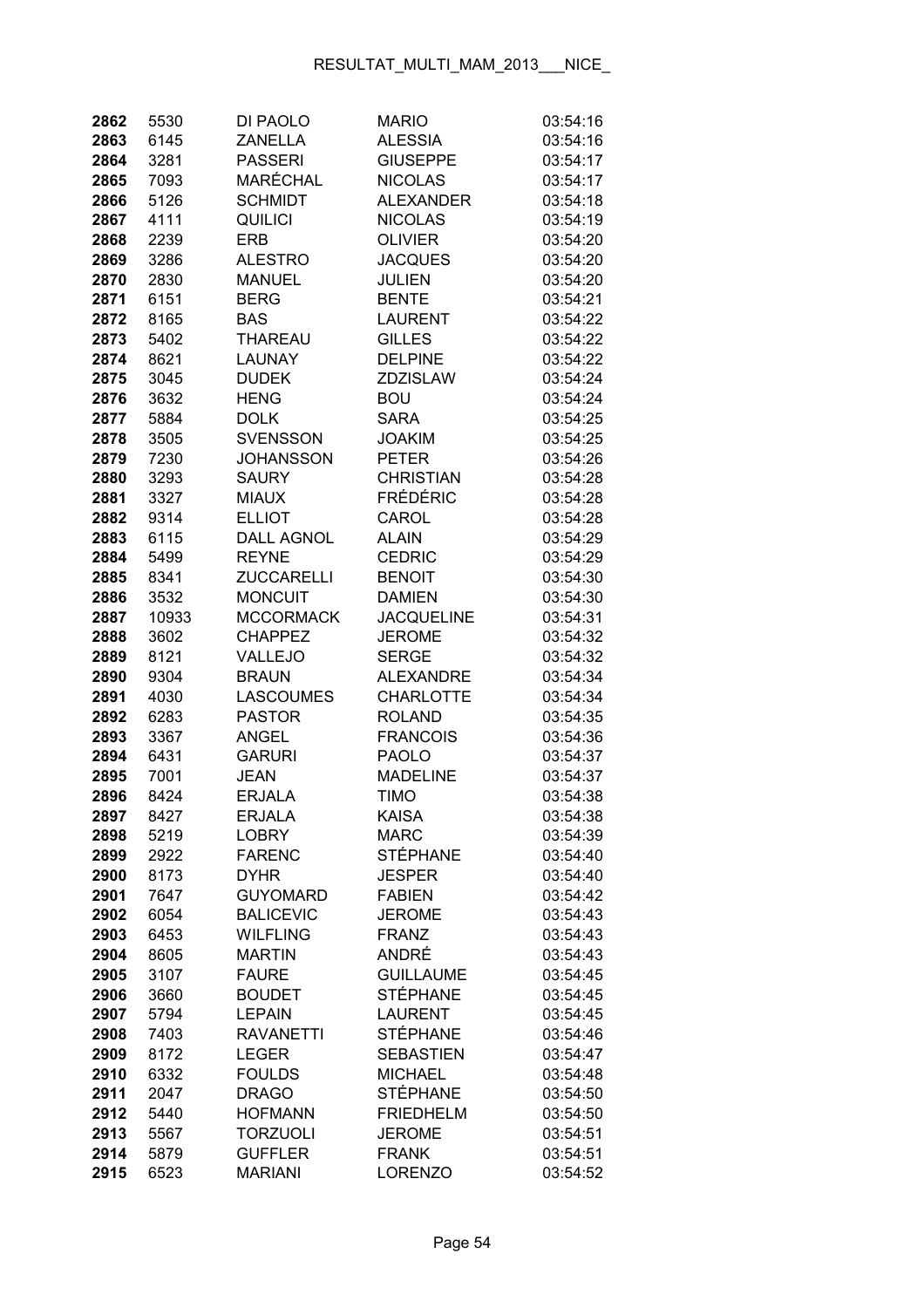| 2916         | 6403         | <b>VON KNOBLOCH</b>               | <b>URSULA</b>                          | 03:54:53             |
|--------------|--------------|-----------------------------------|----------------------------------------|----------------------|
| 2917         | 5816         | <b>DUMAS</b>                      | <b>MATTHIEU</b>                        | 03:54:54             |
| 2918         | 2291         | MONTEIRO MONIZ JOSÉ               |                                        | 03:54:54             |
| 2919         | 716          | <b>LINXE</b>                      | <b>PHILIPPE</b>                        | 03:54:56             |
| 2920         | 3592         | <b>LAURIKAINEN</b>                | <b>JYRKI</b>                           | 03:54:57             |
| 2921         | 5828         | CARLÉ                             | <b>RENÉ</b>                            | 03:54:57             |
| 2922         | 5676         | <b>CARROLL</b>                    | <b>LAUREN</b>                          | 03:54:57             |
| 2923         | 3029         | <b>PORHEL</b>                     | <b>JEAN-BAPTISTE</b>                   | 03:54:58             |
| 2924         | 10959        | CARRANZA                          | <b>JOHN</b>                            | 03:54:59             |
| 2925         | 5835         | <b>VERNEY</b>                     | <b>GERARD</b>                          | 03:54:59             |
| 2926         | 3942         | <b>ZEHLER</b>                     | <b>DOMINIQUE</b>                       | 03:54:59             |
| 2927         | 2849         | <b>FERREC</b>                     | <b>JEAN YVES</b>                       | 03:55:00             |
| 2928         | 5912         | LABARTHE                          | <b>WALTER</b>                          | 03:55:00             |
| 2929         | 6260         | <b>PRIVAT</b>                     | <b>CEDRIC</b>                          | 03:55:01             |
| 2930         | 6177         | <b>VINOT</b>                      | <b>JEAN-MARC</b>                       | 03:55:02             |
| 2931         | 5891         | SAPENA PEREZ-G/SANTI              |                                        | 03:55:03             |
| 2932         | 3462         | <b>RENOUL</b>                     | <b>FRANÇOIS</b>                        | 03:55:04             |
| 2933         | 5292         | <b>LEVET</b>                      | <b>ARNAUD</b>                          | 03:55:05             |
| 2934         | 4079         | <b>JOSEPH</b>                     | <b>PASCAL</b>                          | 03:55:05             |
| 2935         | 7364         | <b>HERODOTE</b>                   | <b>LAURENT</b>                         | 03:55:05             |
| 2936         | 5700         | <b>BATAILLE</b>                   | <b>GONZAGUE</b>                        | 03:55:05             |
| 2937         | 1836         | <b>EGO</b>                        | <b>EMMANUEL</b>                        | 03:55:06             |
| 2938         | 6330         | <b>POLI</b>                       | <b>GIOVANNI</b>                        | 03:55:07             |
| 2939         | 8593         | <b>FONTAINE</b>                   | <b>PATRICIA</b>                        | 03:55:08             |
| 2940         | 5030         | <b>ESPIE</b>                      | <b>SANDRA</b>                          | 03:55:08             |
| 2941         | 5495         | <b>MESSIAS</b>                    | <b>STEPHEN</b>                         | 03:55:08             |
| 2942         | 2701         | <b>DUJARDIN</b>                   | <b>GRÉGORY</b>                         | 03:55:08             |
| 2943         | 6188         | <b>SALYAMANOVITCI DMITRI</b>      |                                        | 03:55:09             |
| 2944         | 5580         | <b>STOEBER</b>                    | <b>GUILLAUME</b>                       | 03:55:12             |
| 2945         | 7314         | <b>FABRE</b>                      | <b>SERGE</b>                           | 03:55:12             |
| 2946         | 7719         | <b>CROUVEZIER</b>                 | ANNE-CATHERINE                         | 03:55:13             |
| 2947         | 3830         | <b>MANNINEN</b>                   | <b>RAIMO</b>                           | 03:55:13             |
| 2948         | 3270         | <b>HERAULT</b>                    | <b>ERIC</b>                            | 03:55:13             |
| 2949         | 3087         | <b>DUPUPET</b>                    | <b>JEAN LUC</b>                        | 03:55:14             |
| 2950         | 6186         | <b>DELHOM</b>                     | <b>ELODIE</b>                          | 03:55:18             |
| 2951         | 7892         | <b>GILLY</b>                      | DANIEL                                 | 03:55:19             |
| 2952         | 7526         | LAW                               | <b>DAVID</b>                           | 03:55:21             |
| 2953         | 3370         | <b>DELAVILLE</b>                  | <b>JEAN-MARC</b>                       | 03:55:25             |
| 2954         | 5298         | <b>WILLIAM</b>                    | <b>FRANCK</b>                          | 03:55:25             |
| 2955         | 3343         | <b>ARBEY</b>                      | LUDOVIC                                | 03:55:25             |
| 2956         | 2815         | <b>TRESTOUR</b>                   | <b>CHANTAL</b>                         | 03:55:25             |
| 2957         | 6060         | <b>ASPERTI</b>                    | <b>ANDREA</b>                          | 03:55:28             |
| 2958         | 4151         | <b>SEVAL</b>                      | <b>PHILIPPE</b>                        | 03:55:30             |
| 2959         | 2901         | <b>EREMINA</b>                    | <b>GALINA</b>                          | 03:55:30             |
| 2960         | 6026         | <b>FITZGERALD</b>                 | <b>ANTHONY</b>                         | 03:55:33             |
| 2961         | 5231         | <b>GAMBIETZ</b>                   | <b>RALF</b>                            | 03:55:33             |
| 2962         | 6031         | <b>BINACCHI</b>                   | <b>PHILIPPE</b><br><b>CLAUDE-ALAIN</b> | 03:55:33             |
| 2963         | 6092         | <b>STUBY</b>                      |                                        | 03:55:34             |
| 2964<br>2965 | 7278<br>6309 | <b>LARROQUE</b><br><b>LAMBERT</b> | <b>ERIC</b><br><b>ERIC</b>             | 03:55:37<br>03:55:37 |
| 2966         | 6117         | <b>JUNGO</b>                      | <b>ADRIAN</b>                          | 03:55:37             |
| 2967         | 6401         | DE BRUYNE                         | <b>BART</b>                            | 03:55:37             |
| 2968         | 3450         | <b>BEZIAU</b>                     | SÉBASTIEN                              | 03:55:38             |
| 2969         | 7906         | <b>DAMIANO</b>                    | <b>BOLLINI</b>                         | 03:55:38             |
|              |              |                                   |                                        |                      |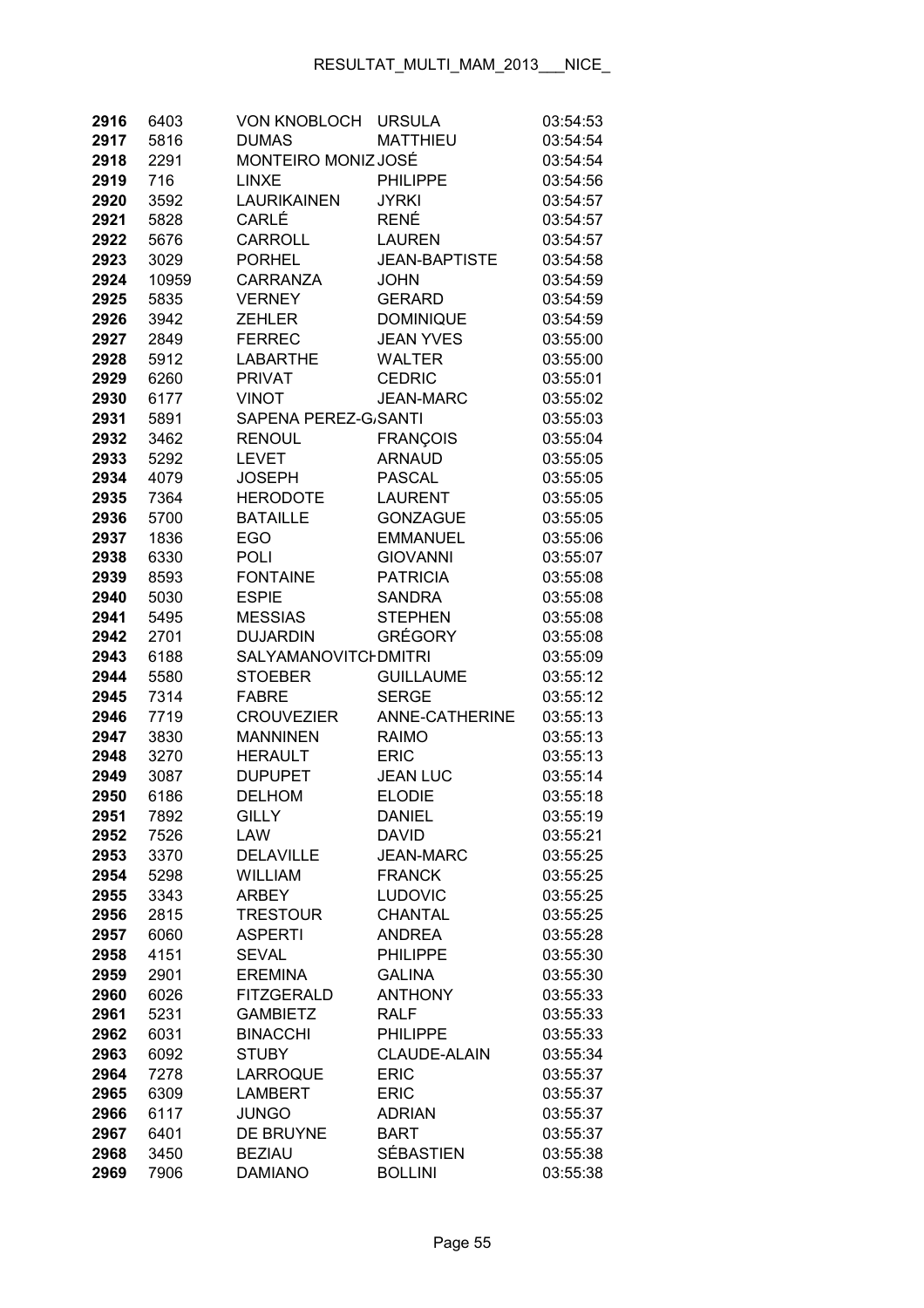| 2970         | 6392         | <b>GIORDAN</b>                      | <b>OLIVIER</b>                     | 03:55:38             |
|--------------|--------------|-------------------------------------|------------------------------------|----------------------|
| 2971         | 2826         | <b>PONTILLO</b>                     | <b>SOPHIE</b>                      | 03:55:40             |
| 2972         | 6113         | <b>FLEURY</b>                       | <b>HUGO</b>                        | 03:55:41             |
| 2973         | 3063         | <b>SALAS</b>                        | <b>DOMINIQUE</b>                   | 03:55:42             |
| 2974         | 6152         | <b>GALANTE</b>                      | <b>MATTHIAS</b>                    | 03:55:43             |
| 2975         | 2232         | <b>LAKSIR</b>                       | <b>ABDEL</b>                       | 03:55:44             |
| 2976         | 8059         | <b>WIDMER</b>                       | <b>MARIE-AUDE</b>                  | 03:55:44             |
| 2977         | 8056         | RICHARD-LALLEM/MARIE-ALETH          |                                    | 03:55:44             |
| 2978         | 6021         | VAN GOOL                            | <b>ROB</b>                         | 03:55:44             |
| 2979         | 6549         | <b>FELDT</b>                        | <b>ANNA</b>                        | 03:55:45             |
| 2980         | 7916         | <b>BOUTET</b>                       | <b>FREDERIC</b>                    | 03:55:45             |
| 2981         | 8462         | <b>FOLTRAN</b>                      | <b>SEBASTIEN</b>                   | 03:55:45             |
| 2982         | 989          | <b>BARDY</b>                        | <b>GUILLAUME</b>                   | 03:55:45             |
| 2983         | 6595         | <b>GIORDANO</b>                     | <b>PATRIZIA</b>                    | 03:55:46             |
| 2984         | 2997         | <b>HULLIN</b>                       | <b>CYRIL</b>                       | 03:55:46             |
| 2985         | 5511         | <b>FIORENTINI</b>                   | <b>PATRIZIA</b>                    | 03:55:47             |
| 2986         | 6588         | <b>CHIARLA</b>                      | <b>FABIO</b>                       | 03:55:47             |
| 2987         | 8265         | <b>HOUETTE</b>                      | <b>ANTOINE</b>                     | 03:55:47             |
| 2988         | 2975         | <b>COLINET</b>                      | <b>LAURENT</b>                     | 03:55:47             |
| 2989         | 8204         | <b>LAMOUCHE</b>                     | <b>ARNAUD</b>                      | 03:55:47             |
| 2990         | 3792         | <b>DAMBREVILLE</b>                  | <b>DIDIER</b>                      | 03:55:49             |
| 2991         | 3357         | <b>PAILLARD</b>                     | <b>MARIE HÉLÈNE</b>                | 03:55:50             |
| 2992         | 6016         | <b>BEKAERT</b>                      | <b>KARINE</b>                      | 03:55:50             |
| 2993         | 4114         | <b>PIRA</b>                         | <b>JACKY</b>                       | 03:55:51             |
| 2994         | 5876         | <b>BRUNIAUX</b>                     | <b>MYRIAM</b>                      | 03:55:52             |
| 2995         | 1720         | <b>MCMAHON</b>                      | <b>DAMIEN</b>                      | 03:55:52             |
| 2996         | 2912         | <b>RYDER</b>                        | <b>DAVID</b>                       | 03:55:53             |
| 2997         | 3445         | <b>TATINCLAUX</b>                   | <b>JÉRÔME</b>                      | 03:55:53             |
| 2998         | 2107         | <b>BRORSON HANSEIJESPER</b>         |                                    | 03:55:53             |
| 2999         | 2026         | <b>CARPANINI</b>                    | <b>JEAN PIERRE</b>                 | 03:55:54             |
| 3000         | 8063         | <b>MEINERTZ</b>                     | <b>MICHA</b>                       | 03:55:54             |
| 3001         | 5922         | <b>RINALDI</b>                      | <b>MICHEL</b>                      | 03:55:55             |
| 3002         | 6256         | <b>DURANTON</b>                     | <b>CHRISTOPHE</b>                  | 03:55:56             |
| 3003         | 2933         | <b>PINNA</b>                        | <b>DAVID</b>                       | 03:55:57             |
| 3004         | 2902         | <b>DAURELLE</b>                     | RAPHAËL                            | 03:56:00             |
| 3005         | 3586         | <b>URIEN</b>                        | <b>NICOLAS</b>                     | 03:56:01             |
| 3006         | 7297         | <b>ZAGO</b>                         | <b>JOSEPH</b>                      | 03:56:02             |
| 3007         | 6335         | DALL' ACQUA                         | <b>PAOLO</b>                       | 03:56:02             |
| 3008         | 5875         | <b>BAL</b>                          | <b>JEAN-CHRISTIAN</b>              | 03:56:02             |
| 3009         | 10729        | <b>PERRET</b>                       | <b>NICOLAS</b>                     | 03:56:03             |
| 3010         | 5805         | <b>KELLER</b><br><b>LE PESTIPON</b> | <b>SEBASTIEN</b><br><b>OLIVIER</b> | 03:56:04             |
| 3011<br>3012 | 6275<br>3824 | <b>HEUSCH</b>                       | <b>JULIEN</b>                      | 03:56:04<br>03:56:04 |
| 3013         | 3521         | <b>AIGUIER</b>                      | <b>MARC</b>                        | 03:56:04             |
| 3014         | 5371         | <b>ALVES</b>                        | <b>JOSE</b>                        | 03:56:05             |
| 3015         | 3443         | <b>FERNANDEZ</b>                    | <b>XAVIER</b>                      | 03:56:05             |
| 3016         | 3937         | <b>DELUCCHI</b>                     | <b>FRANCESCO</b>                   | 03:56:06             |
| 3017         | 5528         | <b>GURVITZ</b>                      | <b>RAY</b>                         | 03:56:06             |
| 3018         | 7897         | PIN                                 | <b>STEPHANE</b>                    | 03:56:06             |
| 3019         | 2022         | <b>LESAICHERRE</b>                  | STÉPHANE                           | 03:56:07             |
| 3020         | 7912         | <b>SERGIO</b>                       | <b>COLOMBO</b>                     | 03:56:07             |
| 3021         | 1719         | <b>BONNAUD</b>                      | <b>FRANCOISE</b>                   | 03:56:09             |
| 3022         | 5942         | <b>HENRIKSEN</b>                    | <b>AMALIE</b>                      | 03:56:11             |
| 3023         | 447          | <b>FERRERO</b>                      | <b>JÉROME</b>                      | 03:56:11             |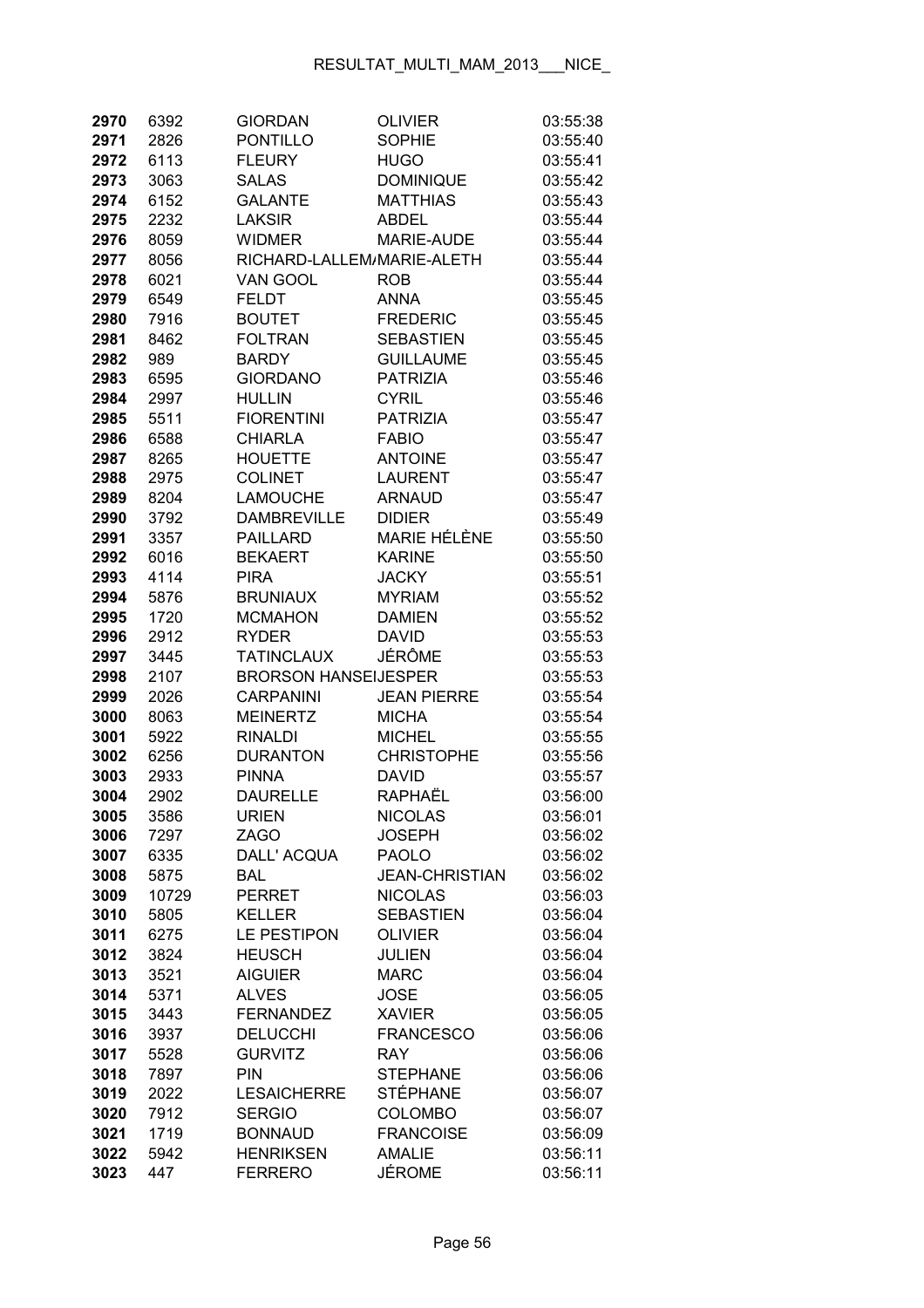| 3024         | 3144         | <b>GUYON-GELLIN</b>              | <b>NICOLAS</b>               | 03:56:11             |
|--------------|--------------|----------------------------------|------------------------------|----------------------|
| 3025         | 8009         | <b>WAWRZIPNIACH</b>              | <b>STEPHANE</b>              | 03:56:12             |
| 3026         | 2949         | <b>HOUDMONT</b>                  | <b>ARNAUD</b>                | 03:56:12             |
| 3027         | 6540         | <b>MANCINI</b>                   | <b>LUIGI FRANCESCO</b>       | 03:56:13             |
| 3028         | 6459         | <b>LAMANNA</b>                   | <b>PASQUALE</b>              | 03:56:14             |
| 3029         | 7087         | <b>DEGRANGE</b>                  | <b>JEAN-JACQUES</b>          | 03:56:16             |
| 3030         | 6075         | <b>MARCO</b>                     | <b>DAVID</b>                 | 03:56:18             |
| 3031         | 5813         | <b>BOILEAU</b>                   | <b>REMI</b>                  | 03:56:18             |
| 3032         | 5016         | <b>BARRAL</b>                    | <b>PHILIPPE</b>              | 03:56:19             |
| 3033         | 8206         | <b>BIGI</b>                      | <b>CEDRIC</b>                | 03:56:19             |
| 3034         | 3959         | <b>FLAVENOT</b>                  | <b>PIERRE</b>                | 03:56:20             |
| 3035         | 5723         | <b>RANDOJA</b>                   | <b>ENDRIK</b>                | 03:56:22             |
| 3036         | 5534         | <b>SCHWARTZ</b>                  | <b>CHRIS</b>                 | 03:56:23             |
| 3037         | 6531         | <b>CHIRON</b>                    | <b>RAPHAEL</b>               | 03:56:24             |
| 3038         | 5320         | <b>MORVANT</b>                   | <b>CHRISTOPHE</b>            | 03:56:24             |
| 3039         | 7669         | <b>HATTON</b>                    | <b>NICOLA</b>                | 03:56:25             |
| 3040         | 2771         | <b>DACHARY</b>                   | <b>ANDRE</b>                 | 03:56:25             |
| 3041         | 2939         | <b>BOMBERG</b>                   | <b>ANNETTE</b>               | 03:56:25             |
| 3042         | 2818         | <b>GONCALVES</b>                 | <b>JOAO</b>                  | 03:56:28             |
| 3043         | 521          | <b>MUGNIER</b>                   | <b>PATRICE</b>               | 03:56:28             |
| 3044         | 3748         | <b>GIBELLI</b>                   | <b>CHRISTOPHE</b>            | 03:56:28             |
| 3045         | 5161         | <b>MERAU</b>                     | <b>ALEXIS</b>                | 03:56:28             |
| 3046         | 7968         | <b>BONNAFOUS</b>                 | <b>JEROME</b>                | 03:56:30             |
| 3047         | 6216         | <b>JOYE</b>                      | <b>DIANA</b>                 | 03:56:31             |
| 3048         | 3671         | <b>CANTWELL</b>                  | <b>SCOTT</b>                 | 03:56:31             |
| 3049         | 6554         | <b>ANDENA</b>                    | <b>SILVIA</b>                | 03:56:32             |
| 3050         | 5655         | <b>ADAM</b>                      | <b>ALINE</b>                 | 03:56:33             |
| 3051         | 8555         | <b>DELBOVE</b>                   | SÉBASTIEN                    | 03:56:37             |
| 3052         | 6333         | <b>VOISIN</b>                    | <b>OLIVIER</b>               | 03:56:37             |
| 3053         | 2363         | <b>PELLEGRINO</b>                | <b>SERGE</b>                 | 03:56:37             |
| 3054         | 5824         | <b>RUSSIER</b>                   | <b>CHRISTINE</b>             | 03:56:37             |
| 3055         | 5051         | <b>GUILBOT</b>                   | <b>PATRICK</b>               | 03:56:38             |
| 3056         | 5542         | <b>GAMANO</b>                    | <b>RUTH</b>                  | 03:56:38             |
| 3057         | 2884         | LAURENCEAU                       | <b>FABIEN</b>                | 03:56:39             |
| 3058         | 7635         | <b>DEBEZE</b>                    | <b>CYRIL</b>                 | 03:56:40             |
| 3059         | 6573         | <b>NEVEU</b>                     | <b>STÉPHANE</b>              | 03:56:40             |
| 3060         | 5770         | <b>SIVADIER</b>                  | <b>JEAN-LUC</b>              | 03:56:42             |
| 3061         | 632          | <b>LACHTAR</b><br><b>PESSION</b> | <b>KARIM</b>                 | 03:56:43             |
| 3062         | 3903<br>5118 |                                  | <b>ANDREA</b><br><b>ANNE</b> | 03:56:44             |
| 3063         |              | <b>FULTON</b><br><b>MONELLI</b>  | <b>BRUNO</b>                 | 03:56:44             |
| 3064<br>3065 | 4120         | <b>PHILLIPS</b>                  | <b>OLIVER</b>                | 03:56:45<br>03:56:45 |
| 3066         | 8111<br>8652 | <b>BAUDRIN</b>                   | <b>PHILIPPE</b>              | 03:56:46             |
| 3067         | 5839         | <b>BURLET-VIENNAY GILLES</b>     |                              | 03:56:46             |
| 3068         | 5657         | <b>KRISTENSEN</b>                | <b>JENS</b>                  | 03:56:46             |
| 3069         | 9578         | <b>COULON</b>                    | <b>CHRISTEL</b>              | 03:56:48             |
| 3070         | 1615         | <b>NYGÅRD</b>                    | <b>TRUDE</b>                 | 03:56:50             |
| 3071         | 1765         | DI PIZZO                         | <b>GILLES</b>                | 03:56:52             |
| 3072         | 7914         | <b>PUIGMAL</b>                   | <b>DIDIER</b>                | 03:56:52             |
| 3073         | 10278        | <b>SOULIS</b>                    | <b>YANNICK</b>               | 03:56:52             |
| 3074         | 3061         | <b>ZAFFARONI</b>                 | JULIEN                       | 03:56:52             |
| 3075         | 5837         | <b>CROS</b>                      | <b>PIERRE</b>                | 03:56:53             |
| 3076         | 7185         | <b>MAULIN</b>                    | <b>PATRICK</b>               | 03:56:53             |
| 3077         | 2793         | <b>GRUBER</b>                    | <b>PASCAL</b>                | 03:56:54             |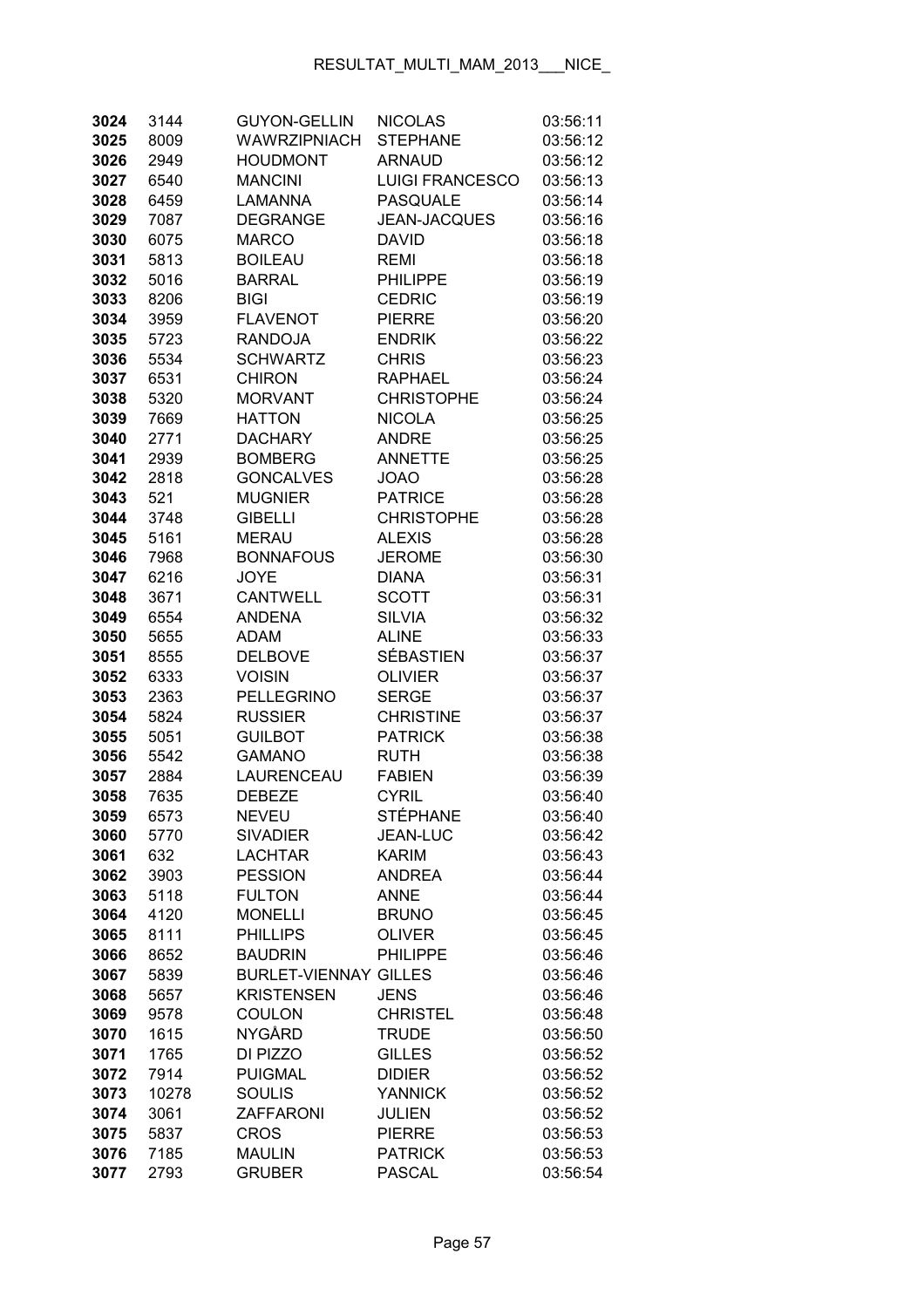| 5391 | <b>ROMEO</b>                                                                                                                                                                                                | <b>SYLVIE</b>                                                                                                                                                                                                                                                                                                                                                                                                                                         | 03:56:54                                                                                                                                                                                                                                                                                                                                                                                                                                                                                                                                                |
|------|-------------------------------------------------------------------------------------------------------------------------------------------------------------------------------------------------------------|-------------------------------------------------------------------------------------------------------------------------------------------------------------------------------------------------------------------------------------------------------------------------------------------------------------------------------------------------------------------------------------------------------------------------------------------------------|---------------------------------------------------------------------------------------------------------------------------------------------------------------------------------------------------------------------------------------------------------------------------------------------------------------------------------------------------------------------------------------------------------------------------------------------------------------------------------------------------------------------------------------------------------|
| 4070 | RAT                                                                                                                                                                                                         | <b>CHRISTIANE</b>                                                                                                                                                                                                                                                                                                                                                                                                                                     | 03:56:56                                                                                                                                                                                                                                                                                                                                                                                                                                                                                                                                                |
| 5238 | <b>CABON</b>                                                                                                                                                                                                | <b>FRANCK</b>                                                                                                                                                                                                                                                                                                                                                                                                                                         | 03:56:56                                                                                                                                                                                                                                                                                                                                                                                                                                                                                                                                                |
| 4183 | <b>ROUX</b>                                                                                                                                                                                                 | <b>YANNICK</b>                                                                                                                                                                                                                                                                                                                                                                                                                                        | 03:56:57                                                                                                                                                                                                                                                                                                                                                                                                                                                                                                                                                |
| 7973 | CARLETTO                                                                                                                                                                                                    | <b>NICOLAS</b>                                                                                                                                                                                                                                                                                                                                                                                                                                        | 03:56:58                                                                                                                                                                                                                                                                                                                                                                                                                                                                                                                                                |
| 7566 | <b>CHABANNIER</b>                                                                                                                                                                                           | <b>PATRICE</b>                                                                                                                                                                                                                                                                                                                                                                                                                                        | 03:56:58                                                                                                                                                                                                                                                                                                                                                                                                                                                                                                                                                |
| 3809 |                                                                                                                                                                                                             |                                                                                                                                                                                                                                                                                                                                                                                                                                                       | 03:56:59                                                                                                                                                                                                                                                                                                                                                                                                                                                                                                                                                |
| 5717 | <b>LAPLACE</b>                                                                                                                                                                                              | <b>THIERRY</b>                                                                                                                                                                                                                                                                                                                                                                                                                                        | 03:57:01                                                                                                                                                                                                                                                                                                                                                                                                                                                                                                                                                |
| 6530 | <b>MERCIER</b>                                                                                                                                                                                              | <b>PHILIPPE</b>                                                                                                                                                                                                                                                                                                                                                                                                                                       | 03:57:01                                                                                                                                                                                                                                                                                                                                                                                                                                                                                                                                                |
| 8279 | <b>RENAUD</b>                                                                                                                                                                                               | <b>FRANCOIS</b>                                                                                                                                                                                                                                                                                                                                                                                                                                       | 03:57:02                                                                                                                                                                                                                                                                                                                                                                                                                                                                                                                                                |
| 5694 | <b>LECERF</b>                                                                                                                                                                                               | <b>GUY</b>                                                                                                                                                                                                                                                                                                                                                                                                                                            | 03:57:02                                                                                                                                                                                                                                                                                                                                                                                                                                                                                                                                                |
| 8003 | <b>MADDAMS</b>                                                                                                                                                                                              | <b>BRYONY</b>                                                                                                                                                                                                                                                                                                                                                                                                                                         | 03:57:03                                                                                                                                                                                                                                                                                                                                                                                                                                                                                                                                                |
| 5963 | <b>DUQUENOY</b>                                                                                                                                                                                             | <b>MARIE-CHRISTINE</b>                                                                                                                                                                                                                                                                                                                                                                                                                                | 03:57:04                                                                                                                                                                                                                                                                                                                                                                                                                                                                                                                                                |
| 5930 | <b>NACER</b>                                                                                                                                                                                                | JEAN                                                                                                                                                                                                                                                                                                                                                                                                                                                  | 03:57:04                                                                                                                                                                                                                                                                                                                                                                                                                                                                                                                                                |
| 3380 | <b>FIEVE</b>                                                                                                                                                                                                | <b>PASCAL</b>                                                                                                                                                                                                                                                                                                                                                                                                                                         | 03:57:04                                                                                                                                                                                                                                                                                                                                                                                                                                                                                                                                                |
| 4040 | <b>FINOZZI</b>                                                                                                                                                                                              | <b>BRUNO</b>                                                                                                                                                                                                                                                                                                                                                                                                                                          | 03:57:05                                                                                                                                                                                                                                                                                                                                                                                                                                                                                                                                                |
| 5867 | LAI                                                                                                                                                                                                         | <b>ERIC</b>                                                                                                                                                                                                                                                                                                                                                                                                                                           | 03:57:05                                                                                                                                                                                                                                                                                                                                                                                                                                                                                                                                                |
| 1044 | <b>JOURNOUD</b>                                                                                                                                                                                             | PAUL MAXIME                                                                                                                                                                                                                                                                                                                                                                                                                                           | 03:57:06                                                                                                                                                                                                                                                                                                                                                                                                                                                                                                                                                |
| 4011 | <b>VILLARD</b>                                                                                                                                                                                              | <b>ANTOINE</b>                                                                                                                                                                                                                                                                                                                                                                                                                                        | 03:57:07                                                                                                                                                                                                                                                                                                                                                                                                                                                                                                                                                |
| 8537 | <b>ANDRE</b>                                                                                                                                                                                                | CAROL                                                                                                                                                                                                                                                                                                                                                                                                                                                 | 03:57:08                                                                                                                                                                                                                                                                                                                                                                                                                                                                                                                                                |
| 2311 | <b>CADEI</b>                                                                                                                                                                                                | <b>GIORGIO</b>                                                                                                                                                                                                                                                                                                                                                                                                                                        | 03:57:08                                                                                                                                                                                                                                                                                                                                                                                                                                                                                                                                                |
| 8597 | <b>CAILLAT</b>                                                                                                                                                                                              | <b>HERVE</b>                                                                                                                                                                                                                                                                                                                                                                                                                                          | 03:57:09                                                                                                                                                                                                                                                                                                                                                                                                                                                                                                                                                |
| 846  |                                                                                                                                                                                                             |                                                                                                                                                                                                                                                                                                                                                                                                                                                       | 03:57:11                                                                                                                                                                                                                                                                                                                                                                                                                                                                                                                                                |
| 8015 | <b>BOISSIER</b>                                                                                                                                                                                             | <b>EMMANUEL</b>                                                                                                                                                                                                                                                                                                                                                                                                                                       | 03:57:14                                                                                                                                                                                                                                                                                                                                                                                                                                                                                                                                                |
| 6020 | <b>VALLE</b>                                                                                                                                                                                                | <b>CLAUDE</b>                                                                                                                                                                                                                                                                                                                                                                                                                                         | 03:57:14                                                                                                                                                                                                                                                                                                                                                                                                                                                                                                                                                |
| 5392 | <b>WELSCH</b>                                                                                                                                                                                               |                                                                                                                                                                                                                                                                                                                                                                                                                                                       | 03:57:15                                                                                                                                                                                                                                                                                                                                                                                                                                                                                                                                                |
| 2713 |                                                                                                                                                                                                             |                                                                                                                                                                                                                                                                                                                                                                                                                                                       | 03:57:15                                                                                                                                                                                                                                                                                                                                                                                                                                                                                                                                                |
| 3315 | <b>BLIARD</b>                                                                                                                                                                                               | <b>JACQUES</b>                                                                                                                                                                                                                                                                                                                                                                                                                                        | 03:57:16                                                                                                                                                                                                                                                                                                                                                                                                                                                                                                                                                |
|      |                                                                                                                                                                                                             |                                                                                                                                                                                                                                                                                                                                                                                                                                                       | 03:57:17                                                                                                                                                                                                                                                                                                                                                                                                                                                                                                                                                |
|      |                                                                                                                                                                                                             |                                                                                                                                                                                                                                                                                                                                                                                                                                                       | 03:57:17                                                                                                                                                                                                                                                                                                                                                                                                                                                                                                                                                |
|      |                                                                                                                                                                                                             |                                                                                                                                                                                                                                                                                                                                                                                                                                                       | 03:57:18                                                                                                                                                                                                                                                                                                                                                                                                                                                                                                                                                |
|      |                                                                                                                                                                                                             |                                                                                                                                                                                                                                                                                                                                                                                                                                                       | 03:57:19                                                                                                                                                                                                                                                                                                                                                                                                                                                                                                                                                |
|      |                                                                                                                                                                                                             |                                                                                                                                                                                                                                                                                                                                                                                                                                                       | 03:57:19                                                                                                                                                                                                                                                                                                                                                                                                                                                                                                                                                |
|      |                                                                                                                                                                                                             |                                                                                                                                                                                                                                                                                                                                                                                                                                                       | 03:57:19                                                                                                                                                                                                                                                                                                                                                                                                                                                                                                                                                |
|      |                                                                                                                                                                                                             |                                                                                                                                                                                                                                                                                                                                                                                                                                                       | 03:57:20                                                                                                                                                                                                                                                                                                                                                                                                                                                                                                                                                |
|      |                                                                                                                                                                                                             |                                                                                                                                                                                                                                                                                                                                                                                                                                                       | 03:57:21                                                                                                                                                                                                                                                                                                                                                                                                                                                                                                                                                |
|      |                                                                                                                                                                                                             |                                                                                                                                                                                                                                                                                                                                                                                                                                                       | 03:57:21                                                                                                                                                                                                                                                                                                                                                                                                                                                                                                                                                |
|      |                                                                                                                                                                                                             |                                                                                                                                                                                                                                                                                                                                                                                                                                                       | 03:57:21                                                                                                                                                                                                                                                                                                                                                                                                                                                                                                                                                |
|      |                                                                                                                                                                                                             |                                                                                                                                                                                                                                                                                                                                                                                                                                                       | 03:57:21                                                                                                                                                                                                                                                                                                                                                                                                                                                                                                                                                |
|      |                                                                                                                                                                                                             |                                                                                                                                                                                                                                                                                                                                                                                                                                                       | 03:57:22                                                                                                                                                                                                                                                                                                                                                                                                                                                                                                                                                |
|      |                                                                                                                                                                                                             |                                                                                                                                                                                                                                                                                                                                                                                                                                                       | 03:57:23                                                                                                                                                                                                                                                                                                                                                                                                                                                                                                                                                |
|      |                                                                                                                                                                                                             |                                                                                                                                                                                                                                                                                                                                                                                                                                                       | 03:57:24                                                                                                                                                                                                                                                                                                                                                                                                                                                                                                                                                |
|      |                                                                                                                                                                                                             |                                                                                                                                                                                                                                                                                                                                                                                                                                                       | 03:57:25<br>03:57:25                                                                                                                                                                                                                                                                                                                                                                                                                                                                                                                                    |
|      |                                                                                                                                                                                                             |                                                                                                                                                                                                                                                                                                                                                                                                                                                       | 03:57:25                                                                                                                                                                                                                                                                                                                                                                                                                                                                                                                                                |
|      |                                                                                                                                                                                                             |                                                                                                                                                                                                                                                                                                                                                                                                                                                       | 03:57:26                                                                                                                                                                                                                                                                                                                                                                                                                                                                                                                                                |
|      |                                                                                                                                                                                                             |                                                                                                                                                                                                                                                                                                                                                                                                                                                       | 03:57:26                                                                                                                                                                                                                                                                                                                                                                                                                                                                                                                                                |
|      |                                                                                                                                                                                                             |                                                                                                                                                                                                                                                                                                                                                                                                                                                       | 03:57:27                                                                                                                                                                                                                                                                                                                                                                                                                                                                                                                                                |
|      |                                                                                                                                                                                                             |                                                                                                                                                                                                                                                                                                                                                                                                                                                       | 03:57:27                                                                                                                                                                                                                                                                                                                                                                                                                                                                                                                                                |
|      |                                                                                                                                                                                                             |                                                                                                                                                                                                                                                                                                                                                                                                                                                       | 03:57:28                                                                                                                                                                                                                                                                                                                                                                                                                                                                                                                                                |
|      |                                                                                                                                                                                                             |                                                                                                                                                                                                                                                                                                                                                                                                                                                       | 03:57:28                                                                                                                                                                                                                                                                                                                                                                                                                                                                                                                                                |
|      |                                                                                                                                                                                                             |                                                                                                                                                                                                                                                                                                                                                                                                                                                       | 03:57:29                                                                                                                                                                                                                                                                                                                                                                                                                                                                                                                                                |
|      |                                                                                                                                                                                                             |                                                                                                                                                                                                                                                                                                                                                                                                                                                       | 03:57:30                                                                                                                                                                                                                                                                                                                                                                                                                                                                                                                                                |
|      | <b>PIERMARTERI</b>                                                                                                                                                                                          |                                                                                                                                                                                                                                                                                                                                                                                                                                                       | 03:57:30                                                                                                                                                                                                                                                                                                                                                                                                                                                                                                                                                |
|      | 5675<br>5515<br>409<br>1199<br>7737<br>7319<br>2369<br>8079<br>2786<br>2931<br>7841<br>2874<br>6011<br>7304<br>2919<br>7801<br>3775<br>7980<br>5472<br>5461<br>5207<br>1043<br>5500<br>7699<br>5180<br>6084 | <b>ISAAC</b><br>SAINT-YVES<br><b>THAGAARD</b><br><b>BRUZZESE</b><br><b>OUERGHI</b><br>PERIGAULT<br><b>POILVERT</b><br><b>HUET</b><br><b>DESILLES</b><br><b>FOURNIER</b><br><b>DALMASSO</b><br><b>LAPIRA</b><br><b>FURLING</b><br><b>BRUNEEL</b><br><b>JOHANSSON</b><br><b>BEST</b><br><b>DUPERTUIS</b><br>LE DRET<br><b>APELL</b><br><b>NOTO</b><br><b>MASSEBEUF</b><br>DE SCHACHT<br><b>DIDOUT</b><br><b>BEATY</b><br><b>BOLTON</b><br><b>VOISIN</b> | <b>GUIGUET BOULOGFREDERIC</b><br><b>VAICEKAUSKAITE ROSITA</b><br>CAROLINE<br><b>STÉPHANE</b><br><b>ERIC</b><br><b>KAREN</b><br>CARLO<br><b>KLALED</b><br><b>PASCAL</b><br><b>PATRICK</b><br><b>LIONEL</b><br><b>FREDERIC</b><br><b>WILFRID</b><br><b>DIDIER</b><br><b>FRANCK</b><br><b>JEAN-PHILIPPE</b><br><b>GUILLAUME</b><br><b>INA</b><br><b>PAUL</b><br>MARIE-CLAUDE<br><b>GWENNHAËL</b><br><b>OLIVIER</b><br><b>LAURE</b><br><b>ERIC</b><br><b>ANNICK</b><br><b>CHARLES</b><br><b>CHRISTOPHER</b><br><b>DAVID</b><br><b>JACKY</b><br><b>PAOLO</b> |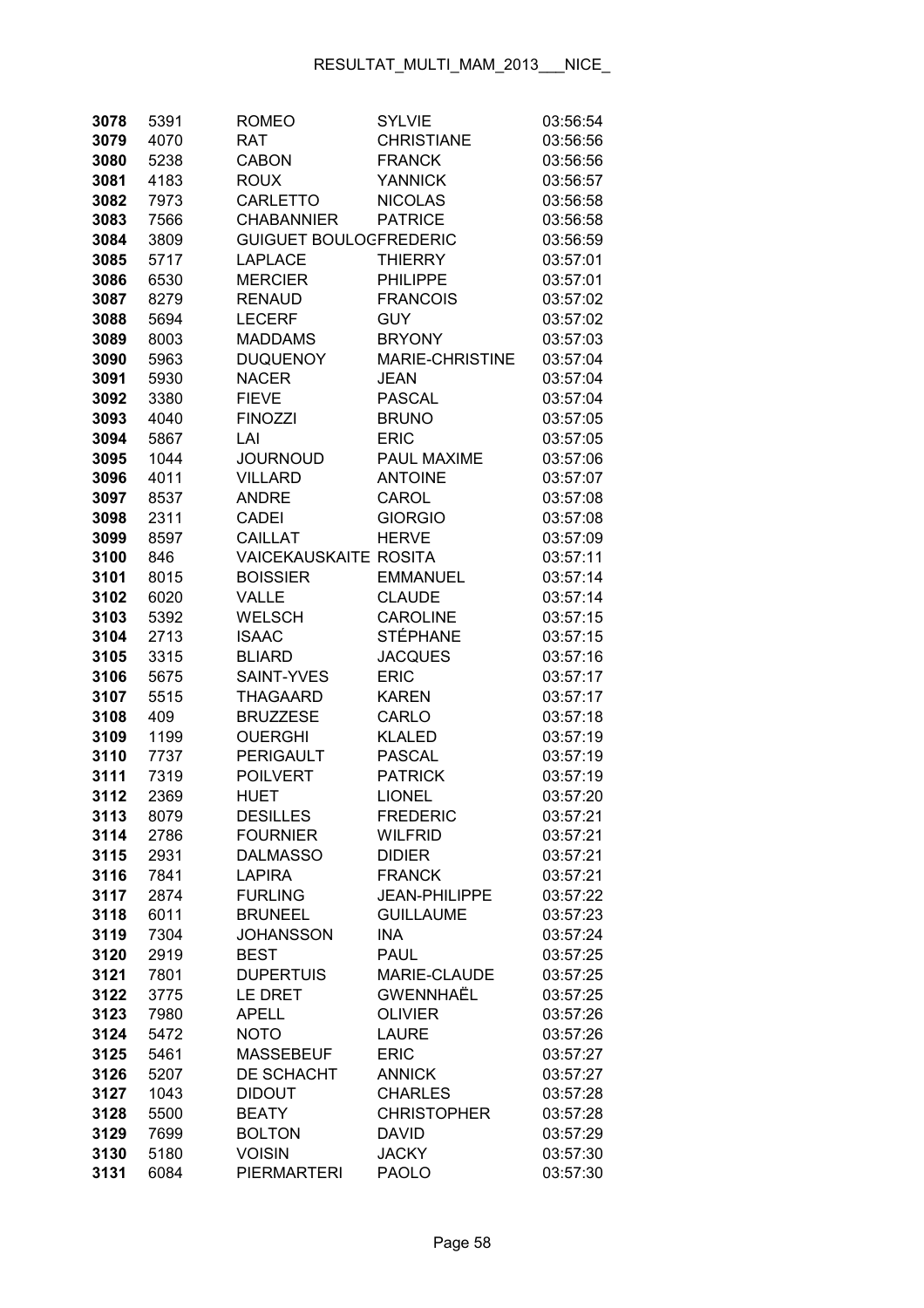| 3132         | 5337         | <b>VERARDI</b>                    | <b>FABRICE</b>                  | 03:57:32             |
|--------------|--------------|-----------------------------------|---------------------------------|----------------------|
| 3133         | 3056         | <b>PLANCHOT</b>                   | <b>SYLVIE</b>                   | 03:57:33             |
| 3134         | 3372         | <b>SCHONE</b>                     | <b>PHILLIP</b>                  | 03:57:33             |
| 3135         | 6556         | <b>BOUVELLE</b>                   | <b>MICHAEL</b>                  | 03:57:33             |
| 3136         | 8122         | <b>CASTELLI</b>                   | <b>ROBERTO</b>                  | 03:57:35             |
| 3137         | 4124         | <b>ROVINALTI</b>                  | <b>ANGE LOUIS</b>               | 03:57:36             |
| 3138         | 5917         | <b>SAILLOUR</b>                   | <b>ALAIN</b>                    | 03:57:37             |
| 3139         | 7423         | <b>THORSEN</b>                    | <b>KRISTINE</b>                 | 03:57:39             |
| 3140         | 5654         | <b>DUMORTIER</b>                  | <b>CHRISTOPHE</b>               | 03:57:41             |
| 3141         | 8550         | <b>GENGEMBRE</b>                  | <b>CÉDRIC</b>                   | 03:57:41             |
| 3142         | 685          | <b>FUGLSANGPOULS TINA</b>         |                                 | 03:57:41             |
| 3143         | 3200         | <b>TABERKOKT</b>                  | <b>FARID</b>                    | 03:57:42             |
| 3144         | 3252         | <b>PERRET</b>                     | <b>JEAN-PHILIPPE</b>            | 03:57:42             |
| 3145         | 3936         | <b>BIGATTI</b>                    | <b>MARCO</b>                    | 03:57:42             |
| 3146         | 2903         | <b>HANSGAARD</b>                  | <b>JEPPE</b>                    | 03:57:43             |
| 3147         | 6324         | <b>RAIMONDI</b>                   | <b>PAOLO</b>                    | 03:57:44             |
| 3148         | 8662         | <b>SNEPS</b>                      | <b>EDGARS</b>                   | 03:57:45             |
| 3149         | 8660         | <b>VITOLS</b>                     | <b>ATIS</b>                     | 03:57:45             |
| 3150         | 7079         | <b>MILLOT</b>                     | <b>FABRICE</b>                  | 03:57:46             |
| 3151         | 8393         | <b>LEROUX</b>                     | <b>THOMAS</b>                   | 03:57:46             |
| 3152         | 7076         | <b>DEPAIX</b>                     | <b>BRUNO</b>                    | 03:57:46             |
| 3153         | 8540         | <b>BRUNET-EBRARD NATHALIE</b>     |                                 | 03:57:47             |
| 3154         | 8384         | <b>LEROUX</b>                     | <b>MAUD</b>                     | 03:57:47             |
| 3155         | 8357         | <b>VAARA</b>                      | <b>ANNIKA</b>                   | 03:57:47             |
| 3156         | 5098         | <b>VIRIEUX</b>                    | <b>LAURENT</b>                  | 03:57:48             |
| 3157         | 6045         | <b>SCHMITZ</b>                    | <b>ROMAIN</b>                   | 03:57:49             |
| 3158         | 1815         | <b>COBOS</b>                      | <b>SYLVIE</b>                   | 03:57:49             |
| 3159         | 7634         | <b>LE BRETON</b>                  | <b>CHRISTOPHE</b>               | 03:57:50             |
| 3160         | 8435         | <b>WANTIEZ</b>                    | <b>JULIEN</b>                   | 03:57:50             |
| 3161         | 2742         | <b>HANNETEL</b>                   | <b>THIERRY</b>                  | 03:57:50             |
| 3162         | 3723         | <b>ROSIAN</b>                     | <b>JEAN-PHILIPPE</b>            | 03:57:51             |
| 3163         | 8220         | <b>BUFALINI</b>                   | <b>RÉGIS</b>                    | 03:57:52             |
| 3164         | 8137         | <b>STEF</b>                       | <b>ADRIAN</b>                   | 03:57:53             |
| 3165         | 3345         | CACHELOU                          | <b>THIERRY</b>                  | 03:57:54             |
| 3166         | 6318         | <b>EBER</b>                       | <b>PIERRE</b>                   | 03:57:54             |
| 3167         | 6317         | EBER                              | <b>MARC</b>                     | 03:57:54             |
| 3168         | 3912         | <b>ESTEVE</b>                     | <b>DAVID</b>                    | 03:57:55             |
| 3169         | 6042         | <b>FAGON</b>                      | <b>ANNE</b>                     | 03:57:55             |
| 3170         | 1998         | <b>FAGON</b>                      | <b>CHRISTOPHE</b>               | 03:57:55             |
| 3171         | 8372         | <b>KRISTENSEN</b>                 | <b>LISBETH SUSANNE</b>          | 03:57:56             |
| 3172         | 5955         | <b>KARU</b>                       | <b>KAAREL</b>                   | 03:57:57             |
| 3173         | 7474         | <b>DEBERDT</b>                    | <b>ERIC</b>                     | 03:57:58             |
| 3174         | 8689         | <b>GUILLEZ</b>                    | <b>KEVIN</b>                    | 03:58:00             |
| 3175         | 5043         | <b>PARIS</b>                      | <b>HERVE</b>                    | 03:58:00             |
| 3176         | 3570         | <b>BOURDAREL</b>                  | <b>NICOLAS</b>                  | 03:58:00             |
| 3177         | 8411         | <b>AHLQVIST</b>                   | <b>RIITTA</b>                   | 03:58:02             |
| 3178         | 3526         | <b>BELLANI</b>                    | <b>SIMONE</b>                   | 03:58:03             |
| 3179         | 2081         | <b>TAIEB</b>                      | <b>KADOUR</b>                   | 03:58:04             |
| 3180         | 3421         | <b>WOPSHOTT</b>                   | <b>RALPH</b>                    | 03:58:04             |
| 3181<br>3182 | 5909<br>5293 | <b>MICHELI</b><br><b>DELAROUE</b> | <b>ANTOINE</b><br><b>XAVIER</b> | 03:58:04             |
| 3183         | 147          | <b>KERHORNOU</b>                  | <b>THIERRY</b>                  | 03:58:04<br>03:58:04 |
| 3184         | 5140         | <b>PIELSTICKER</b>                | <b>WALTER</b>                   | 03:58:05             |
| 3185         | 8524         | <b>ROBILLARD</b>                  | <b>MORGAN</b>                   | 03:58:07             |
|              |              |                                   |                                 |                      |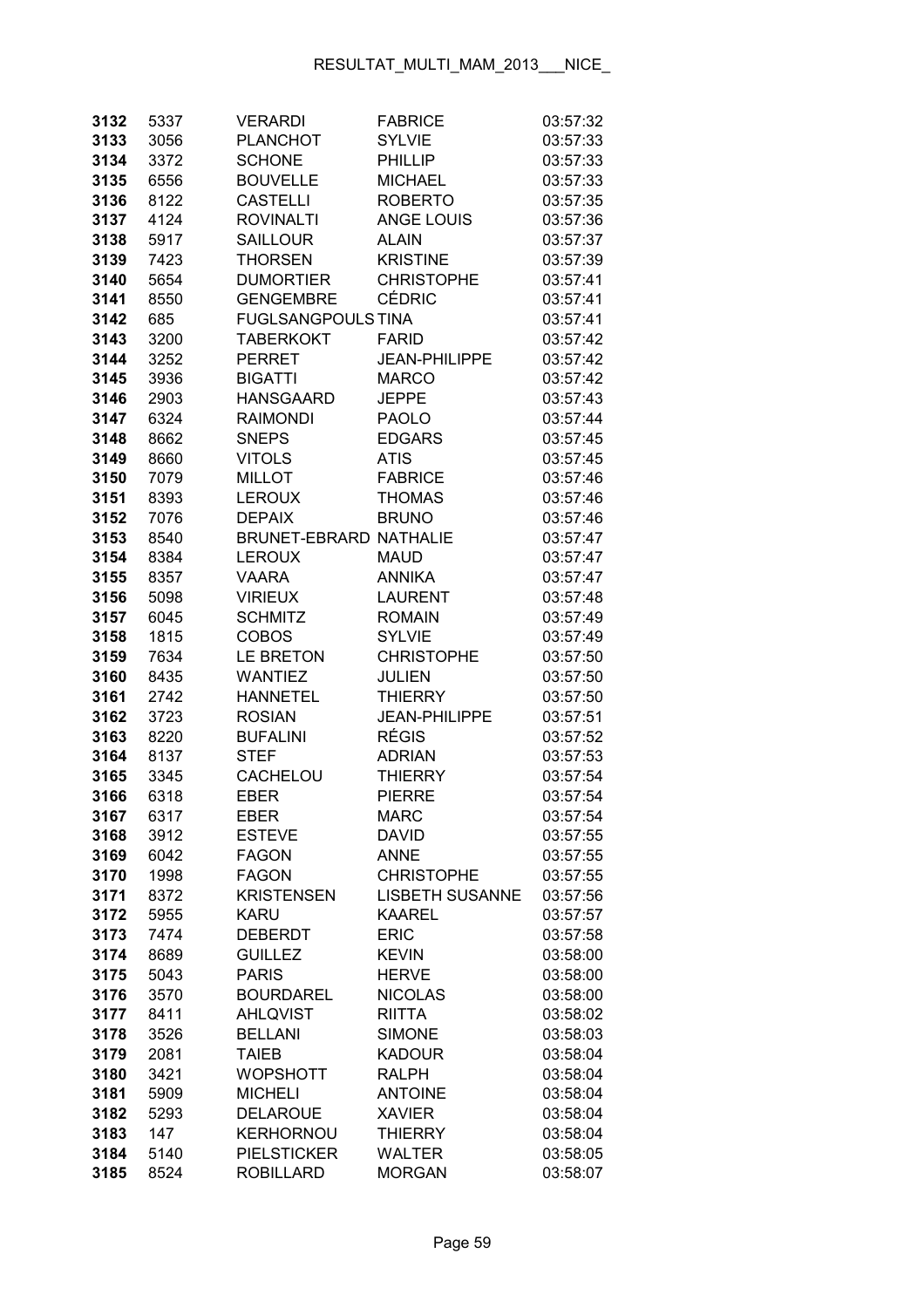| 3186         | 3309         | <b>NOCCHI</b>               | JOSE                            | 03:58:08             |
|--------------|--------------|-----------------------------|---------------------------------|----------------------|
| 3187         | 5335         | <b>ANDERSSON</b>            | <b>BENGT-AKE</b>                | 03:58:08             |
| 3188         | 7776         | <b>PALAZON</b>              | <b>LAURENCE</b>                 | 03:58:09             |
| 3189         | 10083        | <b>DIETRICH</b>             | DANIÈLE                         | 03:58:09             |
| 3190         | 2314         | <b>PAULIAC</b>              | <b>RODOLPHE</b>                 | 03:58:10             |
| 3191         | 6473         | <b>GRANERIS</b>             | <b>DAVIDE</b>                   | 03:58:11             |
| 3192         | 3911         | <b>GORETTI</b>              | <b>LAURENT</b>                  | 03:58:11             |
| 3193         | 9767         | <b>DALMASSO</b>             | <b>ALAIN</b>                    | 03:58:11             |
| 3194         | 8334         | <b>MOLINIER</b>             | <b>PHILIPPE</b>                 | 03:58:12             |
| 3195         | 9242         | <b>GRUSZEWSKI</b>           | <b>FLORENCE</b>                 | 03:58:13             |
| 3196         | 1529         | <b>PAGES</b>                | <b>PHILIPPE</b>                 | 03:58:13             |
| 3197         | 6560         | <b>ROUS</b>                 | <b>GRÉGORY</b>                  | 03:58:13             |
| 3198         | 5640         | <b>MOURGUES</b>             | <b>JOELLE</b>                   | 03:58:14             |
| 3199         | 7589         | <b>COLY</b>                 | <b>PIERRE</b>                   | 03:58:14             |
| 3200         | 5044         | <b>LEHNERT</b>              | <b>FRANCOIS</b>                 | 03:58:14             |
| 3201         | 9021         | <b>MEUNIER</b>              | <b>GUILLAUME</b>                | 03:58:14             |
| 3202         | 9349         | <b>HUNTER</b>               | <b>ABIGAIL</b>                  | 03:58:16             |
| 3203         | 2740         | <b>EIDE</b>                 | <b>KNUT</b>                     | 03:58:16             |
| 3204         | 5822         | <b>FAGOT</b>                | <b>OLIVIER</b>                  | 03:58:17             |
| 3205         | 5401         | <b>GAUDILLERE</b>           | <b>SYLVIE</b>                   | 03:58:17             |
| 3206         | 9421         | <b>OUERDANE</b>             | <b>HAMID</b>                    | 03:58:18             |
| 3207         | 6553         | <b>JUNG</b>                 | <b>REINER</b>                   | 03:58:18             |
| 3208         | 7146         | <b>HALTTUNEN</b>            | <b>MIA</b>                      | 03:58:19             |
| 3209         | 5119         | <b>DEROUCK</b>              | <b>PHILIPPE</b>                 | 03:58:21             |
| 3210         | 8025         | <b>KOIVISTO</b>             | <b>MIKKO</b>                    | 03:58:22             |
| 3211         | 3013         | <b>LEGROS</b>               | <b>ROBERT</b>                   | 03:58:22             |
| 3212         | 3027         | <b>MAUREY</b>               | CAROLE                          | 03:58:23             |
| 3213         | 9668         | <b>BODNAR</b>               | <b>AKOS</b>                     | 03:58:24             |
| 3214         | 9223         | <b>SVEDBERG</b>             | <b>MARTIN</b>                   | 03:58:24             |
| 3215         | 2338         | <b>HAMIDA</b>               | <b>SABRINA</b>                  | 03:58:24             |
| 3216         | 2154         | PALOYAN                     | <b>BERNARD</b>                  | 03:58:25             |
| 3217         | 5208         | <b>LUSSO</b>                | <b>JEAN PAUL</b>                | 03:58:26             |
| 3218         | 7078         | <b>BAZZI</b>                | <b>ZEINAB</b>                   | 03:58:26             |
| 3219         | 4185         | <b>APPEL</b>                | <b>BAUKE</b>                    | 03:58:26             |
| 3220         | 2207         | <b>VAN EIJKELENBUFMARC</b>  |                                 | 03:58:27             |
| 3221         | 8514         | <b>BRIENEN</b>              | <b>JANNY</b>                    | 03:58:27             |
| 3222         | 5468         | <b>ERICHSEN</b>             | <b>VIDAR</b>                    | 03:58:27             |
| 3223         | 7905         | <b>WHELAN</b>               | <b>PAUL</b>                     | 03:58:27             |
| 3224         | 4098         | <b>DUBOIS</b>               | <b>THIERRY</b>                  | 03:58:28             |
| 3225         | 7840         | <b>PAPOLA</b>               | <b>DAVIDE</b>                   | 03:58:28             |
| 3226         | 7111         | <b>SOUPET</b>               | <b>ELODIE</b>                   | 03:58:29             |
| 3227<br>3228 | 6237<br>2060 | LE DONGE<br><b>MARTINEZ</b> | <b>GEORGES</b><br><b>GERARD</b> | 03:58:29<br>03:58:30 |
| 3229         | 7749         | <b>VOLTZ</b>                | <b>MICHAEL</b>                  | 03:58:30             |
| 3230         | 5820         | <b>TEMPO</b>                | <b>VITTORIO</b>                 | 03:58:31             |
| 3231         | 8661         | <b>BICCHIERAI</b>           | <b>OLIVIER</b>                  | 03:58:31             |
| 3232         | 8271         | <b>OLSSON</b>               | <b>EMMA</b>                     | 03:58:31             |
| 3233         | 5027         | <b>LAFFORGUE</b>            | <b>PHILIPPE</b>                 | 03:58:32             |
| 3234         | 9140         | <b>PUSHKIN</b>              | <b>DMITRY</b>                   | 03:58:33             |
| 3235         | 6433         | <b>AURICCHIO</b>            | <b>LUCIO</b>                    | 03:58:34             |
| 3236         | 3153         | <b>MASSIBOEUF</b>           | <b>PIERRE</b>                   | 03:58:34             |
| 3237         | 3558         | <b>FULGENCE</b>             | <b>RACHEL</b>                   | 03:58:35             |
| 3238         | 6204         | <b>SALEMBIER</b>            | <b>MAXIME</b>                   | 03:58:35             |
| 3239         | 8321         | <b>GLESS</b>                | <b>ETIENNE</b>                  | 03:58:35             |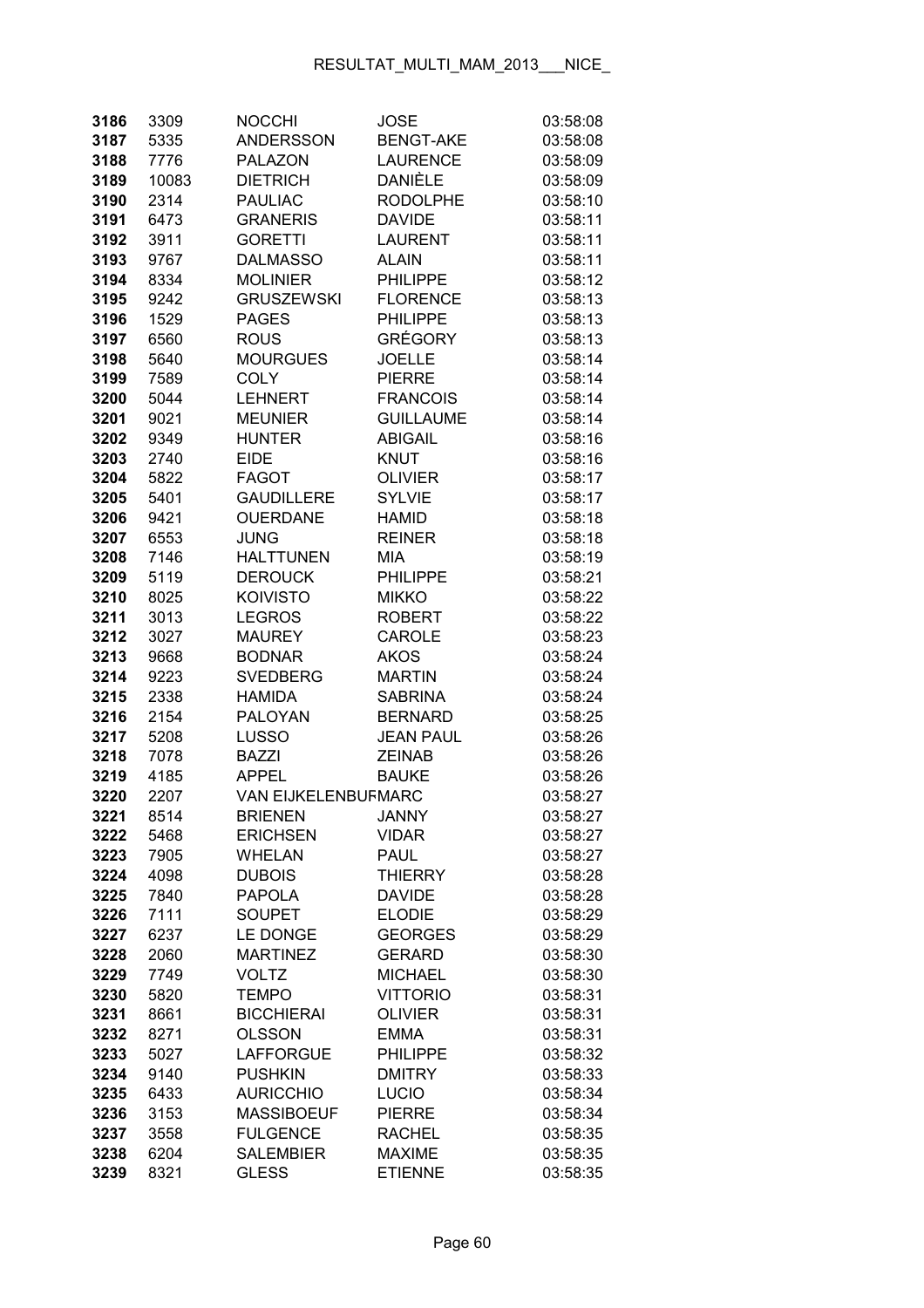| 3240         | 9646         | <b>TIMON</b>                  | <b>THIERRY</b>                 | 03:58:35             |
|--------------|--------------|-------------------------------|--------------------------------|----------------------|
| 3241         | 3713         | <b>MYARD</b>                  | <b>THIERRY</b>                 | 03:58:35             |
| 3242         | 7209         | <b>GARDINER</b>               | <b>BRENDAN</b>                 | 03:58:38             |
| 3243         | 953          | <b>GENESTIER</b>              | <b>VINCENT</b>                 | 03:58:38             |
| 3244         | 5791         | JEANNIN                       | <b>PASCAL</b>                  | 03:58:39             |
| 3245         | 6441         | <b>GERARDIERE</b>             | <b>FREDERIQUE</b>              | 03:58:39             |
| 3246         | 3302         | <b>DUPONT</b>                 | <b>ALIX</b>                    | 03:58:39             |
| 3247         | 6202         | <b>LUCAS</b>                  | <b>CYRILLE</b>                 | 03:58:40             |
| 3248         | 8177         | <b>JOUFFE</b>                 | <b>STÉPHANE</b>                | 03:58:40             |
| 3249         | 7696         | <b>STANDKE</b>                | <b>ANNEGRET</b>                | 03:58:41             |
| 3250         | 3923         | <b>ACHARD</b>                 | <b>GILLES</b>                  | 03:58:42             |
| 3251         | 8294         | <b>LEGRAND</b>                | <b>BENEDICTE</b>               | 03:58:42             |
| 3252         | 7926         | <b>BEL</b>                    | <b>FREDERIC</b>                | 03:58:42             |
| 3253         | 8433         | <b>KACEM</b>                  | <b>RAHIL</b>                   | 03:58:43             |
| 3254         | 5478         | <b>LEFEZ</b>                  | <b>MATHIEU</b>                 | 03:58:45             |
| 3255         | 4041         | <b>SEREN</b>                  | <b>LUCA</b>                    | 03:58:45             |
| 3256         | 7786         | <b>GRONDIN</b>                | <b>MARIA</b>                   | 03:58:46             |
| 3257         | 7363         | <b>MATHEZ</b>                 | <b>CHRISTOPHE</b>              | 03:58:48             |
| 3258         | 5659         | <b>LHERITIER</b>              | <b>RENAUD</b>                  | 03:58:48             |
| 3259         | 1590         | <b>STRACK</b>                 | <b>SASCHA</b>                  | 03:58:49             |
| 3260         | 7422         | <b>BONNET</b>                 | <b>MICKAEL</b>                 | 03:58:49             |
| 3261         | 3935         | <b>GIRAULT</b>                | <b>BERTRAND</b>                | 03:58:50             |
| 3262         | 7867         | <b>BEGGI</b>                  | <b>ANDREA</b>                  | 03:58:50             |
| 3263         | 3366         | <b>PLANCHON</b>               | <b>PASCAL</b>                  | 03:58:50             |
| 3264         | 3478         | <b>LANUSSE</b>                | <b>DIDIER</b>                  | 03:58:50             |
| 3265         | 1863         | <b>DURAND</b>                 | <b>FRANCK</b>                  | 03:58:51             |
| 3266         | 8470         | <b>FICHAUX</b>                | <b>JEAN LOUIS</b>              | 03:58:51             |
| 3267         | 8040         | <b>ZACCHIGNA</b>              | <b>MARCO</b>                   | 03:58:51             |
| 3268         | 2387         | <b>BOULFAID</b>               | <b>FAROUK</b>                  | 03:58:51             |
| 3269         | 8139         | <b>KREIMER</b>                | <b>MARIA</b>                   | 03:58:52             |
| 3270         | 1188         | <b>AZZARO</b>                 | <b>SALVATORE</b>               | 03:58:52             |
| 3271         | 7688         | <b>MARTIN</b>                 | <b>PAUL</b>                    | 03:58:53             |
| 3272         | 6515         | ETANCELIN RAFFIICHRISTELLE    |                                | 03:58:54             |
| 3273         | 2836         | <b>RIVASSOU</b>               | <b>PIERRE</b>                  | 03:58:55             |
| 3274         | 3179         | <b>KOCHAN</b>                 | <b>ANNE-KATRIN</b>             | 03:58:55             |
| 3275         | 8440         | <b>MAGINI</b>                 | <b>ROBERTA</b>                 | 03:58:56             |
| 3276         | 9436         | <b>NICOLO</b>                 | <b>JEAN PAUL</b>               | 03:58:56             |
| 3277         | 7116         | <b>DEPERO</b>                 | <b>JEAN-LUC</b>                | 03:58:57             |
| 3278         | 3009         | <b>HUTEAU</b>                 | <b>SYLVAIN</b>                 | 03:58:57             |
| 3279         | 9379         | <b>LATOUCHE</b>               | <b>FRANCOIS</b>                | 03:58:57             |
| 3280         | 5032         | <b>FEMSTEINEVIK</b>           | <b>AASMUND</b>                 | 03:58:58             |
| 3281         | 5255         | <b>WANSCHURA</b>              | JAN                            | 03:58:58             |
| 3282         | 3207         | <b>BREVET</b>                 | <b>OLIVIER</b>                 | 03:58:59             |
| 3283         | 8075         | <b>MACCHI</b>                 | <b>FRANCO</b>                  | 03:58:59             |
| 3284         | 5091         | <b>PICHAUD</b>                | <b>ALAIN</b>                   | 03:58:59             |
| 3285         | 7160         | <b>RAJOT</b>                  | <b>SYLVIE</b><br><b>ANDREA</b> | 03:59:00             |
| 3286<br>3287 | 7795<br>1595 | <b>MELLE</b><br><b>BENOIT</b> | <b>THIERRY</b>                 | 03:59:00<br>03:59:00 |
| 3288         | 5633         | <b>DUBOIS</b>                 | ANDRÉ                          | 03:59:00             |
| 3289         | 6430         | <b>PINGHINI</b>               | <b>PAOLO</b>                   | 03:59:01             |
| 3290         | 4021         | <b>ALAKMA</b>                 | <b>ABDEL</b>                   | 03:59:01             |
| 3291         | 3085         | <b>BENNAI</b>                 | <b>KARIM</b>                   | 03:59:01             |
| 3292         | 991          | <b>CREAVEN</b>                | <b>DYLAN</b>                   | 03:59:01             |
| 3293         | 6432         | <b>CAVALIERI</b>              | <b>DANIELA</b>                 | 03:59:02             |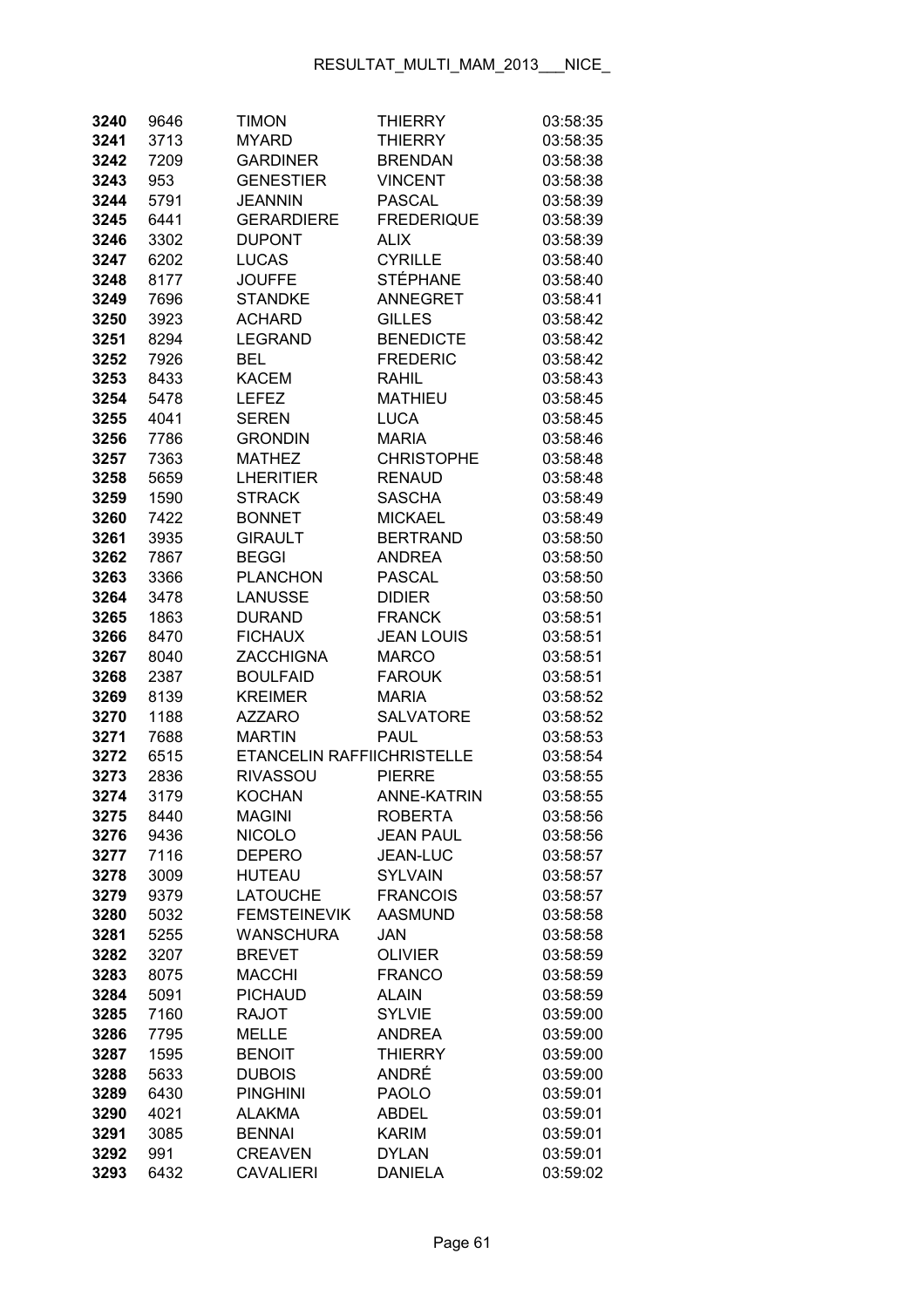| 3294         | 8663         | <b>BOITEL</b>                    | <b>CHRISTIAN</b>                 | 03:59:04             |
|--------------|--------------|----------------------------------|----------------------------------|----------------------|
| 3295         | 9065         | <b>VOGADE</b>                    | <b>MARIE</b>                     | 03:59:04             |
| 3296         | 7947         | <b>MAURO</b>                     | <b>FACCINI</b>                   | 03:59:04             |
| 3297         | 8065         | <b>RITTER</b>                    | <b>EMMANUEL</b>                  | 03:59:05             |
| 3298         | 8687         | <b>FORGET</b>                    | <b>JEAN-CHRISTOPHE</b>           | 03:59:05             |
| 3299         | 8406         | <b>FRITZ</b>                     | <b>RÉBECCA</b>                   | 03:59:06             |
| 3300         | 5444         | <b>CHESNET</b>                   | <b>JACQUES</b>                   | 03:59:06             |
| 3301         | 5506         | <b>TUBOEUF</b>                   | <b>PATRICK</b>                   | 03:59:06             |
| 3302         | 7734         | <b>RONNOU</b>                    | <b>MARIE</b>                     | 03:59:06             |
| 3303         | 8378         | <b>TOMEZIC</b>                   | <b>HELENE</b>                    | 03:59:06             |
| 3304         | 6069         | <b>LADRECH</b>                   | <b>FLORENT</b>                   | 03:59:06             |
| 3305         | 633          | <b>DUNCAN</b>                    | <b>ROSS</b>                      | 03:59:07             |
| 3306         | 7701         | <b>STEPHAN</b>                   | <b>VALERIE</b>                   | 03:59:07             |
| 3307         | 6263         | <b>BISCA</b>                     | <b>PAOLO</b>                     | 03:59:08             |
| 3308         | 3797         | <b>MARTINELLI</b>                | <b>LUCA</b>                      | 03:59:08             |
| 3309         | 5550         | <b>RAVEL</b>                     | <b>CHRISTOPHE</b>                | 03:59:09             |
| 3310         | 7017         | <b>WRIGHT</b>                    | <b>ALAN</b>                      | 03:59:09             |
| 3311         | 5288         | <b>NEAU</b>                      | HERVÉ                            | 03:59:09             |
| 3312         | 7723         | <b>BRUZAC</b>                    | <b>LIONEL</b>                    | 03:59:10             |
| 3313         | 8685         | <b>GAUDINAUD</b>                 | <b>JEAN-PHILIPPE</b>             | 03:59:10             |
| 3314         | 5695         | <b>WILLIAMSON</b>                | <b>NATHALIE</b>                  | 03:59:10             |
| 3315         | 5553         | <b>FORGUES</b>                   | <b>FABIENNE</b>                  | 03:59:10             |
| 3316         | 3005         | <b>SANCHEZ</b>                   | <b>JOSE</b>                      | 03:59:10             |
| 3317         | 9522         | AHO                              | <b>JOHANNA</b>                   | 03:59:11             |
| 3318         | 8107         | <b>ALLEBECK</b>                  | <b>PETER</b>                     | 03:59:12             |
| 3319         | 8356         | <b>MONTPIED</b>                  | PAUL HENRI                       | 03:59:13             |
| 3320         | 4145         | <b>ROLANT</b>                    | <b>PHILIPPE</b>                  | 03:59:13             |
| 3321         | 6355         | <b>SIIBAK</b>                    | <b>KRISTI</b>                    | 03:59:13             |
| 3322         | 9780         | <b>VUSEC</b>                     | <b>MICHEL</b>                    | 03:59:15             |
| 3323         | 5696         | <b>PERRIER</b>                   | <b>NATHALIE</b>                  | 03:59:15             |
| 3324         | 9779         | <b>WICK</b>                      | <b>WOLFGANG</b>                  | 03:59:15             |
| 3325         | 8171         | <b>CHUDECKA</b>                  | <b>MAGDALENA</b>                 | 03:59:15             |
| 3326         | 8163         | <b>RYKOV</b>                     | <b>VIKTOR</b>                    | 03:59:15             |
| 3327         | 8474         | <b>BENES</b>                     | <b>GEORGES</b>                   | 03:59:16             |
| 3328         | 1179         | <b>BERGUA</b>                    | <b>BENOIT</b>                    | 03:59:16             |
| 3329         | 3103         | <b>BASCOUL</b>                   | <b>FLAVIEN</b>                   | 03:59:16             |
| 3330         | 3457         | <b>CORDONNIER</b>                | <b>STEPHANE</b>                  | 03:59:16             |
| 3331         | 8459         | <b>CHAPUIS</b>                   | <b>FABRICE</b>                   | 03:59:17             |
| 3332         | 8389         | <b>TOURÉ</b>                     | <b>NICOLAS</b>                   | 03:59:18             |
| 3333         | 8308         | <b>DAHON</b>                     | <b>CYRILLE</b>                   | 03:59:18             |
| 3334         | 7385         | <b>BECK</b>                      | <b>VALENTIN</b>                  | 03:59:19             |
| 3335         | 6541         | <b>BOUAZIZ</b>                   | <b>ABDELKRIM</b>                 | 03:59:19             |
| 3336         | 8531         | <b>TESTA</b><br><b>LE DANTEC</b> | <b>FABIO</b>                     | 03:59:19             |
| 3337         | 8586         | <b>SUTHERLAND</b>                | <b>JEROME</b><br><b>MARYLINE</b> | 03:59:20             |
| 3338<br>3339 | 7568<br>6065 | <b>DANYACH</b>                   | JÉRÔME                           | 03:59:20<br>03:59:21 |
| 3340         | 8287         | <b>LETHIERS</b>                  | <b>JEAN-JACQUES</b>              | 03:59:21             |
| 3341         | 7492         | <b>SKOVHOLM</b>                  | <b>JENS</b>                      | 03:59:21             |
| 3342         | 9306         | <b>ABIS</b>                      | ROBERTO ANGELO                   | 03:59:21             |
| 3343         | 5793         | <b>JEANDRON</b>                  | <b>BERNARD</b>                   | 03:59:21             |
| 3344         | 7046         | <b>KAUFMANN</b>                  | <b>MATTHIEU</b>                  | 03:59:21             |
| 3345         | 4097         | <b>BRINGER</b>                   | <b>PATRICK</b>                   | 03:59:21             |
| 3346         | 4096         | <b>ALVEROLA</b>                  | <b>FRANCK</b>                    | 03:59:21             |
| 3347         | 6568         | <b>JOUANIN</b>                   | <b>THIERRY</b>                   | 03:59:21             |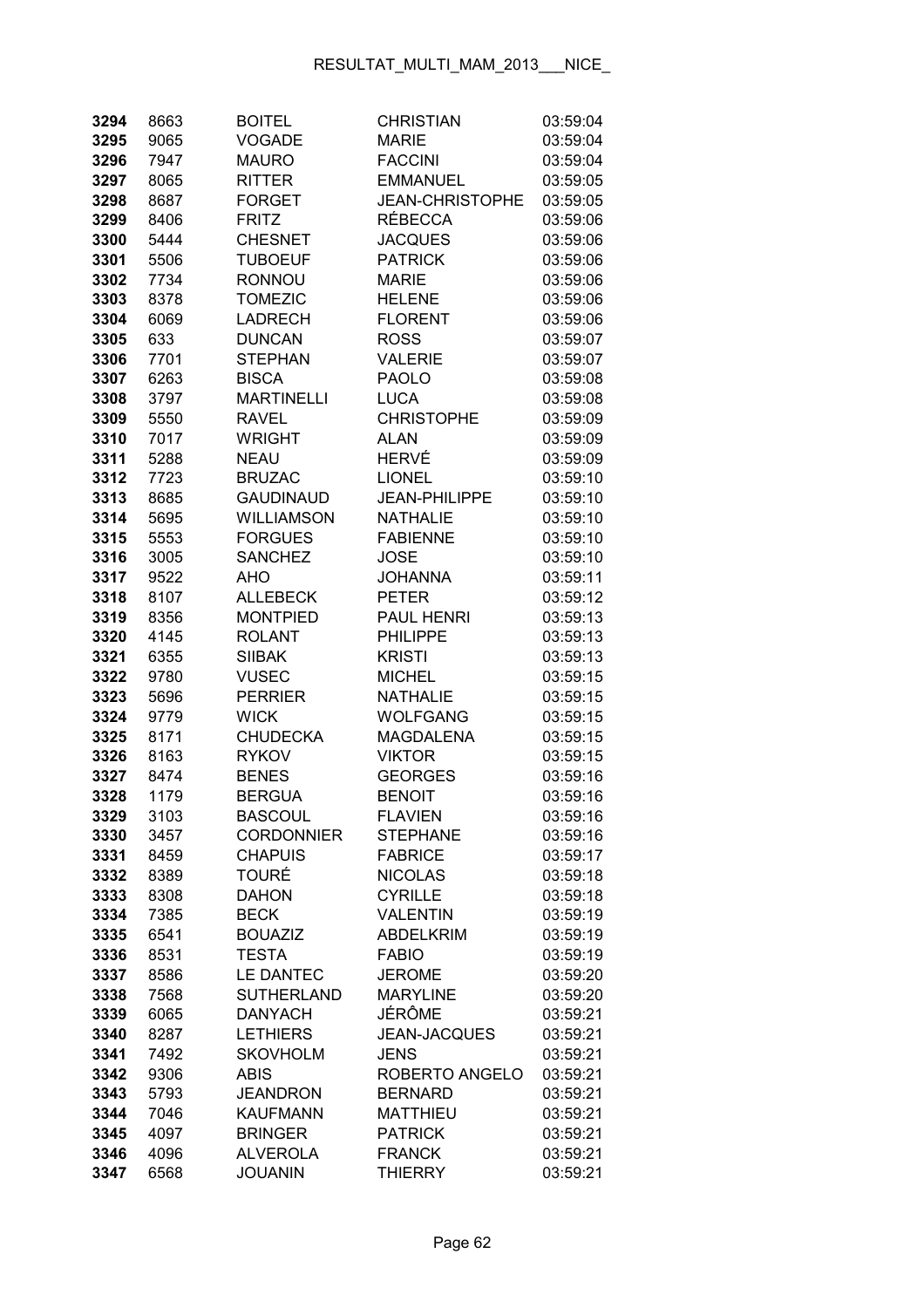| 3348         | 8113         | <b>SCHIMMEL</b>                | <b>FRANK</b>                      | 03:59:22             |
|--------------|--------------|--------------------------------|-----------------------------------|----------------------|
| 3349         | 5843         | <b>DEBRUYNE</b>                | <b>DENIS</b>                      | 03:59:23             |
| 3350         | 4037         | <b>SEJA</b>                    | <b>CHRISTIAN</b>                  | 03:59:24             |
| 3351         | 2999         | <b>GAUTHIER</b>                | <b>TONY</b>                       | 03:59:25             |
| 3352         | 7877         | <b>BERNER</b>                  | <b>THIERRY</b>                    | 03:59:25             |
| 3353         | 2921         | COOLS                          | <b>BIRGITTE</b>                   | 03:59:26             |
| 3354         | 2924         | <b>FOSSEZ</b>                  | <b>HANS</b>                       | 03:59:27             |
| 3355         | 5428         | <b>CANALS</b>                  | <b>GAEL</b>                       | 03:59:29             |
| 3356         | 2790         | <b>HECKMANN</b>                | <b>JEAN-LUC</b>                   | 03:59:31             |
| 3357         | 2896         | <b>SANTAINE</b>                | <b>GILLES</b>                     | 03:59:31             |
| 3358         | 5312         | <b>MANKA</b>                   | <b>MARC</b>                       | 03:59:31             |
| 3359         | 5617         | <b>BADOT</b>                   | <b>CHRISTOPHE</b>                 | 03:59:32             |
| 3360         | 5062         | <b>LASSUS</b>                  | <b>BRUNO</b>                      | 03:59:32             |
| 3361         | 6073         | <b>KOLDE</b>                   | <b>TIIT</b>                       | 03:59:33             |
| 3362         | 7213         | <b>KEANEY</b>                  | <b>NEILL</b>                      | 03:59:34             |
| 3363         | 2710         | <b>BERA</b>                    | <b>MIKAEL</b>                     | 03:59:35             |
| 3364         | 5036         | <b>LICHTENSTEIGER RETO</b>     |                                   | 03:59:36             |
| 3365         | 5807         | <b>SIMONIN</b>                 | <b>MAUD</b>                       | 03:59:36             |
| 3366         | 9302         | <b>MULLER</b>                  | <b>SÉBASTIEN</b>                  | 03:59:36             |
| 3367         | 5699         | <b>TOTTIE</b>                  | <b>MAGNUS</b>                     | 03:59:37             |
| 3368         | 3483         | <b>DIDELLE</b>                 | <b>STEPHANE</b>                   | 03:59:37             |
| 3369         | 2965         | <b>ACHETTE</b>                 | <b>FREDERIC</b>                   | 03:59:38             |
| 3370         | 8039         | LEIB                           | <b>JEAN-PHILIPPE</b>              | 03:59:39             |
| 3371         | 4063         | <b>MAZET</b>                   | <b>SEBASTIEN</b>                  | 03:59:39             |
| 3372         | 8619         | <b>DENIS</b>                   | <b>CLARIS</b>                     | 03:59:39             |
| 3373         | 1774         | <b>LUNDY</b>                   | LEO                               | 03:59:39             |
| 3374         | 7073         | <b>ANDRE</b>                   | <b>PAUL</b>                       | 03:59:40             |
| 3375         | 5719         | <b>BLETEAU</b>                 | <b>PHILIPPE</b>                   | 03:59:40             |
| 3376         | 3140         | <b>LEBODA</b>                  | <b>DAVID</b>                      | 03:59:42             |
| 3377         | 8232         | <b>BOUCHOUCHA</b>              | <b>ERIC</b>                       | 03:59:43             |
| 3378         | 7532         | <b>PRIOR</b>                   | <b>HARRIET</b>                    | 03:59:43             |
| 3379         | 5869         | <b>VANHEULE</b>                | <b>VALERIE</b>                    | 03:59:44             |
| 3380         | 8521         | <b>GAUTHIER</b>                | <b>BENJAMIN</b>                   | 03:59:45             |
| 3381         | 7909         | <b>GIOVANNI</b>                | PASSALACQUA                       | 03:59:45             |
| 3382         | 7047         | <b>DIDIER</b>                  | <b>CHARLES</b>                    | 03:59:46             |
| 3383         | 3878         | AMMIRATI                       | JEAN PAUL                         | 03:59:46             |
| 3384         | 6083         | <b>DELESSERT</b>               | <b>SERGE</b>                      | 03:59:47             |
| 3385         | 7564         | <b>CLEMENT</b>                 | <b>OLIVIER</b>                    | 03:59:48             |
| 3386         | 3624         | <b>UNIA</b>                    | <b>JEAN MARC</b>                  | 03:59:48             |
| 3387         | 3585         | <b>BERTAINA</b>                | <b>YVES</b>                       | 03:59:48             |
| 3388         | 5744         | <b>DROUILLET</b>               | <b>CHRISTELLE</b>                 | 03:59:49             |
| 3389         | 7324         | <b>LATONA</b>                  | <b>MICHEL</b>                     | 03:59:49             |
| 3390         | 623          | <b>LEGRAND</b>                 | <b>BENOIT</b>                     | 03:59:49             |
| 3391         | 8270         | <b>PEYNET</b>                  | <b>PHILIPPE</b>                   | 03:59:50             |
| 3392         | 5722         | VALADE                         | <b>CEDRIC</b>                     | 03:59:50             |
| 3393         | 7351         | <b>ERDOS</b>                   | <b>DANIEL</b>                     | 03:59:52             |
| 3394         | 3131         | <b>REMI</b>                    | <b>MARCEL</b>                     | 03:59:53             |
| 3395         | 3241         | <b>HALFHEAD</b>                | <b>HARRIET</b>                    | 03:59:53             |
| 3396         | 3250<br>6239 | <b>STEFFAN</b><br><b>MAQUE</b> | <b>CLEMENS</b><br><b>JEAN LUC</b> | 03:59:54<br>03:59:55 |
| 3397<br>3398 | 3122         | <b>AUBRY</b>                   | <b>DAVID</b>                      | 03:59:55             |
| 3399         | 4091         | OSPEDALE                       | <b>FABRICE</b>                    | 03:59:56             |
| 3400         | 5812         | <b>BRIZON</b>                  | <b>ELENA</b>                      | 03:59:56             |
| 3401         | 7260         | <b>ROCHDI</b>                  | <b>ANISSA YAMINA</b>              | 03:59:56             |
|              |              |                                |                                   |                      |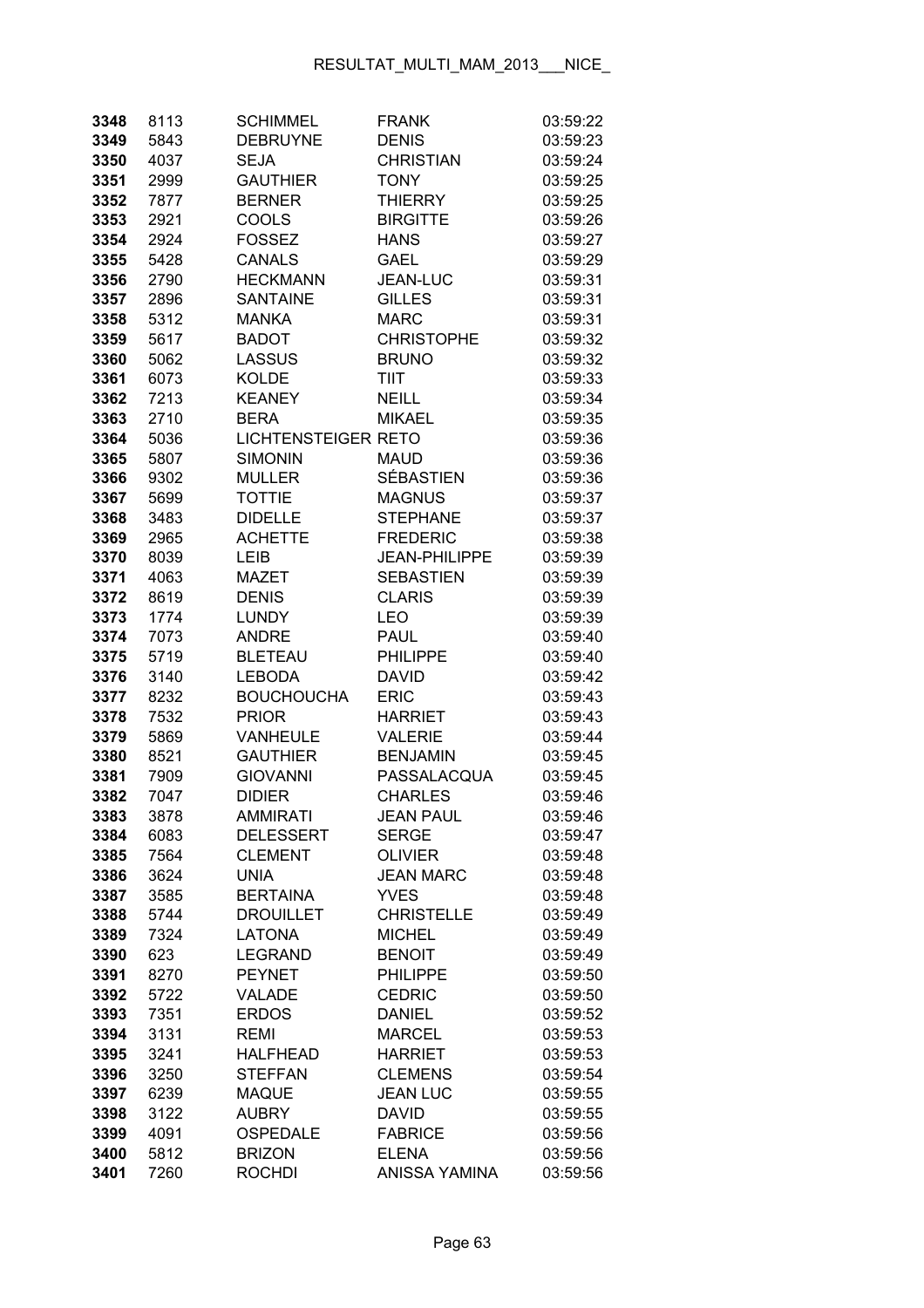| 3402         | 5132         | <b>DUC</b>                               | <b>DANIEL</b>                         | 03:59:57             |
|--------------|--------------|------------------------------------------|---------------------------------------|----------------------|
| 3403         | 5087         | <b>WILLIAMS</b>                          | <b>SUE</b>                            | 04:00:00             |
| 3404         | 8627         | <b>LAURENT</b>                           | <b>CHRISTOPHE</b>                     | 04:00:00             |
| 3405         | 6570         | <b>REINE</b>                             | <b>HENRI</b>                          | 04:00:00             |
| 3406         | 2943         | <b>DEVANNE</b>                           | <b>OLIVIER</b>                        | 04:00:00             |
| 3407         | 6423         | <b>VANHONACKER</b>                       | <b>SREVEN</b>                         | 04:00:01             |
| 3408         | 8038         | <b>LEROY</b>                             | <b>YANN</b>                           | 04:00:01             |
| 3409         | 2792         | <b>FODE</b>                              | <b>BRUNO</b>                          | 04:00:02             |
| 3410         | 8310         | <b>MASSACRIER</b>                        | <b>ALAIN</b>                          | 04:00:02             |
| 3411         | 8648         | <b>HESLIN</b>                            | <b>NANCY</b>                          | 04:00:02             |
| 3412         | 7694         | <b>MÜLLER</b>                            | <b>MATTHIAS</b>                       | 04:00:03             |
| 3413         | 3133         | <b>BLAMOUTIER</b>                        | <b>PASCAL</b>                         | 04:00:04             |
| 3414         | 9512         | <b>DELATINNE</b>                         | <b>DOMINIQUE</b>                      | 04:00:06             |
| 3415         | 6407         | <b>VILLEDIEU</b>                         | <b>JULIEN</b>                         | 04:00:07             |
| 3416         | 7287         | <b>DUVAL</b>                             | <b>YANNICK</b>                        | 04:00:07             |
| 3417         | 5397         | <b>HAGE</b>                              | <b>VINCENT</b>                        | 04:00:08             |
| 3418         | 7527         | <b>HOUARA</b>                            | <b>NADIA</b>                          | 04:00:08             |
| 3419         | 7340         | <b>RAYNAUD</b>                           | <b>VALERIE</b>                        | 04:00:09             |
| 3420         | 3222         | <b>DIFRUSCIA</b>                         | <b>PHILIPPE</b>                       | 04:00:10             |
| 3421         | 5962         | <b>JANTE</b>                             | <b>DOMINIQUE</b>                      | 04:00:11             |
| 3422         | 8376         | <b>GRAY</b>                              | <b>SUSAN</b>                          | 04:00:11             |
| 3423         | 7983         | <b>BATTAGLIA</b>                         | <b>ISABEL</b>                         | 04:00:11             |
| 3424         | 1026         | <b>MANSOURI</b>                          | ABDELMOUMENE                          | 04:00:11             |
| 3425         | 3150         | <b>ABEL</b>                              | <b>CHRISTINE</b>                      | 04:00:12             |
| 3426         | 574          | <b>LEBLATIER</b>                         | <b>JEAN-LOUIS</b>                     | 04:00:13             |
| 3427         | 733          | <b>TELLIER</b>                           | <b>JEAN PHILIPPE</b>                  | 04:00:15             |
| 3428         | 8082         | <b>MONGHAL</b>                           | <b>MARION</b>                         | 04:00:15             |
| 3429         | 5423         | <b>MARTIN</b>                            | <b>JEAN FRANCOIS</b>                  | 04:00:15             |
| 3430         | 2289         | LIEUTAUD                                 | <b>PHILIPPE</b>                       | 04:00:16             |
| 3431         | 7835         | <b>JANIN</b>                             | NATHALIE                              | 04:00:16             |
| 3432         | 8465         | <b>ROUX</b>                              | <b>KARINE</b>                         | 04:00:19             |
| 3433         | 7966         | CHEVALLEREAU                             | <b>DAVID</b>                          | 04:00:20             |
| 3434         | 7950         | <b>BACHMANN</b>                          | <b>VALERIE</b>                        | 04:00:24             |
| 3435         | 6101         | <b>MOLINIER</b>                          | <b>MICHEL</b>                         | 04:00:25             |
| 3436         | 3607         | <b>GARBEROGLIO</b>                       | <b>LIONEL</b>                         | 04:00:26             |
| 3437         | 3702         | <b>DAVIET</b>                            | CHRISTIAN                             | 04:00:26             |
| 3438         | 3280         | <b>RICCI</b>                             | <b>CLAUDIO</b>                        | 04:00:26             |
| 3439         | 6190         | <b>DECAMPS</b>                           | <b>FREDERIC</b><br><b>HERBERT VAN</b> | 04:00:27             |
| 3440<br>3441 | 5150<br>5514 | <b>KRAAIJ</b><br>STEVENSON BROVKATHERINE |                                       | 04:00:28<br>04:00:28 |
| 3442         | 7530         | <b>VA LDINOSI</b>                        | <b>STEPHANE</b>                       | 04:00:30             |
| 3443         | 8226         | <b>MESSAWER</b>                          | <b>RENAUD</b>                         | 04:00:31             |
| 3444         | 806          | <b>POUILLE</b>                           | <b>ARNAUD</b>                         | 04:00:31             |
| 3445         | 6035         | <b>COSQUER</b>                           | <b>SYLVIE</b>                         | 04:00:32             |
| 3446         | 5652         | <b>RIGAUD</b>                            | <b>OLIVIER</b>                        | 04:00:32             |
| 3447         | 5615         | <b>VUITTENEZ</b>                         | <b>ERIC</b>                           | 04:00:35             |
| 3448         | 7446         | ZGADZAJ                                  | <b>MACIEJ</b>                         | 04:00:36             |
| 3449         | 6484         | <b>BOSCO</b>                             | <b>LAURENT</b>                        | 04:00:36             |
| 3450         | 5403         | <b>THAREAU</b>                           | <b>CLAIRE</b>                         | 04:00:36             |
| 3451         | 6141         | <b>GUICHARD</b>                          | <b>PHILIPPE</b>                       | 04:00:37             |
| 3452         | 6439         | <b>LAROSE</b>                            | <b>STEPHANIE</b>                      | 04:00:37             |
| 3453         | 5135         | <b>LAROSE</b>                            | <b>CHRISTOPHE</b>                     | 04:00:37             |
| 3454         | 8210         | <b>FORSBERG</b>                          | <b>HELENA</b>                         | 04:00:37             |
| 3455         | 8002         | MASON-WENN                               | <b>TERENCE</b>                        | 04:00:38             |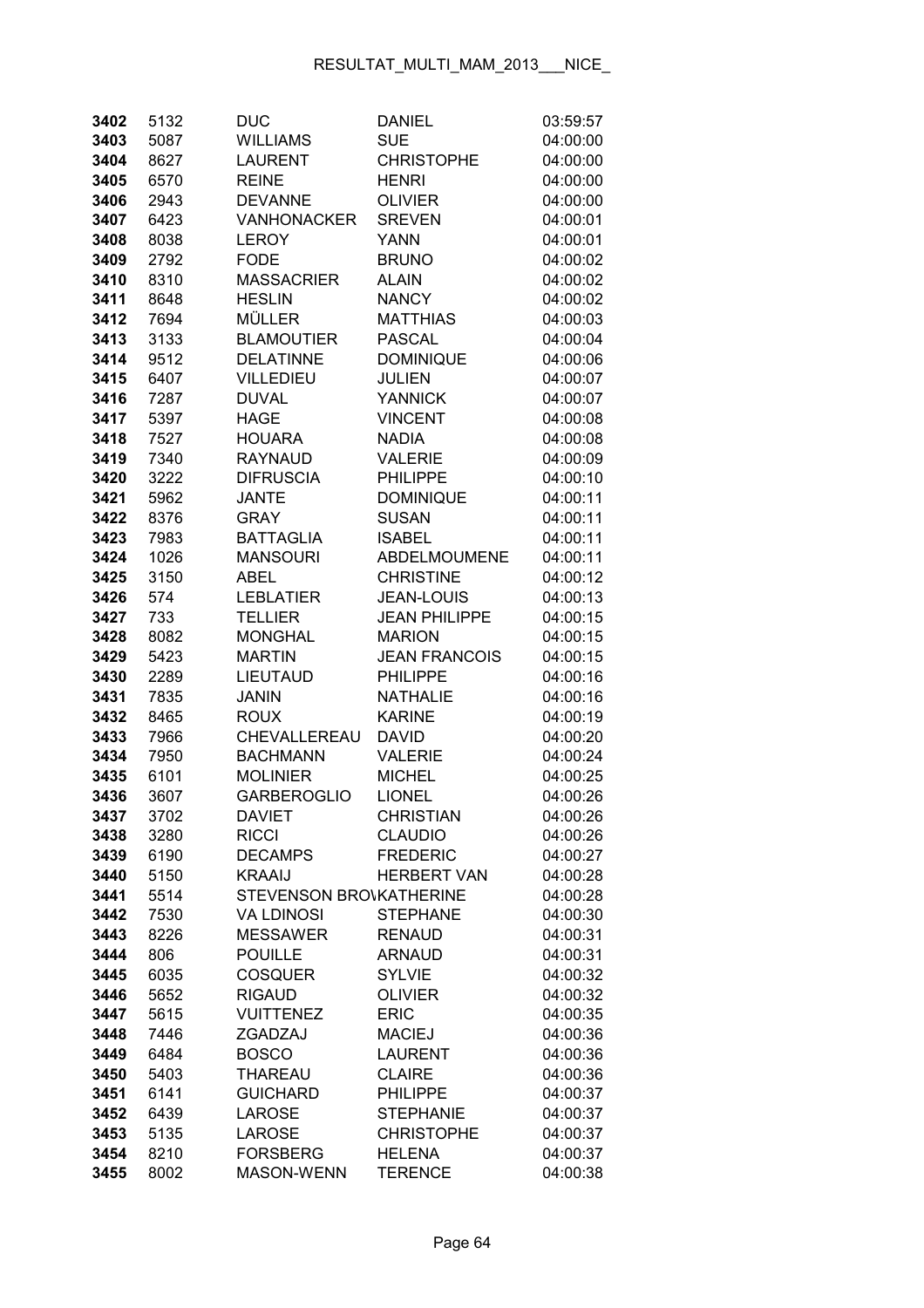| 3456         | 6254         | <b>BADON</b>                 | <b>DOMINIQUE</b>           | 04:00:38             |
|--------------|--------------|------------------------------|----------------------------|----------------------|
| 3457         | 999          | <b>ABOUSSOUFIAN</b>          | <b>MOHAMED</b>             | 04:00:38             |
| 3458         | 3616         | <b>DUTRAY</b>                | <b>JEREMIE</b>             | 04:00:38             |
| 3459         | 8438         | <b>GIANSILJ</b>              | <b>JOSEPH</b>              | 04:00:39             |
| 3460         | 5382         | <b>RIOU</b>                  | <b>STEPHANE</b>            | 04:00:40             |
| 3461         | 6491         | <b>DAUBES</b>                | <b>DIDIER</b>              | 04:00:42             |
| 3462         | 5465         | <b>MAROTTE</b>               | <b>JULIEN</b>              | 04:00:44             |
| 3463         | 2241         | <b>SERENO</b>                | <b>SEBASTIEN</b>           | 04:00:46             |
| 3464         | 7067         | <b>DEMESSINE</b>             | <b>DENIS</b>               | 04:00:47             |
| 3465         | 4015         | <b>GIUNTA</b>                | <b>JOSEPH</b>              | 04:00:48             |
| 3466         | 3590         | <b>MASCIA</b>                | <b>STEFANO</b>             | 04:00:48             |
| 3467         | 8390         | <b>GRUBBA</b>                | ADAM                       | 04:00:48             |
| 3468         | 7733         | <b>CASTANIER</b>             | <b>ANDRE</b>               | 04:00:49             |
| 3469         | 10380        | <b>MARTIKAINEN</b>           | <b>AARO</b>                | 04:00:49             |
| 3470         | 6382         | CASSÉ                        | JULY                       | 04:00:49             |
| 3471         | 5774         | <b>BELLOC</b>                | <b>NICOLAS</b>             | 04:00:50             |
| 3472         | 6036         | <b>MEDJBAR</b>               | ZAHER                      | 04:00:50             |
| 3473         | 3943         | <b>COLLET</b>                | <b>LUDO</b>                | 04:00:52             |
| 3474         | 7169         | <b>RAE</b>                   | <b>JANE</b>                | 04:00:53             |
| 3475         | 6287         | <b>HARTMANN</b>              | <b>DIRK</b>                | 04:00:53             |
| 3476         | 5318         | <b>CALECA</b>                | <b>AUDREY</b>              | 04:00:54             |
| 3477         | 8005         | <b>BURGAUD</b>               | <b>JEAN RENE</b>           | 04:00:54             |
| 3478         | 3389         | <b>EL KHALED</b>             | <b>MAZID</b>               | 04:00:54             |
| 3479         | 7651         | <b>JOUVE</b>                 | <b>PASCAL</b>              | 04:00:55             |
| 3480         | 8264         | <b>MERKAERT</b>              | <b>TRISTAN</b>             | 04:00:57             |
| 3481         | 7367         | <b>MIRMAHBOUB</b>            | <b>FARZAD</b>              | 04:00:57             |
| 3482         | 3639         | <b>LAURE</b>                 | <b>ANTHONY</b>             | 04:00:58             |
| 3483         | 10358        | <b>AUBRY</b>                 | <b>ALAIN</b>               | 04:01:00             |
| 3484         | 10350        | <b>KANE</b>                  | <b>YVONNE</b>              | 04:01:01             |
| 3485         | 7251         | <b>COLLARD</b>               | <b>DANIEL</b>              | 04:01:01             |
| 3486         | 6159         | <b>PUYHAUBERT</b>            | <b>YOHANN</b>              | 04:01:01             |
| 3487         | 1617         | <b>SCHOLAERT</b>             | <b>FRÉDÉRIC</b>            | 04:01:03             |
| 3488         | 5105         | <b>GUERINEAU</b>             | <b>BERNARD</b>             | 04:01:04             |
| 3489         | 2858         | <b>TISSIER</b>               | <b>LAURENT</b>             | 04:01:04             |
| 3490         | 9129         | <b>DEVOS</b>                 | <b>BEATRICE</b>            | 04:01:04             |
| 3491         | 5205         | <b>CHETTOUH</b>              | <b>FARID</b>               | 04:01:04             |
| 3492         | 5420         | <b>CHARPIN</b>               | <b>ERIC</b>                | 04:01:05             |
| 3493         | 6086         | <b>BUTZBACH</b>              | <b>GINO</b>                | 04:01:05             |
| 3494         | 4048         | <b>ROTTELEUR</b>             | <b>PATRICE</b>             | 04:01:06             |
| 3495         | 8263         | <b>VIGNE</b>                 | <b>YOHAN</b>               | 04:01:09             |
| 3496<br>3497 | 1614<br>5829 | <b>ALME</b><br><b>MASSON</b> | PAUL HELGE<br><b>ALAIN</b> | 04:01:09<br>04:01:10 |
| 3498         | 3841         | <b>JUNGWIRTH</b>             | <b>CHRISTIAN</b>           | 04:01:10             |
| 3499         | 2090         | <b>ARNAUD</b>                | <b>FABRE</b>               | 04:01:11             |
| 3500         | 5903         | <b>FERRARI</b>               | <b>GIOVANNI</b>            | 04:01:14             |
| 3501         | 3233         | KOOTZ                        | <b>OLIVIER</b>             | 04:01:14             |
| 3502         | 8211         | <b>ZOTOV</b>                 | <b>ALEKSANDR</b>           | 04:01:14             |
| 3503         | 8667         | <b>GRANIER</b>               | <b>JOHAN</b>               | 04:01:15             |
| 3504         | 5101         | <b>CAVALLINI</b>             | <b>PHILIPPE</b>            | 04:01:16             |
| 3505         | 7465         | <b>LAPORTE</b>               | <b>CYRIL</b>               | 04:01:18             |
| 3506         | 8277         | <b>BAUDIN</b>                | <b>SYLVIE</b>              | 04:01:19             |
| 3507         | 9040         | <b>MONNA</b>                 | <b>JEAN-LUC</b>            | 04:01:19             |
| 3508         | 2802         | <b>VASSEUR</b>               | <b>THIERRY</b>             | 04:01:20             |
| 3509         | 2734         | <b>BREIDENSTEIN</b>          | <b>JEAN-MICHEL</b>         | 04:01:20             |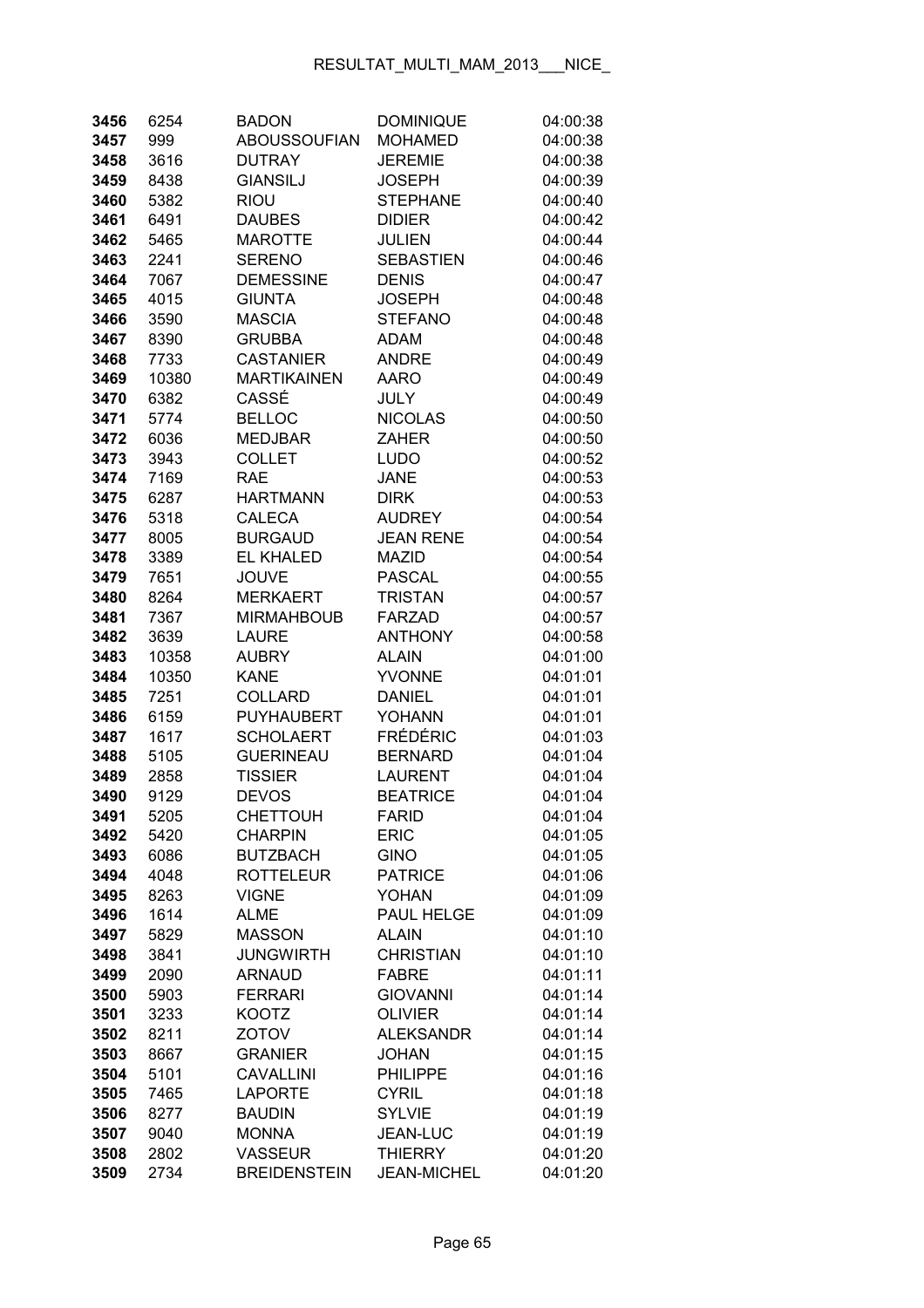| 3510 | 8047  | LUTZ                        | <b>CLAUDE</b>      | 04:01:22 |
|------|-------|-----------------------------|--------------------|----------|
| 3511 | 8304  | <b>CADET</b>                | <b>JEAN-PAUL</b>   | 04:01:24 |
| 3512 | 10608 | <b>CALLEC</b>               | <b>JULIEN</b>      | 04:01:24 |
| 3513 | 7274  | <b>PIGNAT</b>               | <b>PHILIPPE</b>    | 04:01:26 |
| 3514 | 5815  | <b>SELVA</b>                | <b>THIERRY</b>     | 04:01:26 |
| 3515 | 8479  | <b>PEREZ</b>                | <b>CHRISTOPHE</b>  | 04:01:29 |
| 3516 | 5634  | COUSTRAIN-JEAN JOËL         |                    | 04:01:30 |
| 3517 | 9692  | <b>JEDWABNY</b>             | <b>TOMASZ</b>      | 04:01:30 |
| 3518 | 8405  | <b>HITZIGER</b>             | <b>BARBARA</b>     | 04:01:30 |
| 3519 | 5366  | <b>PALIS</b>                | <b>MARTIN</b>      | 04:01:30 |
| 3520 | 6281  | <b>VIDAL</b>                | <b>OLIVIER</b>     | 04:01:31 |
| 3521 | 3424  | <b>ZINBI</b>                | <b>MOHAMED</b>     | 04:01:32 |
| 3522 | 5276  | <b>DALLET</b>               | <b>VERONIQUE</b>   | 04:01:32 |
| 3523 | 8138  | <b>VANGSTRUP</b>            | <b>ANNETTE</b>     | 04:01:34 |
| 3524 | 5455  | <b>GOMEZ MONTALVICARLOS</b> |                    | 04:01:34 |
| 3525 | 6223  | <b>GALIMBERTI</b>           | <b>MARCO</b>       | 04:01:35 |
| 3526 | 7597  | <b>PAUL</b>                 | CARLE              | 04:01:35 |
| 3527 | 7329  | <b>ROUSSEAU</b>             | <b>MICHEL</b>      | 04:01:37 |
| 3528 | 10825 | ROSSI                       | <b>STEFANO</b>     | 04:01:38 |
| 3529 | 4006  | <b>AALIK</b>                | <b>MARKO</b>       | 04:01:43 |
| 3530 | 5564  | <b>MARTINS</b>              | <b>BÉATRICE</b>    | 04:01:43 |
| 3531 | 2309  | <b>CHALLOT</b>              | <b>ERIC</b>        | 04:01:43 |
| 3532 | 7788  | <b>GRONDIN</b>              | <b>ALAIN</b>       | 04:01:44 |
| 3533 | 5145  | <b>DOUANNE</b>              | JOEL               | 04:01:45 |
| 3534 | 3838  | <b>RIVAS</b>                | <b>DENIS</b>       | 04:01:46 |
| 3535 | 5761  | <b>BOHM</b>                 | <b>ISABELLE</b>    | 04:01:47 |
| 3536 | 10317 | <b>MIJON</b>                | <b>FRANCK</b>      | 04:01:49 |
| 3537 | 3940  | <b>BRUZI</b>                | <b>THIERRY</b>     | 04:01:50 |
| 3538 | 5716  | <b>BUCCI</b>                | <b>PAOLO</b>       | 04:01:50 |
| 3539 | 3052  | <b>JOERGENSEN</b>           | <b>PER</b>         | 04:01:51 |
| 3540 | 8033  | <b>JARRIGE</b>              | <b>VALERIE</b>     | 04:01:51 |
| 3541 | 8281  | <b>STROHMANN</b>            | <b>JEAN-MICHEL</b> | 04:01:51 |
| 3542 | 7337  | <b>CASIRAGHI</b>            | <b>LUCA</b>        | 04:01:53 |
| 3543 | 6370  | <b>DELCAMPE</b>             | <b>SAFIA</b>       | 04:01:53 |
| 3544 | 5864  | <b>MASSA</b>                | <b>CHRISTOPHE</b>  | 04:01:54 |
| 3545 | 2787  | <b>PINON</b>                | <b>BERNARD</b>     | 04:01:55 |
| 3546 | 2961  | <b>KEUSSEYAN</b>            | <b>ALAIN</b>       | 04:01:55 |
| 3547 | 5688  | <b>MCCLEAN</b>              | <b>RICHARD</b>     | 04:01:58 |
| 3548 | 4038  | <b>BINOTTO</b>              | <b>MASSIMO</b>     | 04:01:58 |
| 3549 | 6525  | <b>MAMBRETTI</b>            | <b>ALBERTO</b>     | 04:02:00 |
| 3550 | 9791  | ZARAGOZA                    | <b>LIBERETO</b>    | 04:02:00 |
| 3551 | 3395  | <b>FUSARI</b>               | <b>FRANCK</b>      | 04:02:01 |
| 3552 | 1180  | <b>CHAPUIS</b>              | CARL               | 04:02:02 |
| 3553 | 3255  | <b>BALLERIO</b>             | <b>PIERRE</b>      | 04:02:02 |
| 3554 | 3613  | <b>PEYRET</b>               | <b>OLIVIER</b>     | 04:02:03 |
| 3555 | 1578  | <b>HUA</b>                  | <b>SEBASTIEN</b>   | 04:02:03 |
| 3556 | 8058  | <b>DAURAT</b>               | <b>SIMONE</b>      | 04:02:05 |
| 3557 | 5239  | <b>MOKHTARI</b>             | <b>MEHDI</b>       | 04:02:05 |
| 3558 | 3679  | <b>DELFORGE</b>             | <b>YVES</b>        | 04:02:06 |
| 3559 | 1963  | <b>RAIBAUD</b>              | <b>DOMINIQUE</b>   | 04:02:08 |
| 3560 | 6149  | <b>DEPETRIS</b>             | <b>ESTELLE</b>     | 04:02:09 |
| 3561 | 2346  | <b>NASICA</b>               | <b>ERIC</b>        | 04:02:10 |
| 3562 | 907   | <b>SOUBRA</b>               | <b>WASSIM</b>      | 04:02:11 |
| 3563 | 7300  | <b>ROBERT</b>               | <b>CHRISTIAN</b>   | 04:02:15 |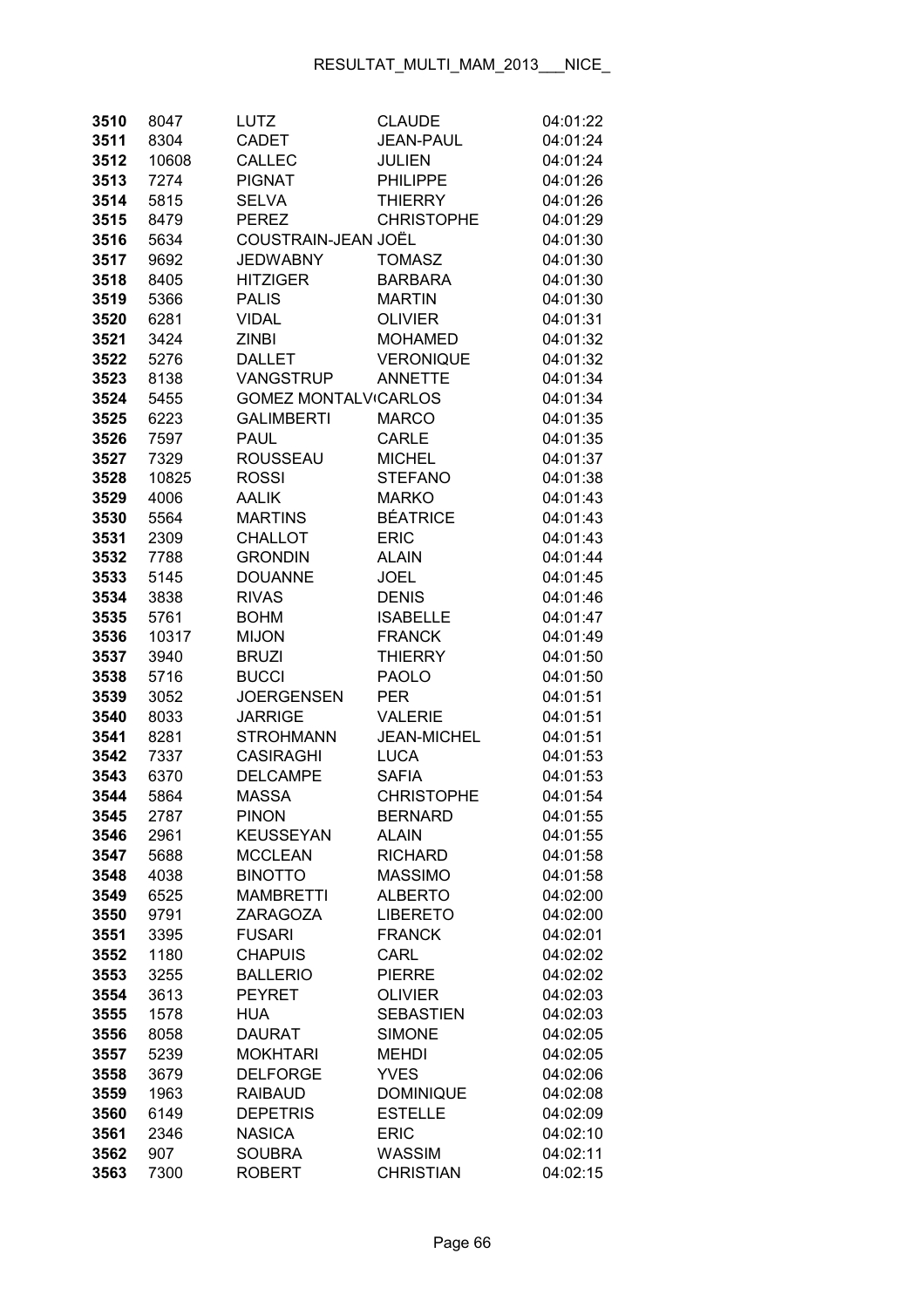| 3564         | 6166         | <b>WALRAVE</b>                      | <b>YANNICK</b>                 | 04:02:16             |
|--------------|--------------|-------------------------------------|--------------------------------|----------------------|
| 3565         | 8420         | <b>KLÖPPER</b>                      | <b>KARSTEN</b>                 | 04:02:17             |
| 3566         | 8421         | <b>KAISER</b>                       | <b>HARALD</b>                  | 04:02:17             |
| 3567         | 7071         | <b>BODO</b>                         | <b>JEAN-PHILIPPE</b>           | 04:02:20             |
| 3568         | 10623        | <b>BUISSART</b>                     | <b>LAURENT</b>                 | 04:02:20             |
| 3569         | 1747         | <b>FALLAI</b>                       | <b>SEBASTIEN</b>               | 04:02:20             |
| 3570         | 6276         | <b>GYBEL</b>                        | <b>PETER</b>                   | 04:02:20             |
| 3571         | 1167         | <b>JACINTO</b>                      | <b>MICKAEL</b>                 | 04:02:20             |
| 3572         | 3970         | <b>FAYARD</b>                       | <b>CEDRIC</b>                  | 04:02:21             |
| 3573         | 3124         | <b>BENCHIKH</b>                     | <b>YOUCEF</b>                  | 04:02:23             |
| 3574         | 5823         | <b>KINT</b>                         | <b>LAURENT</b>                 | 04:02:24             |
| 3575         | 8016         | <b>GROS</b>                         | <b>LAURENT</b>                 | 04:02:24             |
| 3576         | 9429         | <b>TREMOULET</b>                    | <b>FRÉDÉRIC</b>                | 04:02:29             |
| 3577         | 5269         | <b>RICOTTI</b>                      | <b>EVELYNE</b>                 | 04:02:31             |
| 3578         | 5336         | TORREGROSA                          | <b>VERONIQUE</b>               | 04:02:32             |
| 3579         | 5978         | <b>JOLY</b>                         | <b>MICHEL</b>                  | 04:02:33             |
| 3580         | 5017         | <b>PENNIGER</b>                     | JAN                            | 04:02:34             |
| 3581         | 9259         | <b>BURKHARDT</b>                    | <b>MAREN</b>                   | 04:02:34             |
| 3582         | 6298         | LAGAE                               | <b>PHILIPPE</b>                | 04:02:36             |
| 3583         | 8096         | <b>BARON</b>                        | <b>ALIX</b>                    | 04:02:36             |
| 3584         | 7753         | <b>STORAÏ</b>                       | <b>JEAN CHRISTOPHE</b>         | 04:02:37             |
| 3585         | 7847         | <b>BAFFA</b>                        | <b>SYLVIANE</b>                | 04:02:37             |
| 3586         | 7416         | VEPSÄLÄINEN                         | <b>IRMA</b>                    | 04:02:41             |
| 3587         | 5168         | <b>CHARLON</b>                      | MARLÈNE                        | 04:02:42             |
| 3588         | 303          | <b>MONTREAL</b>                     | <b>FREDERIC</b>                | 04:02:43             |
| 3589         | 3171         | <b>RAVIX</b>                        | <b>MAGALI</b>                  | 04:02:44             |
| 3590         | 9515         | <b>DESCHAMPS</b>                    | <b>STÉPHANE</b>                | 04:02:44             |
| 3591         | 10122        | <b>JORANDON</b>                     | <b>GILLES</b>                  | 04:02:44             |
| 3592         | 8209         | <b>MORTENSEN</b>                    | <b>HANS HENRIK</b>             | 04:02:48             |
| 3593         | 10374        | <b>RACINS</b>                       | <b>EDGARS</b>                  | 04:02:49             |
| 3594         | 8460         | <b>BUSCOT</b>                       | <b>MATTHIEU</b>                | 04:02:50             |
| 3595         | 2755         | <b>BAJEROVA</b>                     | <b>ILONA</b>                   | 04:02:51             |
| 3596         | 3275         | <b>MARTINEZ</b>                     | <b>ROMAIN</b>                  | 04:02:52             |
| 3597         | 10373        | <b>RAIKAMO</b>                      | <b>TUOMAS</b>                  | 04:02:54             |
| 3598         | 7720         | <b>VILLARET</b>                     | <b>HUBERT</b>                  | 04:02:54             |
| 3599         | 3154         | <b>RYDER</b>                        | JAMES                          | 04:02:55             |
| 3600         | 7770         | <b>SUE</b>                          | <b>FRANCES</b>                 | 04:02:55             |
| 3601         | 6000         | <b>CINZIA</b>                       | <b>CARLINI</b>                 | 04:02:55             |
| 3602         | 5487         | CHEREAU-CURELLANNE                  |                                | 04:02:55             |
| 3603         | 6341         | <b>INZOLI</b>                       | <b>LUIGI</b>                   | 04:02:56             |
| 3604         | 7197         | <b>HANSEL</b>                       | <b>SABINE</b>                  | 04:02:57             |
|              | 2761         | <b>ANGIN</b>                        | <b>CHRISTOPHE</b>              | 04:02:58             |
| 3605<br>3606 | 7945         | <b>ABERLIN</b>                      | <b>ROLAND</b>                  | 04:02:59             |
| 3607         | 8241         | <b>CRISTIANI</b>                    | <b>NICOLETTA</b>               | 04:03:00             |
|              |              | <b>VITEAU</b>                       | <b>TANGUI</b>                  |                      |
| 3608<br>3609 | 5142<br>7953 | <b>CAPELLE</b>                      | <b>FABRICE</b>                 | 04:03:00<br>04:03:01 |
|              |              |                                     |                                |                      |
| 3610         | 7123         | <b>LAURENT</b><br><b>LESPILETTE</b> | <b>CHRISTOPHE</b>              | 04:03:01             |
| 3611         | 6158         |                                     | <b>MATHIEU</b>                 | 04:03:01             |
| 3612         | 7103         | <b>GUDIN</b><br><b>JULIUS</b>       | <b>CHRISTOPHE</b>              | 04:03:02             |
| 3613         | 8449         | <b>TONI</b>                         | <b>ALEX</b><br><b>BENJAMIN</b> | 04:03:03             |
| 3614<br>3615 | 6411         | <b>FRUTIER</b>                      | <b>ALEXANDER</b>               | 04:03:04<br>04:03:07 |
|              | 3036         |                                     | <b>DAVID</b>                   |                      |
| 3616         | 10334        | <b>COURTOIS</b>                     |                                | 04:03:10             |
| 3617         | 6248         | <b>LECHARDOY</b>                    | <b>BENOÎT</b>                  | 04:03:11             |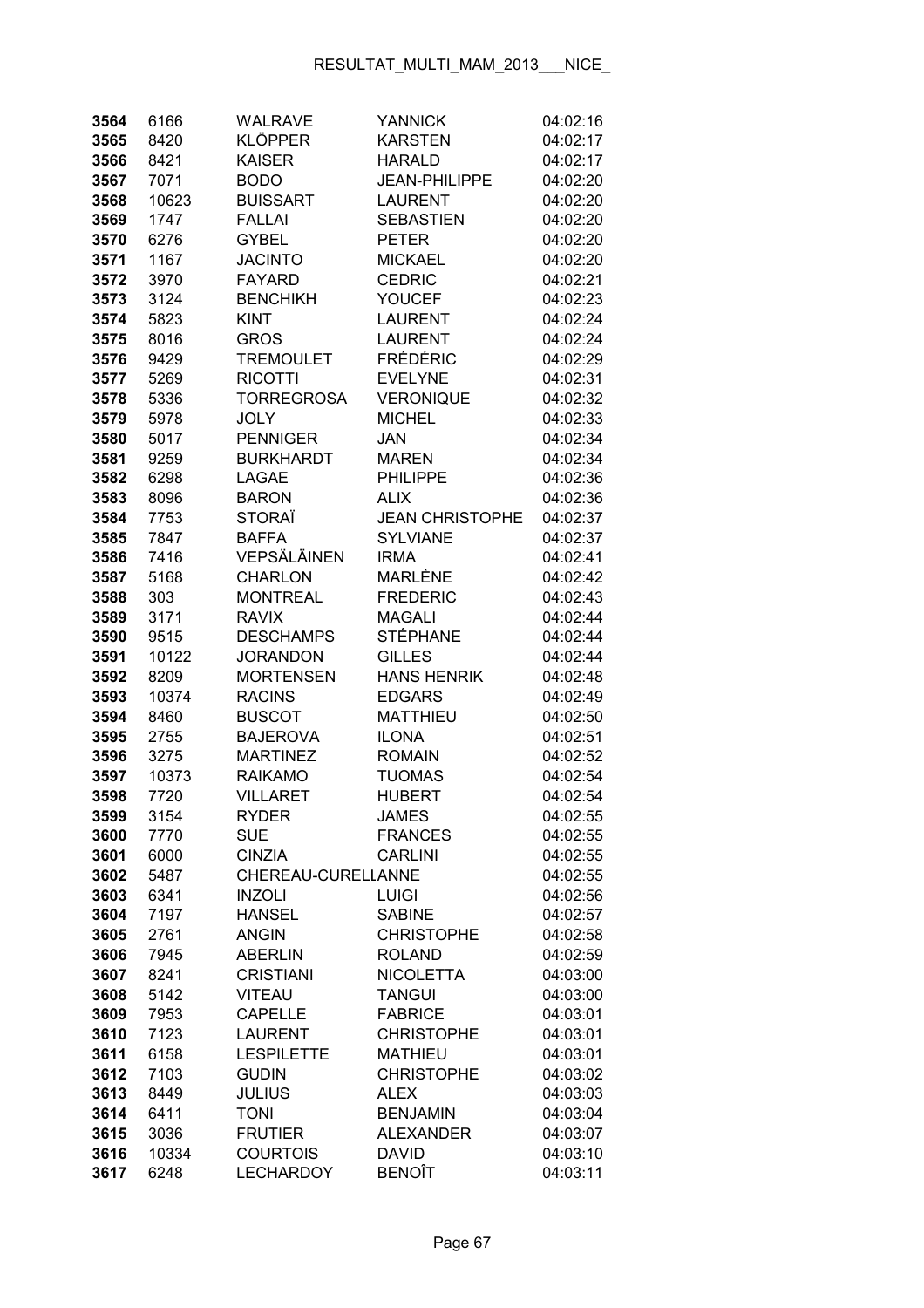| 3618 | 8508  | <b>DURAND</b>     | <b>PATRICE</b>                     | 04:03:11 |
|------|-------|-------------------|------------------------------------|----------|
| 3619 | 8494  | <b>CHERVILLE</b>  | <b>YVONNICK</b>                    | 04:03:12 |
| 3620 | 10693 | <b>TAICHMANN</b>  | <b>ELISE</b>                       | 04:03:12 |
| 3621 | 4004  | <b>BAK</b>        | <b>SLAWOMIR</b>                    | 04:03:13 |
| 3622 | 8052  | <b>ALBE</b>       | <b>GIANLUCA</b>                    | 04:03:14 |
| 3623 | 3123  | <b>PEETERS</b>    | <b>LUK</b>                         | 04:03:17 |
| 3624 | 5338  | <b>ROSA</b>       | <b>JEAN FRANÇOIS</b>               | 04:03:17 |
| 3625 | 5532  | <b>OLSSON</b>     | <b>SOLVEIG</b>                     | 04:03:18 |
| 3626 | 5322  | <b>CASSIGNOL</b>  | <b>DOMINIQUE</b>                   | 04:03:19 |
| 3627 | 7501  | <b>WOLOZAN</b>    | <b>PHILIPPE</b>                    | 04:03:23 |
| 3628 | 2907  | <b>SID</b>        | <b>ALAIN</b>                       | 04:03:24 |
| 3629 | 3964  | <b>BERG</b>       | <b>TORBEN</b>                      | 04:03:26 |
| 3630 | 5020  | <b>GALLOCHER</b>  | <b>FRANÇOIS</b>                    | 04:03:26 |
| 3631 | 5309  | <b>ROCHAT</b>     | <b>DAVID</b>                       | 04:03:28 |
| 3632 | 8196  | <b>CASTELLI</b>   | <b>MICHEL</b>                      | 04:03:30 |
| 3633 | 5282  | <b>EVANS</b>      | PAUL                               | 04:03:30 |
| 3634 | 6148  | <b>THIMONIER</b>  | MARIE-AUDE                         | 04:03:31 |
| 3635 | 7315  | <b>CHAMBON</b>    | <b>CHRISTOPHE</b>                  | 04:03:31 |
| 3636 | 6320  | <b>MAROY</b>      | <b>PAUL</b>                        | 04:03:32 |
| 3637 | 5589  | <b>PENOT</b>      | <b>PATRICK</b>                     | 04:03:34 |
| 3638 | 5858  | <b>VATAR</b>      | <b>EMMANUEL</b>                    | 04:03:34 |
| 3639 | 904   | <b>TROMBERT</b>   | <b>CHRISTIAN</b>                   | 04:03:35 |
| 3640 | 6224  | <b>MYYRINMAA</b>  | <b>ANNE</b>                        | 04:03:35 |
| 3641 | 6472  | COZZI             | <b>DENIS</b>                       | 04:03:35 |
| 3642 | 7751  | <b>BENSA</b>      | <b>LOUIS</b>                       | 04:03:36 |
| 3643 | 8510  | <b>BESNIER</b>    | <b>JEROME</b>                      |          |
| 3644 |       | <b>DREVET</b>     | <b>EMMANUEL</b>                    | 04:03:36 |
|      | 2215  |                   |                                    | 04:03:36 |
| 3645 | 5556  | <b>CICMIL</b>     | <b>DIMITRIJE</b>                   | 04:03:36 |
| 3646 | 7962  | <b>SILVA</b>      | MARCELO MACIEL DI/04:03:36         |          |
| 3647 | 7066  | <b>ANDRILLO</b>   | MARIE-FRANCOISE                    | 04:03:36 |
| 3648 | 7700  | <b>HUGHES</b>     | LEE                                | 04:03:37 |
| 3649 | 3821  | <b>MASSY</b>      | <b>STEPHANE</b>                    | 04:03:37 |
| 3650 | 3047  | <b>BECKER</b>     | <b>OLIVIER</b><br><b>ALBERTINA</b> | 04:03:39 |
| 3651 | 9112  | <b>HENRIKSSON</b> |                                    | 04:03:41 |
| 3652 | 3238  | COULANGE          | <b>FRANCOIS</b>                    | 04:03:46 |
| 3653 | 4055  | <b>COLMANT</b>    | <b>PHILIPPE</b><br><b>DOLORES</b>  | 04:03:46 |
| 3654 | 9155  | <b>SOTO</b>       | <b>SÉBASTIEN</b>                   | 04:03:47 |
| 3655 | 4126  | <b>GALLIGANI</b>  |                                    | 04:03:48 |
| 3656 | 9374  | <b>BIGOU</b>      | <b>JEAN-LUC</b>                    | 04:03:52 |
| 3657 | 5295  | CHANU             | <b>MYRIAM</b><br><b>GÉRARD</b>     | 04:03:53 |
| 3658 | 5833  | <b>PENNEC</b>     |                                    | 04:03:56 |
| 3659 | 5229  | <b>BARTI</b>      | JEAN-SÉBASTIEN                     | 04:03:57 |
| 3660 | 9020  | <b>HARIS</b>      | <b>VIKTORIA</b>                    | 04:03:57 |
| 3661 | 10716 | <b>ELIAZORD</b>   | <b>FRANCIS</b>                     | 04:04:01 |
| 3662 | 7035  | <b>GASPARINI</b>  | <b>FABIEN</b>                      | 04:04:02 |
| 3663 | 5861  | <b>CORREARD</b>   | <b>ALICE</b>                       | 04:04:03 |
| 3664 | 5031  | MAGANA            | <b>AUDE</b>                        | 04:04:03 |
| 3665 | 3655  | <b>CHRISTIAEN</b> | <b>PASCAL</b>                      | 04:04:04 |
| 3666 | 1989  | <b>MORCANT</b>    | <b>FRANK</b>                       | 04:04:04 |
| 3667 | 7910  | <b>ENIO</b>       | <b>BORTONE</b>                     | 04:04:06 |
| 3668 | 8109  | <b>DIANO</b>      | <b>PHILIPPE</b>                    | 04:04:06 |
| 3669 | 6013  | <b>HALART</b>     | <b>ELISE</b>                       | 04:04:08 |
| 3670 | 6465  | <b>CHRITIN</b>    | <b>NICOLAS</b>                     | 04:04:10 |
| 3671 | 3922  | <b>GUERY</b>      | <b>JEAN PIERRE</b>                 | 04:04:12 |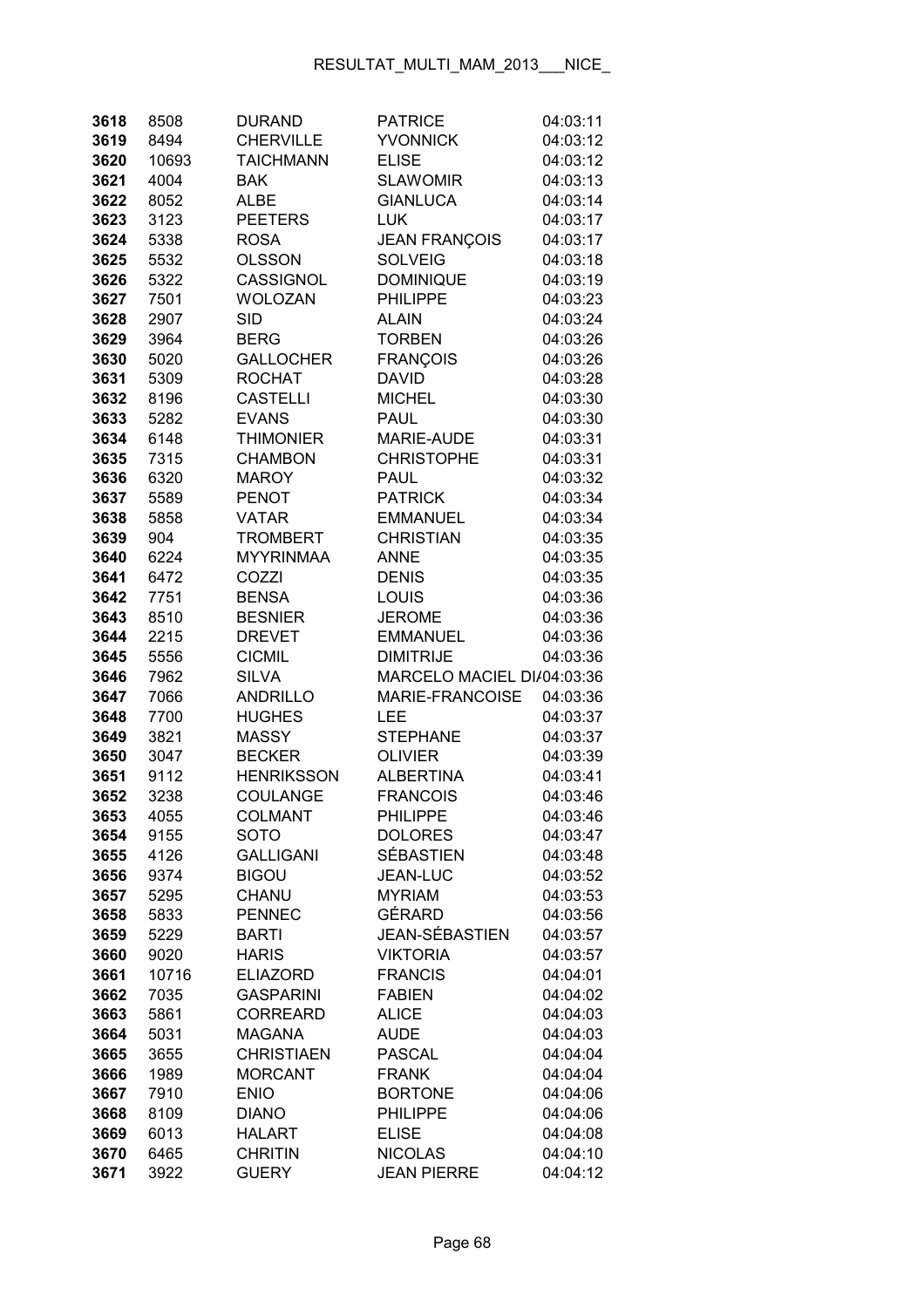| 3672         | 7464         | <b>JOHANSSON</b>            | <b>DAVID</b>                      | 04:04:16             |
|--------------|--------------|-----------------------------|-----------------------------------|----------------------|
| 3673         | 7037         | <b>ANGEL</b>                | <b>MELANIE</b>                    | 04:04:18             |
| 3674         | 5672         | <b>VARRIN</b>               | PHILIPPE                          | 04:04:18             |
| 3675         | 7601         | <b>VANDELER</b>             | GUY                               | 04:04:19             |
| 3676         | 6337         | JAMBON                      | <b>CHRISTIAN</b>                  | 04:04:19             |
| 3677         | 7802         | <b>DESPREAUX</b>            | <b>WILFRID</b>                    | 04:04:19             |
| 3678         | 8364         | <b>MAUREL</b>               | <b>BERNARD</b>                    | 04:04:21             |
| 3679         | 3564         | <b>BOOM</b>                 | <b>SANDER</b>                     | 04:04:22             |
| 3680         | 2078         | <b>CHIAVINI</b>             | <b>CRISTINA</b>                   | 04:04:25             |
| 3681         | 2840         | <b>HASSING</b>              | <b>JACOB</b>                      | 04:04:28             |
| 3682         | 5277         | <b>EMMENEGGER</b>           | <b>PIUS</b>                       | 04:04:28             |
| 3683         | 7404         | <b>VITALI</b>               | <b>SIMONE</b>                     | 04:04:29             |
| 3684         | 3555         | <b>BRZYMYSZKIEWICCLAUDE</b> |                                   | 04:04:33             |
| 3685         | 6563         | <b>CAPPIELLO</b>            | <b>FABRIZIO</b>                   | 04:04:35             |
| 3686         | 3762         | <b>CHUPROVA</b>             | <b>TATIANA</b>                    | 04:04:35             |
| 3687         | 5360         | <b>BEZZEGATO</b>            | <b>DENIS</b>                      | 04:04:35             |
| 3688         | 3411         | <b>CRETU</b>                | <b>DUMITRU</b>                    | 04:04:36             |
| 3689         | 6140         | <b>DE LAMBILLY</b>          | <b>HUGUES</b>                     | 04:04:38             |
| 3690         | 7678         | <b>MAYMARD</b>              | <b>CLAUDE</b>                     | 04:04:38             |
| 3691         | 3914         | <b>SINQUIN</b>              | <b>RODOLPHE</b>                   | 04:04:41             |
| 3692         | 6245         | <b>ARTINI</b>               | <b>ROBERTO</b>                    | 04:04:41             |
| 3693         | 8606         | PRAT                        | <b>LIONEL</b>                     | 04:04:42             |
| 3694         | 7473         | <b>KERJOSSE</b>             | <b>SYLVAIN</b>                    | 04:04:43             |
| 3695         | 6475         | <b>BACHOT</b>               | JEAN-MARC                         | 04:04:43             |
| 3696         | 1189         | <b>MULET</b>                | <b>CRISTIAN</b>                   | 04:04:44             |
| 3697         | 5948         | <b>ARLERI</b>               | CAROL                             | 04:04:46             |
| 3698         | 9591         | <b>HULTIN</b>               | <b>SANDRA</b>                     | 04:04:46             |
| 3699         | 6555         | ZAMMIT                      | <b>GILLES</b>                     | 04:04:49             |
| 3700         | 7096         | <b>WALSH</b>                | <b>MONICA</b>                     | 04:04:50             |
| 3701         | 5973         | <b>BRICHLER</b>             | <b>JEAN-MARC</b>                  | 04:04:50             |
| 3702         | 5585         | <b>SCHNEITTER</b>           | <b>JEAN-MARC</b>                  | 04:04:50             |
| 3703         | 8608         | <b>ZIMOUCHE</b>             | <b>AMAR</b>                       | 04:04:50             |
| 3704         | 7922         | PRADAL                      | <b>LAURENT</b>                    | 04:04:52             |
| 3705         | 5727         | CANIONCQ                    | <b>PHILIPPE</b>                   | 04:04:54             |
| 3706         | 2880         | <b>WALTER</b>               | <b>PHILIPPE</b>                   | 04:04:54             |
| 3707         | 5911         | MARCHI                      | <b>CHRISTOPHE</b>                 | 04:04:54             |
| 3708         | 8643         | <b>BASTUCK</b>              | <b>NICOLAS</b>                    | 04:04:58             |
| 3709         | 7827         | <b>HOSTIER</b>              | <b>NICOLAS</b>                    | 04:04:58             |
| 3710         | 7584         | <b>JOLEAUD</b>              | <b>SERGE</b>                      | 04:05:00             |
| 3711         | 10089        | <b>PASTOR</b>               | <b>LIONEL</b>                     | 04:05:01             |
| 3712         | 10018        | <b>TRUCHI</b>               | <b>STEPHANE</b>                   | 04:05:01             |
| 3713         | 3517         | <b>WEYTEN</b>               | <b>OLIVIER</b>                    | 04:05:02             |
| 3714         | 4200         | <b>MORICEAU</b>             | <b>CLAUDE</b>                     | 04:05:02             |
| 3715         | 5639         | <b>MERHAN</b>               | <b>DIDIER</b>                     | 04:05:03             |
| 3716         | 6339         | <b>TIKKA</b>                | <b>KIMMO</b>                      | 04:05:04             |
| 3717         | 5960         | <b>BURKE</b>                | <b>WYNN</b>                       | 04:05:06             |
| 3718         | 5073         | <b>PERRIN</b>               | <b>FRANCOIS</b>                   | 04:05:07             |
| 3719         | 5559         | <b>MUGNIER</b>              | <b>STEPHANIE</b>                  | 04:05:08             |
| 3720         | 8011         | SODERLUND                   | <b>ELISABETH</b>                  | 04:05:09             |
| 3721         | 5943         | LE GAC                      | <b>ERIC</b>                       | 04:05:11             |
| 3722<br>3723 | 8350<br>7579 | <b>COLLETTA</b><br>LOPEZ    | <b>GENEVIEVE</b><br><b>TAMARA</b> | 04:05:11<br>04:05:12 |
| 3724         | 6193         | <b>LEROUX</b>               | CAROLE                            | 04:05:14             |
| 3725         | 5474         | <b>SEEMANN</b>              | <b>FERREOL</b>                    | 04:05:14             |
|              |              |                             |                                   |                      |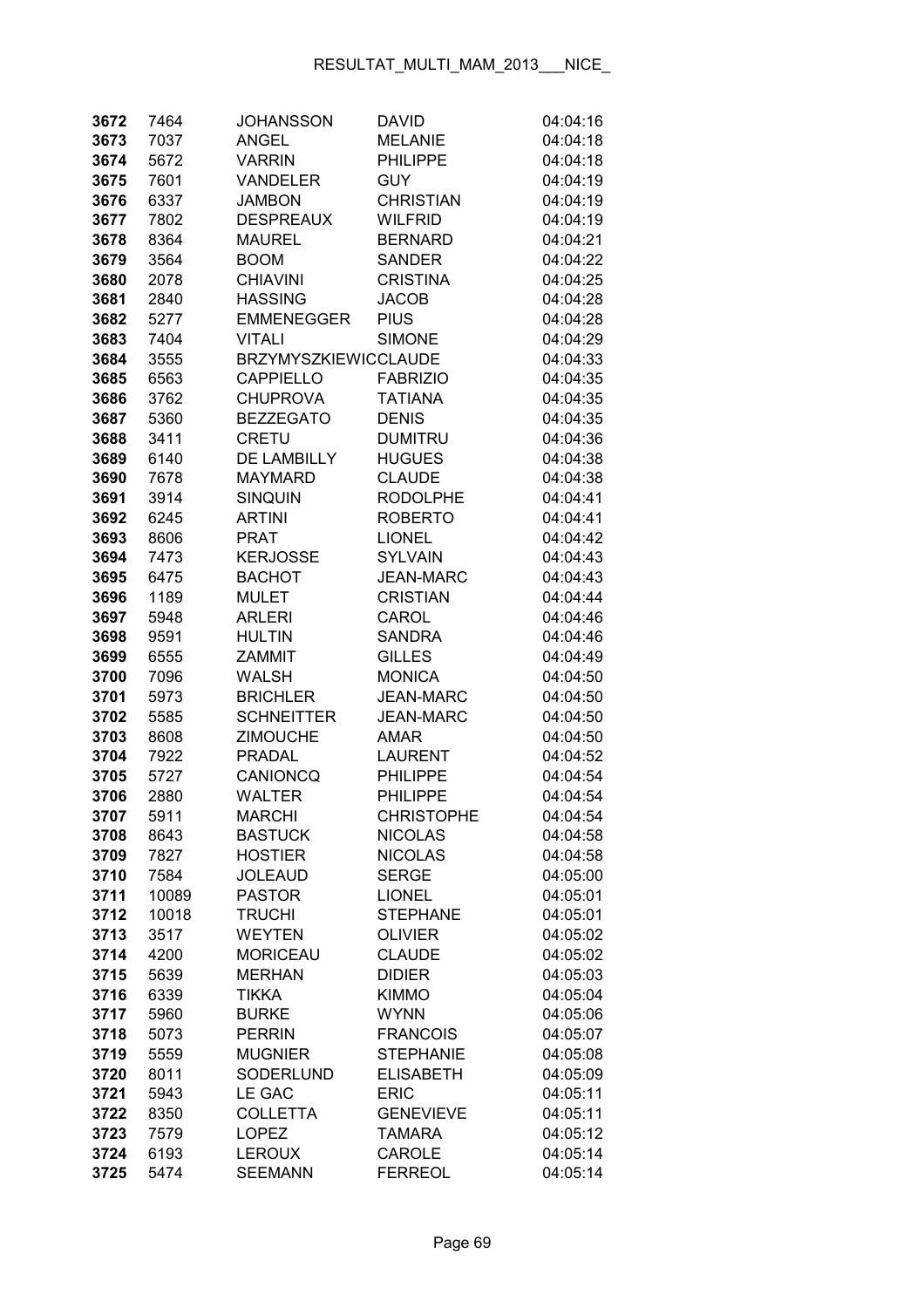| 3726         | 5969         | <b>HANNAOUI</b>                    | <b>FATIMA</b>                    | 04:05:15             |
|--------------|--------------|------------------------------------|----------------------------------|----------------------|
| 3727         | 3666         | <b>MARTIN</b>                      | <b>MARC-ANTOINE</b>              | 04:05:15             |
| 3728         | 8248         | <b>BONACHE</b>                     | <b>MARIA</b>                     | 04:05:16             |
| 3729         | 1849         | <b>CACHET</b>                      | <b>PATRICK</b>                   | 04:05:16             |
| 3730         | 9023         | <b>NOAILLY</b>                     | RAPHAËL                          | 04:05:17             |
| 3731         | 5052         | <b>CHAINAY</b>                     | GÉRARD                           | 04:05:18             |
| 3732         | 3529         | VALENÇON                           | <b>RICHARD</b>                   | 04:05:18             |
| 3733         | 8607         | <b>AUBINEAU</b>                    | <b>EMILIE</b>                    | 04:05:19             |
| 3734         | 8695         | <b>BEULNE</b>                      | <b>MATHIEU</b>                   | 04:05:20             |
| 3735         | 8542         | <b>RIGAUT</b>                      | <b>STEPHANE</b>                  | 04:05:24             |
| 3736         | 6499         | LARROUY                            | <b>BERTRAND</b>                  | 04:05:26             |
| 3737         | 5092         | <b>MICLOT</b>                      | <b>PIERRE</b>                    | 04:05:27             |
| 3738         | 6329         | <b>DAVOLI</b>                      | <b>LORENZO</b>                   | 04:05:28             |
| 3739         | 3180         | <b>MARIAGE</b>                     | <b>FRÉDÉRIC</b>                  | 04:05:28             |
| 3740         | 7673         | <b>MUCIG</b>                       | <b>CHARLOTTE</b>                 | 04:05:28             |
| 3741         | 5931         | <b>CARREL</b>                      | <b>VERONIQUE</b>                 | 04:05:29             |
| 3742         | 2886         | <b>LAFFARGUE</b>                   | <b>ALAIN</b>                     | 04:05:30             |
| 3743         | 5932         | <b>CARREL</b>                      | <b>PASCAL</b>                    | 04:05:31             |
| 3744         | 7717         | <b>RAHIER</b>                      | <b>CHRISTOPHE</b>                | 04:05:34             |
| 3745         | 5687         | <b>WHITLIE</b>                     | <b>PAMELA</b>                    | 04:05:37             |
| 3746         | 6325         | <b>LEFEVRE</b>                     | <b>JEAN-MARIE</b>                | 04:05:37             |
| 3747         | 6591         | <b>BOURBIER</b>                    | <b>OLIVIER</b>                   | 04:05:37             |
| 3748         | 7941         | <b>COMSEL</b>                      | <b>MATHIEU</b>                   | 04:05:38             |
| 3749         | 5967         | <b>VALENTI</b>                     | <b>GILLES</b>                    | 04:05:41             |
| 3750         | 7992         | <b>RANOCCHI</b>                    | <b>JEROME</b>                    | 04:05:42             |
| 3751         | 6123         | DE FENOYL                          | <b>BENJAMIN</b>                  | 04:05:42             |
| 3752         | 7263         | <b>FRESNEAU</b>                    | <b>SYLVIE</b>                    | 04:05:42             |
| 3753         | 3919         | <b>LOBBRECHT</b>                   | <b>YANNICK</b>                   | 04:05:42             |
| 3754         | 8094         | <b>HOLYOAK</b>                     | MEL                              | 04:05:43             |
| 3755         | 1724         | LUBIE DES BUARDJOHANN              |                                  | 04:05:44             |
| 3756         | 6150         | <b>PAUL</b>                        | <b>VIVIEN</b>                    | 04:05:44             |
| 3757         | 5280         | LEE                                | <b>JANE</b>                      | 04:05:44             |
| 3758         | 7434         | <b>LUPPI</b>                       | <b>JEAN FRANCOIS</b>             | 04:05:45             |
| 3759         | 3571         | <b>ROUSSEL</b>                     | STÉPHANE                         | 04:05:46             |
| 3760         | 6512         | <b>GIACHINO</b>                    | <b>MARCO</b>                     | 04:05:46             |
| 3761         | 5994         | <b>BOTTONI</b>                     | <b>GIANCARLO</b>                 | 04:05:47             |
| 3762         | 3682         | <b>TAILLEFER</b>                   | LOÏC                             | 04:05:47             |
| 3763         | 8614         | <b>COLOMBINI</b>                   | <b>ROBERTO</b>                   | 04:05:48             |
| 3764         | 7521         | <b>MICHON</b>                      | <b>JEAN-PIERRE</b>               | 04:05:49             |
| 3765         | 6074         | <b>CALUCCI</b>                     | <b>JONATHAN</b>                  | 04:05:50             |
| 3766         | 8240         | <b>BALLHYSA</b>                    | <b>MONIKA</b>                    | 04:05:50             |
| 3767         | 6504         | <b>SESTRIN</b>                     | <b>GILLES</b><br><b>ALISTAIR</b> | 04:05:52             |
| 3768<br>3769 | 6213<br>8568 | <b>FORBES</b><br><b>GIOVANNONI</b> | <b>AUDREY</b>                    | 04:05:54<br>04:05:54 |
| 3770         | 7155         | <b>MARTINS</b>                     | <b>VIRGO</b>                     | 04:05:58             |
| 3771         | 3553         | <b>CLEMENT</b>                     | <b>VIANNEY</b>                   | 04:05:59             |
| 3772         | 10740        | <b>FORSELL</b>                     | <b>ELIN</b>                      | 04:06:00             |
| 3773         | 2075         | <b>BOURDREZ</b>                    | <b>AERNOUD</b>                   | 04:06:01             |
| 3774         | 6581         | <b>LEDYS</b>                       | <b>JEAN-PAUL</b>                 | 04:06:01             |
| 3775         | 6078         | <b>ORLHAC</b>                      | <b>TATIANA</b>                   | 04:06:02             |
| 3776         | 5083         | <b>PANTALEAO</b>                   | <b>OCTAVIO</b>                   | 04:06:03             |
| 3777         | 8570         | <b>VILLAREAL</b>                   | <b>DAMIEN</b>                    | 04:06:05             |
| 3778         | 5968         | <b>KALWAROWSKI</b>                 | <b>ALAIN</b>                     | 04:06:05             |
| 3779         | 7368         | <b>BOURRET</b>                     | <b>PASCAL</b>                    | 04:06:06             |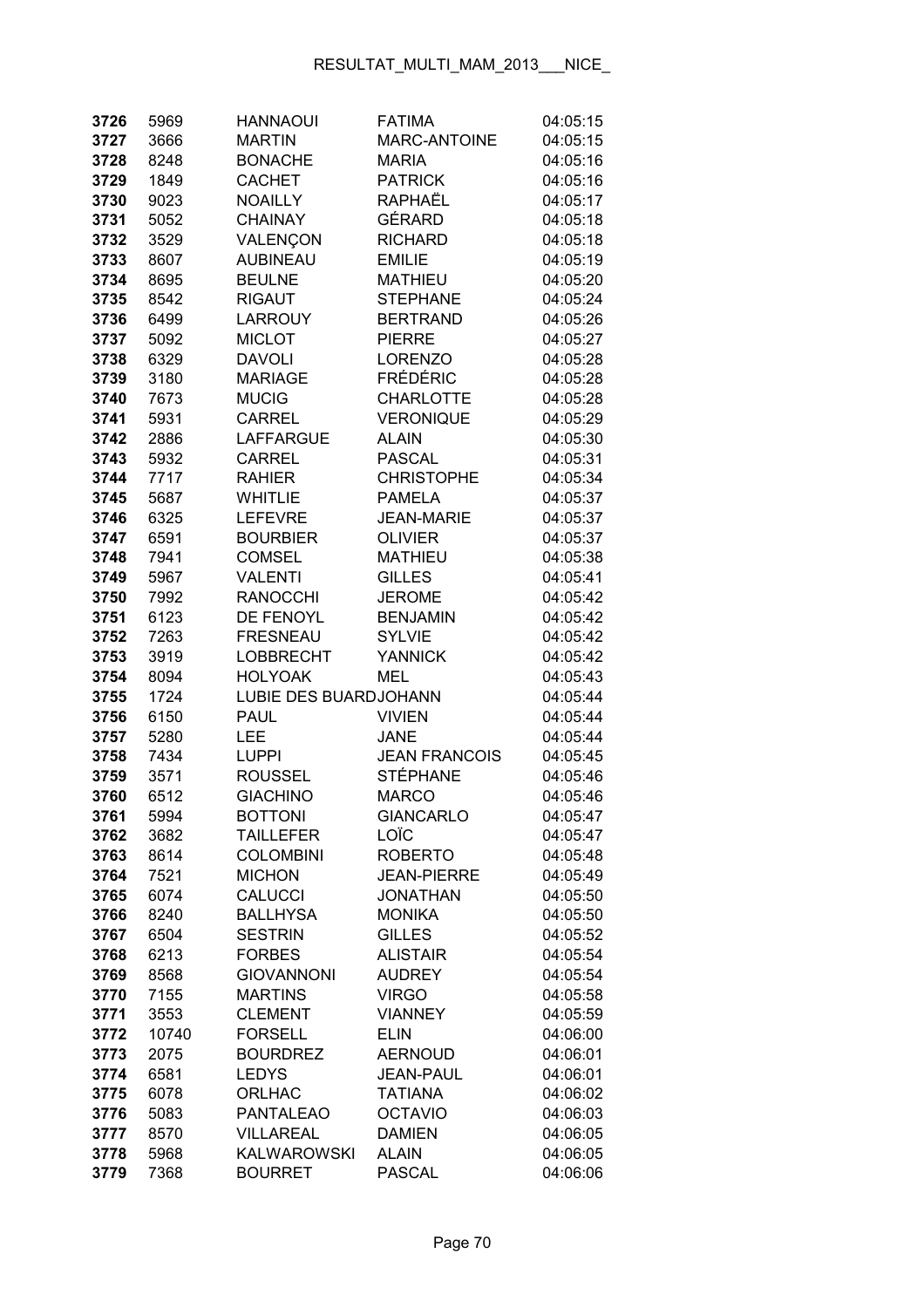| 3780         | 9666         | <b>ROGOZ</b>                      | <b>ALINA</b>                     | 04:06:06             |
|--------------|--------------|-----------------------------------|----------------------------------|----------------------|
| 3781         | 9689         | <b>BORNE</b>                      | <b>AURELIEN</b>                  | 04:06:07             |
| 3782         | 5996         | <b>ANANIEV</b>                    | <b>ALEXEY</b>                    | 04:06:09             |
| 3783         | 5997         | <b>GLAVATZKYCH</b>                | <b>MARINA</b>                    | 04:06:10             |
| 3784         | 6561         | <b>BLANCHARD</b>                  | <b>CHRISTOPHE</b>                | 04:06:11             |
| 3785         | 5692         | <b>LACHAS</b>                     | <b>SÉBASTIEN</b>                 | 04:06:13             |
| 3786         | 8213         | <b>ANGRAND GAILLAICECILE</b>      |                                  | 04:06:13             |
| 3787         | 6372         | <b>GAYET</b>                      | <b>OLIVIER</b>                   | 04:06:14             |
| 3788         | 7483         | <b>GARRIGOU</b>                   | <b>CÉLINE</b>                    | 04:06:14             |
| 3789         | 6534         | <b>RUSSO</b>                      | <b>GERARDO</b>                   | 04:06:15             |
| 3790         | 9681         | <b>PIPERNO</b>                    | FRANCESCA MARIA L'04:06:16       |                      |
| 3791         | 5787         | <b>VERGER</b>                     | <b>ERIC</b>                      | 04:06:16             |
| 3792         | 9682         | <b>PIOVESAN</b>                   | <b>DAVIDE</b>                    | 04:06:17             |
| 3793         | 3069         | <b>GALEA</b>                      | <b>MICHEL</b>                    | 04:06:17             |
| 3794         | 5557         | <b>BARBIER</b>                    | <b>MATHIEU</b>                   | 04:06:17             |
| 3795         | 1753         | <b>CHAPLIN</b>                    | <b>SYLVIE</b>                    | 04:06:19             |
| 3796         | 7290         | <b>GATEAU</b>                     | <b>MARINE</b>                    | 04:06:25             |
| 3797         | 7633         | <b>FONTAINE</b>                   | <b>SANDRA</b>                    | 04:06:32             |
| 3798         | 8591         | <b>KOLLAR</b>                     | <b>BENCE</b>                     | 04:06:32             |
| 3799         | 6184         | <b>MABY</b>                       | <b>FLORENCE</b>                  | 04:06:33             |
| 3800         | 7003         | <b>TIQUET</b>                     | <b>CEDRIC</b>                    | 04:06:33             |
| 3801         | 5070         | <b>VAESEN</b>                     | <b>FRANCOIS</b>                  | 04:06:33             |
| 3802         | 7767         | <b>GERARD</b>                     | <b>PHILIPPE</b>                  | 04:06:34             |
| 3803         | 5185         | LE GOASTER                        | <b>OLIVIER</b>                   | 04:06:35             |
| 3804         | 5398         | <b>BRIGHTWELL</b>                 | <b>MARIA</b>                     | 04:06:38             |
| 3805         | 9534         | <b>BARREAU</b>                    | <b>DENIS</b>                     | 04:06:39             |
| 3806         | 7868         | <b>MARTINO</b>                    | <b>ANDREA</b>                    | 04:06:39             |
| 3807         | 8149         | <b>DELMON</b>                     | <b>HENRI</b>                     | 04:06:39             |
| 3808         | 1541         | <b>GUICHARD</b>                   | <b>HERVE</b>                     | 04:06:39             |
| 3809         | 5405         | <b>ACHETTE</b>                    | <b>STÉPHANE</b>                  | 04:06:41             |
| 3810         | 8616         | <b>HERTER</b>                     | <b>BERNARD</b>                   | 04:06:42             |
| 3811         | 7544         | <b>MISCHLER</b>                   | <b>CELINE</b>                    | 04:06:42             |
| 3812         | 2242         | PAREAU                            | <b>CHRISTOPHE</b>                | 04:06:43             |
| 3813         | 6105         | <b>CHOUKROUN</b>                  | <b>HERVÉ</b>                     | 04:06:45             |
| 3814         | 5449         | <b>KERROUM</b>                    | <b>NAGUIB</b>                    | 04:06:46             |
| 3815         | 9079         | GUTTADORO                         | <b>STEPHANE</b>                  | 04:06:48             |
| 3816         | 3710         | <b>LEGGIO</b>                     | <b>PHILIPPE</b>                  | 04:06:50             |
| 3817         | 2819         | <b>SILVA</b>                      | <b>CRISTINA</b>                  | 04:06:50             |
| 3818         | 2953         | <b>D'AMICO</b><br><b>TOMASINI</b> | <b>PATRICK</b><br><b>FABRICE</b> | 04:06:53             |
| 3819         | 3880         | <b>BOUVIER MASSONPATRICIA</b>     |                                  | 04:06:53<br>04:06:56 |
| 3820         | 9049         | <b>ARASZKIEWIRZ</b>               | <b>GERARD</b>                    | 04:06:56             |
| 3821<br>3822 | 3251<br>8035 | <b>MAST</b>                       | <b>ALBINE</b>                    | 04:06:57             |
| 3823         | 7586         | <b>MANGIN</b>                     | <b>BERTRAND</b>                  | 04:06:57             |
| 3824         | 7587         | MANGIN-BRUCHETSANDRINE            |                                  | 04:06:57             |
| 3825         | 640          | <b>SZCZERBA</b>                   | <b>BARTLOMIEJ</b>                | 04:06:57             |
| 3826         | 7444         | <b>BELLIS</b>                     | <b>CHRISTIAN</b>                 | 04:06:58             |
| 3827         | 7603         | DE BASTOS                         | <b>ANTONIO</b>                   | 04:06:58             |
| 3828         | 3297         | <b>DELEBECQUE</b>                 | <b>PAUL</b>                      | 04:06:58             |
| 3829         | 7042         | <b>TONET</b>                      | <b>ALEXANDRE</b>                 | 04:06:59             |
| 3830         | 5854         | <b>SCHMITT</b>                    | <b>JEAN-FRANÇOIS</b>             | 04:07:00             |
| 3831         | 8404         | <b>PANEL</b>                      | <b>ALAIN</b>                     | 04:07:00             |
| 3832         | 6062         | <b>SANTERRE</b>                   | <b>ALAIN</b>                     | 04:07:01             |
| 3833         | 8148         | <b>MOREL</b>                      | <b>NOEL</b>                      | 04:07:02             |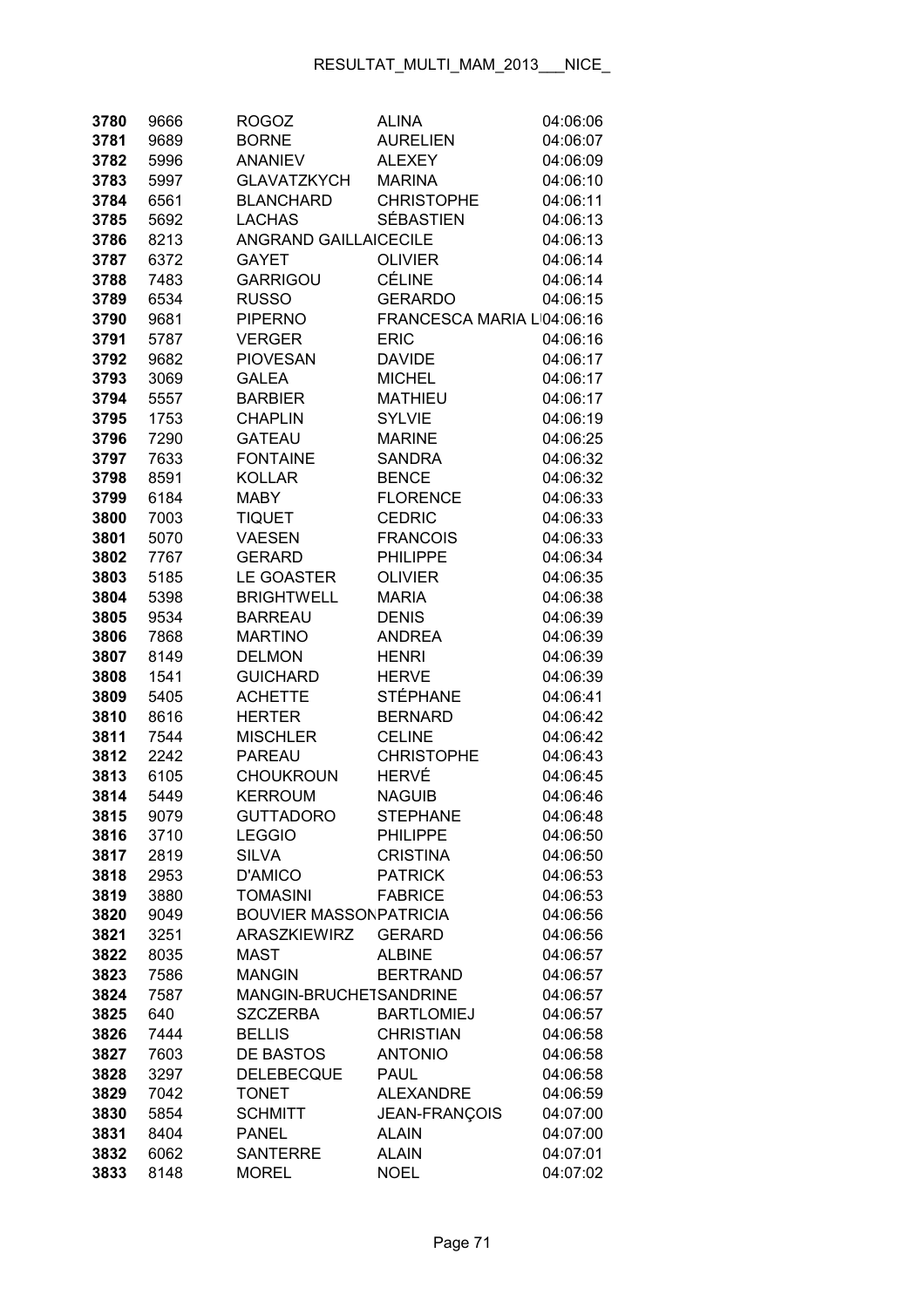| 3834         | 5537         | <b>POURTIER</b>                     | <b>PHILIPPE</b>          | 04:07:04             |
|--------------|--------------|-------------------------------------|--------------------------|----------------------|
| 3835         | 8699         | LUNEAU                              | <b>ANNE</b>              | 04:07:07             |
| 3836         | 7488         | <b>LAMIRAND</b>                     | <b>ETIENNE</b>           | 04:07:08             |
| 3837         | 7490         | <b>DUPREZ</b>                       | <b>FANNY</b>             | 04:07:08             |
| 3838         | 7671         | <b>LITVINTSEV</b>                   | <b>INNOKENTY</b>         | 04:07:08             |
| 3839         | 8174         | <b>BJOERSDORFF</b>                  | <b>TOMAS</b>             | 04:07:09             |
| 3840         | 5033         | <b>PIRIOU</b>                       | LOIC                     | 04:07:10             |
| 3841         | 7758         | <b>HAVE</b>                         | <b>DAVID</b>             | 04:07:11             |
| 3842         | 6107         | <b>POGGIO</b>                       | <b>DARIO</b>             | 04:07:12             |
| 3843         | 10413        | <b>DOUSSOT</b>                      | <b>SOPHIE</b>            | 04:07:14             |
| 3844         | 3785         | <b>SALATKO</b>                      | <b>CYRILLE</b>           | 04:07:15             |
| 3845         | 5268         | <b>BOUCHOT</b>                      | <b>JOSIANE</b>           | 04:07:15             |
| 3846         | 5341         | <b>SILBER</b>                       | <b>WOLFGANG</b>          | 04:07:16             |
| 3847         | 6027         | LJUNGKVIST                          | HÅKAN                    | 04:07:17             |
| 3848         | 5015         | <b>BARRAL</b>                       | <b>NATHALIE</b>          | 04:07:17             |
| 3849         | 8408         | <b>THORBJØRNSEN</b>                 | <b>AGATHE</b>            | 04:07:18             |
| 3850         | 2336         | <b>GAILLOT</b>                      | PIERRE-HENRI             | 04:07:19             |
| 3851         | 5383         | <b>LE GOURRIEREC</b>                | <b>THIERRY</b>           | 04:07:19             |
| 3852         | 3904         | <b>LUKE</b>                         | <b>KATIE</b>             | 04:07:19             |
| 3853         | 9580         | <b>BARBE</b>                        | <b>SANDRA</b>            | 04:07:20             |
| 3854         | 9207         | <b>LUND</b>                         | <b>ANNE AAKRE</b>        | 04:07:22             |
| 3855         | 3094         | <b>GANNE</b>                        | <b>JEAN MICHEL</b>       | 04:07:23             |
| 3856         | 7476         | <b>MARTIN</b>                       | <b>OLIVIER</b>           | 04:07:23             |
| 3857         | 7436         | <b>DECOURT</b>                      | <b>ANNIE</b>             | 04:07:25             |
| 3858         | 7995         | <b>PEREZ</b>                        | <b>JOEL</b>              | 04:07:26             |
| 3859         | 5265         | <b>LECHATELLIER</b>                 | <b>YVES</b>              | 04:07:26             |
| 3860         | 5520         | <b>CARTER</b>                       | <b>MATT</b>              | 04:07:27             |
| 3861         | 5127         | <b>SVENSVIK</b>                     | <b>HANS OIVIND</b>       | 04:07:28             |
| 3862         | 9456         | <b>CARRASCO</b>                     | <b>JULIEN</b>            | 04:07:29             |
| 3863         | 8444         | <b>PROUTEAU</b>                     | <b>PATRICK</b>           | 04:07:29             |
| 3864         | 2892         | <b>POUGHON</b>                      | <b>FABRICE</b>           | 04:07:30             |
| 3865         | 8135         | <b>ROBERTS</b>                      | <b>HELEN</b>             | 04:07:32             |
| 3866         | 6321         | <b>CAVELL</b>                       | LOÏC                     | 04:07:32             |
| 3867         | 5294         | <b>GUILABERT</b>                    | <b>LIONEL</b>            | 04:07:35             |
| 3868         | 5273         | <b>AKIBODE</b>                      | <b>DIDIER</b>            | 04:07:37             |
| 3869         | 2972         | <b>ULSØE</b>                        | CARSTEN                  | 04:07:37             |
| 3870         | 4188         | <b>ROUSSEAU</b>                     | <b>CEDRIC</b>            | 04:07:38             |
| 3871         | 7889         | <b>RISCH</b>                        | ANDRÉ                    | 04:07:38             |
| 3872         | 9565         | <b>VAN ZIJL</b>                     | <b>CHRISTIAN</b>         | 04:07:41             |
| 3873         | 3783         | <b>SHAHAF</b>                       | <b>MICHAL</b>            | 04:07:41             |
| 3874         | 3934         | <b>FOUILHAC</b><br><b>LALLEMENT</b> | <b>PASCAL</b><br>JÉRÉMIE | 04:07:41             |
| 3875         | 8345         | LAWALL                              | <b>CHRISTIAN</b>         | 04:07:42<br>04:07:45 |
| 3876<br>3877 | 4010<br>3782 | EG                                  | <b>OLE</b>               | 04:07:45             |
| 3878         | 3822         | <b>CEARD</b>                        | <b>MICHEL</b>            | 04:07:45             |
| 3879         | 7333         | <b>MAITRE</b>                       | <b>JEAN FRANCOIS</b>     | 04:07:45             |
| 3880         | 7028         | <b>PERONA</b>                       | <b>JEAN LOUIS</b>        | 04:07:46             |
| 3881         | 5137         | <b>RAT</b>                          | <b>THIERRY</b>           | 04:07:46             |
| 3882         | 7598         | <b>HARRISON</b>                     | <b>DAVID</b>             | 04:07:46             |
| 3883         | 9395         | <b>BREYSACHER</b>                   | <b>ANDRE</b>             | 04:07:46             |
| 3884         | 5540         | <b>VOLLERT</b>                      | <b>ROBIN</b>             | 04:07:46             |
| 3885         | 9465         | <b>MYSONA</b>                       | <b>GUILLAUME</b>         | 04:07:47             |
| 3886         | 5883         | <b>NIELSEN</b>                      | <b>LOUISE</b>            | 04:07:48             |
| 3887         | 6046         | <b>FIGUET</b>                       | <b>DAVID</b>             | 04:07:49             |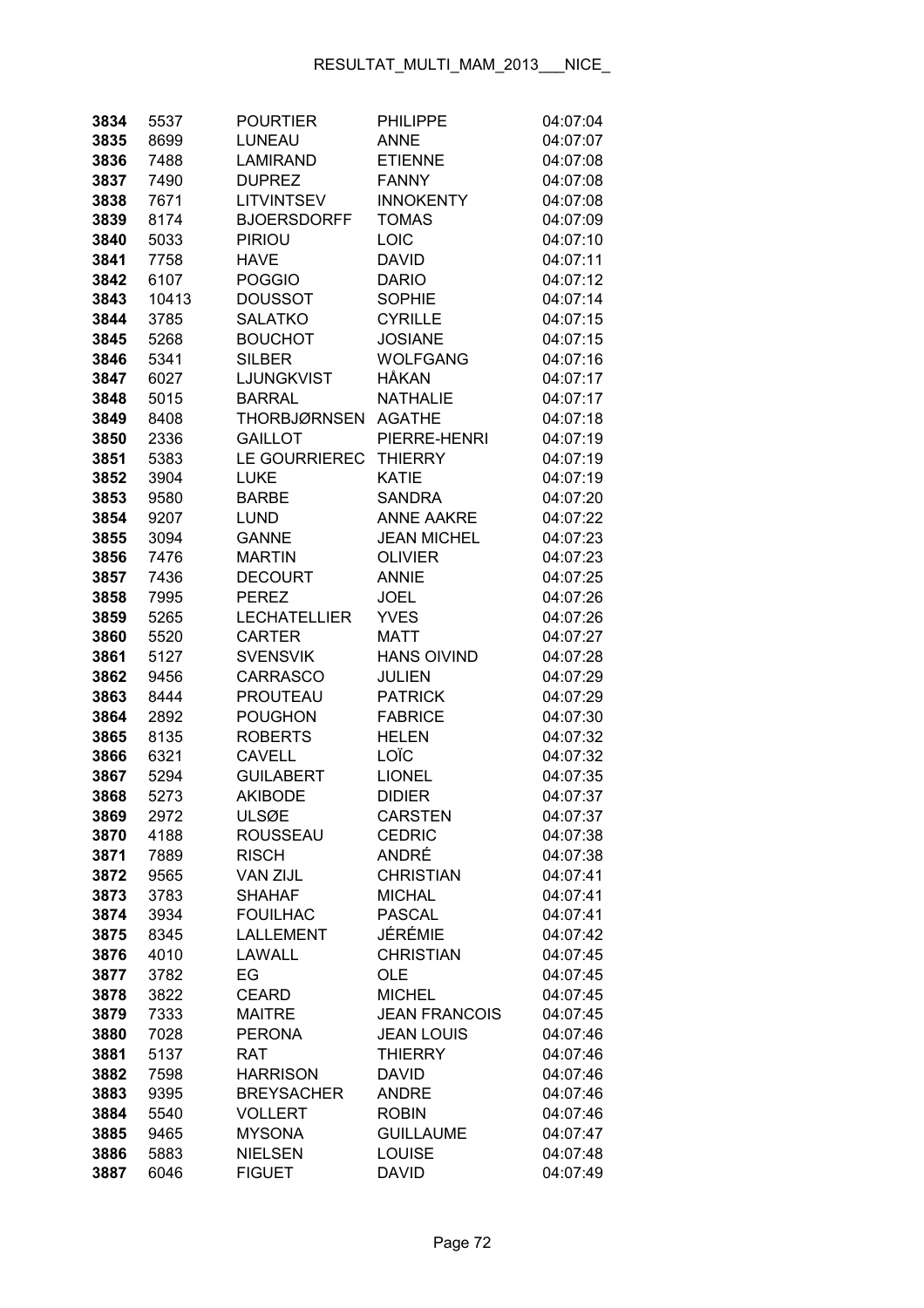| 3888         | 5936         | <b>HYDRIO</b>                   | <b>CHARLES-HENRI</b>          | 04:07:50             |
|--------------|--------------|---------------------------------|-------------------------------|----------------------|
| 3889         | 6597         | STRAUSS-RAATS                   | <b>PILLE</b>                  | 04:07:50             |
| 3890         | 581          | <b>HUBY</b>                     | <b>CHRISTOPHE</b>             | 04:07:53             |
| 3891         | 7344         | <b>CHAMPANET</b>                | JÉRÔME                        | 04:07:54             |
| 3892         | 560          | <b>SCHIAVON</b>                 | <b>JEAN VERAN</b>             | 04:07:54             |
| 3893         | 7150         | LANGE                           | <b>LARS</b>                   | 04:07:54             |
| 3894         | 7594         | <b>YON</b>                      | ANNE-FRANÇOISE                | 04:07:55             |
| 3895         | 9410         | <b>RAYA</b>                     | <b>FREDERIC</b>               | 04:07:55             |
| 3896         | 6022         | <b>BERG</b>                     | <b>OLAV</b>                   | 04:07:56             |
| 3897         | 9620         | <b>ARENA</b>                    | <b>CLAUDIA</b>                | 04:07:56             |
| 3898         | 3579         | <b>BOU</b>                      | <b>JEFF</b>                   | 04:07:56             |
| 3899         | 1775         | <b>DEPUICHAFFRAY</b>            | <b>SYLVAIN</b>                | 04:07:57             |
| 3900         | 3057         | <b>VASSEUR</b>                  | <b>DAVID</b>                  | 04:07:59             |
| 3901         | 8193         | <b>GONUL</b>                    | <b>BORIS</b>                  | 04:07:59             |
| 3902         | 2396         | <b>ANDERSEN</b>                 | <b>HENNING</b>                | 04:08:01             |
| 3903         | 5966         | <b>PLA</b>                      | <b>GERARD</b>                 | 04:08:01             |
| 3904         | 8214         | <b>SCAGLIOLA</b>                | <b>FREDERIC</b>               | 04:08:01             |
| 3905         | 7030         | <b>MOLLER JENSEN</b>            | <b>PER</b>                    | 04:08:02             |
| 3906         | 9141         | <b>SAVARY</b>                   | <b>PASCAL</b>                 | 04:08:04             |
| 3907         | 9785         | <b>FRANCHINO</b>                | <b>FLAVIO</b>                 | 04:08:05             |
| 3908         | 3303         | <b>CARTA</b>                    | <b>VITTORIO</b>               | 04:08:07             |
| 3909         | 5703         | <b>PAMBRUN</b>                  | <b>BENOÎT</b>                 | 04:08:08             |
| 3910         | 3948         | <b>BESSI</b>                    | <b>GUILLAUME</b>              | 04:08:09             |
| 3911         | 10664        | <b>BRETT</b>                    | <b>JON</b>                    | 04:08:09             |
| 3912         | 9235         | <b>GYENESE</b>                  | <b>GABOR</b>                  | 04:08:10             |
| 3913         | 9434         | <b>ROUX</b>                     | <b>MARJORY</b>                | 04:08:11             |
| 3914         | 9388         | <b>DUSSART</b>                  | <b>GREGORY</b>                | 04:08:13             |
| 3915         | 8313         | <b>DEMOULIN</b>                 | <b>BERNARD</b>                | 04:08:13             |
| 3916         | 5990         | <b>MORIN</b>                    | <b>LARA</b>                   | 04:08:15             |
| 3917         | 7528         | <b>HUBBLE</b>                   | <b>DYLAN</b>                  | 04:08:15             |
| 3918         | 2739         | <b>MINIERE</b>                  | <b>NATHALIE</b>               | 04:08:19             |
| 3919         | 3221         | <b>GROENDAHL</b>                | <b>JAKOB</b>                  | 04:08:20             |
| 3920         | 5730         | <b>MOTTE</b>                    | <b>NICOLAS</b>                | 04:08:21             |
| 3921         | 4029         | <b>BELLON</b>                   | <b>JULIEN</b>                 | 04:08:21             |
| 3922         | 9177         | <b>HYNES</b>                    | <b>MAEVE</b>                  | 04:08:21             |
| 3923         | 5784         | <b>JANCZAK</b>                  | <b>LUKASZ</b>                 | 04:08:21             |
| 3924         | 8425         | <b>ANDRESSON</b>                | <b>TRIIN</b>                  | 04:08:24             |
| 3925         | 3082         | <b>MARTINAUX</b>                | <b>GEORGES-ERIC</b>           | 04:08:24             |
| 3926         | 7325         | LE FEUVRE                       | RAPHAËLE                      | 04:08:24             |
| 3927         | 10386        | <b>NEUVILLE</b>                 | <b>ELISABETH</b>              | 04:08:28             |
| 3928         | 2915         | <b>THIERRY</b>                  | <b>ARNAUD</b>                 | 04:08:30             |
| 3929         | 7535         | <b>VOSS</b>                     | <b>LAUREN</b>                 | 04:08:32             |
| 3930         | 8217         | <b>OSTAPCHUK</b>                | <b>SERGII</b>                 | 04:08:33             |
| 3931         | 8348         | <b>GAGNEVIN</b>                 | <b>MICHEL</b>                 | 04:08:34             |
| 3932         | 6584         | <b>MASSIP</b>                   | CHANTAL                       | 04:08:35             |
| 3933         | 7695         | <b>MERLO</b>                    | <b>ALEXANDRE</b>              | 04:08:36             |
| 3934         | 5289         | <b>PRODHON</b><br><b>JARVIS</b> | <b>LIONEL</b>                 | 04:08:36             |
| 3935<br>3936 | 7681<br>8649 | <b>TARANTOLA</b>                | <b>KEITH</b><br><b>FABIEN</b> | 04:08:37<br>04:08:39 |
| 3937         | 8639         | <b>LIONNET</b>                  | <b>OLIVIA</b>                 | 04:08:40             |
| 3938         | 3048         | <b>SUGENO</b>                   | <b>MIKIO</b>                  | 04:08:40             |
| 3939         | 6133         | <b>MOLLER</b>                   | <b>PETER</b>                  | 04:08:42             |
| 3940         | 8007         | <b>CHOUISNARD</b>               | <b>YANN</b>                   | 04:08:42             |
| 3941         | 8108         | <b>BLOMBERG</b>                 | <b>CECILIA</b>                | 04:08:42             |
|              |              |                                 |                               |                      |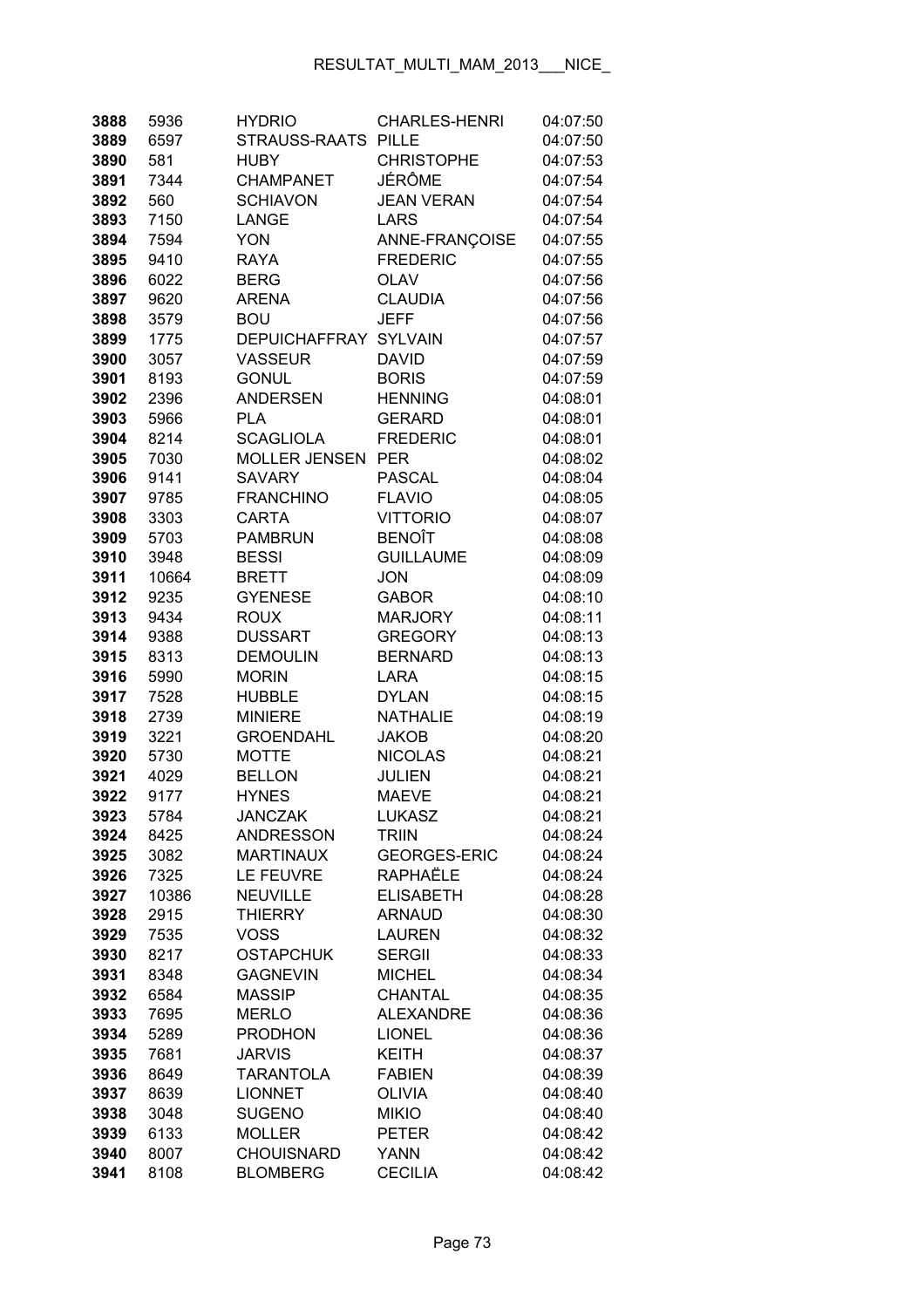| 3942         | 6037         | <b>TAZIAUX</b>                      | <b>NOEMI</b>                    | 04:08:43             |
|--------------|--------------|-------------------------------------|---------------------------------|----------------------|
| 3943         | 2278         | <b>EKEN</b>                         | <b>FREDRIK</b>                  | 04:08:43             |
| 3944         | 2748         | DURAND CHEVAL CLOTILDE              |                                 | 04:08:46             |
| 3945         | 4092         | <b>MARBI</b>                        | <b>CHAKIB</b>                   | 04:08:46             |
| 3946         | 6154         | <b>HULLING</b>                      | <b>TERESE</b>                   | 04:08:47             |
| 3947         | 8349         | <b>GRAZIANI</b>                     | <b>LAURENT</b>                  | 04:08:47             |
| 3948         | 9016         | <b>DURAND</b>                       | <b>PHILIPPE</b>                 | 04:08:48             |
| 3949         | 1114         | <b>REYMONENQ</b>                    | <b>MAGALI</b>                   | 04:08:49             |
| 3950         | 2796         | <b>D'AGOSTINO</b>                   | <b>NICOLAS</b>                  | 04:08:50             |
| 3951         | 9618         | PATERNO'                            | <b>GIOVANNI</b>                 | 04:08:51             |
| 3952         | 4062         | <b>CHORIN</b>                       | <b>ALAIN</b>                    | 04:08:52             |
| 3953         | 8162         | <b>GLE</b>                          | <b>ROMAIN</b>                   | 04:08:55             |
| 3954         | 6            | <b>ESTROSI</b>                      | <b>CHRISTIAN</b>                | 04:08:55             |
| 3955         | 10897        | <b>GALLO</b>                        | <b>FRANCK</b>                   | 04:08:55             |
| 3956         | 5641         | <b>PHILIPPE</b>                     | <b>BERNARD</b>                  | 04:08:56             |
| 3957         | 7266         | <b>MARIER</b>                       | <b>SYLVAIN</b>                  | 04:08:56             |
| 3958         | 2704         | <b>LECOMPERE</b>                    | YANN                            | 04:08:56             |
| 3959         | 3548         | <b>CARON</b>                        | <b>ANTHONY</b>                  | 04:08:56             |
| 3960         | 6346         | <b>RUSOVS</b>                       | <b>TOMS</b>                     | 04:09:00             |
| 3961         | 8130         | <b>CHAPT</b>                        | PIERRE-HENRI                    | 04:09:00             |
| 3962         | 6371         | <b>BELLOIR</b>                      | <b>GILLES</b>                   | 04:09:00             |
| 3963         | 5445         | <b>LE VILLAIN</b>                   | <b>VINCENT</b>                  | 04:09:01             |
| 3964         | 10048        | <b>POLAND</b>                       | <b>IAN</b>                      | 04:09:02             |
| 3965         | 2749         | <b>BROWNE</b>                       | <b>JUSTIN</b>                   | 04:09:02             |
| 3966         | 2762         | <b>LASSERRE</b>                     | <b>FABRICE</b>                  | 04:09:03             |
| 3967         | 7943         | <b>RENARD</b>                       | <b>PATRICIA</b>                 | 04:09:06             |
| 3968         | 453          | <b>GARNIER</b>                      | <b>FRANCK</b>                   | 04:09:06             |
| 3969         | 9546         | <b>MARCHAL</b>                      | <b>JEAN-PIERRE</b>              | 04:09:06             |
| 3970         | 6435         | D HAVELOOSE                         | <b>FREDERIC</b>                 | 04:09:07             |
| 3971         | 8260         | <b>DEROUET</b>                      | <b>DIDIER</b>                   | 04:09:08             |
| 3972         | 3129         | <b>GUADAGNIN</b>                    | <b>DOMINIQUE</b>                | 04:09:08             |
| 3973         | 5066         | CELDA                               | <b>TONY</b>                     | 04:09:09             |
| 3974         | 7122         | <b>MINAZ</b>                        | <b>BERDJ</b>                    | 04:09:09             |
| 3975         | 5206         | <b>STONE</b>                        | <b>MARTIN</b>                   | 04:09:09             |
| 3976         | 5704         | <b>LAAROUSSI</b>                    | <b>RACHID</b>                   | 04:09:10             |
| 3977         | 7559         | <b>MENU</b>                         | <b>FREDERIC</b>                 | 04:09:12             |
| 3978         | 9029         | <b>BERTRAND</b>                     | <b>DENIS</b>                    | 04:09:15             |
| 3979         | 8443         | <b>CAPELLI</b>                      | <b>ELENA</b>                    | 04:09:17             |
| 3980         | 5210         | <b>DALLERI</b>                      | <b>CHRISTOPHE</b>               | 04:09:19             |
| 3981         | 10382        | JAAKSI                              | <b>ASMO</b>                     | 04:09:19             |
| 3982         | 7058         | CHANE-WOR-THY THIERRY               |                                 | 04:09:19             |
| 3983         | 3090         | PARIS                               | <b>RICHARD</b><br><b>DANIEL</b> | 04:09:19<br>04:09:21 |
| 3984<br>3985 | 8630<br>5390 | <b>LENOIR</b><br><b>PRZYCZYNSKI</b> | <b>ALAIN</b>                    | 04:09:22             |
| 3986         | 7740         | <b>ISHIKAWA</b>                     | <b>YURI</b>                     | 04:09:24             |
| 3987         | 3738         | <b>LAMBERT</b>                      | <b>MARC</b>                     | 04:09:25             |
| 3988         | 8506         | <b>EMAULT</b>                       | <b>GAEL</b>                     | 04:09:26             |
| 3989         | 1539         | <b>DUONG HUYNH</b>                  | <b>GIAO</b>                     | 04:09:26             |
| 3990         | 6189         | <b>MADSEN</b>                       | <b>STEPHANIE</b>                | 04:09:27             |
| 3991         | 343          | <b>ULVE</b>                         | <b>YANNICK</b>                  | 04:09:28             |
| 3992         | 7208         | <b>BOUTTEVILLE</b>                  | <b>MICHEL</b>                   | 04:09:28             |
| 3993         | 3493         | <b>REYNAUD</b>                      | <b>SANDRA</b>                   | 04:09:29             |
| 3994         | 3491         | <b>BORDUJENKO</b>                   | <b>MURIEL</b>                   | 04:09:29             |
| 3995         | 8503         | <b>TERRIER</b>                      | <b>FRANCK</b>                   | 04:09:31             |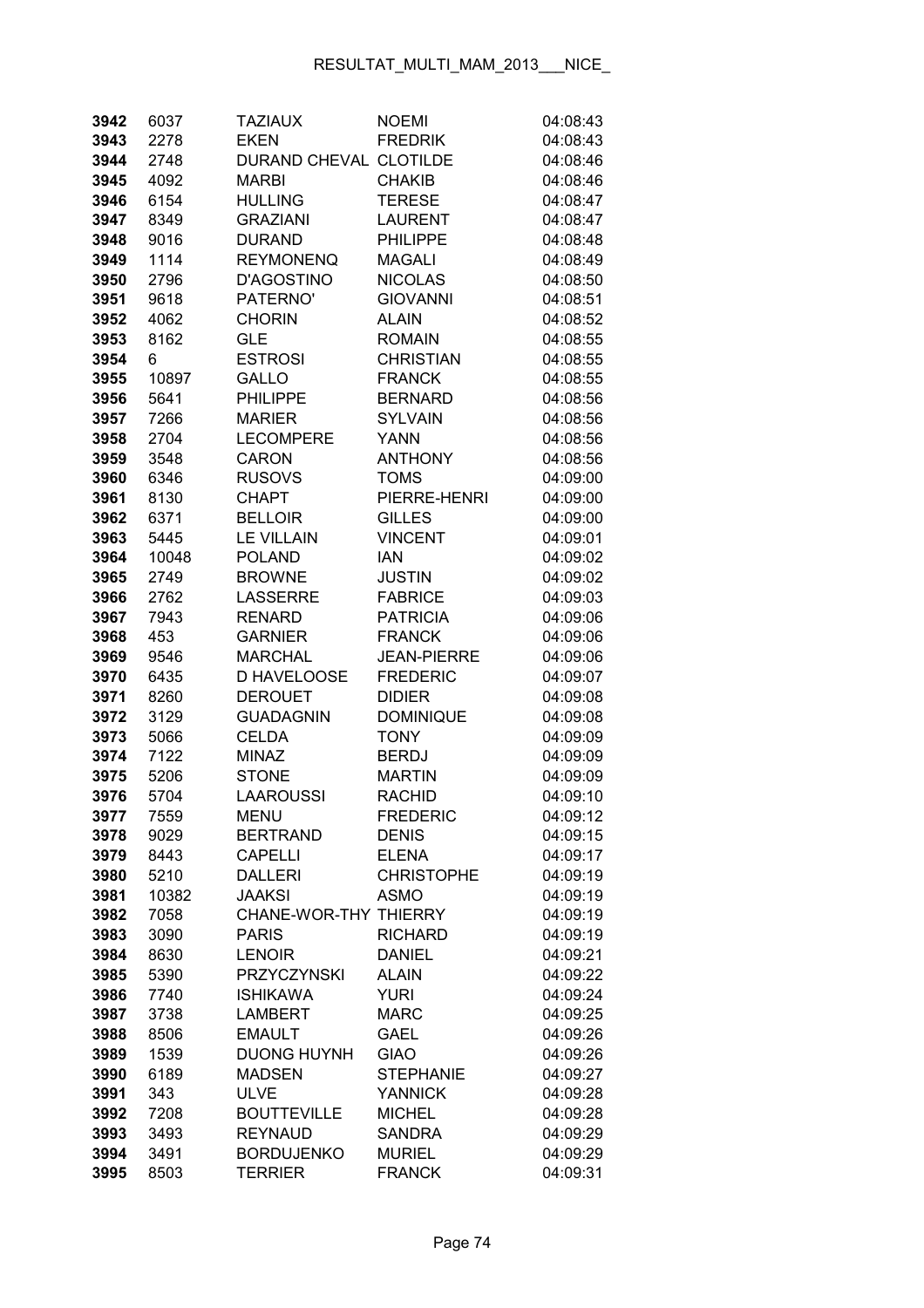| 3996         | 2768         | <b>BURALLI</b>                      | <b>FABRICE</b>                    | 04:09:31             |
|--------------|--------------|-------------------------------------|-----------------------------------|----------------------|
| 3997         | 8028         | <b>MARTIN</b>                       | <b>SARAH</b>                      | 04:09:32             |
| 3998         | 5496         | <b>MAYSONNAVE</b>                   | <b>FRÉDÉRIC</b>                   | 04:09:34             |
| 3999         | 6038         | <b>ROTENBERG</b>                    | <b>OLIVIER</b>                    | 04:09:35             |
| 4000         | 8257         | <b>OEXENHOLT</b>                    | <b>KIM</b>                        | 04:09:35             |
| 4001         | 8285         | DANNER NIELSEN TANJA                |                                   | 04:09:36             |
| 4002         | 2382         | <b>DAVID</b>                        | <b>CHRISTOPHE</b>                 | 04:09:36             |
| 4003         | 8333         | <b>BLANCO</b>                       | <b>THOMAS</b>                     | 04:09:38             |
| 4004         | 7551         | <b>SITBON</b>                       | <b>ALAIN</b>                      | 04:09:38             |
| 4005         | 7271         | <b>DOLPHIN</b>                      | <b>ADAM</b>                       | 04:09:38             |
| 4006         | 10712        | <b>DJAMAI</b>                       | <b>KARIM</b>                      | 04:09:40             |
| 4007         | 8132         | VANDAELE                            | <b>DAVID</b>                      | 04:09:43             |
| 4008         | 3765         | <b>PELLE</b>                        | <b>FABIEN</b>                     | 04:09:44             |
| 4009         | 8272         | <b>FOGLIA</b>                       | <b>DELIO</b>                      | 04:09:44             |
| 4010         | 6044         | <b>JOINER</b>                       | <b>ISOBEL</b>                     | 04:09:45             |
| 4011         | 7814         | <b>KUBLER</b>                       | <b>LAURENT</b>                    | 04:09:45             |
| 4012         | 8556         | <b>DITTLOT</b>                      | PIERRE YVES                       | 04:09:46             |
| 4013         | 7885         | <b>CERISIER</b>                     | <b>JEAN PIERRE</b>                | 04:09:49             |
| 4014         | 5380         | <b>MUCCHIELLI</b>                   | <b>JULIEN</b>                     | 04:09:49             |
| 4015         | 9488         | <b>MULLER</b>                       | <b>MARION</b>                     | 04:09:50             |
| 4016         | 8208         | <b>KAIBINGER</b>                    | TAMÁS                             | 04:09:51             |
| 4017         | 8207         | <b>PETHO</b>                        | <b>KATALIN</b>                    | 04:09:51             |
| 4018         | 3746         | SYRJÄLÄ                             | <b>VESA</b>                       | 04:09:53             |
| 4019         | 6559         | <b>MOCHI</b>                        | <b>PATRICK</b>                    | 04:09:54             |
| 4020         | 7713         | QUÉAU                               | <b>LIONEL</b>                     | 04:09:54             |
| 4021         | 6544         | <b>VYPLASIL</b>                     | <b>CHRISTOPHE</b>                 | 04:09:54             |
| 4022         | 7718         | <b>IMBAULT-HUART</b>                | <b>PHILIPPE</b>                   | 04:09:55             |
| 4023         | 7887         | <b>ROUGIER</b>                      | <b>CATHERINE</b>                  | 04:09:56             |
| 4024         | 7715         | <b>JAUFFRET</b>                     | <b>YVAN</b>                       | 04:09:56             |
| 4025         | 9657         | <b>SOBBEL</b>                       | CARLA                             | 04:09:58             |
| 4026         | 5093         | <b>MASSENA</b>                      | <b>ERIC</b>                       | 04:09:59             |
| 4027         | 7687         | <b>BLAIND</b>                       | <b>MICHEL</b>                     | 04:09:59             |
| 4028         | 2329         | <b>DESHAIS</b>                      | <b>NOELIE</b>                     | 04:10:00             |
| 4029         | 7151         | <b>BIGUENET</b>                     | <b>MARC</b>                       | 04:10:01             |
| 4030         | 7830         | <b>DESAUGERE</b>                    | <b>CHRISTOPHE</b>                 | 04:10:01             |
| 4031<br>4032 | 7878         | <b>BARDON</b>                       | <b>RODOLPHE</b><br><b>THIERRY</b> | 04:10:01             |
| 4033         | 8618<br>7772 | <b>COMBAREL</b><br><b>CAVAILLÈS</b> | <b>CHRISTOPHE</b>                 | 04:10:02<br>04:10:02 |
| 4034         | 8546         | <b>SAIGNE</b>                       | <b>SYLVAIN</b>                    | 04:10:02             |
| 4035         | 5595         | QUILICHINI                          | <b>BENOIT</b>                     | 04:10:02             |
| 4036         | 5160         | <b>RAVAUD</b>                       | <b>CHRISTIAN</b>                  | 04:10:02             |
| 4037         | 7940         | <b>GONIN</b>                        | <b>JEROME</b>                     | 04:10:03             |
| 4038         | 8437         | <b>GENIEYS</b>                      | <b>GUILLAUME</b>                  | 04:10:04             |
| 4039         | 9511         | VAN HAMMÉE                          | GRÉGORY                           | 04:10:04             |
| 4040         | 5256         | <b>SCHUHMANN</b>                    | <b>MARC</b>                       | 04:10:07             |
| 4041         | 8401         | <b>MONNET</b>                       | <b>CHARLES-ELIE</b>               | 04:10:10             |
| 4042         | 7261         | <b>EIDUKEVICIUS</b>                 | <b>LAURENT</b>                    | 04:10:10             |
| 4043         | 7180         | <b>THOMAS</b>                       | <b>CHRISTOPHE</b>                 | 04:10:11             |
| 4044         | 9324         | <b>DESVIGNE</b>                     | <b>GEORGES</b>                    | 04:10:12             |
| 4045         | 9529         | <b>KARISLAHTI</b>                   | <b>TERO</b>                       | 04:10:13             |
| 4046         | 1754         | <b>BALTAR</b>                       | <b>ANOUK</b>                      | 04:10:13             |
| 4047         | 1806         | <b>SLIMANI</b>                      | ABDELAH                           | 04:10:14             |
| 4048         | 1800         | <b>HARDY</b>                        | <b>ISABELLE</b>                   | 04:10:14             |
| 4049         | 9117         | <b>RAFFY</b>                        | <b>CYRILLE</b>                    | 04:10:14             |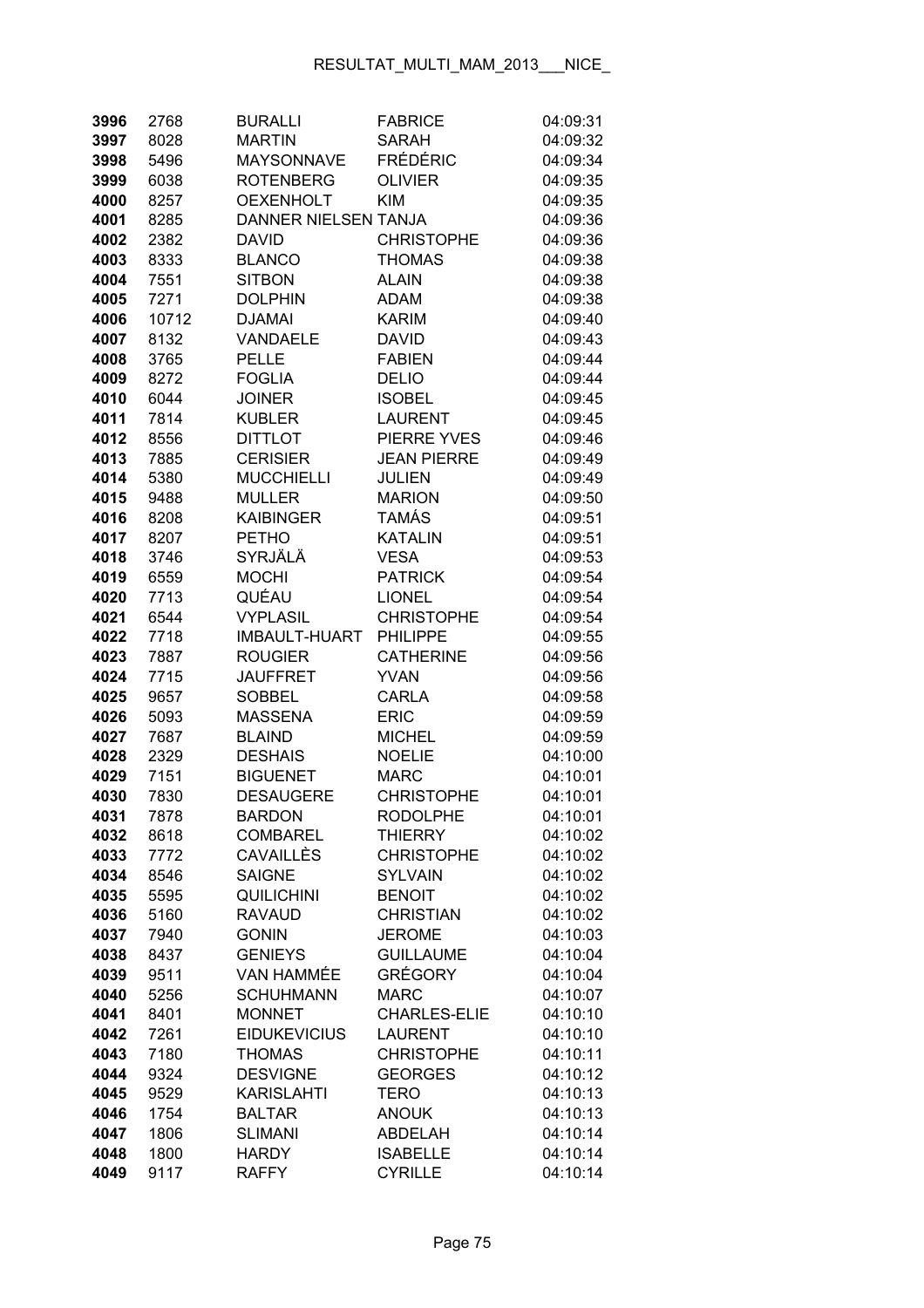| 4050         | 6579         | <b>MARGOSSIAN</b>                 | <b>ARNAUD</b>                  | 04:10:17             |
|--------------|--------------|-----------------------------------|--------------------------------|----------------------|
| 4051         | 2767         | <b>CAMPANELLA</b>                 | <b>ALEXANDRE</b>               | 04:10:18             |
| 4052         | 8478         | <b>LECOMTE</b>                    | AGNÉS                          | 04:10:19             |
| 4053         | 9217         | <b>FLAGEOLLET</b>                 | <b>ALEXIS</b>                  | 04:10:19             |
| 4054         | 6417         | <b>SCANDOLA</b>                   | <b>ALAIN</b>                   | 04:10:21             |
| 4055         | 8698         | <b>THOUMIEUX</b>                  | <b>ALAIN</b>                   | 04:10:22             |
| 4056         | 5007         | <b>GRINDLEY</b>                   | PHILIP                         | 04:10:22             |
| 4057         | 3574         | <b>DELAMARE</b>                   | <b>LAURENT</b>                 | 04:10:22             |
| 4058         | 7793         | <b>RABOZZI</b>                    | <b>PIERRE</b>                  | 04:10:23             |
| 4059         | 7615         | <b>BRUNCLIK</b>                   | <b>MARTIN</b>                  | 04:10:23             |
| 4060         | 3456         | <b>PATISSIER</b>                  | <b>JEAN FRANÇOIS</b>           | 04:10:24             |
| 4061         | 9688         | ANGELLOZ                          | <b>CLAUDE</b>                  | 04:10:24             |
| 4062         | 6028         | <b>CLOUSIER</b>                   | <b>STEPHANE</b>                | 04:10:24             |
| 4063         | 5144         | <b>SCHAULIES</b>                  | <b>BERNARD</b>                 | 04:10:25             |
| 4064         | 3438         | <b>MORLON</b>                     | <b>DANIEL</b>                  | 04:10:25             |
| 4065         | 8578         | <b>MERCIER</b>                    | <b>BASTIEN</b>                 | 04:10:26             |
| 4066         | 5849         | <b>GROS</b>                       | <b>BEATRICE</b>                | 04:10:27             |
| 4067         | 1587         | <b>BOURIN</b>                     | <b>BERNARD</b>                 | 04:10:30             |
| 4068         | 3073         | <b>MULQUIN</b>                    | <b>MYLÈNE</b>                  | 04:10:30             |
| 4069         | 6163         | <b>BERNARD</b>                    | <b>JULIEN</b>                  | 04:10:30             |
| 4070         | 7502         | <b>BALINO</b>                     | <b>SOFIA</b>                   | 04:10:30             |
| 4071         | 6112         | <b>BREQUEVILLE</b>                | <b>DAVID</b>                   | 04:10:31             |
| 4072         | 3381         | <b>ALVERGNAT</b>                  | RÉMI                           | 04:10:32             |
| 4073         | 1601         | <b>FOUFFÉ</b>                     | <b>JEROME</b>                  | 04:10:33             |
| 4074         | 8338         | <b>LEGER</b>                      | <b>CORINNE</b>                 | 04:10:33             |
| 4075         | 6138         | <b>EGLOFF</b>                     | <b>ROGER</b>                   | 04:10:33             |
| 4076         | 7628         | CHEVEREAU                         | <b>FABIENNE</b>                | 04:10:34             |
| 4077         | 4060         | <b>BREL</b>                       | <b>PHILIPPE</b>                | 04:10:34             |
| 4078         | 10464        | <b>KLAMECKI</b>                   | ANDRZEJ                        | 04:10:37             |
| 4079         | 3858         | <b>SCHWAB</b>                     | <b>ALBAN</b>                   | 04:10:38             |
| 4080         | 5662         | <b>SCOURZIC</b>                   | <b>PHILIPPE</b>                | 04:10:40             |
| 4081         | 6585         | <b>TRESSELT</b>                   | <b>LINE</b>                    | 04:10:41             |
| 4082         | 9403         | <b>FAURE</b>                      | <b>SOPHIE</b>                  | 04:10:41             |
| 4083         | 8055         | <b>ZERBIB</b>                     | <b>DANIEL</b>                  | 04:10:46             |
| 4084         | 9080         | <b>GUILLOT</b>                    | <b>DOMINIQUE</b>               | 04:10:49             |
| 4085         | 8253         | <b>TURPIN</b>                     | <b>GUILLAUME</b>               | 04:10:50             |
| 4086         | 8688         | <b>GUESSAÏMI</b>                  | <b>AZIZ</b>                    | 04:10:52             |
| 4087         | 7556         | <b>LANCHA</b>                     | <b>LAURE</b>                   | 04:10:53             |
| 4088         | 7072         | <b>CURNIER</b>                    | <b>LAURENT</b>                 | 04:10:56             |
| 4089         | 7685         | <b>EMERIAU</b>                    | <b>NICOLAS</b>                 | 04:10:57             |
| 4090         | 7919         | <b>HUNG</b>                       | LING-WAI                       | 04:10:59             |
| 4091<br>4092 | 9224<br>4113 | <b>POLSHCHA</b><br><b>OLIVARI</b> | <b>MAKSYM</b><br><b>JOSEPH</b> | 04:11:01             |
| 4093         | 6191         | <b>VOLET</b>                      | <b>CHRISTOPHE</b>              | 04:11:02<br>04:11:03 |
| 4094         | 10124        | PICHONNEAU                        | <b>OLIVIER</b>                 | 04:11:03             |
| 4095         | 778          | <b>IHARASSARRY</b>                | <b>PIERRE</b>                  | 04:11:03             |
| 4096         | 8123         | <b>DIAZ MILLAN</b>                | <b>LUIS MIGUEL</b>             | 04:11:03             |
| 4097         | 5251         | <b>BANQUET</b>                    | <b>FRÉDÉRIC</b>                | 04:11:05             |
| 4098         | 5755         | <b>NESHEV</b>                     | <b>NIKOLAY</b>                 | 04:11:05             |
| 4099         | 7565         | <b>VANDAMME</b>                   | <b>PIERRE</b>                  | 04:11:06             |
| 4100         | 10726        | <b>BORDY</b>                      | JÉRÔME                         | 04:11:07             |
| 4101         | 7206         | <b>CHAUD</b>                      | <b>PASCAL</b>                  | 04:11:07             |
| 4102         | 1947         | LELLOUCHE                         | <b>BRUNO</b>                   | 04:11:08             |
| 4103         | 9585         | <b>MARAIS</b>                     | <b>BRUNO</b>                   | 04:11:13             |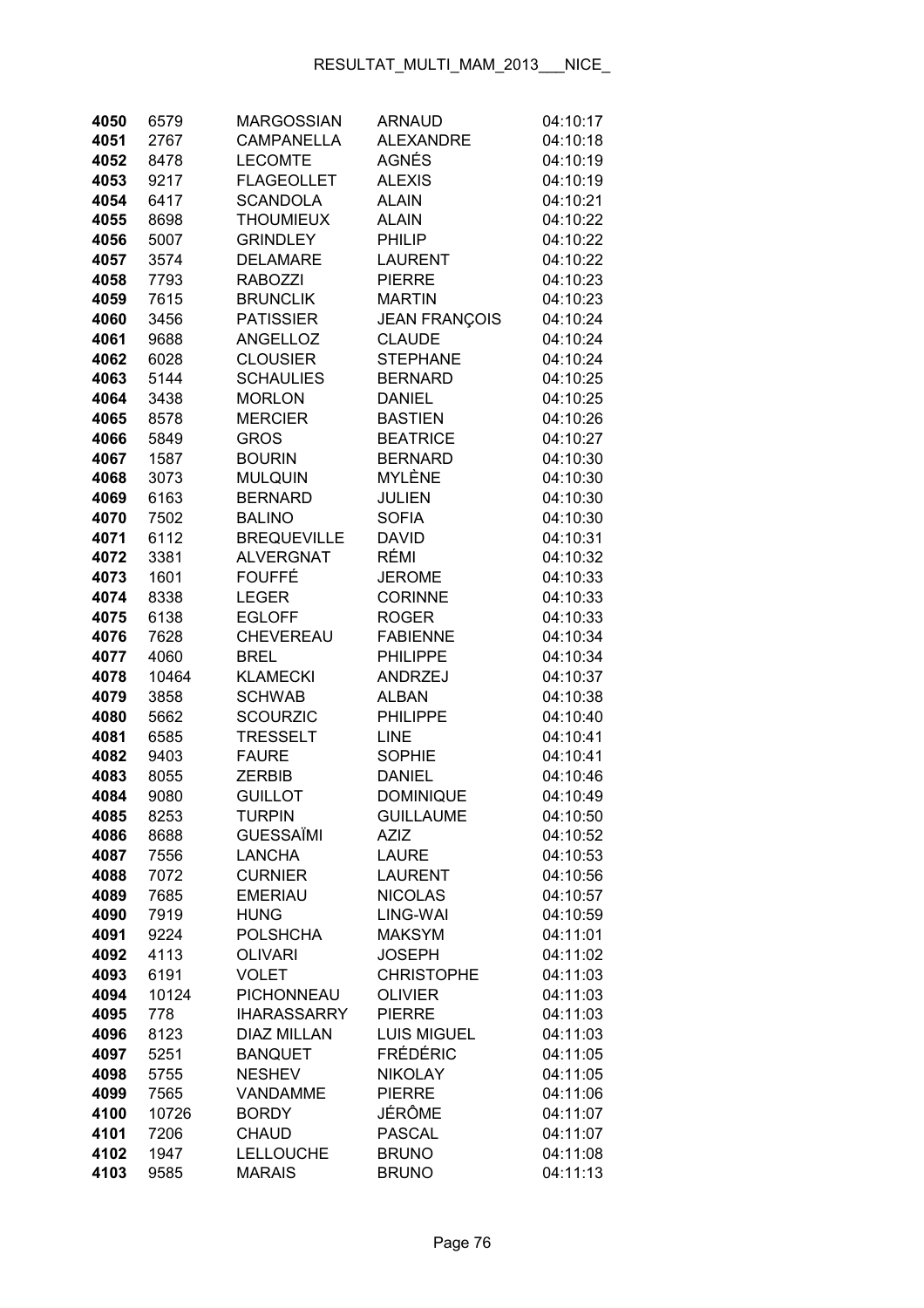| 4104         | 8036         | <b>BLACKSHAW</b>              | <b>ELSIE</b>                  | 04:11:14             |
|--------------|--------------|-------------------------------|-------------------------------|----------------------|
| 4105         | 257          | <b>VALCARENGHI</b>            | <b>PAOLO</b>                  | 04:11:15             |
| 4106         | 8644         | <b>BELHOUSSINE</b>            | <b>HAMED</b>                  | 04:11:18             |
| 4107         | 7901         | <b>AURIOL</b>                 | <b>PATRICK</b>                | 04:11:18             |
| 4108         | 446          | <b>BARBAUD</b>                | <b>NICOLAS</b>                | 04:11:19             |
| 4109         | 8017         | <b>LORACH</b>                 | <b>DELPHINE</b>               | 04:11:21             |
| 4110         | 8181         | <b>GAUDILLIERE</b>            | <b>NOEL</b>                   | 04:11:22             |
| 4111         | 10886        | <b>PETEJ</b>                  | <b>IVAN</b>                   | 04:11:24             |
| 4112         | 5376         | <b>SUNDBERG</b>               | <b>JENNIE</b>                 | 04:11:25             |
| 4113         | 8084         | <b>JONES</b>                  | <b>TIMOTHY</b>                | 04:11:26             |
| 4114         | 5535         | <b>SULLIVAN</b>               | <b>ALICE</b>                  | 04:11:26             |
| 4115         | 5024         | <b>STAUB</b>                  | <b>BERNARD</b>                | 04:11:29             |
| 4116         | 5555         | <b>STEWART</b>                | <b>JOSEPH</b>                 | 04:11:29             |
| 4117         | 3721         | <b>SCHELLAERT</b>             | <b>JOHAN</b>                  | 04:11:30             |
| 4118         | 7808         | <b>PLOUHINEC</b>              | <b>PATRICE</b>                | 04:11:31             |
| 4119         | 9181         | <b>MUSSEAU</b>                | <b>CHRISTOPHE</b>             | 04:11:32             |
| 4120         | 9030         | <b>TOMATIS</b>                | <b>ANDREA</b>                 | 04:11:34             |
| 4121         | 8023         | <b>MARLIERE</b>               | <b>RENAUD</b>                 | 04:11:35             |
| 4122         | 8472         | <b>VISCONTI</b>               | PIERRE LOUIS                  | 04:11:35             |
| 4123         | 7619         | <b>MACIA</b>                  | <b>RODOLPHE</b>               | 04:11:37             |
| 4124         | 7831         | <b>BOYER</b>                  | <b>BERTRAND</b>               | 04:11:38             |
| 4125         | 5156         | <b>MARMANN</b>                | <b>HEINZ</b>                  | 04:11:39             |
| 4126         | 7583         | <b>VASSEUR</b>                | <b>CHARLES</b>                | 04:11:39             |
| 4127         | 8051         | <b>RODICHEV</b>               | <b>MIKHAIL</b>                | 04:11:40             |
| 4128         | 5901         | <b>WABLE</b>                  | <b>ERIC</b>                   | 04:11:40             |
| 4129         | 6546         | <b>BLACKWELL</b>              | <b>ANTHONY</b>                | 04:11:41             |
| 4130         | 7175         | <b>MARTIN</b>                 | <b>CEDRIC</b>                 | 04:11:41             |
| 4131         | 7239         | <b>JOUFFRAIS</b>              | <b>ALAIN</b>                  | 04:11:44             |
| 4132         | 7373         | <b>ACHMETOFF</b>              | <b>THIERRY</b>                | 04:11:44             |
| 4133         | 6243         | <b>RIELLO</b>                 | <b>LUCIA</b>                  | 04:11:45             |
| 4134         | 5374         | <b>MARTINELLI</b>             | <b>VINCENZO</b>               | 04:11:45             |
| 4135         | 6375         | <b>MERIMAA</b>                | <b>PIRET</b>                  | 04:11:48             |
| 4136         | 5162         | <b>BOISSELET</b>              | <b>BRUNO</b>                  | 04:11:49             |
| 4137         | 3864         | <b>MARCHE</b>                 | <b>JEROME</b>                 | 04:11:50             |
| 4138         | 2722         | <b>DANIEL</b>                 | CAROL                         | 04:11:51             |
| 4139         | 2715         | <b>TEHRANI</b>                | <b>ASH</b>                    | 04:11:51             |
| 4140         | 4103         | <b>RIVOLTA</b>                | <b>FREDERIC</b>               | 04:11:54             |
| 4141         | 8110         | <b>BAUER</b>                  | <b>HEIKE</b><br><b>MARTIN</b> | 04:11:56             |
| 4142<br>4143 | 7207<br>8354 | <b>OLIVER</b><br><b>BAUER</b> | <b>CHRISTIAN</b>              | 04:11:57<br>04:11:57 |
| 4144         | 7895         | <b>BAYLE</b>                  | <b>LUCIE</b>                  | 04:11:59             |
| 4145         | 7543         | <b>MONNET</b>                 | <b>LAURENT</b>                | 04:11:59             |
| 4146         | 7755         | <b>DESQUIRET</b>              | <b>FABRICE</b>                | 04:12:00             |
| 4147         | 7555         | <b>LOMMELEN</b>               | <b>PIETER</b>                 | 04:12:00             |
| 4148         | 9154         | <b>OHTONEN</b>                | <b>OSMO</b>                   | 04:12:01             |
| 4149         | 7084         | <b>SPINKS</b>                 | <b>HOWARD</b>                 | 04:12:02             |
| 4150         | 3371         | <b>HASSENFORDER</b>           | <b>MARTINE</b>                | 04:12:03             |
| 4151         | 7888         | <b>DELSARTE</b>               | <b>KARINE</b>                 | 04:12:03             |
| 4152         | 8182         | <b>ERIKSSON</b>               | <b>MALIN</b>                  | 04:12:04             |
| 4153         | 5677         | <b>TRUCHOT</b>                | <b>JEAN MICHEL</b>            | 04:12:05             |
| 4154         | 5668         | <b>POTTIER</b>                | <b>CATHERINE</b>              | 04:12:06             |
| 4155         | 7985         | <b>GARDINER</b>               | <b>CHRISTINE</b>              | 04:12:07             |
| 4156         | 9489         | <b>OCHRYMOWICZ</b>            | <b>TOMASZ</b>                 | 04:12:08             |
| 4157         | 1545         | <b>RASPAIL</b>                | <b>BERNARD</b>                | 04:12:10             |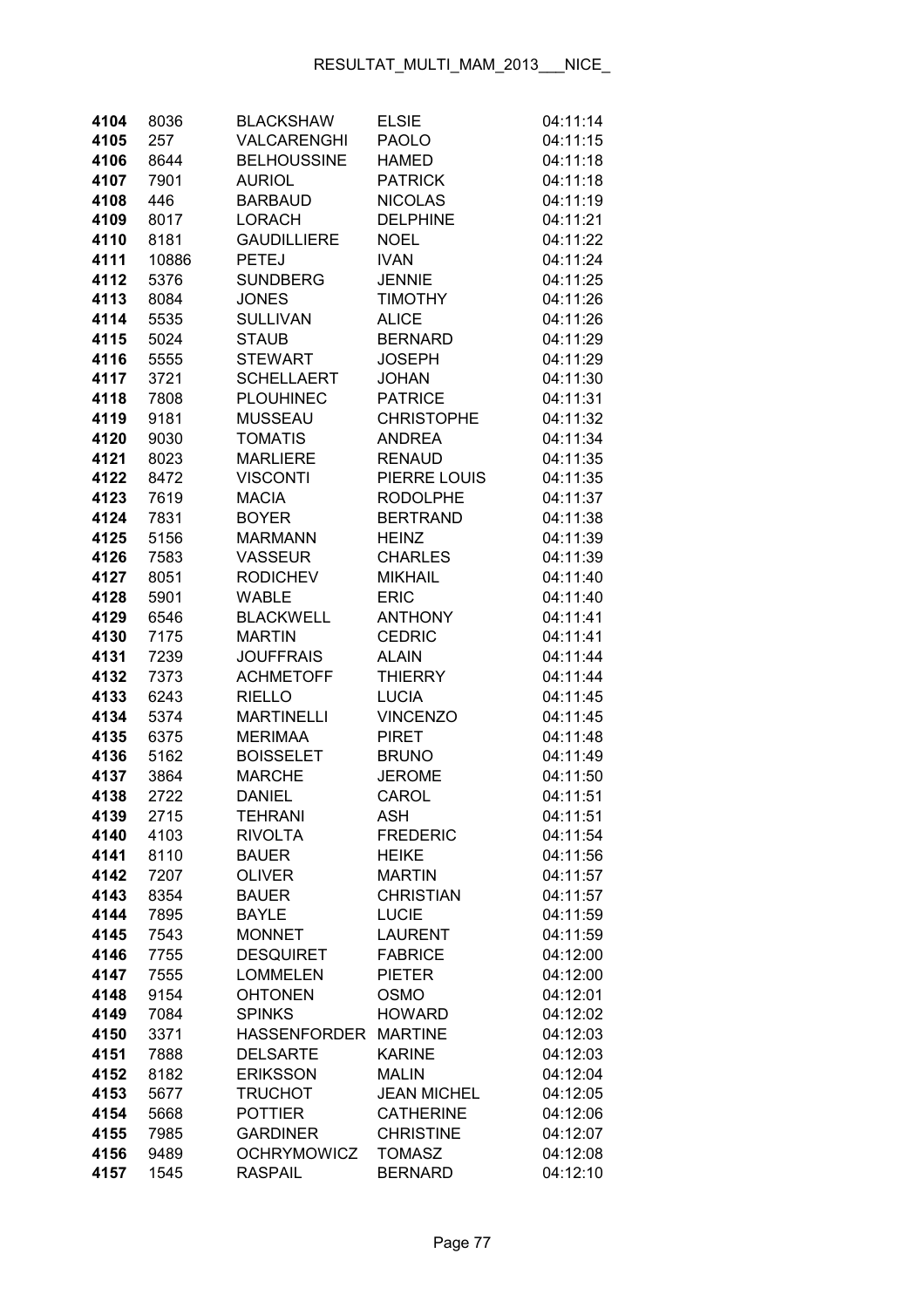| 4158         | 7665  | <b>LLOPIS</b>                     | <b>RAFAEL</b>      | 04:12:11 |
|--------------|-------|-----------------------------------|--------------------|----------|
| 4159         | 5753  | <b>ZANETTI</b>                    | <b>MICHELA</b>     | 04:12:11 |
| 4160         | 7664  | <b>VUILLEUMIER</b>                | <b>BRUNO</b>       | 04:12:11 |
| 4161         | 10005 | CHEMINEAU                         | <b>DELPHINE</b>    | 04:12:11 |
| 4162         | 7083  | <b>VARTANIAN</b>                  | <b>LAURENT</b>     | 04:12:12 |
| 4163         | 6012  | <b>CHOULET</b>                    | <b>OLIVIER</b>     | 04:12:13 |
| 4164         | 7419  | <b>DEROUBAIX</b>                  | <b>PIERRE</b>      | 04:12:14 |
| 4165         | 7241  | <b>CANTAT</b>                     | <b>EVELYNE</b>     | 04:12:15 |
| 4166         | 7396  | <b>VUOLO</b>                      | <b>PAULA</b>       | 04:12:16 |
| 4167         | 6278  | <b>GUENEU</b>                     | <b>CHRISTIAN</b>   | 04:12:16 |
| 4168         | 9047  | <b>RAMA</b>                       | <b>STEPHANE</b>    | 04:12:17 |
| 4169         | 6206  | <b>HOUZEL</b>                     | <b>GUILLAUME</b>   | 04:12:17 |
| 4170         | 9455  | <b>FREMONT</b>                    | <b>FREDERIC</b>    | 04:12:18 |
| 4171         | 8441  | <b>PRATO</b>                      | <b>NATHALIE</b>    | 04:12:18 |
| 4172         | 9014  | <b>GUILLE</b>                     | <b>CLAIRE</b>      | 04:12:20 |
| 4173         | 5404  | SAINT DÉNIS                       | <b>FRANÇOIS</b>    | 04:12:20 |
| 4174         | 9776  | <b>DONEGA</b>                     | <b>RUDY</b>        | 04:12:23 |
| 4175         | 9777  | <b>SJÖBLOM</b>                    | <b>MATTI</b>       | 04:12:24 |
| 4176         | 9495  | <b>POLTAVTSEVA</b>                | <b>ANNA</b>        | 04:12:26 |
| 4177         | 9494  | <b>CHERNIKOV</b>                  | <b>RUSLAN</b>      | 04:12:26 |
| 4178         | 9520  | <b>VIERIMAA</b>                   | <b>MILLA</b>       | 04:12:28 |
| 4179         | 7582  | <b>COLLIS</b>                     | <b>MICHELLE</b>    | 04:12:28 |
|              |       |                                   | <b>MICHAL</b>      | 04:12:29 |
| 4180<br>4181 | 8024  | <b>BIGOS</b><br><b>TRPISOVSKY</b> |                    | 04:12:29 |
|              | 8314  |                                   | <b>MILOS</b>       |          |
| 4182         | 3534  | <b>VICHOT</b>                     | <b>FLORIAN</b>     | 04:12:31 |
| 4183         | 8533  | <b>ARMANDO</b>                    | <b>JEAN PIERRE</b> | 04:12:31 |
| 4184         | 2230  | <b>SEEMANN</b>                    | <b>CYPRIEN</b>     | 04:12:32 |
| 4185         | 9182  | <b>GRIMAUD</b>                    | <b>SANDRA</b>      | 04:12:32 |
| 4186         | 9782  | <b>TEIXEIRA</b>                   | <b>FRANCISCO</b>   | 04:12:32 |
| 4187         | 8535  | <b>BARRIÈRE</b>                   | <b>ARTHUR</b>      | 04:12:32 |
| 4188         | 2860  | <b>LOUDON</b>                     | LIDDY              | 04:12:32 |
| 4189         | 5711  | <b>BRIERS</b>                     | LOES               | 04:12:32 |
| 4190         | 5801  | <b>NIELSEN</b>                    | <b>BIRK</b>        | 04:12:33 |
| 4191         | 2193  | <b>BLOCH</b>                      | <b>PHILIPPE</b>    | 04:12:36 |
| 4192         | 5611  | <b>HAYMAN</b>                     | <b>MICHAEL</b>     | 04:12:39 |
| 4193         | 7824  | <b>PIASECKI</b>                   | <b>JEROME</b>      | 04:12:40 |
| 4194         | 3266  | <b>LESUEUR</b>                    | <b>ERIC</b>        | 04:12:40 |
| 4195         | 2868  | LELEU                             | <b>MAXIME</b>      | 04:12:40 |
| 4196         | 9096  | <b>WAGENHEIM</b>                  | <b>STÉPHANE</b>    | 04:12:42 |
| 4197         | 7285  | <b>RONDY</b>                      | <b>PIERRE</b>      | 04:12:42 |
| 4198         | 7225  | <b>RICARD</b>                     | <b>JEAN-CLAUDE</b> | 04:12:43 |
| 4199         | 10359 | <b>MOUTIER</b>                    | <b>JOSETTE</b>     | 04:12:43 |
| 4200         | 7448  | <b>EENHOORN</b>                   | <b>JOHANNES</b>    | 04:12:43 |
| 4201         | 8175  | <b>EGLOFF</b>                     | <b>SANDRA</b>      | 04:12:44 |
| 4202         | 950   | <b>TORRES</b>                     | <b>CONSTANT</b>    | 04:12:44 |
| 4203         | 7775  | <b>JUDEY</b>                      | <b>JEAN-PAUL</b>   | 04:12:45 |
| 4204         | 7774  | JUDEY CHEVREUXANNE-MARIE          |                    | 04:12:45 |
| 4205         | 9338  | DE CORNULIER                      | <b>JOANNE</b>      | 04:12:46 |
| 4206         | 8054  | <b>LOMBARDO</b>                   | <b>SABINE</b>      | 04:12:48 |
| 4207         | 9697  | <b>PASQUETTI</b>                  | <b>PATRICE</b>     | 04:12:48 |
| 4208         | 256   | GOSO                              | <b>ALESSANDRO</b>  | 04:12:48 |
| 4209         | 3195  | <b>PAREAU</b>                     | <b>FRANÇOIS</b>    | 04:12:49 |
| 4210         | 10690 | <b>GARASSINO</b>                  | <b>MAURIZIO</b>    | 04:12:49 |
| 4211         | 10849 | <b>MOULY</b>                      | <b>THOMAS</b>      | 04:12:52 |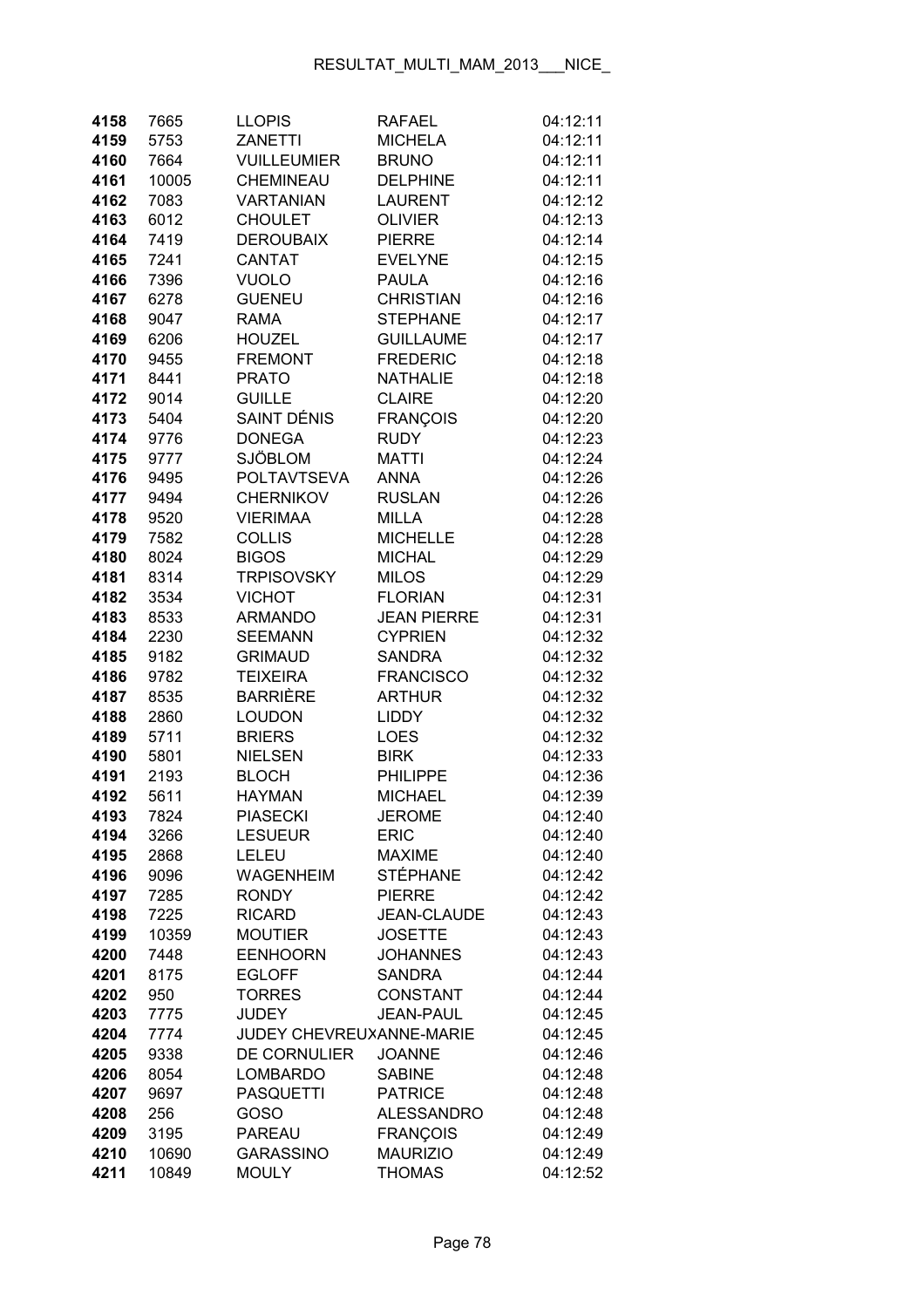| 4212         | 9118         | MALET-VIGNEAUXVERONIQUE |                               | 04:12:53             |
|--------------|--------------|-------------------------|-------------------------------|----------------------|
| 4213         | 5806         | <b>MICHAUD</b>          | <b>ANNICK</b>                 | 04:12:53             |
| 4214         | 7792         | <b>DENAES</b>           | <b>LAURA</b>                  | 04:12:53             |
| 4215         | 4050         | <b>ERIKSSON</b>         | <b>FRIDA</b>                  | 04:12:53             |
| 4216         | 6463         | JAEGER                  | <b>LOTHAR</b>                 | 04:12:54             |
| 4217         | 3392         | <b>BOSC</b>             | <b>LAURENT</b>                | 04:12:57             |
| 4218         | 9669         | <b>MOULINNEUF</b>       | <b>SERGE</b>                  | 04:12:58             |
| 4219         | 495          | KACI                    | <b>REDA</b>                   | 04:12:58             |
| 4220         | 5702         | <b>BINGOL</b>           | <b>ORAL</b>                   | 04:12:58             |
| 4221         | 2191         | <b>FISCHER</b>          | <b>PAUL</b>                   | 04:12:59             |
| 4222         | 10498        | CALCAGNO                | <b>ROBERTO</b>                | 04:13:03             |
| 4223         | 5674         | <b>LEWANDOWSKA</b>      | <b>KATARZYNA</b>              | 04:13:05             |
| 4224         | 8078         | <b>FAUCHER</b>          | <b>OLIVIER</b>                | 04:13:05             |
| 4225         | 9364         | <b>ARNAUDO</b>          | <b>STEPHANE</b>               | 04:13:05             |
| 4226         | 5018         | LE BOUDOUIL             | <b>OLIVIER</b>                | 04:13:06             |
| 4227         | 5234         | <b>RUSSO</b>            | <b>PIERRE</b>                 | 04:13:07             |
| 4228         | 8414         | <b>STAMER</b>           | <b>DIDIER</b>                 | 04:13:07             |
| 4229         | 6207         | <b>LABONNE</b>          | <b>CHRISTIAN</b>              | 04:13:08             |
| 4230         | 3866         | <b>MANSART</b>          | <b>FRANCOIS</b>               | 04:13:08             |
| 4231         | 7657         | <b>FARAGO</b>           | <b>MURIELLE</b>               | 04:13:09             |
| 4232         | 8665         | <b>MATHA</b>            | <b>PASCAL</b>                 | 04:13:09             |
| 4233         | 7008         | <b>CRESP</b>            | <b>CHRISTELLE</b>             | 04:13:09             |
| 4234         | 5591         | <b>SZCZOT</b>           | <b>JULIE</b>                  | 04:13:09             |
| 4235         | 8244         | <b>RIJKENBERG</b>       | JAN                           | 04:13:11             |
| 4236         | 7976         | <b>BROUSSARD</b>        | <b>ERIC</b>                   | 04:13:11             |
| 4237         | 9012         | <b>SAGORY</b>           | <b>BERNARD</b>                | 04:13:11             |
| 4238         | 7836         | DE WITTE                | <b>JOERI</b>                  | 04:13:12             |
| 4239         | 7764         | <b>WILLIAMS</b>         | <b>AMANDA</b>                 | 04:13:12             |
| 4240         | 8360         | <b>WILLIAMS</b>         | <b>STEVE</b>                  | 04:13:13             |
| 4241         | 7065         | <b>SOLVIT</b>           | PIERRE-GILLES                 | 04:13:14             |
| 4242         | 9708         | <b>ROLLE</b>            | <b>MURIEL</b>                 | 04:13:16             |
| 4243         | 7128         | <b>CHARTON</b>          | <b>CHRISTELLE</b>             | 04:13:17             |
| 4244<br>4245 | 6455         | SCHLÖGL<br>SUI          | <b>BARBARA</b><br><b>BUON</b> | 04:13:17<br>04:13:20 |
| 4246         | 5263<br>7117 | <b>LALEVEE</b>          | <b>SYLVIE</b>                 | 04:13:20             |
| 4247         | 7339         | <b>GLEAVE</b>           | <b>HAROLD</b>                 | 04:13:21             |
| 4248         | 6161         | <b>HANNILA</b>          | <b>MATTI</b>                  | 04:13:21             |
| 4249         | 6222         | <b>FABIO</b>            | <b>MARCO</b>                  | 04:13:23             |
| 4250         | 9416         | <b>RASCLE</b>           | <b>LAURENT</b>                | 04:13:23             |
| 4251         | 7259         | <b>ZAVROSA</b>          | <b>JULIEN</b>                 | 04:13:24             |
| 4252         | 3882         | <b>BASCOUL</b>          | <b>JEAN JACQUES</b>           | 04:13:25             |
| 4253         | 8176         | <b>LOPEZ</b>            | <b>JEAN</b>                   | 04:13:25             |
| 4254         | 5237         | <b>ZAVROSA</b>          | <b>THOMAS</b>                 | 04:13:26             |
| 4255         | 8691         | <b>MEYER</b>            | <b>PASCAL</b>                 | 04:13:27             |
| 4256         | 5296         | <b>MAITRE</b>           | <b>ALAIN</b>                  | 04:13:27             |
| 4257         | 7068         | <b>HIDROT</b>           | <b>JEAN-DENIS</b>             | 04:13:29             |
| 4258         | 5311         | <b>ROSSINO</b>          | <b>DAVIDE</b>                 | 04:13:29             |
| 4259         | 6308         | <b>MARCHAND</b>         | <b>FRANCOIS</b>               | 04:13:31             |
| 4260         | 8450         | <b>NIEMINEN</b>         | <b>HANNAMARI</b>              | 04:13:33             |
| 4261         | 2234         | <b>GARRACCI</b>         | <b>JEAN-PASCAL</b>            | 04:13:33             |
| 4262         | 8624         | <b>MAZALTARIM</b>       | <b>DAVID</b>                  | 04:13:34             |
| 4263         | 8700         | <b>GARD</b>             | <b>CHRISTOPHE</b>             | 04:13:34             |
| 4264         | 6167         | <b>PEREZ</b>            | <b>YVAN</b>                   | 04:13:34             |
| 4265         | 7004         | <b>BACHET</b>           | <b>CHRISTIAN</b>              | 04:13:35             |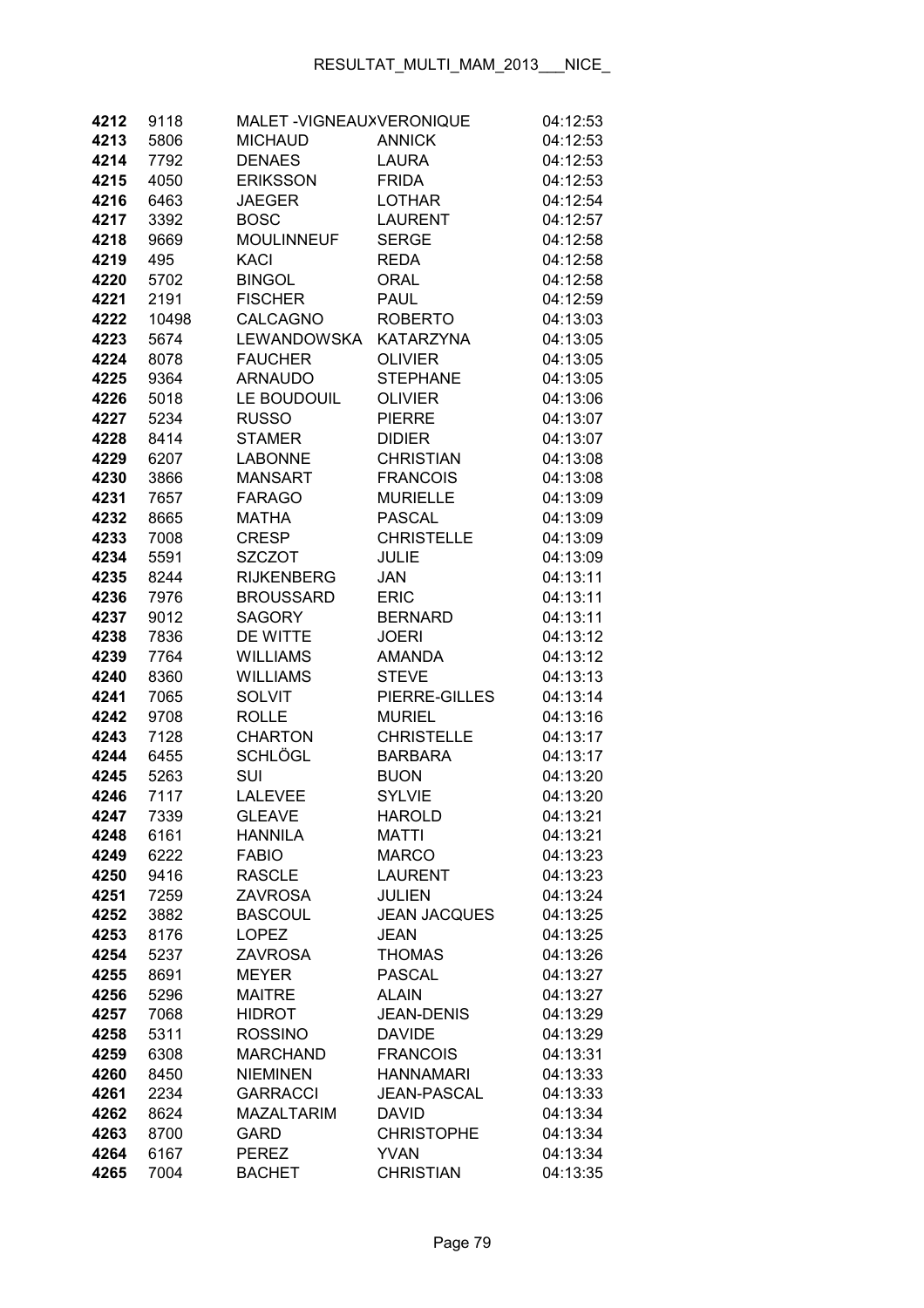| 4266         | 9003         | <b>LONERGAN</b>                  | <b>RACHEL</b>                    | 04:13:35             |
|--------------|--------------|----------------------------------|----------------------------------|----------------------|
| 4267         | 7272         | JUERY VANNEREACAROLINE           |                                  | 04:13:36             |
| 4268         | 6521         | <b>RICCARDO</b>                  | <b>FRABETTI</b>                  | 04:13:37             |
| 4269         | 7666         | <b>ALESSANDRI</b>                | <b>THOMAS</b>                    | 04:13:39             |
| 4270         | 8293         | DE SIMONE                        | <b>LUISA</b>                     | 04:13:40             |
| 4271         | 1847         | <b>CAIRES</b>                    | <b>NEY</b>                       | 04:13:40             |
| 4272         | 8069         | <b>CANTET</b>                    | <b>ERIC</b>                      | 04:13:40             |
| 4273         | 7054         | <b>AUCOUTURIER</b>               | <b>AURORE</b>                    | 04:13:41             |
| 4274         | 7349         | <b>CURTIL</b>                    | <b>JEAN</b>                      | 04:13:43             |
| 4275         | 8256         | <b>BENEDETTO</b>                 | <b>PIERRE</b>                    | 04:13:48             |
| 4276         | 2114         | <b>KESSELS</b>                   | <b>GLEN</b>                      | 04:13:48             |
| 4277         | 8567         | <b>SANTARELLI</b>                | <b>VERONIQUE</b>                 | 04:13:49             |
| 4278         | 8198         | <b>AZOU</b>                      | <b>THIERRY</b>                   | 04:13:49             |
| 4279         | 9107         | <b>FERRANT</b>                   | <b>ERIC</b>                      | 04:13:50             |
| 4280         | 485          | <b>BEAUPIED</b>                  | <b>FRDERIC</b>                   | 04:13:50             |
| 4281         | 3758         | <b>FASSY</b>                     | <b>STEPHANE</b>                  | 04:13:51             |
| 4282         | 3747         | <b>DANTIN</b>                    | <b>MARTIN</b>                    | 04:13:51             |
| 4283         | 3944         | <b>SIGWALD</b>                   | <b>BENOIT</b>                    | 04:13:51             |
| 4284         | 8581         | <b>SAMPERI</b>                   | <b>VANESSA</b>                   | 04:13:55             |
| 4285         | 5347         | <b>MARTY</b>                     | <b>ERIC</b>                      | 04:13:56             |
| 4286         | 4122         | <b>JACQUET</b>                   | <b>JEAN JACQUES</b>              | 04:13:57             |
| 4287         | 9568         | <b>STOCKLIN</b>                  | <b>KARL</b>                      | 04:13:58             |
| 4288         | 5885         | <b>RABINOVICH</b>                | <b>DIEGO</b>                     | 04:13:58             |
| 4289         | 7461         | <b>FOURQUET</b>                  | <b>THIERRY</b>                   | 04:13:59             |
| 4290         | 8119         | <b>LITTERI</b>                   | <b>JOSEPH</b>                    | 04:13:59             |
| 4291         | 9562         | <b>SPIGOLIS</b>                  | <b>JEAN PASCAL</b>               | 04:13:59             |
| 4292         | 6400         | <b>HOTELIN</b>                   | <b>GILLES</b>                    | 04:14:03             |
| 4293         | 5681         | <b>CHAPELET</b>                  | <b>STEPHANIE</b>                 | 04:14:05             |
| 4294         | 7732         | <b>CURLING</b>                   | <b>ERROL</b>                     | 04:14:07             |
| 4295         | 9321         | <b>KRASNOBAEV</b>                | <b>VASILY</b>                    | 04:14:08             |
| 4296         | 2340         | LAVAL                            | <b>NICOLAS</b>                   | 04:14:08             |
| 4297         | 9376         | <b>RAUTURIER</b>                 | <b>JACQUES</b>                   | 04:14:08             |
| 4298         | 4076         | <b>SENNHAUSER</b>                | <b>PASCAL</b>                    | 04:14:09             |
| 4299         | 6319         | STOLBJERG HANSJESPER             |                                  | 04:14:10             |
| 4300         | 6175         | <b>LACOMBE</b>                   | <b>DIDIER</b>                    | 04:14:10             |
| 4301         | 7967         | <b>BOURHIS</b>                   | THIBAULT                         | 04:14:12             |
| 4302         | 5811         | <b>BAILER</b>                    | <b>CLAIRE</b>                    | 04:14:14             |
| 4303         | 10132        | <b>CORTES</b>                    | <b>DELFA</b>                     | 04:14:15             |
| 4304         | 7645         | <b>GARRIDO</b>                   | <b>JEAN-FRANCOIS</b>             | 04:14:16             |
| 4305         | 9293         | <b>MADSEN</b>                    | <b>ISABELLE KLIT</b>             | 04:14:16             |
| 4306         | 6156         | <b>GARNCAREK</b>                 | <b>MARIUS</b>                    | 04:14:16             |
| 4307         | 4008         | <b>KAIV</b>                      | <b>JAANIKA</b>                   | 04:14:17             |
| 4308         | 7649         | <b>CAFFIER</b>                   | <b>CLAUDE</b>                    | 04:14:17             |
| 4309         | 6366         | <b>KLEIN</b>                     | <b>PIERRE</b>                    | 04:14:20             |
| 4310         | 8188         | <b>PERRIN</b><br><b>LEMAIRE</b>  | <b>NICOLAS</b>                   | 04:14:20             |
| 4311         | 8668         |                                  | <b>ESTELLE</b>                   | 04:14:22             |
| 4312<br>4313 | 4074<br>6471 | <b>LEITHEIM</b><br><b>PERRON</b> | <b>NICOLE</b><br><b>GILBERTO</b> | 04:14:23<br>04:14:23 |
| 4314         | 5649         | <b>BOURDON</b>                   | <b>CATHERINE</b>                 | 04:14:24             |
| 4315         | 6446         | <b>LENOIR</b>                    | <b>JANY</b>                      | 04:14:25             |
| 4316         | 9025         | <b>KRAEMER</b>                   | <b>MARIE CLAUDE</b>              | 04:14:30             |
| 4317         | 6157         | <b>GEBBIE</b>                    | <b>DAVID</b>                     | 04:14:32             |
| 4318         | 10163        | TÖRNQVIST AF STRICHARD           |                                  | 04:14:33             |
| 4319         | 6124         | <b>FAVRE</b>                     | <b>PASCAL</b>                    | 04:14:33             |
|              |              |                                  |                                  |                      |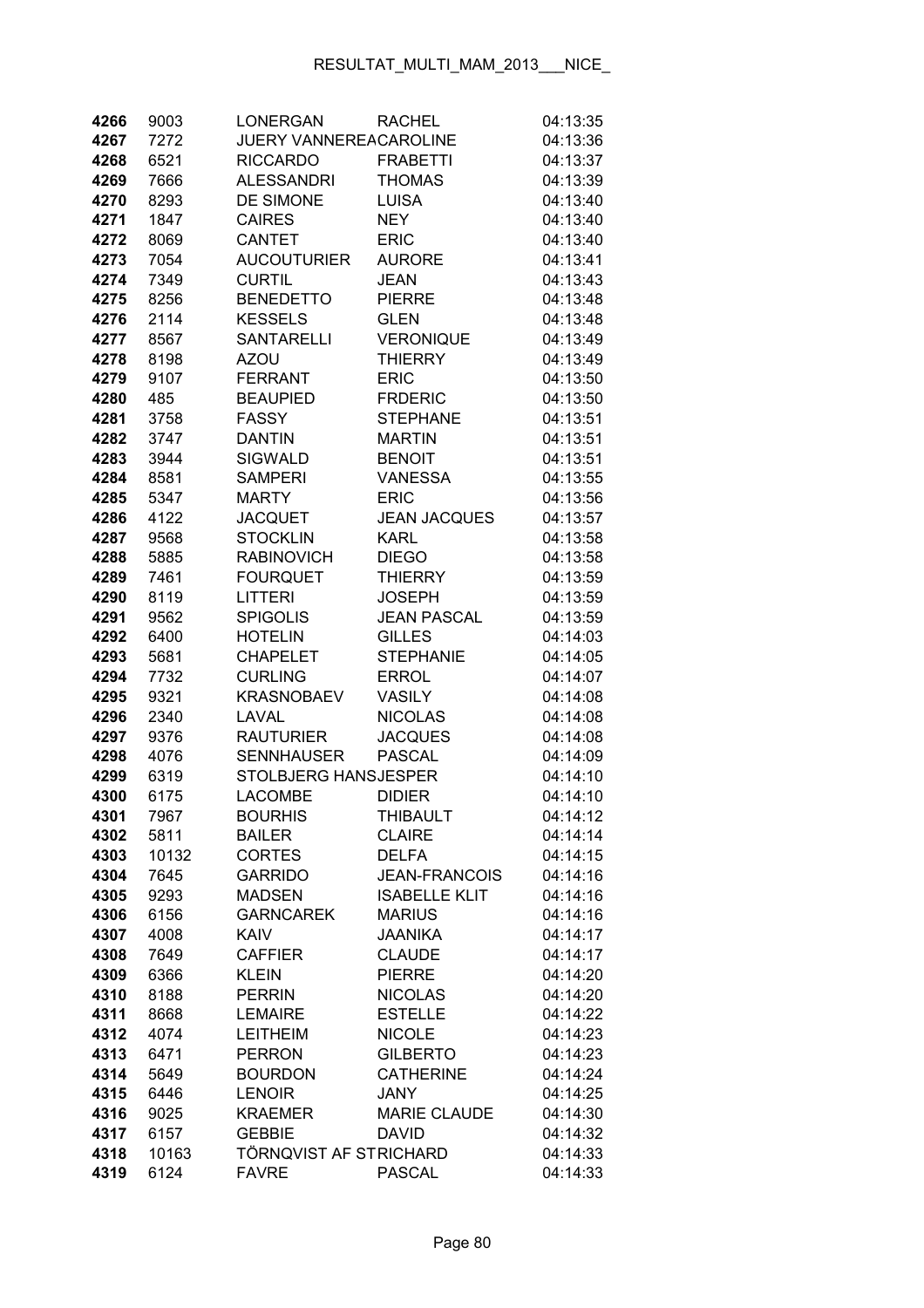| 4320         | 8259         | <b>SCHARLING</b>            | <b>ANDERS</b>                   | 04:14:33             |
|--------------|--------------|-----------------------------|---------------------------------|----------------------|
| 4321         | 4049         | <b>ERIKSSON</b>             | <b>MATS</b>                     | 04:14:34             |
| 4322         | 3759         | <b>LEROUX</b>               | <b>YVES</b>                     | 04:14:37             |
| 4323         | 9309         | <b>WISSMAR</b>              | <b>JENNY</b>                    | 04:14:38             |
| 4324         | 2168         | <b>HANSSON</b>              | <b>ANDREAS</b>                  | 04:14:39             |
| 4325         | 10927        | <b>VIREVIALLE</b>           | <b>SANDRINE</b>                 | 04:14:39             |
| 4326         | 6070         | <b>TOSH</b>                 | <b>AMANDA</b>                   | 04:14:40             |
| 4327         | 8095         | <b>LECLERCQ</b>             | <b>BENOIT</b>                   | 04:14:41             |
| 4328         | 8064         | <b>LOHR</b>                 | <b>NICOLAS</b>                  | 04:14:42             |
| 4329         | 10396        | <b>BELIN</b>                | <b>MYRIAM</b>                   | 04:14:43             |
| 4330         | 6348         | <b>MUNI</b>                 | <b>PILLE</b>                    | 04:14:44             |
| 4331         | 8409         | <b>FANCK</b>                | <b>HARTMUT</b>                  | 04:14:44             |
| 4332         | 10943        | <b>MARIANI</b>              | <b>ANGELA</b>                   | 04:14:44             |
| 4333         | 5642         | <b>REGNAULT</b>             | <b>DAVID</b>                    | 04:14:47             |
| 4334         | 7089         | <b>COCHARD</b>              | STÉPHANE                        | 04:14:48             |
| 4335         | 7560         | <b>ANDRE</b>                | <b>SÉVERINE</b>                 | 04:14:49             |
| 4336         | 9766         | <b>BLAIS</b>                | <b>BRYNJOLF</b>                 | 04:14:49             |
| 4337         | 7052         | <b>COULLET</b>              | GAËL                            | 04:14:51             |
| 4338         | 6130         | <b>BOSSI</b>                | <b>STEPHANE</b>                 | 04:14:52             |
| 4339         | 7520         | EL KARDOUDI                 | <b>SAID</b>                     | 04:14:53             |
| 4340         | 7679         | <b>HOBDEN</b>               | <b>RICHARD</b>                  | 04:14:53             |
| 4341         | 3687         | <b>KASELA</b>               | <b>ROLAND</b>                   | 04:14:54             |
| 4342         | 2814         | <b>PEDRA</b>                | <b>PAULO</b>                    | 04:14:55             |
| 4343         | 8298         | <b>KIEFFER</b>              | <b>FREDERIC</b>                 | 04:14:56             |
| 4344         | 7227         | <b>GIRARD</b>               | LAËTITIA                        | 04:14:58             |
| 4345         | 9270         | <b>GUSTAFSSON</b>           | <b>KARIN</b>                    | 04:14:58             |
| 4346         | 6293         | <b>WAUQUIER</b>             | <b>PATRICK</b>                  | 04:15:00             |
| 4347         | 9674         | <b>FRITZ</b>                | <b>FLORENCE</b>                 | 04:15:02             |
| 4348         | 8269         | <b>LYNDERUP</b>             | <b>EJVIND</b>                   | 04:15:02             |
| 4349         | 8219         | <b>DOREAU</b>               | <b>LUDOVIC</b>                  | 04:15:05             |
| 4350         | 7773         | <b>LECOT</b>                | <b>AYMERIC</b>                  | 04:15:05             |
| 4351         | 7777         | <b>LECOT</b>                | <b>EMILIE</b>                   | 04:15:05             |
| 4352<br>4353 | 6228<br>5751 | <b>DEMARIA</b><br>BERGSTRÖM | <b>JULIEN</b><br><b>KRISTER</b> | 04:15:07<br>04:15:09 |
| 4354         | 6125         | <b>REUTER</b>               | <b>LEONIE</b>                   | 04:15:09             |
| 4355         | 3907         | <b>PANAGIN</b>              | THOMAS                          | 04:15:10             |
| 4356         | 8072         | <b>MEDJBAR</b>              | <b>NORA</b>                     | 04:15:10             |
| 4357         | 5406         | <b>BAUDOIN</b>              | <b>DANY</b>                     | 04:15:13             |
| 4358         | 2322         | <b>BONNY</b>                | <b>GILDAS</b>                   | 04:15:16             |
| 4359         | 9722         | <b>DARIE</b>                | <b>ALEXANDRU PETRE</b>          | 04:15:17             |
| 4360         | 10551        | <b>BAGNASCO</b>             | <b>DANILO</b>                   | 04:15:17             |
| 4361         | 5157         | <b>GORON</b>                | <b>PIERRETTE</b>                | 04:15:21             |
| 4362         | 8609         | PEREZ BRAVO                 | <b>ANTONIO</b>                  | 04:15:24             |
| 4363         | 8312         | <b>KAY</b>                  | <b>ROBERT</b>                   | 04:15:24             |
| 4364         | 9401         | <b>HERMANSSON</b>           | <b>HELEN</b>                    | 04:15:25             |
| 4365         | 9359         | <b>RENAUT</b>               | <b>ALAIN</b>                    | 04:15:31             |
| 4366         | 5274         | <b>VILLY</b>                | <b>CLAUDE</b>                   | 04:15:33             |
| 4367         | 7923         | <b>KOZINA</b>               | <b>LAURENCE</b>                 | 04:15:33             |
| 4368         | 7937         | <b>MARCONNET</b>            | <b>GILLES</b>                   | 04:15:35             |
| 4369         | 7478         | <b>REIMERS</b>              | <b>JOHAN</b>                    | 04:15:37             |
| 4370         | 793          | <b>DAUSTER</b>              | <b>THIERRY</b>                  | 04:15:39             |
| 4371         | 9769         | <b>CAPORASO</b>             | <b>ENZO</b>                     | 04:15:39             |
| 4372         | 9435         | <b>DAUSTER</b>              | <b>ISABELLE</b>                 | 04:15:39             |
| 4373         | 8286         | <b>JENSEN</b>               | HANNE DAMGAARD                  | 04:15:40             |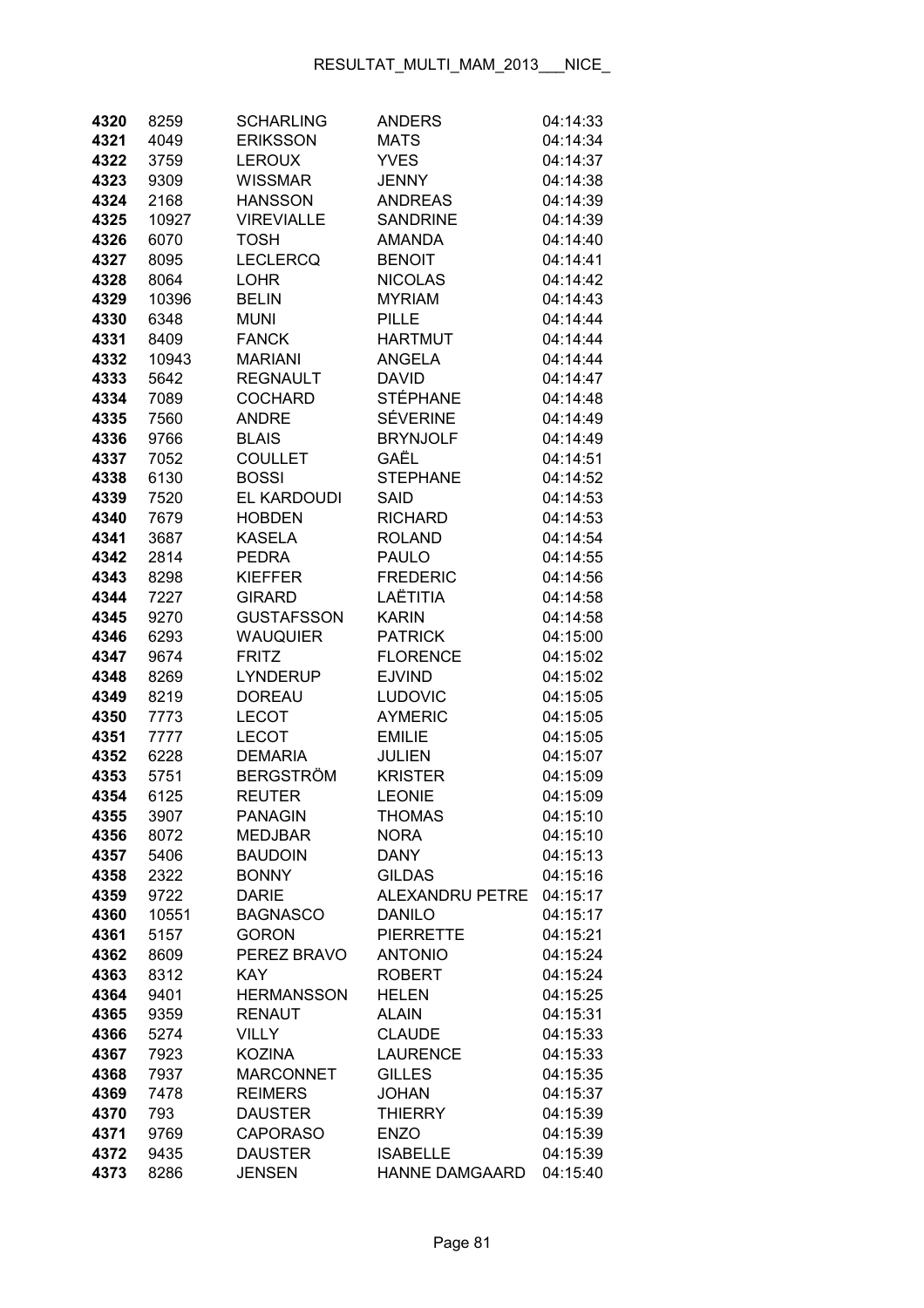| 4374         | 10785        | <b>PAHONTU</b>                | NICULINA TEODORA [04:15:40          |                      |
|--------------|--------------|-------------------------------|-------------------------------------|----------------------|
| 4375         | 7684         | <b>DEMOLOMBE</b>              | <b>ELISABETH</b>                    | 04:15:43             |
| 4376         | 5690         | <b>GARNERO</b>                | <b>DIEGO</b>                        | 04:15:46             |
| 4377         | 6165         | <b>DOLGOV</b>                 | <b>PETR</b>                         | 04:15:47             |
| 4378         | 2932         | <b>HARDANK</b>                | <b>MARKUS</b>                       | 04:15:47             |
| 4379         | 5204         | <b>OFFLER</b>                 | <b>GORDON</b>                       | 04:15:48             |
| 4380         | 7229         | <b>JOHANSSON</b>              | <b>MAGNUS</b>                       | 04:15:50             |
| 4381         | 9763         | <b>IONESCU</b>                | <b>CRISTIAN GEORGE</b>              | 04:15:50             |
| 4382         | 7335         | <b>MORLOT</b>                 | <b>HANS</b>                         | 04:15:51             |
| 4383         | 10439        | <b>MICHEL</b>                 | <b>MARC</b>                         | 04:15:51             |
| 4384         | 10062        | <b>HUTH</b>                   | <b>CHRISTIANE</b>                   | 04:15:51             |
| 4385         | 9245         | <b>BENNANI</b>                | <b>MEJDE</b>                        | 04:15:53             |
| 4386         | 10231        | <b>VENDITTO</b>               | <b>NADINE</b>                       | 04:15:53             |
| 4387         | 2981         | <b>CHALAL</b>                 | <b>BEZZA</b>                        | 04:15:54             |
| 4388         | 9784         | <b>DUTTO</b>                  | <b>ROBERTO</b>                      | 04:15:54             |
| 4389         | 7626         | <b>KUNTZ</b>                  | <b>VIRGINIE</b>                     | 04:15:55             |
| 4390         | 9746         | <b>PERRIER</b>                | <b>ROMAIN</b>                       | 04:15:55             |
| 4391         | 614          | <b>HENRY</b>                  | <b>DEREK</b>                        | 04:15:55             |
| 4392         | 9643         | SAINT-GERMAIN                 | <b>CLAUDE</b>                       | 04:15:55             |
| 4393         | 9644         | <b>DAVIS</b>                  | <b>ROBERT</b>                       | 04:15:55             |
| 4394         | 8557         | <b>DOUMA</b>                  | <b>FOUED</b>                        | 04:15:55             |
| 4395         | 5773         | <b>KHARBOUCH</b>              | <b>MOSTAFA</b>                      | 04:15:56             |
| 4396         | 5686         | <b>POISSON</b>                | <b>OLIVIER</b>                      | 04:15:58             |
| 4397         | 9557         | ROUGE CARRASS, THIERRY        |                                     | 04:16:00             |
| 4398         | 7553         | <b>MAISONNAT</b>              | <b>MATHIEU</b>                      | 04:16:00             |
| 4399         | 8468         | <b>HANNEDOUCHE</b>            | <b>MARIE</b>                        | 04:16:02             |
| 4400         | 10141        | <b>BESNARD</b>                | <b>DAVID</b>                        | 04:16:03             |
| 4401         | 7596         | <b>DEMOLOMBE</b>              | <b>MARIE HELENE</b>                 | 04:16:04             |
| 4402         | 6517         | <b>BERNARD</b>                | <b>EMMANUEL</b>                     | 04:16:06             |
| 4403         | 7763         | <b>DEVES</b>                  | <b>MATTHIEU</b>                     | 04:16:06             |
| 4404         | 10575        | <b>MALICIA</b>                | <b>FILIPE</b>                       | 04:16:07             |
| 4405         | 8461         | <b>LIFFRAN</b>                | <b>ALEXANDRE</b>                    | 04:16:08             |
| 4406         | 10971        | CALAZEL                       | <b>DAMIEN</b>                       | 04:16:09             |
| 4407         | 3801         | <b>GIORGI</b>                 | <b>GIULIANO</b>                     | 04:16:10             |
| 4408         | 10190        | <b>ADAMSON</b>                | <b>YVETTE</b>                       | 04:16:10             |
| 4409         | 7077         | <b>CHAVINAS</b>               | <b>PATRICE</b>                      | 04:16:11             |
| 4410         | 7380         | <b>ARTAL</b>                  | <b>DAVID</b>                        | 04:16:13             |
| 4411         | 5906         | <b>CHAPTAL</b>                | <b>BERTRAND</b>                     | 04:16:15             |
| 4412         | 5758         | CHARNEAU                      | <b>SOPHIE</b>                       | 04:16:16             |
| 4413         | 7585         | <b>ROYER</b>                  | <b>CHRISTOPHE</b>                   | 04:16:17             |
| 4414<br>4415 | 1521         | <b>HOSSELET</b><br><b>NIN</b> | <b>EMMANUEL</b><br><b>FRANCOISE</b> | 04:16:17             |
| 4416         | 6034<br>6032 | <b>DIEULOUFET</b>             | <b>CATHERINE</b>                    | 04:16:18<br>04:16:18 |
| 4417         | 7747         | <b>KROENNER</b>               | <b>MATHIEU</b>                      | 04:16:19             |
| 4418         | 7493         | <b>DETHOMAS</b>               | <b>MAXIME</b>                       | 04:16:19             |
| 4419         | 5155         | <b>PRIETO</b>                 | <b>OLIVIER</b>                      | 04:16:20             |
| 4420         | 502          | <b>HATCHERIAN</b>             | <b>PATRICK</b>                      | 04:16:21             |
| 4421         | 5389         | <b>AGIUS</b>                  | <b>ALEXANDRE</b>                    | 04:16:21             |
| 4422         | 10110        | <b>LALEVEE</b>                | <b>YANNICK</b>                      | 04:16:21             |
| 4423         | 3740         | <b>MCENTEE</b>                | <b>STEPHEN</b>                      | 04:16:23             |
| 4424         | 10678        | <b>CHERNYAKHOVSKALEXEY</b>    |                                     | 04:16:24             |
| 4425         | 9608         | <b>ALESSANDRI</b>             | <b>FRANCK</b>                       | 04:16:24             |
| 4426         | 5485         | LE FLOCH                      | <b>JEAN-PASCAL</b>                  | 04:16:27             |
| 4427         | 10217        | <b>JUMEAU</b>                 | <b>OLIVIER</b>                      | 04:16:28             |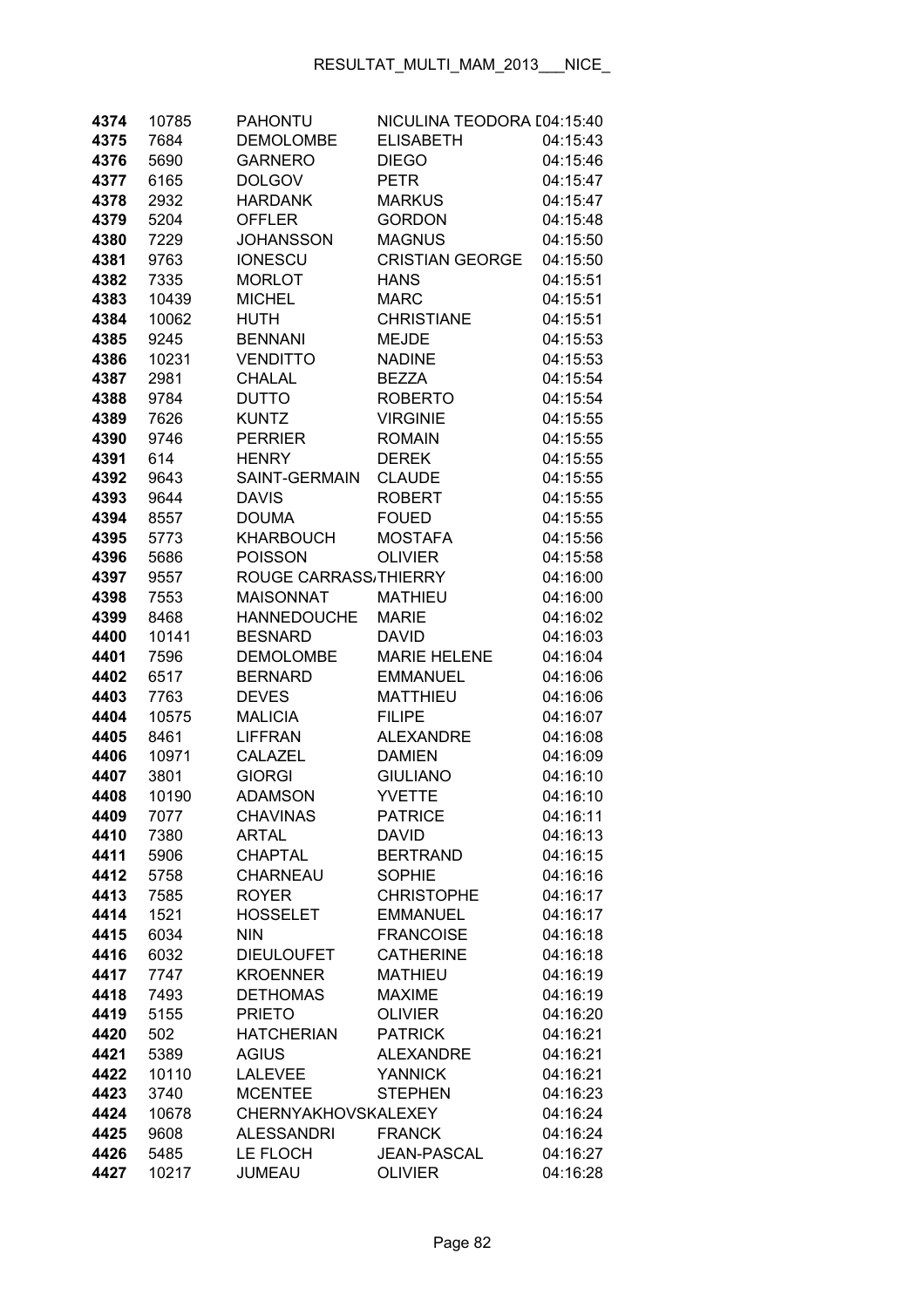| 4428         | 5951         | <b>DECROP</b>                  | <b>LAURENT</b>                   | 04:16:28             |
|--------------|--------------|--------------------------------|----------------------------------|----------------------|
| 4429         | 7546         | <b>PUGH</b>                    | <b>JOSH</b>                      | 04:16:30             |
| 4430         | 3781         | <b>FELIX</b>                   | <b>JIMMY</b>                     | 04:16:31             |
| 4431         | 7038         | <b>SALOMON</b>                 | <b>CHRISTOPHE</b>                | 04:16:32             |
| 4432         | 613          | <b>SULLIVAN</b>                | <b>JAMES</b>                     | 04:16:33             |
| 4433         | 7518         | <b>NOWAKOWSKI</b>              | <b>MARCIN</b>                    | 04:16:36             |
| 4434         | 6057         | <b>VITALI</b>                  | <b>ANTONIO</b>                   | 04:16:36             |
| 4435         | 7098         | <b>LAMOUR</b>                  | <b>PHILIPPE</b>                  | 04:16:39             |
| 4436         | 9574         | <b>SEZNEC</b>                  | <b>JORIS</b>                     | 04:16:44             |
| 4437         | 7154         | <b>BOSCHARD</b>                | <b>JEAN LUC</b>                  | 04:16:45             |
| 4438         | 2958         | <b>BOVIS</b>                   | <b>VIRGINIE</b>                  | 04:16:46             |
| 4439         | 10180        | <b>BLOT</b>                    | <b>KARIN</b>                     | 04:16:47             |
| 4440         | 9348         | <b>RAMES</b>                   | <b>GUILLAUME</b>                 | 04:16:48             |
| 4441         | 9342         | <b>TOURNIER</b>                | <b>ELODIE</b>                    | 04:16:49             |
| 4442         | 6505         | <b>SFILIO</b>                  | <b>SANDRINE</b>                  | 04:16:49             |
| 4443         | 3743         | <b>PICCO</b>                   | <b>JORICK</b>                    | 04:16:49             |
| 4444         | 8194         | <b>PIOTIN</b>                  | FRANÇOIS-XAVIER                  | 04:16:50             |
| 4445         | 5667         | <b>BESNARD</b>                 | <b>CÉDRIC</b>                    | 04:16:51             |
| 4446         | 10205        | <b>DUSSART</b>                 | <b>MATHIEU</b>                   | 04:16:51             |
| 4447         | 9484         | <b>BRESIL</b>                  | <b>PIERGIORGIO</b>               | 04:16:53             |
| 4448         | 5328         | <b>VISMARA</b>                 | <b>CLAUDIO STEFANO</b>           | 04:16:54             |
| 4449         | 8347         | <b>MOREAU</b>                  | <b>LAURENT</b>                   | 04:16:55             |
| 4450         | 9184         | <b>HERGOT</b>                  | <b>CAROLINE</b>                  | 04:16:57             |
| 4451         | 10978        | <b>FRANCO</b>                  | <b>GUILLAUME</b>                 | 04:16:58             |
| 4452         | 9398         | <b>VANHOVE</b>                 | <b>BENOIT</b>                    | 04:17:00             |
| 4453         | 783          | <b>ALLIO</b>                   | <b>OLIVIER</b>                   | 04:17:01             |
| 4454         | 5037         | <b>PRIN</b>                    | <b>JEAN LOUIS</b>                | 04:17:02             |
| 4455         | 9355         | <b>PONTABRY</b>                | <b>BERENGERE</b>                 | 04:17:02             |
| 4456         | 8103         | <b>MEAGO</b>                   | <b>PAOLO</b>                     | 04:17:02             |
| 4457         | 2272         | <b>MENOUD</b>                  | <b>MATHIEU</b>                   | 04:17:02             |
| 4458         | 7744         | <b>JEHL</b>                    | <b>RICHARD</b>                   | 04:17:03             |
| 4459         | 5026         | <b>JANSOU</b>                  | <b>AUDE</b>                      | 04:17:04             |
| 4460         | 8696         | <b>MESSINA</b>                 | <b>JACQUES</b>                   | 04:17:04             |
| 4461         | 5764         | LONVIS                         | <b>JACQUES</b>                   | 04:17:04             |
| 4462         | 9133         | <b>FAURE</b>                   | <b>MICHEL</b>                    | 04:17:04             |
| 4463         | 9163         | <b>FAURE</b>                   | ERIC                             | 04:17:04             |
| 4464         | 2807         | <b>COROLLER</b>                | <b>GILLES</b>                    | 04:17:07             |
| 4465         | 6111         | <b>BAUCH-LABESSE</b>           | <b>NICOLAS</b>                   | 04:17:08             |
| 4466         | 7397         | <b>MARTY</b>                   | <b>THÉODULE</b><br>JEAN-PHILIPPE | 04:17:10             |
| 4467         | 6067         | <b>RIBES</b><br><b>SCHMITT</b> | <b>RIA</b>                       | 04:17:11<br>04:17:11 |
| 4468<br>4469 | 7199<br>9392 | <b>CRETET</b>                  | <b>JEAN-PHILIPPE</b>             | 04:17:12             |
| 4470         | 6464         | <b>PERRON</b>                  | <b>NARCISO</b>                   | 04:17:12             |
| 4471         | 10940        | <b>BOZAC</b>                   | <b>DANIEL</b>                    | 04:17:12             |
| 4472         | 10520        | <b>BEACOCK</b>                 | <b>CHRISTOPHER</b>               | 04:17:13             |
| 4473         | 10600        | <b>RITZMANN</b>                | <b>LAURENT</b>                   | 04:17:16             |
| 4474         | 7212         | <b>DA SILVA</b>                | <b>CARLOS</b>                    | 04:17:16             |
| 4475         | 8282         | <b>GRANDJEAN</b>               | <b>FREDDY</b>                    | 04:17:16             |
| 4476         | 7593         | <b>KOLMER</b>                  | <b>MURIEL</b>                    | 04:17:17             |
| 4477         | 9283         | <b>PLACET</b>                  | <b>LILIAN</b>                    | 04:17:17             |
| 4478         | 9191         | <b>FRESIA</b>                  | <b>JOCELYNE</b>                  | 04:17:18             |
| 4479         | 7158         | <b>GIULIANO</b>                | <b>ROBERT</b>                    | 04:17:18             |
| 4480         | 2923         | <b>NICHOLSON</b>               | <b>ROBERT</b>                    | 04:17:21             |
| 4481         | 5913         | <b>MENZIN</b>                  | <b>DOROTHÉE</b>                  | 04:17:21             |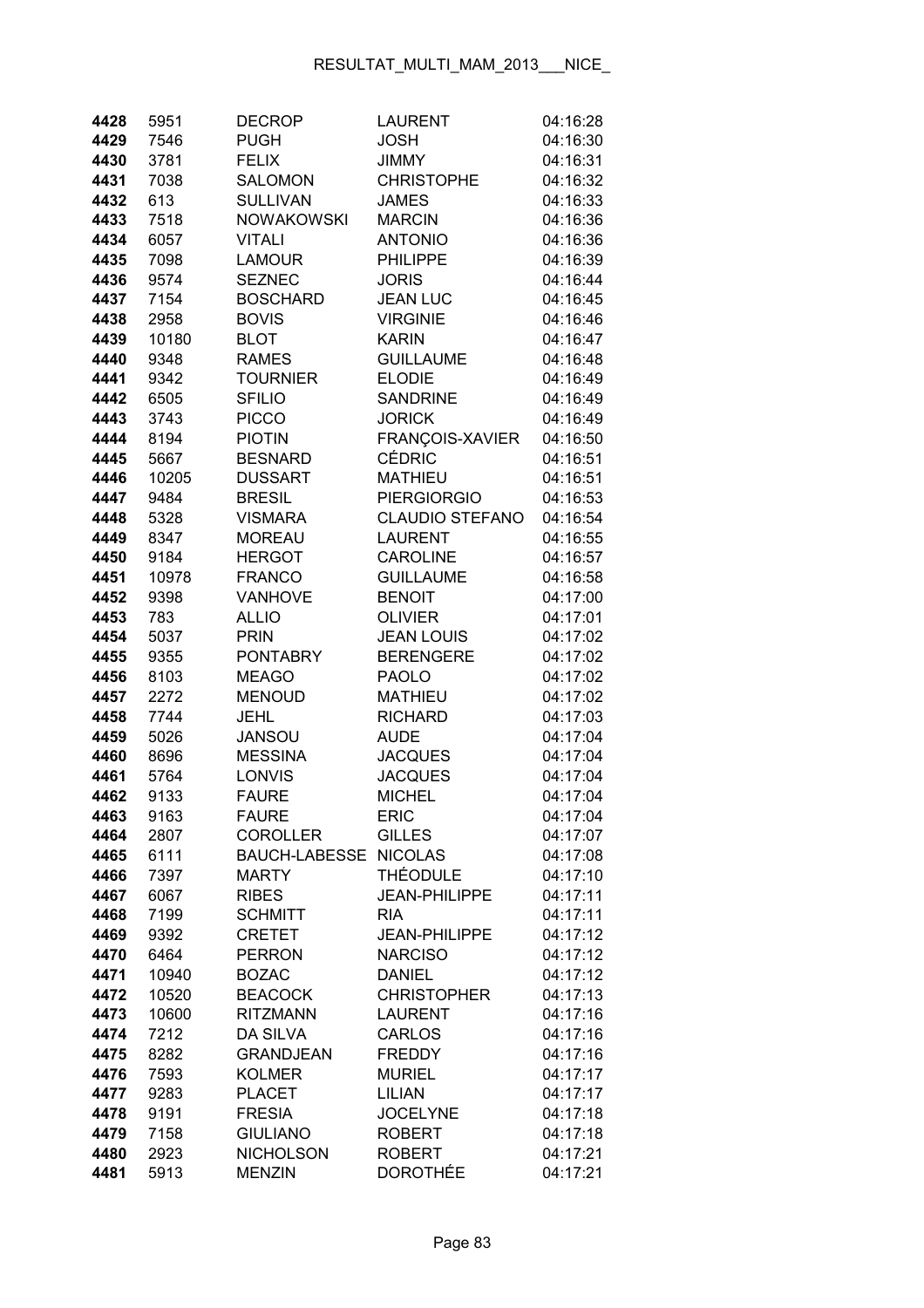| 4482         | 9134         | <b>VARENNE</b>                 | David                       | 04:17:25             |
|--------------|--------------|--------------------------------|-----------------------------|----------------------|
| 4483         | 9384         | CHAMPEAU                       | <b>OLIVIER</b>              | 04:17:26             |
| 4484         | 9447         | <b>PERRIOT</b>                 | <b>CHRISTOPHE</b>           | 04:17:26             |
| 4485         | 5153         | <b>DANE</b>                    | <b>FRÉDÉRIC</b>             | 04:17:27             |
| 4486         | 8580         | <b>ALLAH RABAYE</b>            | <b>SYLVAIN</b>              | 04:17:29             |
| 4487         | 5741         | <b>EHANNO</b>                  | <b>ALAIN</b>                | 04:17:29             |
| 4488         | 10590        | <b>GUILLOT</b>                 | <b>BENJAMIN</b>             | 04:17:32             |
| 4489         | 5818         | <b>RAZEK</b>                   | <b>PETER</b>                | 04:17:33             |
| 4490         | 7506         | <b>MAUMEJEAN</b>               | <b>EDOUARD</b>              | 04:17:35             |
| 4491         | 3860         | <b>BOULESTEIX</b>              | <b>HERVE</b>                | 04:17:37             |
| 4492         | 9229         | <b>VALENTA</b>                 | <b>MARIA</b>                | 04:17:39             |
| 4493         | 10502        | <b>ROBINSON</b>                | <b>PAUL</b>                 | 04:17:40             |
| 4494         | 3365         | <b>BRAULT</b>                  | <b>JEAN-MARIE</b>           | 04:17:40             |
| 4495         | 7880         | <b>COVELLA</b>                 | <b>SABRINA</b>              | 04:17:41             |
| 4496         | 9161         | <b>CARLETTO</b>                | <b>JEAN-PIERRE</b>          | 04:17:42             |
| 4497         | 9638         | <b>AISSAOUI</b>                | <b>OTMANE</b>               | 04:17:43             |
| 4498         | 7254         | <b>NANTOIS</b>                 | <b>MICHEL</b>               | 04:17:46             |
| 4499         | 7721         | <b>DE MARCHI</b>               | <b>DAVIDE</b>               | 04:17:46             |
| 4500         | 8179         | <b>CESARIO</b>                 | <b>GIOVANNA</b>             | 04:17:47             |
| 4501         | 10391        | <b>BLANDIN</b>                 | <b>DOMINIQUE</b>            | 04:17:47             |
| 4502         | 7399         | <b>MELGIES</b>                 | <b>NICOLAS</b>              | 04:17:48             |
| 4503         | 9556         | MIREK-ROUGEAU>FLORENCE         |                             | 04:17:48             |
| 4504         | 7591         | <b>KOLMER</b>                  | <b>SEBASTIEN</b>            | 04:17:48             |
| 4505         | 6437         | <b>MERCIER</b>                 | <b>MARTINE</b>              | 04:17:48             |
| 4506         | 6098         | <b>OUABED</b>                  | <b>DJAMEL</b>               | 04:17:48             |
| 4507         | 1155         | <b>WHEELDON</b>                | <b>SLYVIA</b>               | 04:17:50             |
| 4508         | 8230         | <b>MANCIP</b>                  | <b>PHILIPPE</b>             | 04:17:51             |
| 4509         | 8278         | <b>GONNET</b>                  | <b>OLIVIER</b>              | 04:17:51             |
| 4510         | 9571         | <b>TERRAPON</b>                | <b>PATRICK</b>              | 04:17:51             |
| 4511         | 2307         | <b>PAUSKAR</b>                 | KERLI                       | 04:17:51             |
| 4512         | 7811         | <b>MERCIER</b>                 | <b>FABRICE</b>              | 04:17:52             |
| 4513         | 9439         | <b>PANK JENSEN</b>             | <b>ARNE</b>                 | 04:17:53             |
| 4514         | 9619         | <b>GAUCHER</b>                 | <b>AUDREY</b>               | 04:17:53             |
| 4515         | 10591        | <b>GOBINO</b>                  | <b>ALAIN</b>                | 04:17:57             |
| 4516         | 10950        | <b>VIGOUROUX</b>               | <b>JEAN NOEL</b>            | 04:17:57             |
| 4517         | 5259         | <b>CHOCHOY</b>                 | <b>SYLVIE</b>               | 04:17:57             |
| 4518         | 8153         | <b>FRANZEK</b>                 | <b>PETER</b>                | 04:17:58             |
| 4519         | 4186         | <b>DIOP</b>                    | <b>ISMAEL</b>               | 04:17:58             |
| 4520         | 8466         | <b>BOUSQUET</b>                | <b>NADIA</b>                | 04:17:58             |
| 4521         | 9695         | <b>KORNMANN</b>                | <b>PHILIPPE</b>             | 04:17:59             |
| 4522         | 6233         | <b>RATIVEAU</b>                | <b>BRUNO</b>                | 04:18:02             |
| 4523         | 1196         | <b>SANTAIS</b>                 | FRÉDÉRIC                    | 04:18:02             |
| 4524         | 8306         | <b>JAMMES</b>                  | <b>OLIVIER</b>              | 04:18:04             |
| 4525         | 5212         | <b>STEVE</b>                   | <b>ALEXANDRE</b>            | 04:18:04             |
| 4526<br>4527 | 7435<br>8105 | <b>VERGARA</b><br><b>KUNDE</b> | <b>JOSE</b><br><b>KLAUS</b> | 04:18:04<br>04:18:04 |
| 4528         | 7523         | <b>JOHANSSON</b>               | <b>LARS</b>                 | 04:18:04             |
| 4529         | 7320         | <b>DUFRANCAIS</b>              | <b>LAURENT</b>              | 04:18:04             |
| 4530         | 5225         | <b>MARTINI</b>                 | <b>FRANCESCO</b>            | 04:18:05             |
| 4531         | 5502         | WINKELHAKE                     | <b>UWE</b>                  | 04:18:05             |
| 4532         | 6039         | <b>GIELLY</b>                  | <b>NATHALIE</b>             | 04:18:06             |
| 4533         | 7115         | <b>AUVIEUX</b>                 | <b>PHILIPPE</b>             | 04:18:06             |
| 4534         | 7048         | <b>TOFFOLI</b>                 | <b>PASCALE</b>              | 04:18:07             |
| 4535         | 8516         | <b>ANTONIOLLI</b>              | <b>FRANCK</b>               | 04:18:08             |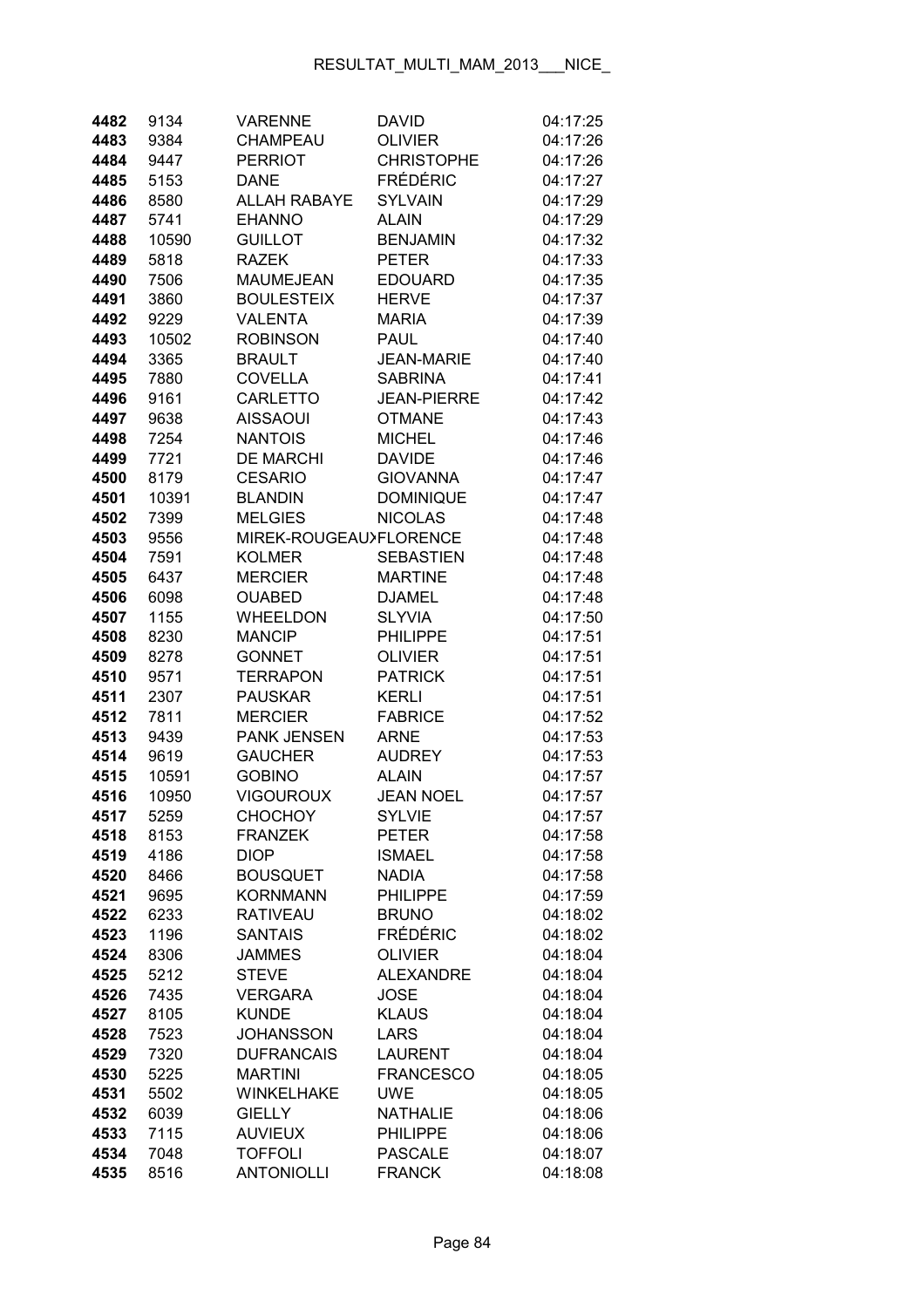| 4536         | 8534         | THUET                               | <b>MYRIAM</b>                       | 04:18:09             |
|--------------|--------------|-------------------------------------|-------------------------------------|----------------------|
| 4537         | 9550         | <b>BUKIN</b>                        | <b>SERGEY</b>                       | 04:18:10             |
| 4538         | 6326         | <b>PUJANTE</b>                      | <b>JEAN GAEL</b>                    | 04:18:11             |
| 4539         | 724          | <b>HYLTON</b>                       | <b>BEN</b>                          | 04:18:12             |
| 4540         | 7819         | <b>MCMAHON</b>                      | <b>SUSANNAH</b>                     | 04:18:12             |
| 4541         | 7817         | <b>GALLICE</b>                      | <b>OLIVIER</b>                      | 04:18:12             |
| 4542         | 9696         | <b>REANO</b>                        | <b>PIERRE</b>                       | 04:18:13             |
| 4543         | 2964         | <b>BADAN</b>                        | <b>LILIAN</b>                       | 04:18:14             |
| 4544         | 2258         | CHUPEAU                             | <b>YVES</b>                         | 04:18:14             |
| 4545         | 1112         | AMARI                               | <b>ABDELALI</b>                     | 04:18:16             |
| 4546         | 2319         | <b>AGARD</b>                        | <b>FLORENCE</b>                     | 04:18:19             |
| 4547         | 8585         | <b>TUOHINO</b>                      | <b>NOORA</b>                        | 04:18:21             |
| 4548         | 9169         | <b>MARTINEZ</b>                     | <b>GENEVIEVE</b>                    | 04:18:21             |
| 4549         | 7873         | HÖGBERG                             | <b>GUSTAF</b>                       | 04:18:24             |
| 4550         | 9442         | VALDENER                            | <b>MARC</b>                         | 04:18:26             |
| 4551         | 9327         | <b>RASILA</b>                       | <b>URPO</b>                         | 04:18:28             |
| 4552         | 5857         | <b>GIORGI</b>                       | <b>MICHEL</b>                       | 04:18:29             |
| 4553         | 9383         | <b>JEGOUX</b>                       | <b>MARYSE</b>                       | 04:18:29             |
| 4554         | 5929         | <b>BILLAULT</b>                     | <b>FRÉDÉRIC</b>                     | 04:18:30             |
| 4555         | 8604         | <b>BORRO</b>                        | <b>JEAN LOUIS</b>                   | 04:18:30             |
| 4556         | 7781         | <b>JORDANNET</b>                    | <b>MICHEL</b>                       | 04:18:30             |
| 4557         | 9633         | <b>MARMIER</b>                      | <b>NATALIYA</b>                     | 04:18:31             |
| 4558         | 9629         | <b>MARMIER</b>                      | <b>JEAN-CLAUDE</b>                  | 04:18:31             |
| 4559         | 9514         | <b>MUYLDERMANS</b>                  | <b>VERONIQUE</b>                    | 04:18:31             |
| 4560         | 7848         | <b>VANDENBUSSCHEEMMA</b>            |                                     | 04:18:32             |
| 4561         | 10504        | <b>NORMILE</b>                      | <b>EVELYN</b>                       | 04:18:32             |
| 4562         | 7927         | <b>JACQUET</b>                      | <b>YVAN</b>                         | 04:18:34             |
| 4563         | 10792        | <b>PLOMB</b>                        | <b>LIONEL</b>                       | 04:18:35             |
| 4564         | 7592         | <b>PHILIPPOT</b>                    | <b>SEBASTIEN</b>                    | 04:18:36             |
| 4565         | 8212         | <b>ROZHKOV</b>                      | <b>SERGEI</b>                       | 04:18:36             |
| 4566         | 8031         | <b>MAROT</b>                        | <b>PIERRE</b>                       | 04:18:38             |
| 4567         | 10882        | <b>GENZ</b>                         | <b>ROGER</b>                        | 04:18:40             |
| 4568         | 7575         | <b>SERRA</b>                        | <b>EDUARDO</b>                      | 04:18:41             |
| 4569         | 5607         | <b>FLAJOLET</b>                     | <b>HERVE</b>                        | 04:18:43             |
| 4570         | 3799         | <b>AQUILANI</b>                     | <b>LUCIANO</b>                      | 04:18:45             |
| 4571         | 5163         | <b>HUGUES</b>                       | OLIVIER                             | 04:18:45             |
| 4572         | 9034         | <b>RYCHTECKY</b>                    | <b>PAVEL</b>                        | 04:18:46             |
| 4573         | 7198         | <b>HANSEL</b>                       | <b>DORIS</b>                        | 04:18:46             |
| 4574         | 8000         | <b>ROCHE</b>                        | <b>PATRICK</b>                      | 04:18:46             |
| 4575         | 6594         | MATERA                              | <b>MARCELLO</b>                     | 04:18:47             |
| 4576         | 7638         | <b>PIGNON</b>                       | <b>JACQUES</b>                      | 04:18:47             |
| 4577         | 8480         | <b>FENICE</b>                       | <b>ROMAIN</b>                       | 04:18:48             |
| 4578         | 2235         | <b>CASTELLAZZI</b>                  | <b>VIVIANA</b>                      | 04:18:48             |
| 4579         | 8666         | <b>CHARPENTIER</b>                  | <b>CEDRIC</b>                       | 04:18:48             |
| 4580         | 8489         | <b>NINI</b><br><b>AUBERT</b>        | <b>LAURA</b><br><b>MARIE-PIERRE</b> | 04:18:52             |
| 4581         | 7935         |                                     |                                     | 04:18:52             |
| 4582<br>4583 | 7863<br>6231 | <b>MERLO</b><br><b>WEINGAERTNER</b> | <b>MAURO</b><br><b>KATIA</b>        | 04:18:54<br>04:18:54 |
| 4584         | 8021         | <b>RIPOCHE</b>                      | <b>FLORENCE</b>                     | 04:18:54             |
| 4585         | 8014         | <b>KOZYK</b>                        | <b>OLIVIER</b>                      | 04:18:54             |
| 4586         | 3503         | <b>MARIAGE</b>                      | <b>KEVIN</b>                        | 04:18:55             |
| 4587         | 7837         | <b>VAGALI</b>                       | <b>CORRADO</b>                      | 04:18:55             |
| 4588         | 2360         | <b>VIVES</b>                        | <b>SAM</b>                          | 04:18:55             |
| 4589         | 7663         | <b>FRAPPE</b>                       | LOÎC                                | 04:18:58             |
|              |              |                                     |                                     |                      |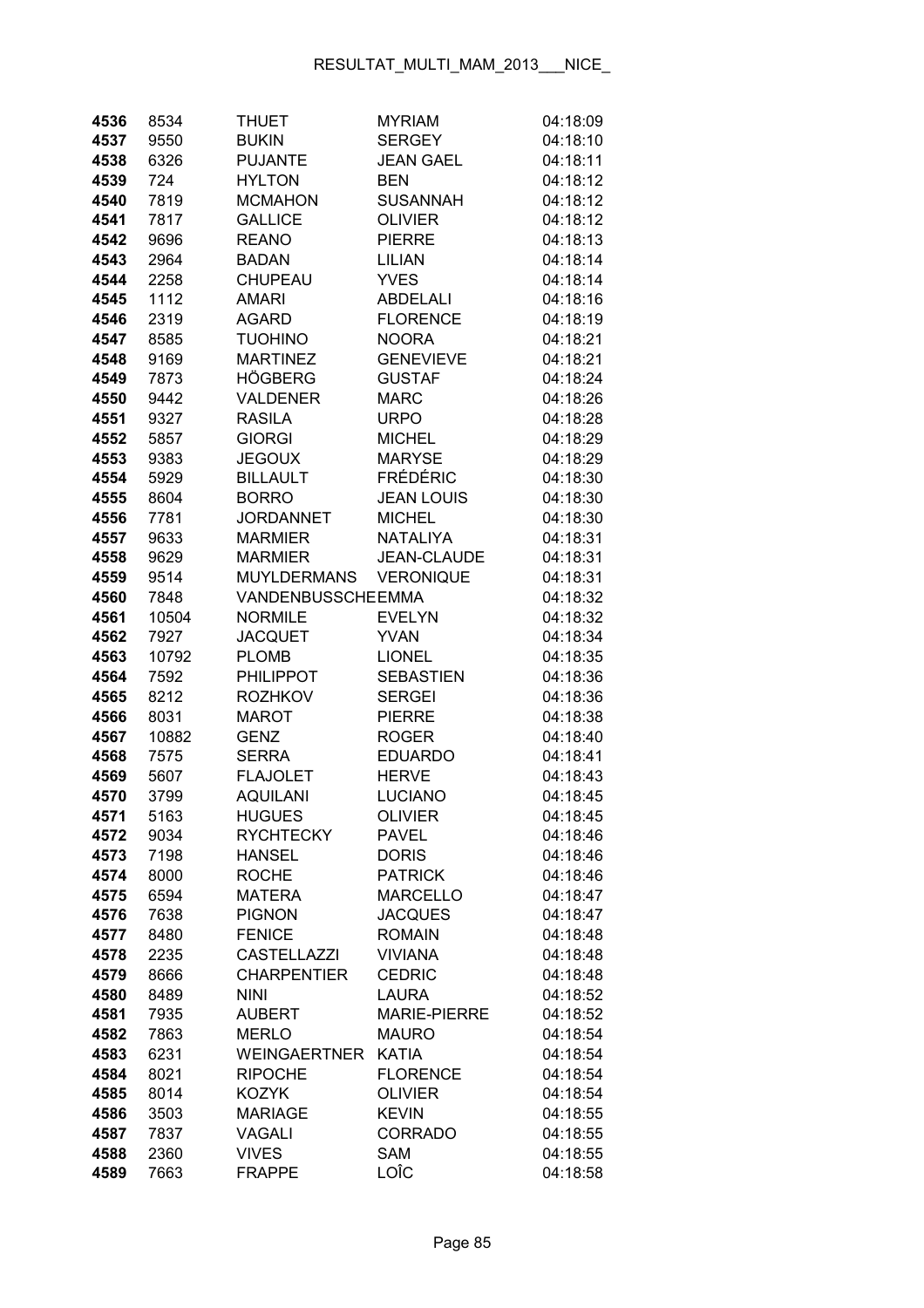| 4590         | 7328         | <b>GORAIN</b>               | <b>ANNE</b>                    | 04:19:00             |
|--------------|--------------|-----------------------------|--------------------------------|----------------------|
| 4591         | 5324         | <b>PORHEL</b>               | <b>MATTHIEU</b>                | 04:19:02             |
| 4592         | 7365         | <b>REYBOZ</b>               | <b>JEAN-PIERRE</b>             | 04:19:04             |
| 4593         | 7342         | <b>BUSCHKO</b>              | <b>HANS-DIETER</b>             | 04:19:04             |
| 4594         | 7361         | <b>REYBOZ</b>               | STÉPHANIE                      | 04:19:05             |
| 4595         | 8042         | <b>SHIBATA</b>              | <b>SCHOSIRO</b>                | 04:19:08             |
| 4596         | 3986         | <b>NEGRI</b>                | <b>MARCO</b>                   | 04:19:09             |
| 4597         | 5998         | <b>MAURIZIO</b>             | <b>PIERGENTILI</b>             | 04:19:09             |
| 4598         | 4090         | <b>DUCOURET</b>             | <b>MARC</b>                    | 04:19:11             |
| 4599         | 2259         | <b>CHIENNO</b>              | <b>PHILIPPE</b>                | 04:19:11             |
| 4600         | 8485         | <b>BINACCHI/CHIENN ERIC</b> |                                | 04:19:11             |
| 4601         | 3995         | <b>JANESE</b>               | <b>MARGUS</b>                  | 04:19:12             |
| 4602         | 5746         | <b>DELEVOYE</b>             | <b>CÉLINE</b>                  | 04:19:12             |
| 4603         | 2335         | <b>FLATOT</b>               | RAPHAËL                        | 04:19:13             |
| 4604         | 2323         | <b>BUCHET</b>               | SÉBASTIEN                      | 04:19:14             |
| 4605         | 9413         | <b>LEGRAND</b>              | <b>MARTINE</b>                 | 04:19:14             |
| 4606         | 9609         | <b>BOUZAHER</b>             | <b>CHAFIK</b>                  | 04:19:14             |
| 4607         | 9497         | <b>DAVIES</b>               | <b>KATY</b>                    | 04:19:15             |
| 4608         | 8150         | <b>KOERPERICH</b>           | <b>PAUL</b>                    | 04:19:16             |
| 4609         | 9055         | <b>SURREL</b>               | <b>ELISE</b>                   | 04:19:16             |
| 4610         | 7400         | <b>ROESCH</b>               | <b>NATHALIE</b>                | 04:19:16             |
| 4611         | 8106         | <b>BOTTARELLI</b>           | <b>VIRNA</b>                   | 04:19:17             |
| 4612         | 7517         | <b>LABOSSIERE</b>           | <b>ALAIN</b>                   | 04:19:19             |
| 4613         | 5803         | <b>SEGUNA</b>               | <b>ALESSANDRO</b>              | 04:19:20             |
| 4614         | 5988         | <b>RIBREAU</b>              | <b>HERVÉ</b>                   | 04:19:21             |
| 4615         | 6214         | <b>MAILLET</b>              | <b>CHRISTIAN</b>               | 04:19:22             |
| 4616         | 6514         | <b>BAGHDADI</b>             | <b>DJAMEL</b>                  | 04:19:23             |
| 4617         | 10798        | <b>SUTER</b>                | <b>KURT</b>                    | 04:19:23             |
| 4618         | 6106         | <b>ZAMORA</b>               | <b>BEATA</b>                   | 04:19:25             |
| 4619         | 9662         | <b>HEBERT</b>               | <b>DENYS</b>                   | 04:19:27             |
| 4620         | 6516         | <b>ETANCELIN</b>            | <b>MATTHIEU</b>                | 04:19:27             |
| 4621         | 5799         | <b>MACE</b>                 | <b>MICHELE</b>                 | 04:19:27             |
| 4622         | 3572         | <b>DRONNEAU</b>             | <b>DANIEL</b>                  | 04:19:28             |
| 4623         | 8134         | <b>COLSTED</b>              | <b>TINE</b>                    | 04:19:28             |
| 4624         | 9673         | <b>RALAISOMAY</b>           | <b>CAROLE-ANAIS</b>            | 04:19:28             |
| 4625         | 8646         | <b>ROSTAGNO</b>             | <b>FRANCK</b>                  | 04:19:29             |
| 4626         | 7809         | <b>BELLOT</b>               | JEAN-FRANÇOIS                  | 04:19:29             |
| 4627         | 348          | <b>DELANNAY</b>             | <b>THIERRY</b>                 | 04:19:31             |
| 4628         | 7843<br>7007 | LE BEGUEC<br><b>DUTHOIT</b> | <b>PASCAL</b><br><b>XAVIER</b> | 04:19:31<br>04:19:32 |
| 4629<br>4630 | 10252        | <b>VAN VOOREN</b>           | <b>CONNY</b>                   | 04:19:32             |
| 4631         | 2350         | <b>PASSAVANTI</b>           | <b>MAUD</b>                    | 04:19:33             |
| 4632         | 10488        | <b>PEREYROL</b>             | <b>ODILE</b>                   | 04:19:33             |
| 4633         | 5522         | <b>DAUGA</b>                | <b>FRANCIS</b>                 | 04:19:34             |
| 4634         | 8560         | <b>GOETGHEBEUR</b>          | <b>LUCIEN</b>                  | 04:19:37             |
| 4635         | 5874         | <b>GALAN</b>                | <b>BERNARD</b>                 | 04:19:38             |
| 4636         | 5199         | PETITJEAN                   | JEAN-CHRISTOPHE                | 04:19:39             |
| 4637         | 5868         | <b>TROFLEAU</b>             | <b>DOMINIQUE</b>               | 04:19:43             |
| 4638         | 7250         | <b>LALOUX</b>               | <b>GATIEN</b>                  | 04:19:43             |
| 4639         | 2351         | <b>RITUIT</b>               | <b>JULIEN</b>                  | 04:19:44             |
| 4640         | 1042         | <b>EUSEBE</b>               | <b>GEORGES</b>                 | 04:19:49             |
| 4641         | 10378        | <b>LEINO</b>                | <b>JANNE</b>                   | 04:19:49             |
| 4642         | 7438         | <b>DECOURT</b>              | <b>LIONEL</b>                  | 04:19:50             |
| 4643         | 5038         | <b>VEDRENNE</b>             | <b>PASCAL</b>                  | 04:19:50             |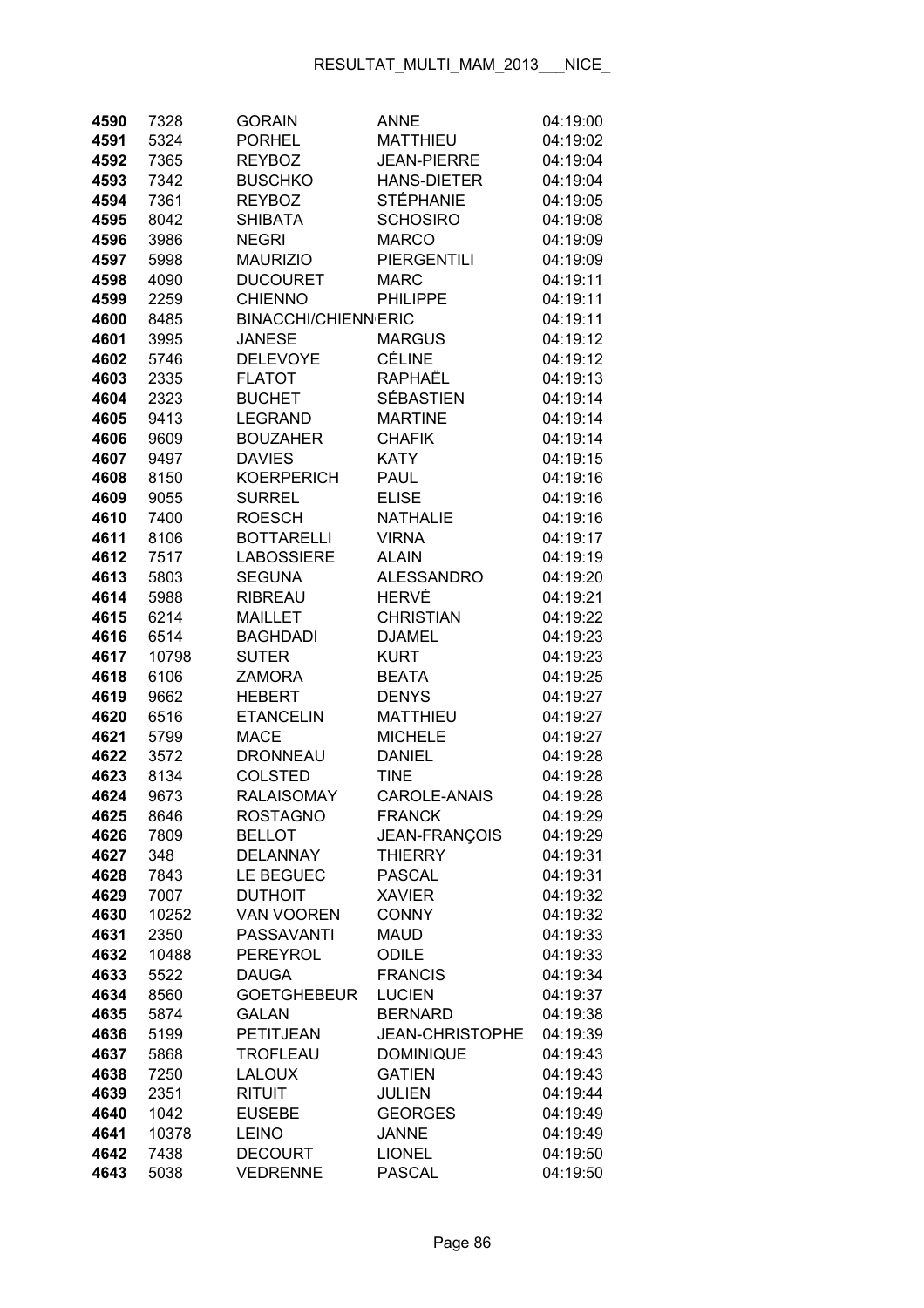| 4644         | 10004        | <b>PERRET</b>               | <b>SEBASTIEN</b>                   | 04:19:52             |
|--------------|--------------|-----------------------------|------------------------------------|----------------------|
| 4645         | 9178         | <b>GAULUPEAU</b>            | <b>LYDIE</b>                       | 04:19:52             |
| 4646         | 3049         | <b>DUPIRE</b>               | <b>FRÉDÉRIC</b>                    | 04:19:57             |
| 4647         | 6176         | <b>MOULIS</b>               | <b>MAX</b>                         | 04:19:57             |
| 4648         | 9106         | <b>DUROUSSEAUD</b>          | <b>ISABELLE</b>                    | 04:19:57             |
| 4649         | 2082         | <b>PLUTA</b>                | <b>RAFAL</b>                       | 04:20:00             |
| 4650         | 8355         | <b>ASAFTEI</b>              | CLAUDIU                            | 04:20:00             |
| 4651         | 7112         | <b>RIFF</b>                 | <b>EVELYNE</b>                     | 04:20:01             |
| 4652         | 7379         | <b>OSTERMANN</b>            | <b>PHILIPPE</b>                    | 04:20:02             |
| 4653         | 7876         | <b>MAISONNEUVE</b>          | <b>LAURENT</b>                     | 04:20:03             |
| 4654         | 7420         | <b>GIRAULT</b>              | <b>FRANÇOISE</b>                   | 04:20:04             |
| 4655         | 9110         | <b>BASTIANON</b>            | <b>CÉLINE</b>                      | 04:20:05             |
| 4656         | 1640         | <b>REA</b>                  | <b>PASCAL</b>                      | 04:20:06             |
| 4657         | 5924         | <b>BERTAUX</b>              | <b>JULIEN</b>                      | 04:20:07             |
| 4658         | 3697         | <b>BRICKLES</b>             | <b>STEVE</b>                       | 04:20:07             |
| 4659         | 6306         | <b>KNUDSEN</b>              | <b>MARCELO</b>                     | 04:20:08             |
| 4660         | 6257         | <b>PALOSCHI</b>             | <b>FLAVIO</b>                      | 04:20:09             |
| 4661         | 5345         | <b>PASCHEN</b>              | <b>EDGAR</b>                       | 04:20:10             |
| 4662         | 7289         | <b>ROCA</b>                 | <b>VINCENT</b>                     | 04:20:11             |
| 4663         | 8367         | <b>BOUQUIGNAUD</b>          | <b>FABIEN</b>                      | 04:20:12             |
| 4664         | 8275         | <b>RUGIAS</b>               | <b>CEDRIC</b>                      | 04:20:14             |
| 4665         | 8112         | <b>BARRAUD</b>              | <b>LIONEL</b>                      | 04:20:15             |
| 4666         | 9406         | <b>CAMILLERI</b>            | <b>DIDIER</b>                      | 04:20:16             |
| 4667         | 7672         | <b>LACHAMBRE</b>            | <b>LUDOVIC</b>                     | 04:20:16             |
| 4668         | 7697         | <b>LEFEBVRE</b>             | <b>ALINE</b>                       | 04:20:17             |
| 4669         | 8374         | DALL'AGNOL                  | <b>MARC</b>                        | 04:20:17             |
| 4670         | 5980         | <b>HERVE</b>                | <b>DOMINIQUE</b>                   | 04:20:17             |
| 4671         | 9203         | <b>KIRILLOV</b>             | <b>DENIS</b>                       | 04:20:18             |
| 4672         | 3637         | <b>JAMARD</b>               | <b>GUILLAUME</b>                   | 04:20:20             |
| 4673         | 9676         | <b>PRZYBYLAK</b>            | <b>JEAN-PIERRE</b>                 | 04:20:20             |
| 4674         | 9475         | <b>PRZYBYLAK</b>            | <b>CAROLINE</b>                    | 04:20:20             |
| 4675         | 10772        | <b>DELMEE</b>               | <b>MAGALIE</b>                     | 04:20:23             |
| 4676         | 7362         | <b>COATANTIEC</b>           | <b>MARIE-PIERRE</b>                | 04:20:23             |
| 4677         | 9036         | <b>EINAUDI</b>              | <b>GRÉGORY</b>                     | 04:20:25             |
| 4678         | 9032         | <b>AMATO</b>                | <b>ANTOINE</b>                     | 04:20:25             |
| 4679         | 10833        | ÓSCAR                       | <b>MONFORT AULET</b>               | 04:20:27             |
| 4680         | 5561         | <b>GORHAM</b>               | <b>CHRISTINE</b>                   | 04:20:28             |
| 4681         | 2950         | <b>DESSEIN</b>              | <b>PHILIPPE</b>                    | 04:20:28             |
| 4682         | 9672         | <b>MURIEL</b>               | <b>SOULIER</b>                     | 04:20:29             |
| 4683         | 6488         | <b>CESAR</b>                | <b>MARIE-LAURE</b><br><b>KEVIN</b> | 04:20:29<br>04:20:30 |
| 4684<br>4685 | 8083<br>7312 | <b>BUSH</b><br><b>SIBRA</b> | <b>THIERRY</b>                     | 04:20:34             |
| 4686         | 258          | ZNATI                       | <b>BRUNO</b>                       | 04:20:35             |
| 4687         | 2806         | <b>GROIA</b>                | <b>BRUNO</b>                       | 04:20:35             |
| 4688         | 9350         | <b>HABIB</b>                | <b>GHISLAIN</b>                    | 04:20:36             |
| 4689         | 7475         | <b>WHITTAKER</b>            | <b>CRAIG</b>                       | 04:20:39             |
| 4690         | 10692        | <b>RIVIERE</b>              | <b>XAVIER</b>                      | 04:20:39             |
| 4691         | 8592         | <b>BARALDI</b>              | CARLO                              | 04:20:39             |
| 4692         | 7872         | <b>HÖGBERG</b>              | <b>PER</b>                         | 04:20:41             |
| 4693         | 6311         | <b>HØRLYK</b>               | <b>DORRIT</b>                      | 04:20:42             |
| 4694         | 2788         | <b>LAGARDERE</b>            | <b>JEROME</b>                      | 04:20:43             |
| 4695         | 6358         | <b>BUZZI</b>                | <b>DANIEL</b>                      | 04:20:44             |
| 4696         | 9712         | <b>SEMPIANA</b>             | <b>JEREMIE</b>                     | 04:20:46             |
| 4697         | 8336         | <b>KRAVCHUK</b>             | <b>ALEXANDR</b>                    | 04:20:47             |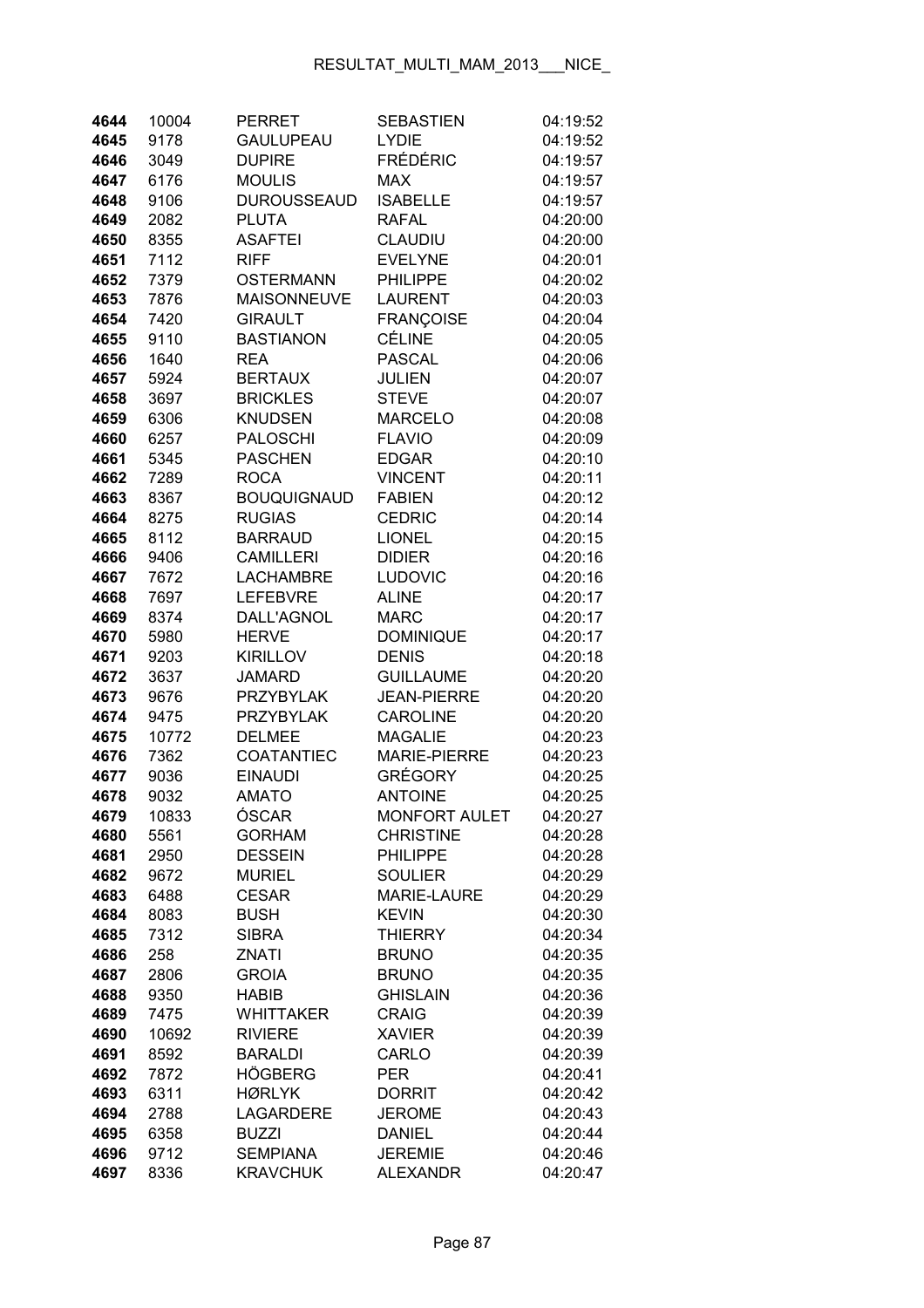| 4698 | 9545  | <b>MERCADIER</b>      | <b>RODY</b>          | 04:20:47 |
|------|-------|-----------------------|----------------------|----------|
| 4699 | 6085  | <b>DAUBARD</b>        | <b>ANITA</b>         | 04:20:51 |
| 4700 | 8346  | <b>CORDEIRO</b>       | <b>JOSE</b>          | 04:20:51 |
| 4701 | 7849  | <b>KILGALLON</b>      | <b>CLARE</b>         | 04:20:51 |
| 4702 | 3136  | YAGAPPAN              | AMAL                 | 04:20:51 |
| 4703 | 9652  | <b>CARDOEN</b>        | <b>CYRIL</b>         | 04:20:52 |
| 4704 | 6118  | <b>BENOIT</b>         | <b>NICOLAS</b>       | 04:20:54 |
| 4705 | 7757  | <b>QUESNEL</b>        | <b>SABRINA</b>       | 04:20:56 |
| 4706 | 9749  | <b>QUESNEL</b>        | <b>DAVID</b>         | 04:20:56 |
| 4707 | 8159  | <b>MORASSET</b>       | <b>PAOLA</b>         | 04:20:58 |
| 4708 | 8541  | LANZ                  | <b>CLAUDIA</b>       | 04:21:00 |
| 4709 | 7153  | <b>LEVENS</b>         | <b>ERIC</b>          | 04:21:00 |
| 4710 | 6180  | <b>JENSEN</b>         | <b>JESPER</b>        | 04:21:01 |
| 4711 | 8365  | <b>CLAMER</b>         | <b>HENRI</b>         | 04:21:01 |
| 4712 | 10708 | <b>PANIN</b>          | <b>BORIS</b>         | 04:21:01 |
| 4713 | 10709 | <b>OSMININ</b>        | <b>DMITRII</b>       | 04:21:01 |
| 4714 | 5435  | <b>FROC</b>           | <b>OLIVIER</b>       | 04:21:02 |
| 4715 | 7452  | <b>OBENSHAIN</b>      | <b>MARGARET</b>      | 04:21:03 |
| 4716 | 9360  | <b>HUMBERTJEAN</b>    | <b>NICOLAS</b>       | 04:21:03 |
| 4717 | 7086  | <b>DAVIDSEN</b>       | <b>HELLE MÅNSSON</b> | 04:21:04 |
| 4718 | 8129  | <b>MAIR</b>           | <b>JULIAN</b>        | 04:21:04 |
| 4719 | 8001  | <b>SIMON</b>          | <b>CATHERINE</b>     | 04:21:05 |
| 4720 | 7443  | <b>COPPITTERS</b>     | <b>VIRGINIE</b>      | 04:21:06 |
| 4721 | 7886  | <b>PICK</b>           | <b>DELPHINE</b>      | 04:21:08 |
| 4722 | 9786  | <b>BACHET</b>         | JEAN-LOUP            | 04:21:08 |
| 4723 | 5563  | <b>ARAOU</b>          | <b>CHRISTOPHE</b>    | 04:21:08 |
| 4724 | 9610  | <b>ANDRE</b>          | <b>BRIAC</b>         | 04:21:09 |
| 4725 | 6181  | <b>GARCIA</b>         | <b>DAVID</b>         | 04:21:11 |
| 4726 | 9094  | AUGEREAU LAGR/CHANTAL |                      | 04:21:11 |
| 4727 | 9765  | <b>HERMANT</b>        | <b>MARIE CLAIRE</b>  | 04:21:14 |
| 4728 | 5079  | <b>BERRY</b>          | <b>JULIEN</b>        | 04:21:15 |
| 4729 | 1150  | <b>JARRIER</b>        | <b>ALEXANDRE</b>     | 04:21:15 |
| 4730 | 1902  | LJUNGKVIST            | <b>BIRGER</b>        | 04:21:16 |
| 4731 | 7354  | <b>ORY</b>            | <b>FRANCOIS</b>      | 04:21:17 |
| 4732 | 2020  | <b>LAURENT</b>        | <b>FRANCK</b>        | 04:21:17 |
| 4733 | 2021  | <b>PIERRE</b>         | <b>MICHEL</b>        | 04:21:17 |
| 4734 | 7353  | <b>BOURLAND</b>       | <b>FRÉDÉRIC</b>      | 04:21:19 |
| 4735 | 2927  | <b>NAEPELS</b>        | <b>FRÉDÉRIC</b>      | 04:21:20 |
| 4736 | 7228  | <b>NOBILET</b>        | <b>LAURENT</b>       | 04:21:20 |
| 4737 | 5789  | <b>BLASCO</b>         | <b>STEPHANE</b>      | 04:21:21 |
| 4738 | 9661  | <b>CHAN SHU LAM</b>   | <b>LAURENT</b>       | 04:21:21 |
| 4739 | 6271  | <b>RING</b>           | <b>ULF</b>           | 04:21:24 |
| 4740 | 9660  | <b>HAMANT</b>         | <b>PASCAL</b>        | 04:21:25 |
| 4741 | 8532  | <b>PATINGRE</b>       | <b>OLIVIER</b>       | 04:21:26 |
| 4742 | 2357  | <b>PINNA</b>          | <b>CHRISTOPHE</b>    | 04:21:27 |
| 4743 | 7167  | <b>RIELLO</b>         | <b>VIRGINIE</b>      | 04:21:27 |
| 4744 | 10369 | <b>CHAZE</b>          | <b>STEPHANE</b>      | 04:21:28 |
| 4745 | 7100  | <b>MARCEAU</b>        | <b>FABIEN</b>        | 04:21:28 |
| 4746 | 7040  | <b>MATTONE</b>        | <b>GILLES</b>        | 04:21:30 |
| 4747 | 7033  | <b>VETTORI</b>        | <b>LAURENT</b>       | 04:21:30 |
| 4748 | 5651  | <b>GUILLOCHE</b>      | <b>HERVE</b>         | 04:21:35 |
| 4749 | 7029  | <b>DESUTTER</b>       | MARIE-CLAUDE         | 04:21:41 |
| 4750 | 10258 | <b>PIERRAT</b>        | <b>STEPHANE</b>      | 04:21:48 |
| 4751 | 7102  | <b>RIFF</b>           | <b>XAVIER</b>        | 04:21:48 |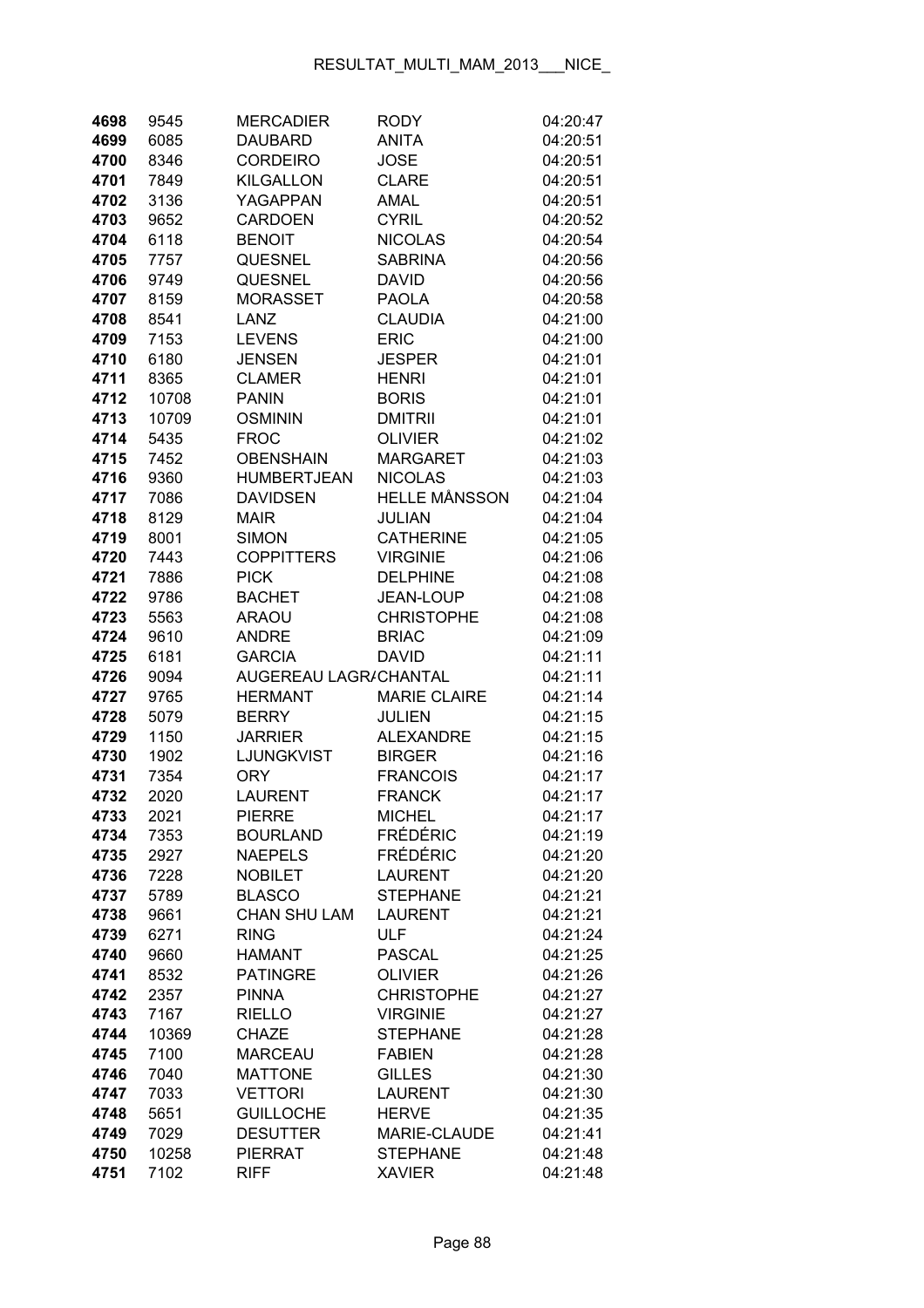| 4752         | 7140         | <b>CRONIER</b>                          | <b>SERGE</b>                    | 04:21:49             |
|--------------|--------------|-----------------------------------------|---------------------------------|----------------------|
| 4753         | 5193         | <b>ESSIRARD</b>                         | <b>CHRISTOPHE</b>               | 04:21:50             |
| 4754         | 7674         | <b>ATTIYA</b>                           | AVI                             | 04:21:50             |
| 4755         | 7833         | <b>DRAPERI</b>                          | JEAN-FRANÇOIS                   | 04:21:52             |
| 4756         | 3800         | <b>MAZZONI</b>                          | <b>MARCO</b>                    | 04:21:52             |
| 4757         | 7818         | <b>BERZOLLA</b>                         | <b>FREDERIC</b>                 | 04:21:53             |
| 4758         | 7426         | <b>D'ESPAGNAC</b>                       | <b>ERIC</b>                     | 04:21:53             |
| 4759         | 7384         | <b>BAILLEUX</b>                         | <b>OLIVIER</b>                  | 04:21:53             |
| 4760         | 7392         | <b>BAILLEUX</b>                         | <b>SERGE</b>                    | 04:21:54             |
| 4761         | 10851        | <b>JARVA</b>                            | <b>JOHANNA</b>                  | 04:21:55             |
| 4762         | 8651         | <b>GIOLLO</b>                           | <b>ALESSANDRO</b>               | 04:21:55             |
| 4763         | 5224         | <b>MARTINO</b>                          | <b>NICOLAS</b>                  | 04:21:55             |
| 4764         | 5708         | <b>CLASEN</b>                           | <b>HOLGER</b>                   | 04:21:57             |
| 4765         | 7882         | <b>NERAULT</b>                          | <b>SEBASTIEN</b>                | 04:21:57             |
| 4766         | 8250         | <b>DUC</b>                              | <b>OLIVIER</b>                  | 04:21:57             |
| 4767         | 9493         | OLDLAND                                 | <b>GRETCHEN</b>                 | 04:21:58             |
| 4768         | 10339        | <b>MASEK</b>                            | <b>PAUL</b>                     | 04:22:00             |
| 4769         | 10890        | <b>BERTOLINI</b>                        | <b>PIERRE</b>                   | 04:22:01             |
| 4770         | 7099         | <b>LEMOULT</b>                          | <b>ETIENNE</b>                  | 04:22:02             |
| 4771         | 10251        | <b>LEYLAND</b>                          | <b>SOPHIE</b>                   | 04:22:02             |
| 4772         | 9269         | <b>MINIGGIO</b>                         | <b>STÉPHANE</b>                 | 04:22:04             |
| 4773         | 5604         | <b>MAINGON</b>                          | <b>MICHEL</b>                   | 04:22:06             |
| 4774         | 8325         | <b>KAYSER</b>                           | <b>JEAN FRANÇOIS</b>            | 04:22:06             |
| 4775         | 9035         | <b>MADDEN</b>                           | <b>OONAGH</b>                   | 04:22:07             |
| 4776         | 7094         | <b>KRASNOV</b>                          | <b>NIKITA</b>                   | 04:22:09             |
| 4777         | 5463         | <b>DECHAUD</b>                          | <b>HERVE</b>                    | 04:22:11             |
| 4778         | 9143         | <b>HOILE</b>                            | <b>RITA</b>                     | 04:22:15             |
| 4779         | 7952         | <b>CHASSIGNET</b>                       | <b>JEAN MATHIAS</b>             | 04:22:16             |
| 4780         | 8190         | <b>COUGNON</b>                          | <b>MARC</b>                     | 04:22:19             |
| 4781         | 7805         | <b>BELHACHE</b>                         | <b>XAVIER</b>                   | 04:22:20             |
| 4782         | 10483        | <b>JONES</b>                            | LOU                             | 04:22:21             |
| 4783         | 3403         | <b>FOURRIER</b>                         | <b>STEPHANIE</b>                | 04:22:21             |
| 4784         | 7894         | <b>SYSOEV</b>                           | <b>ALEXANDER</b>                | 04:22:24             |
| 4785         | 3900         | <b>BENETEAU</b>                         | <b>VIRGINIE</b>                 | 04:22:24             |
| 4786         | 3673         | <b>DZIEDZIC</b>                         | <b>ANDREAS</b>                  | 04:22:27             |
| 4787         | 7282         | <b>ORLANDO</b>                          | <b>CLAUDIO</b>                  | 04:22:27             |
| 4788         | 10715        | <b>BONARDO</b>                          | <b>CÉLINE</b>                   | 04:22:28             |
| 4789         | 7187         | <b>MEUILLET</b>                         | <b>FRANCK</b>                   | 04:22:31             |
| 4790         | 7081         | <b>AUGUET</b>                           | <b>FREDERIC</b>                 | 04:22:32             |
| 4791         | 7825         | <b>NOVIS</b>                            | PIERRE-LOUIS                    | 04:22:32             |
| 4792         | 8602         | <b>GRELOT</b>                           | <b>CHRISTIAN</b>                | 04:22:34             |
| 4793         | 5558         | <b>GORHAM</b>                           | <b>JOHN</b>                     | 04:22:36             |
| 4794         | 7101         | <b>SANSSOIS</b>                         | <b>MARC</b>                     | 04:22:37             |
| 4795         | 7541         | <b>NICOLAS</b>                          | <b>GREGORY</b>                  | 04:22:40             |
| 4796         | 6425         | <b>DAVIN</b>                            | <b>JEAN FELIX</b>               | 04:22:41             |
| 4797         | 1165         | <b>DESESTRETS</b><br><b>DERNONCOURT</b> | <b>MICKAEL</b><br><b>BENOIT</b> | 04:22:42             |
| 4798<br>4799 | 7689<br>1132 | <b>BRUN</b>                             | <b>JEAN ANDRE</b>               | 04:22:43<br>04:22:43 |
| 4800         | 6199         | <b>OVALDE</b>                           | <b>FRANÇOIS</b>                 | 04:22:43             |
| 4801         | 6381         | <b>NAVARRO POU</b>                      | <b>ELENA</b>                    | 04:22:44             |
| 4802         | 9328         | <b>SAUGBJERG</b>                        | <b>LISBET</b>                   | 04:22:44             |
| 4803         | 7925         | <b>BABINEAU STOLTZCATHERINE</b>         |                                 | 04:22:44             |
| 4804         | 917          | <b>GEORGENTHUM</b>                      | <b>SOPHIE</b>                   | 04:22:45             |
| 4805         | 567          | <b>GEORGENTHUM</b>                      | <b>VINCENT</b>                  | 04:22:46             |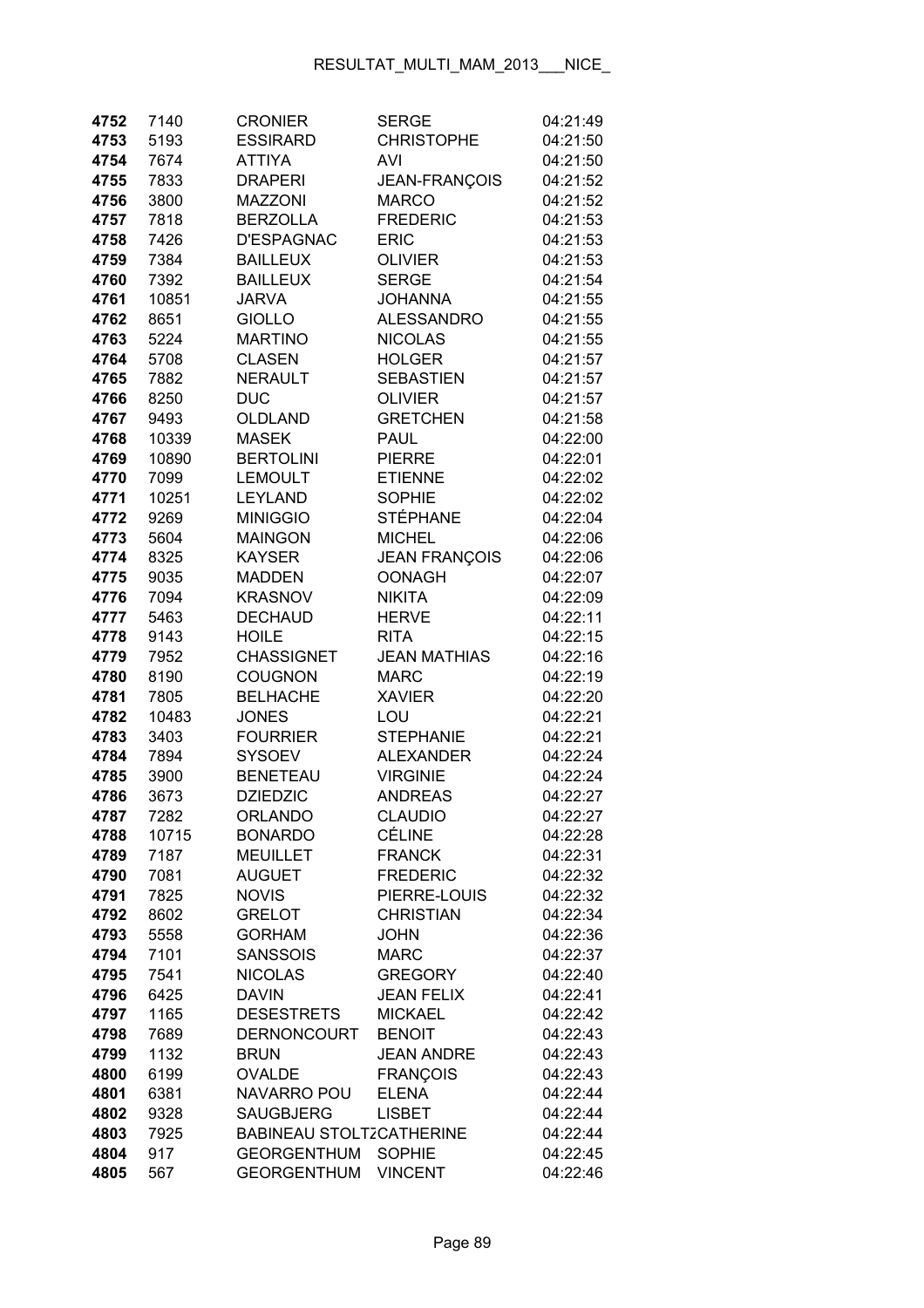| 4806 | 10805 | <b>ADJERIOU</b>   | <b>MADJID</b>               | 04:22:46 |
|------|-------|-------------------|-----------------------------|----------|
| 4807 | 3998  | <b>HUBER</b>      | <b>JOSEF</b>                | 04:22:47 |
| 4808 | 1149  | <b>BOUTIN</b>     | <b>SEBASTIEN</b>            | 04:22:51 |
| 4809 | 6344  | <b>BERTOLLO</b>   | <b>ANDREA</b>               | 04:22:51 |
| 4810 | 7769  | <b>MENARD</b>     | <b>SOPHIE</b>               | 04:22:52 |
| 4811 | 7693  | <b>SABATIER</b>   | <b>HENRY</b>                | 04:22:52 |
| 4812 | 6220  | <b>JACQUES</b>    | <b>DENYS</b>                | 04:22:52 |
| 4813 | 9480  | <b>BOEYAERT</b>   | <b>MARIE MONIQUE</b>        | 04:22:53 |
| 4814 | 1591  | <b>YUM</b>        | <b>KIN KOK</b>              | 04:22:53 |
| 4815 | 6024  | <b>KOKKO</b>      | <b>PETRA</b>                | 04:22:53 |
| 4816 | 9022  | <b>DUBOIS</b>     | <b>DOMINIQUE</b>            | 04:22:55 |
| 4817 | 9602  | <b>NESPOLI</b>    | FABIO MASSIMILIANO 04:22:56 |          |
| 4818 | 8022  | CAU               | <b>ANTOINE</b>              | 04:22:57 |
| 4819 | 9001  | <b>PARENTI</b>    | <b>SOPHIE</b>               | 04:22:58 |
| 4820 | 9474  | <b>HARE</b>       | <b>ROY</b>                  | 04:22:58 |
| 4821 | 10534 | <b>KERMARREC</b>  | <b>DELPHINE</b>             | 04:22:59 |
| 4822 | 5184  | MICHOU-SAUCET     | JEAN-FRANÇOIS               | 04:23:01 |
| 4823 | 9337  | <b>SOULET</b>     | <b>MATHIEU</b>              | 04:23:02 |
| 4824 | 8157  | <b>PASCON</b>     | NADIA                       | 04:23:02 |
| 4825 | 9362  | <b>SOUPRE</b>     | <b>CÉLINE</b>               | 04:23:04 |
| 4826 | 7032  | <b>VANDAELE</b>   | <b>ALAIN</b>                | 04:23:04 |
| 4827 | 9357  | <b>SAULNIER</b>   | <b>NADINE</b>               | 04:23:04 |
| 4828 | 2926  | <b>CLEMENT</b>    | <b>OLIVIER</b>              | 04:23:04 |
| 4829 | 8471  | <b>HOUSSAIS</b>   | <b>MORGAN</b>               | 04:23:05 |
|      |       | <b>CUCUZZELLA</b> |                             | 04:23:06 |
| 4830 | 7156  |                   | <b>BRUNO</b>                |          |
| 4831 | 7851  | <b>KARTALIAN</b>  | <b>LIONEL</b>               | 04:23:06 |
| 4832 | 7235  | <b>ACAS</b>       | <b>MORGAN</b>               | 04:23:08 |
| 4833 | 7453  | <b>MOLL</b>       | <b>CEDRIC</b>               | 04:23:08 |
| 4834 | 9541  | <b>WALLIN</b>     | ERIK                        | 04:23:11 |
| 4835 | 10639 | <b>PINTUS</b>     | <b>SALVATORE</b>            | 04:23:11 |
| 4836 | 5317  | <b>LAUSEN</b>     | PEER                        | 04:23:12 |
| 4837 | 9278  | <b>BEAUDRY</b>    | <b>ADRIENNE</b>             | 04:23:13 |
| 4838 | 8034  | <b>SANTER</b>     | <b>STEEVE</b>               | 04:23:14 |
| 4839 | 9402  | <b>ROMERO</b>     | <b>LAURENT</b>              | 04:23:15 |
| 4840 | 3603  | <b>LIMOUSIN</b>   | <b>JEROME</b>               | 04:23:16 |
| 4841 | 9581  | HAGEN             | REBECCA                     | 04:23:16 |
| 4842 | 9130  | <b>UDDIN</b>      | <b>IRFAN</b>                | 04:23:16 |
| 4843 | 7834  | <b>KERAUTRET</b>  | <b>ARMELLE</b>              | 04:23:17 |
| 4844 | 6363  | <b>PALU</b>       | <b>AVE</b>                  | 04:23:18 |
| 4845 | 9454  | <b>MANN</b>       | <b>TRACY</b>                | 04:23:18 |
| 4846 | 9615  | <b>ADLER</b>      | <b>GABRIELE</b>             | 04:23:18 |
| 4847 | 596   | <b>CREMONA</b>    | <b>SERGIO</b>               | 04:23:19 |
| 4848 | 7508  | <b>NICCOLAI</b>   | <b>DONATELLA</b>            | 04:23:20 |
| 4849 | 7712  | <b>MCCLEAN</b>    | <b>ELIZABETH</b>            | 04:23:20 |
| 4850 | 2399  | <b>ROBERTSON</b>  | <b>ROB</b>                  | 04:23:21 |
| 4851 | 9715  | <b>VECCHI</b>     | <b>BRUNO</b>                | 04:23:22 |
| 4852 | 5623  | <b>CHRISTOPHE</b> | JEAN                        | 04:23:24 |
| 4853 | 9500  | <b>HARTL</b>      | <b>DANA</b>                 | 04:23:24 |
| 4854 | 7670  | <b>GUSTAFSSON</b> | <b>HENRIK</b>               | 04:23:24 |
| 4855 | 10517 | <b>ANDERSSON</b>  | <b>KAROLINA</b>             | 04:23:25 |
| 4856 | 10628 | <b>BOCQUIER</b>   | <b>OLIVIER</b>              | 04:23:25 |
| 4857 | 9262  | <b>FRUGIER</b>    | <b>JEAN-MICHEL</b>          | 04:23:25 |
| 4858 | 7055  | <b>VIDAL</b>      | <b>DIDIER</b>               | 04:23:26 |
| 4859 | 6033  | <b>GONIN</b>      | <b>PHILIPPE</b>             | 04:23:28 |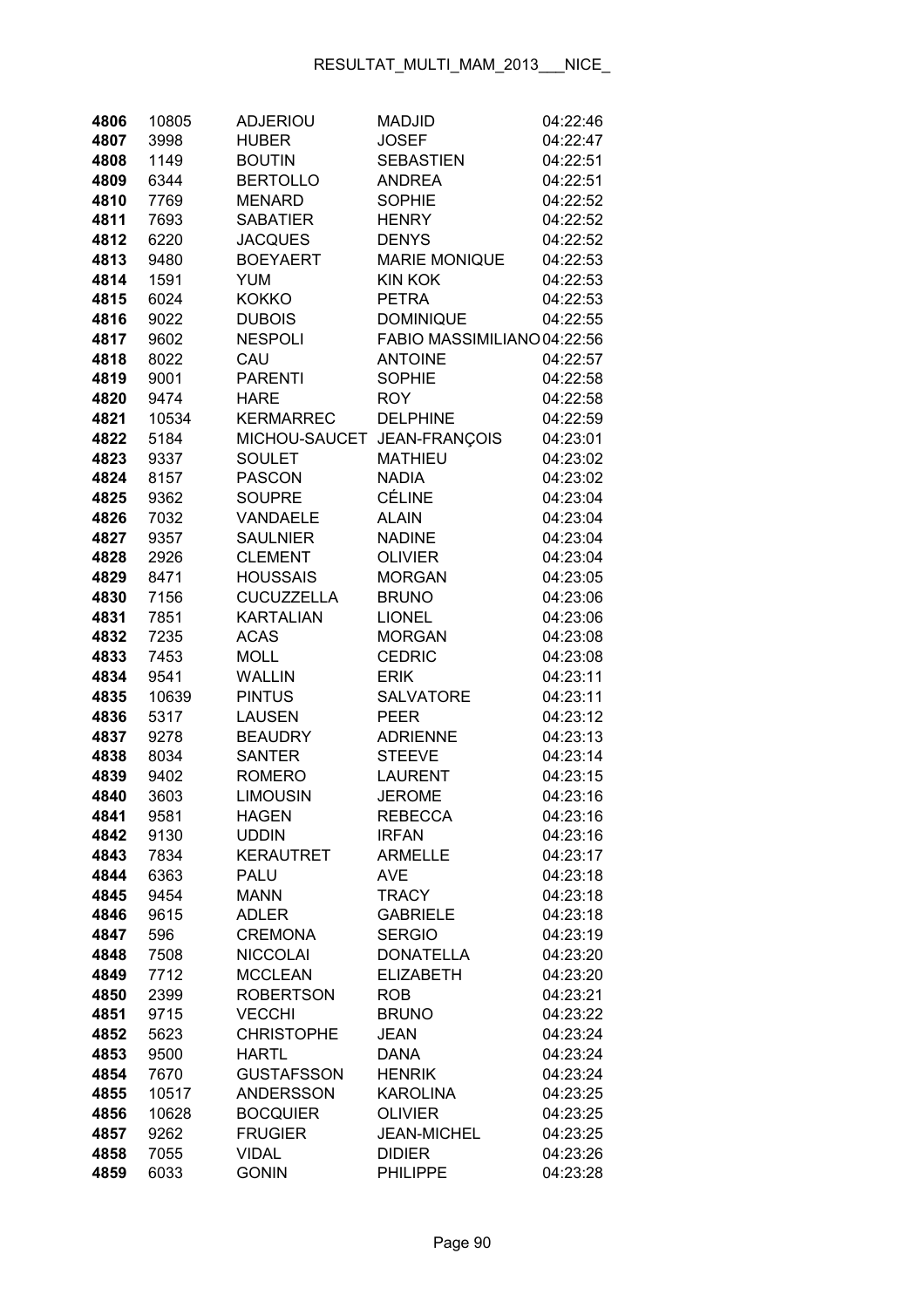| 4860 | 5209  | <b>BOURGAIN</b>                  | <b>JEAN MICHEL</b> | 04:23:30 |
|------|-------|----------------------------------|--------------------|----------|
| 4861 | 8166  | LANGENSKIOLD                     | <b>KAIJA</b>       | 04:23:31 |
| 4862 | 3897  | <b>MANGRAI</b>                   | <b>PETE</b>        | 04:23:31 |
| 4863 | 8235  | <b>FARAMIA</b>                   | <b>NICOLAS</b>     | 04:23:31 |
| 4864 | 10748 | <b>GARLITSKY</b>                 | <b>BORIS</b>       | 04:23:32 |
| 4865 | 7296  | <b>ALLAF</b>                     | <b>JONATHAN</b>    | 04:23:32 |
| 4866 | 6406  | <b>BONNARD</b>                   | <b>DIDIER</b>      | 04:23:35 |
| 4867 | 5306  | <b>MONTALANT</b>                 | <b>CÉDRIC</b>      | 04:23:35 |
| 4868 | 11000 | <b>GRUDA HENDZEL MARIE ALINE</b> |                    | 04:23:36 |
| 4869 | 7806  | <b>DOX</b>                       | <b>ELS</b>         | 04:23:38 |
| 4870 | 8561  | <b>HIAB</b>                      | <b>FLORIAN</b>     | 04:23:42 |
| 4871 | 7942  | <b>NATHIEZ</b>                   | <b>CHRISTIAN</b>   | 04:23:43 |
| 4872 | 7286  | <b>LAMOUR</b>                    | <b>RAFAELE</b>     | 04:23:44 |
| 4873 | 10949 | <b>SADELER</b>                   | <b>MATTHIEU</b>    | 04:23:45 |
| 4874 | 6040  | <b>RAU</b>                       | <b>RODOLPHE</b>    | 04:23:47 |
| 4875 | 5047  | <b>CHAPEY</b>                    | <b>ALEXIA</b>      | 04:23:48 |
| 4876 | 8419  | <b>BOUDARBALLAH</b>              | <b>MALIK</b>       | 04:23:48 |
| 4877 | 9479  | <b>BOEYAERT</b>                  | <b>RENE</b>        | 04:23:48 |
| 4878 | 9046  | <b>CONVERT</b>                   | <b>PIERRE</b>      | 04:23:49 |
| 4879 | 8464  | <b>BOISSET</b>                   | <b>FRANCINE</b>    | 04:23:50 |
| 4880 | 7796  | <b>FIORE</b>                     | <b>JEAN PIERRE</b> | 04:23:58 |
| 4881 | 8227  | <b>POULAIN</b>                   | <b>FREDERIC</b>    | 04:23:59 |
| 4882 | 5452  | <b>NEVIN</b>                     | <b>BENOIT</b>      | 04:23:59 |
| 4883 | 4053  | <b>NOULIN</b>                    | <b>JOHAN</b>       | 04:23:59 |
| 4884 | 2854  | <b>PASSEPONT</b>                 | <b>YVES</b>        | 04:24:00 |
| 4885 | 8640  | COURTEAU                         | <b>STEPHANE</b>    | 04:24:00 |
| 4886 | 7391  | <b>BAILLEUX</b>                  | <b>NICOLAS</b>     | 04:24:00 |
| 4887 | 10958 | <b>DELAPREE</b>                  | <b>JEROME</b>      | 04:24:05 |
| 4888 | 5151  | <b>MUGNIER</b>                   | <b>THIERRY</b>     | 04:24:07 |
| 4889 | 2302  | <b>PLUTONI</b>                   | <b>CHRISTOPHE</b>  | 04:24:08 |
| 4890 | 7298  | <b>SEURT</b>                     | <b>PATRICIA</b>    | 04:24:11 |
| 4891 | 8599  | KUBIŠTA                          | <b>PETR</b>        | 04:24:11 |
| 4892 | 9156  | <b>SOTO</b>                      | <b>SERGE</b>       | 04:24:11 |
| 4893 | 9105  | VESTERGAARD                      | <b>ANNETTE</b>     | 04:24:13 |
| 4894 | 5685  | LUC                              | <b>ERIC</b>        | 04:24:13 |
| 4895 | 7192  | <b>DURAND</b>                    | <b>STEVE</b>       | 04:24:14 |
| 4896 | 5068  | <b>PEYRUCHAT</b>                 | <b>CHRISTOPHE</b>  | 04:24:14 |
| 4897 | 9506  | ATTWOOD-PHILIPIMARINA            |                    | 04:24:14 |
| 4898 | 10176 | <b>KOZLOWSKI</b>                 | <b>ANDY</b>        | 04:24:14 |
| 4899 | 7275  | <b>QUATTROCCHI</b>               | <b>BOB</b>         | 04:24:15 |
| 4900 | 10093 | <b>TABUSTEAU</b>                 | <b>ALAIN</b>       | 04:24:17 |
| 4901 | 10393 | <b>SIROS</b>                     | <b>CHARLOTTE</b>   | 04:24:18 |
| 4902 | 5855  | <b>JOFFROY</b>                   | <b>STÉPHANE</b>    | 04:24:20 |
| 4903 | 10506 | <b>KUTILA</b>                    | <b>ELINA</b>       | 04:24:22 |
| 4904 | 7854  | <b>ASTRUC</b>                    | <b>EMMANUELLE</b>  | 04:24:22 |
| 4905 | 8430  | <b>GIGOMAS</b>                   | <b>JEAN</b>        | 04:24:23 |
| 4906 | 10058 | CALVO                            | <b>FRANCOIS</b>    | 04:24:23 |
| 4907 | 5232  | <b>MARTIN</b>                    | <b>ALBRECHTSEN</b> | 04:24:23 |
| 4908 | 10101 | <b>MARQUES</b>                   | <b>VICTOR</b>      | 04:24:23 |
| 4909 | 10906 | <b>BJAOUI</b>                    | <b>MOHAMED</b>     | 04:24:24 |
| 4910 | 10088 | <b>GUILLOU</b>                   | <b>PASCAL</b>      | 04:24:26 |
| 4911 | 5721  | <b>RASSAT</b>                    | <b>DAMIEN</b>      | 04:24:27 |
| 4912 | 7974  | <b>JOSEPHINE FRAN(ALAIN</b>      |                    | 04:24:28 |
| 4913 | 5088  | <b>BREMOND</b>                   | <b>GERALD</b>      | 04:24:29 |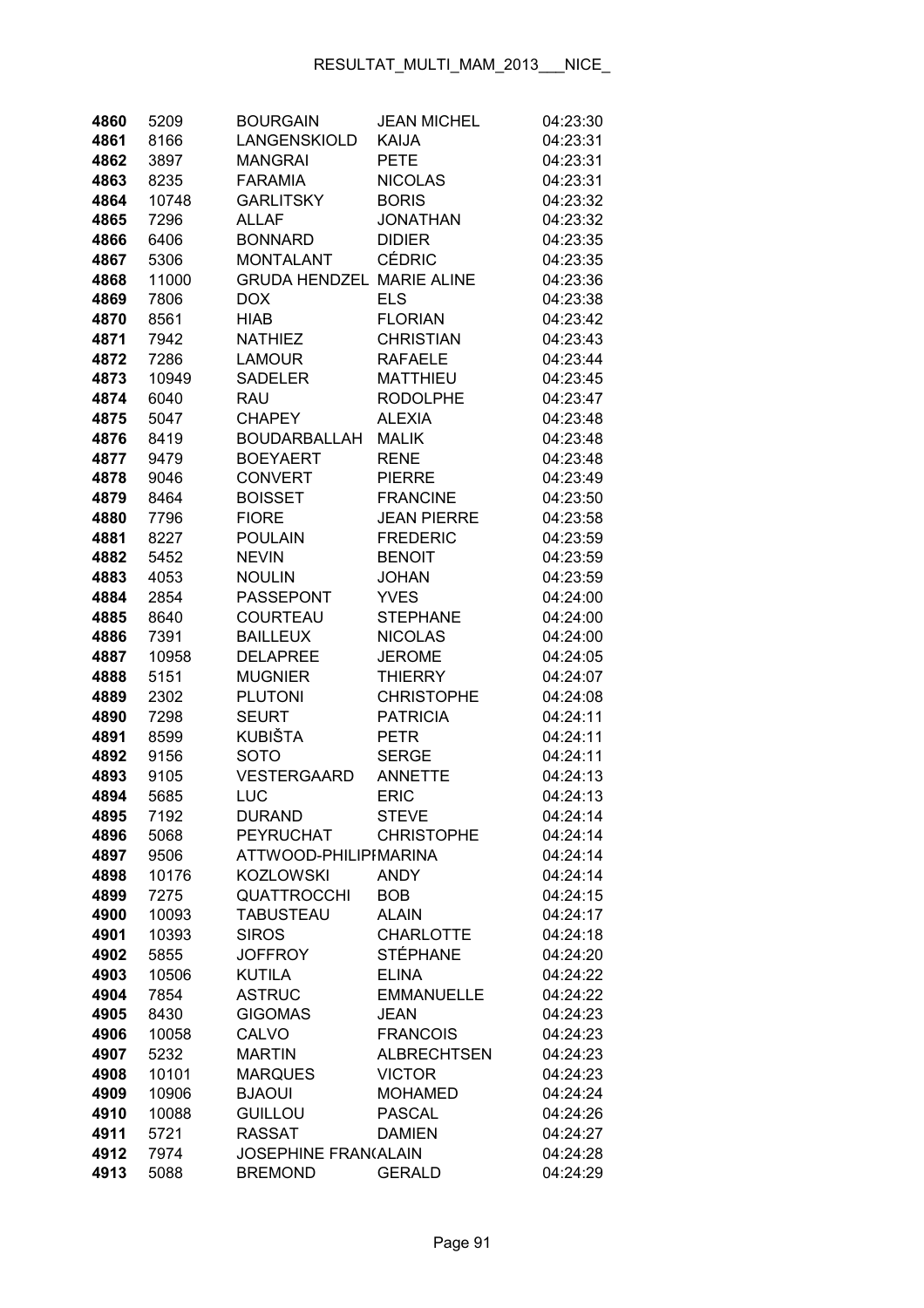| 4914         | 10564         | <b>LEROUX</b>                        | <b>ISABELLE</b>                | 04:24:32             |
|--------------|---------------|--------------------------------------|--------------------------------|----------------------|
| 4915         | 9656          | <b>ATTILATI</b>                      | <b>CHARLOTTE</b>               | 04:24:37             |
| 4916         | 7322          | <b>DIEU</b>                          | <b>VIRGINIE</b>                | 04:24:38             |
| 4917         | 3096          | <b>RABIER</b>                        | <b>LIONEL</b>                  | 04:24:40             |
| 4918         | 5560          | JAAS                                 | LEE                            | 04:24:40             |
| 4919         | 7548          | WARRANT                              | <b>XAVIER</b>                  | 04:24:41             |
| 4920         | 9592          | <b>BRUN</b>                          | <b>ALAIN</b>                   | 04:24:44             |
| 4921         | 1135          | <b>FAVARD</b>                        | <b>SEBASTIEN</b>               | 04:24:46             |
| 4922         | 5039          | <b>BUENO</b>                         | <b>JOSE</b>                    | 04:24:47             |
| 4923         | 8071          | <b>ISOARD</b>                        | <b>MICHEL</b>                  | 04:24:47             |
| 4924         | 2913          | <b>BURNS</b>                         | <b>KEVIN</b>                   | 04:24:52             |
| 4925         | 8457          | <b>ALBUKREK</b>                      | <b>MUSA</b>                    | 04:24:54             |
| 4926         | 7899          | <b>BARRY</b>                         | <b>JEAN-MARC</b>               | 04:24:54             |
| 4927         | 5090          | DUTRUCH-NAT                          | <b>DAVID</b>                   | 04:24:55             |
| 4928         | 9690          | <b>PIATEK</b>                        | <b>WOJCIECH</b>                | 04:24:55             |
| 4929         | 8088          | <b>TISSERAND</b>                     | <b>YANNICK</b>                 | 04:24:55             |
| 4930         | 7893          | <b>NEGRO</b>                         | <b>ERIC</b>                    | 04:24:56             |
| 4931         | 9566          | <b>CHIBOUB</b>                       | <b>KHALED</b>                  | 04:24:57             |
| 4932         | 9201          | <b>GOUNON</b>                        | <b>CHRISTELLE</b>              | 04:24:58             |
| 4933         | 9453          | <b>SHAPPS</b>                        | <b>BELINDA</b>                 | 04:25:00             |
| 4934         | 1697          | <b>GOUNON</b>                        | <b>VINCENT</b>                 | 04:25:02             |
| 4935         | 2894          | <b>GRONDIN</b>                       | <b>FRÉDÉRIC</b>                | 04:25:04             |
| 4936         | 9081          | <b>KELLER</b>                        | <b>THIERRY</b>                 | 04:25:05             |
| 4937         | 8373          | <b>BELLANI</b>                       | <b>FLAVIO</b>                  | 04:25:05             |
| 4938         | 2324          | <b>CANCELLARA</b>                    | <b>MICHEL</b>                  | 04:25:07             |
| 4939         | 7554          | <b>HARRIS</b>                        | <b>BRANWEN</b>                 | 04:25:10             |
| 4940         | 9404          | MALÉ                                 | GÉRARD                         | 04:25:10             |
| 4941         | 7142          | <b>DEBRIX</b>                        | <b>NOEL</b>                    | 04:25:11             |
| 4942         | 6272          | <b>HARBOE</b>                        | <b>MICHAEL</b>                 | 04:25:12             |
| 4943         | 9284          | LARDANT                              | <b>LUDOVIC</b>                 | 04:25:12             |
| 4944         | 8520          | <b>PLAISIER</b>                      | <b>NICOLAS</b>                 | 04:25:12             |
| 4945         | 7858          | <b>DIDIER</b>                        | <b>CÉDRIC</b>                  | 04:25:13             |
| 4946         | 7641          | PINÇON                               | <b>MARC</b>                    | 04:25:14             |
| 4947         | 1730          | <b>BEAL</b>                          | <b>JEAN-PHILIPPE</b>           | 04:25:17             |
| 4948         | 5378          | <b>CANOVAS</b>                       | <b>JEAN CHARLES</b>            | 04:25:19             |
| 4949         | 8091          | DUTASTA                              | EMMANUEL                       | 04:25:19             |
| 4950         | 5780          | <b>LABRIFFE</b>                      | <b>MARC</b>                    | 04:25:21             |
| 4951         | 6264          | <b>ASTOLFI</b>                       | <b>STEFANO</b>                 | 04:25:21             |
| 4952         | 7326          | <b>DELAGE</b>                        | CARL                           | 04:25:21             |
| 4953         | 8224          | <b>MICOUD</b>                        | <b>STEPHANE</b>                | 04:25:22             |
| 4954         | 5590          | <b>KUYPERS</b>                       | <b>EDOUARD</b>                 | 04:25:22             |
| 4955         | 7823          | <b>DALLOZ</b>                        | <b>MARIE-PIERRE</b>            | 04:25:23             |
| 4956         | 7027          | <b>STROULGER</b><br><b>RICCIOTTI</b> | <b>JOHN</b>                    | 04:25:25             |
| 4957<br>4958 | 8300          | <b>CARRIERE</b>                      | <b>ALAIN</b><br><b>GREGORY</b> | 04:25:25             |
| 4959         | 9332<br>10509 | <b>ROLLY</b>                         | <b>PIERRE</b>                  | 04:25:25<br>04:25:27 |
| 4960         | 10482         | <b>OLOFSSON</b>                      | LOTTA                          | 04:25:29             |
| 4961         | 6440          | <b>FAVRE</b>                         | <b>FRANCOIS</b>                | 04:25:30             |
| 4962         | 7745          | <b>FLORENT</b>                       | <b>DENIS</b>                   | 04:25:32             |
| 4963         | 5959          | <b>DECHAUFOUR</b>                    | LUDOVIC                        | 04:25:32             |
| 4964         | 9683          | <b>TAVELLI</b>                       | <b>CORRADO</b>                 | 04:25:35             |
| 4965         | 9301          | <b>INKI-VIRTA</b>                    | <b>MERVI</b>                   | 04:25:36             |
| 4966         | 7519          | <b>COSTE</b>                         | <b>CLAUDE</b>                  | 04:25:39             |
| 4967         | 7499          | <b>DUEZ</b>                          | <b>PHILIPPE</b>                | 04:25:39             |
|              |               |                                      |                                |                      |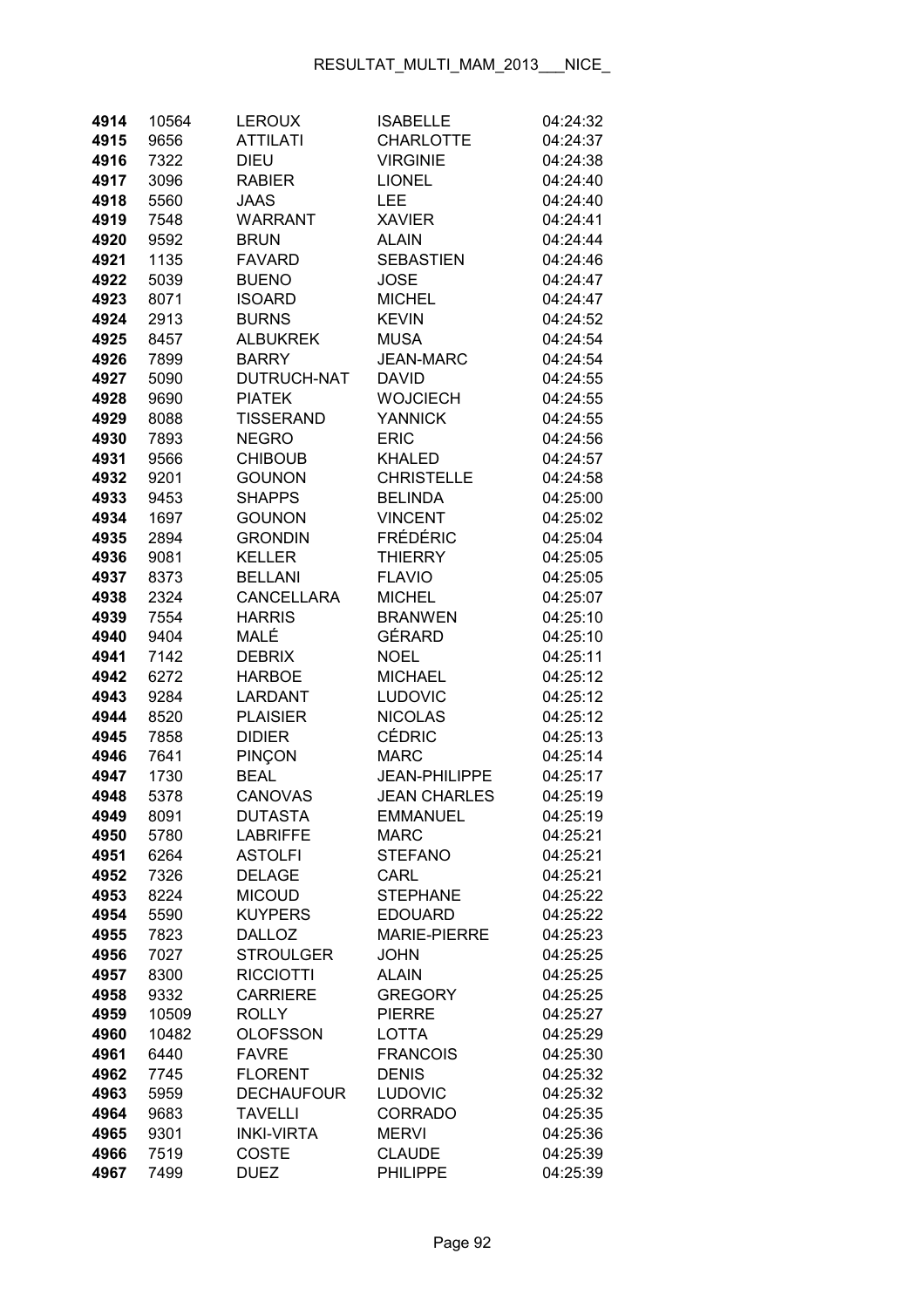| 4968         | 5809         | <b>TRITSCH</b>                                 | <b>CHRISTIAN</b>            | 04:25:40             |
|--------------|--------------|------------------------------------------------|-----------------------------|----------------------|
| 4969         | 10467        | <b>KERVERDO</b>                                | <b>SEBASTIEN</b>            | 04:25:40             |
| 4970         | 7223         | AIT-YALLA                                      | JÉRÔME                      | 04:25:40             |
| 4971         | 10466        | <b>KERVERDO</b>                                | <b>RAYMOND</b>              | 04:25:40             |
| 4972         | 7595         | <b>CATRIX</b>                                  | <b>LAURENT</b>              | 04:25:41             |
| 4973         | 8456         | <b>GASTALDIN</b>                               | RÉGIS                       | 04:25:41             |
| 4974         | 7513         | <b>LAURI</b>                                   | TENHO                       | 04:25:42             |
| 4975         | 8291         | NAS DE TOURRIS BRUNO                           |                             | 04:25:42             |
| 4976         | 9333         | <b>GREGORY</b>                                 | <b>CHARLOTTE</b>            | 04:25:43             |
| 4977         | 7690         | <b>THIAM</b>                                   | <b>MOUHAMADOU</b>           | 04:25:44             |
| 4978         | 7321         | <b>DOUCOURE</b>                                | <b>GOUNDO</b>               | 04:25:44             |
| 4979         | 7879         | <b>CHERRAK</b>                                 | <b>YANICE</b>               | 04:25:44             |
| 4980         | 8613         | <b>PRANDINI</b>                                | <b>MAURO</b>                | 04:25:44             |
| 4981         | 10934        | <b>FRY</b>                                     | <b>NICOLAS</b>              | 04:25:45             |
| 4982         | 9246         | <b>NOEL</b>                                    | <b>PASCAL</b>               | 04:25:47             |
| 4983         | 9391         | <b>VANHOVE</b>                                 | <b>VALERIE</b>              | 04:25:47             |
| 4984         | 10049        | <b>PAYET</b>                                   | <b>ALAIN</b>                | 04:25:48             |
| 4985         | 8140         | <b>MIRCO</b>                                   | <b>BUSIGNANI</b>            | 04:25:48             |
| 4986         | 7108         | <b>MASSON</b>                                  | <b>SERGE</b>                | 04:25:48             |
| 4987         | 5361         | <b>TONIATO</b>                                 | <b>MARINO</b>               | 04:25:49             |
| 4988         | 6600         | <b>TAIMOURI</b>                                | <b>SADIK</b>                | 04:25:50             |
| 4989         | 7455         | <b>FROMENT</b>                                 | <b>LAETITIA</b>             | 04:25:51             |
| 4990         | 5334         | <b>BAUDRAND</b>                                | <b>FABRICE</b>              | 04:25:51             |
| 4991         | 9135         | <b>BRAHIMI</b>                                 | <b>MOHAMED</b>              | 04:25:53             |
| 4992         | 10421        | <b>MAERTEN</b>                                 | <b>GREGORY</b>              | 04:25:53             |
| 4993         | 9667         | <b>RIZOU</b>                                   | <b>KATERINA</b>             | 04:25:55             |
| 4994         | 7881         | <b>CHAON</b>                                   | <b>BENJAMIN</b>             | 04:25:55             |
| 4995         | 5257         | <b>SAUVAGE</b>                                 | <b>EDITH</b>                | 04:25:56             |
| 4996         | 9430         | <b>REUTLINGER</b>                              | <b>MALIKA</b>               | 04:25:56             |
| 4997         | 9037         | GIL                                            | <b>LAETITIA</b>             | 04:25:56             |
| 4998         | 7617         | <b>KOLLER</b>                                  | <b>MARKUS</b>               | 04:25:57             |
| 4999         | 9579         | <b>MONTI</b>                                   | <b>GIUSEPPE</b>             | 04:25:57             |
| 5000         | 9699         | <b>BOILEAU</b>                                 | <b>PATRICIA</b>             | 04:25:57             |
| 5001         | 836          | <b>LUND</b>                                    | <b>DORTHE</b>               | 04:25:59             |
| 5002         | 4106         | <b>DUCLOT</b>                                  | <b>GERARD</b>               | 04:25:59             |
| 5003         | 10497        | VALANDIL                                       | <b>SHAHID</b>               | 04:26:00             |
| 5004         | 9507         | <b>HENRY</b>                                   | <b>EMMANUELLE</b>           | 04:26:00             |
| 5005         | 10025        | <b>RAULT</b>                                   | <b>THIERRY</b>              | 04:26:01             |
| 5006         | 7771         | <b>GARDANS</b>                                 | THIERRY                     | 04:26:02             |
| 5007         | 10283        | <b>DURY</b>                                    | <b>SOPHIE</b>               | 04:26:04             |
| 5008         | 7982         | <b>RAIMONDO</b>                                | <b>MICHEL</b>               | 04:26:07             |
| 5009         | 8538         | <b>VERHAEGHE</b>                               | <b>YANNICK</b>              | 04:26:08             |
| 5010         | 3184         | <b>GAUTHIER</b>                                | <b>JEAN MARC</b>            | 04:26:09             |
| 5011         | 9280         | <b>BOLOGNINI</b>                               | <b>DAVIDE</b>               | 04:26:09             |
| 5012         | 7147         | <b>GUILLAUME</b><br><b>WINGARTZ PLATA JOSE</b> | JULIA                       | 04:26:09             |
| 5013         | 8432         |                                                |                             | 04:26:10             |
| 5014<br>5015 | 8492<br>5678 | <b>SALVADO</b><br><b>TRICOT</b>                | <b>JANINE</b><br><b>YAN</b> | 04:26:10<br>04:26:10 |
| 5016         | 3685         | <b>ARIAS</b>                                   | <b>FREDERIC</b>             | 04:26:12             |
| 5017         | 7531         | <b>FERRAND</b>                                 | <b>SIMON</b>                | 04:26:12             |
| 5018         | 8144         | <b>PINTO</b>                                   | <b>PHILIPPE</b>             | 04:26:13             |
| 5019         | 2785         | <b>ARIAS</b>                                   | <b>FREDERIC</b>             | 04:26:13             |
| 5020         | 5759         | LONVIS                                         | <b>CORINNE</b>              | 04:26:14             |
| 5021         | 9048         | <b>LACAND</b>                                  | <b>DOMINIQUE</b>            | 04:26:16             |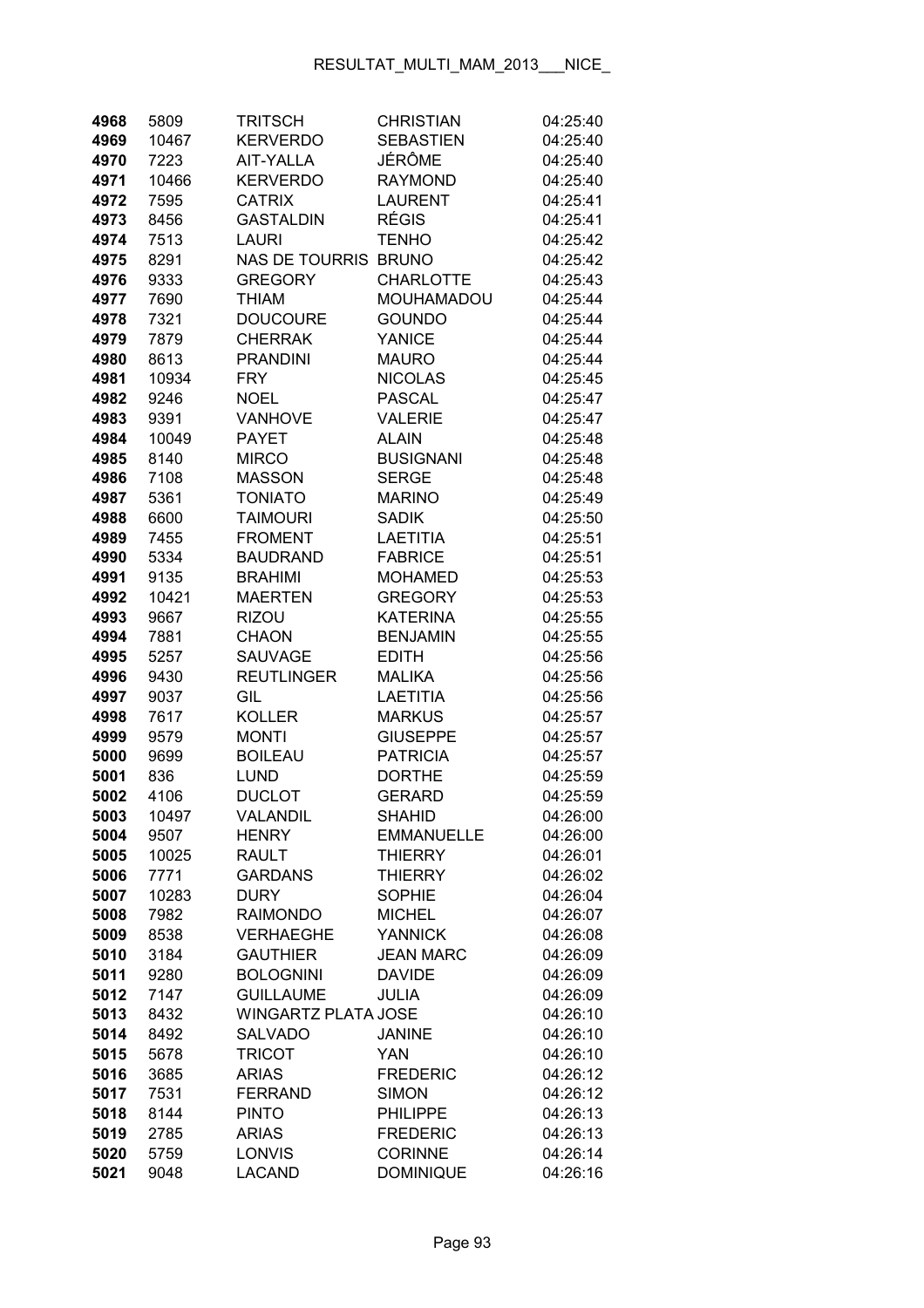| 5022 | 7428  | <b>LEONARDIS</b>    | <b>MICHELE</b>      | 04:26:18 |
|------|-------|---------------------|---------------------|----------|
| 5023 | 8669  | <b>MEREA</b>        | <b>LAURENT</b>      | 04:26:19 |
| 5024 | 7779  | LEBRET              | <b>JANICK</b>       | 04:26:22 |
| 5025 | 9260  | <b>SALMON</b>       | <b>FRANÇOIS</b>     | 04:26:22 |
| 5026 | 6369  | <b>SAUVAGE</b>      | <b>BASTIEN</b>      | 04:26:23 |
| 5027 | 8622  | <b>MONGUZZI</b>     | <b>SABINE</b>       | 04:26:23 |
| 5028 | 10721 | <b>MARLIAC</b>      | <b>LAURENT</b>      | 04:26:24 |
| 5029 | 7323  | <b>RENAUD</b>       | <b>DOMINIQUE</b>    | 04:26:25 |
| 5030 | 5519  | <b>GERARD</b>       | <b>STEPHANIE</b>    | 04:26:25 |
| 5031 | 3695  | <b>KROGH</b>        | <b>PETER</b>        | 04:26:27 |
| 5032 | 7503  | <b>KHOURY</b>       | <b>JOSEPH</b>       | 04:26:28 |
| 5033 | 7504  | <b>KHOURY</b>       | <b>LOUISA</b>       | 04:26:28 |
| 5034 | 7571  | <b>CLEMENT</b>      | <b>MARIE-NOËLLE</b> | 04:26:28 |
| 5035 | 9526  | <b>DOYLE</b>        | <b>MICHAEL</b>      | 04:26:29 |
| 5036 | 9768  | <b>PRESTIPINO</b>   | <b>ATTILIO</b>      | 04:26:29 |
| 5037 | 6226  | <b>BUCHWALD</b>     | <b>DIRK</b>         | 04:26:30 |
| 5038 | 5057  | <b>SNIJDERS</b>     | <b>ERIC</b>         | 04:26:31 |
| 5039 | 9457  | PAPANIKOLAOU        | <b>PETROS</b>       | 04:26:32 |
| 5040 | 9308  | <b>FORD</b>         | <b>LIDA</b>         | 04:26:32 |
| 5041 | 10996 | <b>BOUÉ</b>         | <b>JEAN-LOUIS</b>   | 04:26:33 |
| 5042 | 9487  | <b>GARNIER</b>      | <b>SYLVIE</b>       | 04:26:35 |
| 5043 | 10902 | <b>LEHONG</b>       | <b>MICHÈLE</b>      | 04:26:36 |
| 5044 | 10312 | <b>MCKEON</b>       | <b>KATHERINE</b>    | 04:26:36 |
| 5045 | 5663  | <b>GOGLY</b>        | <b>BENJAMIN</b>     | 04:26:37 |
| 5046 | 7984  | <b>MANIE</b>        | <b>PASCALE</b>      | 04:26:40 |
| 5047 | 8600  | <b>TOMPOS</b>       | <b>PETER</b>        | 04:26:41 |
| 5048 | 9693  | <b>CORDARO</b>      | <b>DAVID</b>        | 04:26:41 |
| 5049 | 4193  | <b>QUESSADA</b>     | <b>REGINE</b>       | 04:26:43 |
| 5050 | 9725  | <b>BLICHFELDT</b>   | <b>LISBETH</b>      | 04:26:43 |
| 5051 | 7471  | <b>GOUILLARD</b>    | <b>PHILIPPE</b>     | 04:26:43 |
| 5052 | 9108  | <b>VAN MOLLEKOT</b> | <b>CHRISTOPHE</b>   | 04:26:44 |
| 5053 | 5196  | <b>MOLLET</b>       | <b>PASCAL</b>       | 04:26:44 |
| 5054 | 6274  | <b>TARRILLION</b>   | <b>JEAN MARC</b>    | 04:26:44 |
| 5055 | 7884  | <b>MORILLEAU</b>    | <b>YVON</b>         | 04:26:44 |
| 5056 | 7092  | <b>BERCOT</b>       | <b>PASCAL</b>       | 04:26:44 |
| 5057 | 7803  | <b>CHEFDEVILLE</b>  | ERIC                | 04:26:46 |
| 5058 | 8041  | <b>JAMBON</b>       | <b>CHRISTINE</b>    | 04:26:47 |
| 5059 | 5798  | <b>ABISSET</b>      | <b>ALAIN</b>        | 04:26:48 |
| 5060 | 9573  | <b>FOUQUET</b>      | <b>ALAIN</b>        | 04:26:49 |
| 5061 | 9093  | <b>PICAND</b>       | <b>EMILY</b>        | 04:26:49 |
| 5062 | 9605  | <b>CORRE</b>        | <b>SYLVIE</b>       | 04:26:50 |
| 5063 | 10530 | <b>CLOAREC</b>      | <b>OLIVIER</b>      | 04:26:50 |
| 5064 | 5143  | <b>INGOUF</b>       | <b>OLIVIER</b>      | 04:26:50 |
| 5065 | 5952  | <b>MORFIN</b>       | <b>OLIVIER</b>      | 04:26:51 |
| 5066 | 7366  | <b>BOSCHELLI</b>    | <b>MARC</b>         | 04:26:53 |
| 5067 | 8436  | <b>DARMON</b>       | <b>PHILIPPE</b>     | 04:26:53 |
| 5068 | 5956  | <b>VALETTE</b>      | <b>PASCAL</b>       | 04:26:54 |
| 5069 | 5287  | <b>VANNOD</b>       | <b>BRUNO</b>        | 04:26:59 |
| 5070 | 8092  | <b>FILIP</b>        | ONDREJ              | 04:27:00 |
| 5071 | 9492  | <b>COQUART</b>      | <b>DOMINIQUE</b>    | 04:27:01 |
| 5072 | 10156 | SOUQUET             | <b>YOANN</b>        | 04:27:01 |
| 5073 | 695   | <b>BIASOTTI</b>     | <b>MARCO</b>        | 04:27:03 |
| 5074 | 6192  | <b>GASQUET</b>      | <b>AUDILE</b>       | 04:27:05 |
| 5075 | 8633  | <b>VITALE</b>       | <b>SALVATORE</b>    | 04:27:06 |
|      |       |                     |                     |          |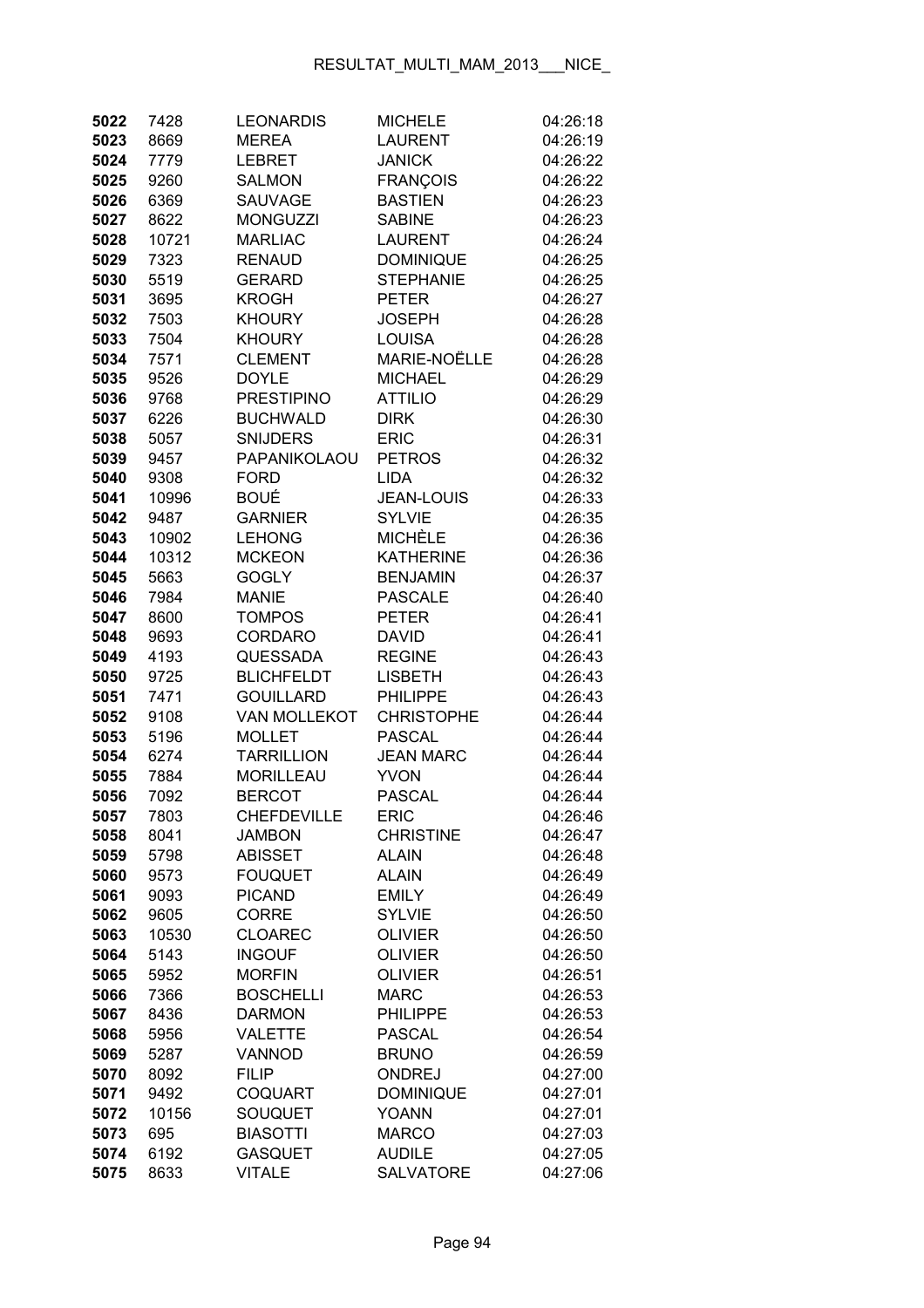| 5076         | 5750  | <b>MAILLOT</b>        | <b>FABIENNE</b>      | 04:27:08 |
|--------------|-------|-----------------------|----------------------|----------|
| 5077         | 9709  | <b>VIAN</b>           | <b>PIERRE</b>        | 04:27:08 |
| 5078         | 7138  | <b>NOVEL</b>          | <b>BENOA</b>         | 04:27:10 |
| 5079         | 4095  | <b>DUCHESNE</b>       | <b>LAURENCE</b>      | 04:27:10 |
| 5080         | 10230 | <b>VENDITTO</b>       | <b>GUERINO</b>       | 04:27:10 |
| 5081         | 6474  | <b>IMBERT</b>         | <b>LIONEL</b>        | 04:27:11 |
| 5082         | 8018  | LO                    | <b>STEPHANIE</b>     | 04:27:11 |
| 5083         | 10872 | <b>BUONO</b>          | <b>JEAN-YVES</b>     | 04:27:11 |
| 5084         | 8611  | <b>RESCA</b>          | <b>SIMONE</b>        | 04:27:12 |
| 5085         | 7807  | <b>MARIN</b>          | <b>IRENE</b>         | 04:27:13 |
| 5086         | 8053  | <b>CITTERIO</b>       | <b>ILARIA</b>        | 04:27:13 |
| 5087         | 5078  | <b>TERBOIS</b>        | <b>PHILIPPE</b>      | 04:27:16 |
| 5088         | 9771  | DELL OMO              | <b>GIAN MARIA</b>    | 04:27:18 |
| 5089         | 3053  | <b>DELEBARRE</b>      | <b>MICHEL</b>        | 04:27:18 |
| 5090         | 7727  | <b>CIAVARINI AZZI</b> | <b>ALESSANDRO</b>    | 04:27:19 |
| 5091         | 7722  | <b>GUSTIN</b>         | <b>LAURENT</b>       | 04:27:19 |
| 5092         | 5111  | <b>LAMBERT</b>        | <b>SERGE</b>         | 04:27:20 |
| 5093         | 9503  | SAUTEREAU             | <b>PHILIPPE</b>      | 04:27:22 |
| 5094         | 7429  | <b>KABASHIMA</b>      | <b>KEISUKE</b>       | 04:27:23 |
| 5095         | 2094  | <b>REBOUH</b>         | <b>ANDRE</b>         | 04:27:23 |
| 5096         | 10847 | <b>DOUEL</b>          | <b>CAROLINE</b>      | 04:27:26 |
|              |       | <b>GOIRAN</b>         | <b>PIERRE</b>        |          |
| 5097<br>5098 | 8683  |                       |                      | 04:27:27 |
|              | 9095  | <b>PFIRSCH</b>        | <b>MIKAEL</b>        | 04:27:30 |
| 5099         | 7815  | <b>GAUTIER</b>        | <b>JEAN-BAPTISTE</b> | 04:27:32 |
| 5100         | 745   | <b>ERRA</b>           | <b>LAURENT</b>       | 04:27:34 |
| 5101         | 3402  | <b>LE MARREC</b>      | <b>PATRICK</b>       | 04:27:35 |
| 5102         | 6454  | FASSINI-MOSCHIN ROBIN |                      | 04:27:41 |
| 5103         | 9572  | <b>AUVERGNAS</b>      | <b>CHRISTOPHE</b>    | 04:27:41 |
| 5104         | 9559  | <b>LEROUX</b>         | <b>OLIVIER</b>       | 04:27:43 |
| 5105         | 8559  | <b>ELHAGE</b>         | <b>MORGAN</b>        | 04:27:43 |
| 5106         | 7780  | <b>BOITEL</b>         | <b>GERARD</b>        | 04:27:46 |
| 5107         | 1706  | <b>OLPHAND</b>        | <b>JEAN NOEL</b>     | 04:27:47 |
| 5108         | 9352  | <b>GIRAUDO</b>        | <b>DIDIER</b>        | 04:27:47 |
| 5109         | 5400  | LAGRAND'COURT CÉDRIC  |                      | 04:27:48 |
| 5110         | 8156  | LUQUAND               | <b>OLIVIER</b>       | 04:27:49 |
| 5111         | 5303  | DI MAMBRO             | THIERRY              | 04:27:49 |
| 5112         | 4065  | <b>LASCOL</b>         | <b>ALAIN</b>         | 04:27:50 |
| 5113         | 8152  | LALOGE                | <b>LAURENT</b>       | 04:27:50 |
| 5114         | 8229  | <b>ROCHE</b>          | <b>FRANÇOIS</b>      | 04:27:50 |
| 5115         | 6413  | <b>BRUN</b>           | <b>SEBASTIEN</b>     | 04:27:51 |
| 5116         | 3967  | <b>LAZRAK</b>         | ABDELFETTAH          | 04:27:51 |
| 5117         | 7024  | <b>MUNOS</b>          | <b>ERIC</b>          | 04:27:51 |
| 5118         | 8418  | <b>FOUCOIN</b>        | <b>JOELLE</b>        | 04:27:52 |
| 5119         | 9006  | <b>DIN</b>            | <b>ASIF</b>          | 04:27:53 |
| 5120         | 2327  | CAUQUIL               | <b>STÉPHANE</b>      | 04:27:53 |
| 5121         | 10774 | <b>BRUN</b>           | <b>LAURENCE</b>      | 04:27:53 |
| 5122         | 7070  | <b>RIKKELMAN</b>      | <b>JOYCE</b>         | 04:27:55 |
| 5123         | 7075  | <b>RIETVELD</b>       | <b>ANNEKE</b>        | 04:27:55 |
| 5124         | 8397  | <b>PUIG</b>           | <b>MARIE-HÉLÈNE</b>  | 04:27:55 |
| 5125         | 5527  | <b>SALLNAS</b>        | <b>NILS</b>          | 04:27:55 |
| 5126         | 8385  | <b>MELKI</b>          | <b>FARIDA</b>        | 04:27:56 |
| 5127         | 9521  | <b>RODRIGOT</b>       | <b>CYRIELLE</b>      | 04:27:56 |
| 5128         | 5724  | <b>RENARD</b>         | <b>DAVID</b>         | 04:27:57 |
| 5129         | 8392  | <b>FATIHI</b>         | MUSTAPHA STEFAN      | 04:27:59 |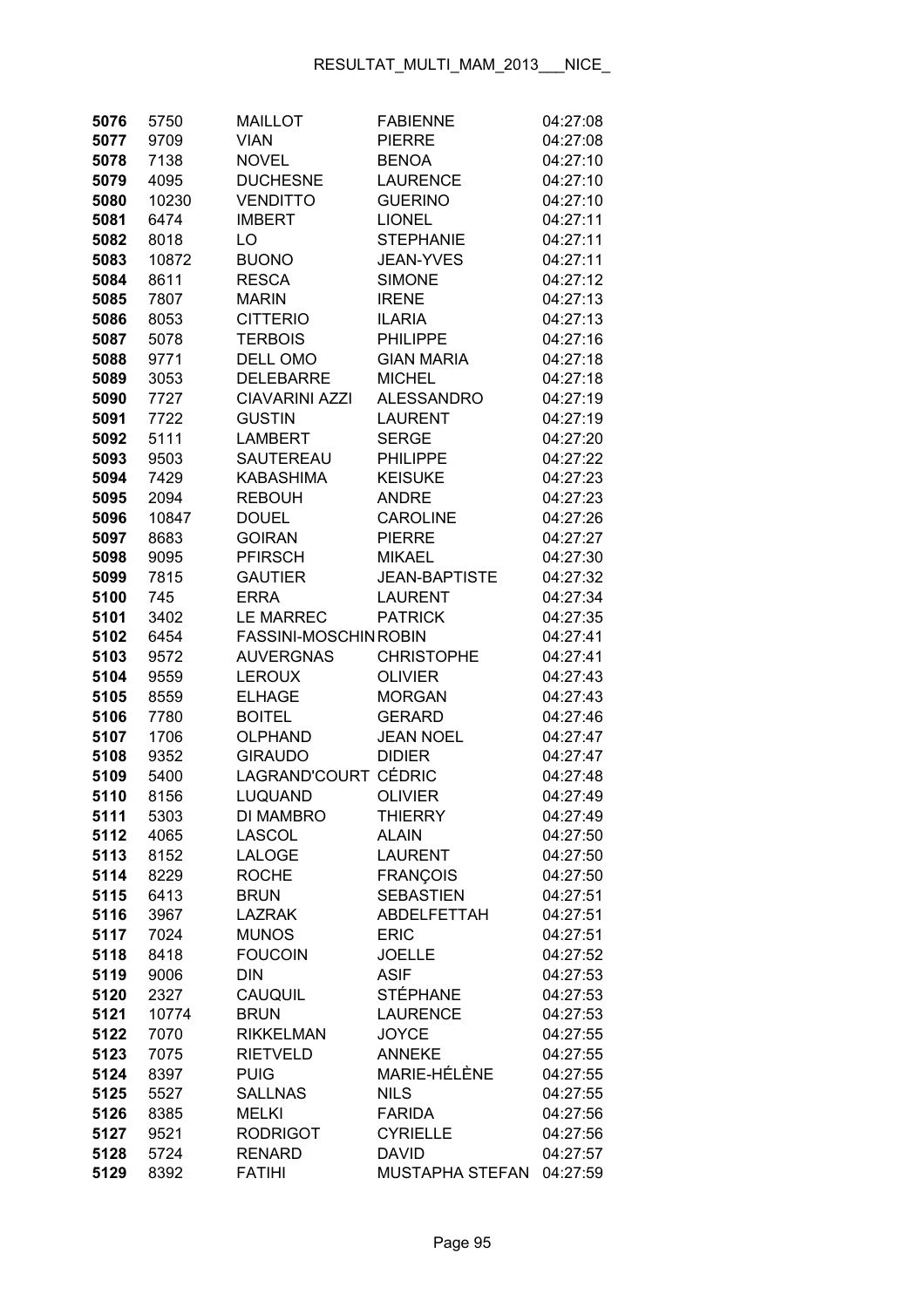| 5130         | 10361        | <b>MAILLARD</b>                    | <b>GILLES</b>                     | 04:27:59             |
|--------------|--------------|------------------------------------|-----------------------------------|----------------------|
| 5131         | 3186         | ÖHRLUND                            | <b>NILS</b>                       | 04:27:59             |
| 5132         | 7738         | <b>MOTYLICKI</b>                   | <b>ANNE-SOPHIE</b>                | 04:27:59             |
| 5133         | 8410         | <b>BERG</b>                        | <b>TROND MAGNUS</b>               | 04:28:00             |
| 5134         | 6589         | <b>CHAMPAGNE</b>                   | <b>ERIC</b>                       | 04:28:01             |
| 5135         | 9212         | <b>MENVIELLE</b>                   | <b>GENEVIEVE</b>                  | 04:28:01             |
| 5136         | 8037         | <b>GREGERSEN</b>                   | PETER BROEBECK                    | 04:28:01             |
| 5137         | 7120         | <b>CASSAI</b>                      | <b>FREDERIC</b>                   | 04:28:01             |
| 5138         | 9539         | <b>VAN BRUGGEN</b>                 | WILLEMIJN                         | 04:28:02             |
| 5139         | 7810         | <b>ADAMCZYK</b>                    | <b>DIDIER</b>                     | 04:28:02             |
| 5140         | 9222         | <b>FRANCHOIS</b>                   | <b>FABIENNE</b>                   | 04:28:03             |
| 5141         | 8545         | <b>LEVESQUE</b>                    | <b>JACQUES</b>                    | 04:28:03             |
| 5142         | 9517         | <b>TABOADA</b>                     | <b>CLAUDIA</b>                    | 04:28:05             |
| 5143         | 10862        | <b>JALUZOT</b>                     | <b>FRANCIS</b>                    | 04:28:06             |
| 5144         | 9138         | <b>MAGNI</b>                       | <b>LOUIS</b>                      | 04:28:08             |
| 5145         | 7495         | <b>BERG</b>                        | <b>HENNING</b>                    | 04:28:08             |
| 5146         | 8116         | VALLEJO                            | <b>JOELLE</b>                     | 04:28:10             |
| 5147         | 9627         | <b>LISSONI</b>                     | <b>MARCO MARCELLO</b>             | 04:28:11             |
| 5148         | 7852         | <b>DEL NEGRO</b>                   | <b>EMMANUELLE</b>                 | 04:28:12             |
| 5149         | 2867         | <b>DRUELLE</b>                     | <b>ALAIN</b>                      | 04:28:12             |
| 5150         | 8594         | <b>MCARDLE</b>                     | <b>BRIAN</b>                      | 04:28:12             |
| 5151         | 9062         | <b>ARIENTI</b>                     | <b>STEFANIA</b>                   | 04:28:13             |
| 5152         | 10665        | CALBA                              | <b>HELENE</b>                     | 04:28:14             |
| 5153         | 7407         | VERRIER                            | <b>ANDRE</b>                      | 04:28:14             |
| 5154         | 7451         | <b>PACALET</b>                     | <b>CHRISTOPHE</b>                 | 04:28:15             |
| 5155         | 9202         | <b>HEILIGENSTEIN</b>               | <b>DANIEL</b>                     | 04:28:15             |
| 5156         | 9387         | <b>PHAN</b>                        | <b>CATHY</b>                      | 04:28:16             |
| 5157         | 5352         | <b>MOYAL</b>                       | <b>JULIEN</b>                     | 04:28:17             |
| 5158         | 9598         | <b>SCHALBRETTER</b>                | <b>CHRISTOPHE</b>                 | 04:28:17             |
| 5159         | 1544         | <b>PRESIER</b>                     | <b>CORALIE</b>                    | 04:28:17             |
| 5160         | 1542         | <b>ANDREOTTI</b>                   | <b>JOEL</b>                       | 04:28:17             |
| 5161         | 9596         | <b>SCHALBRETTER</b>                | <b>STEPHANIE</b>                  | 04:28:17             |
| 5162         | 9750         | <b>GUERIN</b>                      | <b>CLAUDE</b>                     | 04:28:17             |
| 5163         | 10519        | <b>GREEN</b>                       | <b>ZOE</b>                        | 04:28:18             |
| 5164         | 1767         | <b>CIOCCHETTI</b>                  | <b>MASSIMO</b>                    | 04:28:19             |
| 5165         | 7281         | <b>ESPRIT</b>                      | GERARD                            | 04:28:19             |
| 5166         | 2245         | <b>BACIUCCHI</b>                   | <b>LUDOVICA</b>                   | 04:28:20             |
| 5167         | 7870         | <b>PICHON</b>                      | <b>ERIC</b>                       | 04:28:21<br>04:28:21 |
| 5168         | 7409         | <b>JOUSSEAUME</b><br><b>PICARD</b> | <b>LUDOVIC</b><br><b>FREDERIC</b> |                      |
| 5169<br>5170 | 9679<br>9045 | <b>ASSELBORN</b>                   | <b>CLAUDE</b>                     | 04:28:24<br>04:28:25 |
| 5171         | 2774         | <b>NAVARRE</b>                     | <b>CHRISTELLE</b>                 | 04:28:25             |
| 5172         | 2775         | <b>NAVARRE</b>                     | <b>PATRICK</b>                    | 04:28:25             |
| 5173         | 8006         | <b>NIELSEN</b>                     | <b>STINE</b>                      | 04:28:26             |
| 5174         | 7710         | <b>MÜNTER</b>                      | <b>DORTE</b>                      | 04:28:26             |
| 5175         | 9753         | <b>CHRISSOKERAKIS DAVID</b>        |                                   | 04:28:26             |
| 5176         | 7494         | <b>JOLLY</b>                       | <b>DIDIER</b>                     | 04:28:28             |
| 5177         | 7754         | <b>SARGENTI</b>                    | <b>JEAN MARC</b>                  | 04:28:30             |
| 5178         | 7041         | <b>BERNARD</b>                     | <b>CHRISTOPHE</b>                 | 04:28:31             |
| 5179         | 10684        | <b>MANDRILLON</b>                  | <b>DAVID</b>                      | 04:28:32             |
| 5180         | 6072         | CALENDREAU                         | <b>ANTOINE</b>                    | 04:28:32             |
| 5181         | 8066         | <b>CASTRUCCI</b>                   | <b>FREDERIQUE</b>                 | 04:28:32             |
| 5182         | 7176         | <b>BLOT</b>                        | ANNE-FLORE                        | 04:28:32             |
| 5183         | 5920         | <b>FENECH</b>                      | <b>LAURENT</b>                    | 04:28:33             |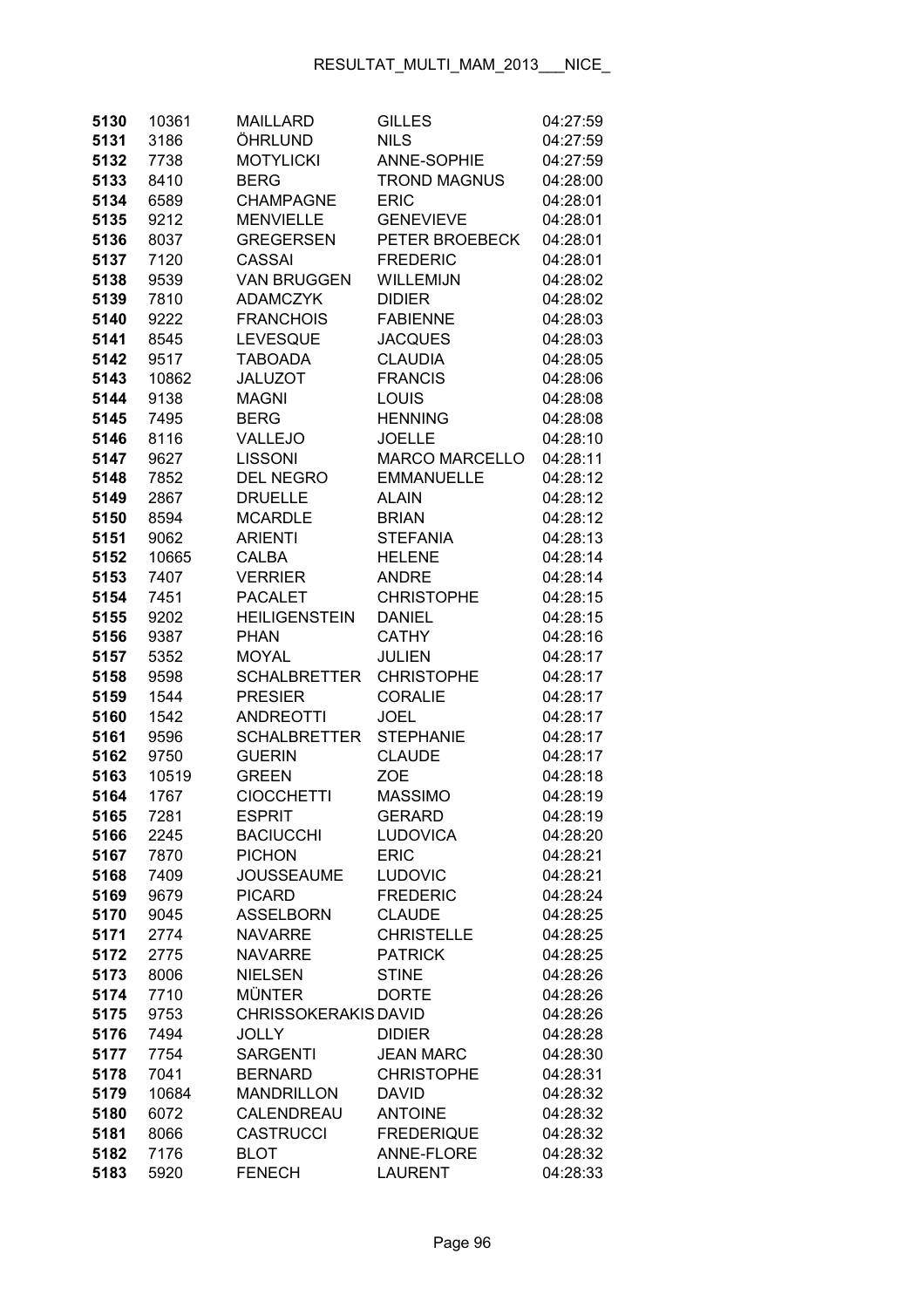| 5184         | 9757         | <b>EVRARD</b>                  | <b>GUILLAUME</b>                  | 04:28:33             |
|--------------|--------------|--------------------------------|-----------------------------------|----------------------|
| 5185         | 7424         | <b>SCHÖNHEIT</b>               | <b>JÜRGEN</b>                     | 04:28:33             |
| 5186         | 9459         | <b>EVIEUX</b>                  | <b>PASCAL</b>                     | 04:28:38             |
| 5187         | 7643         | <b>GUESNEAU</b>                | <b>THOMAS</b>                     | 04:28:38             |
| 5188         | 9651         | <b>BONNET</b>                  | <b>NICOLAS</b>                    | 04:28:38             |
| 5189         | 10733        | <b>DAHBY</b>                   | <b>FATIMA</b>                     | 04:28:39             |
| 5190         | 7627         | <b>GUESNEAU</b>                | <b>REMI</b>                       | 04:28:39             |
| 5191         | 9460         | <b>RAMEAU</b>                  | <b>FRANCOISE</b>                  | 04:28:41             |
| 5192         | 8216         | <b>OSTAPCHUK</b>               | <b>VOLODYMYR</b>                  | 04:28:41             |
| 5193         | 7580         | <b>NEIL</b>                    | <b>GARRY</b>                      | 04:28:41             |
| 5194         | 8477         | <b>GUEURUMURIAN</b>            | <b>JULIEN</b>                     | 04:28:42             |
| 5195         | 8145         | PIERRE CHARLES YVAN            |                                   | 04:28:43             |
| 5196         | 9684         | <b>AUBERT</b>                  | <b>PASCAL</b>                     | 04:28:43             |
| 5197         | 7761         | <b>GIRAUD</b>                  | <b>PIERRE</b>                     | 04:28:43             |
| 5198         | 2269         | <b>MENOUD</b>                  | <b>ERIC</b>                       | 04:28:43             |
| 5199         | 1160         | <b>VICTOR EUGENE</b>           | <b>BRUNO</b>                      | 04:28:44             |
| 5200         | 9485         | <b>MORISSE</b>                 | <b>FABIEN</b>                     | 04:28:44             |
| 5201         | 8601         | <b>LEVEQUE</b>                 | <b>JEROME</b>                     | 04:28:49             |
| 5202         | 6558         | <b>HERVE</b>                   | <b>JEAN-CHARLES</b>               | 04:28:49             |
| 5203         | 7279         | <b>SIGNORETTI</b>              | <b>LUCA</b>                       | 04:28:50             |
| 5204         | 5571         | <b>ANTOINE</b>                 | <b>JEAN-MARC</b>                  | 04:28:51             |
| 5205         | 7610         | <b>GENOUD</b>                  | <b>JEAN</b>                       | 04:28:51             |
| 5206         | 8218         | <b>MAISONNEUVE</b>             | <b>JULIE</b>                      | 04:28:51             |
| 5207         | 7907         | <b>ENZO</b>                    | <b>CESARETTI</b>                  | 04:28:52             |
| 5208         | 6386         | <b>KOCH</b>                    | <b>HUGUES</b>                     | 04:28:52             |
| 5209         | 10514        | <b>TALIKAINEN</b>              | <b>JOHANNA</b>                    | 04:28:53             |
| 5210         | 3561         | <b>GOMEZ</b>                   | <b>JEAN-CHRISTOPHE</b>            | 04:28:54             |
| 5211         | 5227         | <b>PERRIN</b>                  | LOIC                              | 04:28:55             |
| 5212         | 10814        | <b>ALBARAN</b>                 | <b>EMILIE</b>                     | 04:28:57             |
| 5213         | 2723         | <b>JAFFREDO</b>                | <b>NOEL</b>                       | 04:28:57             |
| 5214         | 7959         | <b>SOULARD</b>                 | <b>MATHILDE</b>                   | 04:28:58             |
| 5215         | 9074         | <b>VERNHES</b>                 | <b>CECILE</b>                     | 04:28:59             |
| 5216         | 9104         | <b>LANGTON</b>                 | <b>MICHAEL</b>                    | 04:28:59             |
| 5217         | 8146         | <b>MARCINIAK</b>               | <b>FABRICE</b>                    | 04:29:00             |
| 5218         | 10279        | DEL RIO                        | <b>JUAN CARLOS</b>                | 04:29:01             |
| 5219         | 7507         | <b>WOLVERT</b>                 | <b>GEOFFRAY</b>                   | 04:29:01             |
| 5220         | 10240        | <b>GALLE</b>                   | <b>PHILIPPE</b>                   | 04:29:02             |
| 5221         | 9066         | <b>VERNHES</b>                 | <b>MARC</b>                       | 04:29:02             |
| 5222         | 5619         | <b>ISEGRAN</b>                 | <b>SUSANNA</b>                    | 04:29:02             |
| 5223         | 4162         | <b>BOMPAS</b>                  | JÉRÔME                            | 04:29:03             |
| 5224         | 8133         | <b>DURERO</b>                  | <b>CLAUDINE</b>                   | 04:29:03             |
| 5225         | 7542         | <b>BONTINCK</b>                | <b>KATY</b>                       | 04:29:05             |
| 5226         | 3659         | <b>PINEL</b>                   | ÉRIC                              | 04:29:06             |
| 5227         | 8512         | <b>GRAVIER</b><br><b>PINEL</b> | <b>JEAN-PAUL</b><br><b>FRANCK</b> | 04:29:06             |
| 5228<br>5229 | 3698<br>9326 | <b>BOURGEOIS</b>               | <b>SEBASTIEN</b>                  | 04:29:06<br>04:29:08 |
| 5230         | 2829         | <b>SILVA</b>                   | <b>LUIS</b>                       | 04:29:08             |
| 5231         | 7620         | <b>GROS</b>                    | <b>MARC</b>                       | 04:29:08             |
| 5232         | 9041         | <b>LOUFRANI</b>                | <b>YVAN</b>                       | 04:29:08             |
| 5233         | 10055        | <b>HALBOT</b>                  | PIERRE-YVES                       | 04:29:08             |
| 5234         | 10056        | <b>HALBOT</b>                  | <b>BERNADETTE</b>                 | 04:29:08             |
| 5235         | 7110         | <b>KASSE</b>                   | <b>FLORENCE</b>                   | 04:29:12             |
| 5236         | 3481         | <b>CEDRO</b>                   | JEAN-LUC                          | 04:29:13             |
| 5237         | 8528         | <b>PAROLA</b>                  | MARIE-ANGE                        | 04:29:15             |
|              |              |                                |                                   |                      |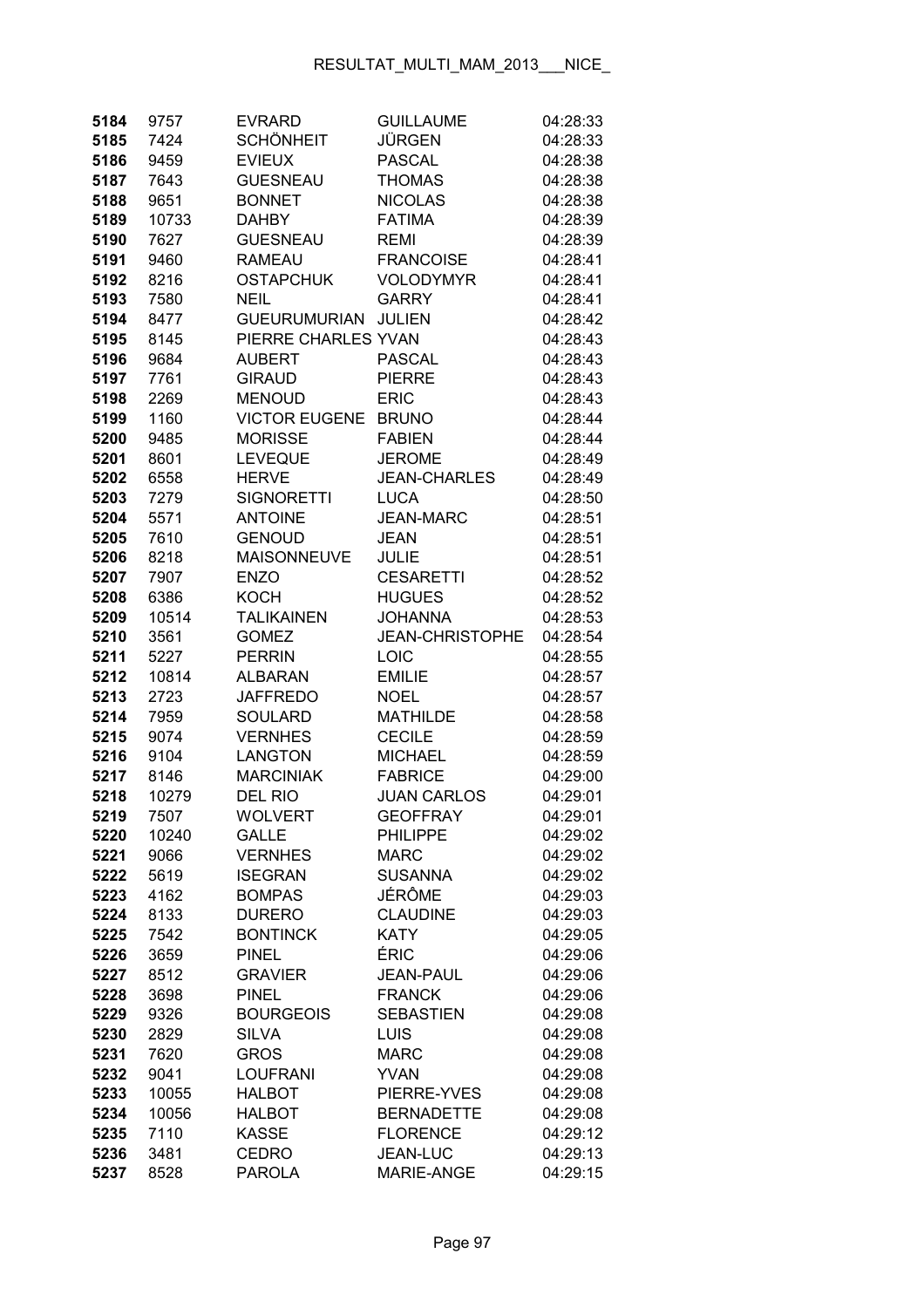| 5238         | 7557          | <b>VARIN</b>                    | <b>EMMANUEL</b>                 | 04:29:16             |
|--------------|---------------|---------------------------------|---------------------------------|----------------------|
| 5239         | 8680          | <b>FIORI</b>                    | <b>HUGO</b>                     | 04:29:19             |
| 5240         | 9462          | <b>ROAKE</b>                    | <b>CAROLINE</b>                 | 04:29:19             |
| 5241         | 7119          | <b>SCHNECK</b>                  | <b>ANNE-SOPHIE</b>              | 04:29:20             |
| 5242         | 1185          | <b>CLEMENT</b>                  | <b>SONIA</b>                    | 04:29:21             |
| 5243         | 8124          | <b>LECUIRE</b>                  | <b>ALAIN</b>                    | 04:29:22             |
| 5244         | 2954          | <b>ROSSIGNOLI</b>               | <b>OLIVIER</b>                  | 04:29:23             |
| 5245         | 5138          | <b>MITERMITTE</b>               | <b>THIERRY</b>                  | 04:29:23             |
| 5246         | 5483          | <b>COLIN</b>                    | <b>STÉPHANE</b>                 | 04:29:24             |
| 5247         | 7348          | <b>PARISIEN</b>                 | <b>PHILIPPE</b>                 | 04:29:25             |
| 5248         | 7567          | <b>MESLET</b>                   | <b>FREDERIC</b>                 | 04:29:26             |
| 5249         | 9211          | LAVAL                           | <b>SOPHIE</b>                   | 04:29:27             |
| 5250         | 10637         | <b>PONTAROLLO</b>               | <b>NELLY</b>                    | 04:29:27             |
| 5251         | 8243          | <b>RASIN</b>                    | YOUVAL                          | 04:29:28             |
| 5252         | 5424          | <b>CAMBE</b>                    | <b>ERIC</b>                     | 04:29:28             |
| 5253         | 3035          | <b>TIESSE</b>                   | DAVID                           | 04:29:29             |
| 5254         | 1154          | <b>MC KINLAY</b>                | <b>JASON</b>                    | 04:29:31             |
| 5255         | 5254          | <b>HONVAULT</b>                 | <b>ALAIN</b>                    | 04:29:31             |
| 5256         | 9397          | <b>GAGNOL</b>                   | <b>JEAN CLAUDE</b>              | 04:29:31             |
| 5257         | 7726          | <b>GRANIER</b>                  | <b>JEAN-LOUIS</b>               | 04:29:32             |
| 5258         | 1620          | <b>NASH</b>                     | <b>SUSAN</b>                    | 04:29:34             |
| 5259         | 10651         | <b>PREUX</b>                    | <b>EMMANUEL</b>                 | 04:29:35             |
| 5260         | 7414          | <b>RODRIGUES</b>                | JOSÉ                            | 04:29:35             |
| 5261         | 6596          | <b>JOKUTI</b>                   | <b>ANDRAS</b>                   | 04:29:36             |
| 5262         | 6211          | <b>HEDOU</b>                    | <b>FABRICE</b>                  | 04:29:37             |
| 5263         | 5248          | <b>MAGYAR</b>                   | <b>PETER</b>                    | 04:29:37             |
| 5264         | 5253          | <b>SCHUELER</b>                 | <b>NADIA</b>                    | 04:29:37             |
| 5265         | 7510          | <b>CHAULET</b>                  | <b>SEBASTIEN</b>                | 04:29:41             |
| 5266         | 5034          | <b>BERNARD</b>                  | <b>BRUNO</b>                    | 04:29:44             |
| 5267         | 10844         | <b>CAILLAUD</b>                 | <b>ULRICH</b>                   | 04:29:44             |
| 5268         | 10284         | <b>GOTHEIM</b>                  | <b>CHRISTIAN</b>                | 04:29:46             |
| 5269         | 7650          | <b>FARAGO</b>                   | <b>ANTONIO</b>                  | 04:29:47             |
| 5270         | 3745          | <b>BELLEDANT</b>                | <b>CHRISTOPHE</b>               | 04:29:52             |
| 5271         | 2353          | <b>ROY</b>                      | <b>LOETITIA</b>                 | 04:29:53             |
| 5272         | 10848         | RUF                             | <b>REBECCA</b>                  | 04:29:54             |
| 5273         | 2320          | <b>ALLEGRINI</b>                | <b>ANNE</b>                     | 04:29:55             |
| 5274         | 10900         | <b>GRABSI</b>                   | <b>FETHI</b>                    | 04:29:57             |
| 5275         | 10146         | <b>ROCHE</b>                    | <b>HILARY</b>                   | 04:29:58             |
| 5276         | 5270          | <b>BURTSCHY</b>                 | <b>GILLES</b>                   | 04:29:59             |
| 5277         | 9530          | <b>GERMAIN</b>                  | <b>SOPHIE</b>                   | 04:30:00             |
| 5278         | 855           | <b>GERMAIN</b>                  | <b>ERWAN</b>                    | 04:30:00             |
| 5279         | 9588          | <b>BREUILLE</b>                 | <b>MICHÈLE</b>                  | 04:30:06             |
| 5280         | 8268          | <b>ROUSSIERE</b>                | <b>ERIC</b>                     | 04:30:06             |
| 5281         | 8463          | <b>ROCHE</b>                    | <b>JOSY</b>                     | 04:30:11             |
| 5282         | 10553         | <b>CASTEX</b>                   | <b>BRUNO</b><br><b>LAETITIA</b> | 04:30:12             |
| 5283         | 8476          | <b>DUGRAIN</b><br><b>LAWRIE</b> | <b>AILSA</b>                    | 04:30:12             |
| 5284<br>5285 | 10568<br>6295 | <b>KIRSTETTER</b>               | <b>PATRICK</b>                  | 04:30:14<br>04:30:16 |
| 5286         | 9248          | <b>EIDERBRANT</b>               | <b>HANNA</b>                    | 04:30:16             |
| 5287         | 6490          | <b>CULLIERET</b>                | <b>RICHARD</b>                  | 04:30:16             |
| 5288         | 9535          | <b>CUQ</b>                      | <b>MARIE - CLAIRE</b>           | 04:30:20             |
| 5289         | 10147         | <b>CHICAULT</b>                 | <b>ISABELLE</b>                 | 04:30:21             |
| 5290         | 2941          | <b>THIETRY</b>                  | <b>LAURENT</b>                  | 04:30:21             |
| 5291         | 3480          | <b>LADOUES</b>                  | <b>ALEXANDRE</b>                | 04:30:21             |
|              |               |                                 |                                 |                      |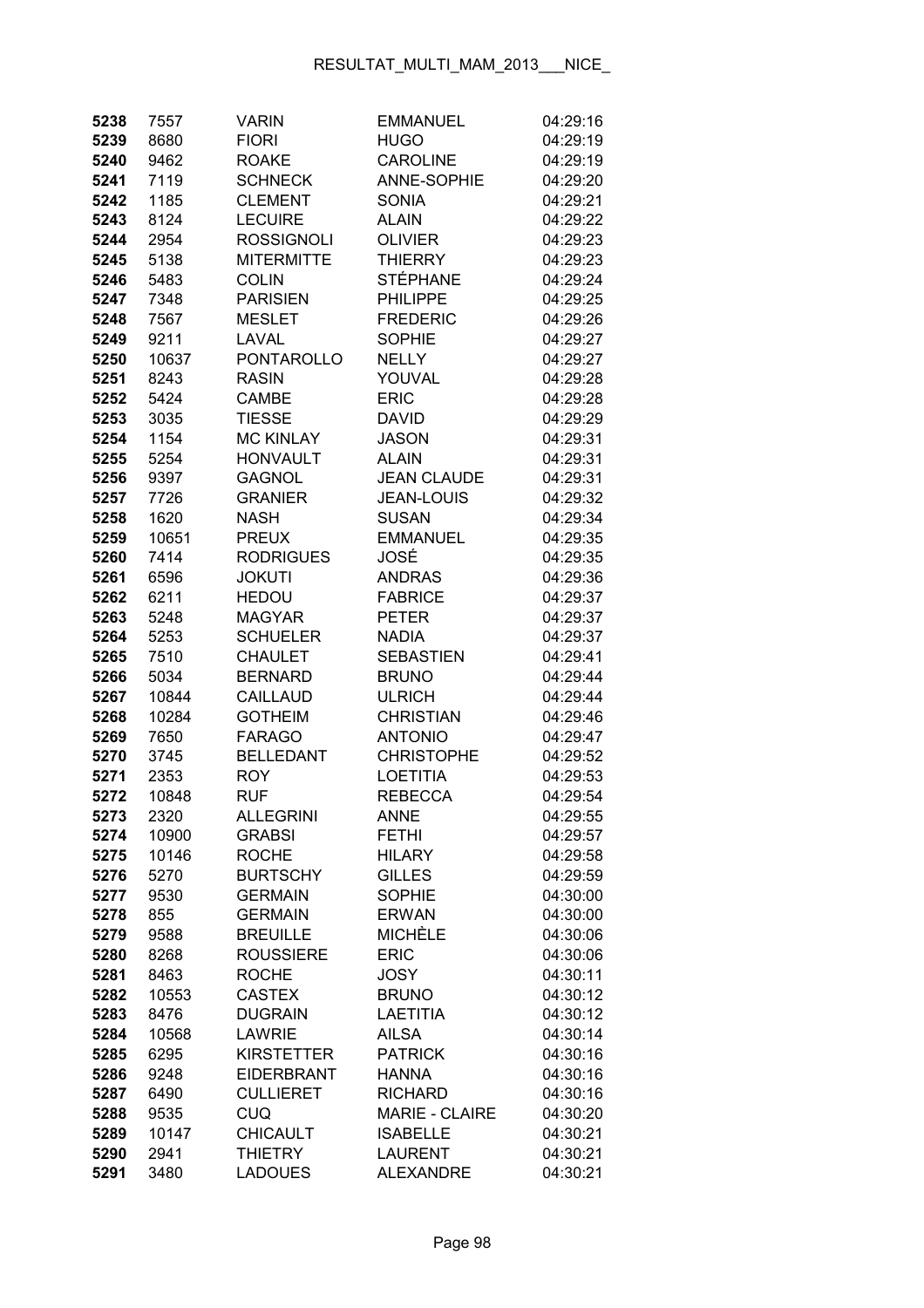| 5292 | 10961 | <b>DEUR</b>               | <b>LAETITIA</b>     | 04:30:24 |
|------|-------|---------------------------|---------------------|----------|
| 5293 | 10228 | CANE                      | <b>LINDA</b>        | 04:30:25 |
| 5294 | 9282  | <b>SABDE</b>              | <b>RICHARD</b>      | 04:30:26 |
| 5295 | 8267  | DE ZEEUW                  | <b>URTHA</b>        | 04:30:28 |
| 5296 | 5538  | <b>TAQUOIS</b>            | <b>BERTRAND</b>     | 04:30:28 |
| 5297 | 7750  | <b>BALAGUER</b>           | <b>GUY</b>          | 04:30:28 |
| 5298 | 10919 | <b>HELSON</b>             | <b>OLIVIER</b>      | 04:30:31 |
| 5299 | 10749 | <b>CANAVESE</b>           | <b>PIERRE</b>       | 04:30:31 |
| 5300 | 10648 | <b>CLAVERIE</b>           | <b>ISABELLE</b>     | 04:30:31 |
| 5301 | 10059 | <b>MONCLA</b>             | RÉMI                | 04:30:33 |
| 5302 | 7653  | <b>DELORY</b>             | <b>JEAN</b>         | 04:30:33 |
| 5303 | 7574  | <b>LEJEUNE</b>            | <b>ROMAIN</b>       | 04:30:34 |
| 5304 | 2015  | <b>HEALY</b>              | <b>LAWRENCE</b>     | 04:30:38 |
| 5305 | 9330  | <b>MAURO</b>              | <b>CHRISTINE</b>    | 04:30:41 |
| 5306 | 10040 | <b>WILLIAMS</b>           | <b>HUW</b>          | 04:30:41 |
| 5307 | 7238  | <b>MIROSHNICHENK(VERA</b> |                     | 04:30:42 |
| 5308 | 7515  | <b>GUILLOU</b>            | <b>YANNICK</b>      | 04:30:44 |
| 5309 | 682   | <b>HIEBEL</b>             | <b>FREDERIC</b>     | 04:30:45 |
| 5310 | 9600  | <b>BOSCOLO</b>            | <b>ROBERTO</b>      | 04:30:48 |
| 5311 | 9145  | <b>FERNANDES</b>          | <b>FABIENNE</b>     | 04:30:50 |
| 5312 | 1903  | <b>VARENNE</b>            | AXEL                | 04:30:51 |
| 5313 | 10368 | <b>SALIS</b>              | <b>BRUNO</b>        | 04:30:52 |
| 5314 | 7183  | <b>JIBORN</b>             | <b>JONAS</b>        | 04:30:52 |
| 5315 | 9642  | <b>AYALA</b>              | <b>EMMANUEL</b>     | 04:30:53 |
| 5316 | 8518  | <b>RAVEZ</b>              | <b>CHRISTOPHE</b>   | 04:30:53 |
| 5317 | 9519  | <b>EBERHARDT</b>          | <b>LARS</b>         | 04:30:54 |
| 5318 | 6270  | <b>BERTHELOT</b>          | <b>THIERRY</b>      | 04:30:55 |
| 5319 | 9039  | <b>SCHNEIDER</b>          | JÉRÔME              | 04:30:55 |
| 5320 | 3920  | <b>CARLETTI</b>           | <b>SIMONE</b>       | 04:30:56 |
| 5321 | 10235 | <b>JAN</b>                | <b>NATHALIE</b>     | 04:30:58 |
| 5322 | 10711 | <b>MAGARAGGIA</b>         | <b>DARIO</b>        | 04:31:00 |
| 5323 | 10472 | <b>VILCHIEN</b>           | <b>AURORE</b>       | 04:31:00 |
| 5324 | 8086  | <b>JOSEPHSON</b>          | <b>PAUL</b>         | 04:31:00 |
| 5325 | 5870  | <b>KURZ</b>               | <b>ANNE</b>         | 04:31:03 |
| 5326 | 5235  | <b>MATHIEU</b>            | <b>FABIEN</b>       | 04:31:03 |
| 5327 | 10687 | NOTO                      | <b>MARIE</b>        | 04:31:03 |
| 5328 | 10913 | <b>KHONG</b>              | <b>ALICE</b>        | 04:31:03 |
| 5329 | 9172  | <b>AIMASSO</b>            | <b>JOHANN</b>       | 04:31:05 |
| 5330 | 10765 | <b>ROISIN</b>             | <b>JEAN-DIDIER</b>  | 04:31:06 |
| 5331 | 10688 | <b>DERVIEUX</b>           | <b>PATRICK</b>      | 04:31:08 |
| 5332 | 9162  | COTTA CONSTANTISABELLE    |                     | 04:31:10 |
| 5333 | 8184  | <b>FOSSALI</b>            | <b>OLIVIER</b>      | 04:31:10 |
| 5334 | 6310  | <b>FRANCOIS</b>           | <b>PHILIPPE</b>     | 04:31:11 |
| 5335 | 8635  | <b>SANCHEZ NODAR:JOSE</b> |                     | 04:31:11 |
| 5336 | 7857  | <b>DE MARTINO</b>         | <b>BRUNO</b>        | 04:31:14 |
| 5337 | 10706 | <b>BERTRAND</b>           | <b>CHANTAL</b>      | 04:31:14 |
| 5338 | 10887 | <b>HUON</b>               | <b>PASCAL</b>       | 04:31:14 |
| 5339 | 9121  | <b>LINNIK</b>             | <b>IRINA</b>        | 04:31:15 |
| 5340 | 3915  | <b>DESVERNES</b>          | <b>JEROME</b>       | 04:31:15 |
| 5341 | 8623  | <b>FIGUEIREDO</b>         | <b>JEAN PIERRE</b>  | 04:31:15 |
| 5342 | 7951  | <b>PAULSSON</b>           | <b>HÅKAN</b>        | 04:31:18 |
| 5343 | 5933  | <b>ARMANET</b>            | <b>ELODIE</b>       | 04:31:18 |
| 5344 | 10493 | <b>SIGRIST</b>            | <b>MARIE PIERRE</b> | 04:31:18 |
| 5345 | 7997  | <b>LIEBY</b>              | <b>BRUNO</b>        | 04:31:19 |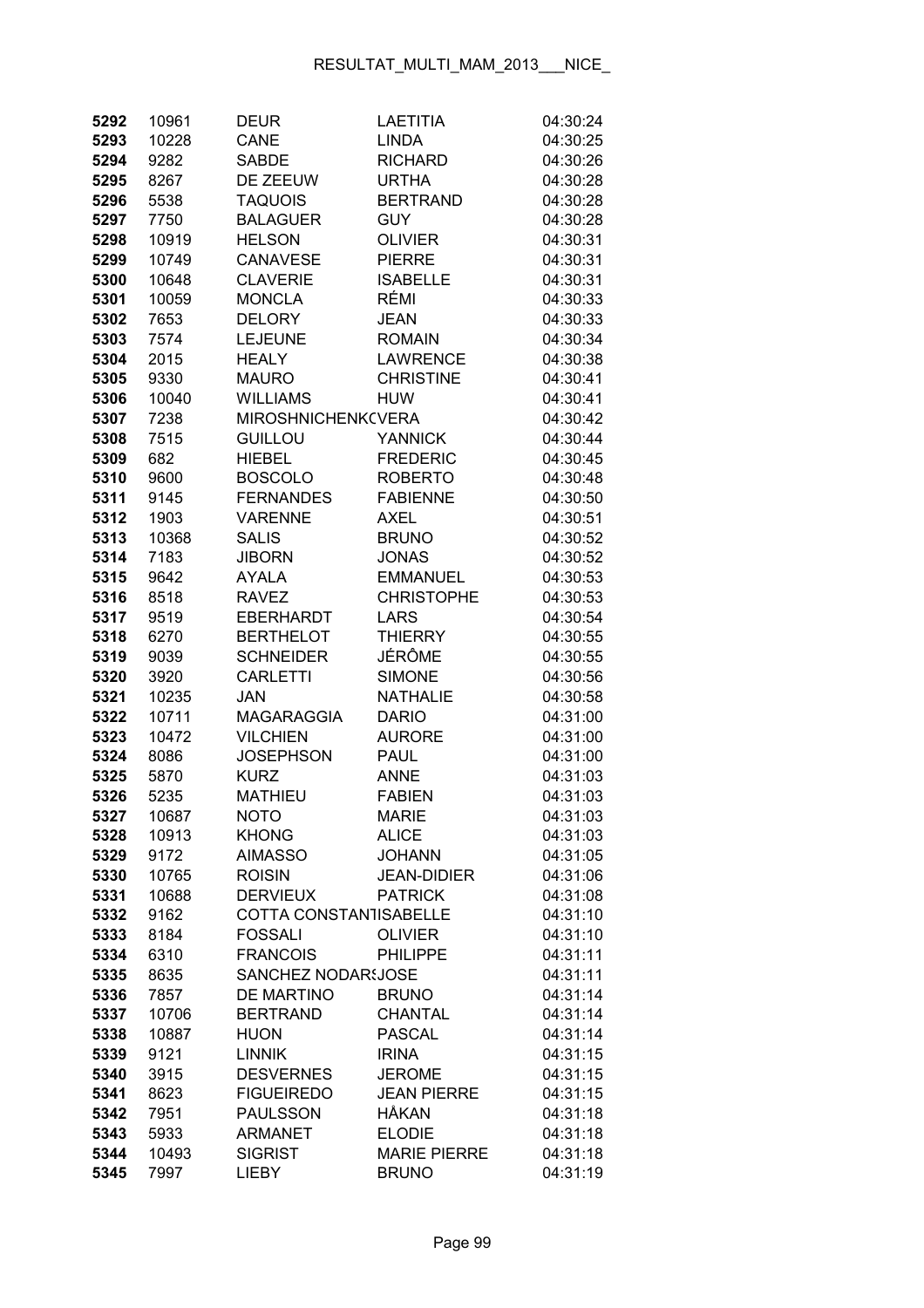| 5346 | 10130 | <b>RANTA</b>       | <b>KARI</b>            | 04:31:20 |
|------|-------|--------------------|------------------------|----------|
| 5347 | 8251  | <b>SULENG</b>      | <b>ARNE</b>            | 04:31:22 |
| 5348 | 7871  | <b>PERROT</b>      | <b>ERIC</b>            | 04:31:22 |
| 5349 | 9790  | <b>FERRIER</b>     | <b>ROMAIN</b>          | 04:31:24 |
| 5350 | 10302 | <b>ROY</b>         | <b>CHRISTOPHE</b>      | 04:31:24 |
| 5351 | 7372  | <b>SAEZ</b>        | <b>JEAN CHRISTOPHE</b> | 04:31:24 |
| 5352 | 9335  | <b>MAGEUX</b>      | <b>JULIEN</b>          | 04:31:26 |
| 5353 | 7273  | <b>ROUAUD</b>      | <b>GWÉNAËLLE</b>       | 04:31:26 |
| 5354 | 7797  | <b>JOURDAN</b>     | <b>PIERRE</b>          | 04:31:31 |
| 5355 | 9331  | <b>DUBS</b>        | <b>EMMANUEL</b>        | 04:31:33 |
| 5356 | 7295  | <b>DEVITT</b>      | <b>STEPHEN</b>         | 04:31:36 |
| 5357 | 8422  | <b>KOENIGSEDER</b> | <b>ANDREA</b>          | 04:31:37 |
| 5358 | 9671  | <b>MINA</b>        | <b>BENJAMIN</b>        | 04:31:38 |
| 5359 | 5085  | <b>FRELAT</b>      | <b>REGIS</b>           | 04:31:39 |
| 5360 | 5819  | <b>TERRANOVA</b>   | <b>GABRIELE</b>        | 04:31:44 |
| 5361 | 5176  | <b>BELHADDAD</b>   | <b>LAHBIB</b>          | 04:31:46 |
| 5362 | 1548  | <b>DEPAQUIT</b>    | <b>BENOIT</b>          | 04:31:47 |
| 5363 | 7445  | <b>MARTIN</b>      | <b>FRANCK</b>          | 04:31:48 |
| 5364 | 9255  | <b>VANICATTE</b>   | <b>CHRISTOPHE</b>      | 04:31:54 |
| 5365 | 9215  | <b>MARCHAIS</b>    | <b>CHRISTIAN</b>       | 04:31:59 |
| 5366 | 1141  | <b>GIRAUDO</b>     | <b>STEPHANIE</b>       | 04:31:59 |
| 5367 | 5080  | <b>DUFFOUR</b>     | <b>CAROLE</b>          | 04:32:00 |
| 5368 | 10173 | <b>CONSAVELA</b>   | <b>SERGE</b>           | 04:32:00 |
| 5369 | 7395  | <b>KOTALA</b>      | <b>SIMO</b>            | 04:32:02 |
| 5370 | 10388 | <b>CAPELLA</b>     | <b>JACQUES</b>         | 04:32:02 |
| 5371 | 3518  | <b>BODY</b>        | <b>MICHEL</b>          | 04:32:02 |
| 5372 | 7624  | <b>COYARD</b>      | <b>IVAN</b>            | 04:32:05 |
| 5373 | 10973 | <b>BOUTIN</b>      | <b>ETIENNE</b>         | 04:32:07 |
| 5374 | 5388  | <b>MARIGLIANO</b>  | <b>NICOLAS</b>         | 04:32:07 |
| 5375 | 5647  | <b>FREIS</b>       | <b>DANIEL</b>          | 04:32:08 |
| 5376 | 5370  | <b>PRZYCZYNSKI</b> | <b>EDITH</b>           | 04:32:09 |
| 5377 | 9590  | <b>ALLARD</b>      | <b>BERTRAND</b>        | 04:32:10 |
| 5378 | 7822  | <b>CHEVREUX</b>    | <b>FRANCOISE</b>       | 04:32:11 |
| 5379 | 5197  | <b>SWORST</b>      | <b>STEPHANE</b>        | 04:32:17 |
| 5380 | 8301  | <b>KEMPLAR</b>     | <b>BENT</b>            | 04:32:17 |
| 5381 | 7480  | PATANCHON          | <b>MARIE-LAURE</b>     | 04:32:19 |
| 5382 | 8164  | <b>POHJALA</b>     | <b>TAPANI</b>          | 04:32:20 |
| 5383 | 7043  | <b>LAMBRECH</b>    | <b>KATY</b>            | 04:32:20 |
| 5384 | 8080  | <b>HANSMAENNEL</b> | <b>MATTHIEU</b>        | 04:32:23 |
| 5385 | 6550  | <b>BOIRET</b>      | <b>DOMINIQUE</b>       | 04:32:26 |
| 5386 | 4064  | <b>CORDONIN</b>    | <b>GILBERT</b>         | 04:32:26 |
| 5387 | 2376  | <b>VALEMBOIS</b>   | <b>CEDRIC</b>          | 04:32:27 |
| 5388 | 7163  | <b>THEMINES</b>    | <b>RICHARD</b>         | 04:32:27 |
| 5389 | 8664  | <b>AUGROS</b>      | <b>CHRISTIAN</b>       | 04:32:32 |
| 5390 | 5422  | <b>EYMERY</b>      | <b>ALAIN</b>           | 04:32:36 |
| 5391 | 10442 | <b>FROT</b>        | <b>ELISABETH</b>       | 04:32:36 |
| 5392 | 3705  | <b>ERIKSSON</b>    | <b>SAMUEL</b>          | 04:32:36 |
| 5393 | 9323  | <b>BOUR</b>        | VALÉRIE                | 04:32:37 |
| 5394 | 3708  | <b>SCHILLER</b>    | <b>PETTER</b>          | 04:32:37 |
| 5395 | 10941 | <b>TALON</b>       | <b>DOMINIQUE</b>       | 04:32:37 |
| 5396 | 10925 | <b>FONTANA</b>     | <b>STEFANO</b>         | 04:32:41 |
| 5397 | 1680  | <b>CLOSSET</b>     | <b>THIERRY</b>         | 04:32:44 |
| 5398 | 3993  | <b>BONFANTI</b>    | <b>MARCO</b>           | 04:32:45 |
| 5399 | 10910 | <b>MEZAILLES</b>   | <b>YOANNA</b>          | 04:32:46 |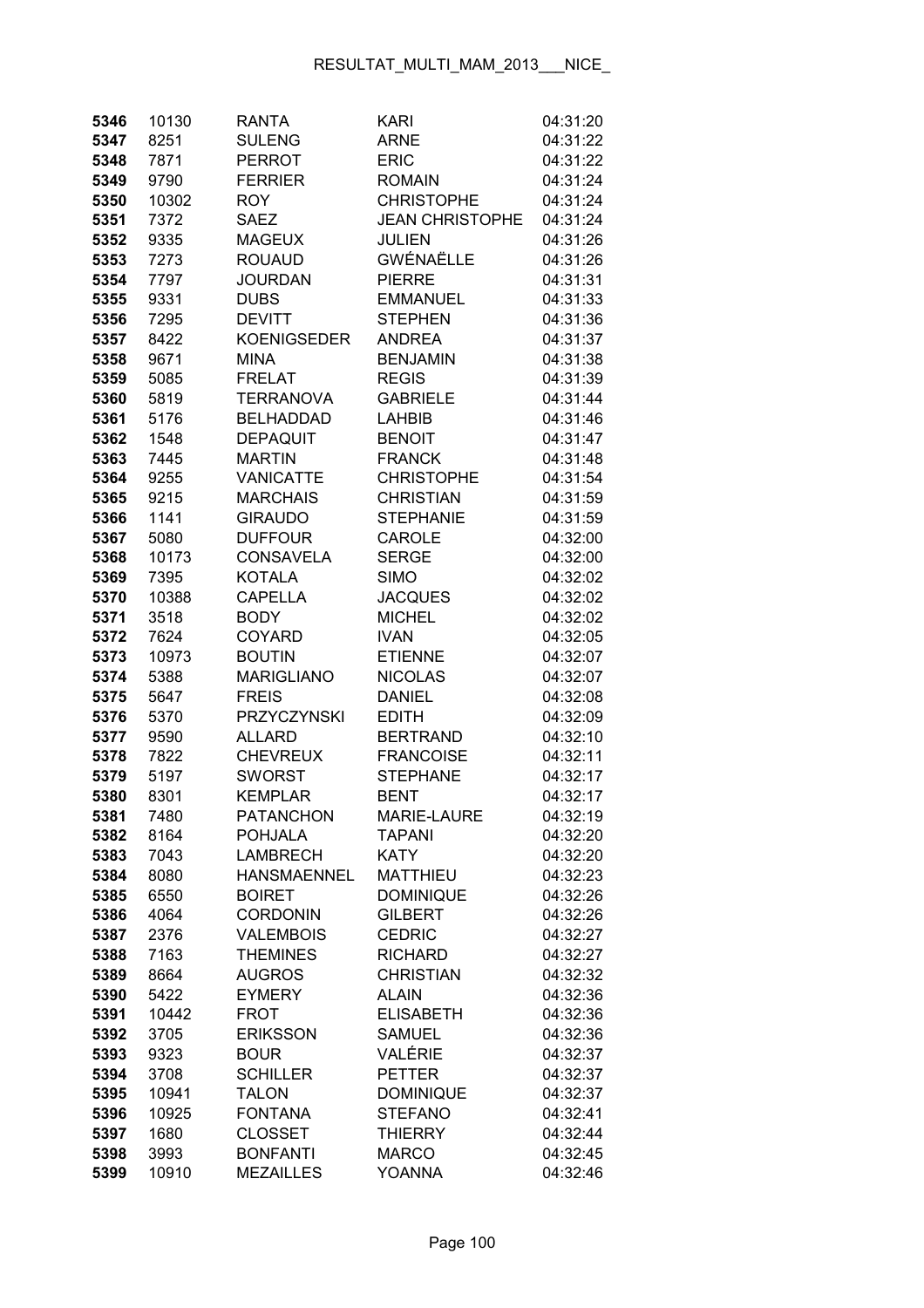| 5400         | 4007          | <b>FORMENTI</b>                  | <b>ANTONELLO</b>                        | 04:32:47             |
|--------------|---------------|----------------------------------|-----------------------------------------|----------------------|
| 5401         | 6251          | <b>PECOUT</b>                    | <b>CHRISTIAN</b>                        | 04:32:47             |
| 5402         | 8445          | DE CASTRO                        | <b>FRANCESCO</b>                        | 04:32:49             |
| 5403         | 7731          | <b>MASSON</b>                    | <b>FABIENNE</b>                         | 04:32:50             |
| 5404         | 3470          | <b>LODIGIANI</b>                 | <b>ALESSANDRO</b>                       | 04:32:51             |
| 5405         | 7842          | LE BEGUEC                        | <b>THOMAS</b>                           | 04:32:51             |
| 5406         | 7433          | <b>LEROY</b>                     | JOËLLE                                  | 04:32:51             |
| 5407         | 10451         | <b>DUMON</b>                     | HÉLÈNE                                  | 04:32:53             |
| 5408         | 5215          | <b>WILD</b>                      | <b>TANIA</b>                            | 04:32:54             |
| 5409         | 7440          | <b>DECLERCK</b>                  | <b>LAURENCE</b>                         | 04:32:56             |
| 5410         | 8353          | <b>BERTRAND</b>                  | <b>FRANCOIS</b>                         | 04:32:56             |
| 5411         | 10026         | <b>HAAS</b>                      | <b>THOMAS</b>                           | 04:32:56             |
| 5412         | 10859         | <b>HAKIM</b>                     | <b>THOMAS</b>                           | 04:32:57             |
| 5413         | 10824         | <b>CONFALONIERI</b>              | <b>MARIO</b>                            | 04:32:57             |
| 5414         | 10505         | <b>MENARD</b>                    | <b>CHRISTOPHE</b>                       | 04:32:58             |
| 5415         | 7166          | <b>LEQUESNE</b>                  | <b>NADIA</b>                            | 04:33:00             |
| 5416         | 8467          | <b>DELAVENNE</b>                 | <b>AUDE MARIE</b>                       | 04:33:00             |
| 5417         | 7173          | <b>MARTINS</b>                   | <b>DOMINIQUE</b>                        | 04:33:00             |
| 5418         | 7237          | <b>PAIRON</b>                    | <b>LEEN</b>                             | 04:33:04             |
| 5419         | 5417          | <b>DONY</b>                      | <b>DELPHINE</b>                         | 04:33:07             |
| 5420         | 5315          | <b>CULLET</b>                    | <b>CHRISTOPHE</b>                       | 04:33:07             |
| 5421         | 7393          | <b>TRIBAUDEAU</b>                | <b>PASCAL</b>                           | 04:33:08             |
| 5422         | 5416          | <b>FALCHETTI</b>                 | <b>PATRICK</b>                          | 04:33:08             |
| 5423         | 8114          | <b>NOUIOUA</b>                   | <b>FARID</b>                            | 04:33:14             |
| 5424         | 8097          | <b>JOTHY</b>                     | <b>BENJAMIN</b>                         | 04:33:14             |
| 5425         | 9196          | <b>LAPOUBLE</b>                  | <b>LUCIE</b>                            | 04:33:15             |
| 5426         | 7336          | <b>FRACHISSE</b>                 | <b>CLAUDE</b>                           | 04:33:17             |
| 5427         | 9339          | CHAIGNEAU                        | <b>FABRICE</b>                          | 04:33:21             |
| 5428         | 6356          | <b>PAAT</b>                      | <b>KAIRI</b>                            | 04:33:22             |
| 5429         | 4005          | <b>JYRIADO</b>                   | TIIU                                    | 04:33:22             |
| 5430         | 6357          | <b>TUPP</b>                      | <b>AIN IVAR</b>                         | 04:33:22             |
| 5431         | 9547          | <b>MARTINO</b>                   | <b>FERNANDO</b>                         | 04:33:23             |
| 5432         | 10641         | <b>GERGAUD</b>                   | <b>CATHERINE</b>                        | 04:33:26             |
| 5433         | 10561         | <b>BALLOT</b>                    | AGNÈS                                   | 04:33:26             |
| 5434         | 3417          | <b>RIPERT</b>                    | <b>PHILIPPE</b>                         | 04:33:29             |
| 5435         | 9192          | <b>THIRION</b>                   | <b>JEAN-JACQUES</b>                     | 04:33:30             |
| 5436         | 3750          | <b>CASAVECCHI</b>                | <b>FABIEN</b>                           | 04:33:35             |
| 5437         | 10478         | <b>NEMOUCHI</b>                  | <b>OUARDA</b>                           | 04:33:36             |
| 5438         | 9109          | <b>LEYSSENS</b>                  | VALÉRIE                                 | 04:33:37             |
| 5439         | 5544          | <b>PUGH</b>                      | <b>ELLIOTT</b>                          | 04:33:38             |
| 5440         | 10548         | <b>HAMALIAN</b>                  | <b>OLIVIER</b>                          | 04:33:41             |
| 5441         | 9281          | <b>ENRIETTI</b>                  | <b>LUCIO</b>                            | 04:33:46             |
| 5442         | 9751          | <b>CASSUTO</b><br><b>STANIEC</b> | <b>JILL-PATRICE</b><br><b>GUILLAUME</b> | 04:33:46             |
| 5443<br>5444 | 3749<br>10383 | <b>FACOMPRE</b>                  | <b>MARIE</b>                            | 04:33:47             |
| 5445         | 10921         | <b>CIERPISZEWSKI</b>             | <b>DARIUSZ</b>                          | 04:33:49<br>04:33:50 |
| 5446         | 8169          | <b>LAMOTTE</b>                   | <b>ETIENNE</b>                          | 04:33:50             |
| 5447         | 9639          | <b>REYNIER</b>                   | <b>SEBASTIEN</b>                        | 04:33:51             |
| 5448         | 7357          | <b>ROSSELLO</b>                  | <b>DIDIER</b>                           | 04:33:56             |
| 5449         | 7859          | <b>RICHARTE</b>                  | <b>GRÉGORY</b>                          | 04:33:56             |
| 5450         | 10889         | <b>BOUSAMI</b>                   | <b>JAMILA</b>                           | 04:33:56             |
| 5451         | 10595         | <b>COBLENCE</b>                  | <b>PHILIPPE</b>                         | 04:33:57             |
| 5452         | 3423          | <b>WOPSHOTT</b>                  | <b>DOUGLAS</b>                          | 04:33:59             |
| 5453         | 9685          | <b>VIENNEY</b>                   | <b>THIERRY</b>                          | 04:34:02             |
|              |               |                                  |                                         |                      |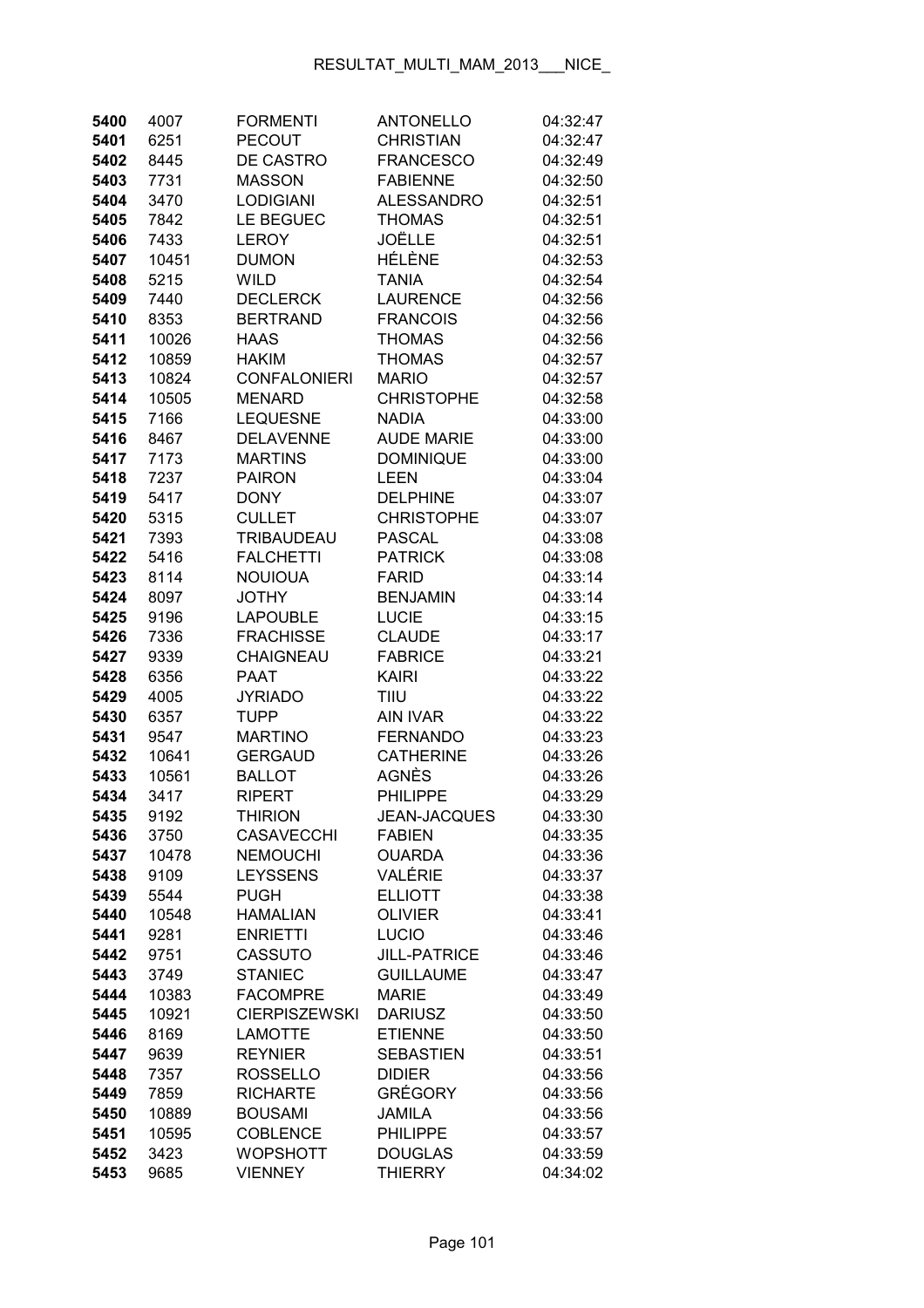| 5454         | 8458         | <b>BERTULI</b>                     | <b>CYRIL</b>                    | 04:34:02             |
|--------------|--------------|------------------------------------|---------------------------------|----------------------|
| 5455         | 7381         | <b>LAFFONT</b>                     | <b>PHILIPPE</b>                 | 04:34:02             |
| 5456         | 5834         | <b>PERRIN</b>                      | <b>FRÉDÉRIC</b>                 | 04:34:04             |
| 5457         | 7549         | <b>RECASENS</b>                    | <b>FRANCESC</b>                 | 04:34:06             |
| 5458         | 5935         | <b>GEIG</b>                        | <b>DIDIER</b>                   | 04:34:06             |
| 5459         | 8655         | <b>SOUDANI</b>                     | <b>ZAKARI</b>                   | 04:34:09             |
| 5460         | 9408         | LIZZANI                            | <b>MARCO</b>                    | 04:34:10             |
| 5461         | 8128         | <b>GAUTIER</b>                     | <b>LAURENT</b>                  | 04:34:13             |
| 5462         | 7748         | <b>VOLTZ</b>                       | <b>FRANCIS</b>                  | 04:34:15             |
| 5463         | 9415         | <b>ALAURENT</b>                    | <b>JEAN-MARIE</b>               | 04:34:15             |
| 5464         | 9187         | SANDENON                           | <b>ARNAUD</b>                   | 04:34:18             |
| 5465         | 10601        | <b>DESMETTRE</b>                   | <b>MARIE CAPUCINE</b>           | 04:34:19             |
| 5466         | 5939         | <b>CREMIEUX</b>                    | <b>ALEXIS</b>                   | 04:34:21             |
| 5467         | 9407         | <b>LECONTE</b>                     | <b>CELINE</b>                   | 04:34:22             |
| 5468         | 10672        | <b>WEYNAND</b>                     | <b>WERNER</b>                   | 04:34:22             |
| 5469         | 8289         | <b>BOGART</b>                      | <b>TAMMY</b>                    | 04:34:22             |
| 5470         | 9558         | <b>ANELLI</b>                      | <b>ANAIS</b>                    | 04:34:24             |
| 5471         | 8309         | <b>LERIDON</b>                     | <b>BENOIT</b>                   | 04:34:25             |
| 5472         | 5134         | <b>GUENERON</b>                    | <b>EMMANUELLE</b>               | 04:34:28             |
| 5473         | 7441         | <b>DELPON</b>                      | <b>NICOLAS</b>                  | 04:34:30             |
| 5474         | 9647         | <b>NYMAN</b>                       | KATI                            | 04:34:30             |
| 5475         | 9623         | <b>SALA</b>                        | <b>FABRIZIO</b>                 | 04:34:31             |
| 5476         | 9665         | <b>RYAN</b>                        | <b>GREG</b>                     | 04:34:34             |
| 5477         | 10376        | <b>MIETTINEN</b>                   | <b>SAMULI</b>                   | 04:34:35             |
| 5478         | 10375        | MÄKI-JYLLILÄ                       | <b>JUHA</b>                     | 04:34:35             |
| 5479         | 9764         | <b>MECKING</b>                     | <b>BETTY</b>                    | 04:34:36             |
| 5480         | 8311         | <b>SLOBODYANYUK</b>                | <b>BORIS</b>                    | 04:34:36             |
| 5481         | 8026         | <b>JURCA GAMA</b>                  | <b>EMMANUELLE</b>               | 04:34:38             |
| 5482         | 2345         | <b>NASICA</b>                      | <b>SOPHIE</b>                   | 04:34:39             |
| 5483         | 10787        | <b>PEREL</b>                       | <b>RYAN</b>                     | 04:34:39             |
| 5484         | 10788        | <b>PEREL</b>                       | <b>ILANA</b>                    | 04:34:39             |
| 5485         | 6350         | <b>ZANZI</b>                       | <b>VITTORIO</b>                 | 04:34:40             |
| 5486         | 9432         | <b>DUPOUEY</b>                     | <b>ARNAUD</b>                   | 04:34:44             |
| 5487         | 8168         | <b>PELISSARD</b>                   | <b>MARTIN</b>                   | 04:34:53             |
| 5488         | 8290         | <b>MARTINEZ</b>                    | <b>JEAN-LUC</b>                 | 04:34:58             |
| 5489         | 6485         | <b>BOUKHALFA</b>                   | <b>ANDRE</b>                    | 04:34:59             |
| 5490         | 10348        | <b>LEGLISE</b>                     | <b>NATALIE</b>                  | 04:35:01             |
| 5491         | 7442         | CARBOU BELMON MAGALIE              |                                 | 04:35:03             |
| 5492         | 5271         | <b>DUNN</b>                        | <b>MATTHEW</b>                  | 04:35:07             |
| 5493         | 5275         | <b>DUNN</b>                        | <b>DAVID</b>                    | 04:35:07             |
| 5494         | 6576         | <b>KNUDSEN</b>                     | KÅRE SMEDEGAARD                 | 04:35:12             |
| 5495         | 7920         | <b>ROUX</b>                        | <b>SYLVIE</b>                   | 04:35:12             |
| 5496         | 7191         | <b>KRAWIEC</b>                     | <b>MAGALI</b>                   | 04:35:14             |
| 5497         | 8658         | <b>DUPUY</b>                       | <b>ERIC</b>                     | 04:35:17             |
| 5498         | 5467         | <b>BASTIAT</b>                     | <b>LIONEL</b>                   | 04:35:18             |
| 5499         | 9603         | <b>BOINEGA</b>                     | <b>LAMBERTO</b>                 | 04:35:21             |
| 5500         | 10782        | <b>BLASZCZYK</b>                   | <b>SONIA</b>                    | 04:35:23             |
| 5501         | 9583         | <b>ROCA</b>                        | <b>KATARINA</b>                 | 04:35:25             |
| 5502         | 8362         | <b>KLEMENSSON</b>                  | TORBJÖRN                        | 04:35:25             |
| 5503<br>5504 | 3536<br>1508 | <b>DARRIGADE</b><br><b>NORMAND</b> | <b>BERTRAND</b><br><b>ROGER</b> | 04:35:26             |
| 5505         | 9220         | <b>GOLDIE</b>                      | <b>CLARE</b>                    | 04:35:27<br>04:35:28 |
| 5506         | 7152         | <b>PUDDU</b>                       | <b>SERGE</b>                    | 04:35:29             |
| 5507         | 3773         | <b>COUTRIS</b>                     | <b>JOCELYN</b>                  | 04:35:31             |
|              |              |                                    |                                 |                      |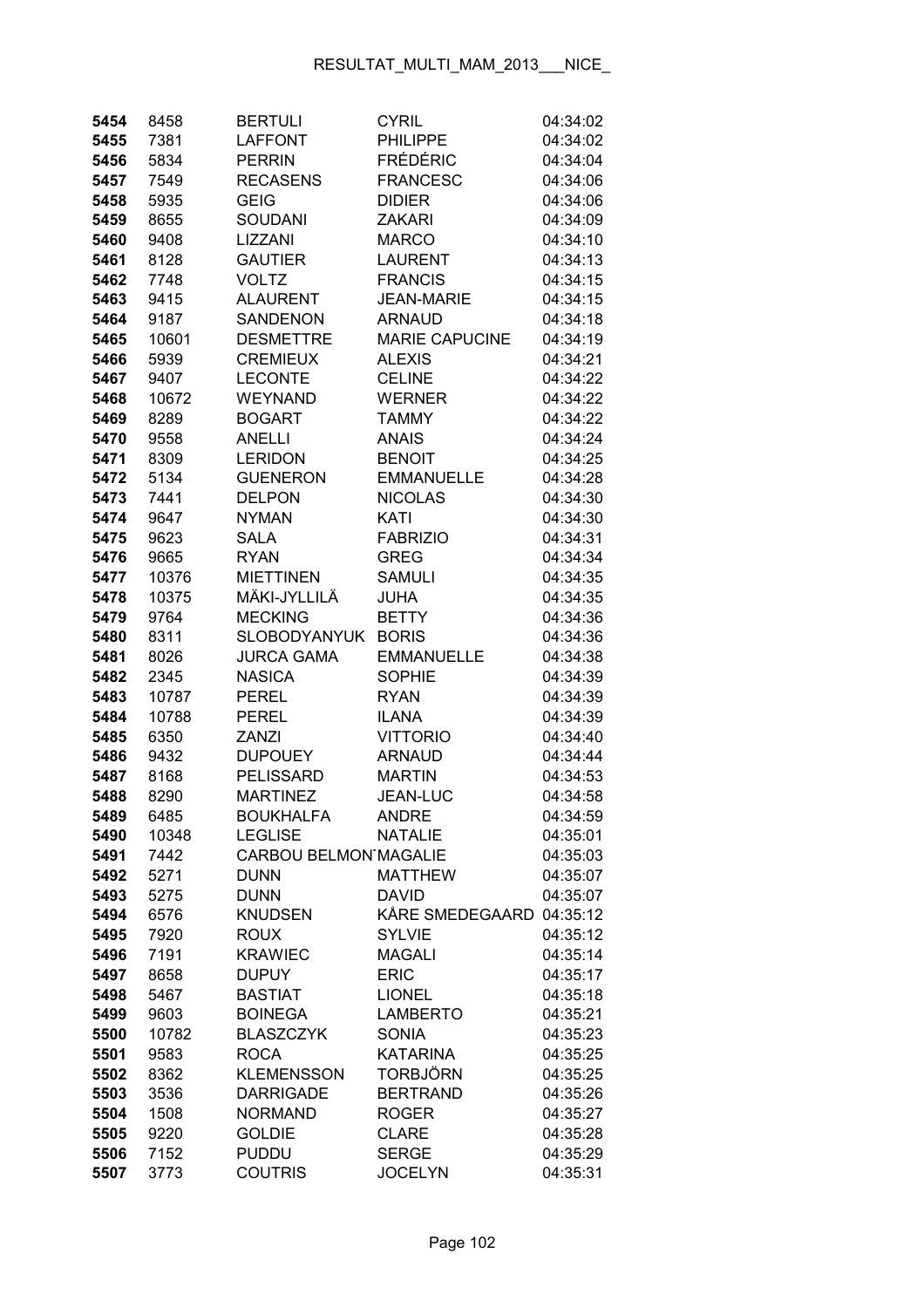| 5508         | 10507        | <b>BOUIS</b>                    | <b>ALAIN</b>         | 04:35:33             |
|--------------|--------------|---------------------------------|----------------------|----------------------|
| 5509         | 8242         | <b>BILLARD</b>                  | <b>CHARLES ALAIN</b> | 04:35:33             |
| 5510         | 3895         | <b>MARSHALL</b>                 | <b>VINCENT</b>       | 04:35:33             |
| 5511         | 8335         | <b>BACK</b>                     | <b>GABRIELE</b>      | 04:35:34             |
| 5512         | 9710         | <b>KOSKINEN</b>                 | JENNI                | 04:35:35             |
| 5513         | 10603        | <b>LING</b>                     | <b>ISABELLE</b>      | 04:35:37             |
| 5514         | 5992         | <b>BRUNING</b>                  | <b>JAN</b>           | 04:35:37             |
| 5515         | 7659         | <b>VINCENT</b>                  | <b>BRUNO</b>         | 04:35:39             |
| 5516         | 10980        | <b>GRUBER</b>                   | <b>ANDREA</b>        | 04:35:42             |
| 5517         | 2342         | <b>MARIN</b>                    | <b>FRÉDÉRIQUE</b>    | 04:35:44             |
| 5518         | 9625         | <b>ANDRE</b>                    | <b>GÉRALDINE</b>     | 04:35:44             |
| 5519         | 10707        | <b>PICHUGIN</b>                 | <b>ALEXANDR</b>      | 04:35:49             |
| 5520         | 284          | <b>ANDERSON</b>                 | <b>HELLE MARIE</b>   | 04:35:50             |
| 5521         | 9194         | <b>FOOS</b>                     | <b>MURIEL</b>        | 04:35:50             |
| 5522         | 8327         | <b>BOSC</b>                     | <b>BRUNO</b>         | 04:35:51             |
| 5523         | 9664         | <b>DE MAEGD</b>                 | LENE                 | 04:35:55             |
| 5524         | 10198        | <b>BOULOMMIER</b>               | <b>DENIS</b>         | 04:35:56             |
| 5525         | 6390         | <b>LELAIDIER</b>                | <b>SYLVIE</b>        | 04:35:59             |
| 5526         | 9747         | <b>SCHMITZ</b>                  | <b>JOCHEN</b>        | 04:36:07             |
| 5527         | 10365        | <b>BACKMAN</b>                  | <b>KARIN</b>         | 04:36:08             |
| 5528         | 10285        | <b>BACKMAN</b>                  | <b>ERIKA</b>         | 04:36:08             |
| 5529         | 10822        | <b>RÖNNLUND</b>                 | <b>MARIA</b>         | 04:36:10             |
| 5530         | 10818        | <b>HJELM</b>                    | <b>JONNY</b>         | 04:36:10             |
| 5531         | 7232         | <b>HÅKANSSON</b>                | <b>LISA</b>          | 04:36:15             |
| 5532         | 10067        | <b>TRILLAUD</b>                 | <b>SYLVIE</b>        | 04:36:15             |
| 5533         | 7609         | <b>PROISY</b>                   | <b>JEAN-CLAUDE</b>   | 04:36:15             |
| 5534         | 8315         | <b>CRISCI</b>                   | <b>MAGALI</b>        | 04:36:20             |
| 5535         | 9311         | <b>SALINAS</b>                  | <b>LYDIA</b>         | 04:36:20             |
| 5536         | 5060         | <b>FAUCHERET</b>                | <b>ALAIN</b>         | 04:36:20             |
| 5537         | 10428        | <b>SAFINIA NAINI</b>            | <b>ALEXANDRE</b>     | 04:36:25             |
| 5538         | 7011         | <b>PIERRE</b>                   | <b>RAPHAEL</b>       | 04:36:25             |
| 5539         | 8452         | <b>MAES</b>                     | <b>MARIE</b>         | 04:36:28             |
| 5540         | 7487         | <b>SERRA</b>                    | <b>PHILIPPE</b>      | 04:36:30             |
| 5541         | 1957         | <b>PALLOTTA</b>                 | <b>FLAVIO</b>        | 04:36:30             |
| 5542         | 5503         | <b>PASTUREL</b>                 | <b>JEAN-MARC</b>     | 04:36:31             |
| 5543         | 1855         | <b>BAILLY</b>                   | RICHARD              | 04:36:31             |
| 5544         | 7375         | GÜNEY                           | <b>BIRGEN</b>        | 04:36:32             |
| 5545         | 3146         | <b>SPOSITO</b>                  | <b>JONATHAN</b>      | 04:36:33             |
| 5546         | 9175         | <b>ROUBIN</b>                   | <b>OLIVIER</b>       | 04:36:35             |
| 5547         | 7106         | <b>MOUREY</b>                   | <b>FRANCOIS</b>      | 04:36:35             |
| 5548         | 10977        | <b>MANCEL</b>                   | <b>NICOLAS</b>       | 04:36:36             |
| 5549         | 9345         | <b>BEE</b>                      | <b>JEAN-MICHEL</b>   | 04:36:40             |
| 5550         | 8446         | <b>KRIEFF</b>                   | <b>STEEVE</b>        | 04:36:40             |
| 5551         | 10681        | <b>HUVA</b>                     | <b>EMILY</b>         | 04:36:40             |
| 5552         | 6427         | <b>BILLIS</b>                   | <b>THIERRY</b>       | 04:36:42             |
| 5553         | 8297         | <b>BELIN</b>                    | <b>CHRISTIAN</b>     | 04:36:43             |
| 5554         | 5165         | <b>KWAPISZ</b>                  | <b>BERTRAND</b>      | 04:36:49             |
| 5555         | 5621         | GLANVILLE-WALLI TATIANA         |                      | 04:36:51             |
| 5556         | 8332         | <b>PROUST</b><br><b>STANIEC</b> | <b>THIERRY</b>       | 04:36:52             |
| 5557         | 10719        |                                 | <b>DAMIEN</b>        | 04:36:54             |
| 5558         | 9561         | <b>BAUERFEIND</b>               | <b>CHRISTOF</b>      | 04:36:55             |
| 5559<br>5560 | 8628<br>5729 | SANDOVAL<br><b>MAKHOUKH</b>     | <b>MARIO</b><br>ALI  | 04:36:56             |
| 5561         | 5061         | <b>GAILLOT</b>                  | <b>LIONEL</b>        | 04:36:56<br>04:36:56 |
|              |              |                                 |                      |                      |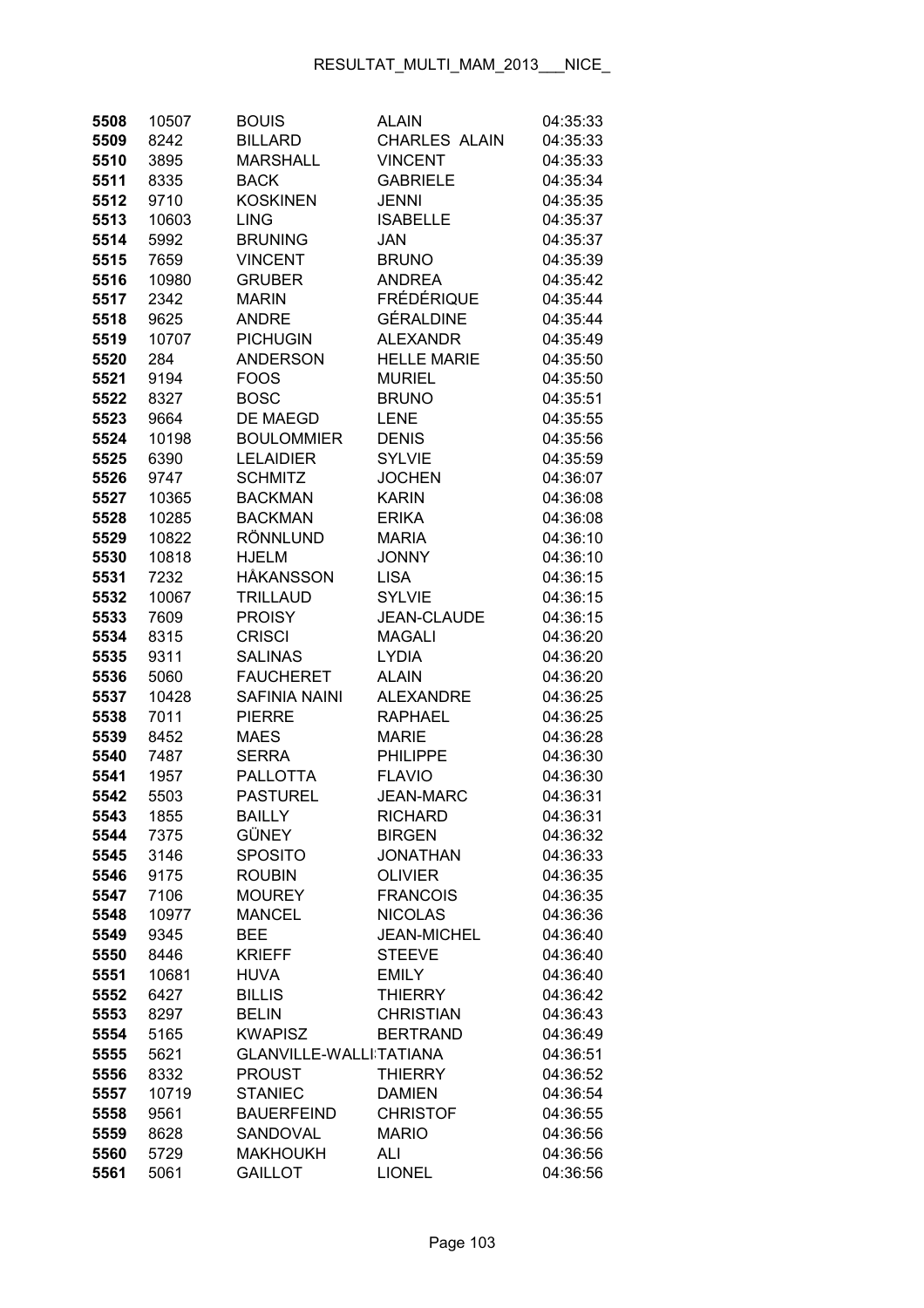| 5562 | 7768  | <b>DEVES</b>                 | <b>PASCAL</b>        | 04:37:03 |
|------|-------|------------------------------|----------------------|----------|
| 5563 | 9412  | <b>LUCAS</b>                 | <b>OLLIVIER</b>      | 04:37:04 |
| 5564 | 8019  | <b>JEAN</b>                  | <b>PATRICE</b>       | 04:37:13 |
| 5565 | 3808  | <b>CAIOTTI</b>               | <b>EGLE</b>          | 04:37:14 |
| 5566 | 3802  | <b>VALENTI</b>               | <b>MAURIZIO</b>      | 04:37:14 |
| 5567 | 3805  | <b>BIAGIONI</b>              | <b>MASSIMO</b>       | 04:37:15 |
| 5568 | 3798  | <b>GIRELLI</b>               | LUCIO                | 04:37:15 |
| 5569 | 9469  | <b>ROSTAGNAT</b>             | <b>HERVE</b>         | 04:37:16 |
| 5570 | 2219  | <b>RIVOAL</b>                | <b>LISON</b>         | 04:37:18 |
| 5571 | 9353  | <b>SCHAEFER</b>              | <b>MARKUS</b>        | 04:37:20 |
| 5572 | 7350  | VAYSSE                       | <b>CHANTAL</b>       | 04:37:20 |
| 5573 | 9336  | DE BELVAL                    | <b>CHRISTOPHE</b>    | 04:37:21 |
| 5574 | 5486  | BEAUJARD-BRANCBERTRAND       |                      | 04:37:21 |
| 5575 | 5664  | <b>BOURGEOIS</b>             | <b>NICOLAS</b>       | 04:37:25 |
| 5576 | 9483  | ZAJC                         | <b>TAMARA</b>        | 04:37:26 |
| 5577 | 3168  | <b>SANCHEZ</b>               | <b>PIERRE</b>        | 04:37:26 |
| 5578 | 344   | <b>MAURIN</b>                | <b>ARNAUD</b>        | 04:37:30 |
| 5579 | 5198  | <b>LAUER</b>                 | <b>PASCAL</b>        | 04:37:33 |
| 5580 | 10794 | <b>CERUTTI</b>               | <b>ORNELLA</b>       | 04:37:34 |
| 5581 | 6077  | <b>BROMLEY</b>               | <b>IAN</b>           | 04:37:37 |
| 5582 | 5775  | <b>ROCHER</b>                | <b>FREDERIC</b>      | 04:37:37 |
| 5583 | 7036  | <b>TEDALDI</b>               | <b>JEROME</b>        | 04:37:38 |
| 5584 | 4066  | <b>LASCOL</b>                | CAROLE               | 04:37:40 |
| 5585 | 8394  | <b>GUESDON</b>               | <b>CHRISTIAN</b>     | 04:37:40 |
| 5586 | 7477  | <b>NEVE</b>                  | <b>PIA</b>           | 04:37:41 |
| 5587 | 10366 | <b>MAISTRE</b>               | <b>DELPHINE</b>      | 04:37:42 |
| 5588 | 8020  | <b>TRUCHI</b>                | <b>MARC</b>          | 04:37:42 |
| 5589 | 7540  | ADRAÏ                        | <b>ERIC</b>          | 04:37:48 |
| 5590 | 7784  | <b>SUWABE</b>                | <b>KAZUYUKI</b>      | 04:37:49 |
| 5591 | 9632  | <b>KISELEV</b>               | <b>SERGEY</b>        | 04:37:52 |
| 5592 | 10227 | <b>PEROTTI</b>               | VALÉRIE              | 04:37:52 |
| 5593 | 10256 | <b>ESQUIE</b>                | <b>ÉLODIE</b>        | 04:37:53 |
| 5594 | 10751 | <b>GALLIANO BONDU ALEXIA</b> |                      | 04:37:53 |
| 5595 | 10513 | <b>LEIKKILA</b>              | <b>HANNU TAPANI</b>  | 04:37:54 |
| 5596 | 7240  | <b>LITSCHER</b>              | <b>THOMAS</b>        | 04:37:55 |
| 5597 | 9221  | FAGUERET                     | <b>SÉBASTIEN</b>     | 04:37:59 |
| 5598 | 10452 | <b>DUMON</b>                 | <b>SÉBASTIEN</b>     | 04:37:59 |
| 5599 | 10620 | <b>NGUYEN</b>                | <b>VIET</b>          | 04:38:01 |
| 5600 | 7607  | <b>AL ATTIYA</b>             | <b>MOHAMMED</b>      | 04:38:02 |
| 5601 | 5691  | <b>LAURENT</b>               | <b>XAVIER</b>        | 04:38:03 |
| 5602 | 5878  | <b>SEIDLER</b>               | <b>DUNCAN</b>        | 04:38:04 |
| 5603 | 7724  | <b>BURIGANA</b>              | <b>FRANCK</b>        | 04:38:05 |
| 5604 | 8062  | <b>BECKER</b>                | <b>ALEXANDER</b>     | 04:38:06 |
| 5605 | 7168  | <b>RIELLO</b>                | <b>CHRISTOPHE</b>    | 04:38:07 |
| 5606 | 6136  | <b>BERLIOZ</b>               | <b>XAVIER</b>        | 04:38:08 |
| 5607 | 6137  | <b>BARATTI</b>               | CARLO                | 04:38:08 |
| 5608 | 8402  | <b>JAKOBSEN</b>              | <b>LARS HAASTRUP</b> | 04:38:10 |
| 5609 | 7091  | <b>SONNTAG</b>               | <b>OLIVIER</b>       | 04:38:11 |
| 5610 | 8509  | <b>BRAMIN</b>                | <b>CHADI</b>         | 04:38:11 |
| 5611 | 9446  | <b>BENIS</b>                 | <b>MARIE ODILE</b>   | 04:38:12 |
| 5612 | 9050  | <b>COLSON</b>                | <b>PIERRE</b>        | 04:38:15 |
| 5613 | 9318  | <b>PENG</b>                  | <b>CONSTANCE</b>     | 04:38:17 |
| 5614 | 7371  | <b>CURIE</b>                 | <b>JEAN MARIE</b>    | 04:38:19 |
| 5615 | 10698 | <b>BEZOL</b>                 | <b>GUY</b>           | 04:38:27 |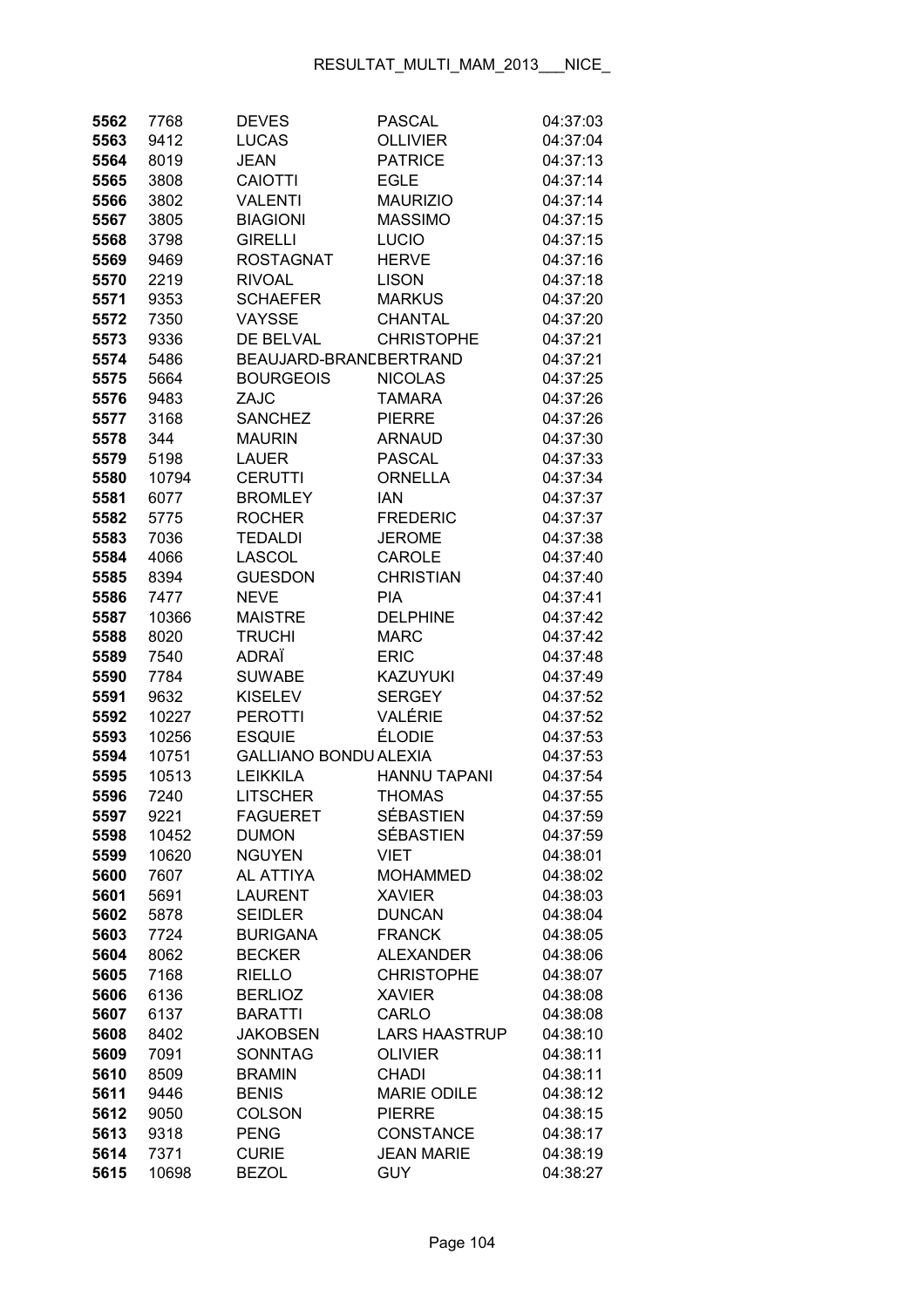| 5616 | 10697 | <b>BEZOL</b>       | <b>SABRINA</b>    | 04:38:27 |
|------|-------|--------------------|-------------------|----------|
| 5617 | 8653  | <b>PONT</b>        | <b>FRÉDÉRIC</b>   | 04:38:28 |
| 5618 | 6489  | <b>CHIERICI</b>    | <b>HUBERT</b>     | 04:38:29 |
| 5619 | 7500  | <b>AUTHIER</b>     | <b>MAXIME</b>     | 04:38:34 |
| 5620 | 9481  | VELEZ              | <b>KARINE</b>     | 04:38:35 |
| 5621 | 8099  | <b>NEUBERT</b>     | <b>OLIVER</b>     | 04:38:36 |
| 5622 | 9307  | <b>CATCHPOLE</b>   | <b>LOSS</b>       | 04:38:38 |
| 5623 | 6436  | <b>DALIDET</b>     | <b>JEAN LOUIS</b> | 04:38:40 |
| 5624 | 10845 | <b>EHRBAR</b>      | <b>NADJA</b>      | 04:38:43 |
| 5625 | 4075  | <b>MURCIANO</b>    | <b>JACQUES</b>    | 04:38:43 |
| 5626 | 8223  | <b>FEIX</b>        | <b>DIDIER</b>     | 04:38:46 |
| 5627 | 10043 | <b>GERVASONI</b>   | <b>BRUNO</b>      | 04:38:47 |
| 5628 | 10262 | <b>LEFEBVRE</b>    | <b>DAVID</b>      | 04:38:48 |
| 5629 | 10263 | <b>VILLEDIEU</b>   | <b>JULIEN</b>     | 04:38:48 |
| 5630 | 7981  | <b>DAPOIGNY</b>    | <b>JEAN LUC</b>   | 04:38:48 |
| 5631 | 9070  | <b>ADAMS</b>       | <b>LUCY</b>       | 04:38:49 |
| 5632 | 9071  | <b>MELLOR</b>      | <b>KATHRYN</b>    | 04:38:50 |
| 5633 | 10828 | <b>MARIANI</b>     | <b>PIETRO</b>     | 04:38:52 |
| 5634 | 7421  | <b>BAUMANN</b>     | <b>CHRISTIAN</b>  | 04:38:52 |
| 5635 | 2789  | <b>JARRY</b>       | RÉMY              | 04:38:59 |
| 5636 | 10671 | DALE               | <b>SARAH</b>      | 04:38:59 |
| 5637 | 10415 | <b>DAUDIN</b>      | <b>CATHERINE</b>  | 04:39:00 |
| 5638 | 3246  | <b>DUBARD</b>      | <b>FRÉDÉRIC</b>   | 04:39:01 |
| 5639 | 6547  | <b>PINTA</b>       | <b>ALICE</b>      | 04:39:01 |
| 5640 | 5346  | <b>USUBELLI</b>    | <b>CHRISTIAN</b>  | 04:39:02 |
| 5641 | 1148  | <b>FLIPO</b>       | <b>DIDIER</b>     | 04:39:02 |
| 5642 | 9170  | <b>BENOIT</b>      | <b>JEAN MARIE</b> | 04:39:05 |
| 5643 | 9011  | <b>LOPEZ</b>       | <b>LAURENCE</b>   | 04:39:09 |
| 5644 | 2214  | <b>ADAMO</b>       | <b>SAUVEUR</b>    | 04:39:09 |
| 5645 | 8167  | <b>HERNANDEZ</b>   | <b>NICOLAS</b>    | 04:39:11 |
| 5646 | 7233  | <b>BALDACCI</b>    | <b>JEAN-PAUL</b>  | 04:39:12 |
| 5647 | 9428  | <b>PERNELLE</b>    | <b>LUDOVIC</b>    | 04:39:14 |
| 5648 | 7201  | <b>ARNOULT</b>     | <b>SOPHIE</b>     | 04:39:15 |
| 5649 | 9586  | <b>MONTEPAGANO</b> | <b>MARC</b>       | 04:39:19 |
| 5650 | 7846  | CONTU              | <b>MATHIEU</b>    | 04:39:31 |
| 5651 | 7309  | THABARIN           | <b>PATRICK</b>    | 04:39:31 |
| 5652 | 6476  | <b>ARNAUDO</b>     | <b>CHRISTIAN</b>  | 04:39:32 |
| 5653 | 5358  | <b>BENOZZI</b>     | <b>GABRIELE</b>   | 04:39:33 |
| 5654 | 8595  | <b>FLYNN</b>       | <b>NIAMH</b>      | 04:39:33 |
| 5655 | 10838 | <b>EHO</b>         | <b>TARJA</b>      | 04:39:34 |
| 5656 | 7306  | <b>MONTALANT</b>   | <b>PIERRE</b>     | 04:39:37 |
| 5657 | 8583  | <b>MALAVASI</b>    | <b>SIMONA</b>     | 04:39:38 |
| 5658 | 1074  | <b>GROSSI</b>      | <b>GIOVABI</b>    | 04:39:38 |
| 5659 | 8371  | <b>BURCHINSKIY</b> | <b>NIKOLAY</b>    | 04:39:38 |
| 5660 | 6434  | <b>ROSSETTO</b>    | <b>CLAUDIO</b>    | 04:39:39 |
| 5661 | 10663 | <b>HOUBRE</b>      | <b>CELINE</b>     | 04:39:40 |
| 5662 | 5393  | <b>WALLACE</b>     | <b>ANGUS</b>      | 04:39:43 |
| 5663 | 8258  | <b>RYCKEBOER</b>   | <b>LAURENCE</b>   | 04:39:43 |
| 5664 | 10456 | <b>LENZ</b>        | <b>MANUELA</b>    | 04:39:45 |
| 5665 | 9728  | <b>VIARDOT</b>     | <b>ALEXANDRE</b>  | 04:39:46 |
| 5666 | 9738  | <b>DILLY</b>       | <b>CATHERINE</b>  | 04:39:47 |
| 5667 | 9798  | <b>JARRY</b>       | <b>PASCAL</b>     | 04:39:47 |
| 5668 | 7931  | <b>BATTUT</b>      | <b>CATHERINE</b>  | 04:39:47 |
| 5669 | 9734  | <b>DECHENY</b>     | <b>GAELLE</b>     | 04:39:48 |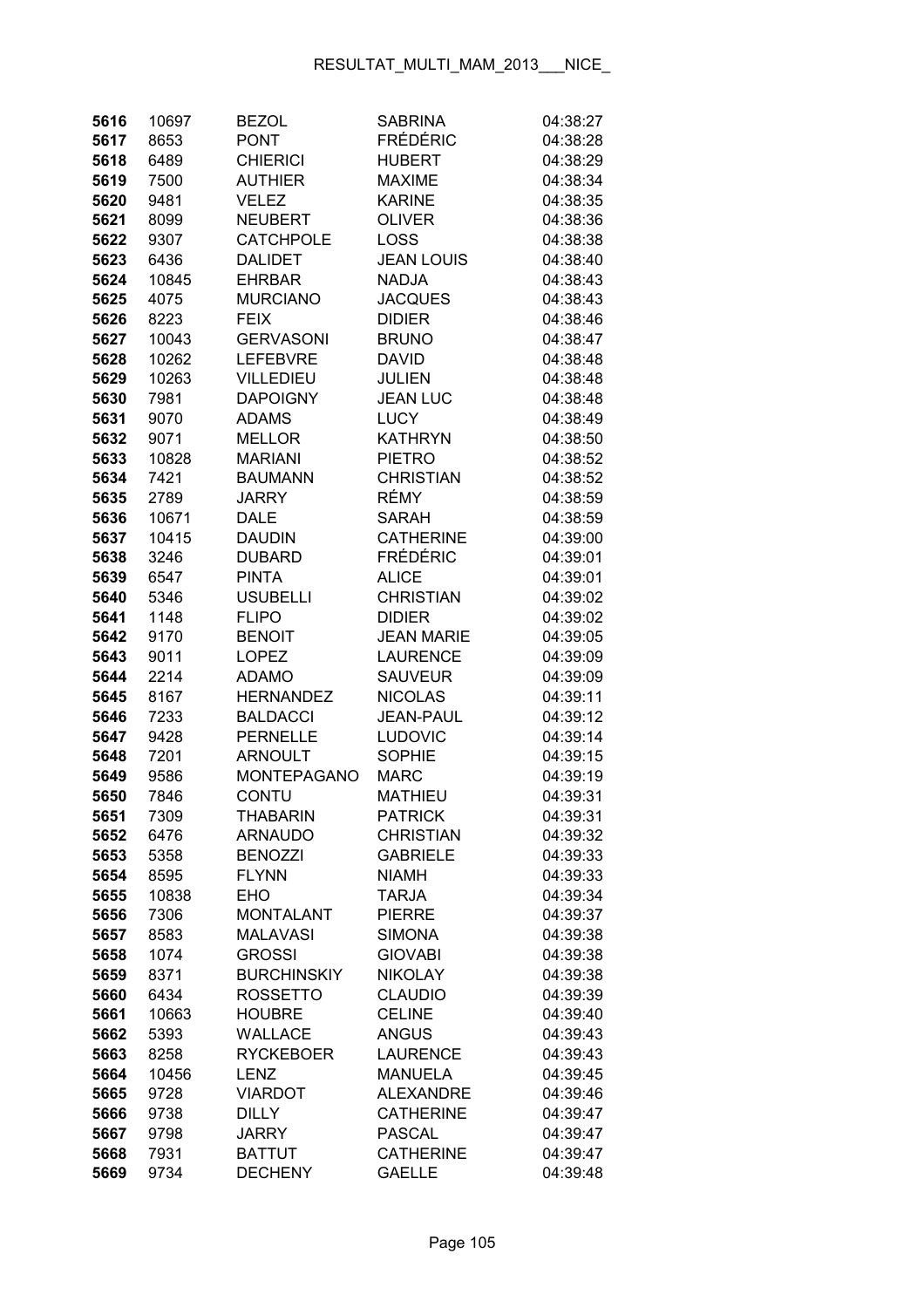| 5670         | 10808        | <b>MOUDOUD</b>                | <b>MOHAND</b>                   | 04:39:48             |
|--------------|--------------|-------------------------------|---------------------------------|----------------------|
| 5671         | 10957        | <b>BRUNETEAU</b>              | <b>CEDRIC</b>                   | 04:39:48             |
| 5672         | 9736         | <b>GLEDEL</b>                 | <b>FLORIAN</b>                  | 04:39:48             |
| 5673         | 9800         | <b>FOLCO</b>                  | <b>ARNAUD</b>                   | 04:39:48             |
| 5674         | 9792         | <b>LIETHOUDT</b>              | <b>THIERRY</b>                  | 04:39:48             |
| 5675         | 9730         | VIALE                         | <b>MICHELE</b>                  | 04:39:48             |
| 5676         | 9729         | <b>ORSO</b>                   | <b>NICOLE</b>                   | 04:39:49             |
| 5677         | 10932        | <b>FONTANA</b>                | <b>ANDREA</b>                   | 04:39:50             |
| 5678         | 9612         | FAUCON-ARRANZ ANA-MARIA       |                                 | 04:39:52             |
| 5679         | 5769         | <b>IAFRATE</b>                | <b>GERARD</b>                   | 04:39:54             |
| 5680         | 5698         | <b>LEROY</b>                  | <b>DANIEL</b>                   | 04:39:54             |
| 5681         | 9273         | <b>VAN ARKEL</b>              | <b>INES</b>                     | 04:39:57             |
| 5682         | 7193         | <b>EGGENHUISEN</b>            | <b>TAMARA</b>                   | 04:39:58             |
| 5683         | 2093         | <b>REBOUH</b>                 | <b>ALAIN</b>                    | 04:39:59             |
| 5684         | 7145         | <b>TAVERNEY</b>               | <b>ALEXANDRE</b>                | 04:39:59             |
| 5685         | 2095         | <b>REBOUH</b>                 | <b>JOSETTE</b>                  | 04:39:59             |
| 5686         | 5460         | <b>ALGAVA</b>                 | <b>JULIEN</b>                   | 04:40:01             |
| 5687         | 6093         | <b>KLEIN</b>                  | <b>LIONEL</b>                   | 04:40:03             |
| 5688         | 10029        | <b>ORLANDINI</b>              | <b>DANY</b>                     | 04:40:08             |
| 5689         | 10023        | <b>VALLEE</b>                 | <b>CORINNE</b>                  | 04:40:09             |
| 5690         | 3079         | <b>CHABAY</b>                 | <b>CORINNE</b>                  | 04:40:09             |
| 5691         | 5679         | <b>BACILIERE</b>              | <b>CHRISTOPHE</b>               | 04:40:11             |
| 5692         | 9542         | <b>HAEBERLI</b>               | <b>ROLAND</b>                   | 04:40:15             |
| 5693         | 9713         | <b>JOAN CARLES</b>            | PALLAS HERNANDEZ 04:40:16       |                      |
| 5694         | 9288         | <b>PLOUVIN</b>                | <b>ESTELLE</b>                  | 04:40:17             |
| 5695         | 9136         | <b>FAURE</b>                  | PHILIP-PIERRE                   | 04:40:24             |
| 5696         | 7118         | <b>HORRACH</b>                | <b>ROBERT</b>                   | 04:40:24             |
| 5697         | 172          | <b>SARRE</b>                  | <b>THIERRY</b>                  | 04:40:28             |
| 5698         | 10791        | <b>CHEVALIER</b>              | <b>RÉGIS</b>                    | 04:40:31             |
| 5699         | 9440         | <b>COOPER</b>                 | <b>SARAH</b>                    | 04:40:31             |
| 5700         | 5797         | <b>EHANNO</b>                 | <b>CHRISTIAN</b>                | 04:40:33             |
| 5701         | 2870         | <b>RODI</b>                   | <b>DAVIDE</b>                   | 04:40:38             |
| 5702         | 7813         | <b>SAVAGE</b>                 | <b>SOPHIE</b>                   | 04:40:41             |
| 5703         | 2247         | <b>ERCOLANELLI</b>            | <b>PHILIPPE</b>                 | 04:40:42             |
| 5704         | 7236         | <b>CLARK</b>                  | <b>GRAHAM</b>                   | 04:40:45             |
| 5705         | 10695        | <b>BAILLO</b>                 | <b>CÉLINE</b>                   | 04:40:48             |
| 5706         | 7576         | <b>BLANCHARD</b>              | <b>YANN</b>                     | 04:40:50             |
| 5707         | 1968         | <b>JOSSEVEL</b>               | <b>THIERRY</b>                  | 04:40:51             |
| 5708         | 9239         | <b>MARMIER</b>                | <b>SÉBASTIEN</b>                | 04:40:51             |
| 5709         | 7569         | <b>BELLEDAME</b>              | <b>STEPHANE</b>                 | 04:40:51             |
| 5710         | 3501         | <b>DOUCHY</b>                 | <b>ERIC</b>                     | 04:40:52             |
| 5711         | 10441        | <b>FROT</b>                   | JEAN-NOËL                       | 04:40:53             |
| 5712         | 8693         | <b>MEGRAOUI</b>               | <b>AHMED</b>                    | 04:40:54             |
| 5713         | 8447         | <b>VESTERGAARD</b>            | <b>CHRISTINA</b>                | 04:40:56             |
| 5714         | 8448         | <b>HJORTH OLSEN</b>           | <b>RENÉ</b>                     | 04:40:56             |
| 5715         | 10191        | <b>STEELE</b>                 | <b>ADELE</b>                    | 04:40:58             |
| 5716         | 10325        | <b>DURAND</b>                 | <b>EMELINE</b>                  | 04:40:58             |
| 5717         | 10367        | <b>SENF</b>                   | <b>TRINE</b>                    | 04:41:00             |
| 5718         | 7652         | <b>COIFFIER</b>               | <b>PHILIPPE</b>                 | 04:41:02             |
| 5719         | 9085         | <b>RULFO</b>                  | <b>JEAN-CHALES</b>              | 04:41:02             |
| 5720<br>5721 | 9072<br>3292 | <b>LALIS</b><br><b>BARNES</b> | <b>CAROLLE</b><br><b>LOUISE</b> | 04:41:03<br>04:41:06 |
| 5722         | 10362        | <b>HENRY</b>                  | <b>ELISE</b>                    | 04:41:07             |
| 5723         | 6519         | <b>MOSCHINI</b>               | <b>DAIEN</b>                    | 04:41:10             |
|              |              |                               |                                 |                      |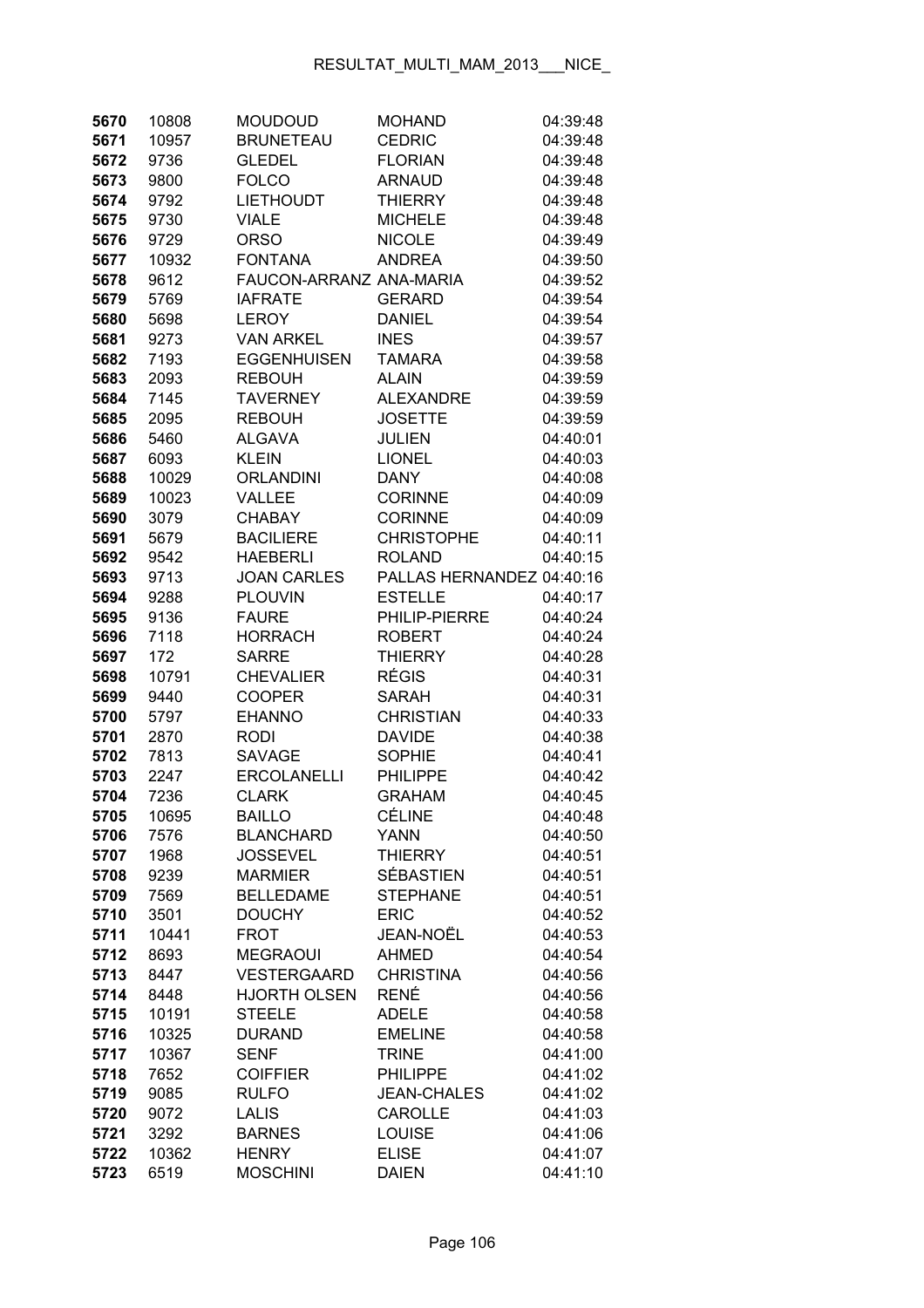| 5724         | 8074          | <b>FOUJEANNET</b>             | <b>CATHERINE</b>             | 04:41:12             |
|--------------|---------------|-------------------------------|------------------------------|----------------------|
| 5725         | 1523          | <b>DESMET</b>                 | <b>JEAN YVES</b>             | 04:41:14             |
| 5726         | 9111          | <b>VIUM</b>                   | <b>MARLENE</b>               | 04:41:19             |
| 5727         | 10945         | <b>DORINET</b>                | <b>XAVIER</b>                | 04:41:20             |
| 5728         | 5734          | LE QUEC                       | <b>GILLES</b>                | 04:41:21             |
| 5729         | 10809         | FERREIRA DA SILVJOSE CARLOS   |                              | 04:41:21             |
| 5730         | 6076          | <b>GALE</b>                   | <b>STEVE</b>                 | 04:41:22             |
| 5731         | 10646         | CARRIER-DESJARILAURENCE       |                              | 04:41:29             |
| 5732         | 10081         | <b>MAYET</b>                  | <b>ODILE</b>                 | 04:41:31             |
| 5733         | 10074         | <b>GARCIA</b>                 | <b>RICHARD</b>               | 04:41:31             |
| 5734         | 7064          | <b>DOULAIN</b>                | <b>ISABEL</b>                | 04:41:32             |
| 5735         | 7013          | <b>JAFFE</b>                  | <b>JANE</b>                  | 04:41:37             |
| 5736         | 7735          | <b>HERREN</b>                 | <b>ANNE</b>                  | 04:41:51             |
| 5737         | 9122          | <b>SOREAU</b>                 | <b>MARC</b>                  | 04:41:51             |
| 5738         | 7739          | <b>HERREN</b>                 | <b>CLAIRE LISE</b>           | 04:41:52             |
| 5739         | 9346          | <b>KOTILAINEN</b>             | <b>TIMO</b>                  | 04:41:54             |
| 5740         | 10401         | <b>KISTE</b>                  | <b>EIGIL</b>                 | 04:41:54             |
| 5741         | 8234          | <b>PILLOT</b>                 | <b>DENIS</b>                 | 04:41:57             |
| 5742         | 7629          | <b>VLAVEANOS</b>              | <b>JOEL</b>                  | 04:41:58             |
| 5743         | 7866          | <b>MONROLIN</b>               | <b>DELPHINE</b>              | 04:41:59             |
| 5744         | 7864          | <b>MONROLIN</b>               | <b>JOHANN</b>                | 04:42:00             |
| 5745         | 5148          | <b>BOULAN</b>                 | <b>ROMAIN</b>                | 04:42:00             |
| 5746         | 9788          | <b>PITSIKOULAKIS</b>          | <b>IAKOVOS</b>               | 04:42:03             |
| 5747         | 3148          | <b>PONSARD</b>                | <b>JEAN PIERRE</b>           | 04:42:05             |
| 5748         | 9393          | <b>MARTIN</b>                 | <b>DOMINIQUE</b>             | 04:42:08             |
| 5749         | 10510         | <b>DEHILI</b>                 | <b>DJAMEL</b>                | 04:42:11             |
| 5750         | 9277          | <b>SIVERTSEN</b>              | <b>JORUNN SUDBOE</b>         | 04:42:13             |
| 5751         | 9075          | <b>LAURENS</b>                | <b>MAGALI</b>                | 04:42:16             |
| 5752         | 10143         | <b>SLOVINEC</b>               | <b>PETER</b>                 | 04:42:17             |
| 5753         | 8142          | <b>PEREZ</b>                  | <b>ISABELLE</b>              | 04:42:18             |
| 5754         | 10843         | <b>MARTINOL</b>               | <b>FRED</b>                  | 04:42:18             |
| 5755         | 8551          | <b>MC GUINNESS</b>            | <b>BRIAN</b>                 | 04:42:19             |
| 5756         | 10242         | LEVASSORT                     | <b>CAROLE</b>                | 04:42:22             |
| 5757         | 9276          | <b>POISNEL</b>                | <b>MARJOLAINE</b>            | 04:42:28             |
| 5758         | 8548          | <b>MARTINAT</b>               | <b>MATHIEU</b>               | 04:42:28             |
| 5759         | 7244          | LE SCORNET                    | <b>LAURE</b>                 | 04:42:29             |
| 5760         | 9279          | <b>JOLING</b>                 | <b>BART</b>                  | 04:42:33             |
| 5761         | 10455         | <b>BARA</b>                   | <b>CHRISTELLE</b>            | 04:42:39             |
| 5762         | 10443         | <b>DUBRULLE</b>               | JOËLLE                       | 04:42:39             |
| 5763         | 9068          | LAYER                         | <b>YVON</b>                  | 04:42:39             |
| 5764         | 7804          | <b>IBRAHIMI</b>               | <b>ABDELAZIE</b>             | 04:42:40             |
| 5765         | 10939         | <b>PEREZ</b>                  | <b>ALAIN</b>                 | 04:42:42             |
| 5766         | 9099          | <b>GERARD</b>                 | <b>ERIC</b>                  | 04:42:46             |
| 5767         | 10689         | <b>GOODWIN</b>                | <b>MARCUS</b>                | 04:42:46             |
| 5768         | 9083          | <b>LALIS</b>                  | <b>FRANCK</b>                | 04:42:48             |
| 5769         | 10116         | <b>RICHARD</b>                | <b>EMMANUEL</b>              | 04:42:49             |
| 5770         | 2374          | <b>TARRAZI</b>                | PIERRE-HENRI                 | 04:42:51             |
| 5771         | 9361          | <b>JONGET</b>                 | <b>ADRIEN</b>                | 04:42:51             |
| 5772         | 7969          | <b>VERRIN</b>                 | <b>CHRISTOPHE</b>            | 04:42:51             |
| 5773         | 9369          | LE QUEMENT<br><b>MATTIOLO</b> | <b>CHRISTIAN</b><br>STÉPHANE | 04:42:52             |
| 5774<br>5775 | 8252<br>10437 | <b>AUBERT</b>                 | <b>ANNE-CLAIRE</b>           | 04:42:53<br>04:42:54 |
| 5776         | 10460         | <b>JØRGENSEN</b>              | POUL HENNING                 | 04:42:55             |
|              | 6414          | <b>FONT</b>                   | <b>JEAN FRANCOIS</b>         | 04:42:55             |
| 5777         |               |                               |                              |                      |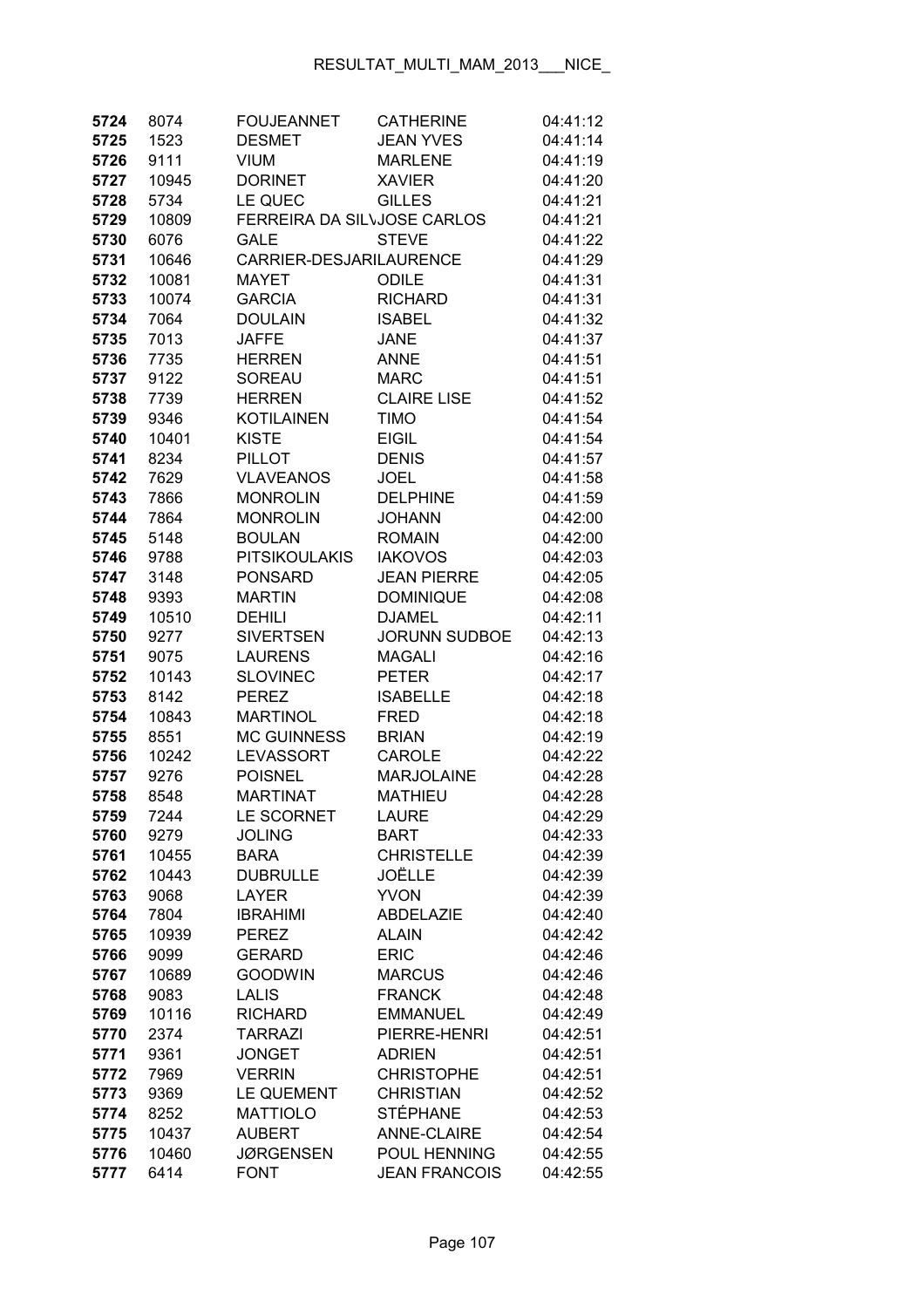| 5778 | 9368  | <b>PRAGASSA</b>     | LOUIS                     | 04:42:56 |
|------|-------|---------------------|---------------------------|----------|
| 5779 | 10016 | <b>MADDOX</b>       | MARK                      | 04:42:56 |
| 5780 | 10377 | <b>FRAMBORG</b>     | KIM                       | 04:42:56 |
| 5781 | 9263  | <b>FLINKE</b>       | <b>ANETTE</b>             | 04:42:58 |
| 5782 | 3760  | <b>BOTTON</b>       | TEVA                      | 04:42:59 |
| 5783 | 10760 | <b>GRISON</b>       | <b>JULIEN</b>             | 04:43:02 |
| 5784 | 10079 | <b>HERZIG</b>       | <b>GABRIELE</b>           | 04:43:07 |
| 5785 | 7288  | LOUZÉ               | <b>YVES</b>               | 04:43:08 |
| 5786 | 9164  | GIL                 | <b>ANTONIO</b>            | 04:43:08 |
| 5787 | 8615  | <b>ALDINI</b>       | <b>MASSIMO</b>            | 04:43:13 |
| 5788 | 5788  | <b>DALLOZ</b>       | <b>FABRICE</b>            | 04:43:15 |
| 5789 | 8141  | <b>GUENON</b>       | <b>GUILLAUME</b>          | 04:43:15 |
| 5790 | 10571 | <b>ROTURIER</b>     | <b>DAVID</b>              | 04:43:16 |
| 5791 | 7561  | <b>PEREZ</b>        | MÉLANIE                   | 04:43:19 |
| 5792 | 9069  | <b>JUNCA</b>        | STÉPHANE                  | 04:43:21 |
| 5793 | 9298  | <b>CADMORE</b>      | <b>ANDREW</b>             | 04:43:23 |
| 5794 | 7756  | <b>ROUSSEL</b>      | <b>ALAIN</b>              | 04:43:25 |
| 5795 | 8044  | <b>VOLPI</b>        | <b>FILIPPO</b>            | 04:43:25 |
| 5796 | 7618  | <b>PESSA</b>        | <b>GLORIA</b>             | 04:43:25 |
| 5797 | 9622  | <b>GUSBIN</b>       | <b>CATHERINE</b>          | 04:43:32 |
| 5798 | 9274  | <b>LESCOAT</b>      | <b>PHILIPPE</b>           | 04:43:34 |
| 5799 | 9636  | <b>GARNIER</b>      | <b>LAURENT</b>            | 04:43:34 |
| 5800 | 8383  | <b>ROMIEUX</b>      | David                     | 04:43:35 |
| 5801 | 10214 | <b>THIEBOT</b>      | GUY                       | 04:43:36 |
| 5802 | 9575  | <b>JEAN</b>         | <b>SEBASTIEN</b>          | 04:43:42 |
| 5803 | 2764  | <b>HERAUD</b>       | <b>THIERRY</b>            | 04:43:43 |
|      |       |                     | <b>ROLAND</b>             |          |
| 5804 | 10784 | <b>KORETA</b>       |                           | 04:43:43 |
| 5805 | 10347 | <b>PENOT</b>        | <b>MARYLINE</b>           | 04:43:46 |
| 5806 | 8187  | <b>DE PERETTI</b>   | <b>SERGE</b>              | 04:43:48 |
| 5807 | 10371 | <b>GUILLOUF</b>     | <b>ISABELLE</b>           | 04:43:49 |
| 5808 | 7243  | LOUIS               | <b>CECILE</b>             | 04:43:49 |
| 5809 | 10804 | <b>LIETARD</b>      | <b>JEAN</b>               | 04:43:50 |
| 5810 | 7105  | <b>HUTTUNEN</b>     | ANU                       | 04:43:55 |
| 5811 | 7602  | <b>ERLANDSSON</b>   | GÖRAN                     | 04:43:55 |
| 5812 | 10982 | <b>JACCAZ</b>       | CHARLES ALEXANDRI04:43:57 |          |
| 5813 | 10399 | PER                 | NYQVIST                   | 04:44:00 |
| 5814 | 9444  | <b>BOUAK</b>        | <b>MICHEL</b>             | 04:44:01 |
| 5815 | 9261  | <b>BOULARES</b>     | <b>ODETE</b>              | 04:44:06 |
| 5816 | 7219  | <b>RANSGARD</b>     | <b>ANN</b>                | 04:44:08 |
| 5817 | 7217  | <b>RANSGARD</b>     | <b>MATS</b>               | 04:44:08 |
| 5818 | 8337  | <b>TEBOUL</b>       | <b>SYLVIE</b>             | 04:44:11 |
| 5819 | 9680  | <b>THABOUREY</b>    | <b>ROGER</b>              | 04:44:14 |
| 5820 | 9291  | <b>PLOUVIN</b>      | <b>PATRICIA</b>           | 04:44:17 |
| 5821 | 7714  | <b>PERNEY</b>       | <b>NADEGE</b>             | 04:44:19 |
| 5822 | 10783 | <b>FRANCOIS</b>     | <b>DENIS</b>              | 04:44:19 |
| 5823 | 9153  | RODRIGUES GOMIDILIA |                           | 04:44:21 |
| 5824 | 5258  | <b>DELPECH</b>      | <b>OLIVIER</b>            | 04:44:21 |
| 5825 | 10581 | <b>DENOCE</b>       | <b>FABRICE</b>            | 04:44:23 |
| 5826 | 8081  | <b>CHABOT</b>       | <b>CYRIL</b>              | 04:44:25 |
| 5827 | 10094 | <b>POT</b>          | <b>MARTINE</b>            | 04:44:25 |
| 5828 | 8131  | <b>VERZOTTI</b>     | <b>BRUNO</b>              | 04:44:29 |
| 5829 | 1191  | <b>DOYLE</b>        | <b>ANDREW</b>             | 04:44:30 |
| 5830 | 7148  | <b>BRUSEWITZ</b>    | <b>ERIK</b>               | 04:44:36 |
| 5831 | 10759 | <b>ELION</b>        | <b>SÉVERINE</b>           | 04:44:37 |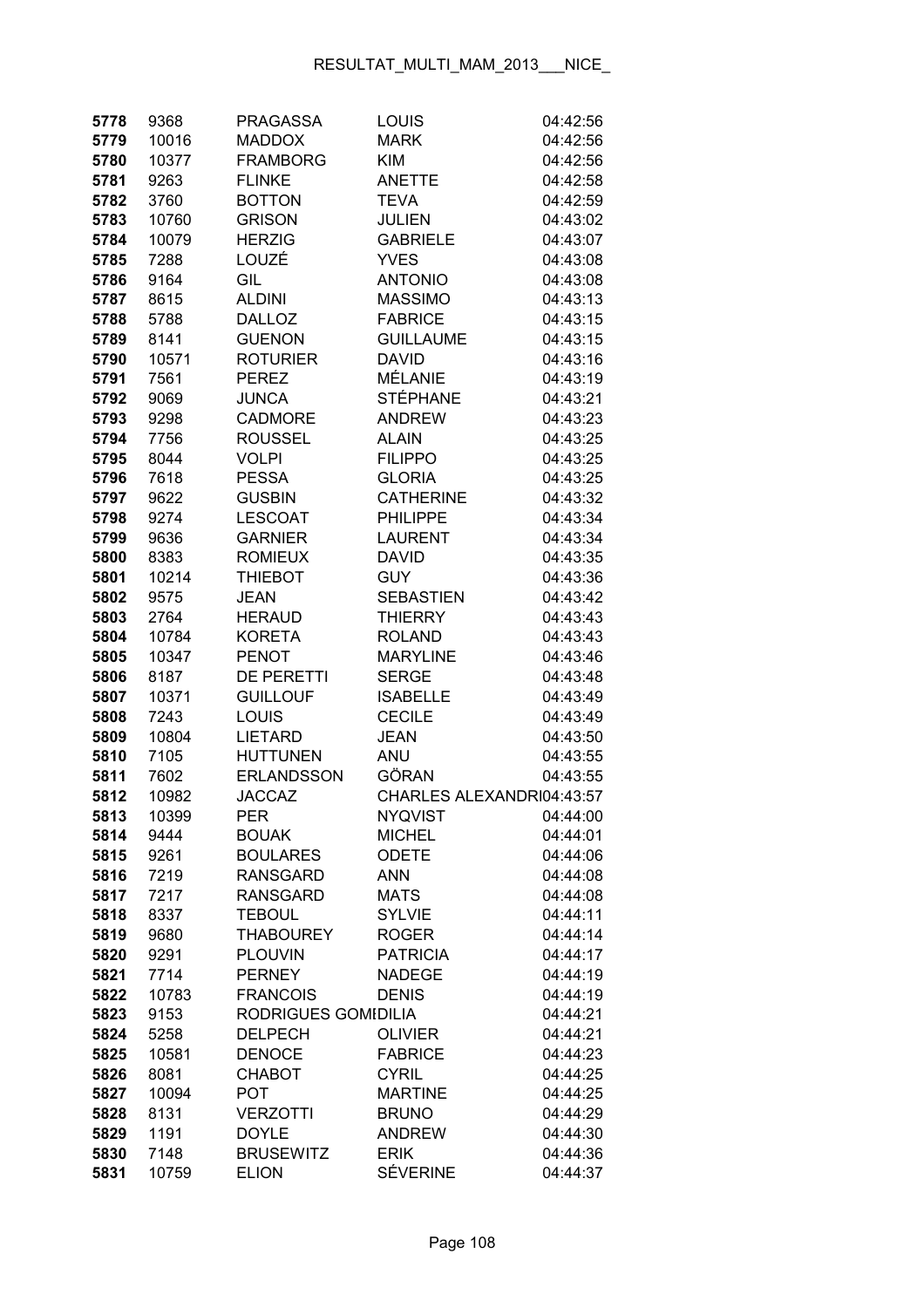| 5832         | 3149          | <b>BOBRZYK</b>                | <b>ROLAND</b>                | 04:44:38             |
|--------------|---------------|-------------------------------|------------------------------|----------------------|
| 5833         | 8180          | <b>ERIKSSON</b>               | <b>CHRISTER</b>              | 04:44:39             |
| 5834         | 8339          | WARD                          | <b>MATT</b>                  | 04:44:43             |
| 5835         | 3224          | <b>FAVEY</b>                  | <b>SYLVIE</b>                | 04:44:44             |
| 5836         | 3104          | <b>BOSSARD</b>                | <b>GWENDOLINE</b>            | 04:44:45             |
| 5837         | 7431          | <b>VAYSSETTES</b>             | <b>CHANTAL</b>               | 04:44:46             |
| 5838         | 8529          | <b>GUILLAUME</b>              | <b>MICHEL FRANÇOIS</b>       | 04:44:55             |
| 5839         | 8147          | <b>GUILLEMIN</b>              | <b>ERIC</b>                  | 04:44:56             |
| 5840         | 5899          | THULAU                        | JEAN-FRANÇOIS                | 04:45:00             |
| 5841         | 8319          | <b>CHEVAL</b>                 | <b>CECILIA</b>               | 04:45:01             |
| 5842         | 1738          | <b>SOLLARIS</b>               | <b>MICHAEL</b>               | 04:45:01             |
| 5843         | 8067          | <b>BOURQUARDE</b>             | <b>MICHEL</b>                | 04:45:03             |
| 5844         | 2348          | <b>PAGNUZZI</b>               | <b>CECILE</b>                | 04:45:04             |
| 5845         | 7177          | <b>BITTEL</b>                 | <b>PATRICK</b>               | 04:45:07             |
| 5846         | 9621          | <b>KORPI</b>                  | <b>VIRPI</b>                 | 04:45:08             |
| 5847         | 2238          | <b>BLUTTE</b>                 | <b>REMI</b>                  | 04:45:08             |
| 5848         | 5314          | <b>TULPPO</b>                 | <b>TENHO</b>                 | 04:45:13             |
| 5849         | 7516          | <b>SPENCER</b>                | <b>MATILDA</b>               | 04:45:25             |
| 5850         | 9702          | LE SAUSSE                     | <b>JEAN PHILIPPE</b>         | 04:45:26             |
| 5851         | 7913          | XU                            | <b>PINGPING</b>              | 04:45:26             |
| 5852         | 7821          | <b>BOUDJELLAL</b>             | <b>NAGUIB</b>                | 04:45:28             |
| 5853         | 6312          | <b>DUFFAR</b>                 | <b>MICHEL</b>                | 04:45:28             |
| 5854         | 7956          | <b>FRETEL</b>                 | <b>JULIEN</b>                | 04:45:28             |
| 5855         | 7686          | <b>RIEUTORT</b>               | <b>JEAN-MARC</b>             | 04:45:31             |
| 5856         | 7934          | <b>AUBERT</b>                 | <b>ALEXANDRE</b>             | 04:45:31             |
| 5857         | 6071          | <b>BOARDMAN</b>               | <b>LOUISA</b>                | 04:45:32             |
| 5858         | 9377          | <b>PARFAIT</b>                | <b>LAURENT</b>               | 04:45:35             |
| 5859         | 6041          | <b>GARCIA</b>                 | <b>JOSE</b>                  | 04:45:37             |
| 5860         | 9549          | <b>BREYTON</b>                | <b>CHRISTIAN</b>             | 04:45:37             |
| 5861         | 10209         | <b>FABRIG</b>                 | <b>GABI</b>                  | 04:45:38             |
| 5862         | 9257          | VÄYRYNEN                      | <b>MIRJA</b>                 | 04:45:40             |
| 5863         | 10599         | <b>MAROTTA</b>                | <b>JEAN</b>                  | 04:45:41             |
| 5864         | 9424          | <b>MACHOWIAK</b>              | <b>JUSTINE</b>               | 04:45:41             |
| 5865         | 7785          | <b>HIPPLER</b>                | <b>PETER</b>                 | 04:45:45             |
| 5866         | 9240          | COUTURIER                     | <b>ERIC</b>                  | 04:45:53             |
| 5867         | 9137          | <b>KOROLEV</b>                | <b>SERGEY</b>                | 04:45:54             |
| 5868         | 9316          | <b>BAILLY</b>                 | <b>NADINE</b>                | 04:45:54             |
| 5869         | 9611          | <b>GOLETTO</b>                | JÉRÔME                       | 04:45:56             |
| 5870         | 9552          | <b>DALENC</b>                 | <b>MARC</b>                  | 04:45:57             |
| 5871         | 1106          | <b>TOKARCZYK</b>              | <b>MAREK</b>                 | 04:45:57             |
| 5872         | 10370         | <b>SARSI</b>                  | <b>ALAIN</b>                 | 04:45:58             |
| 5873         | 9297          | <b>VERON</b>                  | AGNÈS                        | 04:46:01             |
| 5874<br>5875 | 10582<br>7249 | <b>LUDDENI</b><br><b>SALO</b> | <b>LEILA</b><br><b>PIRJO</b> | 04:46:02<br>04:46:04 |
| 5876         | 7257          | CHUM                          | <b>PHALY</b>                 | 04:46:09             |
| 5877         | 10340         | <b>MAITRE</b>                 | <b>CHRISTELLE</b>            | 04:46:10             |
| 5878         | 10926         | <b>TOKARCZYK</b>              | <b>NATALIA</b>               | 04:46:10             |
| 5879         | 7165          | <b>ANIORTE</b>                | <b>CHRISTIAN</b>             | 04:46:10             |
| 5880         | 7787          | <b>RUIZ</b>                   | <b>ANITA</b>                 | 04:46:12             |
| 5881         | 9059          | <b>INGOUF</b>                 | <b>CAROLE</b>                | 04:46:13             |
| 5882         | 3886          | <b>DEININGER</b>              | <b>JOEL</b>                  | 04:46:15             |
| 5883         | 6451          | <b>DELLAC</b>                 | <b>ANTOINE</b>               | 04:46:16             |
| 5884         | 9502          | <b>LENORMANT</b>              | <b>CHRISTOPHE</b>            | 04:46:22             |
| 5885         | 8151          | <b>COURCHIA</b>               | <b>JEAN-PAUL</b>             | 04:46:22             |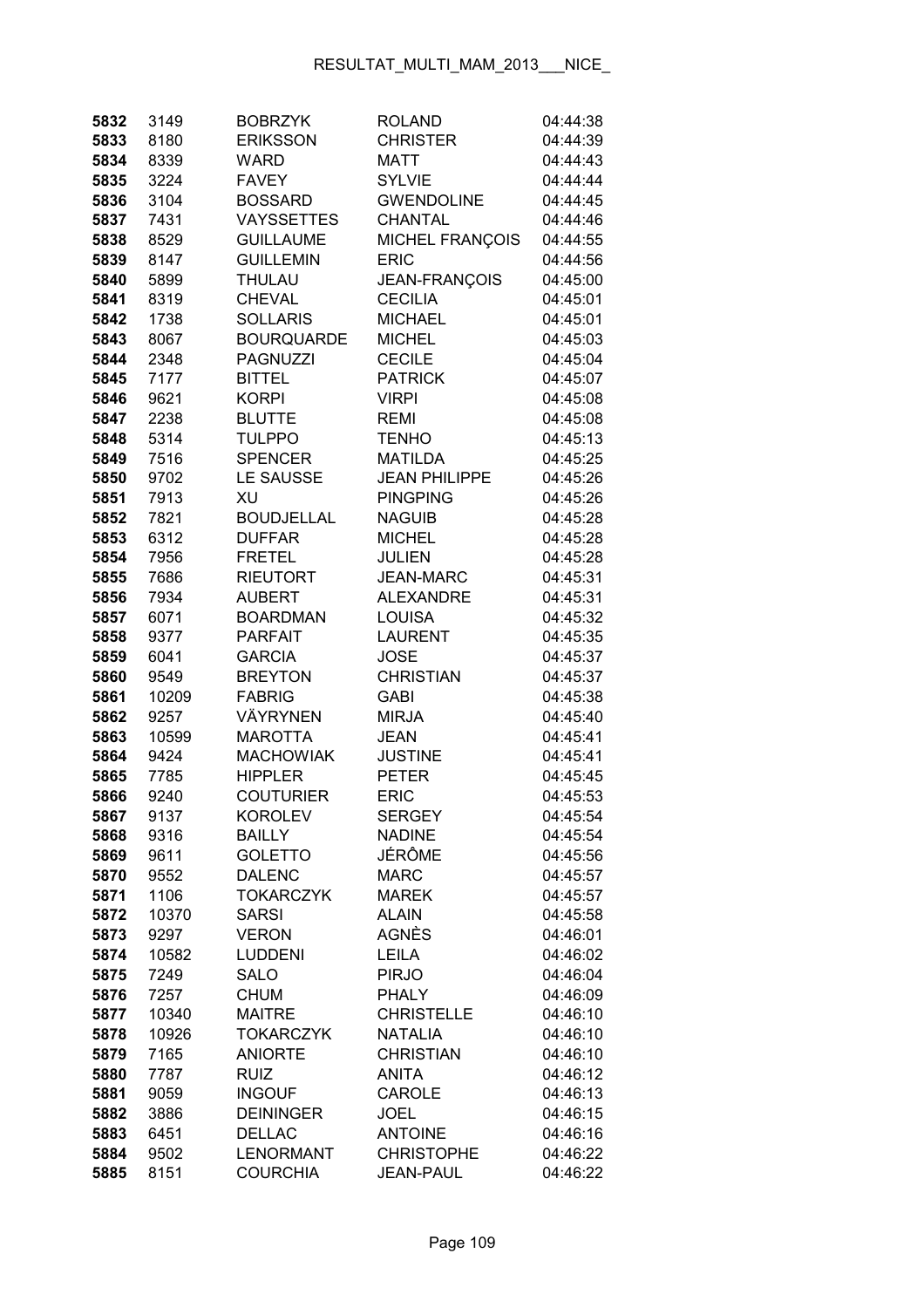| 5886         | 9238          | <b>MATEU</b>                   | <b>PHILIPPE</b>             | 04:46:23             |
|--------------|---------------|--------------------------------|-----------------------------|----------------------|
| 5887         | 7903          | <b>NASR</b>                    | <b>ANDREW</b>               | 04:46:29             |
| 5888         | 10011         | <b>DOUSSAN</b>                 | <b>ROBERT</b>               | 04:46:29             |
| 5889         | 10354         | <b>GUILLOUET</b>               | JO                          | 04:46:31             |
| 5890         | 7505          | <b>WANWESTWINKELPHILIPPE</b>   |                             | 04:46:31             |
| 5891         | 7939          | <b>CHUDY</b>                   | <b>DAVID</b>                | 04:46:32             |
| 5892         | 10750         | <b>ROLLAND</b>                 | <b>STEPHANE</b>             | 04:46:36             |
| 5893         | 8085          | <b>NOBLET</b>                  | <b>MATHIEU</b>              | 04:46:38             |
| 5894         | 9004          | <b>HANCKOWIAK</b>              | <b>FREDERIC</b>             | 04:46:41             |
| 5895         | 10550         | <b>SACCHI</b>                  | <b>CRISTINA</b>             | 04:46:53             |
| 5896         | 7656          | QUIROZ                         | <b>ELOY</b>                 | 04:46:54             |
| 5897         | 9193          | <b>FUND</b>                    | JEAN-FRANÇOIS               | 04:46:55             |
| 5898         | 10604         | <b>WYPYCH</b>                  | <b>ISABELLE</b>             | 04:46:55             |
| 5899         | 10111         | <b>LUBET</b>                   | <b>MARIANNE</b>             | 04:46:57             |
| 5900         | 10596         | <b>WATRIN</b>                  | <b>OLIVIER</b>              | 04:46:57             |
| 5901         | 7020          | <b>POIREL</b>                  | RENÉ                        | 04:47:01             |
| 5902         | 5462          | <b>DECHAUD</b>                 | <b>VERONIQUE</b>            | 04:47:01             |
| 5903         | 10177         | <b>BARRUET</b>                 | <b>MICHEL</b>               | 04:47:02             |
| 5904         | 7082          | <b>LISTER</b>                  | <b>SIMON</b>                | 04:47:04             |
| 5905         | 10221         | <b>SCHEYDER</b>                | <b>STEPHANIE</b>            | 04:47:05             |
| 5906         | 10054         | <b>JACKSON</b>                 | <b>VICTORIA</b>             | 04:47:07             |
| 5907         | 10145         | <b>NEOCLEUS</b>                | <b>JULIA</b>                | 04:47:07             |
| 5908         | 3068          | <b>ZACHLEVNIY</b>              | <b>CELIAN</b>               | 04:47:07             |
| 5909         | 9417          | <b>ZEMANI</b>                  | <b>KARIM</b>                | 04:47:07             |
| 5910         | 10329         | <b>TAMISIER</b>                | <b>PHILIPPE</b>             | 04:47:09             |
| 5911         | 9425          | <b>NILSSON</b>                 | <b>LENNART</b>              | 04:47:10             |
| 5912         | 9504          | <b>GHIBAUDO</b>                | <b>CYRILLE</b>              | 04:47:13             |
| 5913         | 9147          | <b>GOUILLIARD</b>              | <b>CHRISTIAN</b>            | 04:47:19             |
| 5914         | 7126          | GONZALEZ QUER(JOAQUIM          |                             | 04:47:22             |
| 5915         | 3672          | DE ZOTTI                       | <b>CHRISTIAN</b>            | 04:47:28             |
| 5916         | 9491          | <b>LLORET</b>                  | <b>PIERRE</b>               | 04:47:28             |
| 5917         | 8547          | <b>PICCAMIGLIO</b>             | <b>LUDOVIC</b>              | 04:47:33             |
| 5918         | 10572         | <b>GATTI</b>                   | <b>THIERRY</b>              | 04:47:34             |
| 5919         | 10673         | <b>ANQUETIL</b>                | <b>DIDIER</b>               | 04:47:35             |
| 5920         | 10728         | <b>BOMPARD</b>                 | <b>MATHIEU</b>              | 04:47:38             |
| 5921         | 6172          | GAUNEAU                        | <b>CYRIL</b>                | 04:47:41             |
| 5922         | 7267          | LENGRAND                       | <b>MARC</b>                 | 04:47:42             |
| 5923         | 9762          | <b>LAIDI</b>                   | <b>SAKINA</b>               | 04:47:44             |
| 5924         | 10713         | <b>CIVET</b>                   | <b>JEAN-YVES</b>            | 04:47:45             |
| 5925         | 10674         | <b>SAINT MARS</b>              | <b>MARION</b>               | 04:47:45             |
| 5926         | 5305          | <b>FONDEMENT</b>               | <b>JOEL</b>                 | 04:47:49             |
| 5927         | 10592         | <b>VENAUD</b>                  | <b>SYLVAIN</b>              | 04:47:51             |
| 5928         | 9400          | <b>LE MARREC</b>               | <b>GILLES</b>               | 04:47:51             |
| 5929         | 7194          | <b>O'BRIEN</b>                 | <b>JOHN</b>                 | 04:47:51             |
| 5930         | 3312          | <b>BONNEFOND</b>               | <b>DAMIEN</b>               | 04:47:52             |
| 5931         | 9334          | <b>WALSH</b>                   | <b>ANA SOFIA</b>            | 04:47:53             |
| 5932         | 9275          | <b>GOBERT</b>                  | <b>STÉPHANE</b>             | 04:47:55             |
| 5933         | 10579         | <b>PRIORI</b>                  | <b>WILLIAMS</b>             | 04:47:58             |
| 5934         | 10975         | <b>GARD</b>                    | <b>CATHERINE</b>            | 04:47:58             |
| 5935         | 9026          | <b>BILORÉ</b>                  | <b>CHRISTINE</b>            | 04:48:00             |
| 5936<br>5937 | 10431<br>9533 | <b>MULLER</b><br><b>RUHNKE</b> | VÉRONIQUE<br><b>ANDREAS</b> | 04:48:03<br>04:48:03 |
| 5938         | 10562         | LE GUYADER                     | <b>BÉATRICE</b>             | 04:48:04             |
| 5939         | 7604          | <b>PORQUET</b>                 | <b>JENNIFER</b>             | 04:48:04             |
|              |               |                                |                             |                      |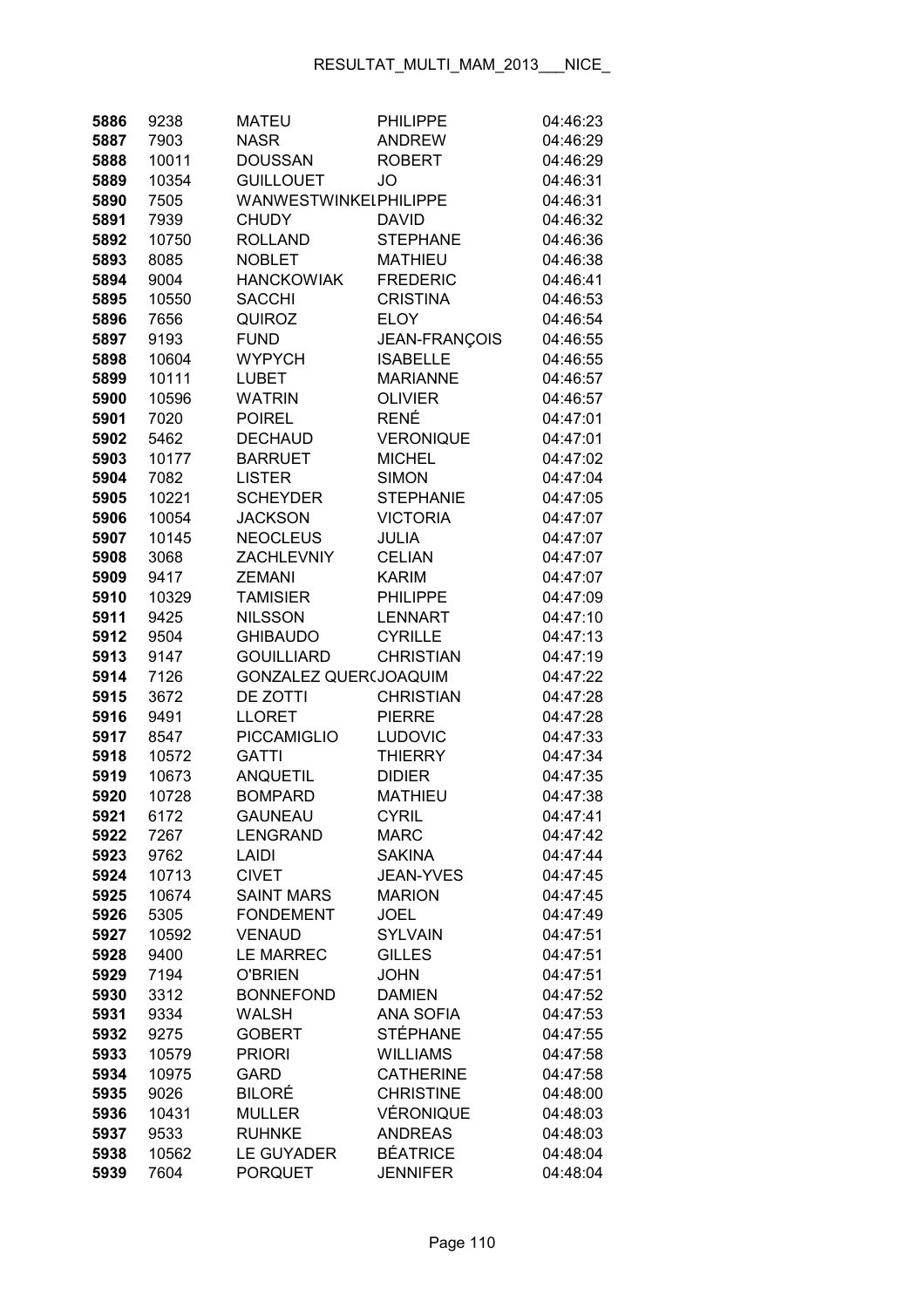| 5940         | 7606          | <b>PORQUET</b>                  | <b>CHARLES</b>                 | 04:48:05             |
|--------------|---------------|---------------------------------|--------------------------------|----------------------|
| 5941         | 9536          | <b>MUELLER</b>                  | <b>JOACHIM</b>                 | 04:48:05             |
| 5942         | 9537          | <b>FEINEIS</b>                  | <b>FRANZ</b>                   | 04:48:06             |
| 5943         | 7850          | <b>LOWERY</b>                   | <b>CLARE</b>                   | 04:48:06             |
| 5944         | 7211          | <b>ANGONIN</b>                  | <b>DANIEL</b>                  | 04:48:07             |
| 5945         | 9216          | <b>MASSIERA</b>                 | <b>CHRISTELLE</b>              | 04:48:12             |
| 5946         | 5709          | <b>HERISSE</b>                  | <b>THIBAULT</b>                | 04:48:15             |
| 5947         | 7262          | <b>DURRITÇAGUE</b>              | HERVÉ                          | 04:48:18             |
| 5948         | 7264          | <b>BOULARHLA</b>                | <b>SOUMAYA</b>                 | 04:48:18             |
| 5949         | 10289         | <b>ORJASNIEMI</b>               | <b>TARJA</b>                   | 04:48:19             |
| 5950         | 10446         | <b>JEWERS</b>                   | <b>SAMANTHA</b>                | 04:48:21             |
| 5951         | 10449         | <b>WILDON</b>                   | <b>DALE</b>                    | 04:48:21             |
| 5952         | 10423         | <b>KOSINSKI</b>                 | <b>JEAN-MARIE</b>              | 04:48:23             |
| 5953         | 10525         | ULERI                           | <b>PATRICIA</b>                | 04:48:24             |
| 5954         | 8428          | <b>COMBI</b>                    | <b>GIANANTONIO</b>             | 04:48:25             |
| 5955         | 9758          | <b>PICCHIONI</b>                | <b>MARISA</b>                  | 04:48:33             |
| 5956         | 7162          | PIETILÄ                         | <b>JUKKA</b>                   | 04:48:33             |
| 5957         | 6246          | <b>MALATESTA</b>                | <b>GIANLUCA</b>                | 04:48:33             |
| 5958         | 9315          | <b>FRANCHETEAU</b>              | <b>DAVID</b>                   | 04:48:36             |
| 5959         | 10229         | <b>THIBON</b>                   | <b>COLETTE</b>                 | 04:48:37             |
| 5960         | 10998         | <b>TRUCHOT</b>                  | <b>JULIEN</b>                  | 04:48:37             |
| 5961         | 9531          | <b>ROSE</b>                     | <b>BLANCHE</b>                 | 04:48:39             |
| 5962         | 8351          | <b>DELAVENNE</b>                | <b>LAURENT</b>                 | 04:48:39             |
| 5963         | 9548          | <b>BEYNA</b>                    | <b>PASCAL</b>                  | 04:48:43             |
| 5964         | 9378          | <b>MARTINEAU</b>                | <b>CHRISTOPHE</b>              | 04:48:44             |
| 5965         | 7829          | CHAZAL                          | <b>SYLVIE</b>                  | 04:48:45             |
| 5966         | 2330          | DI CRISTO                       | <b>SERGE</b>                   | 04:48:45             |
| 5967         | 7826          | CHAZAL                          | JEAN-LUC                       | 04:48:45             |
| 5968         | 9648          | YUM                             | CHI CHUNG                      | 04:48:47             |
| 5969         | 3484          | <b>MARZIAC</b>                  | <b>SEBASTIEN</b>               | 04:48:50             |
| 5970         | 10811         | <b>REMBIASZ</b>                 | <b>JUSTYNA</b>                 | 04:48:52             |
| 5971         | 10203         | ISOPOUSSU                       | <b>EEVA</b>                    | 04:48:54             |
| 5972         | 7625          | <b>DRAU</b>                     | <b>ALAIN</b>                   | 04:48:56             |
| 5973         | 10069         | <b>CYPRES</b>                   | <b>MARIE-CHRISTINE</b>         | 04:49:01             |
| 5974         | 7616          | <b>TOMES</b>                    | <b>MICHAL</b>                  | 04:49:02             |
| 5975         | 10308         | <b>LLORCA</b>                   | <b>LAURENT</b>                 | 04:49:03             |
| 5976         | 9426          | <b>DENOIS</b>                   | <b>BERNARD</b>                 | 04:49:04             |
| 5977         | 9303          | <b>FORTINI</b>                  | <b>NORBERT</b>                 | 04:49:06             |
| 5978         | 10106         | <b>MENIER</b>                   | <b>PHILIPPE</b><br><b>ERIC</b> | 04:49:09<br>04:49:12 |
| 5979         | 9199<br>10052 | <b>LANOS</b><br><b>CARTALAS</b> | <b>PHILIPPE</b>                | 04:49:18             |
| 5980<br>5981 | 10035         | <b>COLLETIN</b>                 | <b>GUILLAUME</b>               | 04:49:20             |
| 5982         | 10387         | GONFALONE                       | <b>CECILE</b>                  | 04:49:22             |
| 5983         | 6122          | <b>DE FENOYL</b>                | <b>ERIC</b>                    | 04:49:26             |
| 5984         | 9142          | <b>NOVEMBRE</b>                 | <b>CÉDRIC</b>                  | 04:49:26             |
| 5985         | 10306         | <b>CROULLEBOIS</b>              | <b>ALAIN</b>                   | 04:49:28             |
| 5986         | 9687          | <b>MAGNAN</b>                   | <b>PATRICK</b>                 | 04:49:31             |
| 5987         | 10992         | <b>PHILIP</b>                   | <b>MAURICE</b>                 | 04:49:32             |
| 5988         | 10462         | <b>ELAMBERT</b>                 | <b>STÉPHANE</b>                | 04:49:33             |
| 5989         | 9789          | <b>MONARI</b>                   | <b>ENRICO</b>                  | 04:49:36             |
| 5990         | 10723         | <b>BRUUN</b>                    | <b>HOPE</b>                    | 04:49:38             |
| 5991         | 966           | <b>FOUCART</b>                  | <b>JULIEN</b>                  | 04:49:39             |
| 5992         | 2328          | <b>DEMOGET</b>                  | <b>TYPHANIE</b>                | 04:49:41             |
| 5993         | 3621          | <b>ROSERENS</b>                 | LÉONARD                        | 04:49:42             |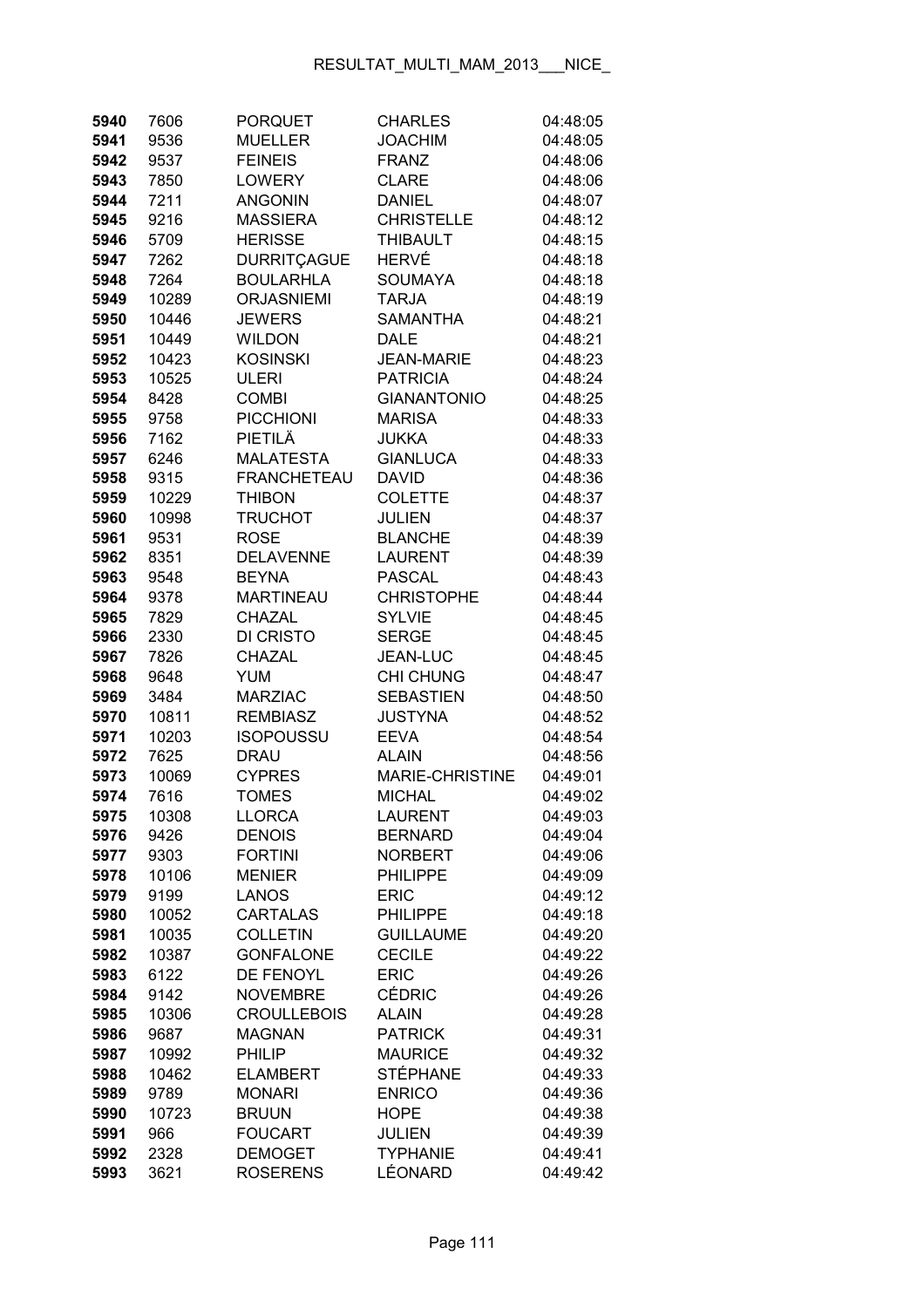| 10837         | <b>RAVELOSON</b>                                                                                                                                    | <b>MAMPIONONA</b>                                                                                                                                                                                                                                                                                                      | 04:49:42                                                                                                                                                                                                                                                                                                                                                                                                                                     |
|---------------|-----------------------------------------------------------------------------------------------------------------------------------------------------|------------------------------------------------------------------------------------------------------------------------------------------------------------------------------------------------------------------------------------------------------------------------------------------------------------------------|----------------------------------------------------------------------------------------------------------------------------------------------------------------------------------------------------------------------------------------------------------------------------------------------------------------------------------------------------------------------------------------------------------------------------------------------|
| 9056          | <b>VILHOMAA</b>                                                                                                                                     | <b>TUIJA</b>                                                                                                                                                                                                                                                                                                           | 04:49:42                                                                                                                                                                                                                                                                                                                                                                                                                                     |
| 10404         | <b>BARBIER</b>                                                                                                                                      | <b>NICOLAS</b>                                                                                                                                                                                                                                                                                                         | 04:49:44                                                                                                                                                                                                                                                                                                                                                                                                                                     |
| 10777         | <b>GARDENT</b>                                                                                                                                      | <b>DENIS</b>                                                                                                                                                                                                                                                                                                           | 04:49:44                                                                                                                                                                                                                                                                                                                                                                                                                                     |
| 7276          | <b>SBETTA</b>                                                                                                                                       | <b>STEPHANE</b>                                                                                                                                                                                                                                                                                                        | 04:49:44                                                                                                                                                                                                                                                                                                                                                                                                                                     |
| 9290          | <b>PLOUVIN</b>                                                                                                                                      | <b>ARNAUD</b>                                                                                                                                                                                                                                                                                                          | 04:49:45                                                                                                                                                                                                                                                                                                                                                                                                                                     |
| 10544         | DERNONCOURT                                                                                                                                         | <b>EMMANUEL</b>                                                                                                                                                                                                                                                                                                        | 04:49:45                                                                                                                                                                                                                                                                                                                                                                                                                                     |
| 9478          | <b>DESMAISON</b>                                                                                                                                    | <b>JULIE</b>                                                                                                                                                                                                                                                                                                           | 04:49:46                                                                                                                                                                                                                                                                                                                                                                                                                                     |
| 7449          | <b>DAVIN</b>                                                                                                                                        | <b>CATHERINE</b>                                                                                                                                                                                                                                                                                                       | 04:49:46                                                                                                                                                                                                                                                                                                                                                                                                                                     |
| 7447          | <b>OSSOLA</b>                                                                                                                                       | <b>CHRISTIAN</b>                                                                                                                                                                                                                                                                                                       | 04:49:46                                                                                                                                                                                                                                                                                                                                                                                                                                     |
| 9289          | <b>PLOUVIN</b>                                                                                                                                      | <b>LUDIVINE</b>                                                                                                                                                                                                                                                                                                        | 04:49:47                                                                                                                                                                                                                                                                                                                                                                                                                                     |
| 8681          | <b>SCHOTT</b>                                                                                                                                       | <b>ENRIK</b>                                                                                                                                                                                                                                                                                                           | 04:49:54                                                                                                                                                                                                                                                                                                                                                                                                                                     |
| 3960          |                                                                                                                                                     |                                                                                                                                                                                                                                                                                                                        | 04:49:56                                                                                                                                                                                                                                                                                                                                                                                                                                     |
| 594           | <b>GUERIN</b>                                                                                                                                       | <b>SEBASTIEN</b>                                                                                                                                                                                                                                                                                                       | 04:49:57                                                                                                                                                                                                                                                                                                                                                                                                                                     |
| 7538          | <b>ZAGROUN</b>                                                                                                                                      | <b>PATRICK</b>                                                                                                                                                                                                                                                                                                         | 04:50:02                                                                                                                                                                                                                                                                                                                                                                                                                                     |
| 9370          | <b>BRUZY</b>                                                                                                                                        | <b>ROGER</b>                                                                                                                                                                                                                                                                                                           | 04:50:03                                                                                                                                                                                                                                                                                                                                                                                                                                     |
| 9411          | LJUNGKVIST                                                                                                                                          | <b>CHARLOTTE</b>                                                                                                                                                                                                                                                                                                       | 04:50:04                                                                                                                                                                                                                                                                                                                                                                                                                                     |
| 5771          | <b>LABRIFFE</b>                                                                                                                                     | <b>SOPHIE</b>                                                                                                                                                                                                                                                                                                          | 04:50:06                                                                                                                                                                                                                                                                                                                                                                                                                                     |
| 5115          | <b>BIANCHI</b>                                                                                                                                      | <b>JACQUES</b>                                                                                                                                                                                                                                                                                                         | 04:50:07                                                                                                                                                                                                                                                                                                                                                                                                                                     |
| 10266         | <b>DJEORGEVITCH</b>                                                                                                                                 | <b>PAUL</b>                                                                                                                                                                                                                                                                                                            | 04:50:08                                                                                                                                                                                                                                                                                                                                                                                                                                     |
| 9686          | <b>MASSEMI</b>                                                                                                                                      | <b>RACHID</b>                                                                                                                                                                                                                                                                                                          | 04:50:09                                                                                                                                                                                                                                                                                                                                                                                                                                     |
| 10899         | <b>COLAS</b>                                                                                                                                        | <b>JEROME</b>                                                                                                                                                                                                                                                                                                          | 04:50:12                                                                                                                                                                                                                                                                                                                                                                                                                                     |
| 10873         | <b>DURAND</b>                                                                                                                                       | <b>NICOLAS</b>                                                                                                                                                                                                                                                                                                         | 04:50:13                                                                                                                                                                                                                                                                                                                                                                                                                                     |
| 9228          | <b>LAINE</b>                                                                                                                                        | <b>LEENA</b>                                                                                                                                                                                                                                                                                                           | 04:50:13                                                                                                                                                                                                                                                                                                                                                                                                                                     |
| 10126         | <b>SOLA</b>                                                                                                                                         | <b>CÉDRIC</b>                                                                                                                                                                                                                                                                                                          | 04:50:14                                                                                                                                                                                                                                                                                                                                                                                                                                     |
| 10125         |                                                                                                                                                     |                                                                                                                                                                                                                                                                                                                        | 04:50:14                                                                                                                                                                                                                                                                                                                                                                                                                                     |
| 6005          | <b>JURION</b>                                                                                                                                       | <b>DOMINIQUE</b>                                                                                                                                                                                                                                                                                                       | 04:50:16                                                                                                                                                                                                                                                                                                                                                                                                                                     |
| 10691         | <b>FIORAVANTI</b>                                                                                                                                   | <b>MIRKO</b>                                                                                                                                                                                                                                                                                                           | 04:50:16                                                                                                                                                                                                                                                                                                                                                                                                                                     |
| 9704          | <b>BOUTROUE</b>                                                                                                                                     |                                                                                                                                                                                                                                                                                                                        | 04:50:17                                                                                                                                                                                                                                                                                                                                                                                                                                     |
| 8189          | <b>CAMBAY</b>                                                                                                                                       | <b>CAMILLE</b>                                                                                                                                                                                                                                                                                                         | 04:50:18                                                                                                                                                                                                                                                                                                                                                                                                                                     |
| 9060          |                                                                                                                                                     |                                                                                                                                                                                                                                                                                                                        | 04:50:21                                                                                                                                                                                                                                                                                                                                                                                                                                     |
|               |                                                                                                                                                     |                                                                                                                                                                                                                                                                                                                        | 04:50:24                                                                                                                                                                                                                                                                                                                                                                                                                                     |
|               |                                                                                                                                                     |                                                                                                                                                                                                                                                                                                                        | 04:50:31                                                                                                                                                                                                                                                                                                                                                                                                                                     |
|               |                                                                                                                                                     |                                                                                                                                                                                                                                                                                                                        | 04:50:32                                                                                                                                                                                                                                                                                                                                                                                                                                     |
|               |                                                                                                                                                     |                                                                                                                                                                                                                                                                                                                        | 04:50:38                                                                                                                                                                                                                                                                                                                                                                                                                                     |
|               |                                                                                                                                                     |                                                                                                                                                                                                                                                                                                                        | 04:50:41                                                                                                                                                                                                                                                                                                                                                                                                                                     |
|               |                                                                                                                                                     |                                                                                                                                                                                                                                                                                                                        | 04:50:44                                                                                                                                                                                                                                                                                                                                                                                                                                     |
|               |                                                                                                                                                     |                                                                                                                                                                                                                                                                                                                        | 04:50:47                                                                                                                                                                                                                                                                                                                                                                                                                                     |
|               |                                                                                                                                                     |                                                                                                                                                                                                                                                                                                                        | 04:50:49                                                                                                                                                                                                                                                                                                                                                                                                                                     |
|               |                                                                                                                                                     |                                                                                                                                                                                                                                                                                                                        | 04:50:55                                                                                                                                                                                                                                                                                                                                                                                                                                     |
|               |                                                                                                                                                     |                                                                                                                                                                                                                                                                                                                        | 04:50:57                                                                                                                                                                                                                                                                                                                                                                                                                                     |
|               |                                                                                                                                                     |                                                                                                                                                                                                                                                                                                                        | 04:50:58                                                                                                                                                                                                                                                                                                                                                                                                                                     |
|               |                                                                                                                                                     |                                                                                                                                                                                                                                                                                                                        | 04:50:58<br>04:51:04                                                                                                                                                                                                                                                                                                                                                                                                                         |
|               |                                                                                                                                                     |                                                                                                                                                                                                                                                                                                                        |                                                                                                                                                                                                                                                                                                                                                                                                                                              |
|               |                                                                                                                                                     |                                                                                                                                                                                                                                                                                                                        | 04:51:05<br>04:51:05                                                                                                                                                                                                                                                                                                                                                                                                                         |
|               |                                                                                                                                                     |                                                                                                                                                                                                                                                                                                                        | 04:51:05                                                                                                                                                                                                                                                                                                                                                                                                                                     |
|               |                                                                                                                                                     |                                                                                                                                                                                                                                                                                                                        | 04:51:07                                                                                                                                                                                                                                                                                                                                                                                                                                     |
|               |                                                                                                                                                     |                                                                                                                                                                                                                                                                                                                        | 04:51:08                                                                                                                                                                                                                                                                                                                                                                                                                                     |
|               |                                                                                                                                                     |                                                                                                                                                                                                                                                                                                                        |                                                                                                                                                                                                                                                                                                                                                                                                                                              |
|               |                                                                                                                                                     |                                                                                                                                                                                                                                                                                                                        |                                                                                                                                                                                                                                                                                                                                                                                                                                              |
| 9438          | <b>DAVID</b>                                                                                                                                        | <b>ARNAUD</b>                                                                                                                                                                                                                                                                                                          | 04:51:09                                                                                                                                                                                                                                                                                                                                                                                                                                     |
| 9427          | <b>BOURREAU</b>                                                                                                                                     | <b>GRÉGORY</b>                                                                                                                                                                                                                                                                                                         | 04:51:09                                                                                                                                                                                                                                                                                                                                                                                                                                     |
| 10636<br>9144 | <b>GOETHALS</b><br><b>VERDIER</b>                                                                                                                   | <b>MARINA</b><br><b>PIERRE</b>                                                                                                                                                                                                                                                                                         | 04:51:11<br>04:51:13                                                                                                                                                                                                                                                                                                                                                                                                                         |
|               | 10988<br>7044<br>7063<br>5732<br>7932<br>7016<br>10702<br>10654<br>10717<br>9258<br>10044<br>10042<br>10435<br>7170<br>9754<br>8245<br>9253<br>8192 | <b>ATKIN</b><br><b>REINE</b><br><b>VIDAL</b><br><b>NEUTENS</b><br>DE LACENNE<br><b>FANGET</b><br><b>PORCEL</b><br><b>ASHTON</b><br><b>VENTURINO</b><br><b>VOURIOT</b><br><b>GERVASONI</b><br><b>NOAILLY</b><br><b>BERTRAND</b><br><b>PANETIER</b><br><b>ROUGET</b><br><b>MONAGHAN</b><br>SAUSSEREAU<br><b>COUESNON</b> | SQUALLI HOUSSAIMOHAMED<br>STARZEWSKA-SOIKATARZYNA<br><b>THIERRY</b><br><b>DOUGLAS</b><br><b>SYLVIE</b><br><b>ISABELLE</b><br><b>HELENE</b><br>SEOANE VARELA JOSE MARIA<br><b>CHARLES</b><br><b>CHRISTOPHE</b><br><b>JEAN-MICHEL</b><br><b>JOHN</b><br><b>JEAN-CLAUDE</b><br><b>LUDOVIC</b><br><b>SANDRA</b><br><b>CHRYSTEL</b><br><b>VERONIQUE</b><br><b>NATHALIE</b><br><b>PIERRICK</b><br><b>DEREK</b><br><b>EMMANUEL</b><br><b>ARNAUD</b> |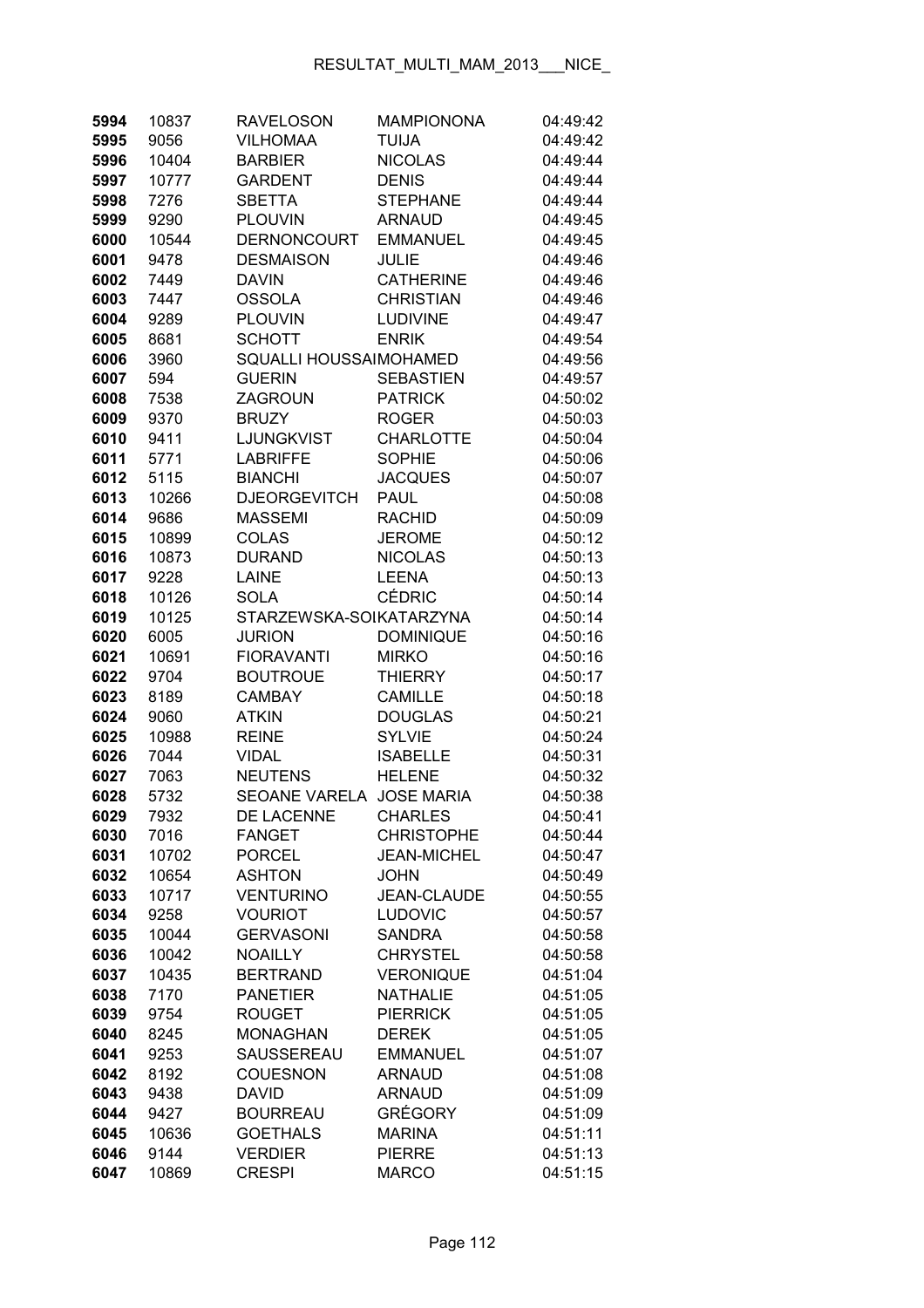| 6048         | 10625         | <b>GAUTIER</b>                  | <b>FRANCK</b>                | 04:51:15             |
|--------------|---------------|---------------------------------|------------------------------|----------------------|
| 6049         | 10480         | <b>DE BLANCHE</b>               | <b>SARA</b>                  | 04:51:16             |
| 6050         | 10092         | <b>VINCENT</b>                  | <b>FRÉDÉRIQUE</b>            | 04:51:17             |
| 6051         | 5523          | <b>DAUGA</b>                    | <b>OLIVIER</b>               | 04:51:20             |
| 6052         | 9131          | <b>LARSSON</b>                  | <b>MALIN</b>                 | 04:51:21             |
| 6053         | 10877         | <b>BERQUIN</b>                  | <b>PHILIPPE</b>              | 04:51:25             |
| 6054         | 10878         | <b>NOWAK</b>                    | <b>NATHALIE</b>              | 04:51:25             |
| 6055         | 9510          | <b>WISNIEWSKI</b>               | <b>FREDERIC</b>              | 04:51:26             |
| 6056         | 9189          | <b>SCHWARTZ</b>                 | <b>ERIC</b>                  | 04:51:27             |
| 6057         | 10159         | <b>TALIEU</b>                   | <b>CORINNE</b>               | 04:51:27             |
| 6058         | 7370          | <b>DOGLIO</b>                   | <b>MARIE</b>                 | 04:51:29             |
| 6059         | 7355          | <b>DOGLIO</b>                   | <b>ALEXIS</b>                | 04:51:30             |
| 6060         | 7961          | <b>COUEQUE</b>                  | <b>YVES</b>                  | 04:51:32             |
| 6061         | 7374          | <b>PANDIANI</b>                 | <b>MARC</b>                  | 04:51:33             |
| 6062         | 9195          | SANDSTRÖM                       | <b>CECILIA</b>               | 04:51:38             |
| 6063         | 10343         | <b>PETREQUIN</b>                | <b>SYLVIE</b>                | 04:51:41             |
| 6064         | 10422         | <b>NEVEU</b>                    | <b>YVES</b>                  | 04:51:43             |
| 6065         | 10459         | <b>GARDANS</b>                  | <b>SYLVIE</b>                | 04:51:43             |
| 6066         | 8012          | <b>DEMESSINE</b>                | <b>XAVIER</b>                | 04:51:45             |
| 6067         | 8076          | <b>REPELLIN</b>                 | <b>LAURENT</b>               | 04:51:48             |
| 6068         | 10947         |                                 | LYSDAL KENTORPTINA MARGRETHE | 04:51:49             |
| 6069         | 491           | <b>DAKICHE</b>                  | <b>DAVID</b>                 | 04:51:58             |
| 6070         | 9103          | <b>RASMUSSEN</b>                | DORTE S.                     | 04:52:02             |
| 6071         | 3473          | <b>SOULIER</b>                  | <b>JEAN LOU</b>              | 04:52:03             |
| 6072         | 10447         | <b>DONE</b>                     | <b>AMANDA</b>                | 04:52:07             |
| 6073         | 10928         | COLLANGE                        | <b>FREDERIC</b>              | 04:52:07             |
| 6074         | 8375          | <b>PILLE</b>                    | <b>ERIC</b>                  | 04:52:08             |
| 6075         | 7691          | <b>PAPON</b>                    | <b>VERONIQUE</b>             | 04:52:09             |
| 6076         | 8330          | <b>PRESTI</b>                   | <b>SOPHIE</b>                | 04:52:10             |
| 6077         | 9247          | <b>DURLACHER</b>                | <b>DIDIDER</b>               | 04:52:15             |
| 6078         | 9449          | <b>PEREZ</b>                    | <b>PASCAL</b>                | 04:52:16             |
| 6079         | 8598          | <b>ANDERES</b>                  | <b>MARC</b>                  | 04:52:16             |
| 6080         | 10938         | <b>CHIAROVANO</b>               | <b>FABIEN</b>                | 04:52:20             |
| 6081         | 5521          | <b>PANEL</b>                    | <b>YOHANN</b>                | 04:52:26             |
| 6082         | 7394          | <b>HILTUNEN</b>                 | LILJA                        | 04:52:27             |
|              |               |                                 | <b>KATY</b>                  |                      |
| 6083<br>6084 | 10537<br>5786 | MATHIESON<br><b>BRANDT</b>      | <b>FREDDY</b>                | 04:52:29<br>04:52:30 |
| 6085         |               | <b>KRUSE</b>                    | KRISTIAN STOKHOLM04:52:30    |                      |
| 6086         | 6179<br>9188  | <b>RUZZI</b>                    | <b>DINO</b>                  | 04:52:33             |
| 6087         | 5577          | <b>DIACON</b>                   | <b>JEAN-FRANÇOIS</b>         | 04:52:35             |
| 6088         |               | <b>CARDON</b>                   | <b>DIDIER</b>                | 04:52:37             |
|              | 5377          | <b>HEROGUER</b>                 | <b>CHRISTOPHE</b>            | 04:52:37             |
| 6089<br>6090 | 7698<br>10406 | <b>POULET</b>                   | <b>FLORENCE</b>              | 04:52:39             |
|              | 8626          | <b>VOLOSCENKO</b>               | <b>SERGE</b>                 | 04:52:40             |
| 6091<br>6092 | 10951         | <b>LE MOAL</b>                  | <b>CAROLINE</b>              |                      |
| 6093         | 10842         | <b>BEYL</b>                     | <b>HELMUT</b>                | 04:52:41<br>04:52:42 |
| 6094         |               | <b>GAYRAUD</b>                  | <b>JEAN CLAUDE</b>           |                      |
|              | 7121          |                                 |                              | 04:52:43             |
| 6095         | 10515         | <b>WATSON</b><br><b>NICOLAI</b> | <b>KATIE</b><br>CAROLE       | 04:52:45             |
| 6096         | 2347          | <b>FLEUROT</b>                  | <b>MICHEL</b>                | 04:52:46             |
| 6097         | 10402         |                                 | <b>NORBERT</b>               | 04:52:48             |
| 6098         | 10041<br>4148 | <b>PFAAR</b><br><b>NGUYEN</b>   | <b>ALBERT</b>                | 04:52:48             |
| 6099         |               |                                 |                              | 04:52:49             |
| 6100         | 9024          | <b>MOSS</b>                     | PHILIP                       | 04:52:52             |
| 6101         | 5133          | PILLAULT                        | <b>BENOIT</b>                | 04:52:54             |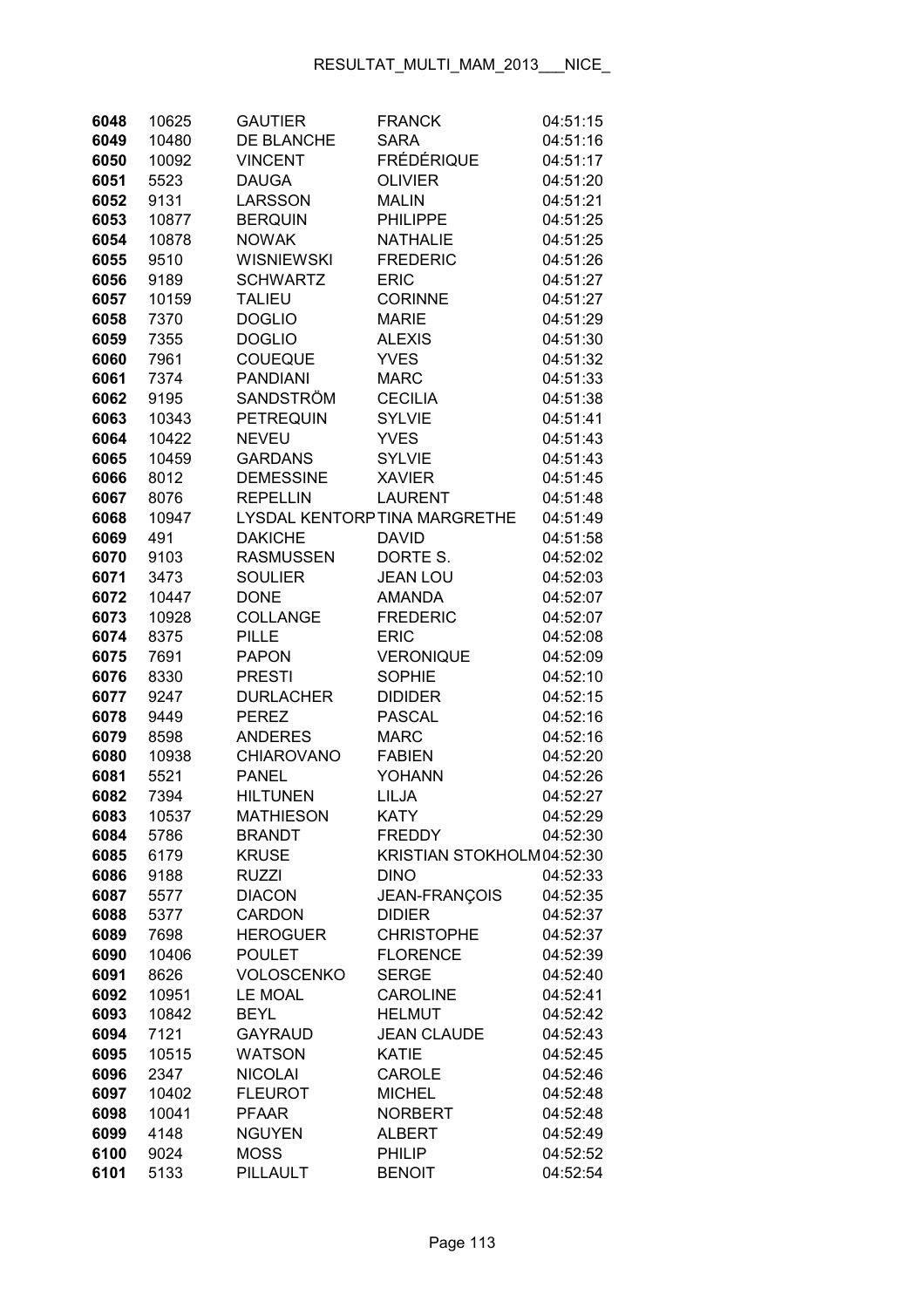| 6102         | 10096         | <b>KELLEY</b>                     | <b>JOHN</b>                               | 04:52:55             |
|--------------|---------------|-----------------------------------|-------------------------------------------|----------------------|
| 6103         | 9448          | <b>PEREZ</b>                      | <b>CHRISTINE</b>                          | 04:53:00             |
| 6104         | 10870         | <b>GUICHARD</b>                   | <b>JEAN MICHEL</b>                        | 04:53:02             |
| 6105         | 10273         | <b>PAOLINO</b>                    | <b>ALFRED</b>                             | 04:53:03             |
| 6106         | 8481          | <b>GIRAULT</b>                    | <b>STEPHANE</b>                           | 04:53:04             |
| 6107         | 10002         | <b>SCHNEIDER</b>                  | <b>MARLIESE</b>                           | 04:53:04             |
| 6108         | 10616         | <b>LOCHER</b>                     | <b>BEATRICE</b>                           | 04:53:04             |
| 6109         | 10556         | <b>BROCARD</b>                    | <b>CYRIELLE</b>                           | 04:53:05             |
| 6110         | 10527         | <b>MATHIEU</b>                    | <b>ENGUERRAN</b>                          | 04:53:05             |
| 6111         | 5014          | <b>HOEGH</b>                      | <b>SOREN</b>                              | 04:53:05             |
| 6112         | 10557         | <b>BRUYEN</b>                     | <b>MATHIEU</b>                            | 04:53:05             |
| 6113         | 9468          | <b>RUFUS</b>                      | <b>TARA</b>                               | 04:53:05             |
| 6114         | 10587         | <b>MAUCORT</b>                    | MARYLÈNE                                  | 04:53:05             |
| 6115         | 6496          | <b>GILIBERT</b>                   | <b>BRUNO</b>                              | 04:53:09             |
| 6116         | 9719          | <b>PATTINSON</b>                  | <b>MARC</b>                               | 04:53:09             |
| 6117         | 9313          | <b>UEHARA</b>                     | <b>RYOTA</b>                              | 04:53:11             |
| 6118         | 9294          | <b>MUNSTER</b>                    | <b>FRANCOISE</b>                          | 04:53:11             |
| 6119         | 10425         | <b>LASICA</b>                     | <b>FABRICE</b>                            | 04:53:26             |
| 6120         | 9463          | <b>JOLY</b>                       | <b>LUCETTE</b>                            | 04:53:35             |
| 6121         | 3892          | <b>BAYLE</b>                      | <b>NATHALIE</b>                           | 04:53:36             |
| 6122         | 10801         | <b>HUSSEIN</b>                    | EMEL-FRANÇOIS                             | 04:53:36             |
| 6123         | 9152          | <b>LEFEVRE</b>                    | <b>HERVE</b>                              | 04:53:39             |
| 6124         | 9347          | <b>DIAZ ALVAREZ</b>               | <b>GONZALO</b>                            | 04:53:41             |
| 6125         | 5076          | LOVATO                            | <b>JEAN-PAUL</b>                          | 04:53:43             |
| 6126         | 8340          | <b>DUNBAR</b>                     | <b>ROSS</b>                               | 04:53:45             |
| 6127         | 5353          | <b>FOOS</b>                       | <b>PASCAL</b>                             | 04:53:46             |
| 6128         | 10434         | <b>BOURLARD</b>                   | <b>JULIEN</b>                             | 04:53:46             |
| 6129         | 9759          | <b>PASCAL</b>                     | <b>GUILLAUME</b>                          | 04:53:49             |
| 6130         | 6169          | LUDMANN                           | <b>DANIEL</b>                             | 04:53:52             |
| 6131         | 10020         | <b>LEGER</b>                      | <b>LIONEL</b>                             | 04:53:52             |
| 6132         | 2821          | <b>SILVA</b>                      | <b>IVA</b>                                | 04:53:55             |
| 6133         | 9723          | <b>COMPAN</b>                     | <b>LILIAN</b>                             | 04:53:56             |
| 6134         | 847           | <b>HANIQUAUT LAMB FANNY</b>       |                                           | 04:54:00             |
| 6135         | 10436         | <b>VON HABSBURG</b>               | <b>LORENZ</b>                             | 04:54:04             |
| 6136         | 10196         | <b>LUCAS</b>                      | KATI                                      | 04:54:04             |
| 6137         | 5094          | <b>QUEHEN</b>                     | <b>GILLES</b>                             | 04:54:06             |
| 6138         | 9599          | <b>LAAKSO</b>                     | <b>JARI</b>                               | 04:54:06             |
| 6139         | 2344          | <b>NARI</b>                       | <b>MARIE JOSÉ</b>                         | 04:54:08             |
| 6140         | 5200          | <b>PARKIN</b>                     | <b>MARK</b>                               | 04:54:11             |
| 6141<br>6142 | 7283          | <b>MASSEY</b>                     | RAYMOND CHARLES 04:54:12<br><b>ROMAIN</b> |                      |
| 6143         | 10850<br>7970 | <b>PROTHET</b><br><b>ROUSSEAU</b> | <b>BENJAMIEN</b>                          | 04:54:12<br>04:54:14 |
| 6144         | 10356         | <b>STILLHART</b>                  | <b>THOMAS</b>                             | 04:54:17             |
| 6145         | 1594          | <b>MARQUES</b>                    | <b>FERNANDO</b>                           | 04:54:19             |
| 6146         | 1573          | <b>CARVALHO</b>                   | <b>ELISABETE</b>                          | 04:54:20             |
| 6147         | 1572          | <b>ROCHA</b>                      | <b>AIRES</b>                              | 04:54:20             |
| 6148         | 10201         | <b>ROBIN</b>                      | <b>CHRISTINE</b>                          | 04:54:24             |
| 6149         | 9197          | <b>ASKA</b>                       | <b>EEVA</b>                               | 04:54:24             |
| 6150         | 10200         | <b>REY</b>                        | <b>ALAIN</b>                              | 04:54:24             |
| 6151         | 10963         | <b>FLORIER</b>                    | <b>FABRICE</b>                            | 04:54:28             |
| 6152         | 10920         | VÄÄNÄNEN                          | <b>PIRJO</b>                              | 04:54:31             |
| 6153         | 9755          | <b>BONNEMAISON</b>                | <b>VINCENT</b>                            | 04:54:33             |
| 6154         | 9160          | <b>JENESTAM</b>                   | PÄR                                       | 04:54:35             |
| 6155         | 9159          | ÖSTRÖM                            | PER                                       | 04:54:35             |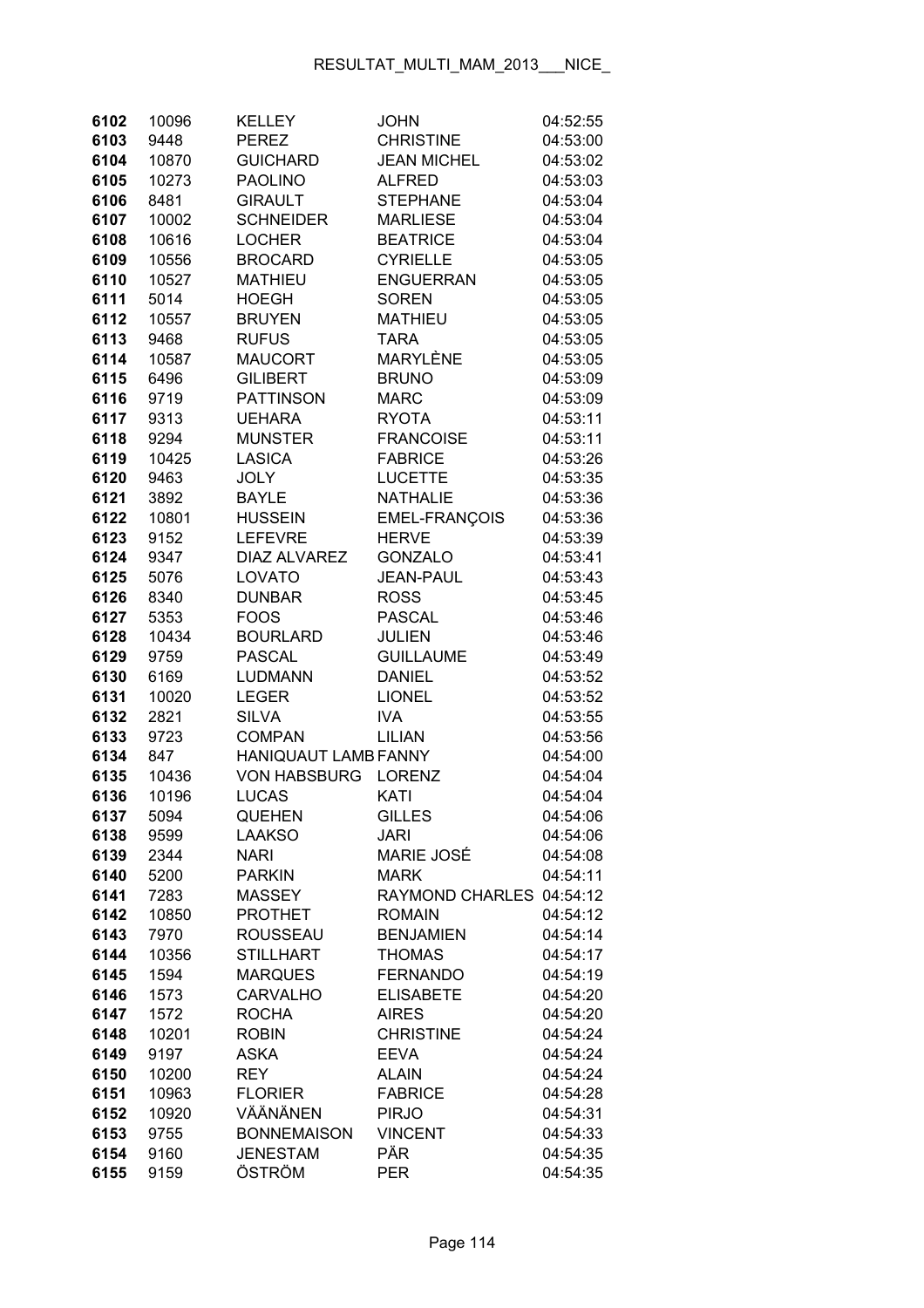| 6156         | 10986        | <b>GAZENGEL</b>                    | <b>CHRISTELLE</b>                       | 04:54:38             |
|--------------|--------------|------------------------------------|-----------------------------------------|----------------------|
| 6157         | 10202        | <b>BERTRAND</b>                    | <b>LAURENCE</b>                         | 04:54:38             |
| 6158         | 10985        | <b>GAZENGEL</b>                    | <b>LAURENT</b>                          | 04:54:38             |
| 6159         | 8412         | <b>CHENE</b>                       | <b>BRIGITTE</b>                         | 04:54:39             |
| 6160         | 9100         | AOKI                               | <b>HIROOMI</b>                          | 04:54:40             |
| 6161         | 6351         | <b>BORGIES</b>                     | <b>FRANCK</b>                           | 04:54:40             |
| 6162         | 10184        | <b>DRUO</b>                        | <b>THOMAS</b>                           | 04:54:45             |
| 6163         | 9691         | <b>HAHNE</b>                       | <b>EMILIE</b>                           | 04:54:46             |
| 6164         | 10745        | <b>BUCCO</b>                       | <b>XAVIER</b>                           | 04:54:49             |
| 6165         | 10746        | <b>FARRUGIA</b>                    | <b>LAURENCE</b>                         | 04:54:50             |
| 6166         | 10157        | <b>DAMNON</b>                      | <b>SYLVIE</b>                           | 04:54:54             |
| 6167         | 10095        | <b>FUCHS</b>                       | AIMÉ                                    | 04:54:55             |
| 6168         | 9466         | <b>ROSTAGNAT</b>                   | <b>GUILLAUME</b>                        | 04:54:56             |
| 6169         | 5350         | <b>MATRINGHEM</b>                  | <b>XAVIER</b>                           | 04:54:56             |
| 6170         | 255          | <b>DRIVER</b>                      | <b>STUART</b>                           | 04:55:03             |
| 6171         | 10567        | <b>SAITO</b>                       | <b>NAMIKO</b>                           | 04:55:05             |
| 6172         | 5313         | <b>TULPPO</b>                      | <b>EEVA</b>                             | 04:55:08             |
| 6173         | 10832        | <b>FAUCILLE</b>                    | <b>WILLIAM</b>                          | 04:55:10             |
| 6174         | 9445         | <b>RENARD</b>                      | <b>BENOIT</b>                           | 04:55:11             |
| 6175         | 10128        | <b>BAVA</b>                        | <b>MASSIMO</b>                          | 04:55:11             |
| 6176         | 9540         | <b>GOUT</b>                        | ÉRIC                                    | 04:55:16             |
| 6177         | 7612         | <b>LOUIS</b>                       | ALAIN                                   | 04:55:19             |
| 6178         | 10924        | <b>BEYLOT</b>                      | <b>PHILIPPE</b>                         | 04:55:21             |
| 6179         | 8158         | <b>FANTUZ</b>                      | <b>STEFANIA</b>                         | 04:55:23             |
| 6180         | 8155         | <b>ULIANA</b>                      | <b>ROBERTO</b>                          | 04:55:23             |
| 6181         | 10188        | <b>SAUBABERE</b>                   | <b>MARIECHRISTINE</b>                   | 04:55:30             |
| 6182         | 10189        | <b>DELOZIER</b>                    | <b>STEPHANE</b>                         | 04:55:30             |
| 6183         | 10448        | <b>LODGE</b>                       | <b>HAZEL</b>                            | 04:55:31             |
| 6184         | 10570        | <b>THOMPSON</b>                    | <b>ELIZABETH</b>                        | 04:55:34             |
| 6185         | 8030         | <b>DAVIDE</b>                      | <b>FERRACCIOLI</b>                      | 04:55:35             |
| 6186         | 2334         | <b>FANTIN</b>                      | <b>MARION</b>                           | 04:55:40             |
| 6187         | 9033         | <b>THORN</b>                       | <b>MORISSA</b>                          | 04:55:43             |
| 6188         | 7134         | <b>AKENFELDS</b>                   | <b>CHRISTOPHER</b>                      | 04:55:43             |
| 6189         | 10001        | <b>FAILLA</b>                      | <b>STEPHANE</b>                         | 04:55:44             |
| 6190         | 9663         | <b>AUGST</b>                       | <b>LIONEL</b>                           | 04:55:45             |
| 6191         | 9363         | <b>BEN SATTI</b>                   | <b>MOHA</b>                             | 04:55:55             |
| 6192         | 10149        | LUCBEREILH                         | <b>RÉGIS</b>                            | 04:55:56             |
| 6193         | 10503        | <b>WESTON</b>                      | <b>PENNY</b>                            | 04:56:00             |
| 6194         | 10511        | <b>CAVAILLES</b><br><b>ANTIPOT</b> | LOUIS                                   | 04:56:01             |
| 6195         | 10512        | <b>ROUSSEL</b>                     | <b>JEAN-FRANCOIS</b><br><b>PHILIPPE</b> | 04:56:01             |
| 6196<br>6197 | 9120<br>3929 | DANDRÉ                             | <b>PIERRE</b>                           | 04:56:07<br>04:56:08 |
| 6198         | 10307        | <b>FLORANT</b>                     | <b>THIBAULT</b>                         | 04:56:10             |
| 6199         | 6577         | <b>WITHERSPOON</b>                 | <b>MATTHEW STEPHEN</b>                  | 04:56:11             |
| 6200         | 5025         | <b>BANVILLE</b>                    | <b>FABRICE</b>                          | 04:56:15             |
| 6201         | 7729         | <b>GIUFFRE</b>                     | <b>MARCELLO</b>                         | 04:56:16             |
| 6202         | 10508        | CARRARA-TEMPE MICHEL               |                                         | 04:56:22             |
| 6203         | 10738        | <b>DAMLAMIAN</b>                   | PIERRE - YVES                           | 04:56:23             |
| 6204         | 10288        | <b>GOUJON</b>                      | <b>MARIE</b>                            | 04:56:25             |
| 6205         | 9523         | <b>KRÜGER</b>                      | <b>EVA</b>                              | 04:56:29             |
| 6206         | 10332        | <b>GROSJEAN</b>                    | <b>PIERRE</b>                           | 04:56:31             |
| 6207         | 8455         | <b>JUVET</b>                       | <b>SÉBASTIEN</b>                        | 04:56:32             |
| 6208         | 7343         | <b>PENCRANNE</b>                   | VALÉRIE                                 | 04:56:38             |
| 6209         | 7352         | GALLOIS-MACLE                      | <b>VIRGINIE</b>                         | 04:56:39             |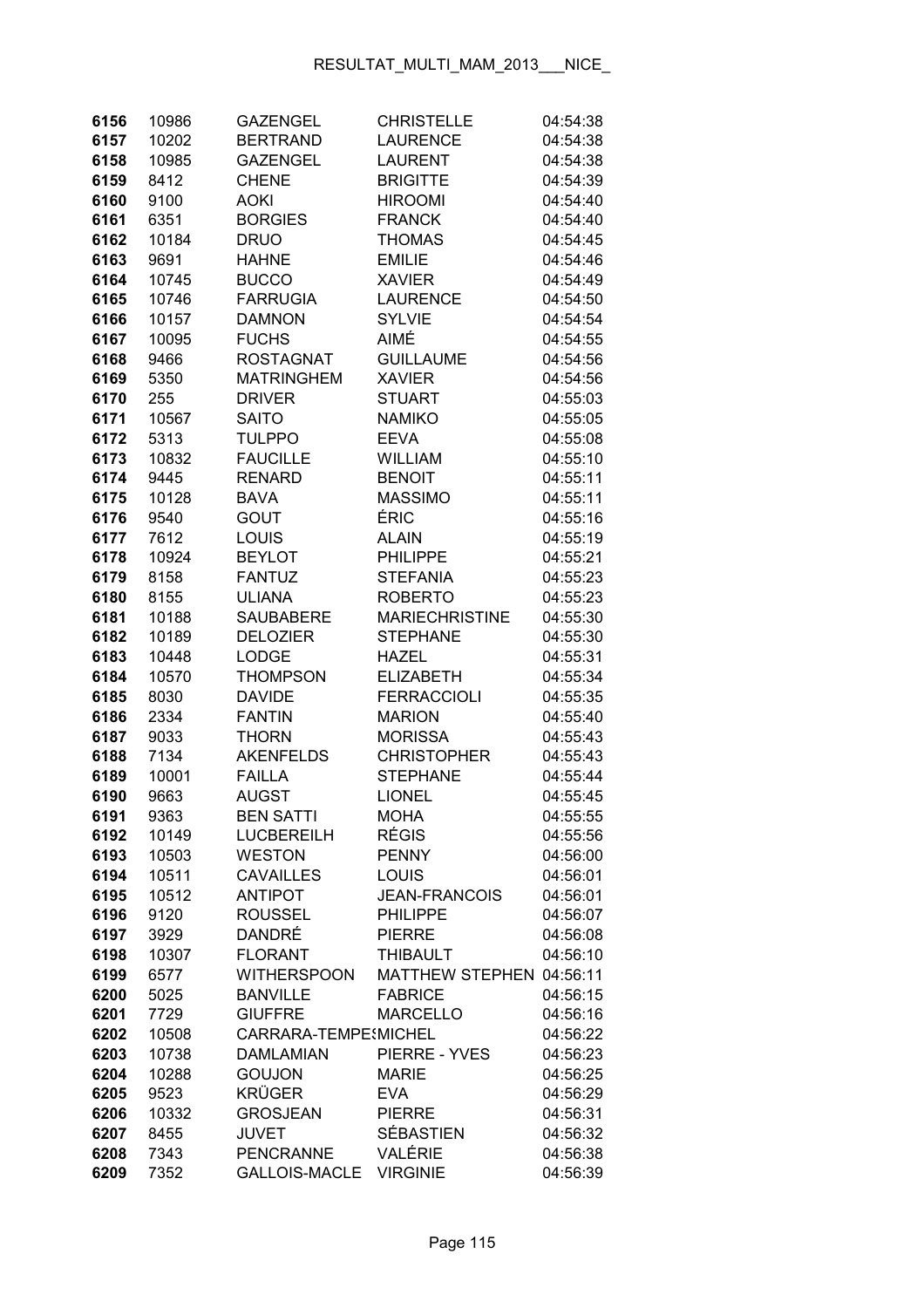| 6210         | 9525          | <b>MARQUETTE</b>                 | <b>CHARLES</b>                     | 04:56:39             |
|--------------|---------------|----------------------------------|------------------------------------|----------------------|
| 6211         | 10535         | <b>AMEEL</b>                     | <b>ALAIN</b>                       | 04:56:39             |
| 6212         | 7383          | <b>GOYARD</b>                    | <b>ELISABETH</b>                   | 04:56:40             |
| 6213         | 10219         | <b>FAUBERT</b>                   | <b>MARIE</b>                       | 04:56:41             |
| 6214         | 10479         | LINJA-WALLENIUS NIINA            |                                    | 04:56:46             |
| 6215         | 5838          | <b>BENMAMMAR</b>                 | YOHAN                              | 04:56:46             |
| 6216         | 9477          | <b>PIGEON</b>                    | <b>FREDERIC</b>                    | 04:56:47             |
| 6217         | 10084         | <b>WERNER</b>                    | <b>SARAH</b>                       | 04:56:49             |
| 6218         | 9063          | <b>LONGONI</b>                   | <b>EMILIO</b>                      | 04:56:50             |
| 6219         | 6590          | <b>MENETRIER</b>                 | <b>JEFF</b>                        | 04:56:52             |
| 6220         | 8276          | <b>JOLIBOIS</b>                  | <b>LAURENT</b>                     | 04:56:54             |
| 6221         | 10108         | <b>GERARD</b>                    | <b>JOCELYNE</b>                    | 04:56:58             |
| 6222         | 10115         | <b>GERARD</b>                    | <b>JEAN-PIERRE</b>                 | 04:56:58             |
| 6223         | 6391          | <b>BERNARD</b>                   | <b>THOMAS</b>                      | 04:56:58             |
| 6224         | 9043          | <b>BOURSAT</b>                   | <b>MARIE-NOELLE</b>                | 04:57:00             |
| 6225         | 9244          | <b>RADÉ</b>                      | VÉRONIQUE                          | 04:57:00             |
| 6226         | 10022         | <b>LECOINTRE</b>                 | <b>CATHERINE</b>                   | 04:57:00             |
| 6227         | 3418          | <b>RIPERT</b>                    | <b>MARIELLE</b>                    | 04:57:01             |
| 6228         | 9422          | <b>VINOT</b>                     | <b>CHRISTIAN</b>                   | 04:57:03             |
| 6229         | 10583         | <b>LAPIERRE</b>                  | <b>ANTHONY</b>                     | 04:57:05             |
| 6230         | 7860          | <b>MONTANARI</b>                 | <b>GUIDO</b>                       | 04:57:20             |
| 6231         | 7904          | <b>BERTOCCO</b>                  | <b>MASSIMO</b>                     | 04:57:20             |
| 6232         | 7136          | <b>BELOT</b>                     | <b>PATRICK</b>                     | 04:57:21             |
| 6233         | 9752          | HÉLIÈS                           | <b>ARNAUD</b>                      | 04:57:22             |
| 6234         | 10322         | <b>GADFEL</b>                    | <b>YACINE</b>                      | 04:57:24             |
| 6235         | 5907          | <b>MARTIN</b>                    | RÉMI                               | 04:57:27             |
| 6236         | 10500         | <b>HANZEN</b>                    | <b>CLIFF</b>                       | 04:57:28             |
| 6237         | 7432          | <b>TARROUX</b>                   | <b>MARYLINE</b>                    | 04:57:28             |
| 6238         | 9151          | <b>PUTNOKY</b>                   | <b>ZSOLT</b>                       | 04:57:29             |
| 6239         | 10495         | <b>BENICHOU</b>                  | PAUL                               | 04:57:31             |
| 6240         | 1158          | <b>ROYETT</b>                    | <b>RAPHAEL</b>                     | 04:57:33             |
| 6241         | 8288          | <b>RAMBAUD</b>                   | <b>PATRICK</b>                     | 04:57:34             |
| 6242         | 10643         | <b>ZARAGOZA</b>                  | <b>AUDREY</b>                      | 04:57:34             |
| 6243         | 8423          | <b>BACHSLEITNER</b>              | <b>WALTER</b>                      | 04:57:35             |
| 6244         | 10987         | <b>NUSS</b>                      | <b>BERNARD</b>                     | 04:57:36             |
| 6245         | 10819         | ANSELMI                          | PIETRO                             | 04:57:44             |
| 6246         | 7299          | <b>LAMBERT</b>                   | <b>OLIVIER</b>                     | 04:57:45             |
| 6247         | 404           | <b>FILLION-ROBIN</b>             | <b>FABRICE</b>                     | 04:57:57             |
| 6248         | 9132          | <b>NILSSON</b>                   | <b>PETER</b>                       | 04:58:00             |
| 6249         | 10237         | <b>MACLEOD</b>                   | <b>HELEN</b>                       | 04:58:02             |
| 6250         | 6359          | <b>INNO</b>                      | <b>ANNIKI</b>                      | 04:58:03             |
| 6251         | 10121         | <b>GOMEZ</b>                     | <b>JOEL</b>                        | 04:58:03             |
| 6252         | 9090          | <b>KAZEROONI</b>                 | <b>SHOKOOH</b>                     | 04:58:05             |
| 6253         | 7946          | <b>GIRARD</b>                    | <b>ALAIN</b>                       | 04:58:07             |
| 6254         | 9317          | <b>BAILLY</b>                    | <b>JACKY</b>                       | 04:58:08             |
| 6255         | 5853          | <b>GAYTTE</b>                    | <b>FRANÇOIS</b>                    | 04:58:22             |
| 6256         | 10981         | <b>ALLAG</b><br><b>KARLSEN</b>   | <b>HOURIA</b><br><b>LISE</b>       | 04:58:23             |
| 6257         | 10685         |                                  |                                    | 04:58:28             |
| 6258<br>6259 | 10454<br>9604 | <b>PRUVOST</b><br><b>LEMAIRE</b> | <b>DOMINIQUE</b><br><b>PATRICK</b> | 04:58:33<br>04:58:35 |
| 6260         | 8049          | <b>CHAOUCHE</b>                  | <b>KELTOUM</b>                     | 04:58:40             |
| 6261         | 7820          | <b>LIAUTAUD</b>                  | FRÉDÉRIC                           | 04:58:46             |
| 6262         | 10073         | <b>FUCHS</b>                     | <b>MARTINE</b>                     | 04:58:49             |
| 6263         | 9087          | <b>LEPERT</b>                    | <b>FLAVIEN</b>                     | 04:58:50             |
|              |               |                                  |                                    |                      |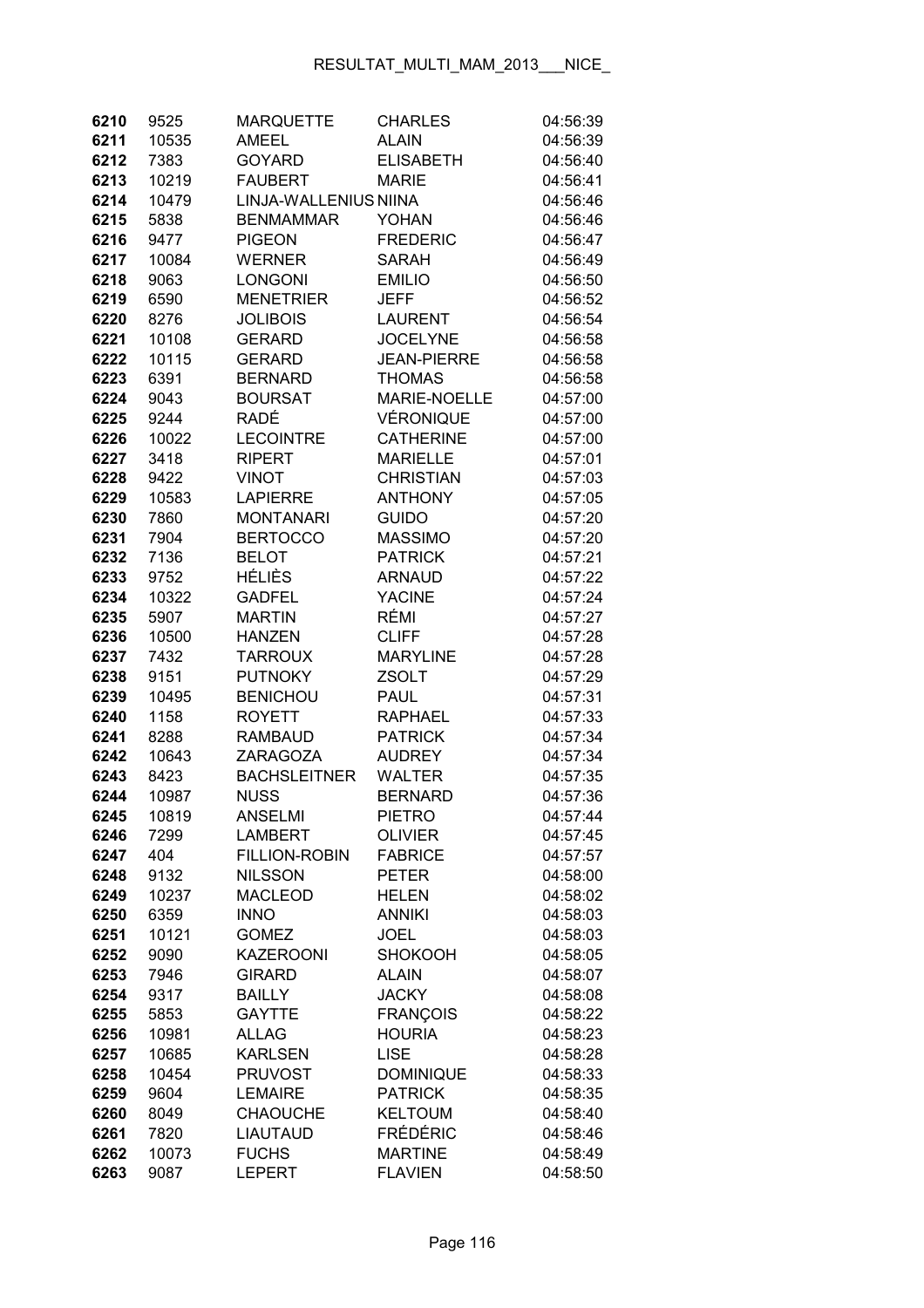| 6264         | 9381          | <b>AVIOTTE</b>                 | <b>JEROME</b>                 | 04:58:53             |
|--------------|---------------|--------------------------------|-------------------------------|----------------------|
| 6265         | 10547         | <b>ROGER</b>                   | <b>EMMANUELLE</b>             | 04:58:55             |
| 6266         | 9582          | <b>TISIC</b>                   | <b>PREDRAG</b>                | 04:58:58             |
| 6267         | 10484         | <b>AVILLACH</b>                | <b>FRANCOISE</b>              | 04:59:00             |
| 6268         | 10976         | <b>MAINZINGER</b>              | <b>FRANK</b>                  | 04:59:02             |
| 6269         | 10420         | <b>ALBERT</b>                  | <b>NATHALIE</b>               | 04:59:03             |
| 6270         | 5737          | <b>MAJOR</b>                   | <b>LINDA</b>                  | 04:59:05             |
| 6271         | 9292          | <b>BACH</b>                    | <b>VIRGINIE</b>               | 04:59:05             |
| 6272         | 9256          | <b>MARIE</b>                   | <b>LAURENCE</b>               | 04:59:06             |
| 6273         | 10076         | <b>COLLI</b>                   | <b>MASSIMO</b>                | 04:59:06             |
| 6274         | 9394          | <b>RIBIERE</b>                 | <b>STEPHANE</b>               | 04:59:08             |
| 6275         | 8386          | YAMASHITA                      | <b>KAZUHIRO</b>               | 04:59:09             |
| 6276         | 9634          | <b>OZTURK</b>                  | <b>DOMINIQUE</b>              | 04:59:09             |
| 6277         | 10853         | <b>AGRA</b>                    | <b>LIEGE</b>                  | 04:59:11             |
| 6278         | 7308          | <b>BRAMBILLA</b>               | <b>GIULIANO</b>               | 04:59:17             |
| 6279         | 10830         | <b>DUGUE</b>                   | <b>JONATHAN</b>               | 04:59:19             |
| 6280         | 9366          | <b>LORENTZ</b>                 | <b>ANDERS</b>                 | 04:59:20             |
| 6281         | 10117         | <b>LOUPY</b>                   | <b>STÉPHANE</b>               | 04:59:25             |
| 6282         | 4116          | <b>ROCHIAS</b>                 | <b>JEAN PIERRE</b>            | 04:59:32             |
| 6283         | 2321          | <b>BATTESTI</b>                | LOIC                          | 04:59:34             |
| 6284         | 10699         | <b>GONUL</b>                   | <b>CHRISTINE</b>              | 04:59:41             |
| 6285         | 6234          | <b>GINDRE</b>                  | <b>STEPHANE</b>               | 04:59:42             |
| 6286         | 7900          | <b>POCHET</b>                  | <b>VINCENT</b>                | 04:59:43             |
| 6287         | 1163          | <b>SBETTA</b>                  | <b>OLIVIER</b>                | 04:59:50             |
| 6288         | 10440         | <b>GIAMMANCO</b>               | <b>EMANUELE</b>               | 05:00:00             |
| 6289         | 10771         | <b>LUOSTARINEN</b>             | <b>JUKKA</b>                  | 05:00:02             |
| 6290         | 10649         | LIIKANEN                       | <b>ERKKI</b>                  | 05:00:04             |
| 6291         | 3463          | <b>BABAUX</b>                  | <b>FLORENT</b>                | 05:00:06             |
| 6292         | 6447          | <b>GIRARD</b>                  | <b>CRISTELLE</b>              | 05:00:08             |
| 6293         | 10704         | <b>PEDERSEN</b>                | <b>THOMAS</b>                 | 05:00:09             |
| 6294         | 8656          | <b>PERRIN</b>                  | <b>SERGE</b>                  | 05:00:20             |
| 6295         | 8370          | <b>MACLEAN</b>                 | <b>PETER</b>                  | 05:00:20             |
| 6296         | 10161         | <b>AUBOUY</b>                  | <b>CÉDRIC</b>                 | 05:00:23             |
| 6297         | 10160         | <b>BRUNET</b>                  | <b>CATHERINE</b>              | 05:00:23             |
| 6298         | 10051         | <b>BERTRAND</b>                | <b>ANNIE</b>                  | 05:00:27             |
| 6299         | 10133         | <b>BLOMQVIST</b>               | <b>TOMMY</b>                  | 05:00:27             |
| 6300         | 10238         | <b>WATT</b>                    | <b>ALINE</b>                  | 05:00:28             |
| 6301         | 10917         | CANU                           | <b>JEAN MARC</b>              | 05:00:30             |
| 6302         | 9372          | <b>DEBUSSCHERE</b>             | <b>JACKY</b>                  | 05:00:30             |
| 6303         | 8587          | <b>NAAM</b>                    | <b>YASMINA</b>                | 05:00:40             |
| 6304         | 9371          | <b>CARVAL</b>                  | <b>ARNAUD</b>                 | 05:00:43             |
| 6305         | 10652         | DE CONIHOUT                    | <b>ROLAND</b>                 | 05:00:44             |
| 6306         | 10518         | <b>MULLINS</b>                 | <b>JENNIFER</b>               | 05:00:46             |
| 6307<br>6308 | 7711<br>10546 | <b>HEID</b><br><b>BUISSART</b> | <b>ALAIN</b><br><b>ELODIE</b> | 05:00:48             |
| 6309         | 7427          | <b>GOULMY</b>                  | <b>MARYSE</b>                 | 05:00:49<br>05:00:49 |
| 6310         | 6571          | <b>DECROOCQ</b>                | <b>LAURENT</b>                | 05:00:54             |
| 6311         | 9067          | <b>RONDONI</b>                 | <b>SUZANNE</b>                | 05:00:58             |
| 6312         | 9073          | <b>BONGIOVANNI</b>             | <b>DANIEL</b>                 | 05:00:58             |
| 6313         | 9637          | <b>RATEL</b>                   | <b>CHRISTIAN</b>              | 05:00:58             |
| 6314         | 10144         | <b>DURANSON</b>                | <b>CORINNE</b>                | 05:00:59             |
| 6315         | 8525          | <b>GAY</b>                     | <b>BENJAMIN</b>               | 05:00:59             |
| 6316         | 10080         | <b>HERZIG</b>                  | <b>DIETMAR</b>                | 05:01:01             |
| 6317         | 8573          | <b>BERTON</b>                  | <b>THIERRY</b>                | 05:01:02             |
|              |               |                                |                               |                      |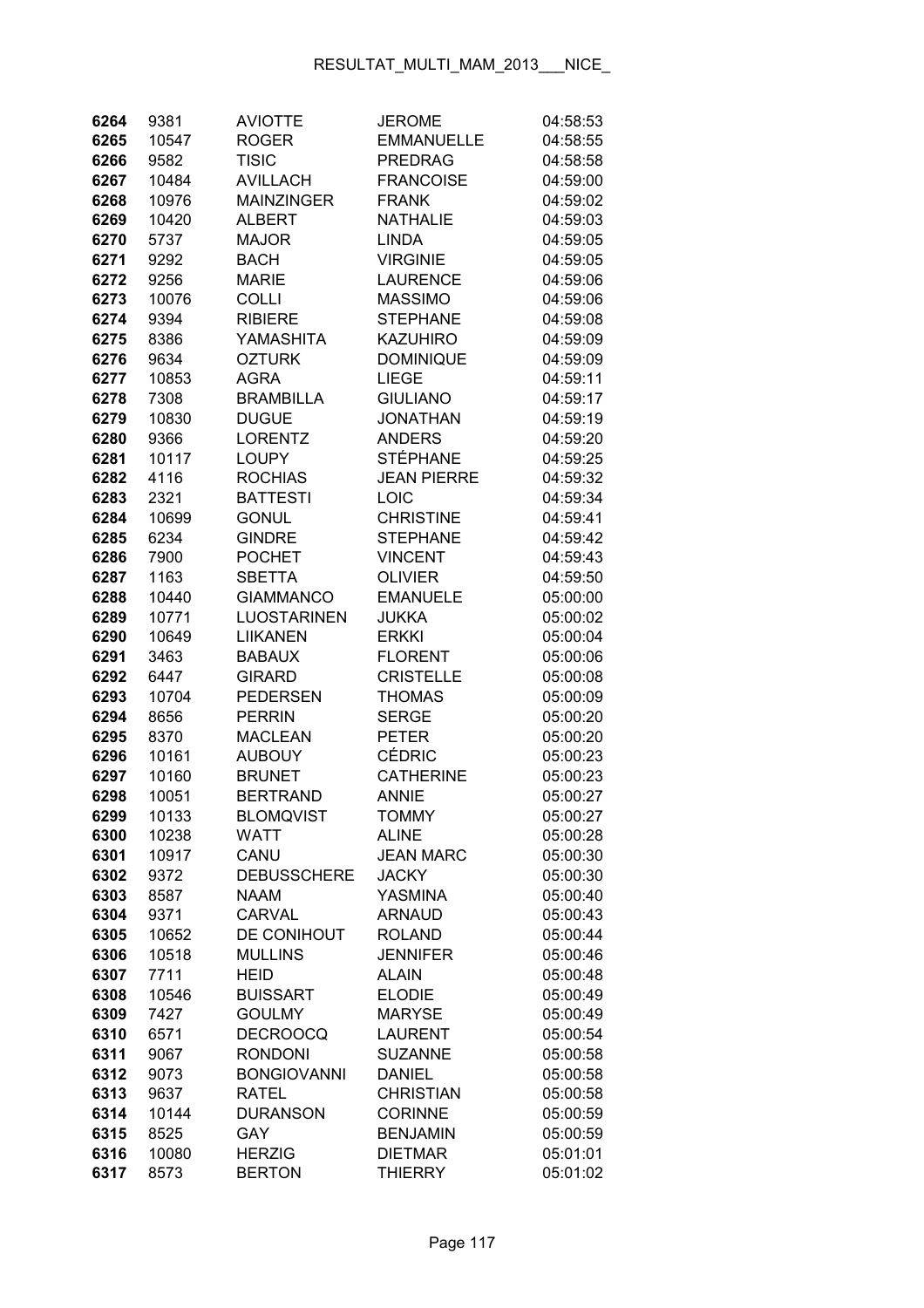| 6318         | 7280         | <b>MARQUIE</b>        | <b>MICHEL</b>                     | 05:01:02             |
|--------------|--------------|-----------------------|-----------------------------------|----------------------|
| 6319         | 8331         | RIVENS MOMPEANANNICK  |                                   | 05:01:02             |
| 6320         | 8329         | <b>BRICE</b>          | <b>MURIEL</b>                     | 05:01:03             |
| 6321         | 9167         | <b>GAUTHERON</b>      | <b>MURIELLE</b>                   | 05:01:05             |
| 6322         | 9649         | <b>MERCELAT</b>       | <b>GILLES</b>                     | 05:01:07             |
| 6323         | 10267        | <b>GOLIIAD</b>        | <b>VOLODYMYR</b>                  | 05:01:09             |
| 6324         | 7933         | <b>PICORY</b>         | <b>CORALINE</b>                   | 05:01:13             |
| 6325         | 10105        | <b>HERBAUT</b>        | <b>CHRISTINE</b>                  | 05:01:13             |
| 6326         | 10165        | <b>KHELIF</b>         | <b>SERGE</b>                      | 05:01:15             |
| 6327         | 9450         | LANCELOT              | <b>PHILIPPE</b>                   | 05:01:16             |
| 6328         | 1977         | <b>DREYER</b>         | <b>CLAUDINE</b>                   | 05:01:16             |
| 6329         | 10610        | <b>THOMSEN</b>        | <b>FLEMMING</b>                   | 05:01:17             |
| 6330         | 9717         | <b>KERDRAON</b>       | RAPHAËL                           | 05:01:18             |
| 6331         | 2332         | <b>ERARD</b>          | <b>LAURENT</b>                    | 05:01:21             |
| 6332         | 9389         | <b>KEBAIER</b>        | <b>SANAI</b>                      | 05:01:24             |
| 6333         | 10485        | <b>IMBERT</b>         | <b>JEAN-MARIE</b>                 | 05:01:26             |
| 6334         | 9464         | <b>FOURNIER</b>       | <b>CHRISTOPHE</b>                 | 05:01:30             |
| 6335         | 10817        | <b>KASVIO</b>         | <b>JARI</b>                       | 05:01:35             |
| 6336         | 3788         | <b>NORMAND</b>        | <b>BENJAMIN</b>                   | 05:01:37             |
| 6337         | 8143         | <b>FAYARD</b>         | <b>JULIEN</b>                     | 05:01:42             |
| 6338         | 9405         | <b>LANDES</b>         | PHILIPPE                          | 05:01:43             |
| 6339         | 9127         | <b>MACKEE</b>         | <b>ALEXANDRA</b>                  | 05:01:43             |
| 6340         | 3720         | <b>GATTI</b>          | <b>MIGUEL</b>                     | 05:01:45             |
| 6341         | 5731         | <b>HOAREAU</b>        | <b>GISLAIN</b>                    | 05:01:46             |
| 6342         | 8526         | <b>JUGGERY</b>        | <b>LUC</b>                        | 05:01:47             |
| 6343         | 7746         | <b>BORGOGNO</b>       | <b>CHRISTOPHE</b>                 | 05:01:51             |
| 6344         | 5648         | <b>FURON</b>          | <b>JULIEN</b>                     | 05:01:52             |
| 6345         | 7944         | <b>CHAPLAIN</b>       | <b>FREDERIC</b>                   | 05:01:57             |
| 6346         | 9589         | <b>MORET</b>          | <b>ELOI</b>                       | 05:02:01             |
| 6347         | 9659         | <b>SOUPLET</b>        | <b>PIERRE</b>                     | 05:02:01             |
| 6348         | 10027        | <b>LECOINTRE</b>      | <b>JACQUES ETIENNE</b>            | 05:02:03             |
| 6349         | 10265        | <b>RUNSHAUG</b>       | <b>HANS</b>                       | 05:02:04             |
| 6350         | 5131         | <b>WILEMAN</b>        | <b>KATHRYN</b>                    | 05:02:05             |
| 6351         | 10351        | BÉLIVEAU              | <b>CAROLE</b>                     | 05:02:07             |
| 6352         | 8352         | <b>VICOGNE</b>        | <b>THOMAS</b>                     | 05:02:11             |
| 6353         | 10524        | MICHEL                | VERONIQUE                         | 05:02:13             |
| 6354         | 8295         | <b>MARIN</b>          | <b>SANDRINE</b>                   | 05:02:13             |
| 6355         | 10531        | <b>GILLY</b>          | <b>SYLVIE</b>                     | 05:02:17             |
| 6356         | 8620         | <b>HECKER</b>         | <b>EMMANUELLE</b>                 | 05:02:21             |
| 6357         | 8077         | <b>REPELLIN</b>       | <b>LIONEL</b>                     | 05:02:22             |
| 6358         | 10186        | <b>RAQUIN</b>         | <b>CYRILLE</b>                    | 05:02:24             |
| 6359         | 10758        | <b>POCHET</b>         | <b>FRANCOIS</b>                   | 05:02:25             |
| 6360         | 9720         | <b>NIKOLOV</b>        | <b>BOYAN</b>                      | 05:02:26             |
| 6361         | 10024        | PRÉVOST               | <b>FLORENCE</b>                   | 05:02:27             |
| 6362         | 10541        | <b>BECCARIA</b>       | <b>MARION</b>                     | 05:02:29             |
| 6363         | 10487        | <b>GEORGES</b>        | <b>KARINE</b>                     | 05:02:36             |
| 6364         | 10314        | <b>MALMQVIST</b>      | <b>HELENA</b>                     | 05:02:39             |
| 6365         | 10197        | <b>SIBRA</b>          | <b>LAURENCE</b>                   | 05:02:40             |
| 6366         | 9626         | <b>LAINE</b>          | <b>YANN</b><br><b>PIA</b>         | 05:02:42             |
| 6367         | 10403        | <b>NYQVIST</b>        |                                   | 05:02:46             |
| 6368<br>6369 | 3301<br>8442 | LEVY<br><b>AMIOUR</b> | <b>FRANÇOIS</b><br><b>ALLAOUA</b> | 05:02:47<br>05:02:51 |
| 6370         | 8659         | DE LUCA               | <b>JESSICA</b>                    | 05:02:51             |
| 6371         | 10952        | LE MOAL               | <b>DANIEL</b>                     | 05:02:54             |
|              |              |                       |                                   |                      |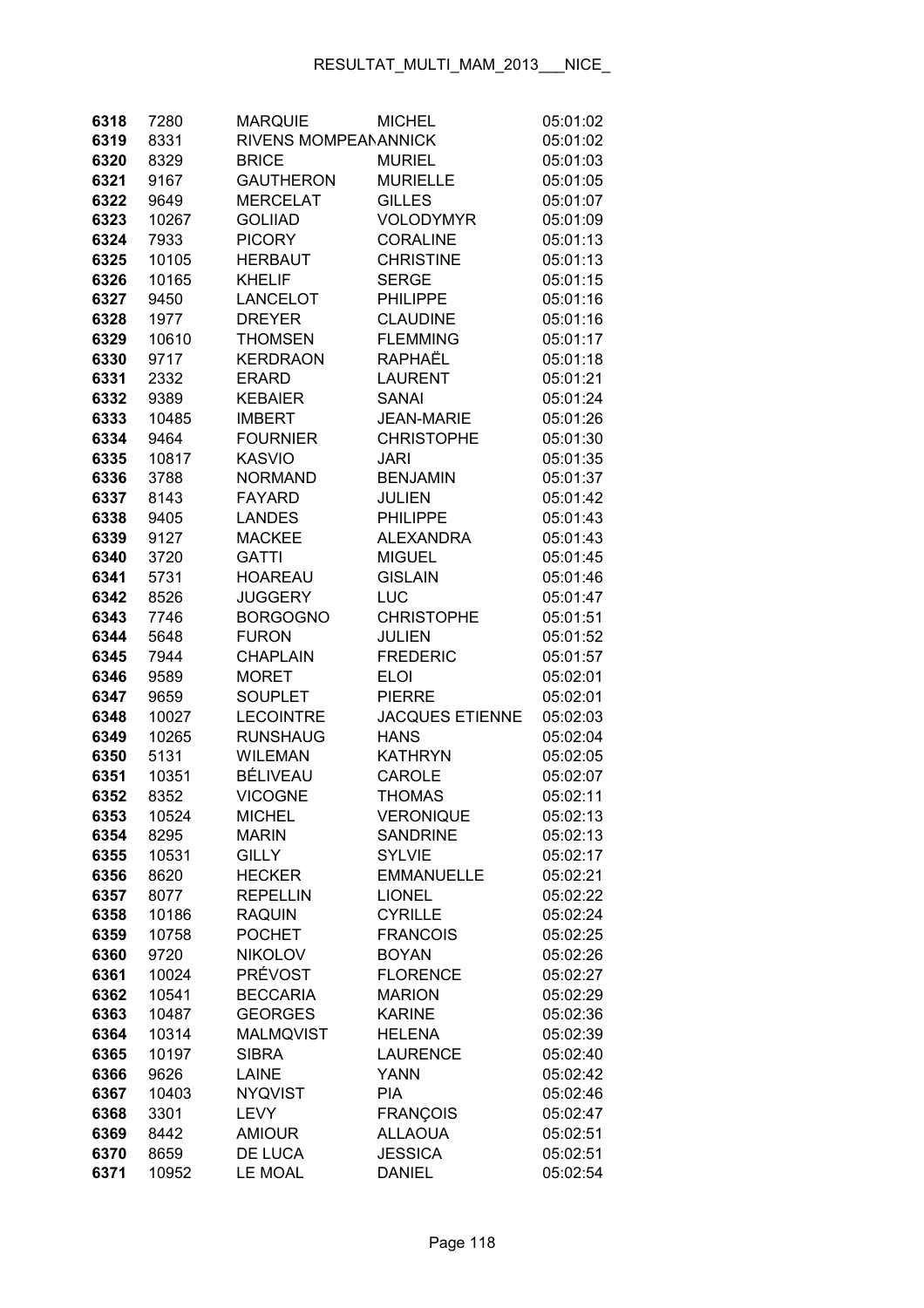| 6372 | 9701  | <b>HERBERG</b>                | <b>LUCIA</b>          | 05:02:55 |
|------|-------|-------------------------------|-----------------------|----------|
| 6373 | 10775 | <b>MIKKELSEN</b>              | <b>KIRSTEN GUNVOR</b> | 05:02:57 |
| 6374 | 1999  | <b>VEDRINES</b>               | <b>NICOLAS</b>        | 05:02:58 |
| 6375 | 10912 | <b>LECUREUIL</b>              | <b>VINCENT</b>        | 05:02:59 |
| 6376 | 10747 | <b>FAREHA</b>                 | <b>CAMEL</b>          | 05:03:04 |
| 6377 | 10127 | <b>KRISTIANSEN</b>            | <b>KASPER</b>         | 05:03:04 |
| 6378 | 2929  | <b>CHARRUYER</b>              | <b>NICOLAS</b>        | 05:03:05 |
| 6379 | 10033 | <b>TANCHON</b>                | <b>ISABELLE</b>       | 05:03:16 |
| 6380 | 10034 | <b>CABAREZ</b>                | <b>ERIC</b>           | 05:03:16 |
| 6381 | 10722 | <b>MÜLLER</b>                 | ANNE-CHARLOTTE        | 05:03:17 |
| 6382 | 10725 | <b>BARREIROS</b>              | <b>LILIANE</b>        | 05:03:17 |
| 6383 | 9272  | <b>DELSINNE</b>               | LUC                   | 05:03:19 |
| 6384 | 5897  | <b>BILY</b>                   | <b>MARC</b>           | 05:03:19 |
| 6385 | 2246  | <b>BAGNOL</b>                 | <b>MARJORIE</b>       | 05:03:19 |
| 6386 | 10008 | YAHYA                         | <b>YUSRI</b>          | 05:03:24 |
| 6387 | 10216 | <b>PONTAL</b>                 | <b>YVETTE</b>         | 05:03:28 |
| 6388 | 3896  | <b>THOMPSETT</b>              | <b>SCOTT</b>          | 05:03:29 |
| 6389 | 10731 | <b>STEFFENSEN</b>             | <b>JONNA</b>          | 05:03:31 |
| 6390 | 8089  | <b>CHAPOT</b>                 | <b>MAXIME</b>         | 05:03:31 |
| 6391 | 10193 | <b>DERRIEN</b>                | <b>CHARLOTTE</b>      | 05:03:35 |
| 6392 | 10192 | <b>LE FRANC</b>               | <b>ANNE</b>           | 05:03:35 |
| 6393 | 10635 | <b>BRIGNAND</b>               | <b>DIDIER</b>         | 05:03:37 |
| 6394 | 10820 | <b>BARR</b>                   | <b>DAVID</b>          | 05:03:37 |
| 6395 | 10866 | CAVALLARO                     | <b>ROBERTO</b>        | 05:03:38 |
| 6396 | 7318  | <b>GOTHIER</b>                | <b>GILLES</b>         | 05:03:38 |
| 6397 | 9396  | <b>CHAUVIN</b>                | <b>ANTOINE</b>        | 05:03:40 |
| 6398 | 10295 | <b>LARDERET</b>               | <b>GEORGES</b>        | 05:03:41 |
| 6399 | 611   | <b>MASIELLO</b>               | <b>VINCENZO</b>       | 05:03:45 |
| 6400 | 7130  | <b>GLARDON</b>                | <b>PATRICE</b>        | 05:03:53 |
| 6401 | 10178 | <b>KLEINEKOORT</b>            | <b>HANS</b>           | 05:03:53 |
| 6402 | 10727 | <b>CONDEVAUX</b>              | <b>JACQUES</b>        | 05:03:57 |
| 6403 | 8543  | <b>CORDOVADO</b>              | <b>EMMANUEL</b>       | 05:04:01 |
| 6404 | 10068 | <b>FERNANDES LOPENATHALIE</b> |                       | 05:04:10 |
| 6405 | 10085 | <b>LEBLANC</b>                | <b>MARIA</b>          | 05:04:10 |
| 6406 | 10650 | <b>MILINOVIC</b>              | <b>TONY</b>           | 05:04:15 |
| 6407 | 10247 | <b>ARTAL</b>                  | <b>SYLVIE</b>         | 05:04:16 |
| 6408 | 7031  | <b>LUBIN</b>                  | <b>ELISABETH</b>      | 05:04:22 |
| 6409 | 7025  | <b>LEROSSIGNOL</b>            | <b>PHILIPPE</b>       | 05:04:23 |
| 6410 | 10549 | <b>SHTYKOVA</b>               | <b>ANNA</b>           | 05:04:28 |
| 6411 | 10812 | <b>SAARELA</b>                | <b>TUUKKA</b>         | 05:04:34 |
| 6412 | 7069  | <b>HALDORSEN</b>              | PÅL INGE              | 05:04:36 |
| 6413 | 10030 | <b>HUREAU</b>                 | <b>THIERRY</b>        | 05:04:40 |
| 6414 | 10318 | <b>CARRON</b>                 | <b>BLAISE</b>         | 05:04:53 |
| 6415 | 10499 | <b>GULKOWSKA</b>              | <b>EWA</b>            | 05:04:56 |
| 6416 | 10109 | <b>PIACENTINO</b>             | <b>JEAN BAPTISTE</b>  | 05:04:57 |
| 6417 | 10656 | <b>TIURANIEMI</b>             | OLLI                  | 05:04:57 |
| 6418 | 10612 | <b>LORY</b>                   | <b>JEAN-PIERRE</b>    | 05:05:02 |
| 6419 | 10720 | <b>PONE</b>                   | <b>GUY</b>            | 05:05:02 |
| 6420 | 9577  | <b>PERNIN</b>                 | <b>NATHALIE</b>       | 05:05:03 |
| 6421 | 9576  | <b>PERNIN</b>                 | <b>PIERRE</b>         | 05:05:04 |
| 6422 | 9005  | <b>WATTS</b>                  | <b>VIVIENNE</b>       | 05:05:07 |
| 6423 | 7462  | <b>HERBIN</b>                 | <b>J.CHRISTOPHE</b>   | 05:05:10 |
| 6424 | 10430 | <b>VON KAMEKE</b>             | <b>TATJANA</b>        | 05:05:10 |
| 6425 | 10979 | <b>DALMASSO</b>               | <b>MARIE FLORE</b>    | 05:05:10 |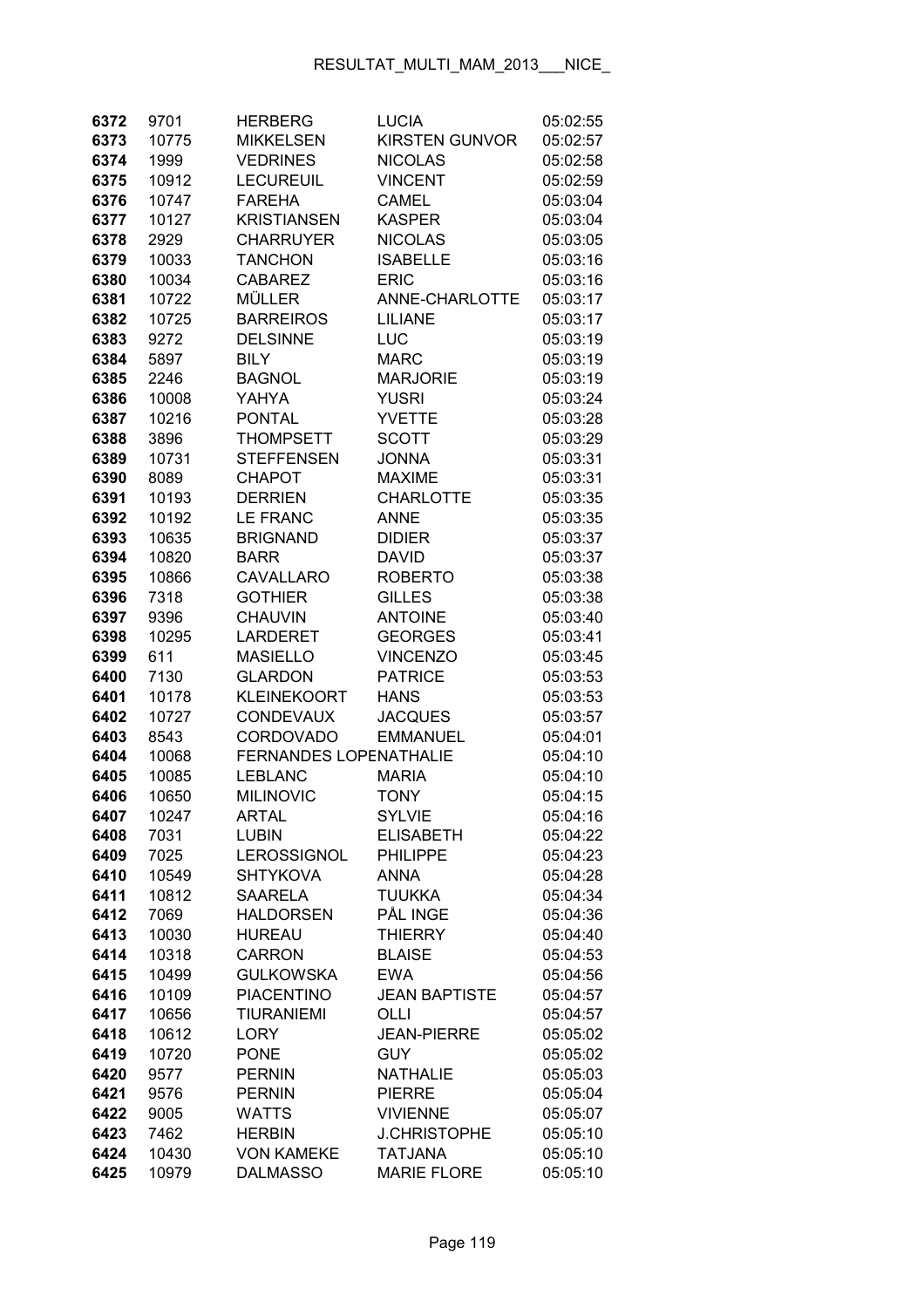| 6426 | 10968 | <b>NIIKURA</b>             | <b>YUKO</b>         | 05:05:11 |
|------|-------|----------------------------|---------------------|----------|
| 6427 | 10967 | <b>NIIKURA</b>             | <b>TAKAHITO</b>     | 05:05:11 |
| 6428 | 9593  | CHELARIU                   | <b>MARICEL</b>      | 05:05:18 |
| 6429 | 9594  | <b>RONDEL</b>              | <b>CANDYCE</b>      | 05:05:18 |
| 6430 | 10313 | AMSLER                     | <b>JEAN-CARL</b>    | 05:05:23 |
| 6431 | 8225  | <b>FAURE</b>               | <b>CÉDRIC</b>       | 05:05:34 |
| 6432 | 7996  | <b>CHUITON</b>             | <b>JOSSELIN</b>     | 05:05:44 |
| 6433 | 10475 | <b>BARANESS</b>            | <b>RUTH</b>         | 05:05:46 |
| 6434 | 10682 | <b>KERLOC'H</b>            | <b>CHRISTIAN</b>    | 05:06:00 |
| 6435 | 10631 | CANET                      | <b>ANNE</b>         | 05:06:00 |
| 6436 | 9718  | <b>GRET</b>                | <b>PATRICIA</b>     | 05:06:00 |
| 6437 | 10254 | <b>LOURIOUX</b>            | <b>MICHEL</b>       | 05:06:01 |
| 6438 | 10134 | LE LOCH                    | <b>CATHERINE</b>    | 05:06:03 |
| 6439 | 10135 | LE LOCH                    | <b>PIERRE</b>       | 05:06:03 |
| 6440 | 10714 | <b>MEUNIER</b>             | <b>STEVE</b>        | 05:06:06 |
| 6441 | 9756  | <b>JOCHYM</b>              | <b>DENIS</b>        | 05:06:06 |
| 6442 | 8642  | <b>ROZIER</b>              | <b>LUCIEN</b>       | 05:06:16 |
| 6443 | 10100 | <b>PETIT</b>               | JEAN-LUC            | 05:06:17 |
| 6444 | 9123  | <b>RODRIGUEZ</b>           | <b>RAFAEL</b>       | 05:06:17 |
| 6445 | 9124  | <b>OLARTE</b>              | <b>INGRID PAOLA</b> | 05:06:17 |
| 6446 | 2032  | <b>GUERARD</b>             | <b>THIERRY</b>      | 05:06:18 |
| 6447 | 10815 | <b>JUTTEAU</b>             | <b>PHILIPPE</b>     | 05:06:21 |
| 6448 | 7707  | <b>LACOGNE</b>             | <b>VINCENT</b>      | 05:06:26 |
| 6449 | 7705  | <b>NOGHA</b>               | <b>SOPHIE</b>       | 05:06:26 |
| 6450 | 7135  | <b>CARBONNEL</b>           | <b>MATHIEU</b>      | 05:06:31 |
| 6451 | 9183  | <b>BRUN</b>                | <b>ERIC</b>         | 05:06:37 |
| 6452 | 3261  | <b>TRINEL</b>              | <b>JACQUES</b>      | 05:06:37 |
| 6453 | 10305 | WALLACE                    | <b>NGAIRE</b>       | 05:06:46 |
| 6454 | 7728  | <b>CESARATO</b>            | <b>GIORGIO</b>      | 05:06:50 |
| 6455 | 5166  | <b>ILLARIONOV</b>          | <b>VLADIMIR</b>     | 05:06:54 |
| 6456 | 8631  | <b>GENEY</b>               | <b>MICHELE</b>      | 05:07:00 |
| 6457 | 7182  | <b>MASSAT</b>              | <b>RÉGINE</b>       | 05:07:08 |
| 6458 | 7159  | <b>BROUSSE</b>             | <b>SYLVIE</b>       | 05:07:08 |
| 6459 | 7509  | <b>QUARTAROLI</b>          | <b>ELISABETTA</b>   | 05:07:12 |
| 6460 | 10694 | SUMAR                      | <b>NADIA</b>        | 05:07:14 |
| 6461 | 10922 | MONRAD                     | <b>CHRISTIAN</b>    | 05:07:17 |
| 6462 | 9624  | LE CLERC                   | <b>PHILIPPE</b>     | 05:07:17 |
| 6463 | 9607  | N DIAYE                    | <b>MARTINE</b>      | 05:07:20 |
| 6464 | 10050 | <b>RESSICAUD</b>           | <b>PATRICIA</b>     | 05:07:32 |
| 6465 | 9150  | <b>OHTONEN</b>             | <b>TUIJA</b>        | 05:07:33 |
| 6466 | 2331  | <b>EISENKOLB</b>           | <b>BRIGITTE</b>     | 05:07:43 |
| 6467 | 10823 | <b>CRIPPA</b>              | <b>STEFANO</b>      | 05:07:44 |
| 6468 | 5355  | <b>PICCOLO</b>             | EDY.                | 05:07:45 |
| 6469 | 10954 | <b>JOURNEL</b>             | <b>YVES</b>         | 05:08:02 |
| 6470 | 9385  | <b>MASSE</b>               | <b>EMILIE</b>       | 05:08:04 |
| 6471 | 9386  | <b>LESASSIER</b>           | <b>EMILIE</b>       | 05:08:05 |
| 6472 | 7614  | <b>GESVRET</b>             | LUC                 | 05:08:10 |
| 6473 | 10151 | <b>SOFRONOVA</b>           | <b>NATALYA</b>      | 05:08:16 |
| 6474 | 6478  | <b>GATES</b>               | <b>RICK</b>         | 05:08:19 |
| 6475 | 10756 | <b>WUTHRICH STEVEAGNÈS</b> |                     | 05:08:20 |
| 6476 | 10212 | AZÉ                        | <b>BLANDINE</b>     | 05:08:24 |
| 6477 | 10236 | <b>MILLET</b>              | <b>SYLVIE</b>       | 05:08:24 |
| 6478 | 5457  | <b>GARDNER</b>             | <b>ANTHEA</b>       | 05:08:27 |
| 6479 | 10953 | <b>RIVE</b>                | <b>GILBERT</b>      | 05:08:32 |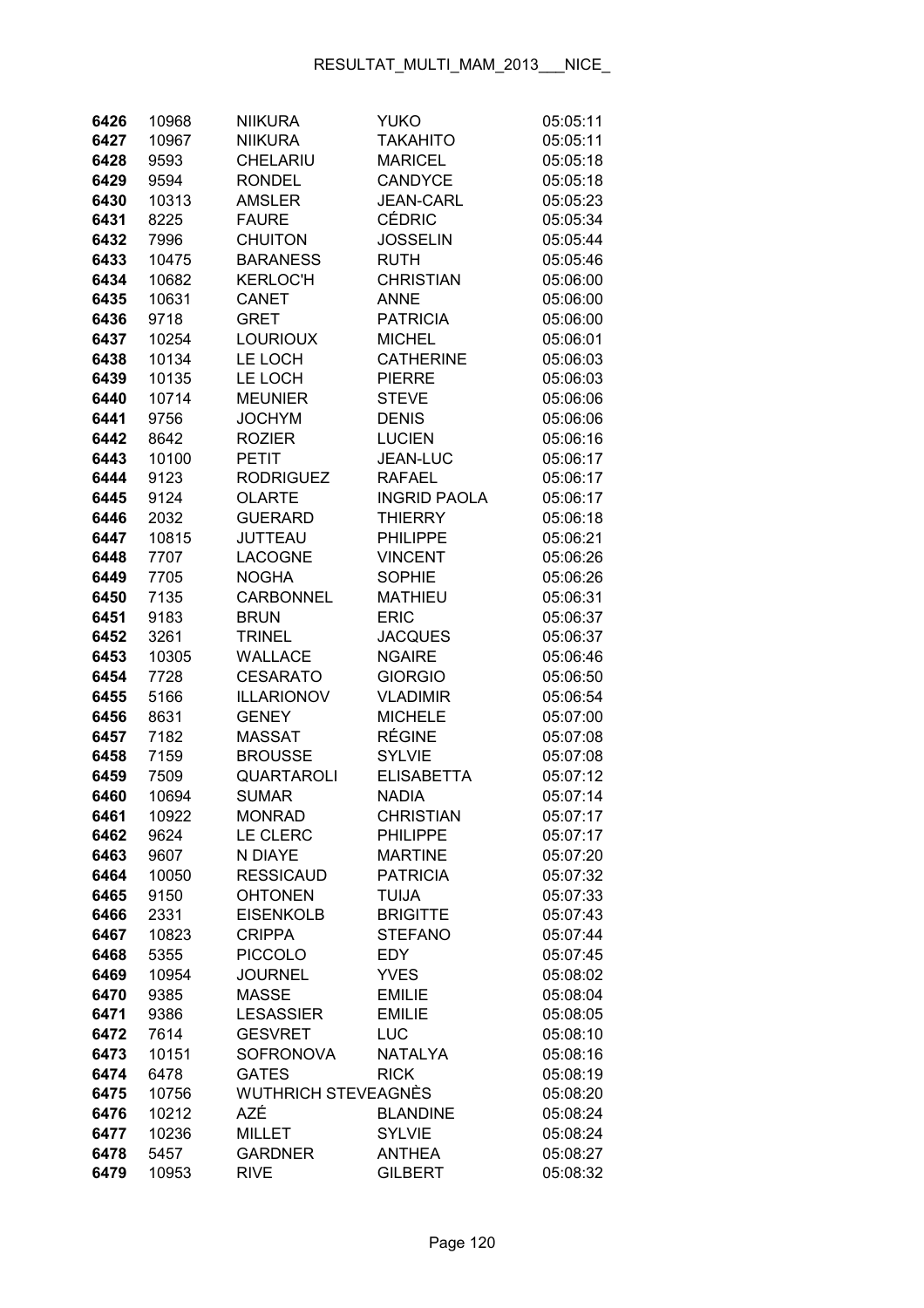| 6480         | 8068         | <b>AUDIBERT</b>                      | <b>JEAN-LOUIS</b>               | 05:08:34             |
|--------------|--------------|--------------------------------------|---------------------------------|----------------------|
| 6481         | 10291        | <b>LINDER</b>                        | <b>PETER</b>                    | 05:08:36             |
| 6482         | 10290        | <b>LINDER</b>                        | <b>JESSICA</b>                  | 05:08:36             |
| 6483         | 5928         | <b>LUCE</b>                          | <b>VINCENT</b>                  | 05:08:40             |
| 6484         | 10835        | <b>THERY</b>                         | <b>PASCALE</b>                  | 05:08:41             |
| 6485         | 10966        | <b>NAVON</b>                         | <b>DENIS</b>                    | 05:08:41             |
| 6486         | 7590         | <b>GAUCH</b>                         | CHANTAL                         | 05:08:42             |
| 6487         | 10642        | <b>HOUBRE</b>                        | <b>ERIC</b>                     | 05:08:51             |
| 6488         | 7164         | <b>GOUSSET</b>                       | <b>PASCAL</b>                   | 05:08:51             |
| 6489         | 4189         | <b>BEAUCLAIR</b>                     | <b>BRICE</b>                    | 05:08:55             |
| 6490         | 9019         | <b>DOVIJANIC</b>                     | <b>SLOBODAN</b>                 | 05:09:01             |
| 6491         | 7161         | <b>MILLOT</b>                        | <b>VINCENT</b>                  | 05:09:08             |
| 6492         | 5927         | <b>AYBAR</b>                         | <b>CEDRIC</b>                   | 05:09:16             |
| 6493         | 10372        | <b>FRIGOUT</b>                       | <b>MICHEL</b>                   | 05:09:25             |
| 6494         | 10492        | <b>PIASECKI</b>                      | <b>KHEIRA</b>                   | 05:09:42             |
| 6495         | 10676        | <b>MORENO</b>                        | <b>ANTOINE</b>                  | 05:09:42             |
| 6496         | 10528        | <b>CHANSON</b>                       | PIERRE-YVES                     | 05:10:00             |
| 6497         | 9358         | <b>MARKOVIC</b>                      | <b>JEAN</b>                     | 05:10:04             |
| 6498         | 9018         | ØKLAND                               | <b>EIRIK</b>                    | 05:10:05             |
| 6499         | 5045         | <b>PAVILLARD</b>                     | <b>THIERRY</b>                  | 05:10:08             |
| 6500         | 5120         | <b>PAVILLARD</b>                     | <b>MARION</b>                   | 05:10:09             |
| 6501         | 7839         | <b>MARTINEZ</b>                      | <b>GUY</b>                      | 05:10:18             |
| 6502         | 10763        | <b>DAUDENTHUN</b>                    | <b>CAROLINE</b>                 | 05:10:32             |
| 6503         | 10737        | <b>JUDE</b>                          | <b>DAVID</b>                    | 05:10:32             |
| 6504         | 9597         | <b>BOUANCHEAUX</b>                   | <b>CHRISTIAN</b>                | 05:10:33             |
| 6505         | 2325         | <b>CARBARINO</b>                     | <b>SANDRA</b>                   | 05:10:35             |
| 6506         | 10331        | <b>FOUQUET</b>                       | <b>DOMINIQUE</b>                | 05:10:40             |
| 6507         | 8579         | <b>BOZZANO</b>                       | <b>VANESSA</b>                  | 05:10:42             |
| 6508         | 10607        | <b>VEERMAN</b>                       | <b>GODELIEVE</b>                | 05:10:45             |
| 6509         | 10680        | <b>SORIS</b>                         | <b>VERONIQUE</b>                | 05:10:46             |
| 6510         | 9092         | <b>MCLEAN</b>                        | <b>ELSPETH 5</b>                | 05:10:47             |
| 6511         | 7472         | <b>SPICER</b>                        | <b>NICHOLAS</b>                 | 05:11:10             |
| 6512         | 10757        | <b>BELLENGER</b>                     | <b>SOPHIE</b>                   | 05:11:20             |
| 6513         | 7060         | PIERNÉ                               | LUC                             | 05:11:28             |
| 6514         | 8249         | <b>SARRAZIN</b>                      | <b>ALAIN</b>                    | 05:11:29             |
| 6515         | 10474        | <b>SANTINI - REY</b>                 | <b>ETIENNE</b>                  | 05:11:36             |
| 6516         | 7224         | <b>SOUBES</b>                        | <b>NATHAN</b>                   | 05:11:44             |
| 6517         | 9698         | <b>SCHMID</b>                        | <b>ALEX</b>                     | 05:11:44             |
| 6518         | 10292        | <b>KARLSSON</b>                      | <b>BO-GUNNAR</b>                | 05:11:46             |
| 6519         | 5458         | <b>DUVERT</b>                        | <b>BRUNO</b>                    | 05:11:50             |
| 6520         | 1198         | <b>GUILLABERT ALBIISTELLA MARINA</b> |                                 | 05:12:01             |
| 6521         | 2030         | <b>MCDONALD</b>                      | <b>NICOLE</b>                   | 05:12:03             |
| 6522         | 9214         | <b>LAHMER</b>                        | <b>FOUZIA</b>                   | 05:12:04             |
| 6523         | 5187         | <b>BALANDRAUD</b>                    | <b>JEROME</b>                   | 05:12:15             |
| 6524         | 7387         | <b>GERING</b>                        | <b>ROMAN</b>                    | 05:12:18             |
| 6525         | 10013        | <b>RENAUD</b>                        | <b>ANNIE</b>                    | 05:12:23             |
| 6526         | 10012        | <b>CARDINAL</b><br><b>WESTER</b>     | <b>MURIELLE</b><br><b>YOANN</b> | 05:12:24             |
| 6527         | 7245         | <b>RADÉ</b>                          | <b>PHILIPPE</b>                 | 05:12:33             |
| 6528<br>6529 | 9243<br>3489 | <b>GEORGES</b>                       | <b>STEPHANE</b>                 | 05:12:43<br>05:12:53 |
| 6530         | 10241        | <b>GIORDANO</b>                      | <b>CHRISTIAN</b>                | 05:12:54             |
| 6531         | 10793        | <b>MARTINI</b>                       | <b>PATRICK</b>                  | 05:12:54             |
| 6532         | 8161         | <b>ROSSEL</b>                        | <b>BERNARD</b>                  | 05:13:01             |
| 6533         | 10533        | <b>KAM</b>                           | <b>CHI WAY</b>                  | 05:13:10             |
|              |              |                                      |                                 |                      |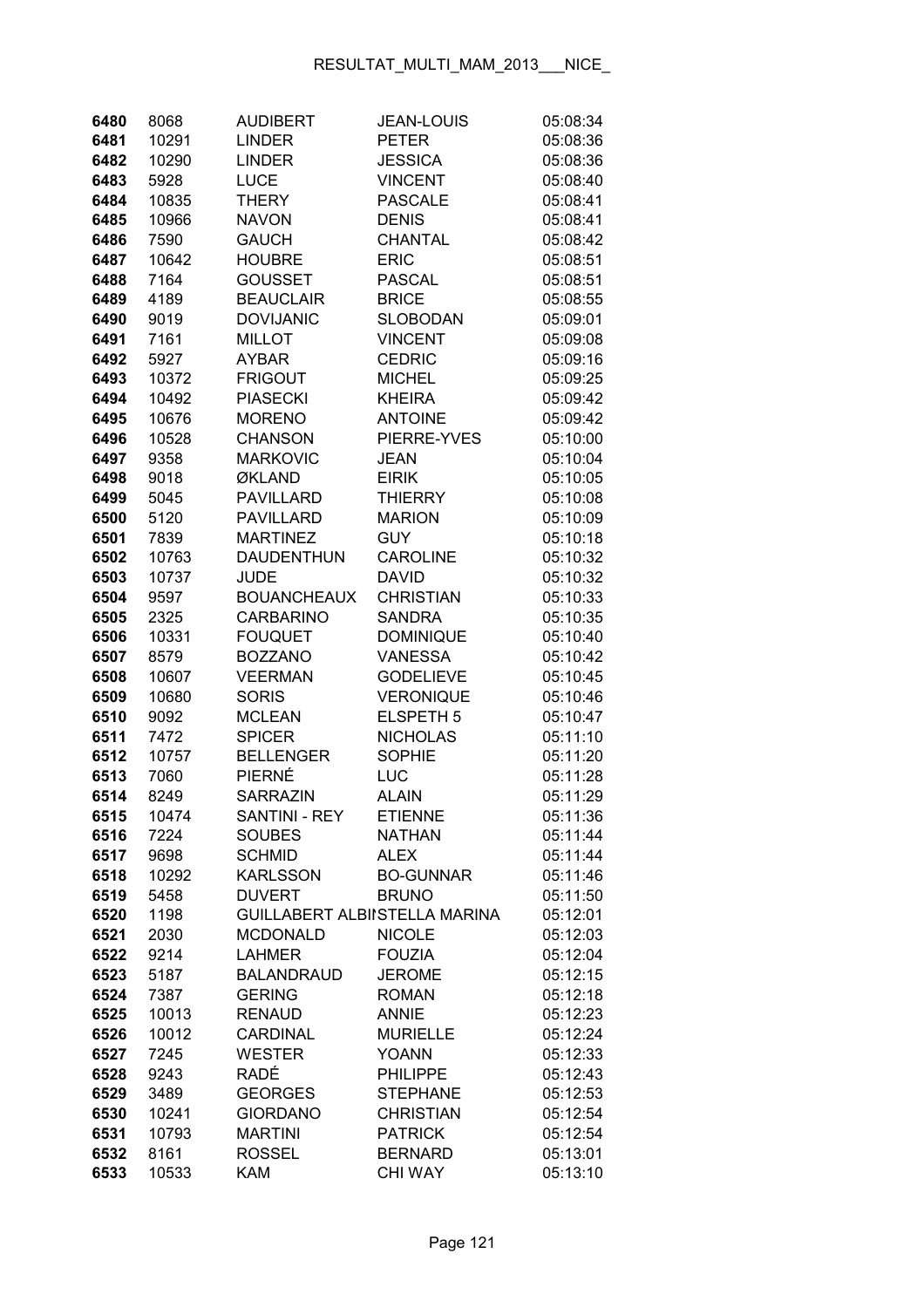| 6534 | 10532 | <b>PLATTER</b>            | <b>SOPHIE</b>      | 05:13:10 |
|------|-------|---------------------------|--------------------|----------|
| 6535 | 7437  | <b>MENAGER</b>            | <b>PHILIPPE</b>    | 05:13:18 |
| 6536 | 2301  | <b>MULLER</b>             | <b>JEAN LOUIS</b>  | 05:13:19 |
| 6537 | 9433  | <b>LECONTE</b>            | <b>MONIQUE</b>     | 05:13:21 |
| 6538 | 9544  | <b>MAGNIER</b>            | JÉRÔME             | 05:13:28 |
| 6539 | 10223 | <b>WILSON</b>             | <b>ANDY</b>        | 05:13:36 |
| 6540 | 7550  | <b>PANNETIER</b>          | <b>ALAIN</b>       | 05:13:36 |
| 6541 | 10179 | <b>HAYET</b>              | <b>DAVID</b>       | 05:13:39 |
| 6542 | 8391  | <b>CLAUSEN</b>            | <b>DAN</b>         | 05:13:43 |
| 6543 | 10860 | <b>TEEVALI</b>            | <b>LEILI</b>       | 05:13:55 |
| 6544 | 5415  | <b>GUIBORA</b>            | <b>EMMANUEL</b>    | 05:13:56 |
| 6545 | 10569 | <b>BAUDOUIN</b>           | <b>ALEXANDRE</b>   | 05:13:57 |
| 6546 | 10667 | <b>BREALY</b>             | <b>JULIE</b>       | 05:13:59 |
| 6547 | 5233  | <b>HOSTE</b>              | <b>GRÉGORY</b>     | 05:14:00 |
| 6548 | 5216  | <b>COLPAERT</b>           | GAÉTAN             | 05:14:01 |
| 6549 | 5331  | <b>BRENGARD</b>           | <b>CHRISTOPHE</b>  | 05:14:08 |
| 6550 | 943   | <b>CAZORLA</b>            | <b>JOHAN</b>       | 05:14:17 |
| 6551 | 10946 | <b>PREBEN</b>             | <b>TOFT</b>        | 05:14:28 |
| 6552 | 9295  | <b>POLLEUNUS</b>          | <b>EMMAUNELLE</b>  | 05:14:30 |
| 6553 | 7484  | <b>POURCEL</b>            | <b>CLAUDE</b>      | 05:14:40 |
| 6554 | 10668 | <b>FAIRPLAY</b>           | <b>NEIL</b>        | 05:14:43 |
| 6555 | 10392 | <b>WILLIAMS</b>           | <b>REBECCA</b>     | 05:14:51 |
| 6556 | 8280  | <b>VINDAL</b>             | <b>ALAIN</b>       | 05:14:57 |
| 6557 | 10923 | <b>PEREZ</b>              | <b>SYLVIE</b>      | 05:15:02 |
| 6558 | 10181 | <b>CACCIATORE</b>         | <b>BRUNO</b>       | 05:15:11 |
| 6559 | 10046 | <b>BESSON CARTALAANNE</b> |                    | 05:15:17 |
| 6560 |       | <b>MATELOT</b>            | <b>NADINE</b>      | 05:15:17 |
|      | 10839 |                           |                    |          |
| 6561 | 9431  | <b>PEAUDECERF</b>         | <b>CATHERINE</b>   | 05:15:20 |
| 6562 | 621   | <b>MARTICELLA</b>         | <b>JOAQUIM</b>     | 05:15:21 |
| 6563 | 10990 | <b>KAHLI</b>              | <b>NAJLA</b>       | 05:15:27 |
| 6564 | 10773 | <b>BAROUILLET</b>         | <b>BERTRAND</b>    | 05:15:27 |
| 6565 | 10864 | <b>MOUTON</b>             | <b>AMANDINE</b>    | 05:15:28 |
| 6566 | 10701 | <b>DUTILLEUL</b>          | <b>THIERRY</b>     | 05:15:32 |
| 6567 | 10611 | <b>LALLEMAND</b>          | <b>JEAN</b>        | 05:15:38 |
| 6568 | 10605 | <b>HEISEN</b>             | <b>HELMUT</b>      | 05:15:38 |
| 6569 | 10328 | <b>MARTIN</b>             | ROBERT JEAN        | 05:15:40 |
| 6570 | 10891 | <b>SAPORTA</b>            | <b>YONI</b>        | 05:15:43 |
| 6571 | 5954  | <b>VENZAL</b>             | <b>TONY</b>        | 05:15:45 |
| 6572 | 10621 | <b>PESAN</b>              | <b>MICHEL</b>      | 05:15:47 |
| 6573 | 5892  | MEYER-LOMAX               | <b>PATRICK</b>     | 05:15:50 |
| 6574 | 9451  | <b>JURKIEWICZ</b>         | <b>JEAN LOUIS</b>  | 05:15:51 |
| 6575 | 9051  | <b>SOULIER</b>            | <b>LAURENT</b>     | 05:15:54 |
| 6576 | 2255  | <b>CABIAC</b>             | <b>ANNE MARIE</b>  | 05:16:02 |
| 6577 | 2256  | <b>CABIAC</b>             | <b>PHILIPPE</b>    | 05:16:04 |
| 6578 | 10303 | <b>SMITTIPATANA</b>       | <b>SASIE</b>       | 05:16:06 |
| 6579 | 9513  | VAN DEN BROECKSTEFAAN     |                    | 05:16:07 |
| 6580 | 8045  | <b>GENIN</b>              | <b>PHILIPPE</b>    | 05:16:11 |
| 6581 | 7949  | <b>GILLET</b>             | <b>OLIVIER</b>     | 05:16:13 |
| 6582 | 7928  | <b>VAN PETEGHEM</b>       | <b>EMMANUEL</b>    | 05:16:17 |
| 6583 | 10846 | <b>GRUNER</b>             | <b>CHRISTINE</b>   | 05:16:32 |
| 6584 | 10948 | QUINÇON                   | <b>JEAN MICHEL</b> | 05:16:43 |
| 6585 | 10335 | <b>RANCE</b>              | <b>MICHEL</b>      | 05:16:48 |
| 6586 | 10006 | <b>DUFRESNE</b>           | <b>THIERRY</b>     | 05:17:08 |
| 6587 | 10974 | <b>SANTORO</b>            | <b>STEPHANE</b>    | 05:17:13 |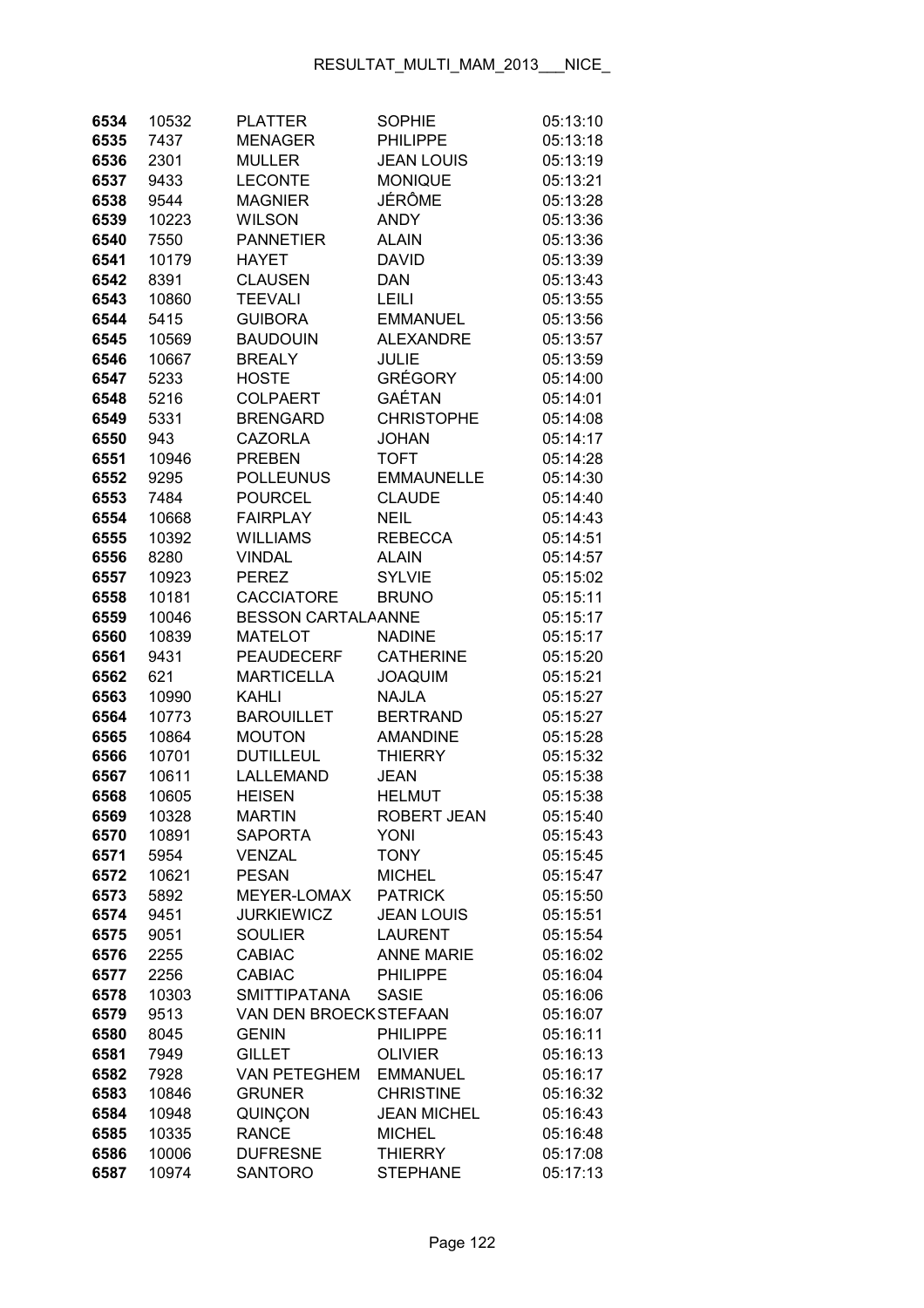| 6588         | 5736         | <b>MAJOR</b>                      | <b>DAVID</b>         | 05:17:15             |
|--------------|--------------|-----------------------------------|----------------------|----------------------|
| 6589         | 10301        | <b>BIDAUT</b>                     | <b>VINCENT</b>       | 05:17:18             |
| 6590         | 10586        | <b>GOYET</b>                      | <b>CHRISTOPHER</b>   | 05:17:19             |
| 6591         | 9166         | <b>DIMEY</b>                      | <b>CHRISTIAN</b>     | 05:17:32             |
| 6592         | 9551         | <b>LEROUX</b>                     | <b>MICHÈLE</b>       | 05:17:37             |
| 6593         | 9703         | <b>KASK</b>                       | <b>KARIN</b>         | 05:17:38             |
| 6594         | 10414        | <b>RIBOT</b>                      | <b>ANNE</b>          | 05:17:41             |
| 6595         | 10769        | <b>JOCHER</b>                     | <b>ANDREAS</b>       | 05:17:47             |
| 6596         | 334          | <b>MILLO</b>                      | <b>FRANÇOIS</b>      | 05:17:48             |
| 6597         | 10834        | <b>SUDUL</b>                      | VALÉRIE              | 05:17:51             |
| 6598         | 10942        | <b>MATTIELLO</b>                  | <b>JEAN-PAUL</b>     | 05:17:51             |
| 6599         | 10609        | <b>MAZE</b>                       | <b>MARIE</b>         | 05:17:55             |
| 6600         | 10606        | <b>MAZE</b>                       | <b>BRUNO</b>         | 05:17:55             |
| 6601         | 7929         | <b>VIGAND</b>                     | <b>PRIVAT</b>        | 05:18:00             |
| 6602         | 10477        | <b>AUGUSTE</b>                    | <b>JULIEN</b>        | 05:18:10             |
| 6603         | 10744        | <b>LEBOUCHER</b>                  | <b>SERGE</b>         | 05:18:10             |
| 6604         | 10120        | <b>LACROIX</b>                    | <b>HENRI</b>         | 05:18:12             |
| 6605         | 10841        | <b>MIRANDA</b>                    | <b>MELBAL</b>        | 05:18:13             |
| 6606         | 9516         | <b>LARSSON</b>                    | <b>BENGT-INGE</b>    | 05:18:19             |
| 6607         | 10904        | <b>MAZENOD</b>                    | <b>BERTRAND</b>      | 05:18:33             |
| 6608         | 3857         | <b>DIAZ NALLEN</b>                | <b>MANUEL</b>        | 05:18:50             |
| 6609         | 10634        | <b>REINAUDO</b>                   | <b>NATHALIE</b>      | 05:18:51             |
| 6610         | 10213        | <b>JANNESSON</b>                  | <b>BIRGITTA</b>      | 05:18:57             |
| 6611         | 10210        | RYDÉN                             | ÅKE                  | 05:18:57             |
| 6612         | 853          | <b>GILBERT</b>                    | <b>POTIE</b>         | 05:18:59             |
| 6613         | 10185        | <b>DRUO</b>                       | <b>JEAN-PHILIPPE</b> | 05:19:02             |
| 6614         | 10984        | <b>ALCARAZ</b>                    | <b>GABRIEL</b>       | 05:19:03             |
| 6615         | 10983        | <b>FOVET</b>                      | <b>MANDY</b>         | 05:19:04             |
| 6616         | 9711         | KULJU                             | <b>MIKA</b>          | 05:19:10             |
| 6617         | 10072        | <b>FIGL</b>                       | <b>GIUSEPPE</b>      | 05:19:16             |
| 6618         | 2983         | <b>HERRERO</b>                    | <b>HERVE</b>         | 05:19:20             |
| 6619         | 9382         | <b>MAGGIANI</b>                   | <b>FRÉDÉRIC</b>      | 05:19:21             |
| 6620         | 10014        | <b>AUTIER</b>                     | <b>BERNARD</b>       | 05:19:23             |
| 6621         | 10554        | <b>PLUNIAN</b>                    | <b>CHRISTOPHE</b>    | 05:19:26             |
| 6622         | 10930        | DI PROSPERO                       | <b>DANIELE</b>       | 05:19:28             |
| 6623         | 9165         | <b>GUILLAUD</b>                   | <b>NICOLAS</b>       | 05:19:29             |
| 6624         | 5308         | <b>CORRAO</b>                     | <b>STEPHANE</b>      | 05:19:30             |
| 6625         | 9414         | <b>NEVEU</b>                      | <b>DENIS</b>         | 05:19:36             |
| 6626         | 7525         | <b>BERTHEUIL</b>                  | <b>GUILLAUME</b>     | 05:19:39             |
| 6627         | 5082         | <b>DUMERY</b>                     | <b>FRANCINE</b>      | 05:19:45             |
| 6628         | 10139        | <b>RIBUOT</b>                     | <b>CHRISTOPHE</b>    | 05:19:53             |
| 6629         | 9174         | <b>CHEVALIER</b>                  | <b>ROBERT</b>        | 05:20:03             |
| 6630         | 10827        | <b>CALASTRI</b>                   | <b>RENZO</b>         | 05:20:03             |
| 6631<br>6632 | 3414<br>7018 | SILVA SANCHES CFELISBERTO         | <b>BORIS</b>         | 05:20:08<br>05:20:12 |
| 6633         | 8519         | <b>DIMITRESCU</b><br><b>GENET</b> | <b>CLAUDINE</b>      | 05:20:12             |
| 6634         | 10876        | <b>CARMENTRAN</b>                 | <b>AGNES</b>         | 05:20:13             |
| 6635         | 10327        | <b>ROUX</b>                       | <b>GISELE</b>        | 05:20:25             |
| 6636         | 10797        | <b>PATOUILLARD</b>                | <b>REMY</b>          | 05:20:27             |
| 6637         | 10039        | <b>DUCHEMIN</b>                   | <b>STÉPHANE</b>      | 05:20:31             |
| 6638         | 8637         | <b>DAMIENS</b>                    | <b>PATRICK</b>       | 05:20:37             |
| 6639         | 10626        | <b>HYAMS</b>                      | <b>RODNEY</b>        | 05:20:44             |
| 6640         | 8125         | <b>HAUTEFORT</b>                  | <b>LAURENT</b>       | 05:20:54             |
| 6641         | 9774         | <b>MATTIOLO</b>                   | <b>OSCAR OMAR</b>    | 05:20:58             |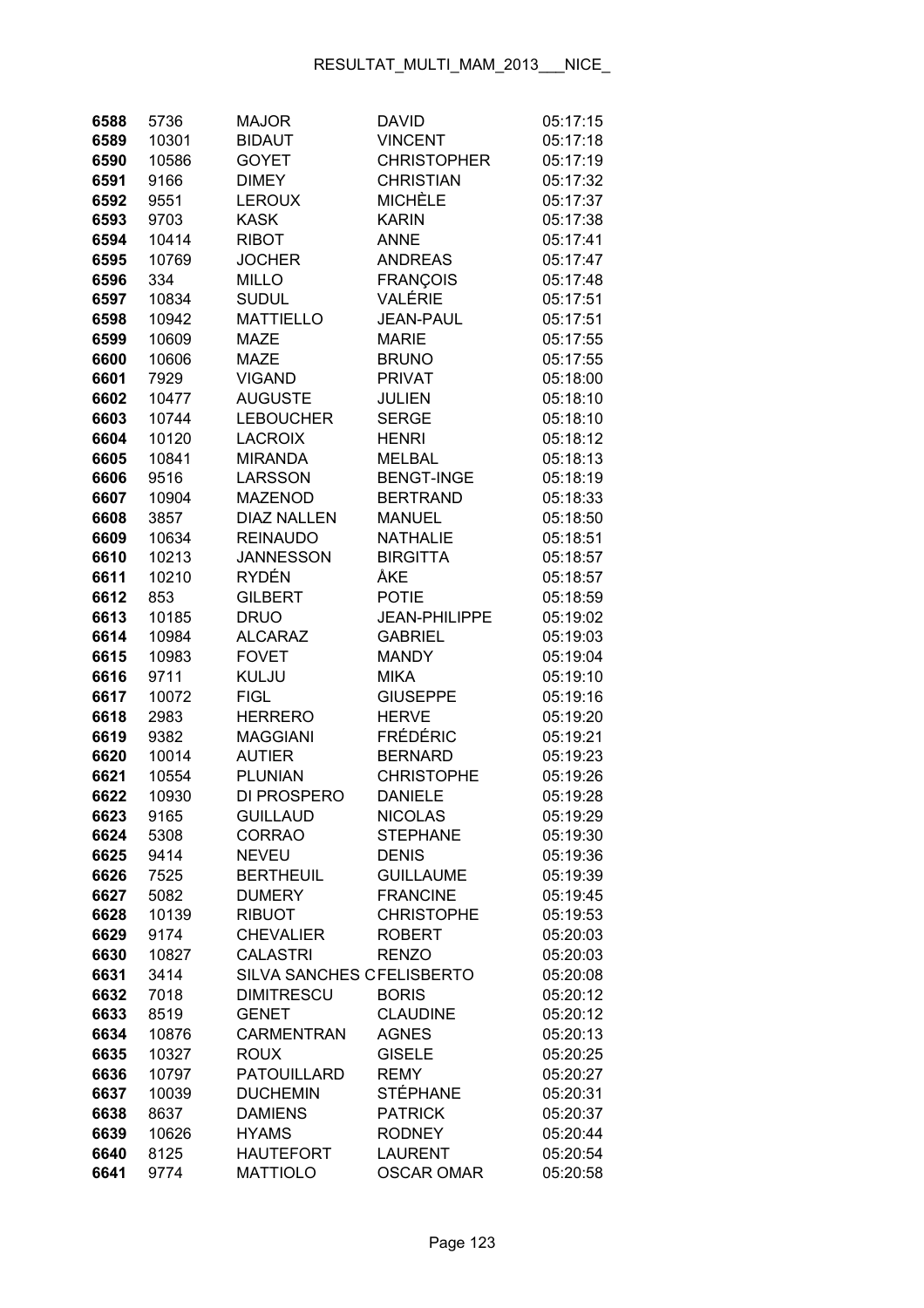| 6642 | 9772  | <b>ROGLIATTI</b>            | <b>MARCO</b>      | 05:20:59 |
|------|-------|-----------------------------|-------------------|----------|
| 6643 | 10445 | <b>HUFF</b>                 | <b>ANNE-MARIE</b> | 05:21:02 |
| 6644 | 6197  | <b>REMIZE</b>               | <b>STÉPHANE</b>   | 05:21:03 |
| 6645 | 8522  | <b>SUELVES</b>              | <b>FRANCK</b>     | 05:21:21 |
| 6646 | 8482  | <b>MAISTO</b>               | <b>MARYLINE</b>   | 05:21:21 |
| 6647 | 10962 | <b>CAZORLA</b>              | <b>PATRICE</b>    | 05:21:31 |
| 6648 | 10632 | <b>WADA</b>                 | Al                | 05:21:32 |
| 6649 | 10444 | <b>ALLADIO</b>              | LUC               | 05:21:32 |
| 6650 | 10888 | <b>LAMOINE</b>              | <b>SERGE</b>      | 05:21:56 |
| 6651 | 10261 | <b>FRAISSE</b>              | <b>CHRISTOPHE</b> | 05:21:59 |
| 6652 | 10275 | <b>FRAISSE</b>              | <b>THIERRY</b>    | 05:21:59 |
| 6653 | 9716  | <b>PATTINSON</b>            | <b>GEORGES</b>    | 05:22:05 |
| 6654 | 10137 | <b>KRIER</b>                | <b>CHRISTIAN</b>  | 05:22:07 |
| 6655 | 9296  | <b>BARBEITOS</b>            | <b>WILLIAM</b>    | 05:22:14 |
| 6656 | 5084  | <b>KOCMAN</b>               | LEOS              | 05:22:16 |
| 6657 | 10526 | <b>FANNA</b>                | <b>BERTRAND</b>   | 05:22:18 |
| 6658 | 10063 | <b>FENSTER</b>              | <b>VLADISLAV</b>  | 05:22:21 |
| 6659 | 7988  | <b>KENTARO</b>              | YAHATA            | 05:22:26 |
| 6660 | 10661 | <b>HAJJAR</b>               | <b>RACHEL</b>     | 05:22:26 |
| 6661 | 10790 | <b>GINO</b>                 | PAOLO FRANCESCO   | 05:22:45 |
| 6662 | 3071  | LAMIRAND                    | <b>STEPHANE</b>   | 05:22:58 |
| 6663 | 8617  | <b>LANZENDOERFER MONICA</b> |                   | 05:23:13 |
| 6664 | 7632  | <b>JEANDOT</b>              | <b>AURÉLIEN</b>   | 05:23:15 |
| 6665 | 10994 | <b>NESSILLI</b>             | <b>DOMENICO</b>   | 05:23:25 |
| 6666 | 10523 | <b>VAN POUCKE</b>           | <b>MARCEL</b>     | 05:23:29 |
| 6667 | 9567  | <b>DEMOUCRON</b>            | <b>OLIVIER</b>    | 05:23:31 |
| 6668 | 3786  | <b>DESCHAMPS</b>            | <b>CHRISTOPHE</b> | 05:23:35 |
| 6669 | 10619 | <b>THOMAS</b>               | <b>MARLENE</b>    | 05:23:38 |
| 6670 | 10617 | <b>THOMAS</b>               | <b>RYAN</b>       | 05:23:39 |
| 6671 | 10017 | <b>GUERRIN</b>              | <b>ISABELLE</b>   | 05:23:43 |
| 6672 | 10021 | <b>CAUCHET</b>              | <b>AUDREY</b>     | 05:23:43 |
| 6673 | 10566 | <b>PAULSSON</b>             | <b>CHARLOTTA</b>  | 05:23:44 |
| 6674 | 9340  | <b>BONNET</b>               | <b>WOLFGANG</b>   | 05:23:50 |
| 6675 | 7578  | <b>SIMON</b>                | <b>ROGER</b>      | 05:23:50 |
| 6676 | 7989  | <b>HIDEKI</b>               | <b>SUZUKI</b>     | 05:23:56 |
| 6677 | 10390 | <b>BOSCH</b>                | JEAN FRANCOIS     | 05:23:57 |
| 6678 | 7990  | <b>MITSUHIRO</b>            | <b>OKAMOTO</b>    | 05:23:57 |
| 6679 | 2747  | <b>POULAIN</b>              | <b>ERIC</b>       | 05:23:58 |
| 6680 | 9017  | <b>DRAGUTAN</b>             | <b>TATIANA</b>    | 05:24:04 |
| 6681 | 7481  | <b>GABORIEAU</b>            | <b>QUENTIN</b>    | 05:24:04 |
| 6682 | 8127  | <b>LE FUR</b>               | <b>JACQUES</b>    | 05:24:04 |
| 6683 | 3378  | <b>KLEINMANN</b>            | <b>RALF</b>       | 05:24:12 |
| 6684 | 6219  | <b>ROCHE</b>                | <b>RAPHAEL</b>    | 05:24:20 |
| 6685 | 8571  | <b>ARAGNO</b>               | LOUISETTE         | 05:24:22 |
| 6686 | 10119 | <b>BROVALL</b>              | <b>POUL</b>       | 05:24:26 |
| 6687 | 10064 | <b>VISSING</b>              | <b>JESPER</b>     | 05:24:26 |
| 6688 | 7023  | <b>MUNOS</b>                | <b>SYLVIE</b>     | 05:24:42 |
| 6689 | 1152  | <b>BERKI</b>                | <b>ZLOTAN</b>     | 05:24:46 |
| 6690 | 9640  | <b>SETHIAN</b>              | <b>VERONIQUE</b>  | 05:24:47 |
| 6691 | 1153  | <b>FLAVIU</b>               | <b>RUS</b>        | 05:24:47 |
| 6692 | 7341  | <b>INAUDI</b>               | <b>FLORIAN</b>    | 05:25:02 |
| 6693 | 302   | <b>MESZAROS</b>             | <b>MARIANNA</b>   | 05:25:03 |
| 6694 | 8186  | <b>DOUCET</b>               | <b>MAXIME</b>     | 05:25:08 |
| 6695 | 10991 | <b>LELIEPVRE</b>            | <b>STEPHANE</b>   | 05:25:43 |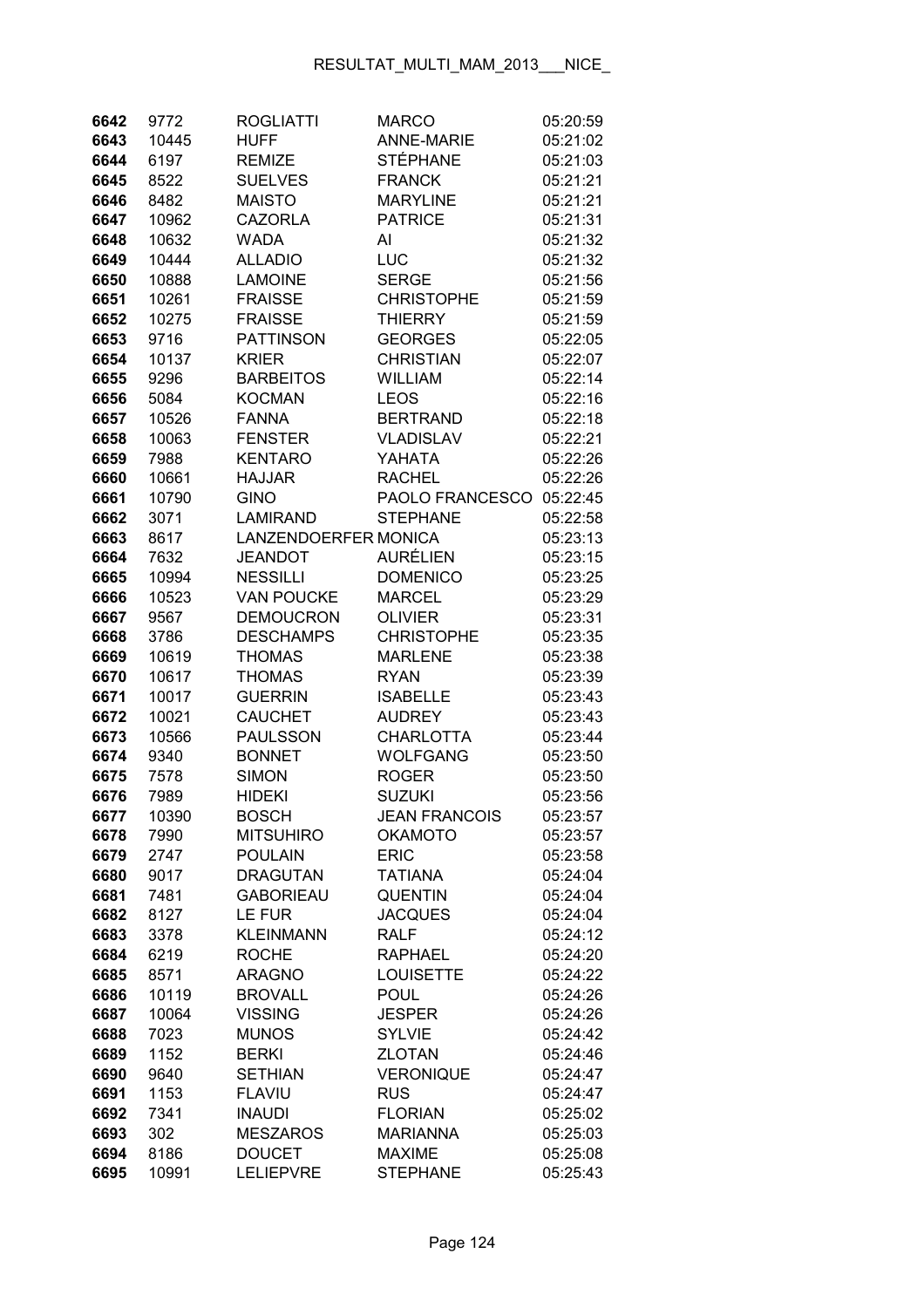| 6696 | 9473  | <b>MORCH</b>     | <b>KATHERINE</b>      | 05:25:48 |
|------|-------|------------------|-----------------------|----------|
| 6697 | 1166  | YOMANE           | YUKI                  | 05:25:59 |
| 6698 | 10638 | <b>SACQUEPEE</b> | <b>RICHARD</b>        | 05:26:06 |
| 6699 | 3987  | <b>LECORNE</b>   | <b>PHILIPPE</b>       | 05:26:11 |
| 6700 | 10659 | <b>BLACKETT</b>  | KEITH                 | 05:26:11 |
| 6701 | 10752 | <b>FOURIE</b>    | <b>CHRISTINE</b>      | 05:26:13 |
| 6702 | 2355  | <b>ZAVROSA</b>   | <b>MONIQUE</b>        | 05:26:13 |
| 6703 | 10536 | <b>NILSSON</b>   | <b>ELISABET</b>       | 05:26:27 |
| 6704 | 10867 | <b>SLIMANI</b>   | <b>RABAH</b>          | 05:26:31 |
| 6705 | 2888  | <b>REJONY</b>    | <b>FABRICE</b>        | 05:26:33 |
| 6706 | 10679 | <b>ALICE</b>     | <b>MORRISON</b>       | 05:26:39 |
| 6707 | 9496  | <b>DELAMUR</b>   | <b>CLAUDETTE</b>      | 05:26:55 |
| 6708 | 10770 | <b>PRENTICE</b>  | <b>ALASDAIR</b>       | 05:27:04 |
| 6709 | 10803 | <b>HELKIÖ</b>    | <b>ELINA</b>          | 05:27:11 |
| 6710 | 10662 | <b>WOUTERS</b>   | <b>ELLIS</b>          | 05:27:22 |
| 6711 | 10310 | <b>HARBULOT</b>  | <b>FRANCIS</b>        | 05:27:43 |
| 6712 | 10705 | <b>DEWIND</b>    | <b>RACHEL</b>         | 05:27:49 |
| 6713 | 9128  | <b>GRANMO</b>    | <b>HILDE</b>          | 05:27:59 |
| 6714 | 10009 | <b>DRIUTTI</b>   | <b>GHISLAINE</b>      | 05:28:06 |
| 6715 |       | <b>BUSS</b>      | <b>JULIAN</b>         | 05:28:11 |
|      | 10280 | <b>JAY</b>       |                       |          |
| 6716 | 347   |                  | <b>LIONEL</b>         | 05:28:14 |
| 6717 | 7960  | <b>MALGRANGE</b> | <b>MARINA</b>         | 05:28:27 |
| 6718 | 5171  | <b>GUESDON</b>   | PIERRE JEAN           | 05:28:44 |
| 6719 | 10964 | <b>FRANCISI</b>  | <b>SIMON</b>          | 05:28:44 |
| 6720 | 3348  | <b>RIBAULT</b>   | <b>PASCAL</b>         | 05:28:58 |
| 6721 | 8048  | <b>CABILLIC</b>  | <b>LAURENT</b>        | 05:28:59 |
| 6722 | 10960 | <b>STELZER</b>   | <b>URSULA</b>         | 05:29:06 |
| 6723 | 10136 | <b>PALACZKI</b>  | <b>GABOR</b>          | 05:29:07 |
| 6724 | 10424 | <b>LECOMTE</b>   | <b>DOMINIQUE</b>      | 05:29:08 |
| 6725 | 7246  | <b>BUSH</b>      | <b>MARTIN RICHARD</b> | 05:29:14 |
| 6726 | 10019 | <b>BARGÈS</b>    | <b>ANGE</b>           | 05:29:37 |
| 6727 | 10542 | SOMANO           | <b>CHRISTINE</b>      | 05:29:44 |
| 6728 | 1190  | <b>DELOCHE</b>   | <b>DAMIEN</b>         | 05:29:46 |
| 6729 | 5167  | <b>CANNELLA</b>  | <b>RICHARD</b>        | 05:30:02 |
| 6730 | 10276 | <b>FIELD</b>     | <b>SERENA</b>         | 05:30:17 |
| 6731 | 7346  | <b>ZOUNON</b>    | <b>ELLIOT</b>         | 05:30:19 |
| 6732 | 10865 | <b>NEUMANN</b>   | <b>BERND</b>          | 05:30:25 |
| 6733 | 7247  | <b>MORRIS</b>    | <b>PETER</b>          | 05:30:28 |
| 6734 | 9007  | <b>POLI</b>      | <b>PHILIPPE</b>       | 05:30:38 |
| 6735 | 10070 | <b>VALIENTE</b>  | JOSÉ                  | 05:30:40 |
| 6736 | 10395 | <b>AMATE</b>     | <b>MAUD</b>           | 05:30:46 |
| 6737 | 10761 | <b>PAUTE</b>     | <b>ARMAND</b>         | 05:30:46 |
| 6738 | 9115  | <b>OUSTRIC</b>   | <b>HENRI</b>          | 05:31:04 |
| 6739 | 10677 | <b>TIMM</b>      | <b>ORTWIN</b>         | 05:31:08 |
| 6740 | 10778 | <b>FOULON</b>    | <b>PATRICK</b>        | 05:31:23 |
| 6741 | 7782  | <b>SOMMAIRE</b>  | <b>BRUNO</b>          | 05:31:28 |
| 6742 | 6599  | EL KAOUAK        | <b>NOUREDDINE</b>     | 05:31:30 |
| 6743 | 10294 | <b>THOMSON</b>   | <b>LAURA</b>          | 05:31:44 |
| 6744 | 9305  | <b>RICHARDS</b>  | <b>DONNA</b>          | 05:32:02 |
| 6745 | 7741  | <b>HIRSCH</b>    | <b>BENJAMIN</b>       | 05:32:20 |
| 6746 | 10071 | <b>HEINIS</b>    | <b>THIERRY</b>        | 05:32:26 |
| 6747 | 7789  | <b>VICARIO</b>   | <b>LUCIANO</b>        | 05:32:28 |
| 6748 | 7765  | <b>RIBOUR</b>    | <b>GUILLAUME</b>      | 05:32:45 |
| 6749 | 7766  | <b>ORANO</b>     | <b>ALAIN</b>          | 05:32:47 |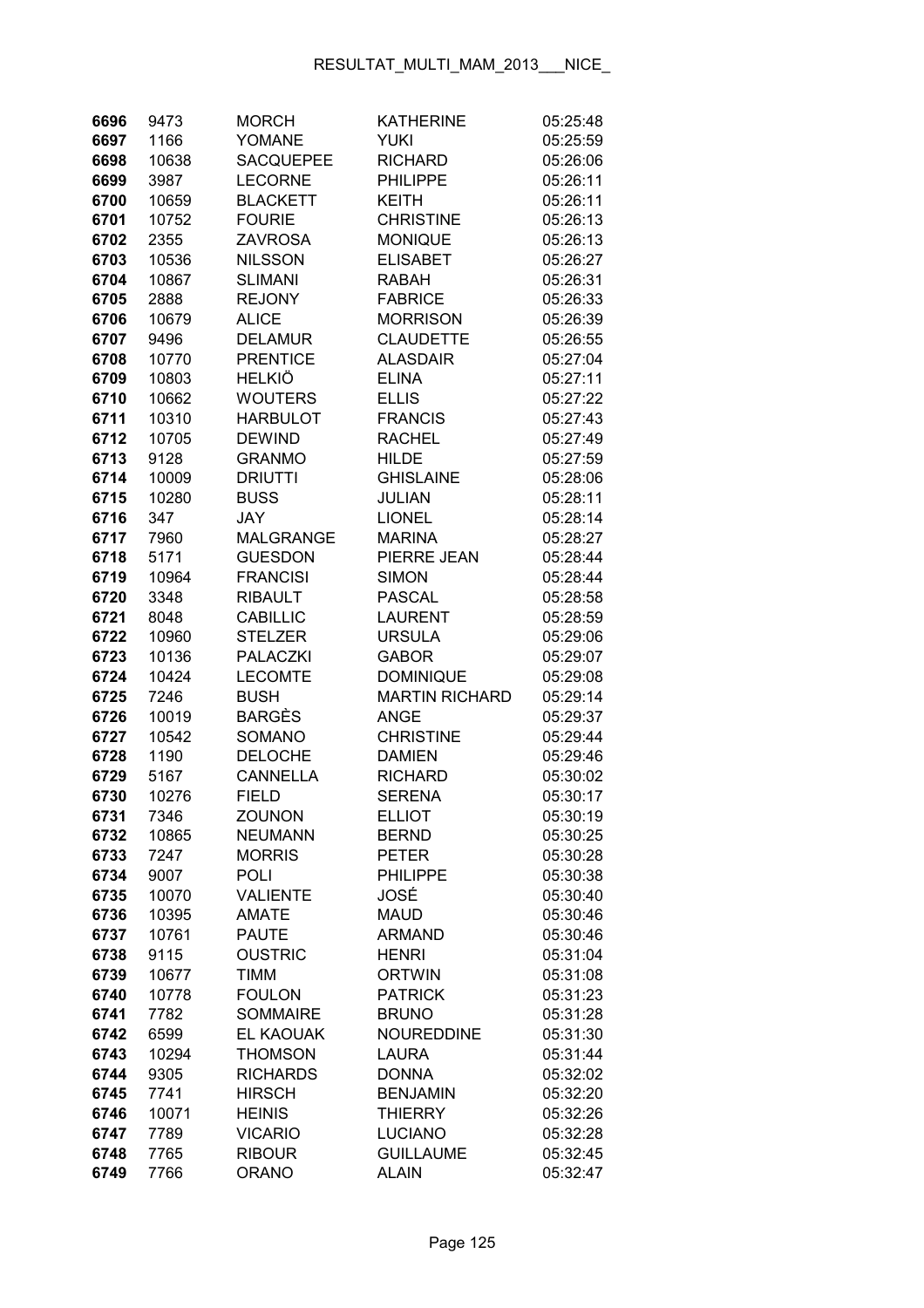| 6750 | 10311 | <b>WRIGHT</b>          | <b>ANGUS</b>            | 05:32:50 |
|------|-------|------------------------|-------------------------|----------|
| 6751 | 10123 | <b>SEFIR</b>           | <b>BENAMAR</b>          | 05:32:59 |
| 6752 | 10559 | <b>LUBREZ PREVOT</b>   | <b>NADÈGE</b>           | 05:33:03 |
| 6753 | 10253 | <b>MARCHES</b>         | <b>JOHANN</b>           | 05:33:04 |
| 6754 | 10810 | <b>PIAT</b>            | <b>PATRICK</b>          | 05:33:16 |
| 6755 | 10816 | <b>LIMPLAIRE</b>       | <b>CHRISTIAN</b>        | 05:33:33 |
| 6756 | 10131 | <b>TERENZIANI</b>      | <b>REGIS</b>            | 05:33:40 |
| 6757 | 10829 | <b>LAPPALAINEN</b>     | LASSE                   | 05:33:42 |
| 6758 | 10540 | <b>LEPRINCE</b>        | <b>FABRICE</b>          | 05:33:43 |
| 6759 | 7964  | <b>AIT GHERBI</b>      | <b>KARIM</b>            | 05:34:17 |
| 6760 | 7987  | LARSSON                | <b>SUSANNE</b>          | 05:34:18 |
| 6761 | 10753 | <b>MICHEL</b>          | <b>BRUNO</b>            | 05:34:19 |
| 6762 | 7898  | <b>PALLA</b>           | <b>DIDIER</b>           | 05:34:26 |
| 6763 | 10199 | <b>AMICO</b>           | <b>PATRIZIA</b>         | 05:34:28 |
| 6764 | 10993 | <b>BAUMGARTNER</b>     | <b>ORIABEL</b>          | 05:34:33 |
| 6765 | 10416 | <b>SEGURA</b>          | <b>JOSEPH</b>           | 05:34:44 |
| 6766 | 10299 | <b>ROUSSEL</b>         | <b>THIBAULT</b>         | 05:34:54 |
| 6767 | 10892 | <b>YAGHI</b>           | JÉRÔME                  | 05:35:19 |
| 6768 | 8299  | <b>CUZOL</b>           | <b>SANDRA</b>           | 05:35:32 |
| 6769 | 10995 | <b>CERRI</b>           | <b>PHILIPPE</b>         | 05:35:39 |
| 6770 | 10233 | ARRAGAIN-ROBERISABELLE |                         | 05:35:39 |
| 6771 | 10796 | <b>GUENEU</b>          | <b>JOSIANE</b>          | 05:35:45 |
| 6772 | 10142 | <b>FUCHS</b>           | <b>FABRICE</b>          | 05:35:53 |
| 6773 | 10660 | <b>DIAZ</b>            | <b>TERESA</b>           | 05:35:57 |
| 6774 | 10742 | <b>EDO</b>             | <b>MAGALI</b>           | 05:35:57 |
| 6775 | 3495  | <b>VOLAT</b>           | <b>ERIC</b>             | 05:36:02 |
| 6776 | 7636  | <b>MENARD</b>          | <b>PASCAL</b>           | 05:36:12 |
| 6777 | 10614 | <b>WIDMER</b>          | <b>JEAN-PIERRE</b>      | 05:36:22 |
| 6778 | 10150 | <b>MATHIEU</b>         | <b>CHRISTOPHE</b>       | 05:36:24 |
| 6779 | 9650  | <b>VAUDAINE</b>        | <b>JULIEN</b>           | 05:36:48 |
| 6780 | 9268  | <b>MOLINA</b>          | <b>JEAN-MARC</b>        | 05:36:56 |
| 6781 | 2337  | <b>GENTILINI</b>       | <b>LORENZO</b>          | 05:37:07 |
| 6782 | 2339  | <b>KRIEF</b>           | <b>MAGALY</b>           | 05:37:09 |
| 6783 | 10970 | <b>GAUZENTES</b>       | <b>MARCEL</b>           | 05:37:19 |
| 6784 | 7218  | <b>PACQUELET</b>       | <b>GERARD</b>           | 05:37:42 |
| 6785 | 10296 | NUSSBAUM               | <b>RENE MICHEL</b>      | 05:37:56 |
| 6786 | 7706  | <b>KUNTZ</b>           | <b>JEAN-MICHEL</b>      | 05:38:10 |
| 6787 | 10724 | <b>GLUCINA</b>         | <b>PATRICK</b>          | 05:38:38 |
| 6788 | 10545 | <b>BECK</b>            | <b>ANNELISE</b>         | 05:38:48 |
| 6789 | 10589 | <b>DALEAS</b>          | <b>NADEGE</b>           | 05:39:39 |
| 6790 | 10852 | <b>MOBERLY</b>         | <b>CHARLES</b>          | 05:39:43 |
| 6791 | 10861 | <b>REGAN RAINEY</b>    | <b>PEG</b>              | 05:39:44 |
| 6792 | 10098 | <b>LETTIERI</b>        | <b>LUIGI</b>            | 05:39:49 |
| 6793 | 10522 | <b>TROUDE</b>          | <b>CÉCILE</b>           | 05:39:51 |
| 6794 | 10341 | <b>SPALLA</b>          | <b>MASSIMO</b>          | 05:39:54 |
| 6795 | 10172 | <b>MEGEL</b>           | <b>HELENE</b>           | 05:40:15 |
| 6796 | 9628  | <b>FONT LOPEZ</b>      | <b>FRANÇOIS NICOLAS</b> | 05:40:33 |
| 6797 | 10250 | <b>PERSELLO</b>        | <b>WALTER</b>           | 05:40:48 |
| 6798 | 9354  | <b>NAIRI</b>           | <b>RODOLPHE</b>         | 05:41:06 |
| 6799 | 2304  | <b>CORNUEL</b>         | <b>MICHEL</b>           | 05:42:00 |
| 6800 | 2034  | <b>DUONG</b>           | <b>RICHARD</b>          | 05:42:02 |
| 6801 | 9329  | <b>UROZ</b>            | <b>CHRISTOPHE</b>       | 05:42:18 |
| 6802 | 10204 | <b>LILIUS</b>          | <b>RAIJA</b>            | 05:42:35 |
| 6803 | 8266  | <b>BEN SAINDOU</b>     | <b>MIRCHADI</b>         | 05:42:57 |
|      |       |                        |                         |          |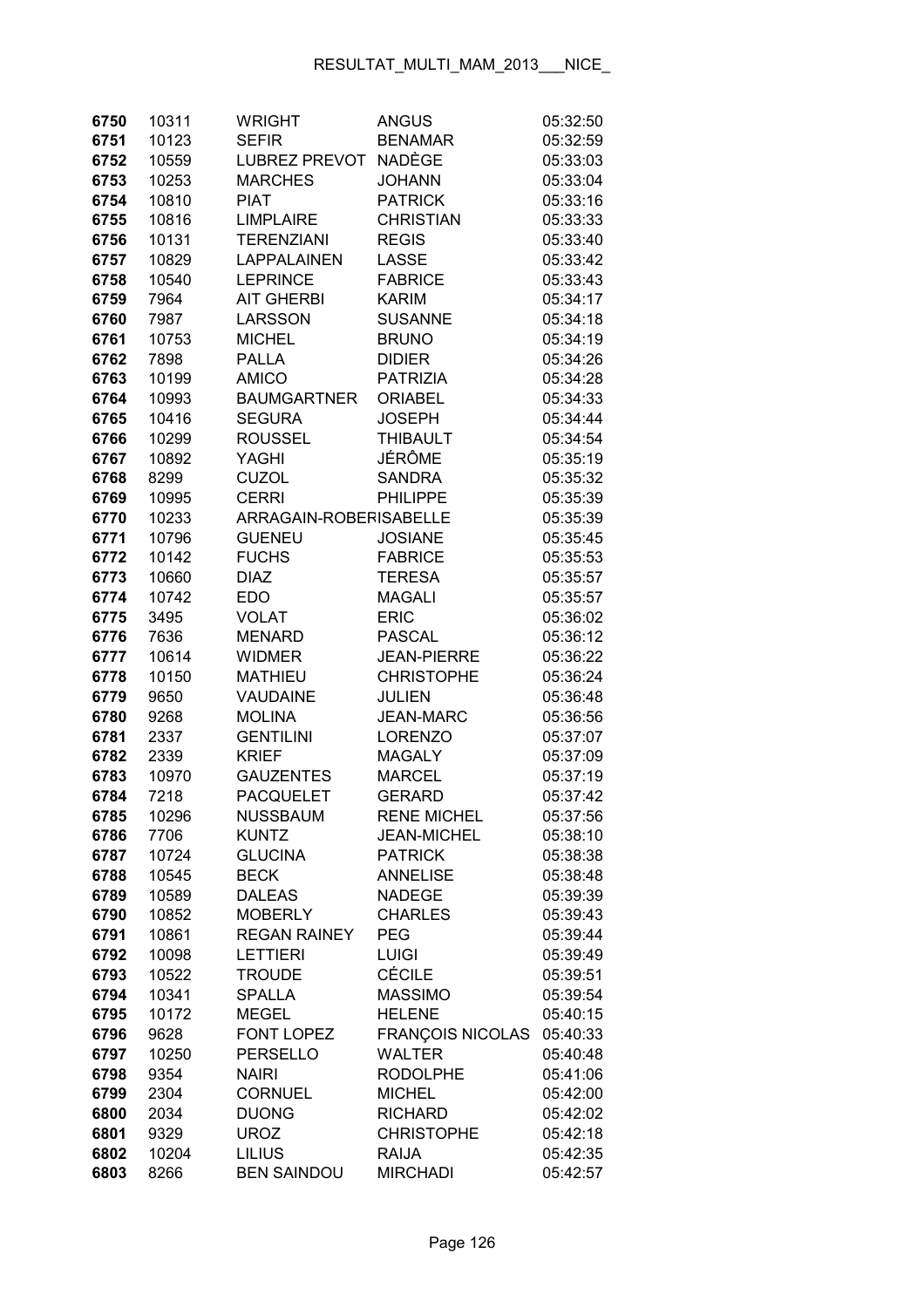| 6804 | 10015 | <b>RICHARD</b>                | <b>DIDIER</b>        | 05:43:05 |
|------|-------|-------------------------------|----------------------|----------|
| 6805 | 1176  | <b>ORLANDINI</b>              | <b>LUCA</b>          | 05:43:06 |
| 6806 | 10622 | <b>NARVAEZ</b>                | <b>STÉPHANE</b>      | 05:43:08 |
| 6807 | 10644 | <b>HOUBRE</b>                 | <b>FABIENNE</b>      | 05:43:23 |
| 6808 | 10755 | <b>ANGELIER</b>               | <b>ISABELLE</b>      | 05:43:40 |
| 6809 | 10458 | <b>HJORTH</b>                 | <b>HANNE</b>         | 05:43:46 |
| 6810 | 10272 | <b>LAFFORGUE</b>              | <b>MARIE-LAURE</b>   | 05:44:20 |
| 6811 | 10552 | <b>MEYFFRET</b>               | <b>SYLVAIN</b>       | 05:44:30 |
| 6812 | 10840 | <b>TIKKA</b>                  | <b>KAISA</b>         | 05:44:46 |
| 6813 | 8552  | <b>GRAULIER</b>               | <b>WILLIAM</b>       | 05:44:47 |
| 6814 | 9264  | <b>HANSSON</b>                | <b>HELENA</b>        | 05:45:30 |
| 6815 | 10856 | <b>CRABOS</b>                 | <b>NADINE</b>        | 05:45:37 |
| 6816 | 8610  | <b>COEZ</b>                   | <b>PHILIPPE</b>      | 05:45:44 |
| 6817 | 10326 | <b>ROUX</b>                   | <b>SANCIE</b>        | 05:45:48 |
| 6818 | 8118  | <b>DIALLO</b>                 | <b>GISELE</b>        | 05:46:04 |
| 6819 | 8262  | <b>DURREMBERGER NICOLAS</b>   |                      | 05:46:07 |
| 6820 | 10418 | <b>FOINE</b>                  | <b>PASCALE</b>       | 05:46:07 |
| 6821 | 10736 | <b>GREVE</b>                  | <b>HENRIK</b>        | 05:46:10 |
| 6822 | 6598  | <b>ALMEIDA</b>                | <b>HELIANA</b>       | 05:46:10 |
| 6823 | 10226 | <b>TOURREL</b>                | <b>ANDRE</b>         | 05:46:13 |
| 6824 | 10104 | <b>SIMON</b>                  | <b>YVES</b>          | 05:46:33 |
| 6825 | 10558 | <b>ASPRO</b>                  | <b>ROLLAND</b>       | 05:46:34 |
| 6826 | 9509  | <b>MONTMARTIN</b>             | <b>JEAN-CLAUDE</b>   | 05:46:39 |
| 6827 | 10781 | <b>PEIRANO</b>                | <b>ERIC</b>          | 05:46:53 |
| 6828 | 10780 | <b>PEIRANO</b>                | <b>SOPHIE</b>        | 05:46:53 |
| 6829 | 10734 | <b>HASLETT LOPEZ</b>          | <b>IMELDA</b>        | 05:47:08 |
| 6830 | 10277 | <b>ROBIC</b>                  | <b>AUDREY</b>        | 05:47:10 |
| 6831 | 10855 | <b>ADAMS</b>                  | <b>STEPHANIE</b>     | 05:47:13 |
| 6832 | 10895 | <b>FAURE</b>                  | <b>MARTINE</b>       | 05:47:14 |
| 6833 | 10881 | <b>LOGAN</b>                  | <b>JENNIFER</b>      | 05:47:21 |
| 6834 | 5110  | <b>BERENGUER</b>              | JULIEN               | 05:47:27 |
| 6835 | 7317  | <b>FENET</b>                  | <b>YVAN</b>          | 05:47:38 |
| 6836 | 10038 | <b>GRENU</b>                  | <b>CÉCILE</b>        | 05:47:56 |
| 6837 | 10905 | <b>GUEGAN</b>                 | <b>ELODIE</b>        | 05:47:56 |
| 6838 | 10543 | <b>HIM</b>                    | <b>KATRINA</b>       | 05:47:57 |
| 6839 | 10082 | <b>DEROUCK</b>                | SANDRINE             | 05:47:57 |
| 6840 | 10457 | <b>MUNOZ</b>                  | <b>NINA</b>          | 05:48:03 |
| 6841 | 10645 | <b>NAY</b>                    | <b>PATRICK</b>       | 05:48:05 |
| 6842 | 10577 | <b>BAUDRY</b>                 | <b>NATHALIE</b>      | 05:49:03 |
| 6843 | 10257 | <b>SHAMS</b>                  | <b>ANTHONY</b>       | 05:49:04 |
| 6844 | 849   | <b>DECREUZE</b>               | <b>JEAN-MICHEL</b>   | 05:49:43 |
| 6845 | 10274 | <b>SANCHEZ</b>                | <b>CHRISTOPHE</b>    | 05:49:56 |
| 6846 | 10937 | <b>CHAMPOUSSIN</b>            | <b>GILBERT</b>       | 05:49:59 |
| 6847 | 10053 | <b>BRUNO DI CLARAFDANIELA</b> |                      | 05:50:09 |
| 6848 | 10153 | <b>GODEC</b>                  | <b>MURIEL</b>        | 05:50:22 |
| 6849 | 10473 | <b>HERVE</b>                  | <b>JEAN LOUIS</b>    | 05:50:32 |
| 6850 | 10195 | <b>PETTITI</b>                | <b>JEAN PATRICK</b>  | 05:50:42 |
| 6851 | 10077 | <b>HUWILER</b>                | <b>MADELEINE</b>     | 05:50:49 |
| 6852 | 10955 | YAMAGUCHI                     | <b>TOSHIHARU</b>     | 05:50:53 |
| 6853 | 10427 | <b>MANDART BOUCHIGERARD</b>   |                      | 05:51:22 |
| 6854 | 9724  | <b>SCHALDEMCSE</b>            | <b>STEFAN</b>        | 05:51:32 |
| 6855 | 10438 | <b>BOULET</b>                 | GRÉGORY              | 05:51:38 |
| 6856 | 10965 | CALVAS BLANCHOPATRICIA        |                      | 05:51:50 |
| 6857 | 10282 | <b>MILARD</b>                 | <b>JEAN-PHILIPPE</b> | 05:52:04 |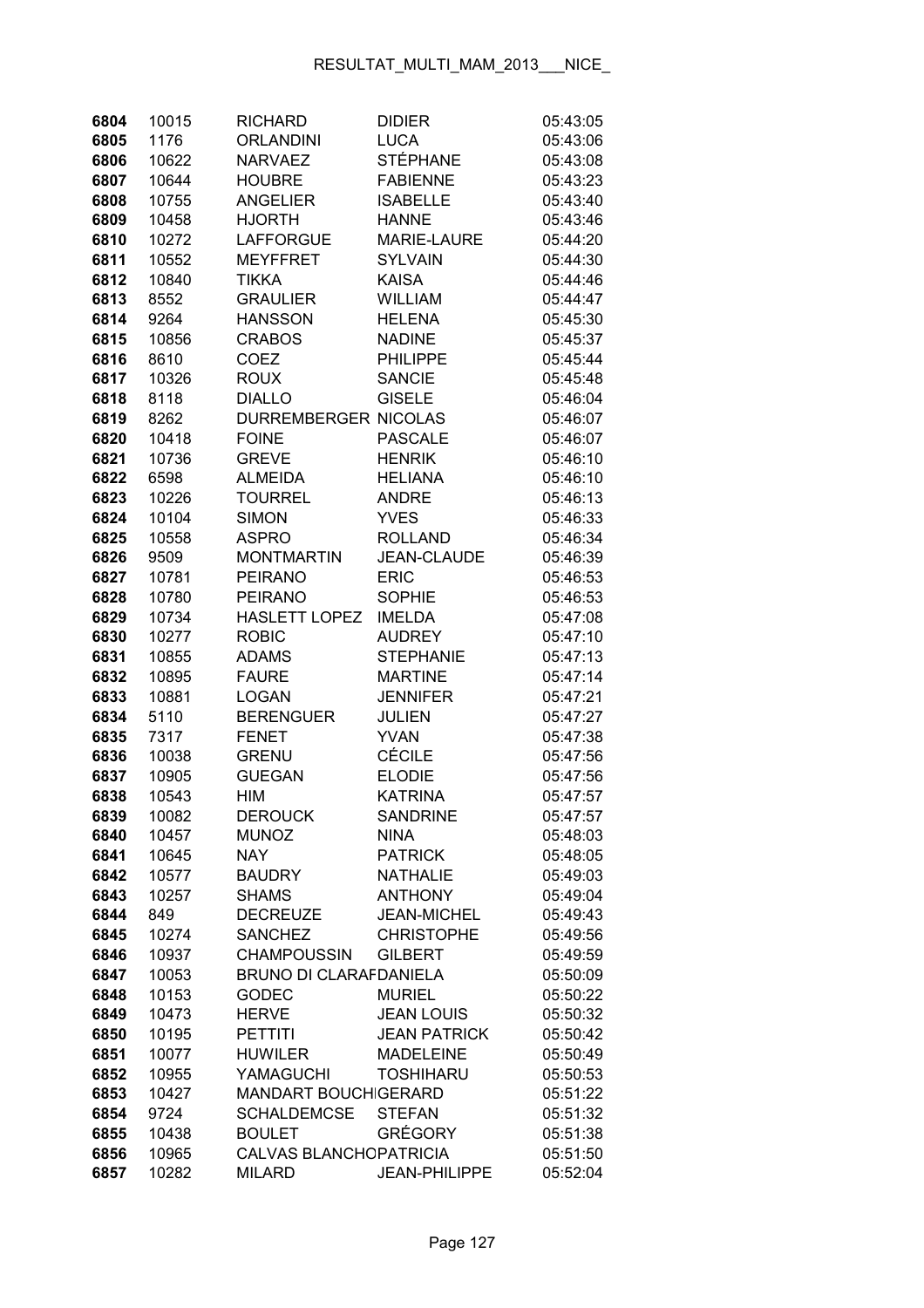| 6858         | 10560          | <b>OLIVE</b>                     | GÉRALD                     | 05:52:05             |
|--------------|----------------|----------------------------------|----------------------------|----------------------|
| 6859         | 10336          | MUEHLEIS-BLUME REGINA            |                            | 05:53:18             |
| 6860         | 10337          | <b>MUEHLEIS</b>                  | <b>JUERGEN</b>             | 05:53:18             |
| 6861         | 8612           | <b>ORSATTI</b>                   | <b>JACKIE</b>              | 05:53:42             |
| 6862         | 10908          | <b>BLANES</b>                    | <b>DENIS</b>               | 05:54:01             |
| 6863         | 10584          | <b>SEGUIN</b>                    | <b>ISABELLE</b>            | 05:55:41             |
| 6864         | 8343           | <b>BARAKAT</b>                   | <b>ANTHONY</b>             | 05:56:20             |
| 6865         | 10099          | <b>PENAZZO</b>                   | <b>GIOVANNA</b>            | 05:56:34             |
| 6866         | 10858          | <b>HAKIM</b>                     | <b>CHRISTOPHE</b>          | 05:56:47             |
| 6867         | 10211          | <b>PLATON</b>                    | <b>PIERRE</b>              | 05:57:00             |
| 6868         | 10831          | SARAPULTSEVA                     | <b>LARISA</b>              | 05:57:22             |
| 6869         | 279            | <b>PALLARO</b>                   | <b>J EAN LOUIS</b>         | 05:57:39             |
| 6870         | 3851           | <b>SHANKAR</b>                   | <b>GANESH</b>              | 05:58:22             |
| 6871         | 9601           | <b>MENJUC</b>                    | <b>MARION</b>              | 05:58:40             |
| 6872         | 7059           | <b>CRABOS</b>                    | <b>JEAN MARIE</b>          | 05:58:41             |
| 6873         | 10384          | <b>LOISELET</b>                  | <b>PIERRETTE</b>           | 05:59:10             |
| 6874         | 9251           | <b>MUGICA ALTUNA</b>             | <b>MARIA-ARRATE</b>        | 05:59:20             |
| 6875         | 10170          | <b>WERZ</b>                      | <b>RENATE</b>              | 05:59:27             |
| 6876         | 10786          | <b>FAUSER</b>                    | <b>ISOLDE</b>              | 05:59:32             |
| 6877         | 10776          | <b>KERWAT</b>                    | <b>HANS</b>                | 05:59:33             |
| 6878         | 10166          | <b>TORRES</b>                    | <b>LOUISE</b>              | 05:59:39             |
| 6879         | 10112          | <b>JEROME</b>                    | <b>DIDIER</b>              | 05:59:44             |
| 6880         | 8491           | POULHAZAN                        | <b>MYRIAM</b>              | 06:02:07             |
| 6881         | 6409           | <b>TRANTAS</b>                   | <b>IRENE</b>               | 06:02:18             |
| 6882         | 2354           | <b>SCHIPHORST</b>                | <b>ROGER</b>               | 06:03:20             |
| 6883         | 10426          | <b>DUNFORD</b>                   | <b>CYNTHIA</b>             | 06:03:21             |
| 6884         | 10407          | <b>BRANDENBERGERANNICK</b>       |                            | 06:04:00             |
| 6885         | 10086          | <b>BARAKAT</b>                   | <b>JEAN</b>                | 06:04:27             |
| 6886         | 10836          | <b>CHOLLET</b>                   | <b>GILBERT</b>             | 06:04:29             |
| 6887         | 10496          | <b>DEMSKY</b>                    | <b>ELLEN</b>               | 06:04:33             |
| 6888         | 10741          | <b>COMBERTI</b>                  | <b>JEAN-LOUIS</b>          | 06:04:55             |
| 6889         | 7482           | <b>NASH</b>                      | <b>OWEN</b>                | 06:05:59             |
| 6890         | 10218          | <b>TERRER</b>                    | <b>ODILE</b>               | 06:06:58             |
| 6891         | 6458           | <b>DEGRANGE</b>                  | <b>FABIEN</b>              | 06:07:07             |
| 6892         | 10658          | <b>BIBOLLET</b>                  | <b>JEROME</b>              | 06:07:39             |
| 6893         | 6492           | <b>DERICBOURG</b>                | TIFFEN                     | 06:07:43             |
| 6894         | 6487           | <b>BUISSON</b>                   | <b>MICHEL</b>              | 06:07:43             |
| 6895         | 10593          | <b>OUIZEM</b>                    | <b>FABIENNE</b>            | 06:08:33             |
| 6896         | 10909          | <b>OLIVIER</b>                   | <b>ELISABETH</b>           | 06:08:33             |
| 6897         | 8590           | <b>GUARANTI</b>                  | <b>MARCO</b>               | 06:11:12             |
| 6898         | 10657          | <b>MORALES</b>                   | <b>GABRIELA</b>            | 06:11:33             |
| 6899         | 10309          | <b>FLINKE</b>                    | <b>JAN</b>                 | 06:14:31             |
| 6900         | 10298          | <b>MANDELLI</b>                  | <b>FAUSTO</b>              | 06:14:44             |
| 6901         | 10703          | <b>ALFARO</b>                    | <b>MARCELA</b>             | 06:15:01             |
| 6902         | 10304          | <b>KOMULAINEN</b>                | <b>TUOMO</b>               | 06:15:05             |
| 6903         | 1156           | <b>KEBIBECHE</b>                 | <b>RICARDO</b>             | 06:16:43             |
| 6904         | 10114          | <b>KOSTIW</b>                    | <b>ALEXANDRA</b>           | 06:19:14             |
| 6905         | 10627          | <b>FLAMENT</b>                   | <b>JEAN PIERRE</b>         | 06:19:41             |
| 6906         | 10102          | <b>DUDOUS</b>                    | <b>DOMINIQUE</b>           | 06:20:58             |
| 6907         | 10182          | <b>MARIKO</b>                    | <b>HAYASHI</b>             | 06:21:13             |
| 6908         | 8565           | <b>POLI</b>                      | <b>JEAN-LUC</b>            | 06:21:25             |
| 6909<br>6910 | 10255<br>10580 | <b>HUGEE</b><br><b>CHARRIEAU</b> | <b>ELIZA</b><br><b>GUY</b> | 06:24:19<br>06:25:39 |
| 6911         | 10718          | <b>BARKER</b>                    | <b>ERNEST</b>              | 06:26:49             |
|              |                |                                  |                            |                      |